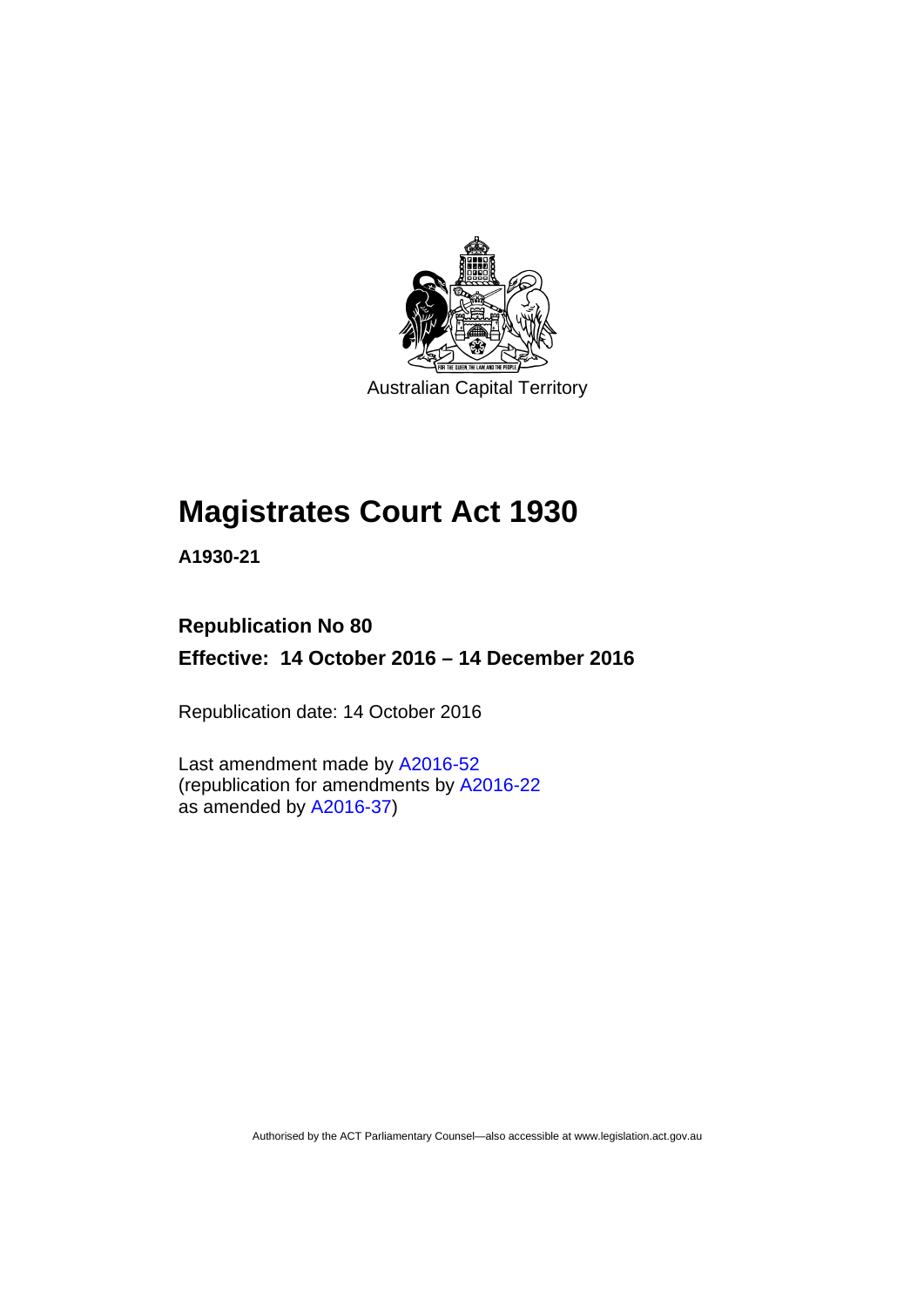#### **About this republication**

#### **The republished law**

This is a republication of the *Magistrates Court Act 1930* (including any amendment made under the *[Legislation Act 2001](http://www.legislation.act.gov.au/a/2001-14)*, part 11.3 (Editorial changes)) as in force on 14 October 2016*.*  It also includes any commencement, amendment, repeal or expiry affecting this republished law to 14 October 2016.

The legislation history and amendment history of the republished law are set out in endnotes 3 and 4.

#### **Kinds of republications**

The Parliamentary Counsel's Office prepares 2 kinds of republications of ACT laws (see the ACT legislation register at [www.legislation.act.gov.au](http://www.legislation.act.gov.au/)):

- authorised republications to which the *[Legislation Act 2001](http://www.legislation.act.gov.au/a/2001-14)* applies
- unauthorised republications.

The status of this republication appears on the bottom of each page.

#### **Editorial changes**

The *[Legislation Act 2001](http://www.legislation.act.gov.au/a/2001-14)*, part 11.3 authorises the Parliamentary Counsel to make editorial amendments and other changes of a formal nature when preparing a law for republication. Editorial changes do not change the effect of the law, but have effect as if they had been made by an Act commencing on the republication date (see *[Legislation Act 2001](http://www.legislation.act.gov.au/a/2001-14)*, s 115 and s 117). The changes are made if the Parliamentary Counsel considers they are desirable to bring the law into line, or more closely into line, with current legislative drafting practice.

This republication does not include amendments made under part 11.3 (see endnote 1).

#### **Uncommenced provisions and amendments**

If a provision of the republished law has not commenced, the symbol  $\mathbf{U}$  appears immediately before the provision heading. Any uncommenced amendments that affect this republished law are accessible on the ACT legislation register [\(www.legislation.act.gov.au\)](http://www.legislation.act.gov.au/). For more information, see the home page for this law on the register.

#### **Modifications**

If a provision of the republished law is affected by a current modification, the symbol  $\mathbf{M}$ appears immediately before the provision heading. The text of the modifying provision appears in the endnotes. For the legal status of modifications, see the *[Legislation Act 2001](http://www.legislation.act.gov.au/a/2001-14)*, section 95.

#### **Penalties**

At the republication date, the value of a penalty unit for an offence against this law is \$150 for an individual and \$750 for a corporation (see *[Legislation Act 2001](http://www.legislation.act.gov.au/a/2001-14)*, s 133).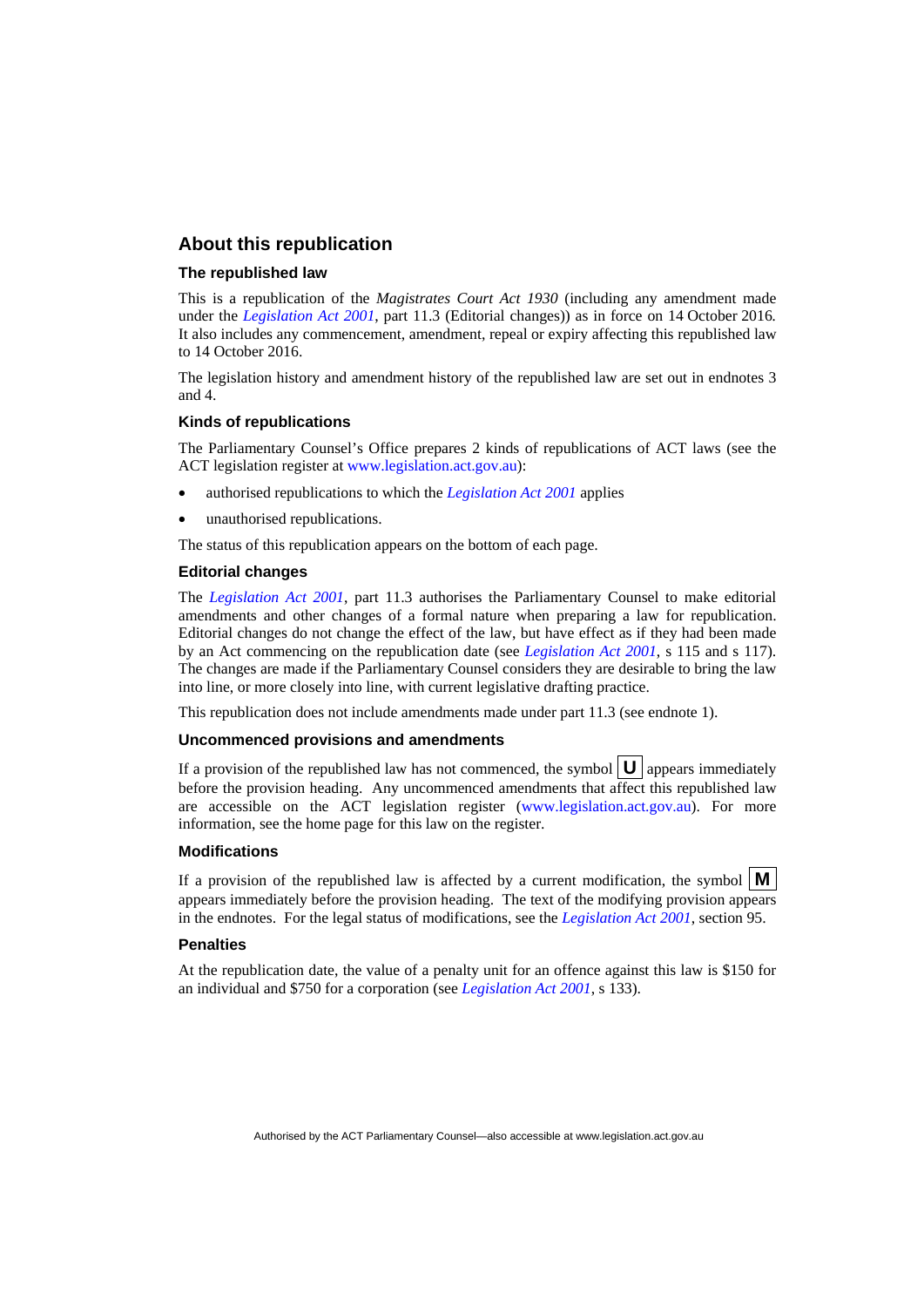

# **Magistrates Court Act 1930**

# **Contents**

|                  |                                          | Page |
|------------------|------------------------------------------|------|
| <b>Chapter 1</b> | <b>Preliminary</b>                       |      |
| 1                | Name of Act                              | 2    |
| 2                | Dictionary                               | 2    |
| 3                | <b>Notes</b>                             | 2    |
| <b>Chapter 2</b> | <b>Magistrates Court and magistrates</b> |      |
| <b>Part 2.1</b>  | The court                                |      |
| 4                | Constitution of court                    | 3    |
| 5                | Arrangement of court business            | 4    |
| 5A               | Magistrate for matter not available      | 4    |
|                  |                                          |      |
|                  |                                          |      |

| R80      | Magistrates Court Act 1930   | contents 1 |
|----------|------------------------------|------------|
| 14/10/16 | Effective: 14/10/16-14/12/16 |            |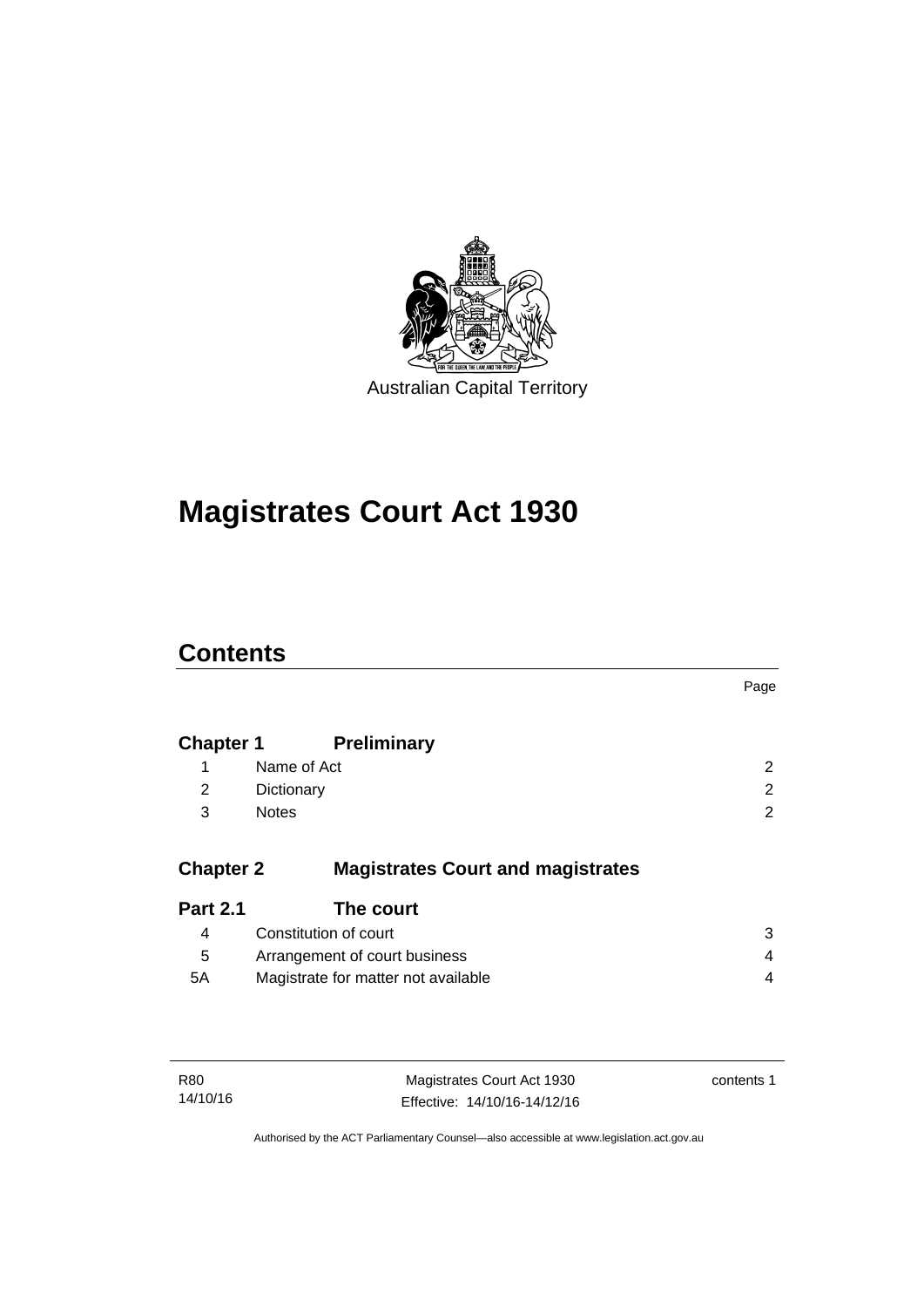#### **Contents**

|                 |                                                                        | Page           |
|-----------------|------------------------------------------------------------------------|----------------|
| <b>Part 2.2</b> | Appointment and jurisdiction of magistrates                            |                |
| Division 2.2.1  | Magistrates other than special magistrates                             |                |
| 6               | Meaning of <i>magistrate</i> in div 2.2.1                              | 5              |
| $\overline{7}$  | Appointment of Chief Magistrate and other magistrates                  | 5              |
| 7AA             | Requirements of appointment-magistrates                                | 5              |
| 7A              | Eligibility for appointment as magistrate                              | 6              |
| 7B              | Seniority of magistrates                                               | 6              |
| 7C              | Conditions of appointment of magistrates                               | 6              |
| 7D              | Term of appointment of magistrates                                     | 6              |
| 7E              | <b>Acting Chief Magistrate</b>                                         | 6              |
| 7F              | Retirement                                                             | $\overline{7}$ |
| 7G              | Magistrates not to do other work                                       | $\overline{7}$ |
| 7H              | Rights of public servants                                              | 8              |
| Division 2.2.2  | <b>Special magistrates</b>                                             |                |
| 8               | Appointment of special magistrates                                     | 8              |
| 8AA             | Requirements of appointment-special magistrates                        | 8              |
| 8A              | Term of appointment of special magistrates                             | 8              |
| 8B              | Conditions of appointment of special magistrates                       | 9              |
| Division 2.2.3  | <b>Registrar and other court officers</b>                              |                |
| 9               | Appointment of registrar etc                                           | 10             |
| 9B              | Functions of registrar and deputy registrars                           | 10             |
| Division 2.2.3A | Judicial officers exchange                                             |                |
| 9C              | Definitions-div 2.2.3A                                                 | 11             |
| 9D              | Establishment of judicial exchange arrangements                        | 11             |
| 9E              | Transfer of judicial officer of another jurisdiction to ACT court      | 12             |
| 9F              | Service in ACT court of judicial officer of another jurisdiction       | 13             |
| 9G              | Service of ACT judicial officer in corresponding court                 | 13             |
| 9H              | Judicial office not affected by appointment to another judicial office | 14             |
| 91              | Other arrangements not affected                                        | 15             |
| 9J              | Amendment of sch 2                                                     | 15             |
| Division 2.2.4  | <b>Jurisdiction of magistrates</b>                                     |                |
| 10P             | Oath etc of office                                                     | 15             |
| 11              | Acts done beyond ACT                                                   | 16             |
| 12              | Acts by magistrate out of court etc                                    | 16             |
| contents 2      | Magistrates Court Act 1930                                             | R80            |
|                 | Effective: 14/10/16-14/12/16                                           | 14/10/16       |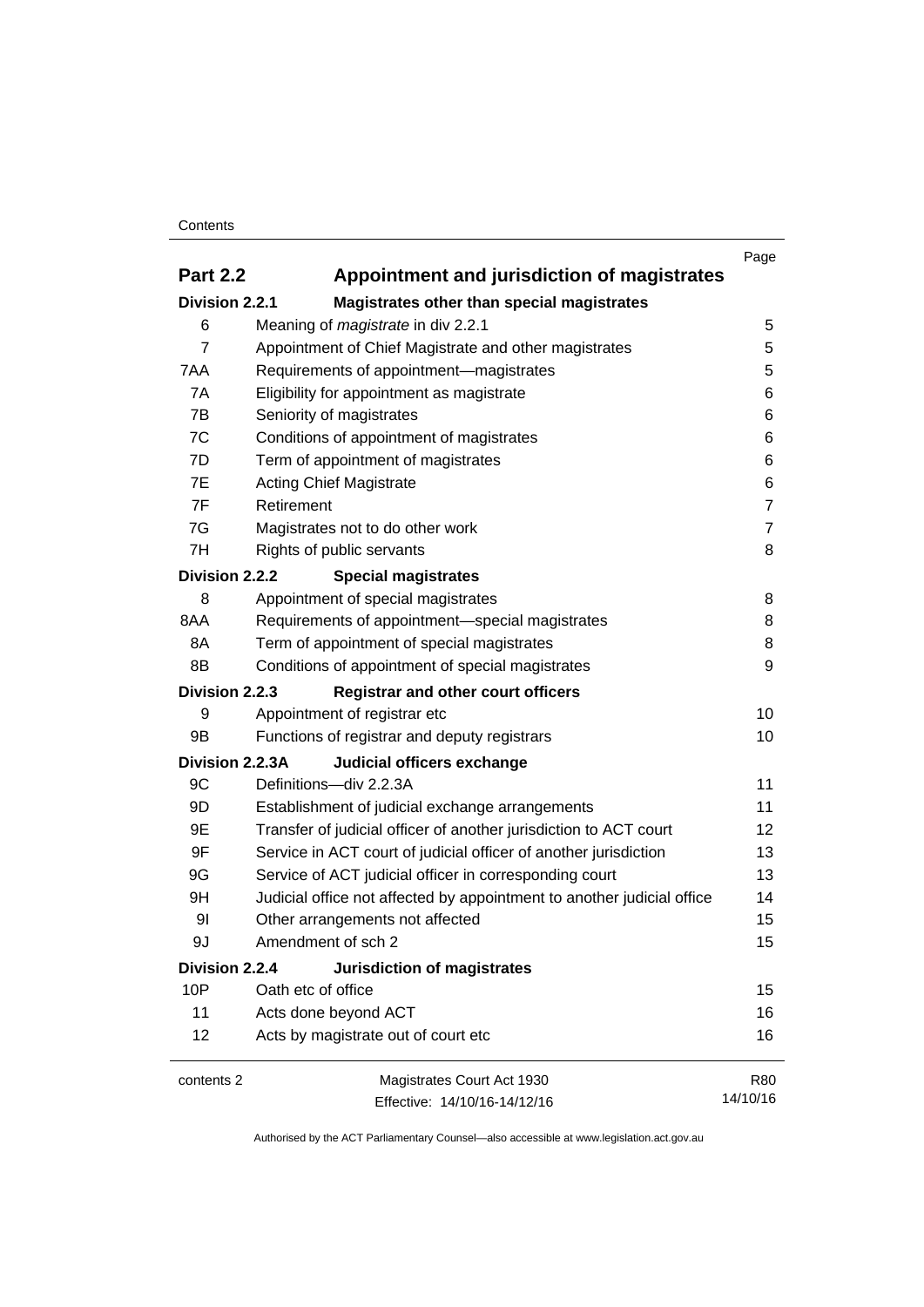|                  |                                                                                   | Contents   |
|------------------|-----------------------------------------------------------------------------------|------------|
|                  |                                                                                   | Page       |
| 13               | Making of enforcement order after case decided                                    | 16         |
| 15               | Process not invalid only because of death of magistrate etc                       | 17         |
| 16               | Order instead of mandamus order                                                   | 17         |
| 17               | Magistrates may exercise functions of justices of peace                           | 17         |
| <b>Part 2.3</b>  | Protection of magistrates in execution of their<br>office                         |            |
| 17A              | Magistrate sued for act not within jurisdiction                                   | 18         |
| 17C              | Committal or enforcement order by magistrate on order of court                    | 19         |
| 17D              | No action for acts done under Supreme Court order                                 | 19         |
| 17E              | No action if proceeding confirmed on appeal                                       | 19         |
| 17F              | Actions in cases prohibited                                                       | 19         |
| 17G              | Payment into court                                                                | 19         |
| 17H              | No action against magistrate for judicial acts in Magistrates Court               | 20         |
| 17I              | Magistrate sued for acts within magistrate's jurisdiction only liable in          |            |
|                  | case of malice and absence of reasonable and probable cause                       | 20         |
| 17J              | Verdict for defendant                                                             | 21         |
| 17K              | Damages                                                                           | 21         |
| <b>Chapter 3</b> | <b>Criminal proceedings</b>                                                       |            |
| <b>Part 3.1</b>  | <b>Preliminary</b>                                                                |            |
| 18A              | Definitions for ch 3                                                              | 22         |
|                  |                                                                                   |            |
| <b>Part 3.2</b>  | <b>Criminal jurisdiction</b>                                                      |            |
| 19               | Jurisdiction of court                                                             | 23         |
| 21               | Jurisdiction of court if defendant absent from ACT                                | 23         |
| 22               | Proceeding of court if it considers offence should be dealt with on<br>indictment | 23         |
| <b>Part 3.3</b>  | <b>Beginning criminal proceedings</b>                                             |            |
|                  |                                                                                   |            |
| Division 3.3.1   | <b>Beginning criminal proceedings-general</b>                                     |            |
| 25               | Informations                                                                      | 24         |
| Division 3.3.2   | <b>Informations</b>                                                               |            |
| 26               | Laying of informations                                                            | 24         |
| R80              | Magistrates Court Act 1930                                                        | contents 3 |
| 14/10/16         | Effective: 14/10/16-14/12/16                                                      |            |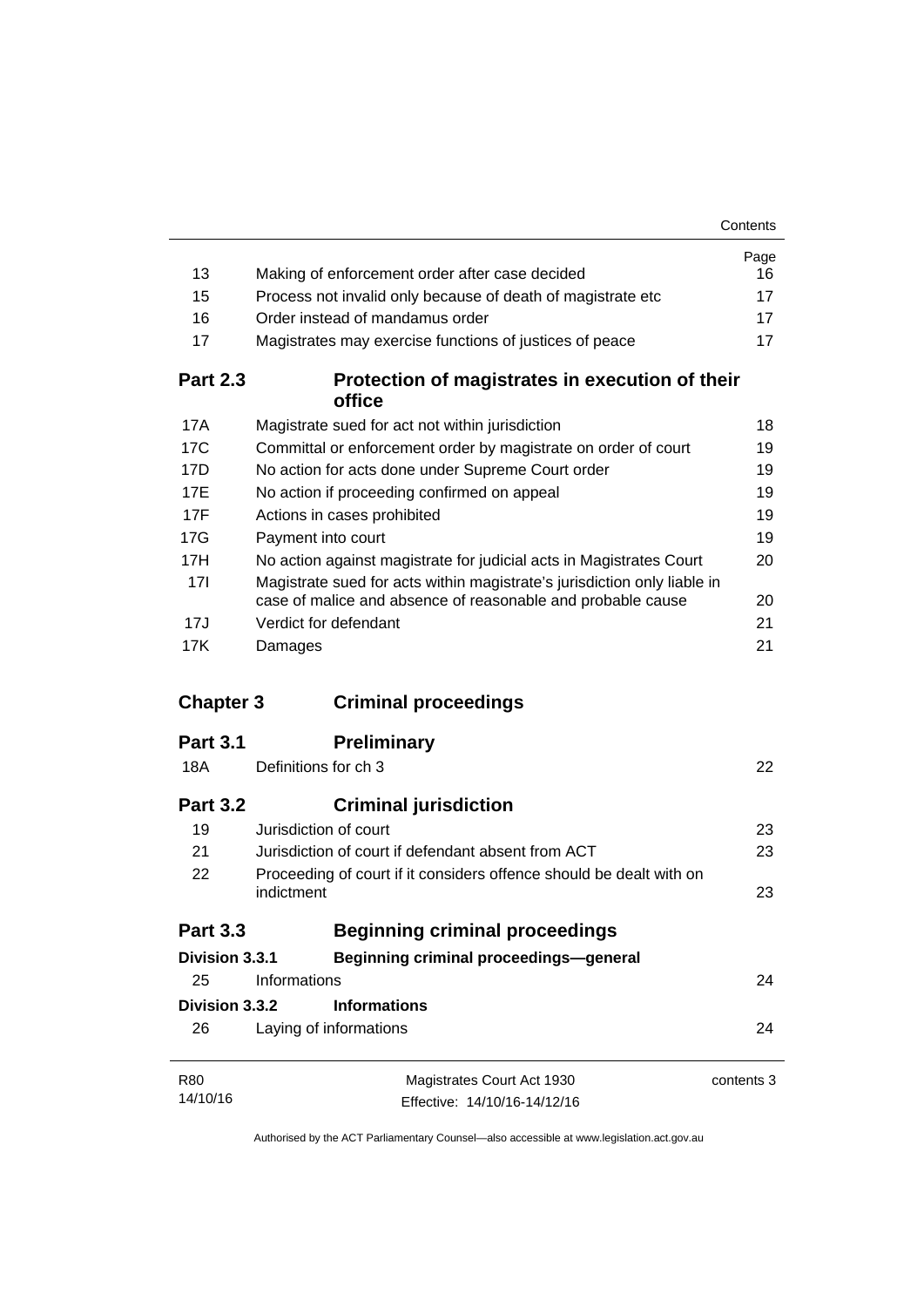| 27              | Description of people and property and of offences              | Page<br>24 |
|-----------------|-----------------------------------------------------------------|------------|
| 28              | Power of court to amend information                             | 24         |
| 29              | Court may adjourn hearing if amendment made                     | 25         |
| 30              | Form of information                                             | 25         |
| Division 3.3.3  | <b>Summonses</b>                                                |            |
| 37              | When magistrate may issue summons                               | 25         |
| 38              | Form of summons                                                 | 26         |
| 41              | Service of summons                                              | 26         |
| Division 3.3.3A | Court attendance notices                                        |            |
| 41A             | Definitions-div 3.3.3A                                          | 27         |
| 41 <sub>B</sub> | Commencing criminal proceeding by court attendance notice       | 27         |
| 41C             | Court attendance notice—service                                 | 28         |
| 41D             | Court attendance notice-filing                                  | 29         |
| 41E             | Court attendance notice—relationship to information and summons | 29         |
| Division 3.3.4  | <b>Warrants</b>                                                 |            |
| 42              | Issue of warrant and summons                                    | 30         |
| 43              | Procedure on filing indictment                                  | 31         |
| 44              | Direction of warrant                                            | 32         |
| 45              | Any police officer may execute warrant                          | 32         |
| 47              | Form of arrest warrant                                          | 32         |
| 48              | Warrant to be in force till executed                            | 32         |
| 49              | Sunday warrants                                                 | 32         |
| <b>Part 3.4</b> | <b>Hearing of criminal proceedings</b>                          |            |
| Division 3.4.1  | Hearing of criminal proceedings-general                         |            |
| 53              | Conduct of case generally                                       | 33         |
| 54              | If both parties present in court to hear case                   | 33         |
| Division 3.4.2  | <b>Warrants for witnesses</b>                                   |            |
| 62              | Definitions-div 3.4.2                                           | 34         |
| 63              | Warrant to bring witness to court                               | 34         |
| 64              | First instance warrant                                          | 35         |
| 65              | Warrant remains in force until executed                         | 36         |
| 66              | Executing a warrant                                             | 36         |
| 67              | Procedure after arrest                                          | 37         |
| contents 4      | Magistrates Court Act 1930                                      | R80        |

Effective: 14/10/16-14/12/16

14/10/16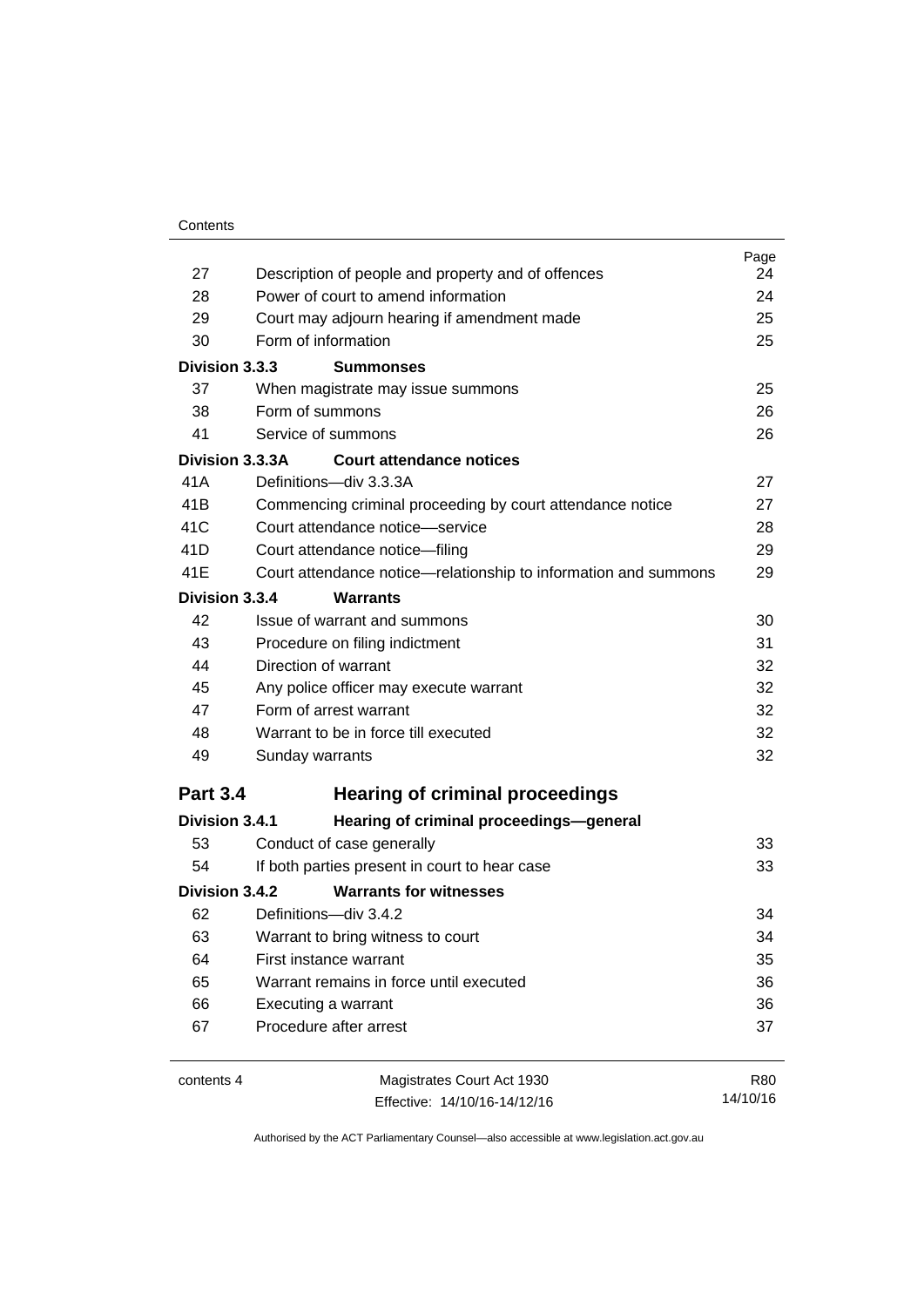| 68              | Orders following executed warrant                                           | Page<br>38 |
|-----------------|-----------------------------------------------------------------------------|------------|
| Division 3.4.3  | Remand                                                                      |            |
| 70              | Remand of defendant                                                         | 39         |
| 72              | Bringing remanded defendant before court                                    | 40         |
| 72A             | Bail application hearings-audiovisual links                                 | 40         |
| 72B             | Defendant's appearance in non-bail proceedings—audiovisual links            | 41         |
| Division 3.4.4  | <b>Committal and recognisance</b>                                           |            |
| 73A             | Extended application of div 3.4.4                                           | 41         |
| 74              | Remand of defendant before decision                                         | 41         |
| 75              | Remand of witness or defendant after decision                               | 42         |
| 76              | Witnesses may be discharged on recognisance                                 | 42         |
| 77              | Recognisances                                                               | 42         |
| 78              | Issue of warrant for non-appearance                                         | 42         |
| 79              | Recognisances taken out of court                                            | 43         |
| 80              | Forfeited recognisances-how enforced                                        | 43         |
| Division 3.4.5  | Adjournment of criminal proceedings                                         |            |
| 83              | Magistrate may adjourn court generally                                      | 43         |
| 84              | Particular cases may be adjourned                                           | 44         |
| 85              | Proceeding if either party not present at adjourned hearing                 | 44         |
| 86              | Proceeding if both parties present at adjourned hearing                     | 44         |
| 87              | Witness to attend adjourned etc hearing                                     | 45         |
| 88              | Postponement of hearing                                                     | 45         |
| <b>Part 3.5</b> | <b>Proceedings for indictable offences</b>                                  |            |
| Division 3.5.1  | Dispensing with application of part                                         |            |
| 88A             | Dispensing with application of part in interests of justice                 | 46         |
| Division 3.5.1A | <b>Waiver of committal proceedings</b>                                      |            |
| 88B             | Court may waive committal proceedings                                       | 46         |
| Division 3.5.2  | Indictable offences-beginning of proceedings                                |            |
| 89              | Indictable offences—issue of warrant for non-appearance                     | 46         |
| 89A             | Accused person may be excused from attendance before court                  | 48         |
| 90              | Committal proceedings-prosecution evidence to be given to accused<br>person | 49         |
| 90AA            | Written statements may be admitted in evidence                              | 50         |
| <b>R80</b>      | Magistrates Court Act 1930                                                  | contents 5 |
| 14/10/16        | Effective: 14/10/16-14/12/16                                                |            |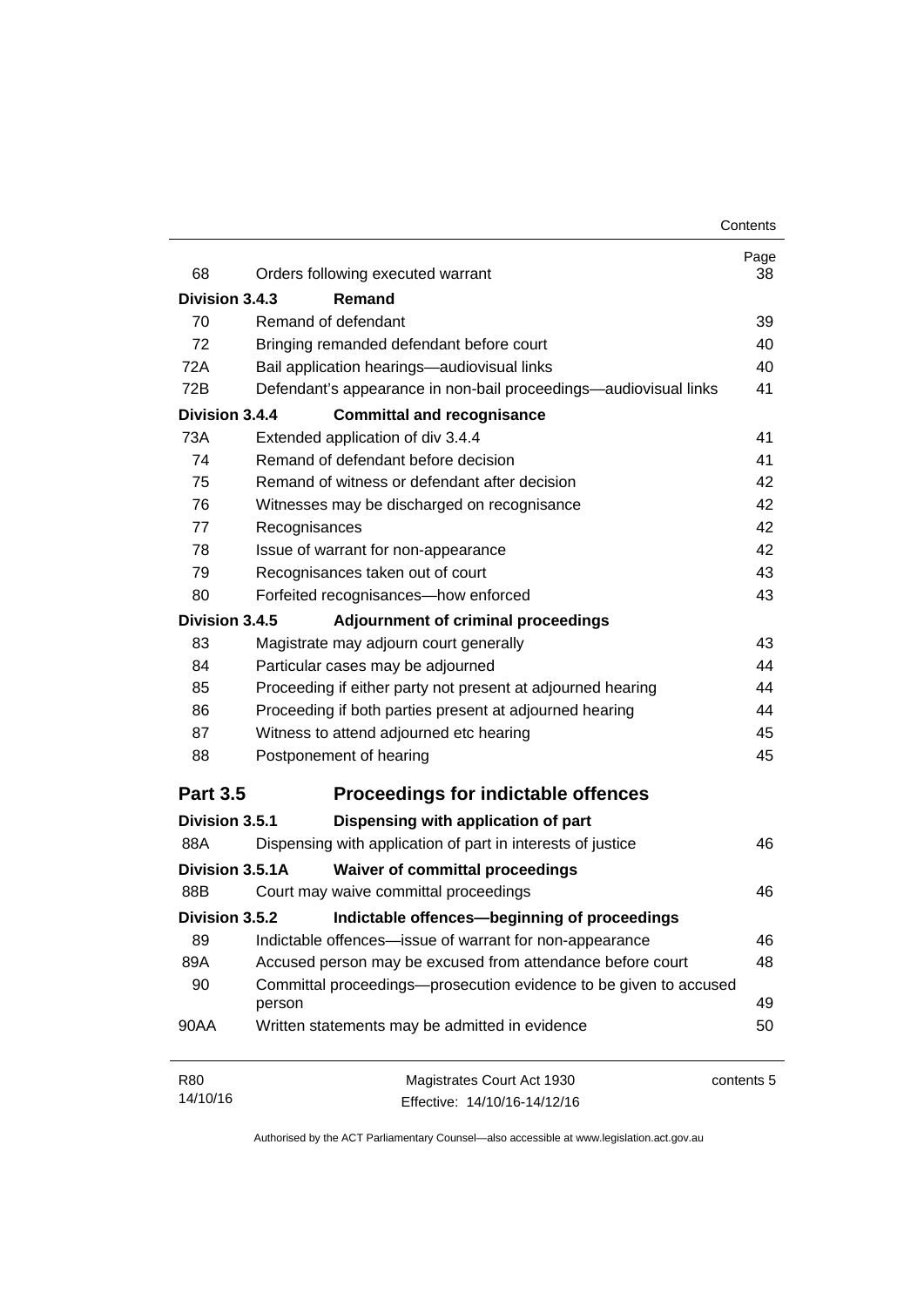#### **Contents**

|                 |                                                                                              | Page       |
|-----------------|----------------------------------------------------------------------------------------------|------------|
| 90AB            | Witnesses generally not to be cross-examined at committal hearing                            | 52         |
| 90ABA           | Attendance of accused not required if order made under s 89A                                 | 53         |
| 90A             | Plea of guilty at committal hearing                                                          | 54         |
| 90 <sub>B</sub> | Back-up and related offences---transfer to Supreme Court                                     | 57         |
| 91              | Proceeding following prosecution evidence                                                    | 58         |
| 92A             | Committal for sentence for indictable offence tried summarily                                | 59         |
| 92B             | Depositions as evidence                                                                      | 59         |
| 93              | Admissions and confessions                                                                   | 60         |
| Division 3.5.3  | Indictable offences-proceedings after hearing of<br>evidence                                 |            |
| 94              | Discharge or committal for trial                                                             | 60         |
| 95              | Depositions of dead or absent people                                                         | 61         |
| 96              | Evidence for defence                                                                         | 62         |
| Division 3.5.4  | Indictable offences-costs                                                                    |            |
| 97              | Discontinued proceeding                                                                      | 62         |
| Division 3.5.5  | Indictable offences-witness recognisances                                                    |            |
| 103             | Recognisance of witnesses etc                                                                | 63         |
| 104             | Signature of magistrate-notice to witnesses                                                  | 63         |
| 105             | Court may remand noncompliant witness                                                        | 63         |
| Division 3.5.6  | Indictable offences-other provisions                                                         |            |
| 105A            | Meaning of certified copy of depositions in div 3.5.6                                        | 64         |
| 106             | Giving depositions etc to director of public prosecutions                                    | 64         |
| 107             | Giving documents to proper officer of court                                                  | 65         |
| 108             | Accused person may obtain copies of depositions etc                                          | 65         |
| <b>Part 3.6</b> | Proceedings for offences punishable<br>summarily                                             |            |
| 108A            | Indictable offences dealt with summarily                                                     | 66         |
| 109             | Dismissal or adjournment in absence of informant                                             | 66         |
| 110             | Hearing in absence of defendant                                                              | 67         |
| 111             | Adjournment if defendant does not appear                                                     | 68         |
| 112             | Summary proceedings—issue of warrant for non-appearance at<br>adjourned or postponed hearing | 69         |
| 112A            | Court may direct defendant to appear                                                         | 69         |
| 113             | Proceeding at hearing on defendant's confession                                              | 70         |
| contents 6      | Magistrates Court Act 1930                                                                   | <b>R80</b> |
|                 | Effective: 14/10/16-14/12/16                                                                 | 14/10/16   |
|                 |                                                                                              |            |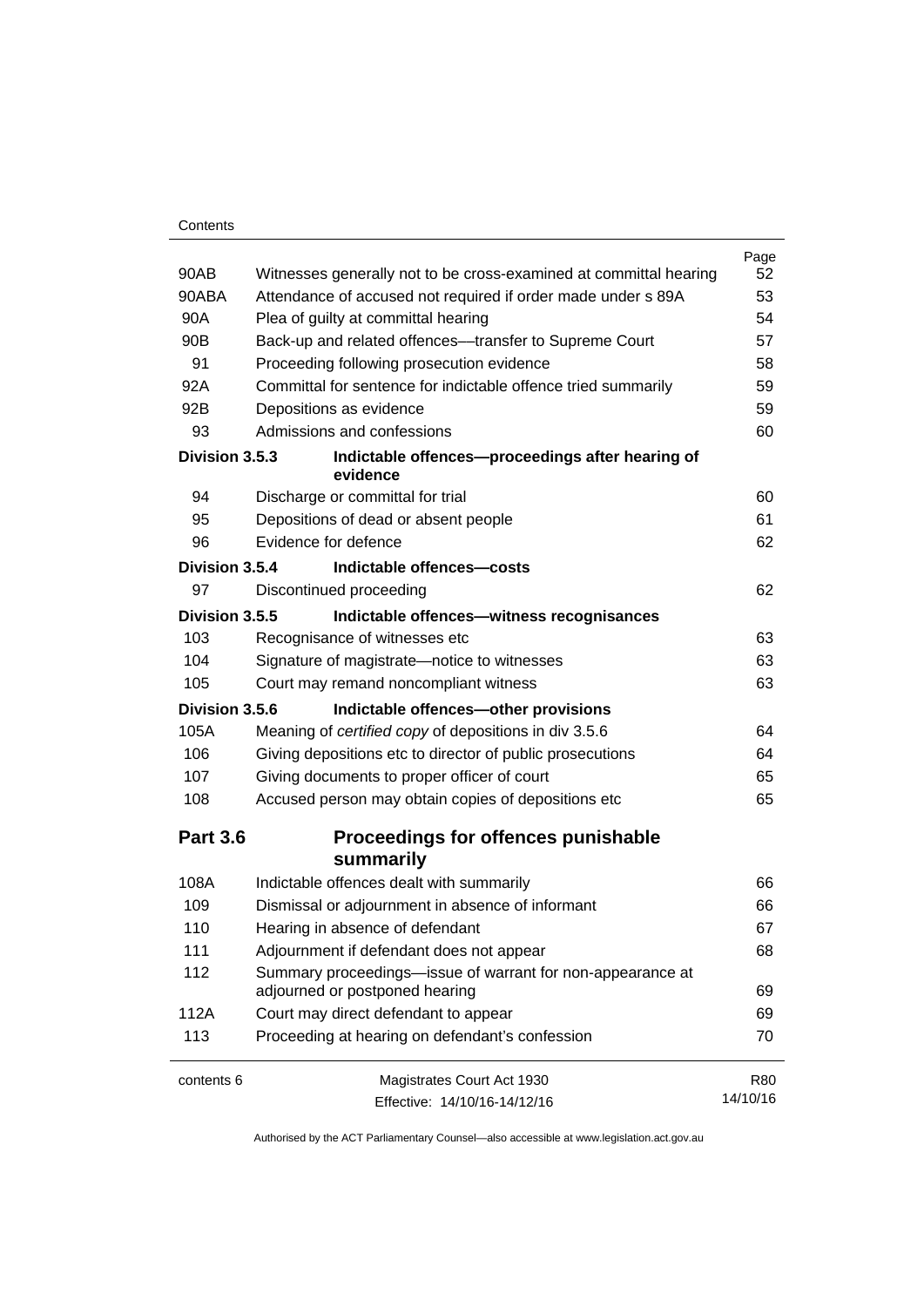|                 |                                                      | Contents   |
|-----------------|------------------------------------------------------|------------|
|                 |                                                      | Page       |
| 114             | If defendant does not admit the case                 | 70<br>71   |
| 115             | Conduct of summary proceeding                        |            |
| <b>Part 3.7</b> | Service and pleading by post for certain<br>offences |            |
| 116A            | Definitions for pt 3.7                               | 72         |
| 116AA           | Meaning of <i>prescribed</i> offence for pt 3.7      | 72         |
| 116B            | Service of summons for prescribed offence            | 73         |
| 116BA           | Giving of notice by registrar                        | 74         |
| 116C            | Proof of service                                     | 74         |
| 116D            | Pleas to prescribed offence                          | 75         |
| 116E            | Procedure if plea of guilty entered                  | 75         |
| 116F            | Procedure if notice of intention to defend given     | 76         |
| 116FA           | Procedure if defendant pleads not guilty             | 76         |
| 116G            | Procedure if defendant does not plead                | 77         |
| 116H            | Restricted penalties under pt 3.7                    | 78         |
| <b>1161</b>     | Consequences of conviction in absence of defendant   | 79         |
| <b>Part 3.8</b> | Infringement notices for certain offences            |            |
| Division 3.8.1  | Preliminary                                          |            |
| 117             | Definitions for pt 3.8                               | 80         |
| 118             | Purpose and effect of pt 3.8                         | 81         |
| 119             | Regulations about infringement notice offences       | 82         |
| Division 3.8.2  | Infringement and reminder notices                    |            |
| 120             | Service of infringement notices                      | 83         |
| 121             | Contents of infringement notices                     | 84         |
| 122             | Additional information in infringement notices       | 85         |
| 123             | Time for payment of infringement notice penalty      | 86         |
| 124             | Extension of time to pay penalty                     | 87         |
| 125             | Effect of payment of infringement notice penalty     | 87         |
| 126             | Application for withdrawal of infringement notice    | 88         |
| 127             | Withdrawal of infringement notice                    | 89         |
| 128             | Guidelines about withdrawal of infringement notices  | 90         |
| 129             | Reminder notices                                     | 90         |
| 130             | Contents of reminder notices                         | 91         |
|                 | Magistrates Court Act 1930                           | contents 7 |

Effective: 14/10/16-14/12/16

14/10/16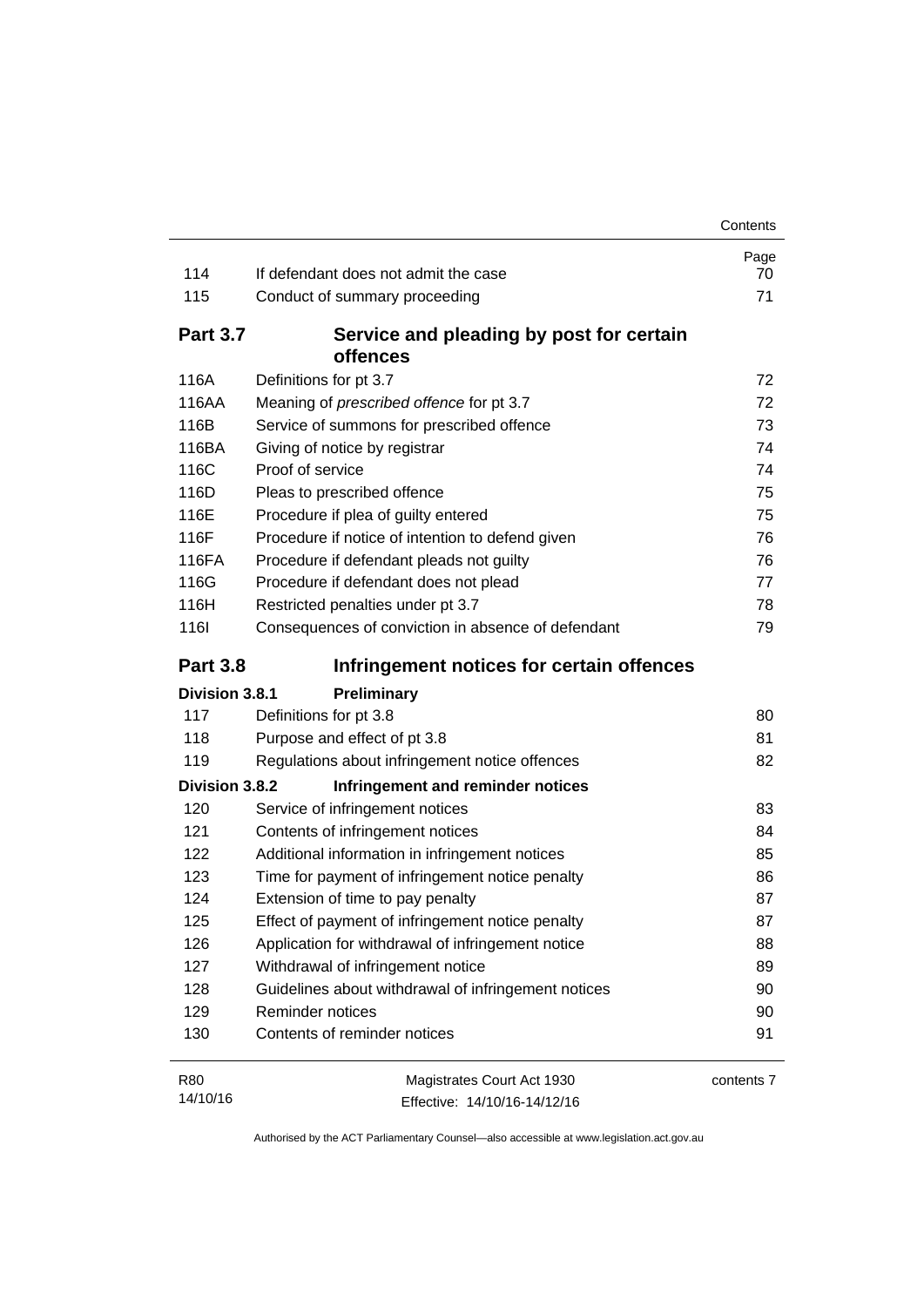#### **Contents**

| 131             | Additional information in reminder notices                        | Page<br>91 |
|-----------------|-------------------------------------------------------------------|------------|
| Division 3.8.3  | Additional provisions for vehicle-related offences                |            |
| 131A            | Meaning of <i>infringement notice</i>                             | 93         |
| 131B            | Service of infringement notice on responsible person for vehicles | 93         |
| 131C            | Liability for vehicle-related offences                            | 95         |
| 131D            | Illegal user declarations                                         | 96         |
| 131E            | Known offender declarations                                       | 98         |
| 131F            | Sold vehicle declarations                                         | 99         |
| 131G            | Unknown offender declarations                                     | 101        |
| Division 3.8.4  | Disputing liability for infringement notices                      |            |
| 132             | Disputing liability for infringement notice offence               | 102        |
| 133             | Extension of time to dispute liability                            | 103        |
| 134             | Procedure if liability disputed                                   | 103        |
| Division 3.8.5  | Infringement notices-other provisions                             |            |
| 134A            | Authorised people for infringement notice offences                | 105        |
| 135             | Delegation of administering authority's functions                 | 106        |
| 136             | Evidentiary certificates                                          | 106        |
|                 |                                                                   |            |
| <b>Part 3.9</b> | <b>Enforcement of criminal decisions</b>                          |            |
| Division 3.9.1  | Enforcement of criminal decisions-general                         |            |
| 141             | Minute of decision and notice to defendant                        | 108        |
| 142             | Formal convictions and orders                                     | 109        |
| 143             | Consequences if information dismissed                             | 109        |
| 144             | Copies of informations and other documents                        | 110        |
| Division 3.9.3  | Reciprocal enforcement of fines against bodies<br>corporate       |            |
| 166A            | Definitions for div 3.9.3                                         | 110        |
| 166B            | Declarations relating to reciprocating courts                     | 111        |
| 166C            | Enforcement of fine                                               | 111        |
| 166D            | Effect of enforcement by reciprocating court                      | 113        |
| 166E            | Registrar to notify payment of territory fine                     | 113        |
| Division 3.9.4  | Enforcement of criminal decisions-other provisions                |            |
| 184             | Enforcement of costs against informant                            | 114        |
| 191             | Accounts to be kept of amounts received                           | 114        |
| contents 8      | Magistrates Court Act 1930                                        | <b>R80</b> |
|                 | Effective: 14/10/16-14/12/16                                      | 14/10/16   |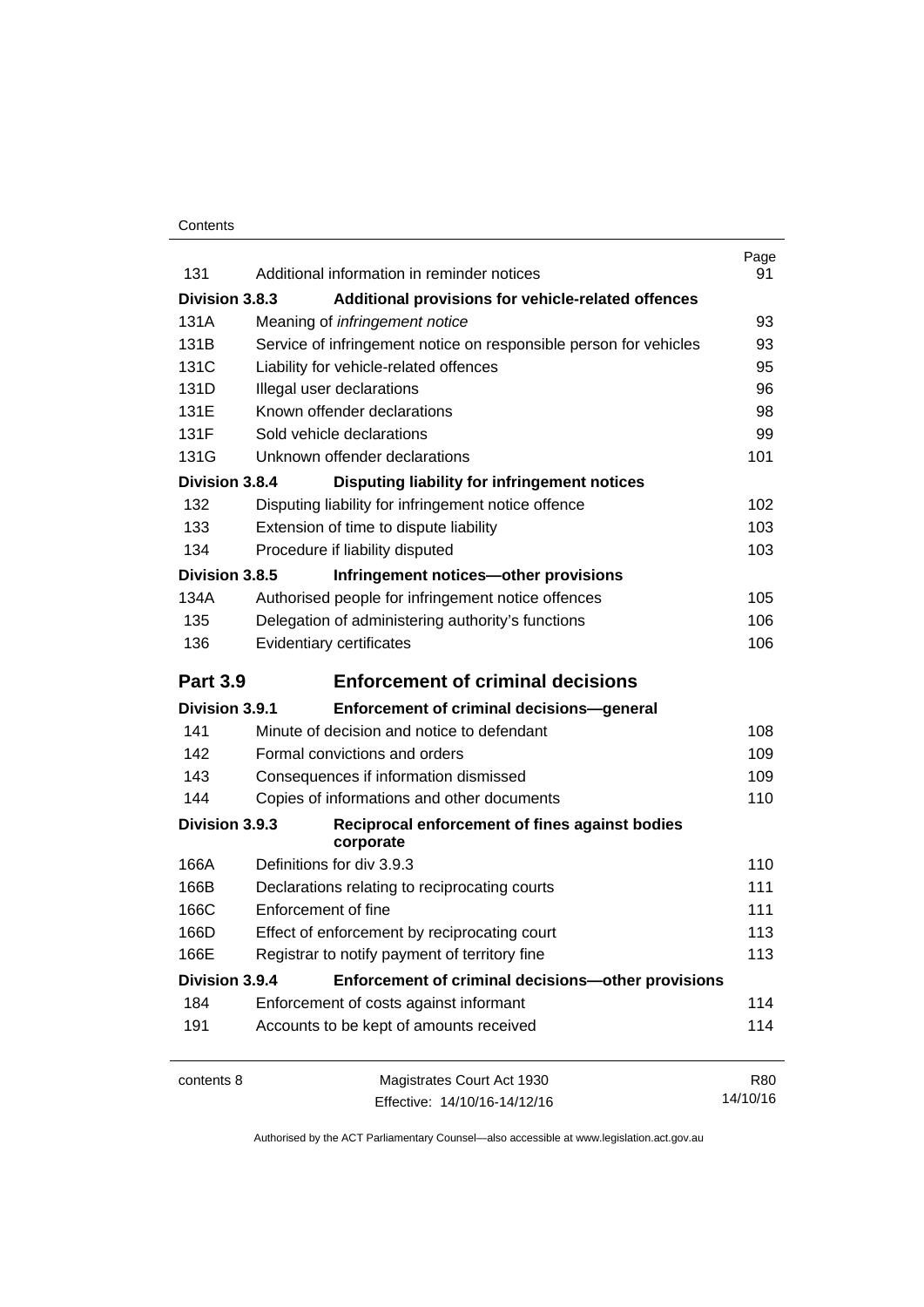| 193              | Forfeited goods may be sold                            | Page<br>114 |  |
|------------------|--------------------------------------------------------|-------------|--|
| 194              | Enforcement order not void for form only               |             |  |
| 195              | Convictions etc to be given to Supreme Court registrar |             |  |
|                  |                                                        | 115         |  |
| <b>Part 3.10</b> | <b>Criminal appeals</b>                                |             |  |
| Division 3.10.1  | <b>Criminal appeals-jurisdiction of Supreme Court</b>  |             |  |
| 207              | Jurisdiction of Supreme Court                          | 116         |  |
| Division 3.10.2  | <b>Appeals in criminal matters</b>                     |             |  |
| 208              | Appeals to which div 3.10.2 applies                    | 116         |  |
| 209              | Institution of appeal                                  | 118         |  |
| 210              | Substituted service of notice of appeal                |             |  |
| 214              | Appeals in cases other than civil cases                | 119         |  |
| 216              | Stay of execution pending appeal in certain cases      | 120         |  |
| 218              | Orders by Supreme Court on appeals                     | 121         |  |
| 219              | No right of appeal under div 3.10.2 if review appeal   | 121         |  |
| Division 3.10.2A | Reference appeals in criminal matters                  |             |  |
| 219A             | What is a reference appeal?                            | 122         |  |
| 219AB            | Reference appeal in relation to proceeding             | 122         |  |
| 219AC            | Who may be heard at reference appeal                   | 122         |  |
| 219AD            | Reference appeal decision does not affect verdict      | 122         |  |
| Division 3.10.3  | Review appeals in criminal matters                     |             |  |
| 219B             | Decisions subject to review appeal                     | 123         |  |
| 219C             | How review appeal is instituted                        | 124         |  |
| 219D             | Grounds for review                                     | 125         |  |
| 219E             | <b>Report by Magistrate</b>                            | 125         |  |
| 219F             | Powers of Supreme Court                                | 126         |  |
| Division 3.10.4  | <b>Criminal appeals-other provisions</b>               |             |  |
| 222              | Control of Supreme Court over summary convictions      | 128         |  |
| 223              | Amendment of documents                                 | 129         |  |
| 224              | In cases of certiorari order                           | 129         |  |
| 225              | Notice dispensed with                                  | 130         |  |
| 226              | Power of court to admit to bail                        | 130         |  |
| 227              | Respecting the amendment of convictions etc            | 131         |  |
| 228              | No summons or information                              | 131         |  |
| R80              | Magistrates Court Act 1930                             | contents 9  |  |
| 14/10/16         | Effective: 14/10/16-14/12/16                           |             |  |

Effective: 14/10/16-14/12/16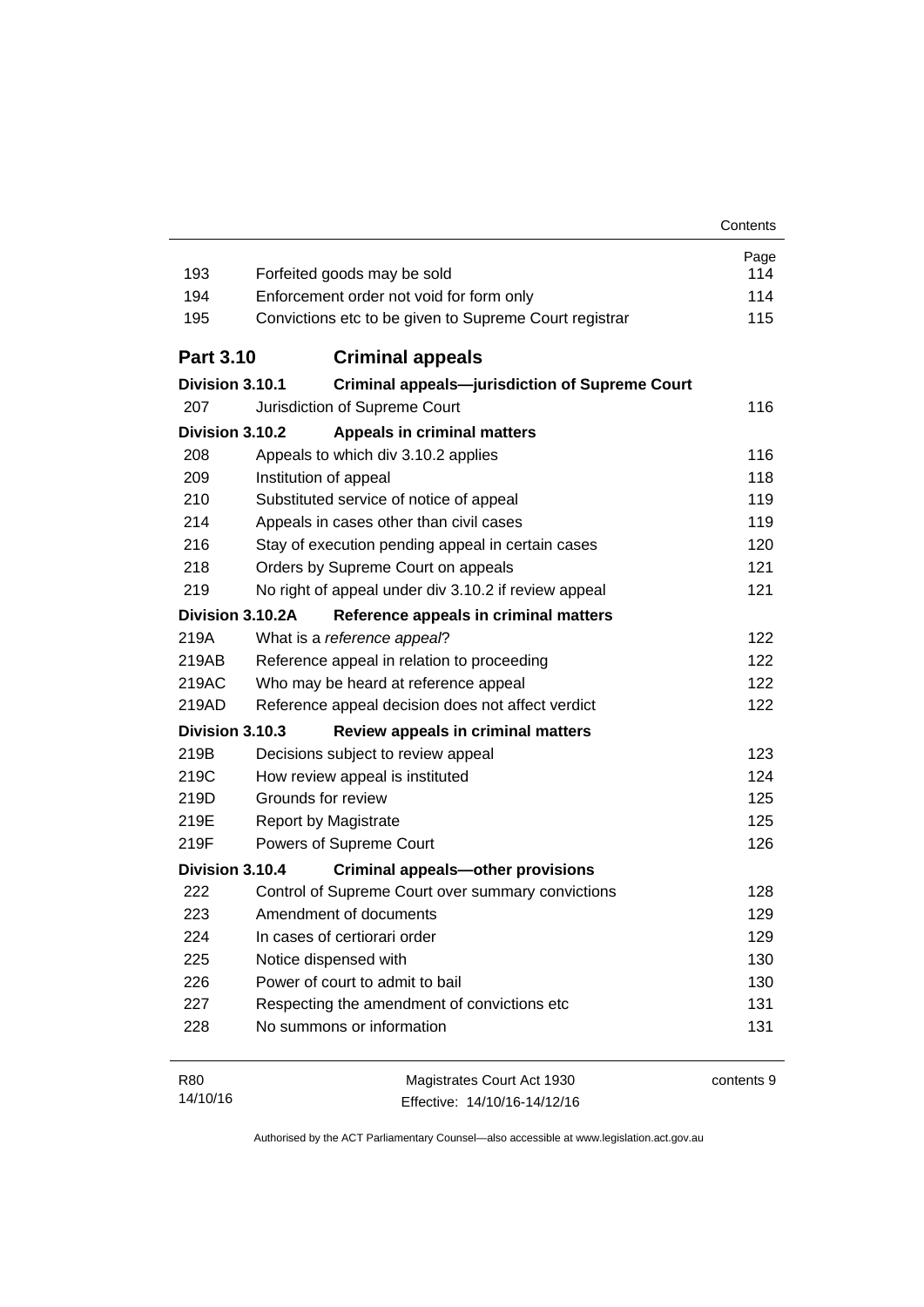#### **Contents**

| 229              | Distribution of penalty                                                                     | Page<br>132 |
|------------------|---------------------------------------------------------------------------------------------|-------------|
| <b>Part 3.11</b> | <b>Costs in criminal matters</b>                                                            |             |
| 244              | Costs in criminal matters                                                                   | 133         |
| <b>Part 3.12</b> | <b>Securities in criminal matters</b>                                                       |             |
| 248              | Meaning of security-pt 3.12                                                                 | 134         |
| 249              | Securities taken under Act                                                                  | 134         |
| 250              | Recovery of amount due under security                                                       | 134         |
| 252              | Sums paid by surety may be recovered from principal                                         | 134         |
| 253              | Payment enforced by security                                                                | 135         |
| 254              | Enforcement of recognisance                                                                 | 135         |
| <b>Chapter 4</b> | <b>Civil proceedings</b>                                                                    |             |
| <b>Part 4.1</b>  | <b>Preliminary</b>                                                                          |             |
| 256              | Application of ch 4                                                                         | 137         |
| <b>Part 4.2</b>  | <b>Civil jurisdiction</b>                                                                   |             |
| 257              | Personal actions at law—amount or value                                                     | 138         |
| 258              | Power of court to grant relief                                                              | 139         |
| 259              | Rules of equity to prevail                                                                  | 139         |
| 260              | Nuisance                                                                                    | 140         |
| 261              | Disputed debts                                                                              | 140         |
| 262              | Cause of action arising, or defendant resident, outside ACT                                 | 140         |
| 263              | Requests under conventions relating to legal proceedings in civil and<br>commercial matters | 141         |
| 264              | Proceedings affecting title to land                                                         | 141         |
| 265              | Disputes under Residential Tenancies Act                                                    | 142         |
| 266              | Complaints under Utilities Act, pt 12                                                       | 142         |
| 266A             | Civil disputes under ACT Civil and Administrative Tribunal Act                              | 142         |
| 266B             | Enforcement of ACT Civil and Administrative Tribunal order-<br>representation               | 143         |

contents 10 Magistrates Court Act 1930 Effective: 14/10/16-14/12/16

R80 14/10/16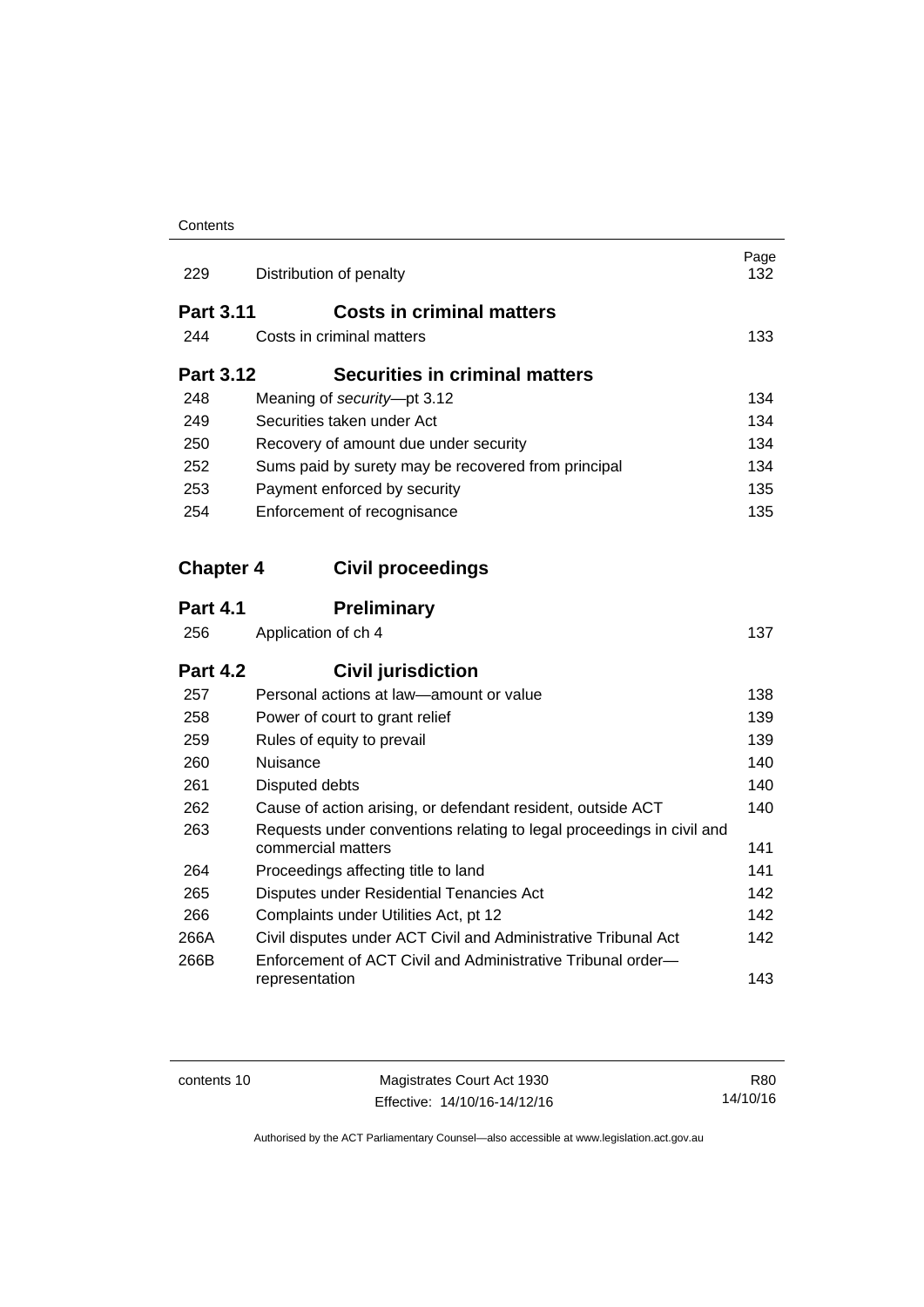|                        |                                                                           | Contents   |
|------------------------|---------------------------------------------------------------------------|------------|
|                        |                                                                           | Page       |
| <b>Part 4.3</b>        | <b>Case stated for Supreme Court</b>                                      |            |
| 267                    | Case stated                                                               | 144        |
| <b>Part 4.4</b>        | <b>Transfer of proceedings from or to Supreme</b><br><b>Court</b>         |            |
| 268                    | Transfer of action from Supreme Court                                     | 145        |
| 269                    | Procedure on transfer of action from Supreme Court                        | 145        |
| 270                    | Removal of proceedings into Supreme Court                                 | 146        |
| 271                    | Stay of proceedings                                                       | 146        |
| <b>Part 4.5</b>        | Civil appeals                                                             |            |
| 272                    | Meaning of appeal-pt 4.5                                                  | 147        |
| 273                    | Jurisdiction                                                              | 147        |
| 274                    | Cases in which appeal may be brought                                      | 147        |
| 276                    | Evidence on appeal                                                        | 148        |
| <b>Chapter 4A</b>      | <b>The Childrens Court</b>                                                |            |
| <b>Part 4A.1</b>       | <b>The Childrens Court</b>                                                |            |
| 287                    | <b>Childrens Court</b>                                                    | 149        |
| 288                    | Jurisdiction of Childrens Court                                           | 149        |
| 289                    | Procedure for proceedings where children jointly charged with adults      | 150        |
| 290                    | Chief Magistrate to arrange business of Childrens Court                   | 151        |
| 291                    | Childrens Court Magistrate to hear all matters                            | 151        |
| <b>Part 4A.2</b>       | <b>Childrens Court Magistrate</b>                                         |            |
| 291A                   | <b>Childrens Court Magistrate</b>                                         | 152        |
| 291B                   | <b>Acting Childrens Court Magistrate</b>                                  | 152<br>153 |
| 291C                   | Assignment of other magistrates for Childrens Court matters               |            |
| 291D                   | Completion of part-heard matters                                          | 154        |
| <b>Part 4A.3</b>       | <b>Criminal proceedings</b>                                               |            |
| 291E                   | Procedures for hearing indictable offences                                | 155        |
| 291F                   | Childrens Court may adjourn hearings to allow access to legal advice      | 155        |
|                        |                                                                           |            |
| 291G                   | Childrens Court may send cases to Supreme Court for sentencing            | 156        |
| <b>R80</b><br>14/10/16 | Magistrates Court Act 1930<br>contents 11<br>Effective: 14/10/16-14/12/16 |            |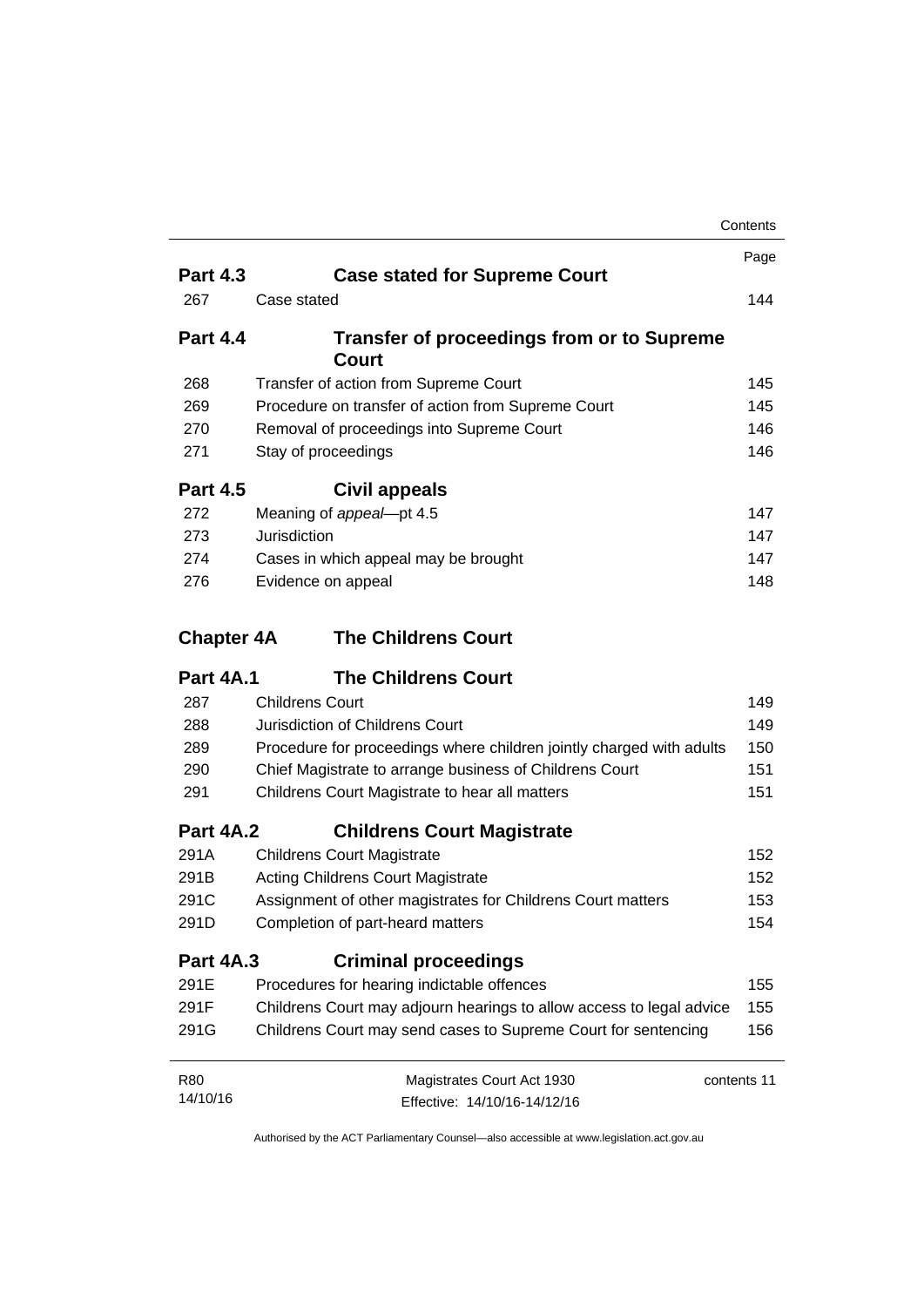#### **Contents**

| <b>Chapter 4B</b> | <b>The Family Violence Court</b>                              | Page |
|-------------------|---------------------------------------------------------------|------|
| <b>Part 4B.1</b>  | <b>Preliminary</b>                                            |      |
| 291H              | Meaning of domestic violence offence                          | 157  |
| 2911              | Purpose-ch 4B                                                 | 157  |
| <b>Part 4B.2</b>  | <b>The Family Violence Court</b>                              |      |
| 291J              | <b>Family Violence Court</b>                                  | 158  |
| 291K              | Jurisdiction of Family Violence Court                         | 158  |
| <b>Chapter 4C</b> | <b>Galambany Court</b>                                        |      |
| 291L              | Definitions-ch 4C                                             | 159  |
| 291M              | <b>Galambany Court</b>                                        | 159  |
| 291N              | Directions about procedure for Galambany Court                | 159  |
| <b>Chapter 4D</b> | <b>The Industrial Court</b>                                   |      |
| Part 4D.1         | <b>Preliminary</b>                                            |      |
| 291 <sub>O</sub>  | Definitions-ch 4D                                             | 160  |
| <b>Part 4D.2</b>  | <b>The Industrial Court</b>                                   |      |
| 291P              | <b>Industrial Court</b>                                       | 161  |
| 291Q              | Jurisdiction of Industrial Court                              | 161  |
| 291R              | Chief Magistrate to arrange business of Industrial Court      | 163  |
| 291S              | Industrial Court Magistrate to hear all matters               | 164  |
| 291T              | Transfer of industrial or work safety matter to Supreme Court | 164  |
| <b>Part 4D.3</b>  | <b>Industrial Court Magistrate</b>                            |      |
| 291U              | <b>Industrial Court Magistrate</b>                            | 165  |
| 291V              | <b>Acting Industrial Court Magistrate</b>                     | 165  |
| 291W              | Assignment of other magistrates for Industrial Court matters  | 166  |
| 291X              | Industrial Court-completion of part-heard matters             | 166  |

contents 12 Magistrates Court Act 1930 Effective: 14/10/16-14/12/16

R80 14/10/16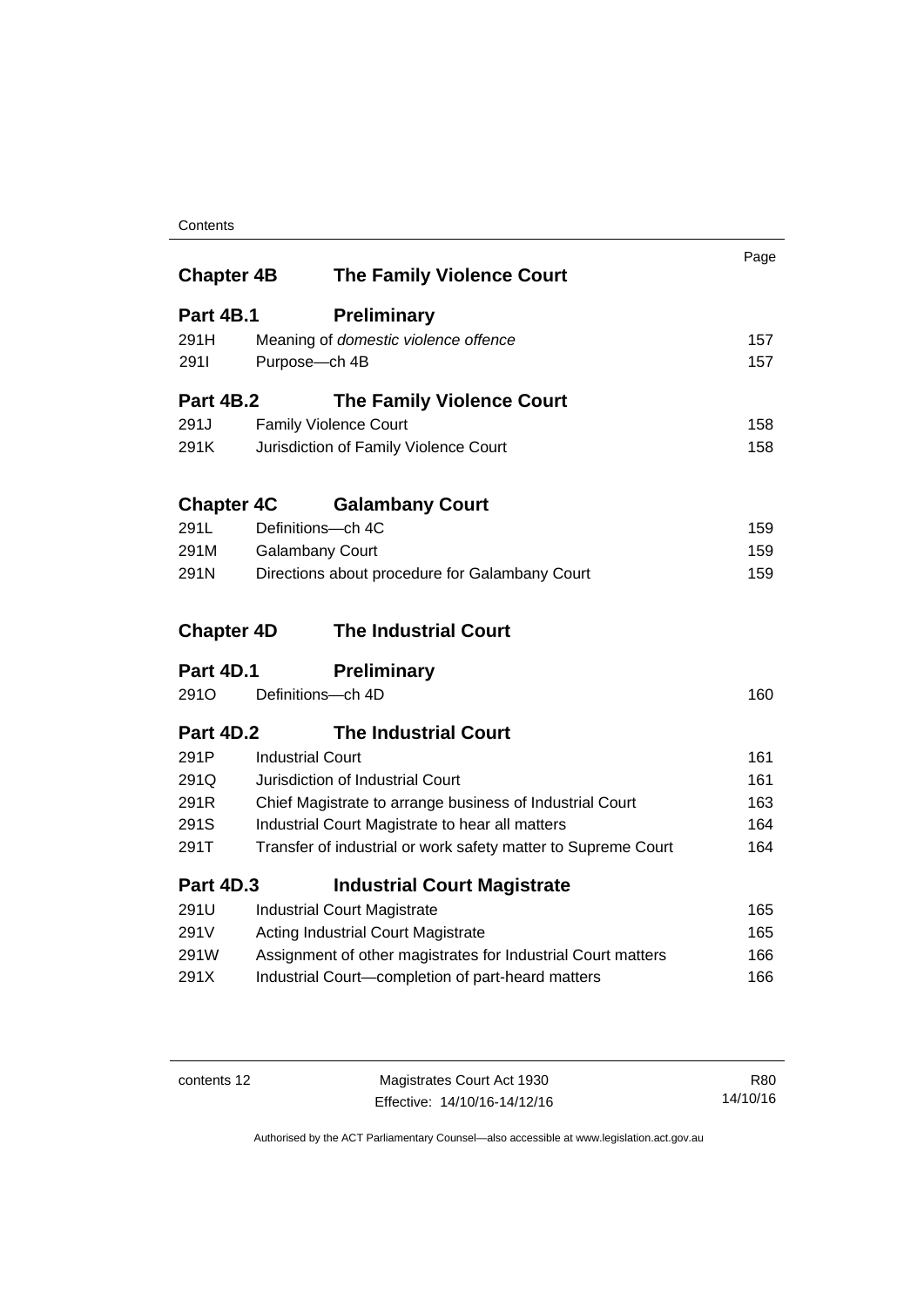|                   |                                                            | Contents    |
|-------------------|------------------------------------------------------------|-------------|
| <b>Chapter 5</b>  | <b>Miscellaneous</b>                                       | Page        |
|                   |                                                            |             |
| <b>Part 5.1</b>   | <b>Offences</b>                                            |             |
| 292               | Failure to comply with order in nuisance action            | 168         |
| 298               | Prejudice to employee                                      | 168         |
| <b>Part 5.2</b>   | <b>Other</b>                                               |             |
| 307               | Contempt of court                                          | 169         |
| 308               | Magistrates Court's seal                                   | 169         |
| 309               | Directions about procedure                                 | 170         |
| 310               | Hearings generally to be in public                         | 170         |
| 311               | Appearance by audiovisual or audio links etc               | 171         |
| 312               | Failure to give evidence-committal                         | 172         |
| 314               | Registrar to give directions for preparation of transcript | 173         |
| 315               | Applications for transcripts                               | 174         |
| 316               | Record of proceedings                                      | 176         |
| 317               | Record of proceedings and transcript                       | 177         |
| 318               | Person about to leave ACT may be ordered to be examined or |             |
|                   | produce documents                                          | 179         |
| 319               | Witnesses' rights and liabilities                          | 179         |
| 320               | Depositions to be given to registrar                       | 180         |
| 320A              | Domestic violence offence information                      | 180         |
| 321               | Regulation-making power                                    | 181         |
| <b>Schedule 1</b> | Oath and affirmation of office                             | 182         |
| <b>Schedule 2</b> | <b>ACT and corresponding courts</b>                        | 183         |
| <b>Dictionary</b> |                                                            | 184         |
| <b>Endnotes</b>   |                                                            |             |
| 1                 | About the endnotes                                         | 191         |
| $\overline{2}$    | Abbreviation key                                           | 191         |
| <b>R80</b>        | Magistrates Court Act 1930                                 | contents 13 |
| 14/10/16          | Effective: 14/10/16-14/12/16                               |             |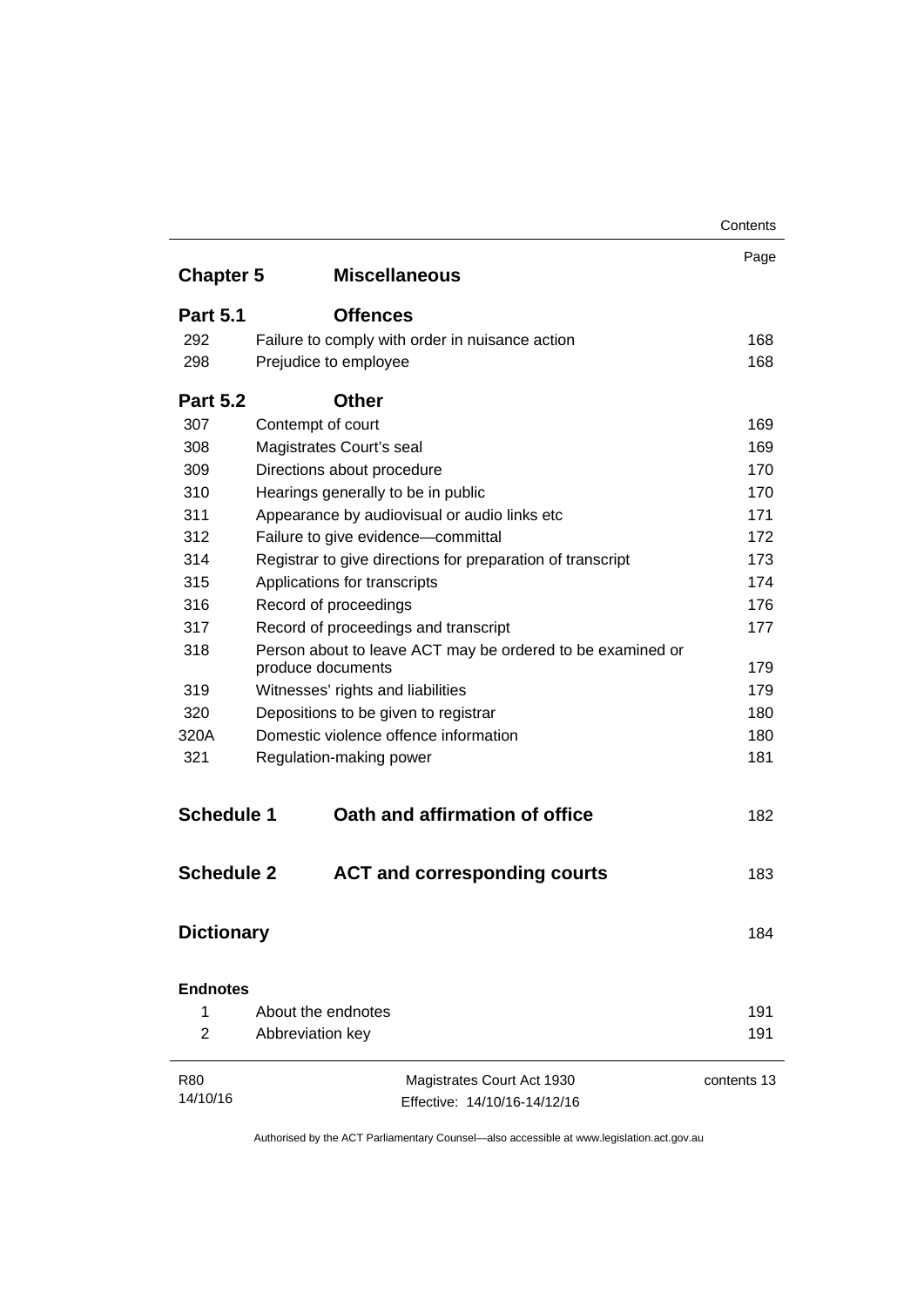| 3 | Legislation history                           | Page<br>192 |
|---|-----------------------------------------------|-------------|
| 4 | Amendment history                             | 217         |
| 5 | Earlier republications                        | 283         |
| 6 | Expired transitional or validating provisions | 292         |

**Contents** 

contents 14 Magistrates Court Act 1930 Effective: 14/10/16-14/12/16

R80 14/10/16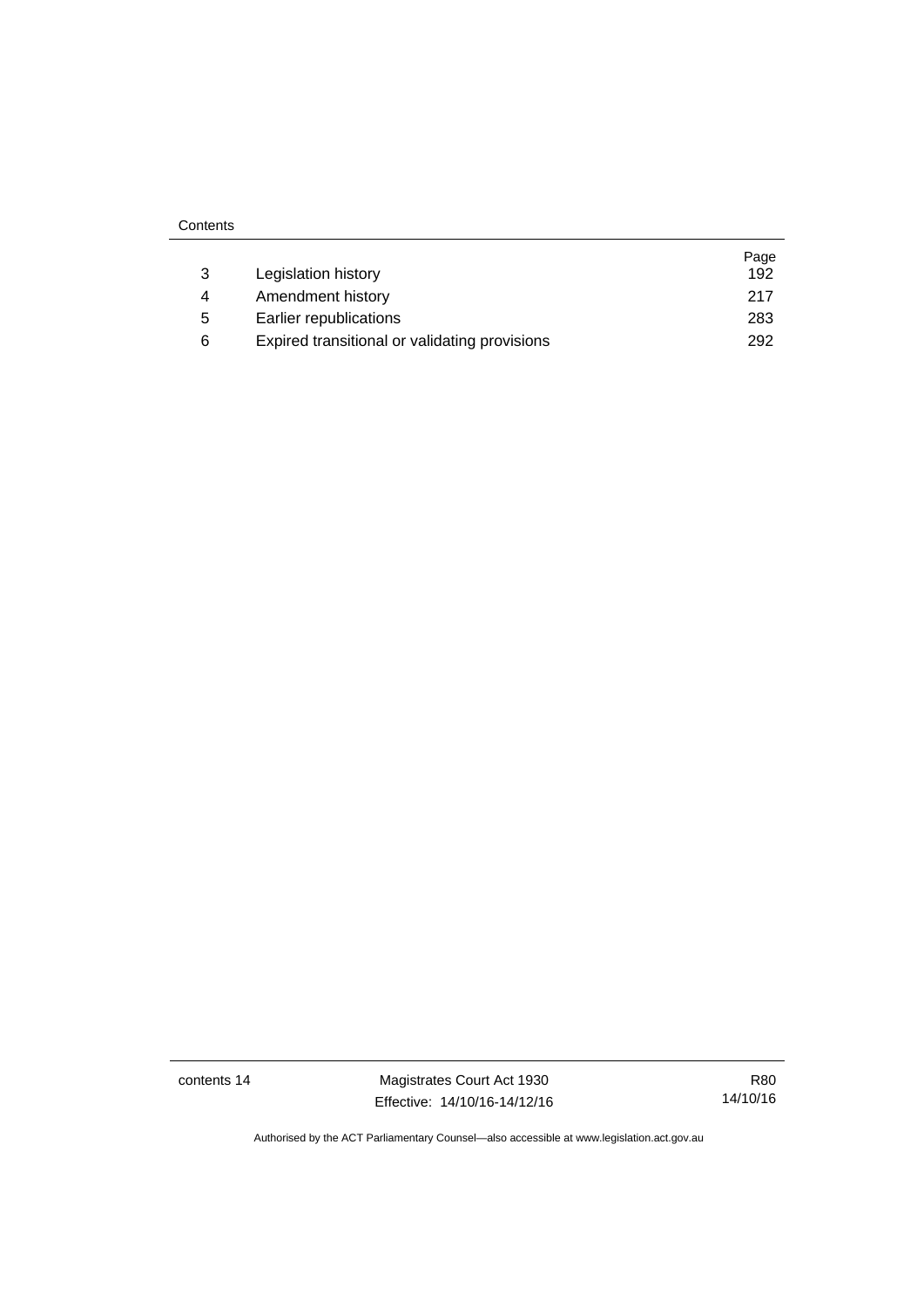

# **Magistrates Court Act 1930**

An Act to establish a Magistrates Court, to provide for the appointment of magistrates, and for other purposes

R80 14/10/16

l

Magistrates Court Act 1930 Effective: 14/10/16-14/12/16 page 1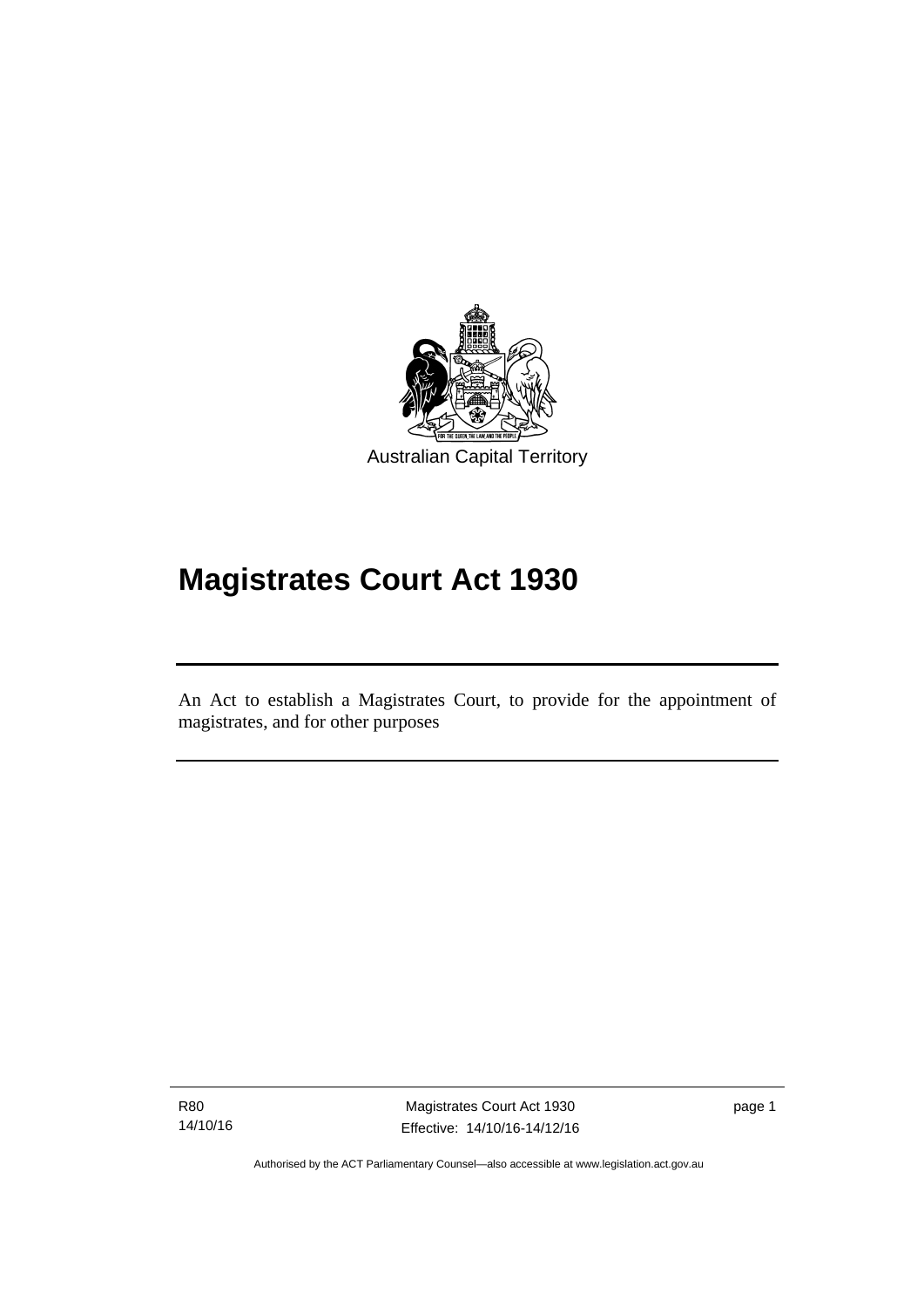Section 1

# <span id="page-17-0"></span>**Chapter 1** Preliminary

#### <span id="page-17-1"></span>**1 Name of Act**

This Act is the *Magistrates Court Act 1930*.

#### <span id="page-17-2"></span>**2 Dictionary**

The dictionary at the end of this Act is part of this Act.

*Note 1* The dictionary at the end of this Act defines certain terms used in this Act, and includes references (*signpost definitions*) to other terms defined elsewhere.

> For example, the signpost definition '*vehicle*, for part 3.8 (Infringement notices for certain offences)—see the *[Road Transport \(Vehicle](http://www.legislation.act.gov.au/a/1999-81)  [Registration\) Act 1999](http://www.legislation.act.gov.au/a/1999-81)*, dictionary.' means that the term 'vehicle' is defined in that dictionary and the definition applies to part 3.8.

*Note 2* A definition in the dictionary (including a signpost definition) applies to the entire Act unless the definition, or another provision of the Act, provides otherwise or the contrary intention otherwise appears (see [Legislation Act,](http://www.legislation.act.gov.au/a/2001-14) s  $155$  and s  $156$  (1)).

#### <span id="page-17-3"></span>**3 Notes**

A note included in this Act is explanatory and is not part of this Act.

*Note* See the [Legislation Act,](http://www.legislation.act.gov.au/a/2001-14) s 127 (1), (4) and (5) for the legal status of notes.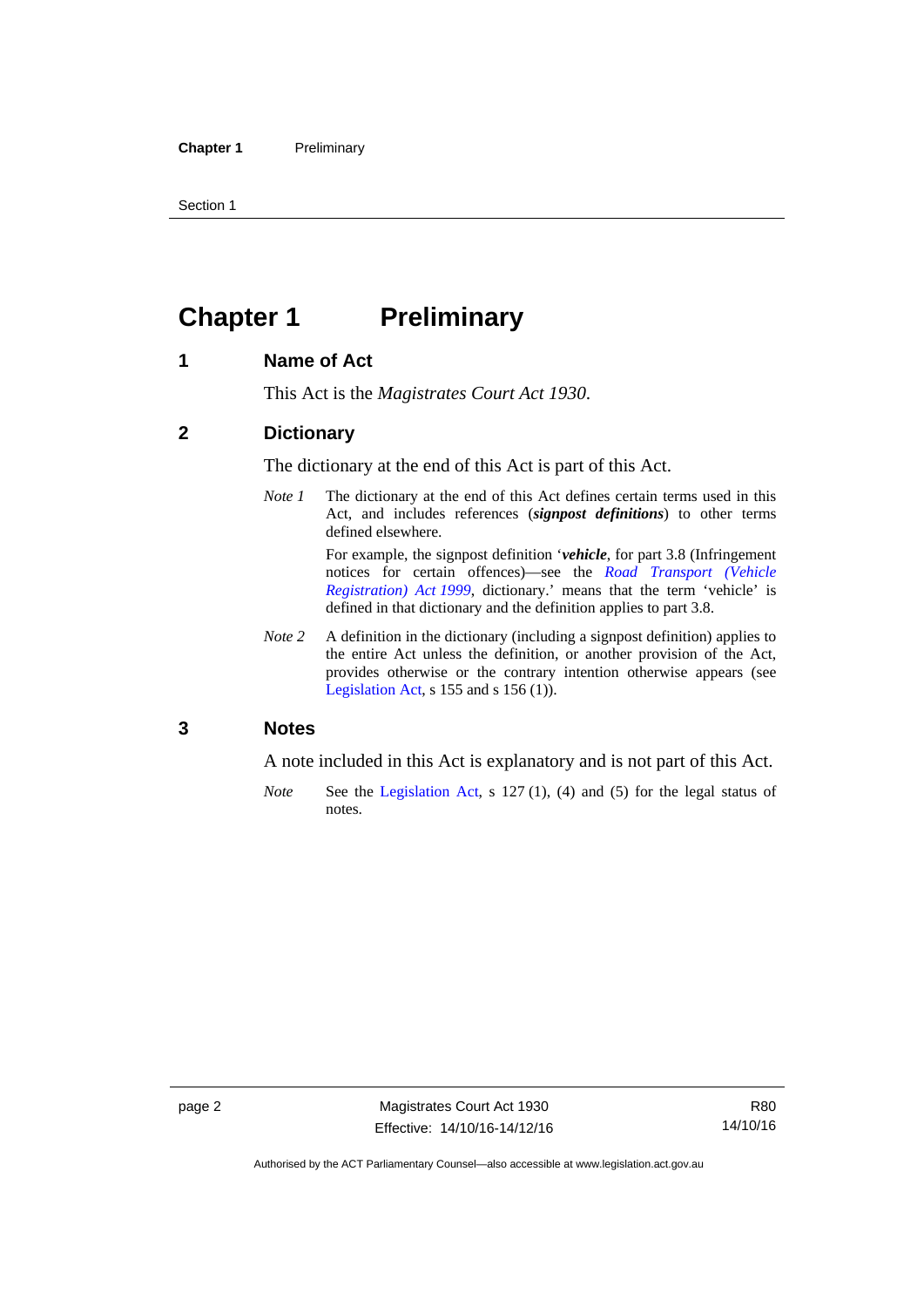# <span id="page-18-0"></span>**Chapter 2 Magistrates Court and magistrates**

# <span id="page-18-1"></span>**Part 2.1 The court**

#### <span id="page-18-2"></span>**4 Constitution of court**

- (1) The Magistrates Court is continued in existence.
- (2) The jurisdiction of the court may be exercised by a magistrate (other than a special magistrate) or by 1 or more special magistrates.
- (3) If 2 or more special magistrates are divided in opinion on a case, the case must be—
	- (a) if there is a majority—decided according to the decision of the majority; or
	- (b) if the court is equally divided in opinion—adjourned for hearing and decision by a magistrate (other than a special magistrate).
- (4) The rules may provide for the jurisdiction of the court otherwise exercisable by a magistrate to be exercised by the registrar, in the cases and subject to the conditions prescribed under the rules.
- (5) For the purposes of the exercise of jurisdiction given to the registrar under the rules, this Act has effect, subject to this section, as if the court consisted of the magistrates and the registrar.
- (6) In this section:

*registrar* includes deputy registrar.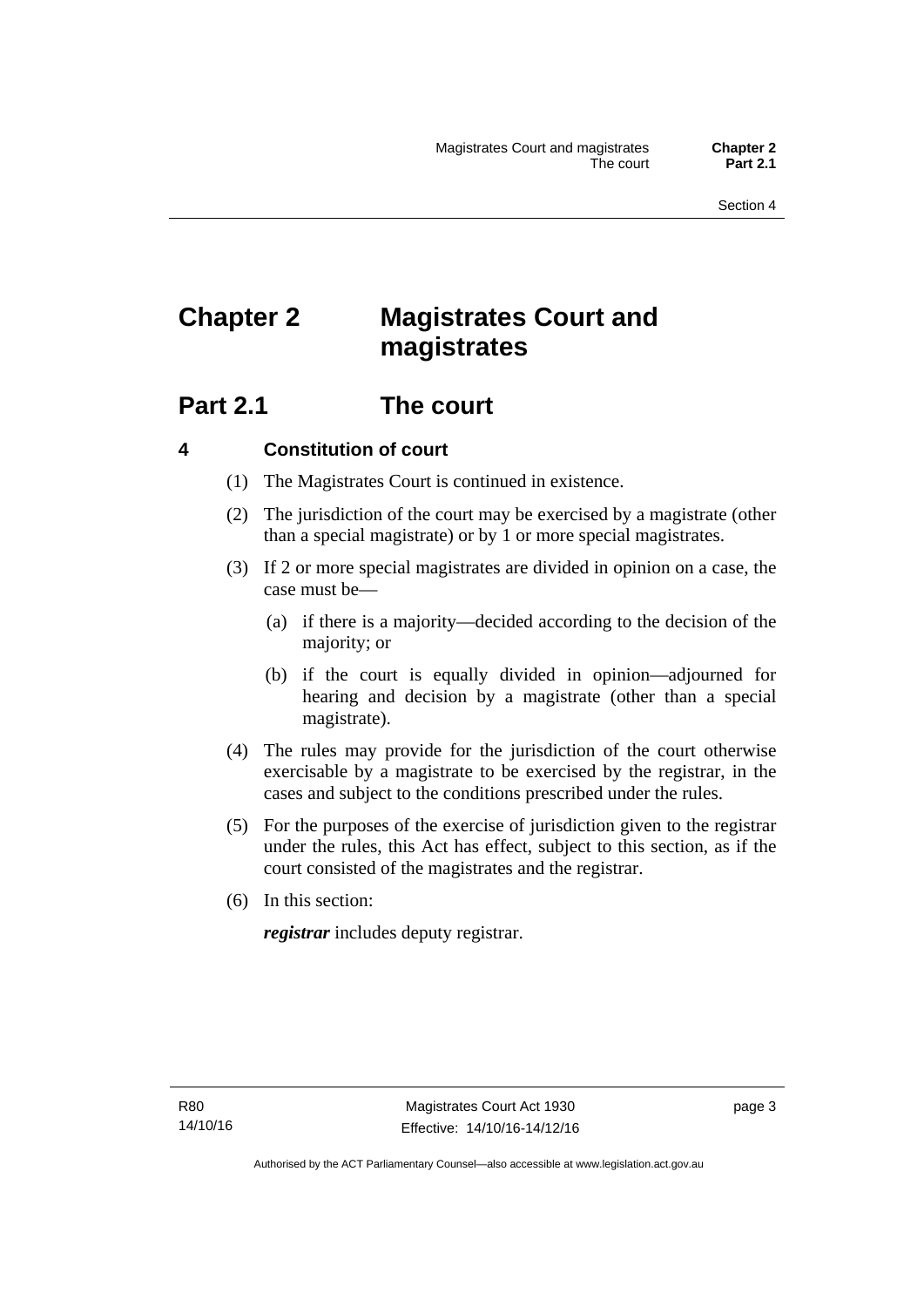Section 5

#### <span id="page-19-0"></span>**5 Arrangement of court business**

- (1) The Chief Magistrate is responsible for ensuring the orderly and prompt discharge of the Magistrates Court's business.
- (2) The Chief Magistrate may, subject to consultation with the magistrates that is appropriate and practicable, make arrangements about a magistrate who is to constitute the court in particular matters or classes of matters.
- (3) In this section:

*magistrate* includes special magistrate.

#### <span id="page-19-1"></span>**5A Magistrate for matter not available**

- (1) This section applies if a person who is a magistrate constituting the court in a particular civil matter, ceases to hold office as a magistrate, or ceases to be available, before the magistrate finishes dealing with the matter.
- (2) The Chief Magistrate must arrange for another magistrate to constitute the court in the matter.
- (3) The other magistrate may deal with the matter as the other magistrate considers appropriate.

#### **Example**

deal with the matter afresh

- *Note* An example is part of the Act, is not exhaustive and may extend, but does not limit, the meaning of the provision in which it appears (see [Legislation Act,](http://www.legislation.act.gov.au/a/2001-14) s 126 and s 132).
- (4) In this section:

*ceases to be available*––a person *ceases to be available* for a matter if the person is unable to act as a magistrate in relation to the matter because of illness, absence or an inability or unwillingness to deal with the matter.

*matter* includes a class of matters.

R80 14/10/16

Authorised by the ACT Parliamentary Counsel—also accessible at www.legislation.act.gov.au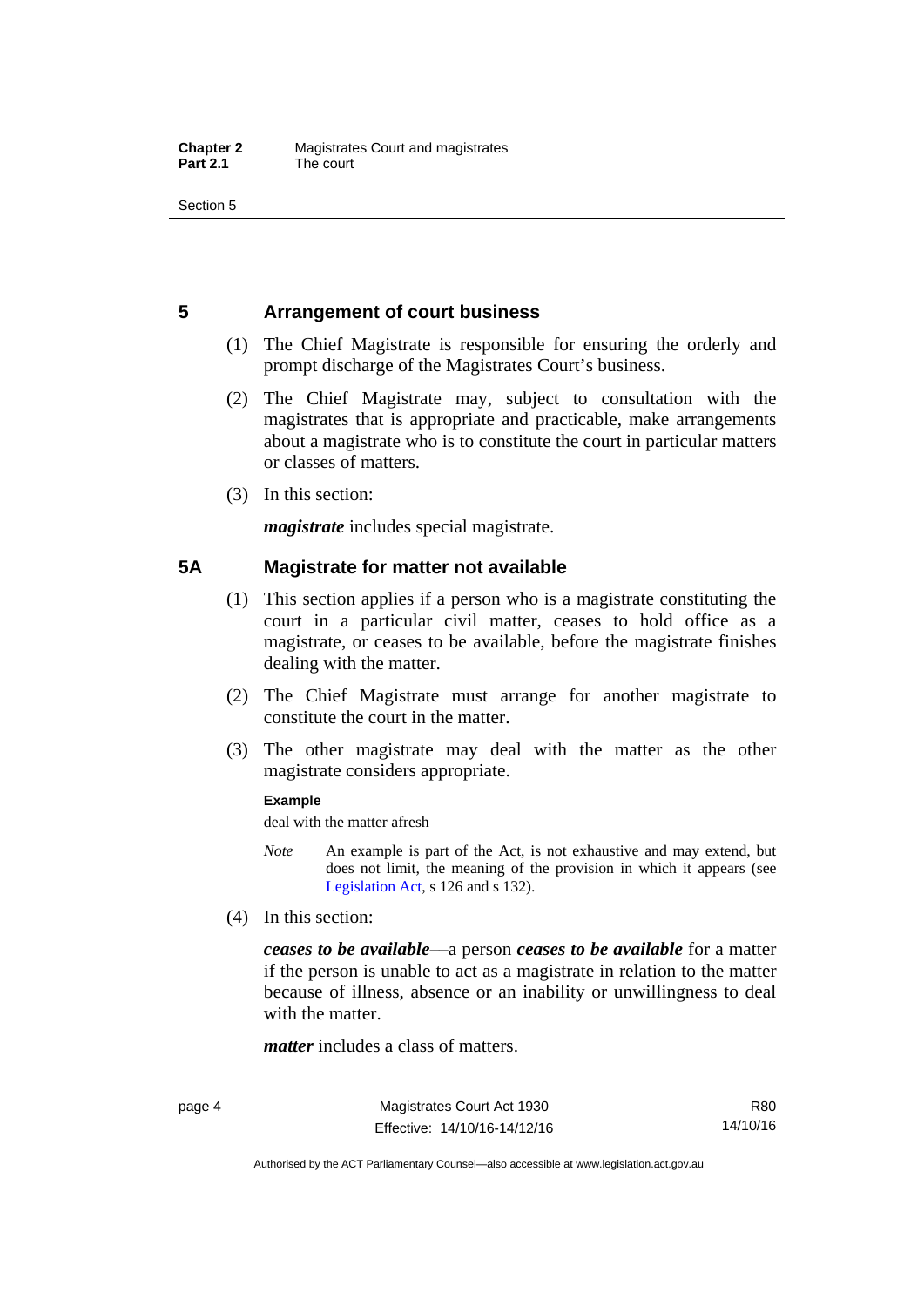# <span id="page-20-0"></span>**Part 2.2 Appointment and jurisdiction of magistrates**

### <span id="page-20-1"></span>**Division 2.2.1 Magistrates other than special magistrates**

<span id="page-20-2"></span>**6 Meaning of** *magistrate* **in div 2.2.1** 

In this division:

*magistrate* means—

- (a) the Chief Magistrate; or
- (b) a person who is appointed under section 7 as a magistrate.

#### <span id="page-20-3"></span>**7 Appointment of Chief Magistrate and other magistrates**

- (1) There is to be a Chief Magistrate and other magistrates.
- (2) The Chief Magistrate and other magistrates are appointed by the Executive.

 (3) If a magistrate is appointed as the Chief Magistrate, the person stops holding the position of magistrate.

#### <span id="page-20-4"></span>**7AA Requirements of appointment—magistrates**

- (1) The Executive must, in relation to the appointment of magistrates, determine—
	- (a) the criteria that apply to the selection of a person for appointment; and
	- (b) the process for selecting the person.
- (2) A determination is a notifiable instrument.

*Note* A notifiable instrument must be notified under the [Legislation Act](http://www.legislation.act.gov.au/a/2001-14).

page 5

*Note* For the making of appointments (including acting appointments), see the [Legislation Act,](http://www.legislation.act.gov.au/a/2001-14) pt 19.3.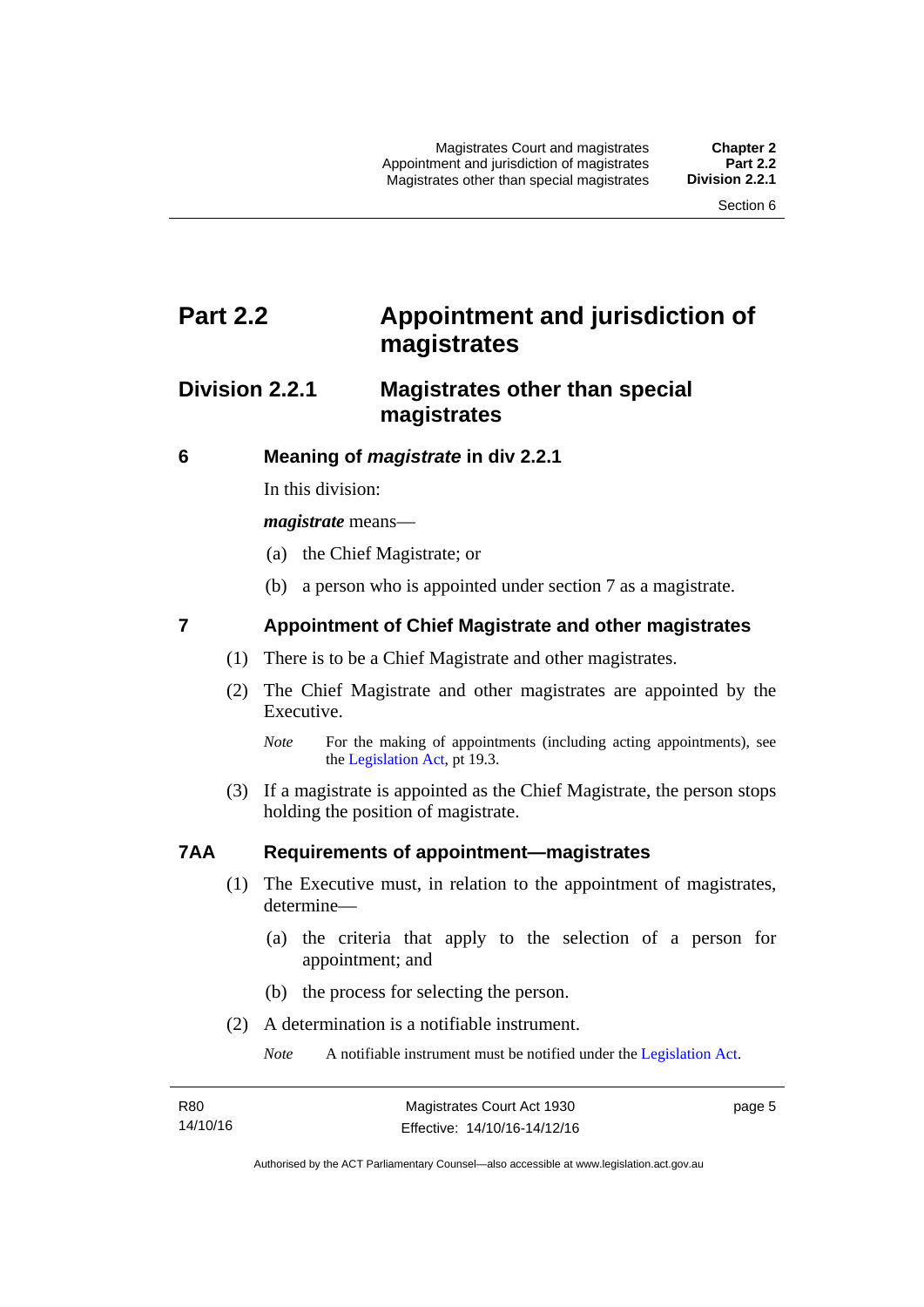#### <span id="page-21-0"></span>**7A Eligibility for appointment as magistrate**

A person is not eligible for appointment as a magistrate unless the person is a lawyer and has been a lawyer for at least 5 years.

#### <span id="page-21-1"></span>**7B Seniority of magistrates**

Magistrates other than the Chief Magistrate have seniority according to—

- (a) the dates their appointments took effect; or
- (b) if the appointments of 2 or more of them took effect on the same date—the precedence given to them by the instruments of their appointment.

#### <span id="page-21-2"></span>**7C Conditions of appointment of magistrates**

A magistrate holds the position on the conditions (if any) about matters not provided for under this Act or another territory law that are decided by the Executive.

#### <span id="page-21-3"></span>**7D Term of appointment of magistrates**

- (1) A magistrate is appointed for the term ending when the magistrate turns 65 years old.
	- *Note 1* The *[Judicial Commissions Act 1994](http://www.legislation.act.gov.au/a/1994-9)*, s 4 provides that a magistrate may only be removed from office in accordance with that Act.
	- *Note* 2 A magistrate's appointment also ends if the magistrate resigns (see [Legislation Act,](http://www.legislation.act.gov.au/a/2001-14) s 210).
- (2) A person who is at least 65 years old must not be appointed as a magistrate.

#### <span id="page-21-4"></span>**7E Acting Chief Magistrate**

- (1) The Executive may appoint a magistrate to act as Chief Magistrate.
	- *Note* See the [Legislation Act](http://www.legislation.act.gov.au/a/2001-14), s 209, div 19.3.2 and div 19.3.2A about acting appointments.

R80 14/10/16

Authorised by the ACT Parliamentary Counsel—also accessible at www.legislation.act.gov.au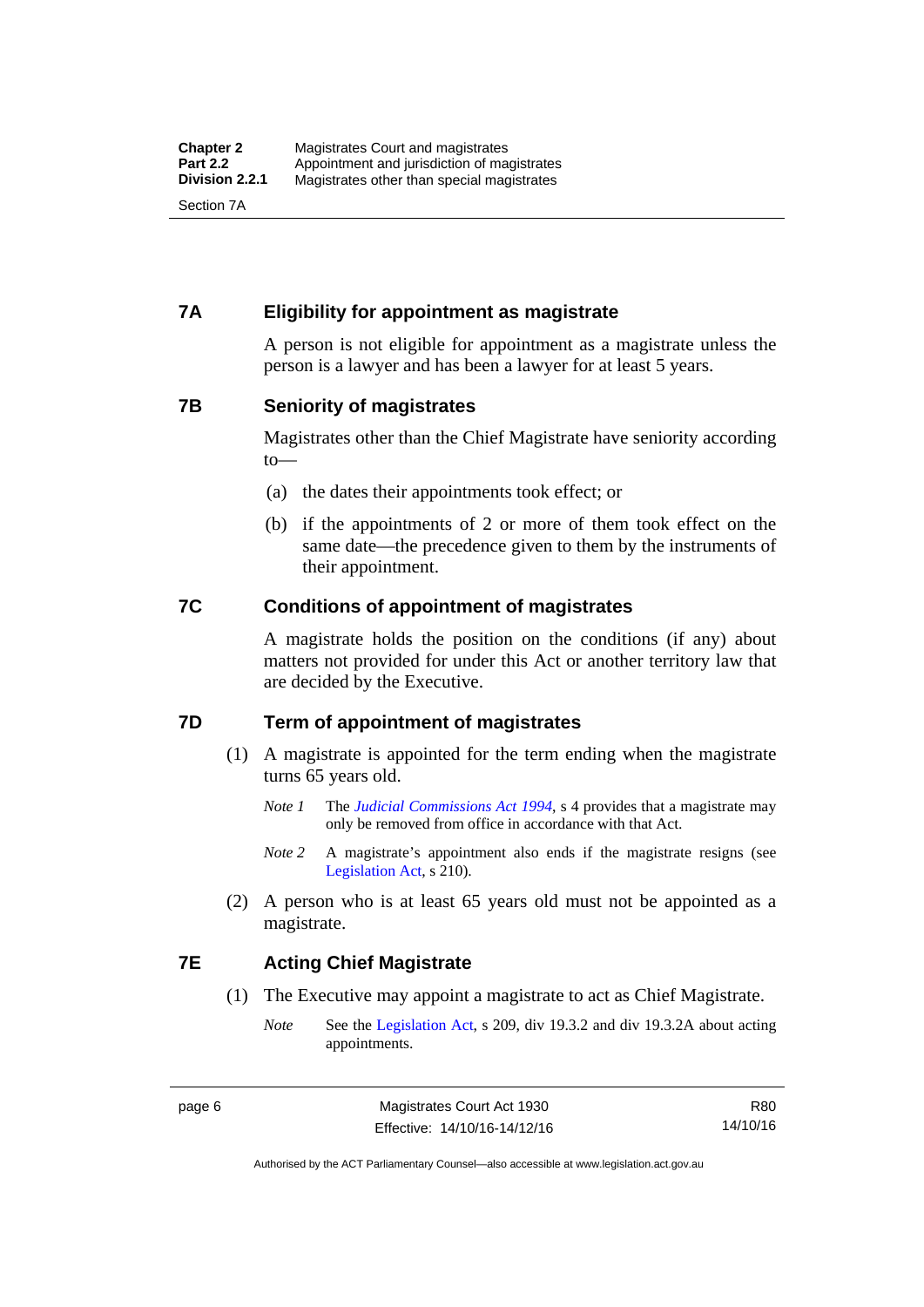(2) If no appointment is made under subsection (1), the senior magistrate who is in the ACT and is able and willing to act must act as Chief Magistrate.

#### <span id="page-22-0"></span>**7F Retirement**

- (1) This section applies if a magistrate is—
	- (a) an eligible employee for the *[Superannuation Act 1976](http://www.comlaw.gov.au/Details/C2013C00038)* (Cwlth); or
	- (b) a member of the superannuation scheme for the *[Superannuation Act 1990](http://www.comlaw.gov.au/Details/C2012C00825)* (Cwlth); or
	- (c) a member of any other superannuation scheme determined by the Attorney-General.
- (2) The Executive may retire the magistrate on the ground of invalidity with the magistrate's consent.
- (3) A determination under subsection (1) (c) is a notifiable instrument.

*Note* A notifiable instrument must be notified under the [Legislation Act](http://www.legislation.act.gov.au/a/2001-14).

#### <span id="page-22-1"></span>**7G Magistrates not to do other work**

- (1) A magistrate must not practise as a lawyer.
- (2) A magistrate must not, without the Attorney-General's written consent—
	- (a) engage in remunerative employment otherwise than in connection with duties as a magistrate; or
	- (b) accept appointment to another position under a law of the Territory, the Commonwealth, a State or another Territory.
- (3) The Attorney-General must consult with the Chief Magistrate before giving consent.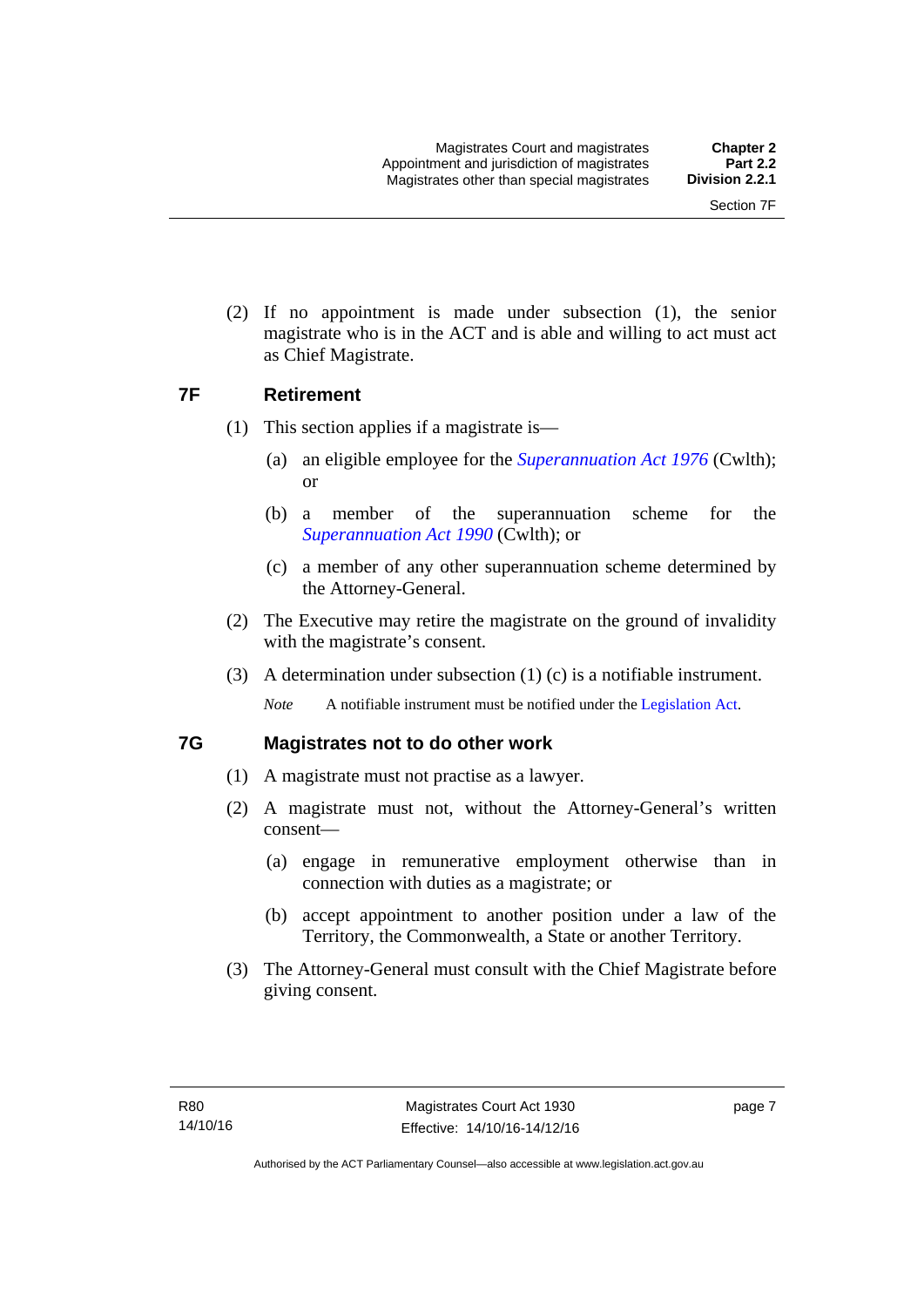#### <span id="page-23-0"></span>**7H Rights of public servants**

- (1) A magistrate who was a public servant or APS employee immediately before his or her appointment keeps his or her existing and accruing rights.
- (2) In this section:

*APS employee*—see the *[Public Service Act 1999](http://www.comlaw.gov.au/Details/C2012C00319)* (Cwlth), section 7.

# <span id="page-23-1"></span>**Division 2.2.2 Special magistrates**

#### <span id="page-23-2"></span>**8 Appointment of special magistrates**

The Executive may appoint special magistrates.

*Note* For the making of appointments (including acting appointments), see the [Legislation Act,](http://www.legislation.act.gov.au/a/2001-14) pt 19.3.

#### <span id="page-23-3"></span>**8AA Requirements of appointment—special magistrates**

- (1) The Executive must, in relation to the appointment of special magistrates, determine—
	- (a) the criteria that apply to the selection of a person for appointment; and
	- (b) the process for selecting the person.
- (2) A determination is a notifiable instrument.

*Note* A notifiable instrument must be notified under the [Legislation Act](http://www.legislation.act.gov.au/a/2001-14).

#### <span id="page-23-4"></span>**8A Term of appointment of special magistrates**

- (1) A special magistrate is appointed—
	- (a) for the term mentioned in the instrument of appointment; or

Authorised by the ACT Parliamentary Counsel—also accessible at www.legislation.act.gov.au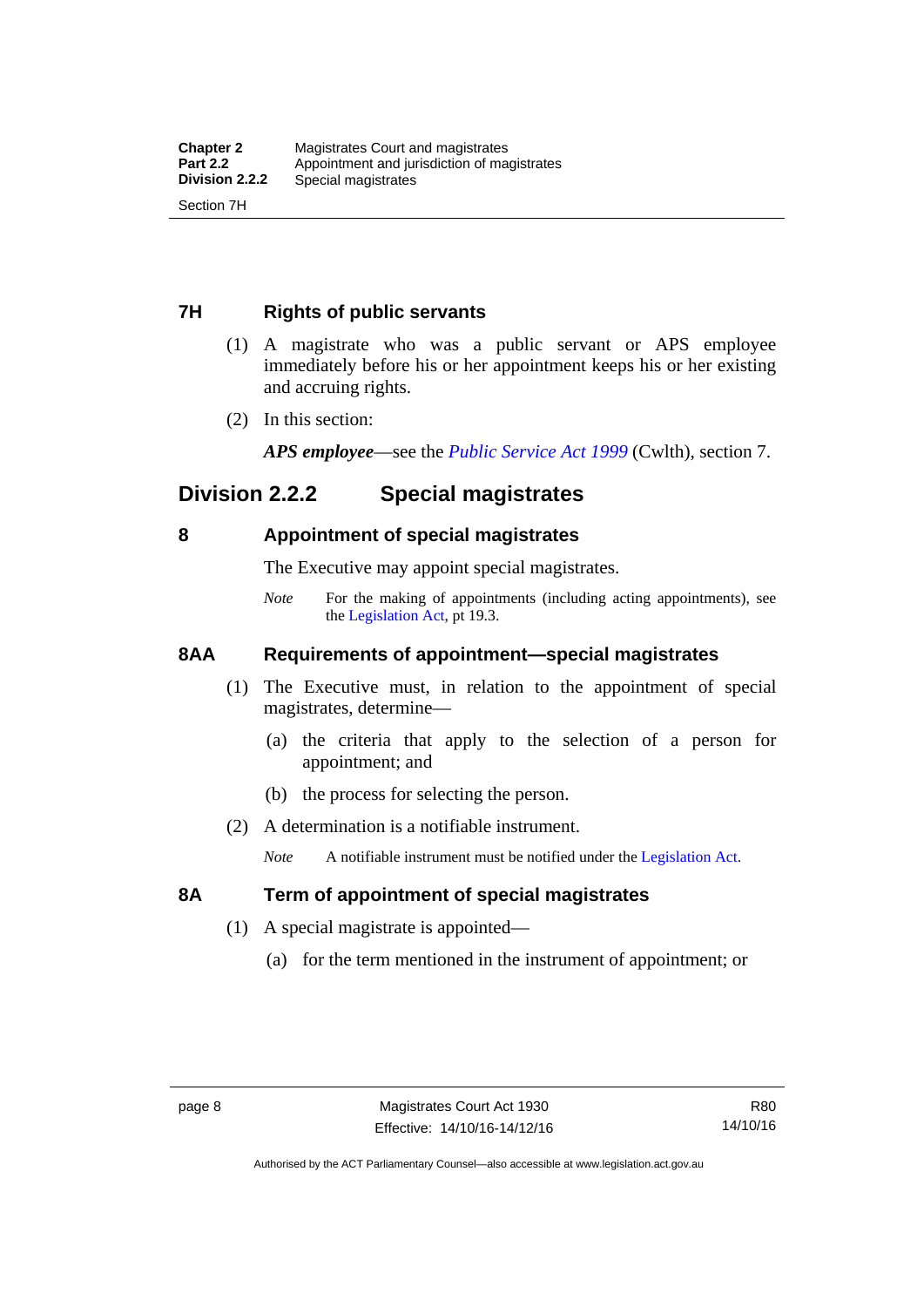- (b) if a term is not mentioned—for the term ending when the special magistrate turns 70 years old.
- *Note 1* The *[Judicial Commissions Act 1994](http://www.legislation.act.gov.au/a/1994-9)*, s 4 provides that a magistrate may only be removed from office in accordance with that Act.
- *Note 2* A special magistrate's appointment also ends if the special magistrate resigns (see [Legislation Act](http://www.legislation.act.gov.au/a/2001-14), s 210).
- (2) A person who is at least 70 years old must not be appointed as a special magistrate.
- (3) A person must not be appointed as a special magistrate for a term that extends beyond the person's 70th birthday.

#### <span id="page-24-0"></span>**8B Conditions of appointment of special magistrates**

A special magistrate holds the position on the conditions (if any) about matters not provided for under this Act or another territory law that are decided by the Executive.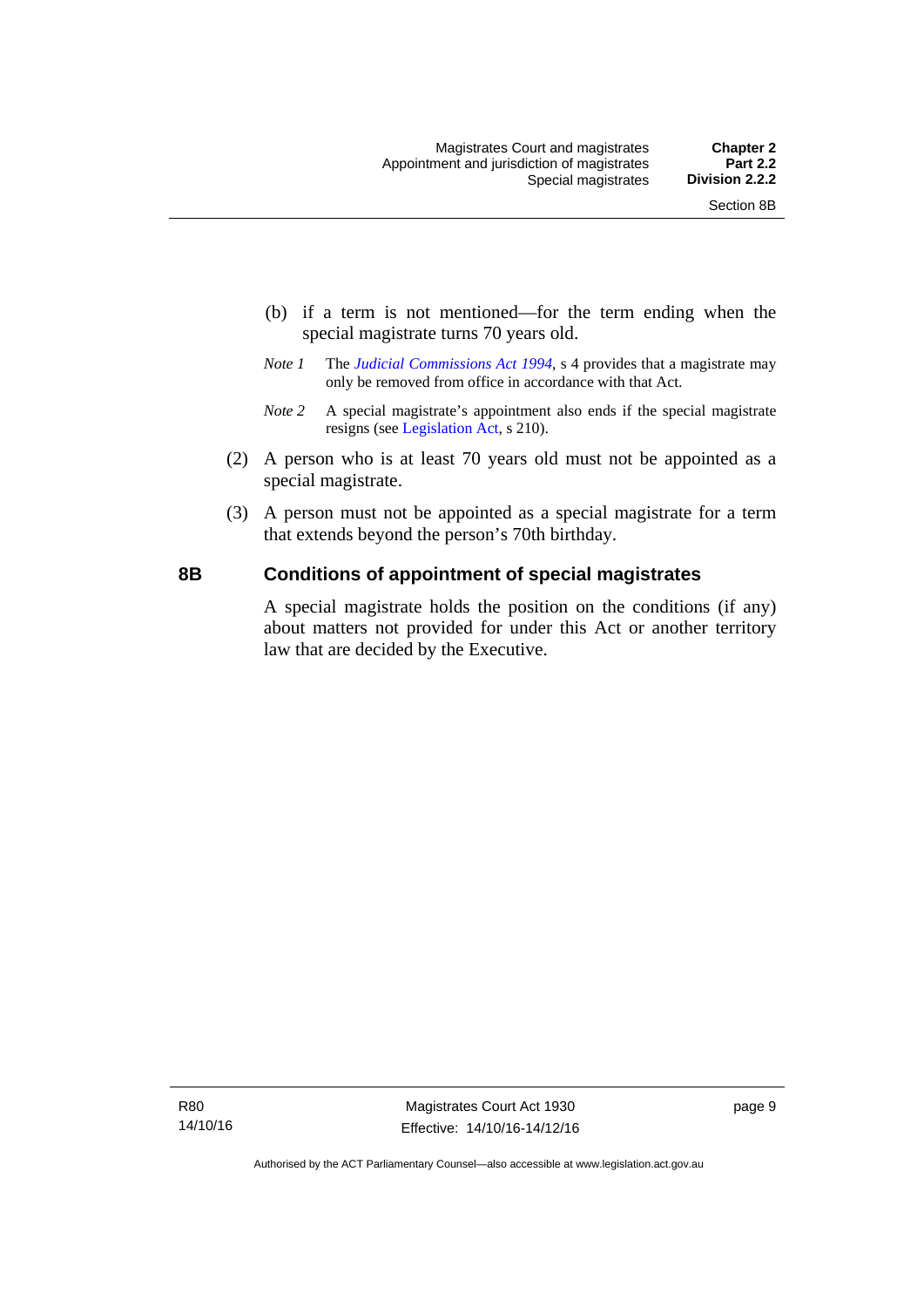# <span id="page-25-0"></span>**Division 2.2.3 Registrar and other court officers**

#### <span id="page-25-1"></span>**9 Appointment of registrar etc**

- (1) The Minister may appoint a registrar of the Magistrates Court.
	- *Note 1* For the making of appointments (including acting appointments), see the [Legislation Act,](http://www.legislation.act.gov.au/a/2001-14) pt 19.3.
	- *Note 2* In particular, an appointment may be made by naming a person or nominating the occupant of a position (see [Legislation Act](http://www.legislation.act.gov.au/a/2001-14), s 207).
- (2) The registrar may appoint the deputy registrars of the court, bailiffs and other officers that are required.
- (3) In subsection (2):

*registrar* does not include a deputy registrar.

#### <span id="page-25-2"></span>**9B Functions of registrar and deputy registrars**

- (1) The registrar has power to administer oaths and may exercise the other functions given to the registrar under this Act, another territory law or an order of the court.
- (2) Subject to this Act and to any directions of the registrar, a deputy registrar may exercise the functions of the registrar under this Act or another territory law.
	- *Note* A reference to an Act includes a reference to the statutory instruments made or in force under the Act, including regulations and rules (see [Legislation Act,](http://www.legislation.act.gov.au/a/2001-14) s 104).
- (3) The exercise of a function by a deputy registrar does not affect the power of the registrar to exercise the function.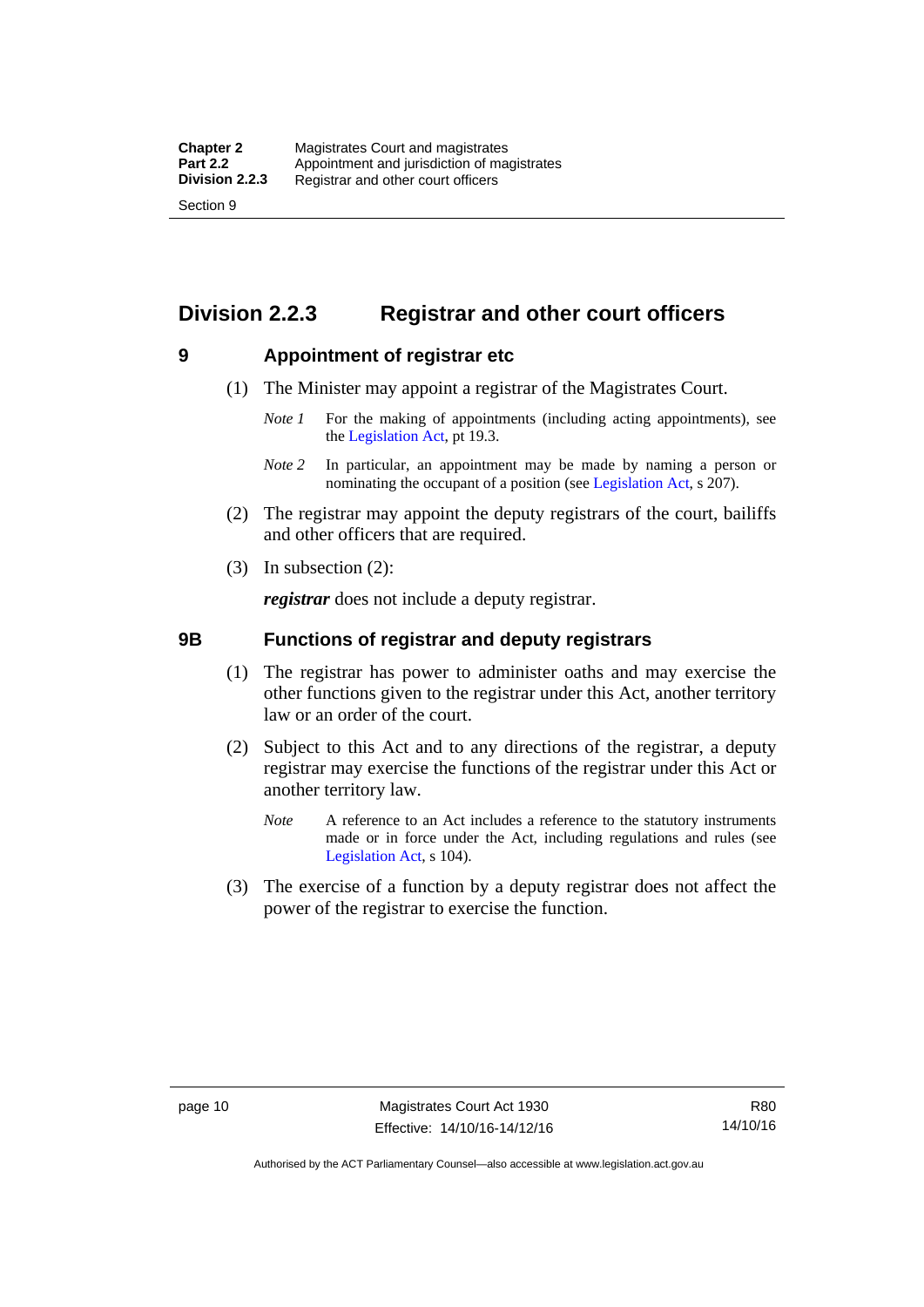# <span id="page-26-0"></span>**Division 2.2.3A Judicial officers exchange**

#### <span id="page-26-1"></span>**9C Definitions—div 2.2.3A**

In this division:

*ACT court* means a court of this jurisdiction mentioned in an item in schedule 2, column 2.

*corresponding court*, in relation to an ACT court mentioned in an item in schedule 2, column 2, means a court of another jurisdiction mentioned in the item, column 3.

*court* includes tribunal.

*judicial exchange arrangement* means an arrangement under section 9D.

*judicial officer* means a magistrate or other person who, whether alone or together with others, constitutes a court, but does not include a lay member of a court.

*participating jurisdiction* means the Commonwealth, a State or another country if under the law of that jurisdiction a judicial exchange arrangement may be entered into with the Attorney-General of this jurisdiction.

*Note State* includes the Northern Territory (see [Legislation Act](http://www.legislation.act.gov.au/a/2001-14), dict, pt 1).

*this jurisdiction* means the ACT.

#### <span id="page-26-2"></span>**9D Establishment of judicial exchange arrangements**

- (1) The Attorney-General of this jurisdiction may enter into an arrangement with the Attorney-General of a participating jurisdiction for the temporary transfer of judicial officers between ACT courts and corresponding courts.
- (2) An arrangement under this section cannot provide for the transfer of judicial officers to a federal court of the Commonwealth.

page 11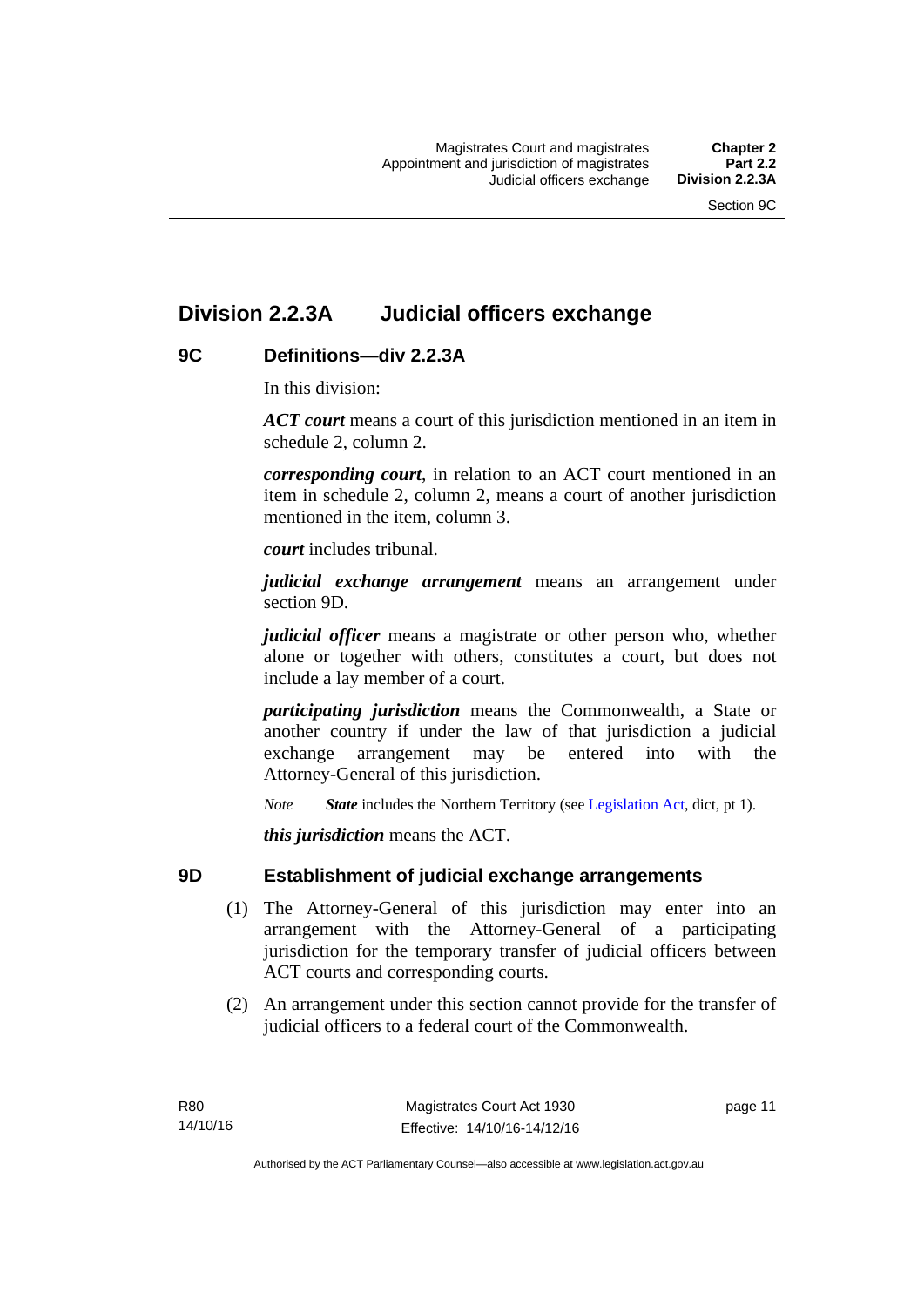- (3) Without limiting subsection (1), an arrangement under this section—
	- (a) may require transfers to a court to be subject to the prior approval of either or both of the following:
		- (i) the Attorney-General of this jurisdiction;
		- (ii) the Attorney-General of the participating jurisdiction; and
	- (b) may establish the manner and form in which a transfer to a court is to be made; and
	- (c) may determine the rank, title, status and precedence of a transferred judicial officer.

#### <span id="page-27-0"></span>**9E Transfer of judicial officer of another jurisdiction to ACT court**

- (1) This section applies if a judicial exchange arrangement provides for the transfer to an ACT court of a judicial officer of a corresponding court.
- (2) The chief magistrate may, in accordance with the judicial exchange arrangement and with the agreement of the senior judicial officer of the corresponding court, appoint a judicial officer of the corresponding court to act as a judicial officer of the ACT court.
- (3) The judicial officer of the corresponding court is qualified for appointment despite any law of this jurisdiction to the contrary.
- (4) The maximum term for which an appointment under this section may be made on any one occasion is 6 months.
- (5) However, an appointment under this section may not extend beyond the retirement age for judicial officers of the ACT court.
- (6) A judicial officer of a corresponding court may be appointed under this section to more than one ACT court.

Authorised by the ACT Parliamentary Counsel—also accessible at www.legislation.act.gov.au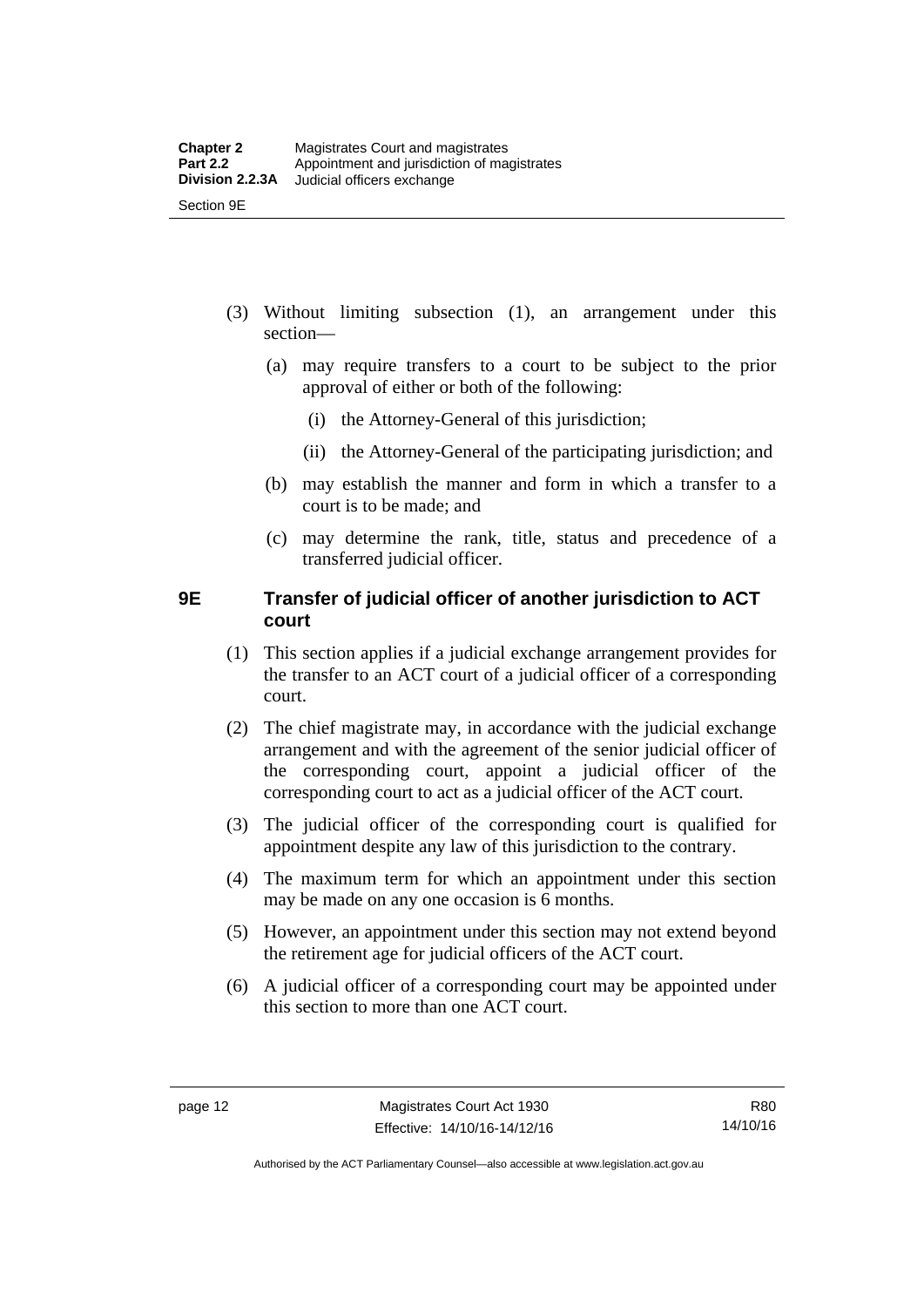(7) A judicial officer whose appointment under this section has ceased may complete or otherwise continue to deal with any matters relating to proceedings in the ACT court that have been heard, or partly heard, by the judicial officer before the appointment under this section ceased.

#### <span id="page-28-0"></span>**9F Service in ACT court of judicial officer of another jurisdiction**

- (1) This section applies to a judicial officer of a corresponding court who is appointed to act as a judicial officer of an ACT court in accordance with a judicial exchange arrangement.
- (2) While acting as a judicial officer of the ACT court, the judicial officer of the corresponding court has all the powers, authorities, privileges and immunities of, and is taken to be for all purposes, a judicial officer of the ACT court.
- (3) Despite subsection (2), territory laws concerning the following matters do not apply to the judicial officer of the corresponding court while acting as a judicial officer of the ACT court:
	- (a) the remuneration, allowances and other conditions of service of judicial officers;
	- (b) the pension or other superannuation entitlements of judicial officers and related provisions;
	- (c) the removal or suspension of judicial officers from office.

# <span id="page-28-1"></span>**9G Service of ACT judicial officer in corresponding court**

(1) This section applies to a judicial officer of an ACT court who is appointed to act as a judicial officer of a corresponding court in accordance with a judicial exchange arrangement.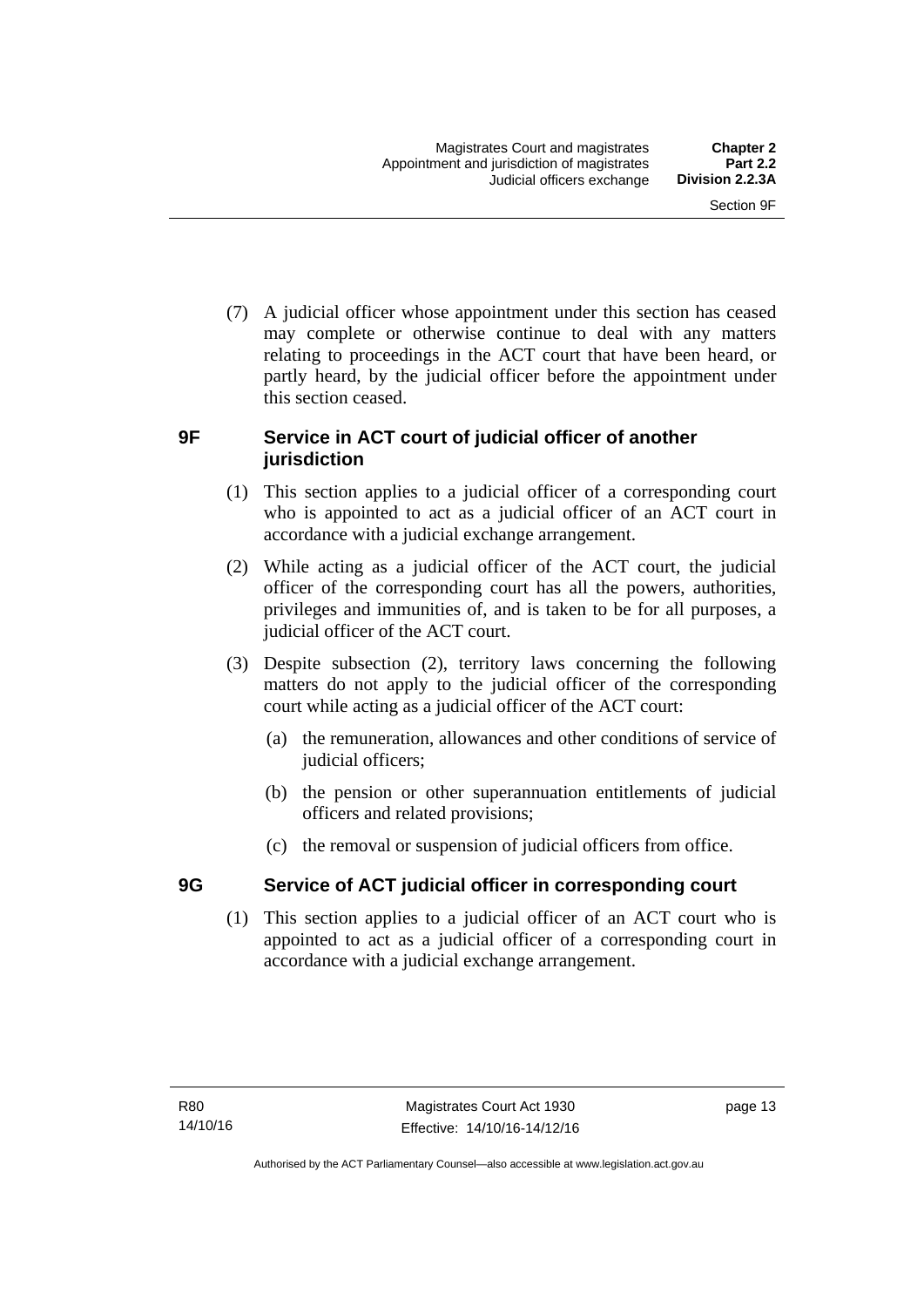- (2) The judicial officer's service as a judicial officer of the corresponding court is taken to be service as a judicial officer of the ACT court for the purposes of territory laws about—
	- (a) the remuneration, allowances and other conditions of service of judicial officers; and
	- (b) the pension or other superannuation entitlements of judicial officers and related provisions; and
	- (c) the removal or suspension of judicial officers from office.

#### <span id="page-29-0"></span>**9H Judicial office not affected by appointment to another judicial office**

(1) In this section:

*court* includes a tribunal (however described) that exercises functions of a judicial nature or functions of a similar nature (such as conciliation functions, arbitration functions, disciplinary functions or administrative review functions).

*judicial office* extends to the office of any member of a court, but only if the holder of the office is required to be a judicial officer or have legal qualifications.

- (2) The doctrine of incompatibility of office—
	- (a) does not operate to prevent the holder of a judicial office (the *original office*) from being appointed to another judicial office (the *additional office*); and
	- (b) does not operate to effect or require the surrender or vacation of the original office as a result of the appointment to the additional office.
- (3) This section applies—
	- (a) even if the original office or the additional office is held on an acting or temporary basis; and

Authorised by the ACT Parliamentary Counsel—also accessible at www.legislation.act.gov.au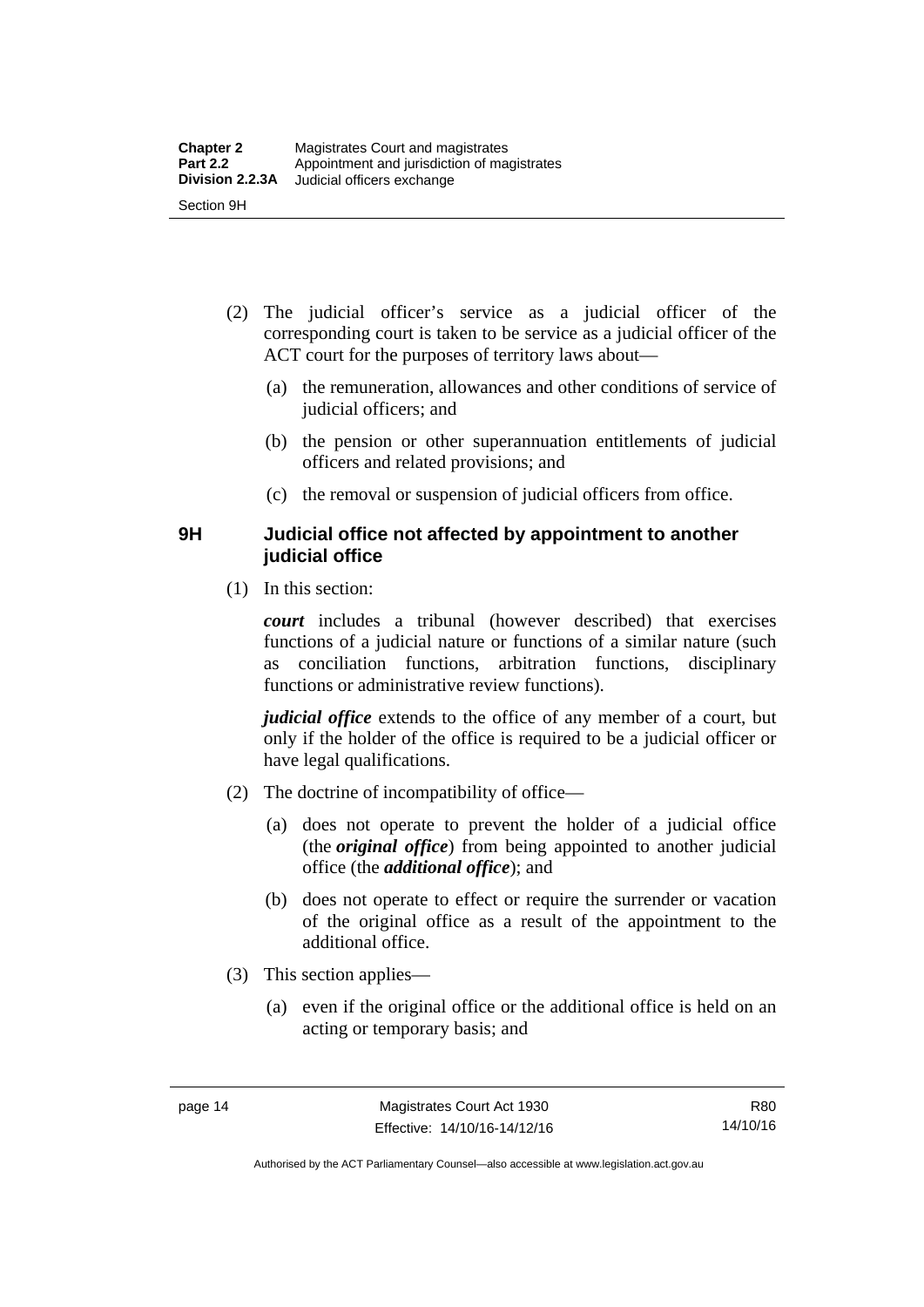- (b) even if the original office or the additional office is a judicial office of another jurisdiction (including, but not limited to, judicial offices to which appointments are made under section 9E); and
- (c) even if an appeal lies from a decision of the court of one of the judicial offices to the court of the other judicial office; and
- (d) even if the courts of the judicial offices are not of the same status.

#### <span id="page-30-0"></span>**9I Other arrangements not affected**

This division does not limit or affect any other arrangements under which—

- (a) a judicial officer of another jurisdiction may be appointed or act as a judicial officer of this jurisdiction; or
- (b) a judicial officer of this jurisdiction may be appointed or act as a judicial officer of another jurisdiction.

#### <span id="page-30-1"></span>**9J Amendment of sch 2**

A regulation may amend schedule 2.

# <span id="page-30-2"></span>**Division 2.2.4 Jurisdiction of magistrates**

### <span id="page-30-3"></span>**10P Oath etc of office**

- (1) A person appointed as the Chief Magistrate, a magistrate or special magistrate must not exercise the functions given to a magistrate under any territory law unless the person has sworn an oath or made an affirmation in accordance with the form in schedule 1.
- (2) The oath must be sworn or affirmation made before the Chief Justice.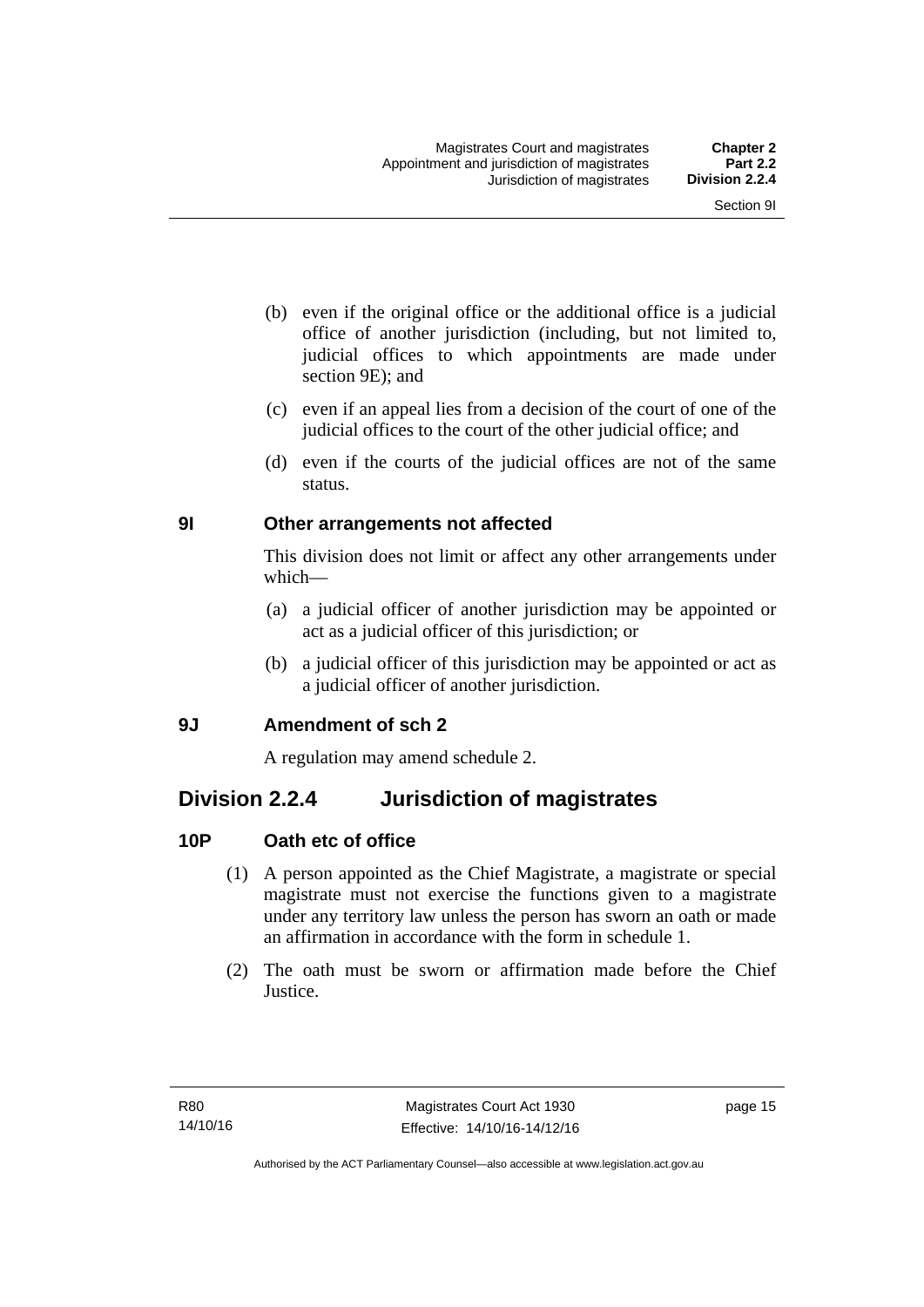#### <span id="page-31-0"></span>**11 Acts done beyond ACT**

- (1) An act done by a magistrate, because of his or her office, outside the ACT for the purpose of authenticating the signature of a person to an instrument intended to take effect in the ACT is, unless the act is required by law to be done in the ACT, effective for any territory law.
- (2) An oath or affirmation administered by a magistrate, because of his or her office, outside the ACT in any case in which an oath or affirmation may be administered by a magistrate is, unless the oath or affirmation is required by law to be administered in the ACT, effective for any territory law.

#### <span id="page-31-1"></span>**12 Acts by magistrate out of court etc**

- (1) Any magistrate out of court or the registrar may do all or any of the following:
	- (a) receive an information;
	- (b) issue a summons or warrant on an information;
	- (c) issue a summons or warrant to compel the attendance of a witness;
	- (d) do anything else that is necessary and preliminary to a hearing.
- (2) Without limiting subsection (1), if a law in force in the ACT provides that an information or complaint may be laid or made before, or a summons or warrant issued by, a court or justice of the peace, the information or complaint may be laid or made, and the summons or warrant may be issued, by a magistrate or the registrar.

#### <span id="page-31-2"></span>**13 Making of enforcement order after case decided**

After a case has been heard and decided, any magistrate or the registrar may make an enforcement order for the purposes of the case.

R80 14/10/16

Authorised by the ACT Parliamentary Counsel—also accessible at www.legislation.act.gov.au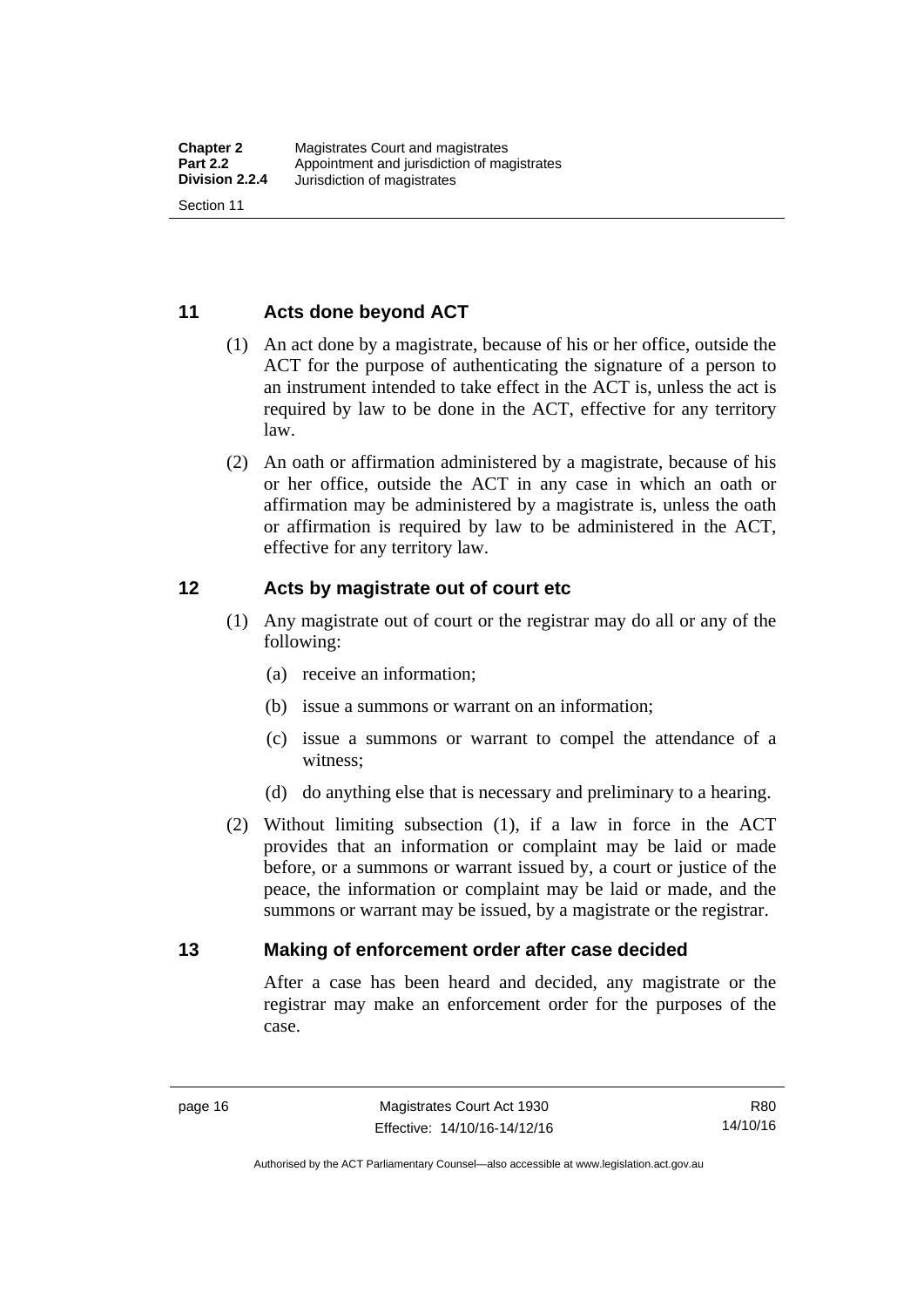#### <span id="page-32-0"></span>**15 Process not invalid only because of death of magistrate etc**

A summons or warrant issued, or order made, by a magistrate or registrar is not invalid only because of the magistrate or registrar dying or otherwise ceasing to hold the position.

#### <span id="page-32-1"></span>**16 Order instead of mandamus order**

- (1) If a magistrate or registrar refuses to do any act relating to the duties of his or her office as a magistrate or registrar, the party requiring the act to be done may apply to the Supreme Court for an order calling on the magistrate or registrar and also the party to be affected by the act to show cause why the act should not be done, and if good cause is not shown against it, the Supreme Court may make the order absolute, with or without payment of costs.
- (2) A magistrate or registrar on being served with an order absolute must obey the order, and do the act required by it to be done.

#### <span id="page-32-2"></span>**17 Magistrates may exercise functions of justices of peace**

If under any law in force in the ACT, anything is required or permitted to be done before, to or by a justice of the peace, it may be done before, to or by a magistrate.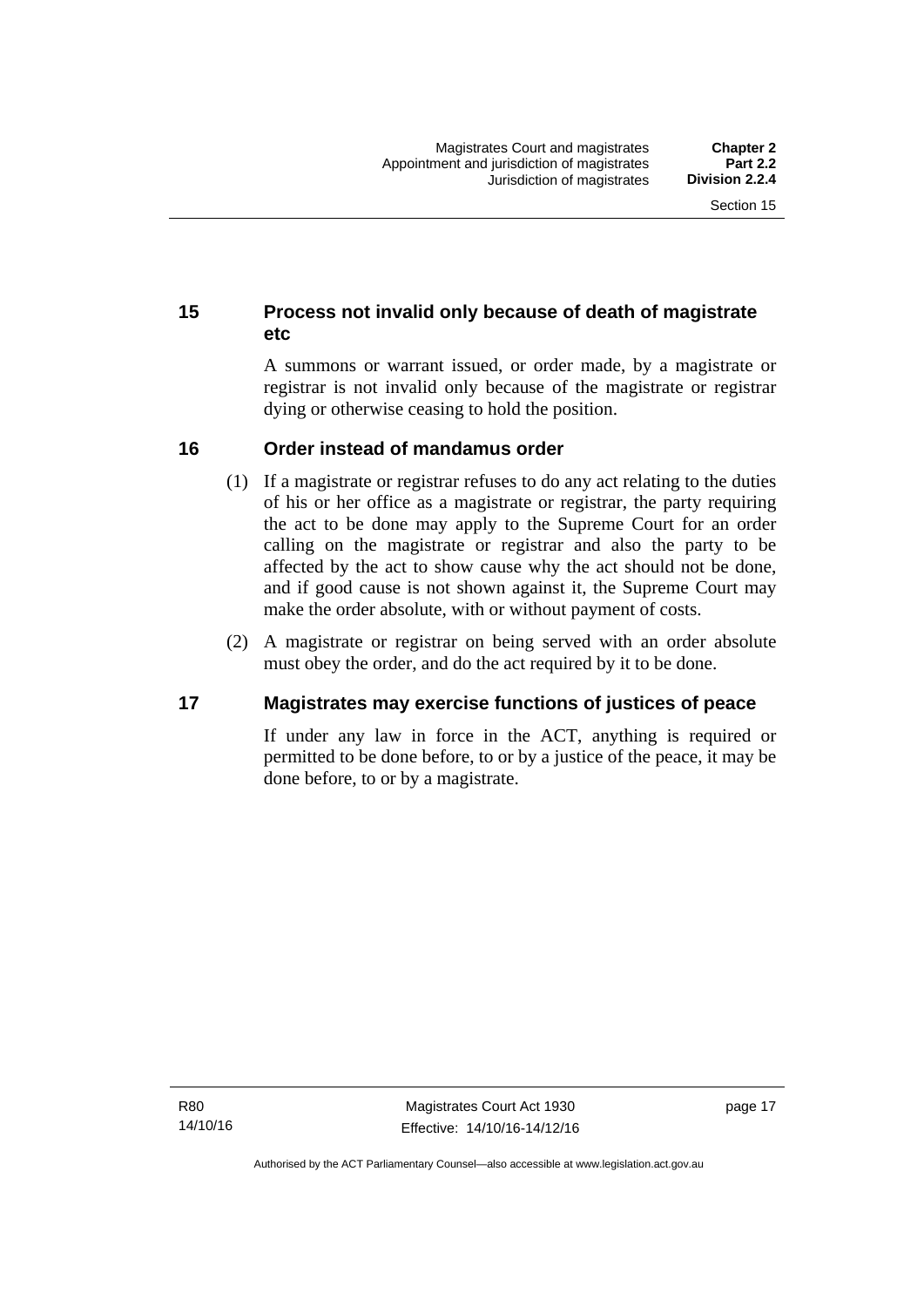# <span id="page-33-0"></span>**Part 2.3 Protection of magistrates in execution of their office**

#### <span id="page-33-1"></span>**17A Magistrate sued for act not within jurisdiction**

- (1) Any person injured by an act done by a magistrate in a matter in which by law the magistrate has no jurisdiction or in which the magistrate has exceeded his or her jurisdiction, or by an act done under any conviction or order made or warrant or writ issued by a magistrate in any such matter, may maintain in the Supreme Court an action against the magistrate without alleging in his or her statement of claim that the act complained of was done maliciously and without reasonable and probable cause.
- (2) No such action is maintainable for anything done under any such conviction or order until after the conviction or order has been quashed or set aside on appeal.
- (3) No such action is maintainable for anything done under any such warrant that was issued by the magistrate to procure the appearance of the person charged, and that has been followed by a conviction or order in the same matter, until after the conviction or order has been so quashed or set aside.
- (4) If the lastmentioned warrant has not been followed by a conviction or order, or if it is a warrant on an information of an alleged indictable offence, and if a summons was issued previously to the warrant being issued, and the summons was served on the person charged either personally or by leaving it for the person with someone at the person's last-known or usual home or business address, and the person did not appear according to the exigency of the summons, in that case no action is maintainable against the magistrate for anything done under the warrant.

R80 14/10/16

Authorised by the ACT Parliamentary Counsel—also accessible at www.legislation.act.gov.au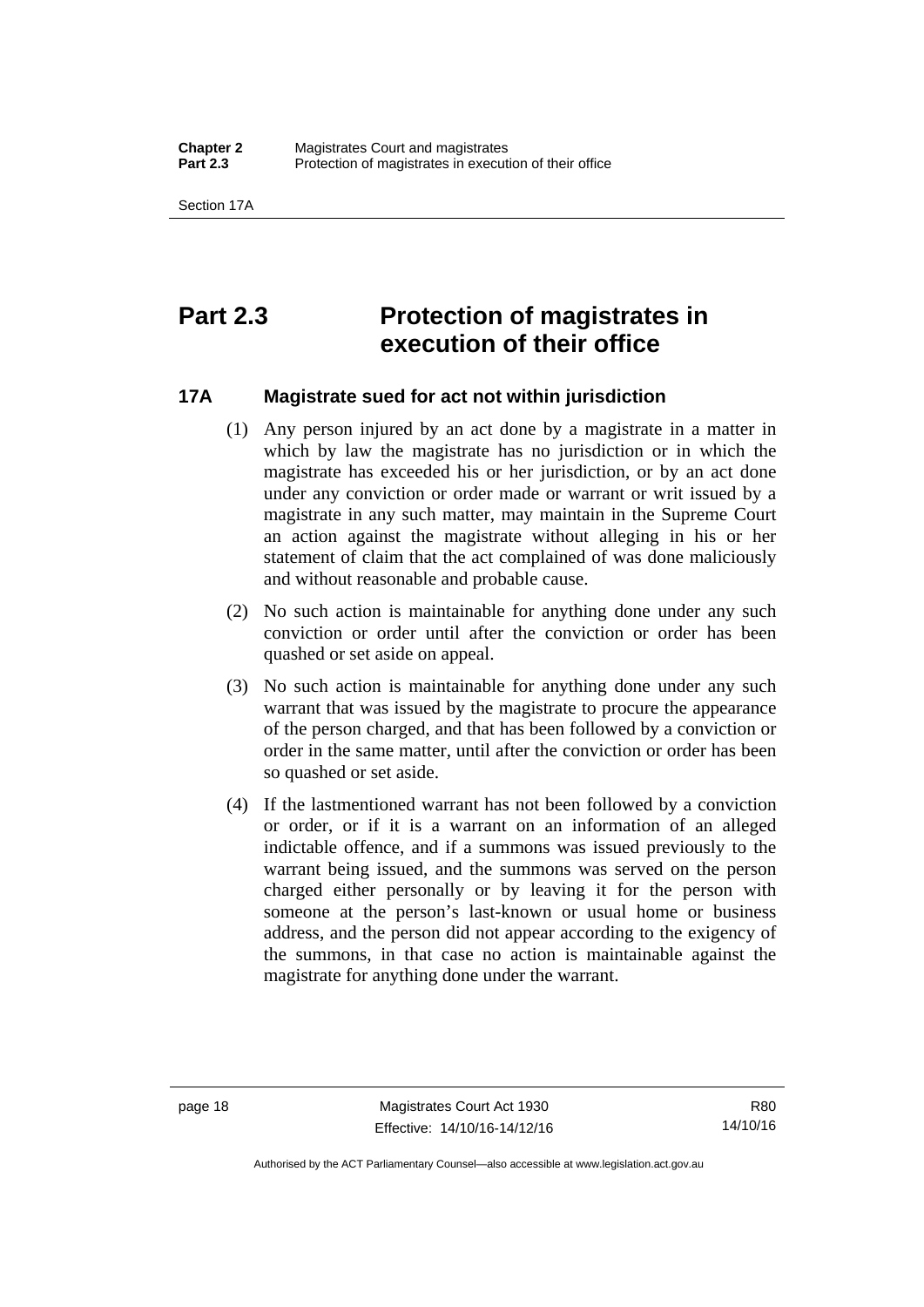#### <span id="page-34-0"></span>**17C Committal or enforcement order by magistrate on order of court**

If a conviction or order is made by the court and a committal order or enforcement order is made for the conviction or order by a magistrate bona fide and without collusion, an action in relation to any defect in the conviction or order or any want of jurisdiction in the court making the conviction or order is maintainable only against the magistrate constituting the court that made the conviction or order.

#### <span id="page-34-1"></span>**17D No action for acts done under Supreme Court order**

An action is not maintainable against a magistrate for doing an act if the magistrate does the act in accordance with a Supreme Court order.

#### <span id="page-34-2"></span>**17E No action if proceeding confirmed on appeal**

If a committal order or enforcement order is made by a magistrate on a conviction or order that, either before or after the making of the committal order or enforcement order, is confirmed on appeal, an action is not maintainable against the magistrate who made the committal order or enforcement order for anything done under it because of any defect in the conviction or order.

#### <span id="page-34-3"></span>**17F Actions in cases prohibited**

If any action, which by this Act is declared to be not maintainable, is brought against a magistrate, the Supreme Court, on application of the defendant, and on affidavit of the facts, may set aside or stay the proceeding with or without costs.

#### <span id="page-34-4"></span>**17G Payment into court**

(1) After an action under this part has been started but before the case has been heard, a defendant may pay into court the amount the defendant considers appropriate.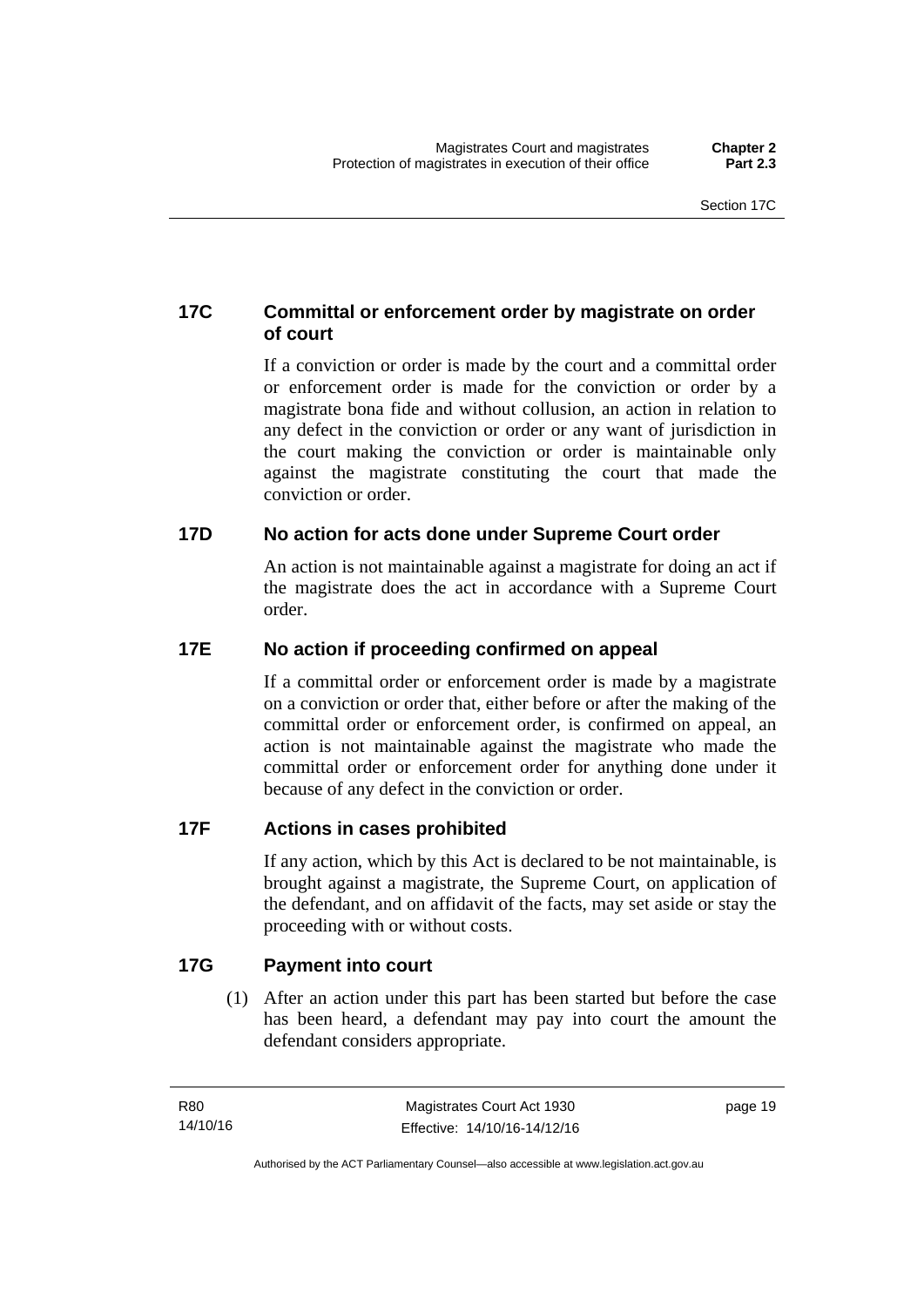Section 17H

- (2) Judgment must be given for the defendant if the Supreme Court at the trial considers that the plaintiff is not entitled to damages beyond the amount paid into court, and the amount paid into court, or the part of it that is enough to meet the defendant's costs, must be paid out of court to the defendant, and the rest (if any) must be paid to the plaintiff.
- (3) If the plaintiff accepts the amount paid into court in satisfaction of the plaintiff's damages in the action, the plaintiff may apply to the Supreme Court for an order for the payment of the amount out of court to the plaintiff, with or without costs.
- (4) If the Supreme Court makes the order, the action is decided and the order is a bar to any other action for the same cause.

#### <span id="page-35-0"></span>**17H No action against magistrate for judicial acts in Magistrates Court**

An action must not be brought in the Magistrates Court against a magistrate in relation to anything done by the magistrate in the execution of the magistrate's office.

#### <span id="page-35-1"></span>**17I Magistrate sued for acts within magistrate's jurisdiction only liable in case of malice and absence of reasonable and probable cause**

In an action against a magistrate for any act done by the magistrate in the execution of the magistrate's duty as a magistrate in relation to any matter within the magistrate's jurisdiction as a magistrate, it must be expressly alleged in the statement of claim that the act was done maliciously and without reasonable and probable cause, and if the allegations are denied, and at the trial of the action the plaintiff fails to prove them, judgment must be given for the defendant.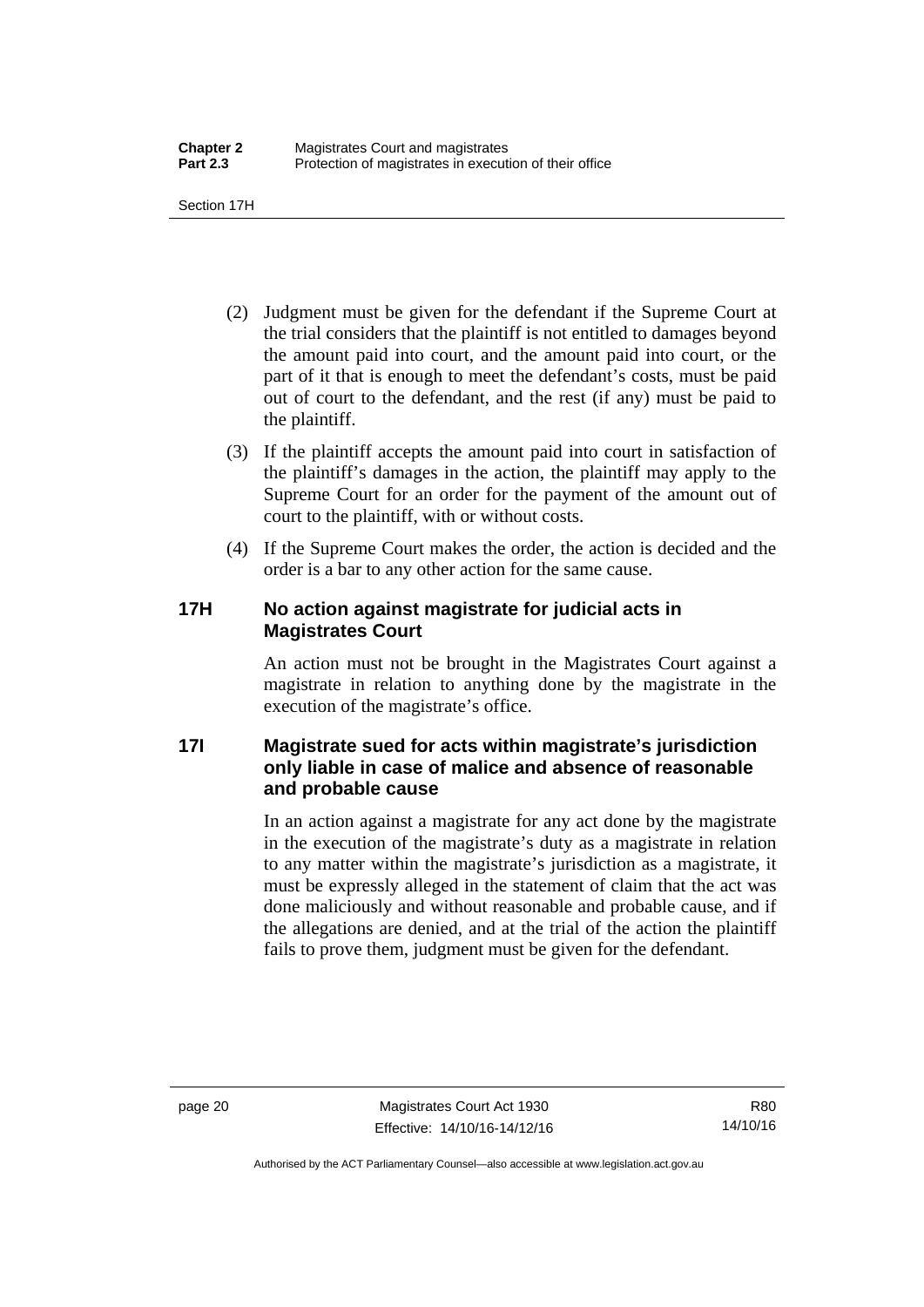# **17J Verdict for defendant**

If the plaintiff in an action against a magistrate does not prove the cause of action at the trial, judgment must be given for the defendant.

# **17K Damages**

 $If$ —

- (a) the plaintiff in an action against a magistrate is entitled to recover, and seeks to recover a penalty or other amount paid or raised as a result of a conviction, judgment or order or to recover damages for imprisonment; and
- (b) it is proved that the plaintiff was guilty of the offence or liable to pay the amount or, for imprisonment, did not undergo any greater punishment than could have been imposed for the offence of which the plaintiff was convicted;

the plaintiff is not entitled to recover the penalty or other amount paid or raised or, for imprisonment, damages greater than 1 cent, or any costs in the action.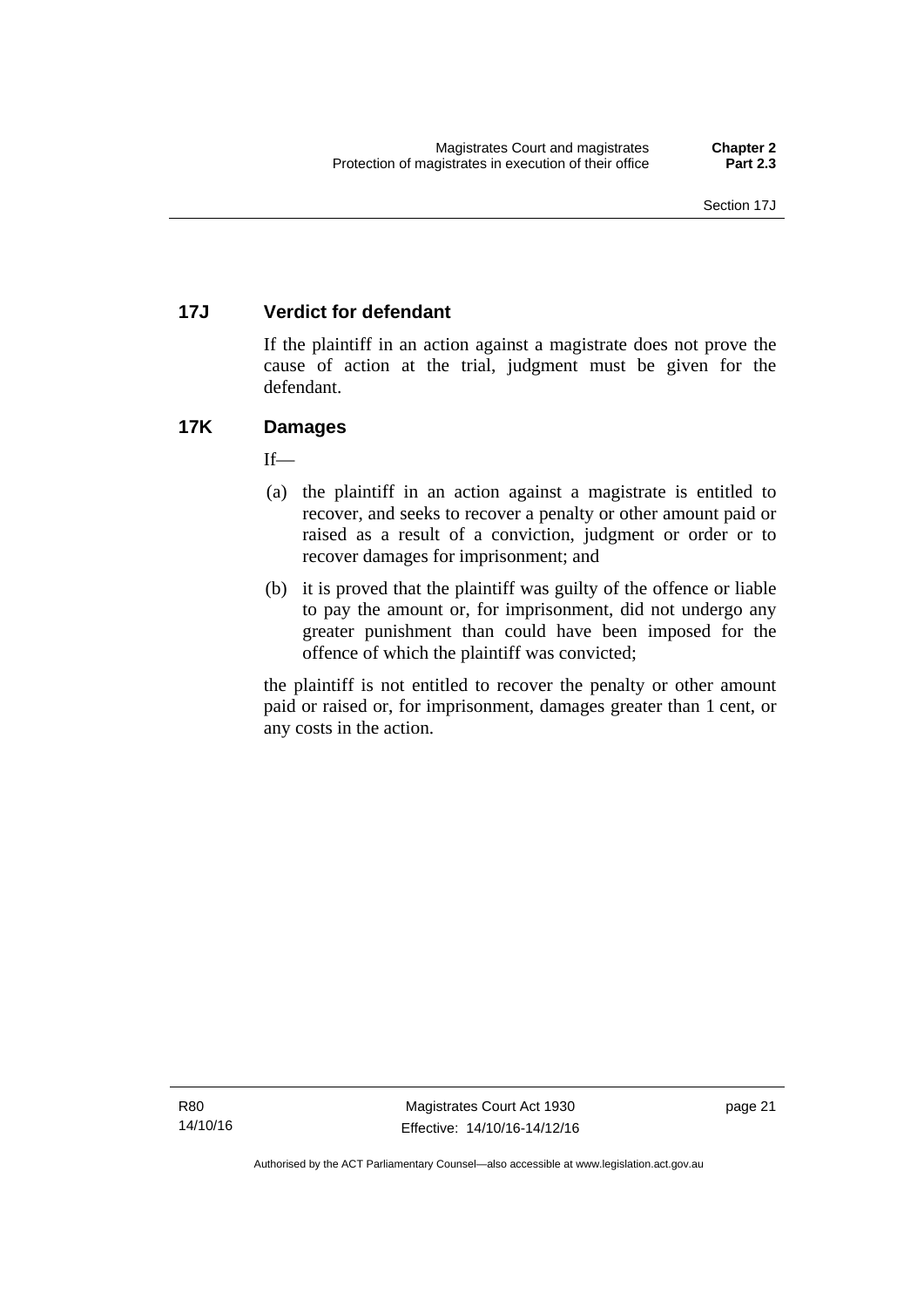**Chapter 3 Criminal proceedings**<br>**Part 3.1 Preliminary Preliminary** 

Section 18A

# **Chapter 3 Criminal proceedings**

# **Part 3.1 Preliminary**

### **18A Definitions for ch 3**

In this chapter:

*Crimes Act* means the *[Crimes Act 1900](http://www.legislation.act.gov.au/a/1900-40)*.

*decision* includes a committal for trial, admission to bail, and a conviction, order or other decision.

*defendant* means a person against whom an information is laid.

page 22 Magistrates Court Act 1930 Effective: 14/10/16-14/12/16

Authorised by the ACT Parliamentary Counsel—also accessible at www.legislation.act.gov.au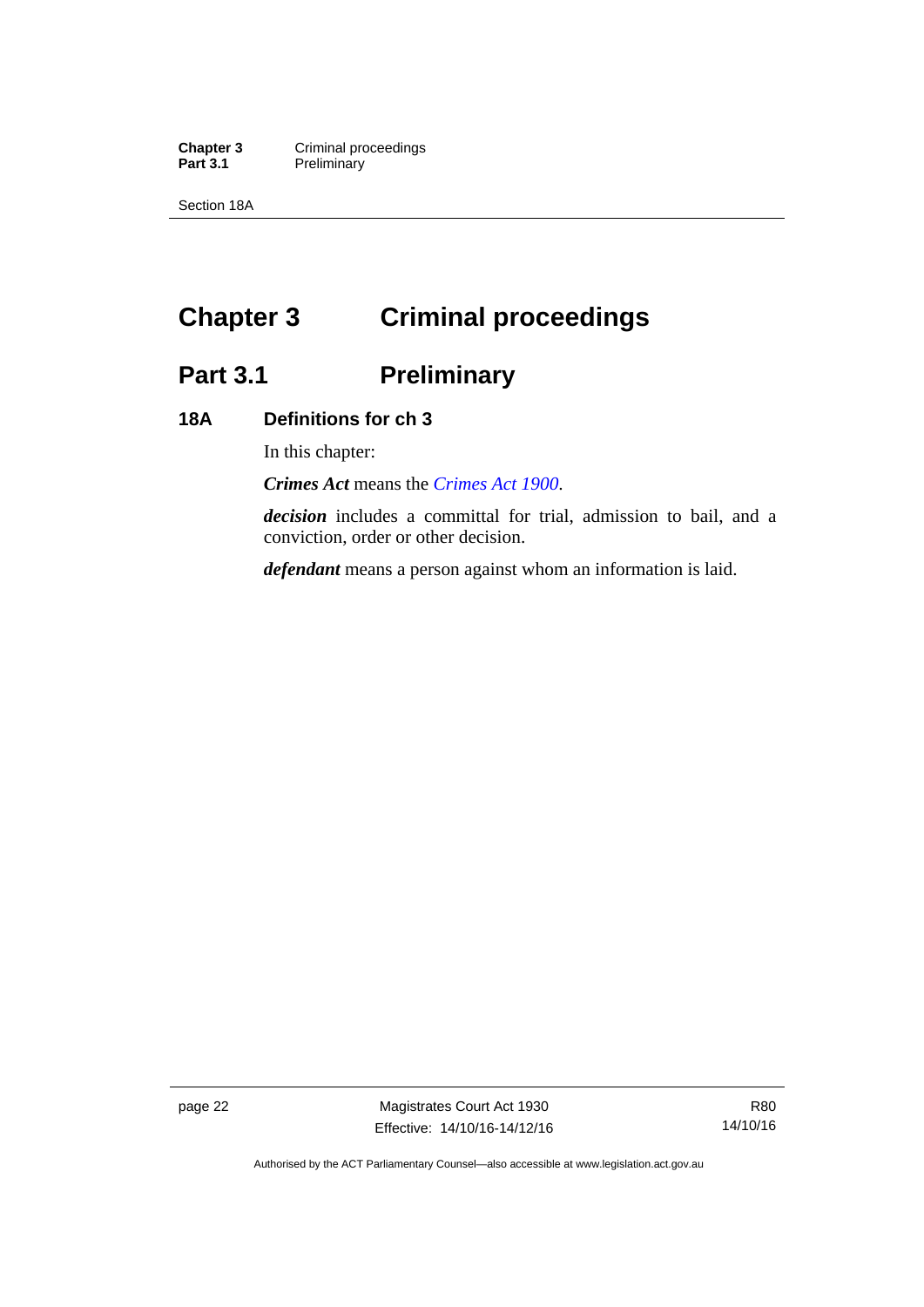# **Part 3.2 Criminal jurisdiction**

# **19 Jurisdiction of court**

If, by any law in force in the ACT, any offence is punishable on summary conviction or any person is made liable to a penalty or punishment or to pay an amount for any offence, act or omission, and no other provision is made for the trial of the person committing the offence, the matter may be heard and decided by the court in a summary way under the provisions of this Act.

# **21 Jurisdiction of court if defendant absent from ACT**

The court has jurisdiction even though the defendant is not in the ACT.

# **22 Proceeding of court if it considers offence should be dealt with on indictment**

If, for an information in relation to an offence that is punishable either summarily or on indictment it appears to the court, on the close of the case for the prosecution, that the offence ought to be dealt with on indictment, the court must abstain from adjudication on the information and must deal with the case for the purpose of committal for trial only.

R80 14/10/16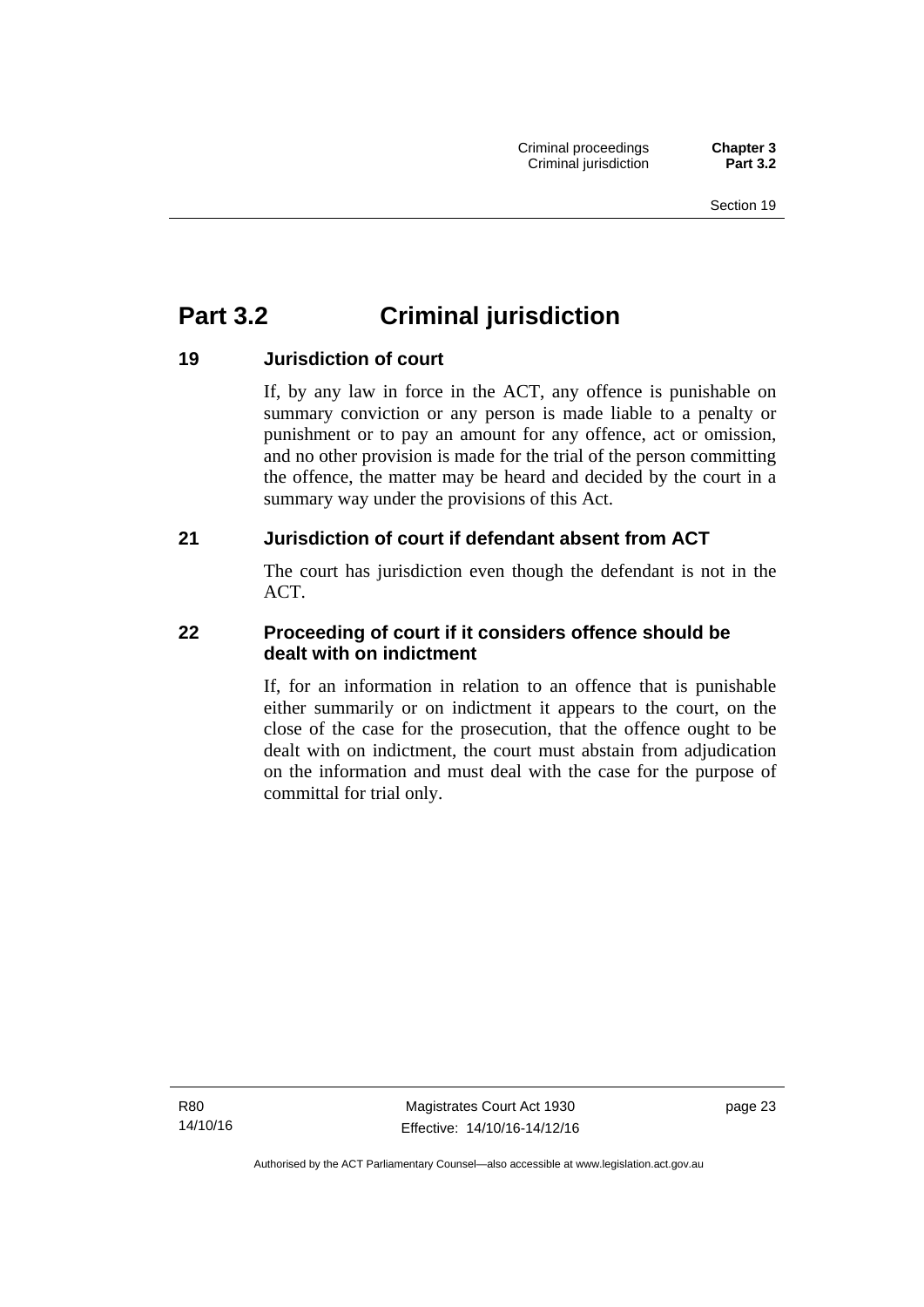# **Part 3.3 Beginning criminal proceedings**

# **Division 3.3.1 Beginning criminal proceedings general**

# **25 Informations**

A proceeding may be started in the court by information laid by the informant or by a lawyer or anyone else representing the informant.

# **Division 3.3.2 Informations**

# **26 Laying of informations**

An information may be laid before a magistrate in any case where a person has committed or is suspected of having committed, in the ACT, an indictable offence or an offence that may be dealt with summarily as provided in section 19.

# **27 Description of people and property and of offences**

- (1) Such description of people or things as would be sufficient in an indictment is sufficient in informations.
- (2) The description of any offence in the words of the Act, ordinance, law, order, by-law, regulation, or other instrument creating the offence, or in similar words, is sufficient in law.

# **28 Power of court to amend information**

(1) If at the hearing of any information or summons any objection is taken to an alleged defect in it in substance or form or if objection is taken to any variance between the information or summons and the evidence adduced at the hearing of it, the court may make any amendment in the information or summons that appears to it to be desirable or to be necessary to enable the real question in dispute to be decided.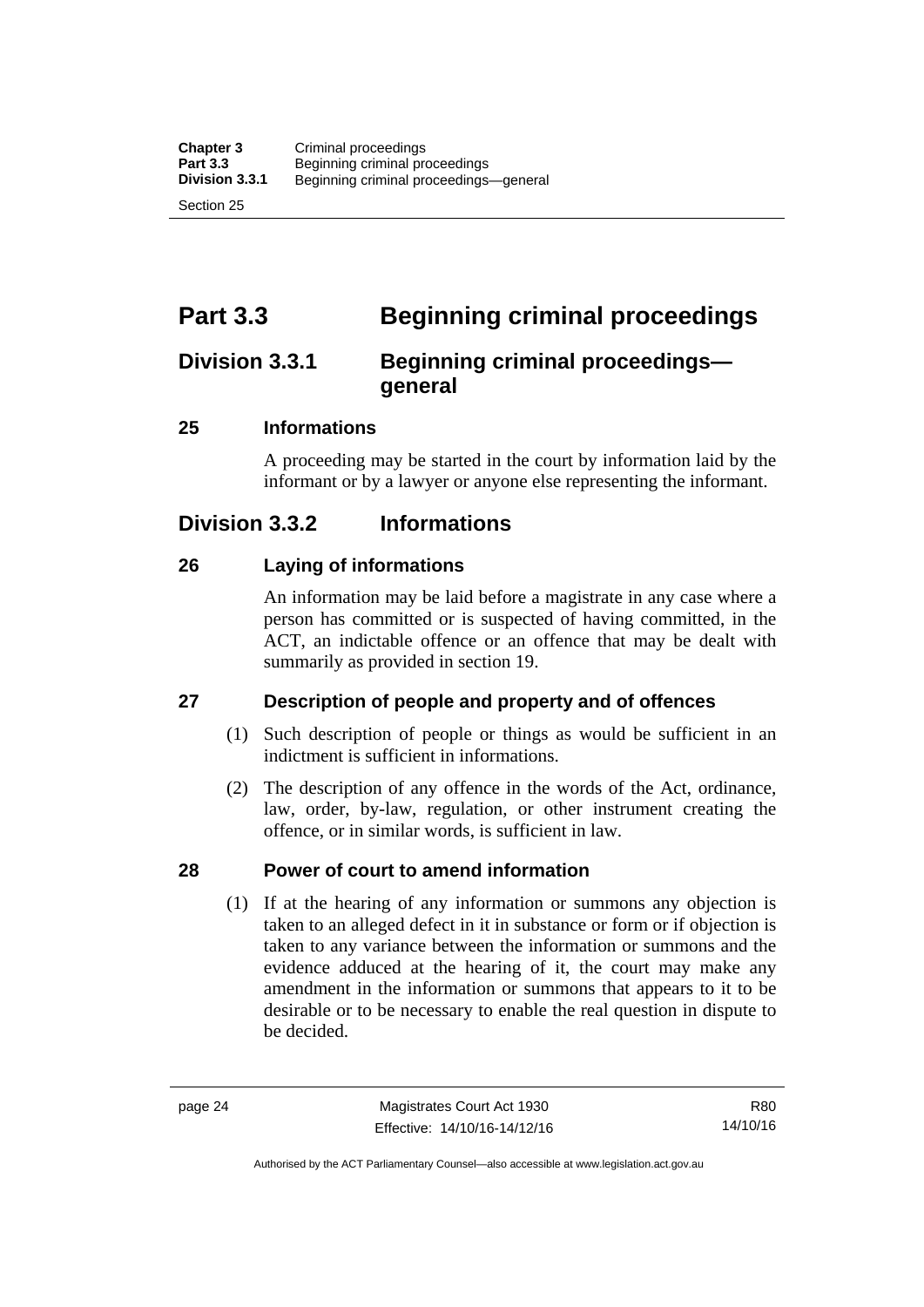(2) The court must not make an amendment under subsection (1) if it considers that the amendment cannot be made without injustice to the defendant.

### **29 Court may adjourn hearing if amendment made**

If in any case where an amendment in an information or summons has been made under section 28 the court considers that the defendant has been misled by the form in which the information or summons has been made out, it may adjourn the hearing of the case for the period it considers appropriate and may make any order about the costs of the adjournment it considers appropriate.

### **30 Form of information**

- (1) If a warrant is intended to be issued in the first instance against the person charged, the information must be in writing and on oath.
- (2) The oath may be made by the informant or someone else.
- (3) If a summons instead of a warrant is intended to be issued in the first instance against the person charged, the information may be made orally and without oath.
- (4) Subsection (3) applies whether or not the law under which the information is laid requires it to be in writing.

# **Division 3.3.3 Summonses**

#### **37 When magistrate may issue summons**

If an information is laid before a magistrate, the magistrate may issue a summons.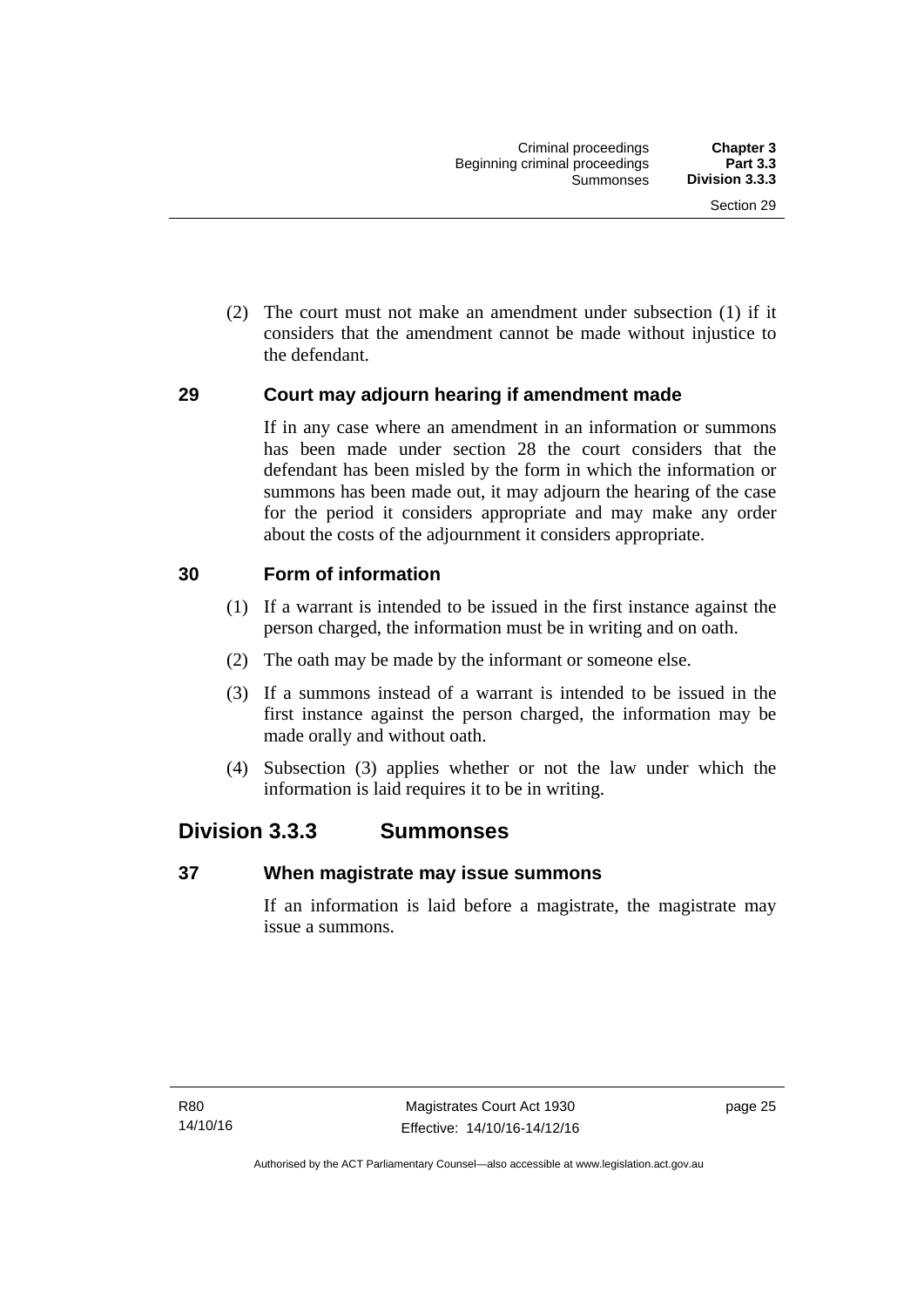### **38 Form of summons**

A summons issued in the case of an information must be directed to the defendant, and must state shortly the matter of the information and require the defendant to appear at a certain time and place before the court, to answer to the information and to be further dealt with according to law.

#### **41 Service of summons**

- (1) A summons issued in relation to an information may be served on the person to whom it is directed by—
	- (a) giving a copy of the summons to the person; or
	- (b) leaving a copy of the summons at the last-known or usual home or business address of the person with someone who appears to be at least 16 years old and to live or be employed at the address.
- (2) Service of a summons under subsection (1) must be effected at least 72 hours before the time appointed in the summons for the hearing of the information.
- (3) If it appears to the court or a magistrate or the registrar, by statement on oath or by affidavit, that from any cause service in accordance with subsections (1) and (2) cannot be effected, the court or magistrate or the registrar may extend the time for hearing.
- (4) Service of a summons in accordance with this section may be proved by the oath of the person who served it or by affidavit or otherwise.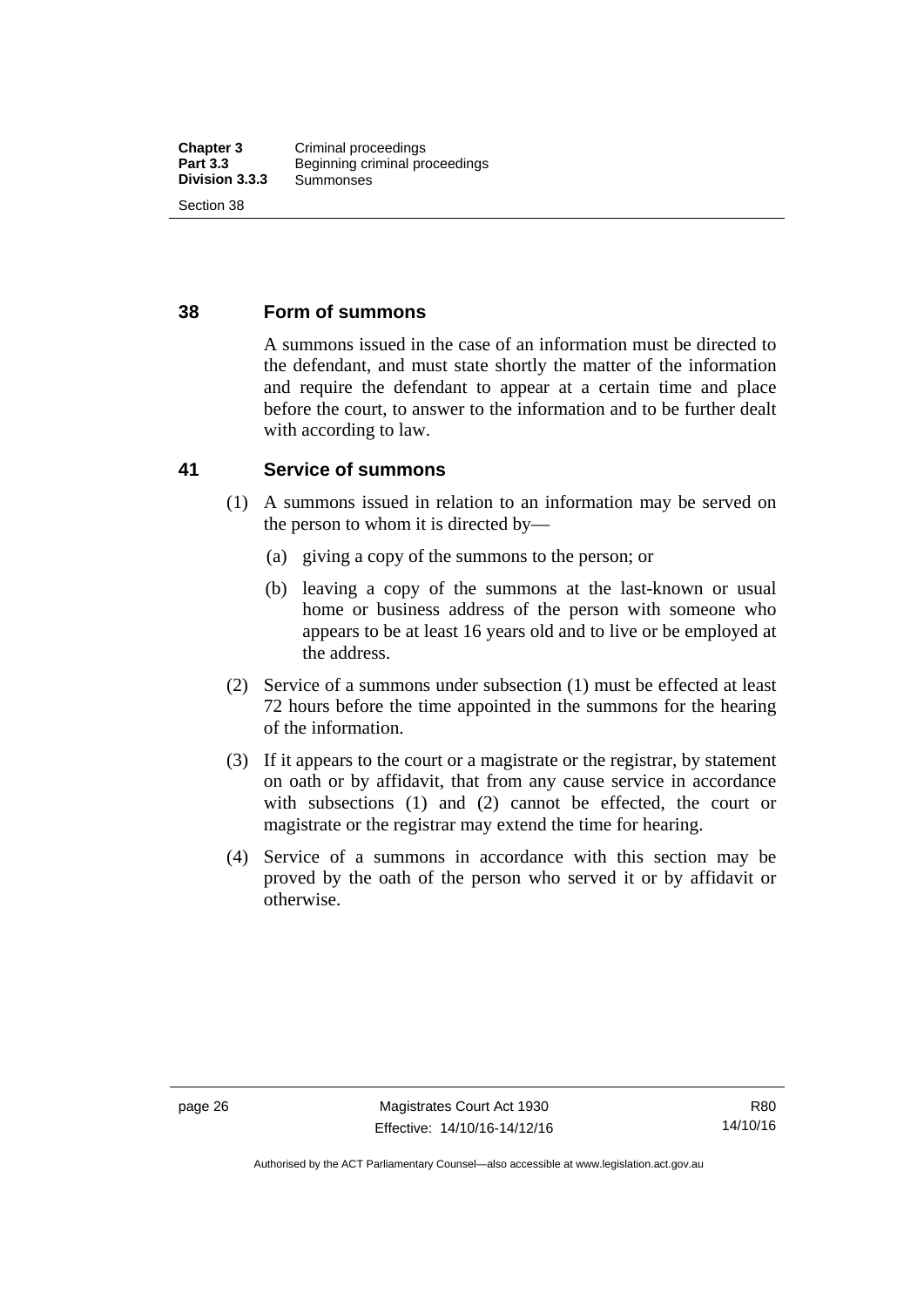# **Division 3.3.3A Court attendance notices**

# **41A Definitions—div 3.3.3A**

In this division:

*authorised person* means—

- (a) a police officer; or
- (b) a person prescribed by regulation.

*court attendance notice*—see section 41B.

# **41B Commencing criminal proceeding by court attendance notice**

- (1) A proceeding for an alleged offence may be commenced by serving and filing a notice (a *court attendance notice*) under this division.
- (2) A court attendance notice served on a person must––
	- (a) state the name of the person; and
	- (b) describe the offence to which it relates; and
	- (c) briefly state the particulars of the offence; and
	- (d) state the name of the authorised person serving the notice; and
	- (e) unless a warrant is issued for the arrest of the person or the person is refused bail—
		- (i) require the person to appear before a magistrate at a stated date, time and place; and
		- (ii) state that failure to appear may result in the person's arrest or in the proceeding being dealt with in the person's absence; and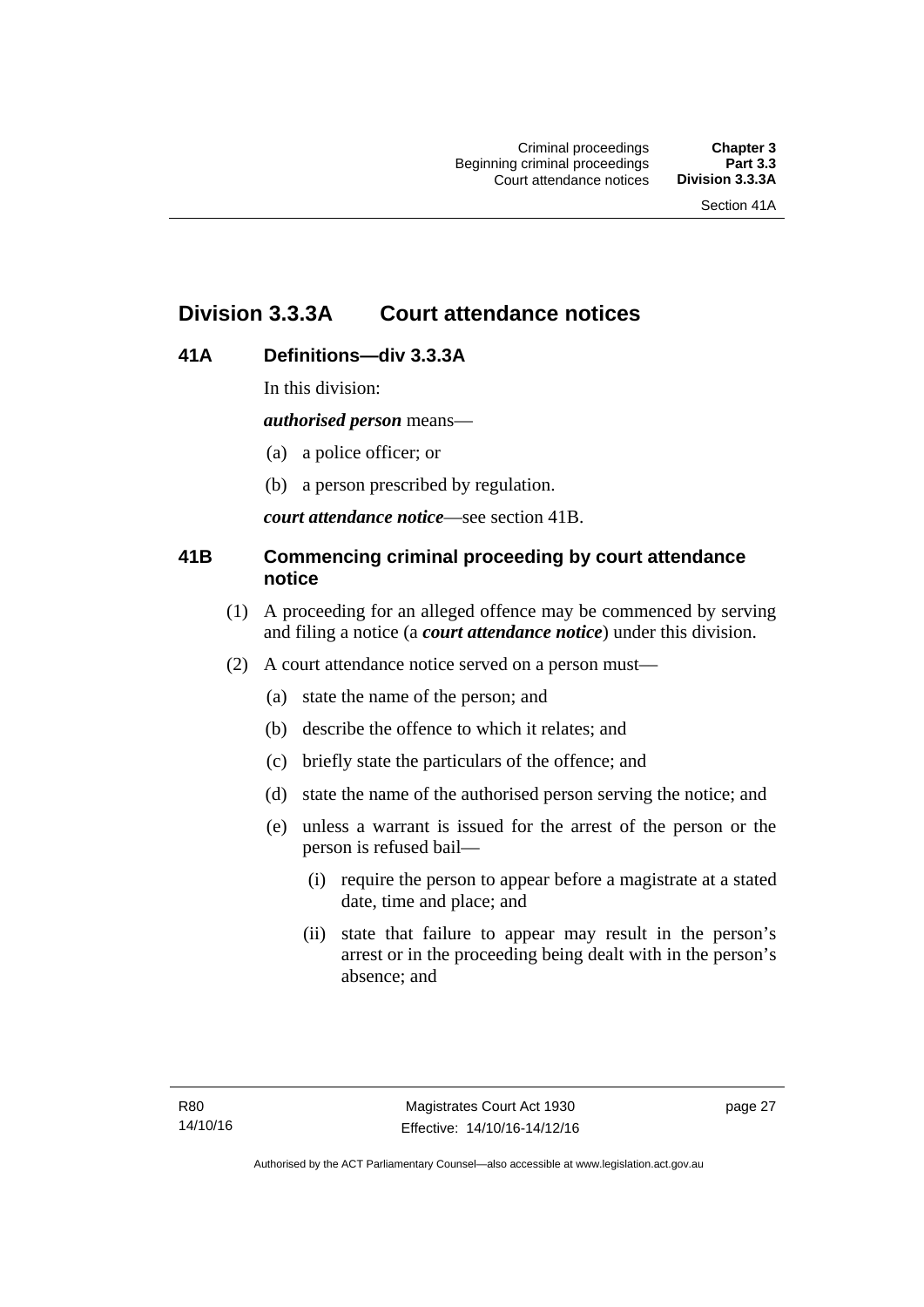- (f) if the person consents to appear before a magistrate at the stated date and time—include a statement, signed by the person, that the person consents to appear at the stated date and time.
- *Note* If a form is approved under the *[Court Procedures Act 2004](http://www.legislation.act.gov.au/a/2004-59)* for this provision, the form must be used.
- (3) It is sufficient to describe an offence in the notice in the way the offence is described in the law that creates the offence.
- (4) The date stated for the person to appear before a magistrate must be—
	- (a) at least 14 days after the day the notice is served; or
	- (b) if the notice contains a consent signed by the person to appear before a magistrate at an earlier date available to a Magistrate—the date as stated in the notice.
- (5) The rules may prescribe additional matters that must be included in a court attendance notice.

### **41C Court attendance notice––service**

- (1) If an authorised person suspects, on reasonable grounds, that a person has committed an offence, the authorised person may serve a court attendance notice on the person.
- (2) The notice must be served personally by the authorised person.
- (3) The *[Court Procedures Rules 2006](http://www.legislation.act.gov.au/sl/2006-29),* part 6.8 (Service) apply to the service of a court attendance notice as if—
	- (a) the notice were a document in the proceeding for the offence to which it relates; and
	- (b) the copy of the notice served were a stamped copy.
- (4) However, the *[Court Procedures Rules 2006,](http://www.legislation.act.gov.au/sl/2006-29)* division 6.8.3 (Service—Magistrates Court) does not apply to service of a court attendance notice.

R80 14/10/16

Authorised by the ACT Parliamentary Counsel—also accessible at www.legislation.act.gov.au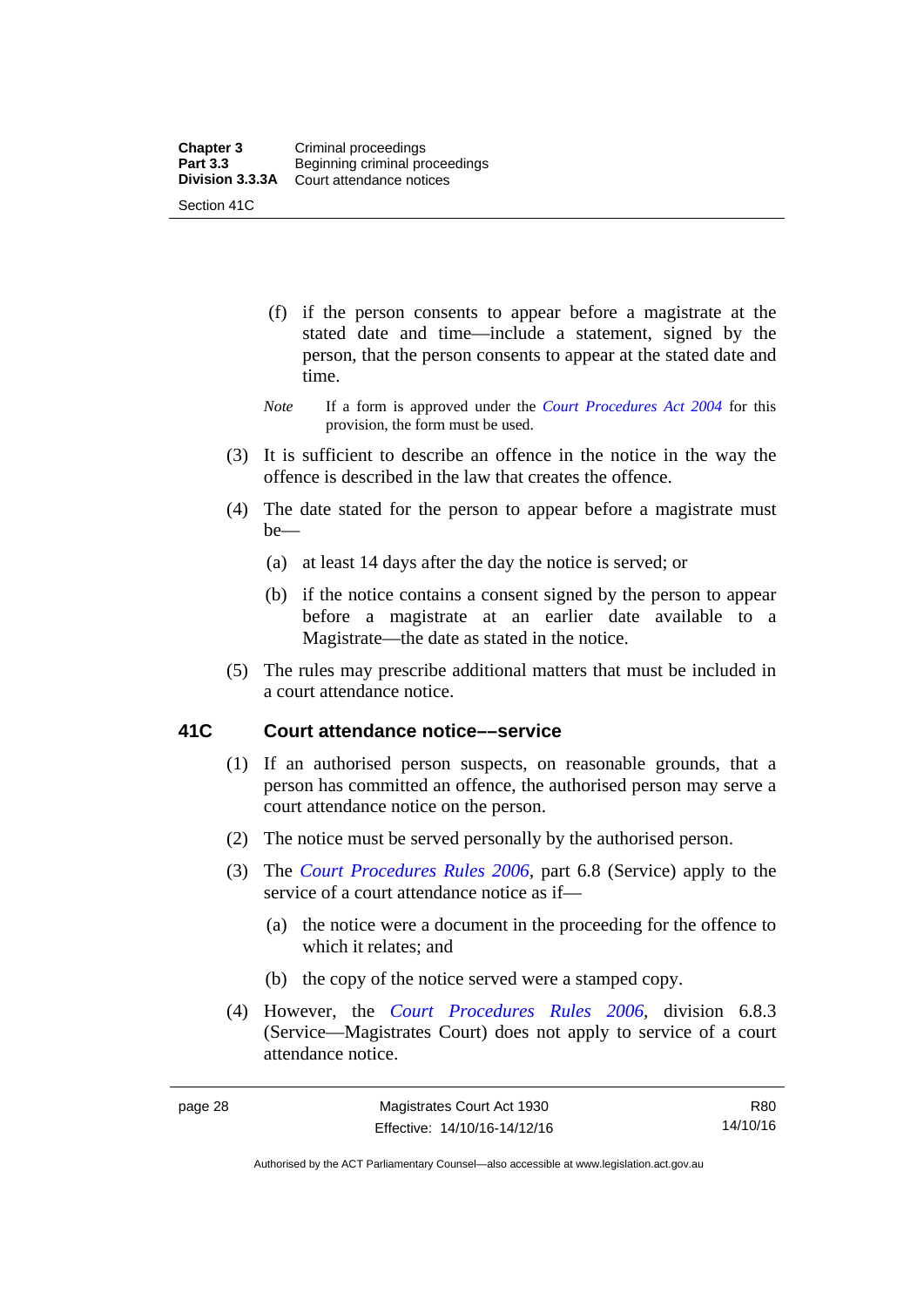# **41D Court attendance notice—filing**

- (1) A copy of a court attendance notice served on a person must be filed—
	- (a) not less than 14 days before the day stated in the notice for the person to appear before a magistrate; or
	- (b) if the notice contains a consent signed by the person to appear before a magistrate at a date earlier than 14 days after service of the notice—as soon as practicable.
- (2) If a warrant is intended to be issued in the first instance against the person, the notice must be filed with a sworn statement about the particulars of the offence stated in the notice.

# **41E Court attendance notice—relationship to information and summons**

- (1) This division is additional to, and does not limit, any other provision of a Territory law about an information or summons in relation to a criminal proceeding.
- (2) A court attendance notice served under this division is taken, for all purposes, to be a summons served under division 3.3.3.
- (3) A court attendance notice filed under this division is taken, for all purposes, to be an information laid under division 3.3.2.
- (4) For subsections (2) and (3), a provision mentioned in subsection (1) applies, with any necessary changes and any changes prescribed by regulation—
	- (a) in relation to a court attendance notice served under this division—as if it were a summons issued under division 3.3.3; and
	- (b) in relation to a court attendance notice filed under this division—as if it were an information laid under division 3.3.2.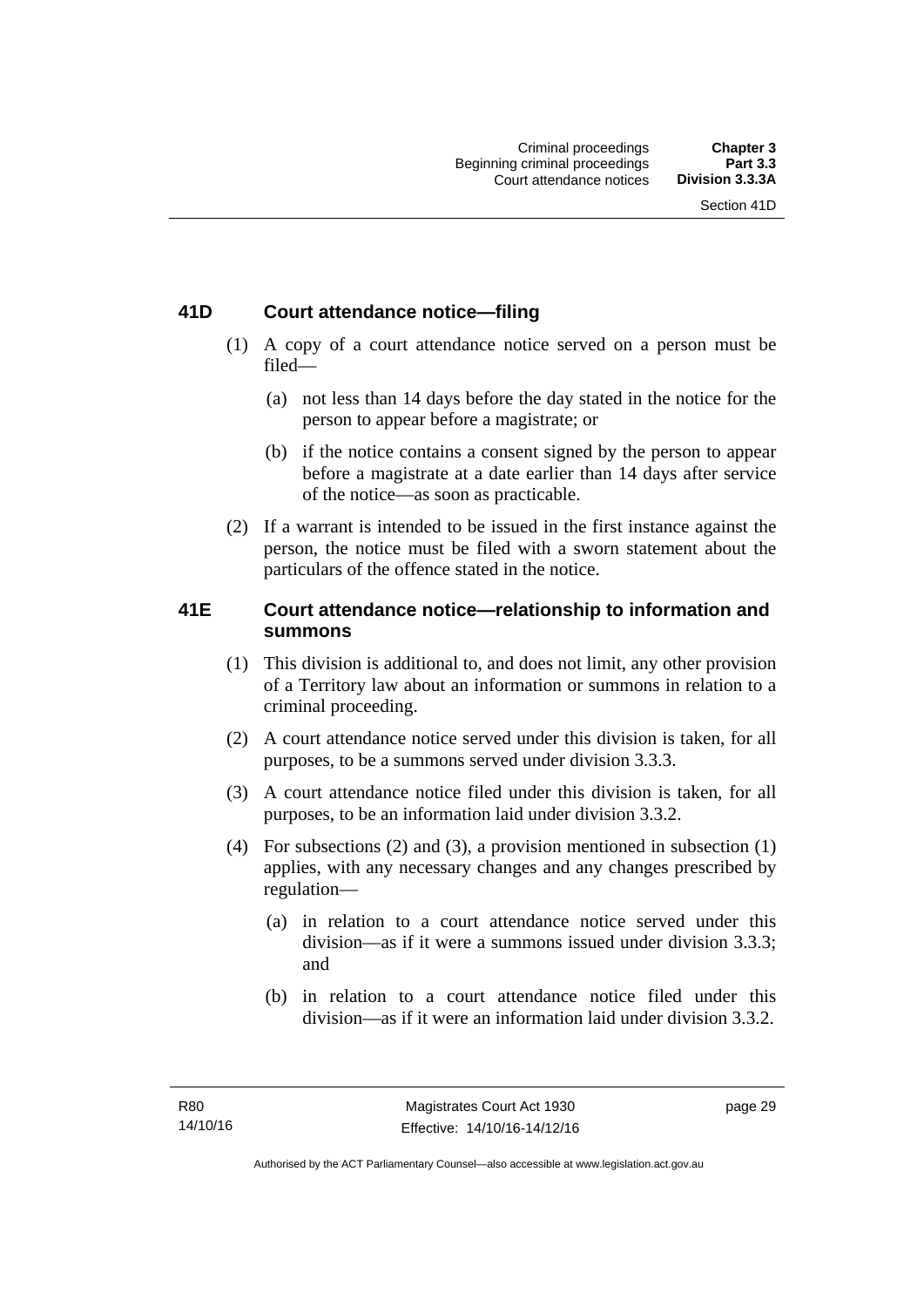# **Division 3.3.4 Warrants**

#### **42 Issue of warrant and summons**

- (1) This section applies if—
	- (a) an information is laid before a magistrate under division 3.3.2 against a person for an offence; and
	- (b) the information is substantiated by the oath of the informant or a witness; and
	- (c) the person is not in custody.
- (2) The magistrate may issue a warrant for the person's arrest, and for bringing the person before the court to answer to the information and to be further dealt with according to law.
- (3) However, the magistrate may issue a summons instead of the warrant if the magistrate considers it appropriate.
- (4) The issue of the summons does not prevent a magistrate from issuing a warrant at any time before or after the time mentioned in the summons for the person's appearance.
- (5) However, subsection (4) does not authorise the issue of a warrant to bring the person before the court to answer to the information if a summons has been served on the person for the offence in accordance with section 116B (Service of summons for prescribed offence).

Authorised by the ACT Parliamentary Counsel—also accessible at www.legislation.act.gov.au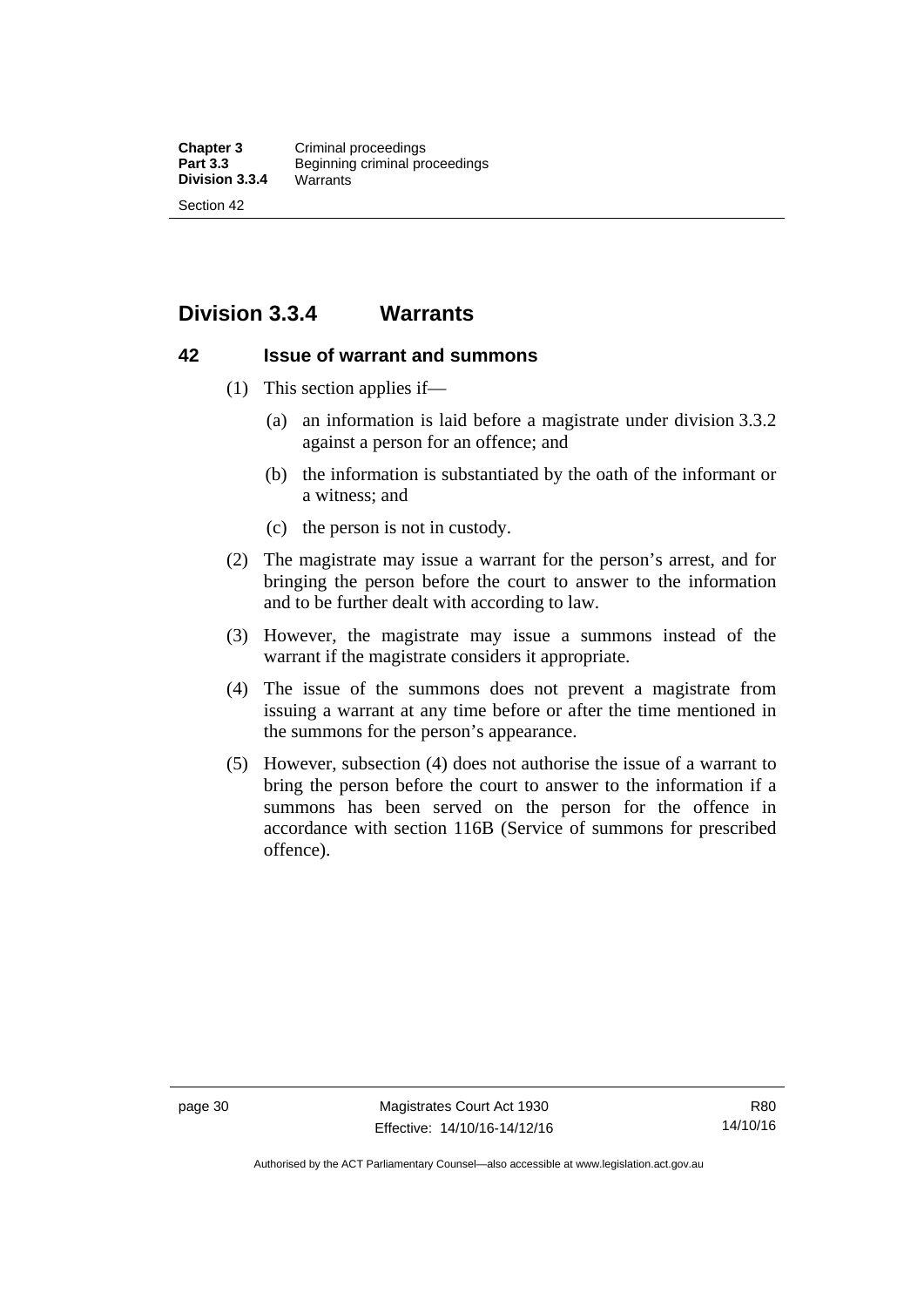### **43 Procedure on filing indictment**

- (1) If an indictment in relation to an offence committed in the ACT has been filed in the Supreme Court by the Attorney-General, Attorney-General of the Commonwealth or other officer, authority or person duly appointed in that behalf against any person then at large, whether on bail or not, the registrar of the Supreme Court must at any time after the end of the then sittings of the court if the person so indicted has not already appeared and pleaded to the indictment, on application by or on behalf of the prosecutor, grant to the prosecutor or person applying on the prosecutor's behalf a certificate that the indictment has been filed.
- (2) On production of the certificate to a magistrate, the magistrate must—
	- (a) if the person indicted is, at the time of both the application for and the production of the certificate, detained at a correctional centre (including a NSW correctional centre) for any other offence—on proof on oath that the person is the person charged in the indictment, issue a warrant directing the person in charge of the correctional centre to detain the person until, by a habeas corpus order or another order, the person is removed from custody for the purpose of being tried on the indictment, or until the person is otherwise removed or discharged out of custody by due course of law; and
	- (b) in any other case—issue a warrant to apprehend the person so indicted and to cause the person to be brought before the court to be dealt with according to law and the court when any person apprehended under any such warrant is brought before it must on proof on oath that the person is the person charged and named in the indictment, and without further inquiry commit the person for trial or admit the person to bail in accordance with the *[Bail Act 1992](http://www.legislation.act.gov.au/a/1992-8)*.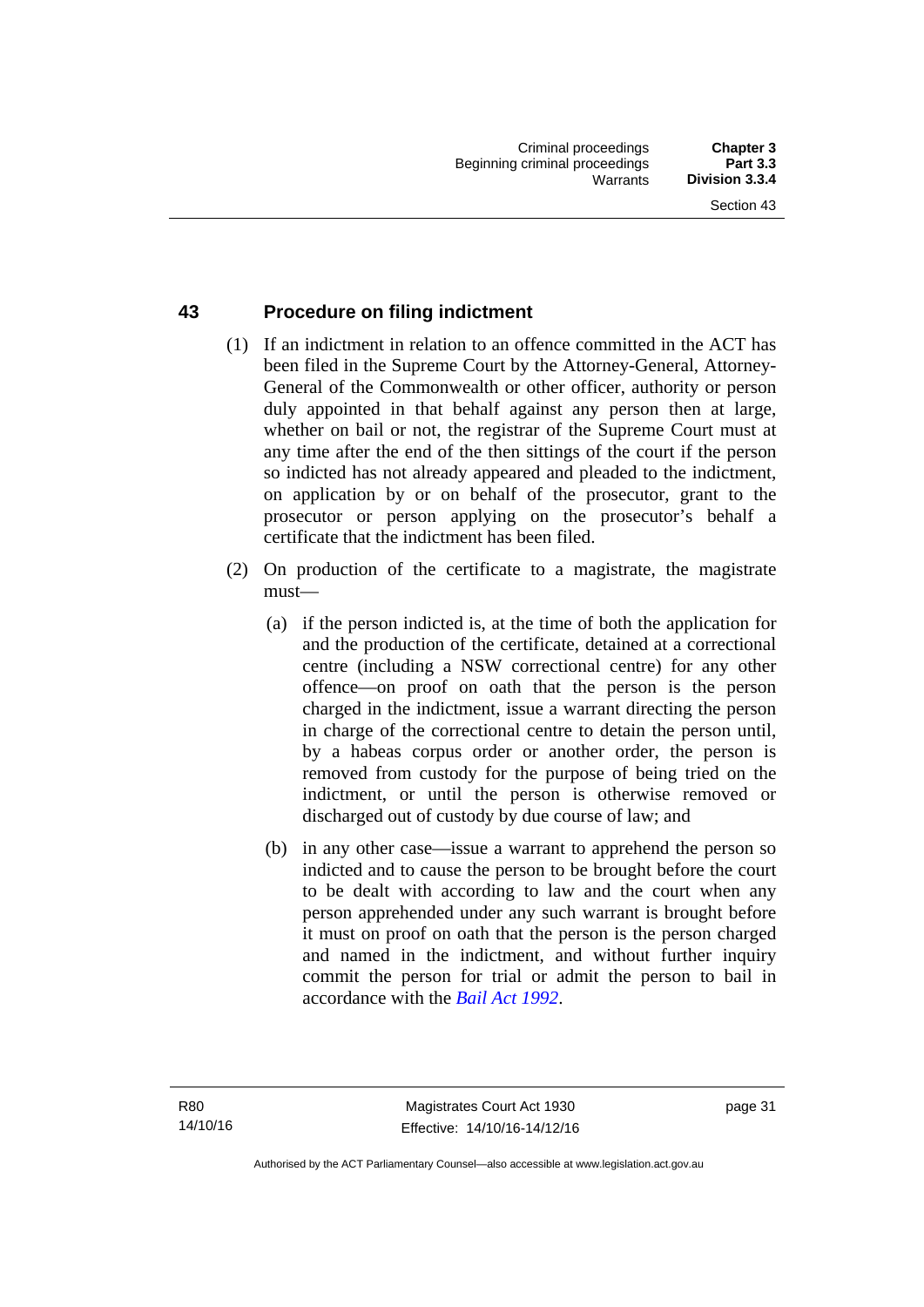### **44 Direction of warrant**

A warrant to apprehend a defendant that the defendant may answer to an information may be directed either to any police officer by name or generally to all police officers within the ACT, without naming them, or to both.

#### **45 Any police officer may execute warrant**

If a warrant is directed to all police officers, any police officer may execute the warrant as if it were directed specially to the police officer by name.

#### **47 Form of arrest warrant**

A warrant issued on an information must—

- (a) briefly state the offence or matter of the information; and
- (b) name or otherwise describe the person against whom it is issued; and
- (c) order the police officers to whom it is directed to—
	- (i) arrest the person; and
	- (ii) bring the person before the court to answer the information and to be further dealt with according to law.

#### **48 Warrant to be in force till executed**

A warrant need not be returnable at any particular time, but may remain in force until executed.

#### **49 Sunday warrants**

A magistrate may issue a warrant on an information of an indictable offence, or a search warrant, on a Sunday as on any other day.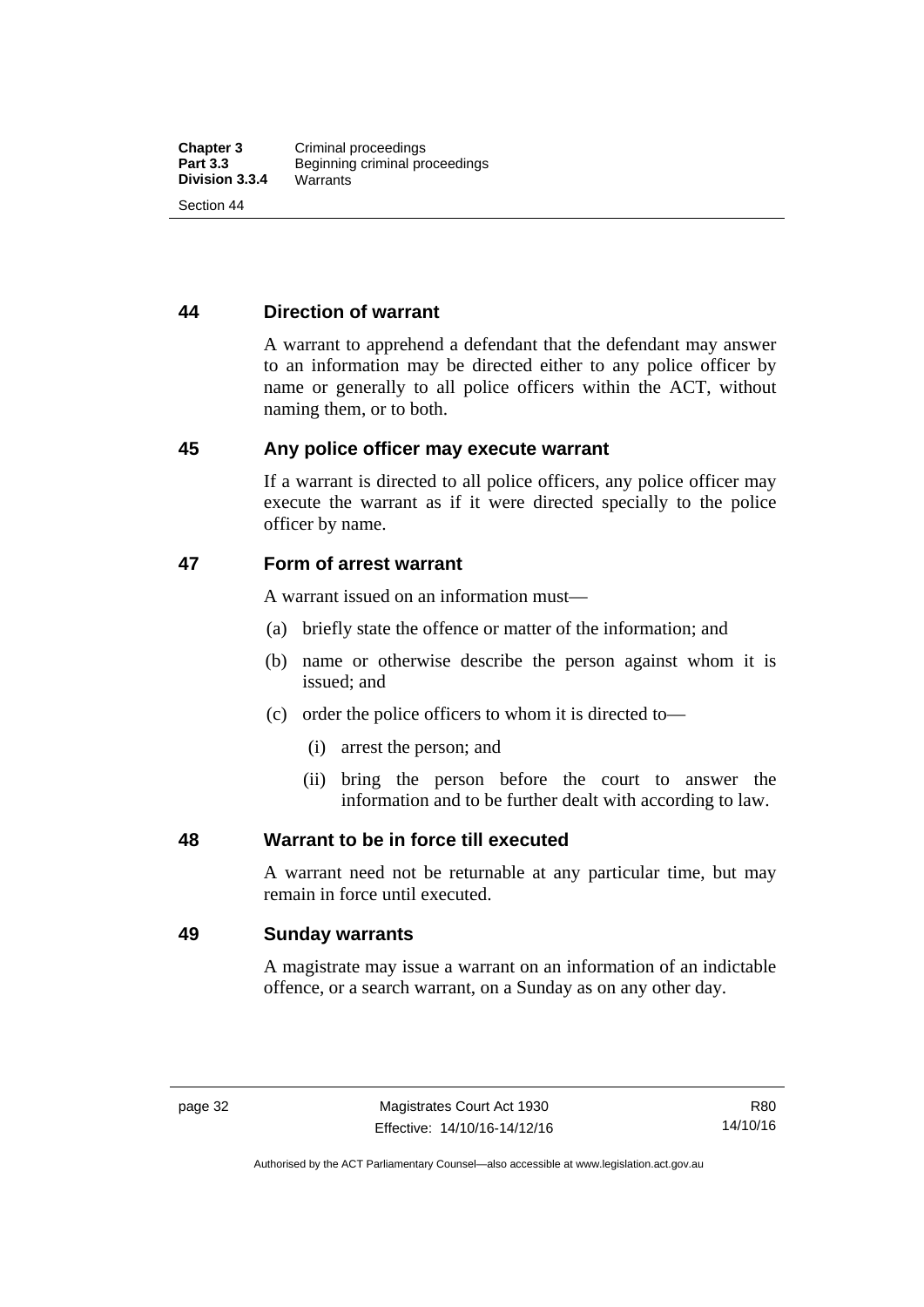# **Part 3.4 Hearing of criminal proceedings**

# **Division 3.4.1 Hearing of criminal proceedings general**

# **53 Conduct of case generally**

- (1) The informant may—
	- (a) conduct his or her case personally or by a lawyer; and
	- (b) examine and cross-examine the witnesses giving evidence for or against the informant; and
	- (c) if the defendant gives any evidence or examines any witness about anything other than general character—call and examine witnesses in reply.
- (2) The defendant may—
	- (a) fully answer and defend personally or by a lawyer; and
	- (b) give evidence; and
	- (c) examine and cross-examine the witnesses giving evidence for or against the defendant.

#### **54 If both parties present in court to hear case**

The court must hear and decide an information if both parties to the information appear personally or by lawyers or anyone else appearing for them.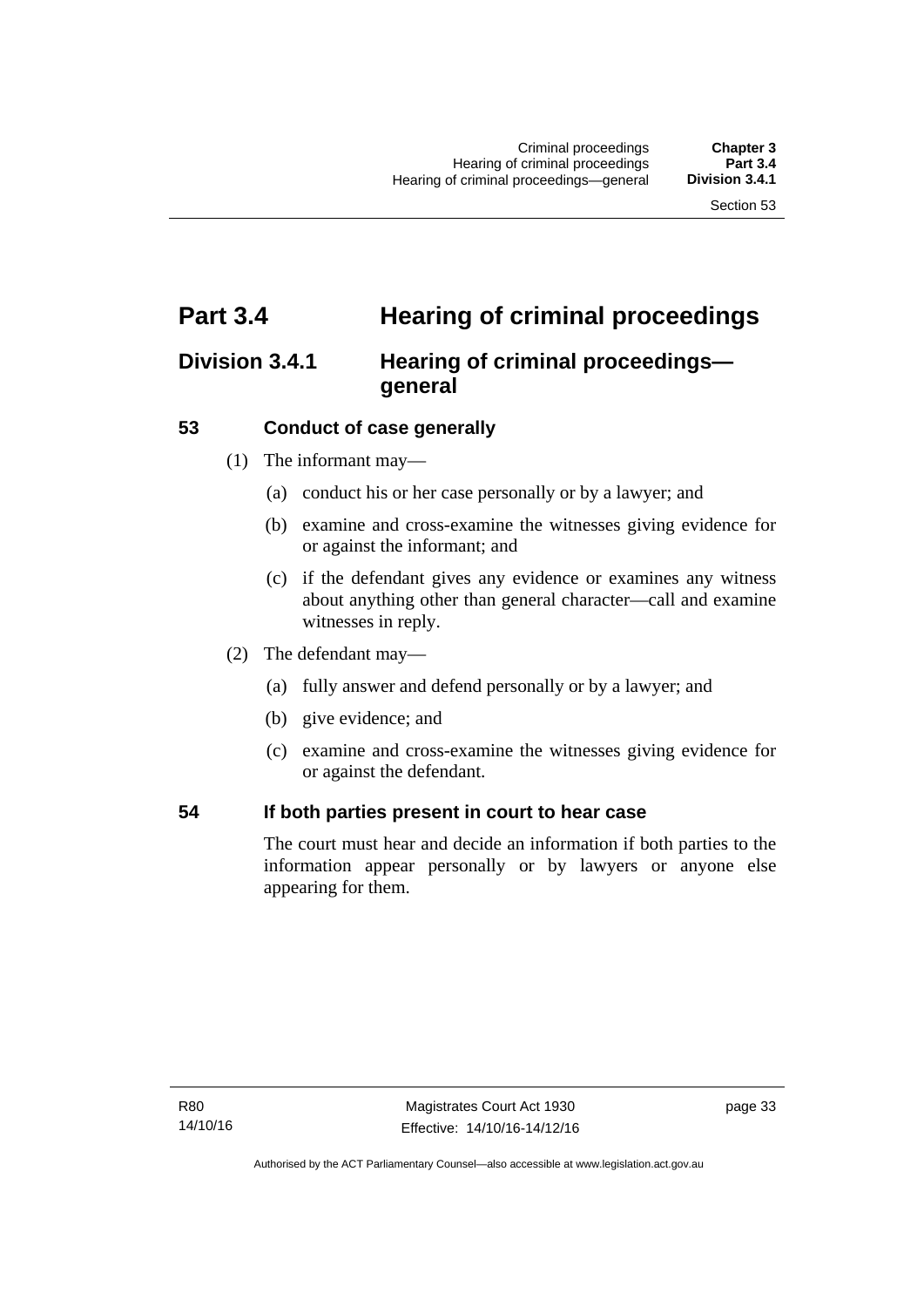# **Division 3.4.2 Warrants for witnesses**

# **62 Definitions—div 3.4.2**

In this division:

*prescribed period* means 18 hours from the time a person is arrested under a warrant.

*reporting officer* means the police officer mentioned in section 67 (2) (b).

*warrant* means a warrant under this division.

#### **63 Warrant to bring witness to court**

- (1) The court may issue a warrant for the arrest of a person who is a witness in a hearing if the person—
	- (a) was informed of the time and place of the hearing; and
	- (b) was required to attend to give evidence at the hearing in accordance with—
		- (i) a subpoena served on the person; or
		- (ii) an order of the court; or
		- (iii) an undertaking given to the court by the person; and
	- (c) failed to attend the hearing as required; and
	- (d) did not provide the court with a reasonable explanation for not attending.
- (2) A warrant must not be issued under subsection (1) unless—
	- (a) the court is satisfied that the party calling the person as a witness in the proceeding has taken reasonably practicable steps to contact the person; and
	- (b) it is in the interests of justice to issue the warrant.

Authorised by the ACT Parliamentary Counsel—also accessible at www.legislation.act.gov.au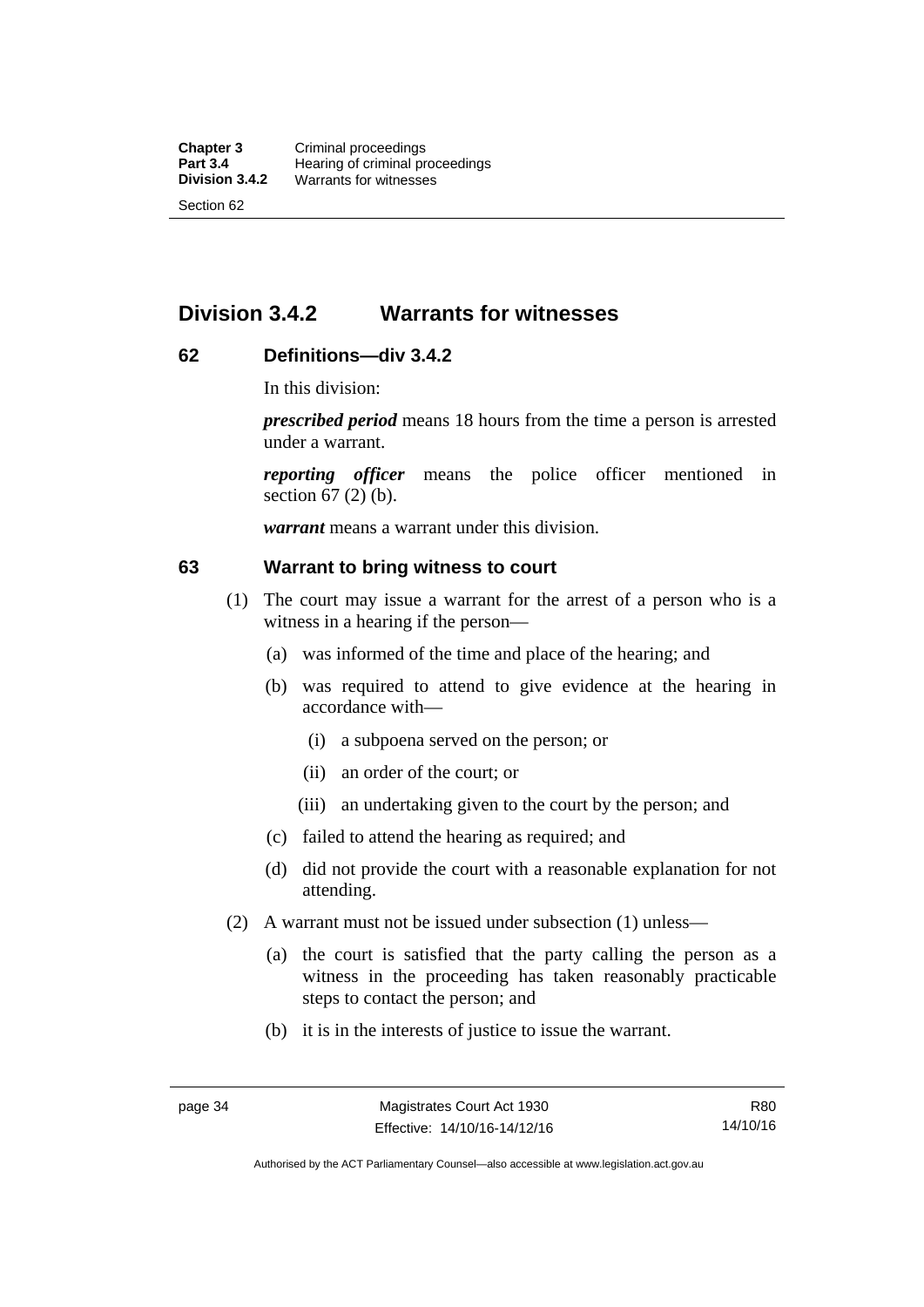- (3) In deciding whether it is in the interests of justice to issue a warrant, the court must consider the following:
	- (a) the importance of the evidence the person is expected to give;
	- (b) whether the evidence could be obtained by other means;
	- (c) the nature of the matter being heard;
	- (d) the degree of urgency to resolve the matter;
	- (e) the likelihood that the issue of a warrant would secure the person's attendance at the hearing;
	- (f) if the court has been contacted by the person, or the party calling the person as a witness in the proceeding has contacted the person—
		- (i) the reason (if any) given by the person for not attending as required; and
		- (ii) the impact of using a warrant for the arrest of the person.

#### **64 First instance warrant**

- (1) The court may, instead of issuing a subpoena for the attendance of a witness in a hearing, issue a warrant in the first instance for the arrest of the person if it is—
	- (a) unlikely that the person will attend the hearing to give evidence unless the person is compelled to do so; and
	- (b) in the interests of justice to do so.
- (2) In deciding whether it is in the interests of justice to issue a warrant, the court must consider the following:
	- (a) the importance of the evidence the person is expected to give;
	- (b) whether the evidence could be obtained by other means;
	- (c) the nature of the matter being heard;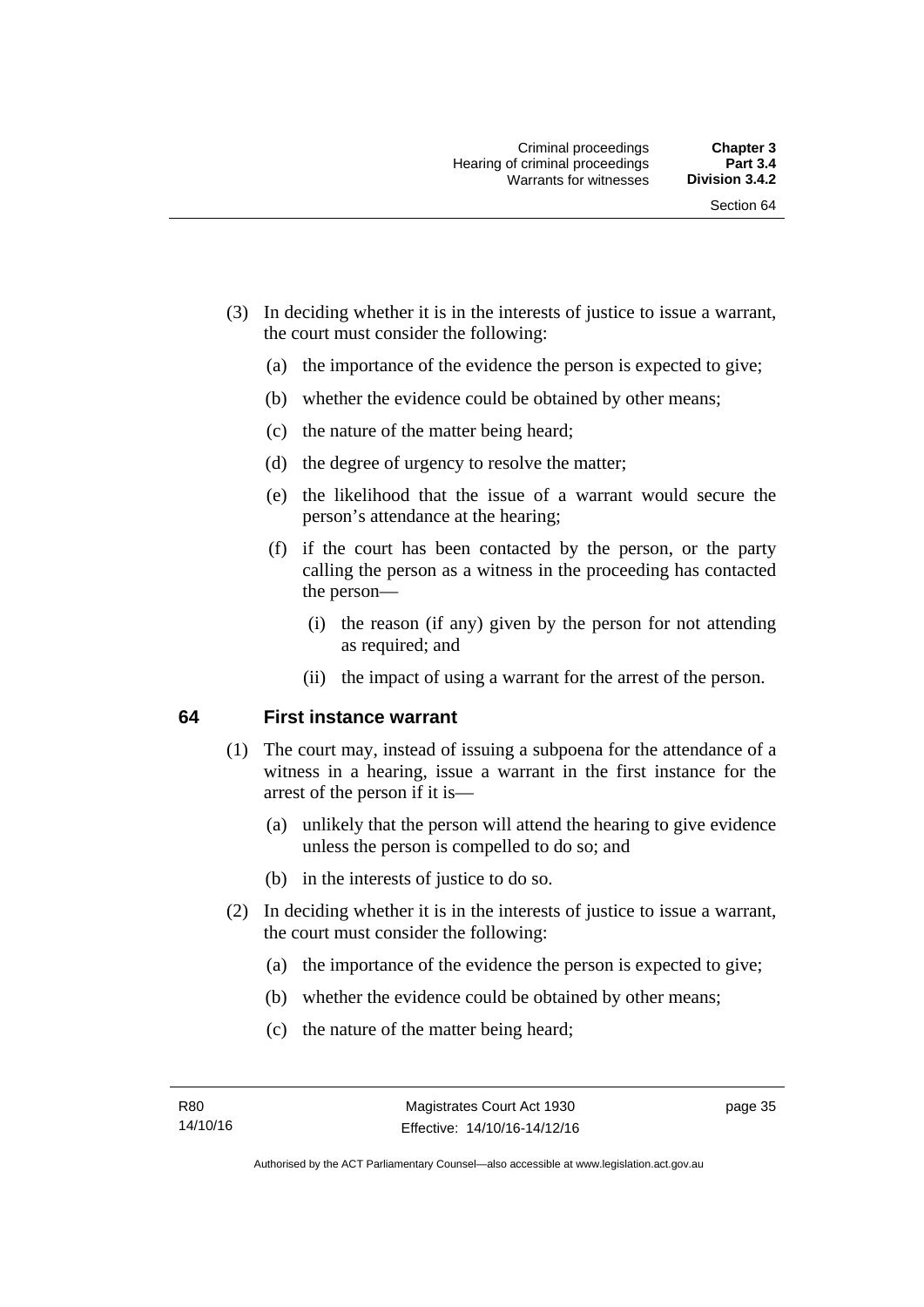- (d) the degree of urgency to resolve the matter;
- (e) the likelihood that the issue of a warrant would secure the person's attendance at the hearing;
- (f) the impact of using a warrant for the arrest of the person.

#### **65 Warrant remains in force until executed**

A warrant remains in force until whichever of the following happens first:

- (a) the warrant is executed;
- (b) the court revokes the warrant.

#### **66 Executing a warrant**

- (1) A warrant authorises a police officer (an *executing officer*) to—
	- (a) arrest the person named in the warrant; and
	- (b) bring the person before the court.
- (2) If an executing officer believes on reasonable grounds that the person named in the warrant is on any premises, the officer is authorised to enter the premises, using not more than necessary and reasonable force in the circumstances, to execute the warrant.
- (3) However, an executing officer is not authorised to enter a dwelling house to execute the warrant before 6 am or after 9 pm on any day, unless the officer believes on reasonable grounds that it would not be practicable to arrest the person at the dwelling house, or another location, at any other time.
- (4) An executing officer—
	- (a) must use not more force than is necessary to arrest the person and remove the person to the place stated in the warrant; and
	- (b) must, before removing the person, explain to the person the purpose of the warrant; and

R80 14/10/16

Authorised by the ACT Parliamentary Counsel—also accessible at www.legislation.act.gov.au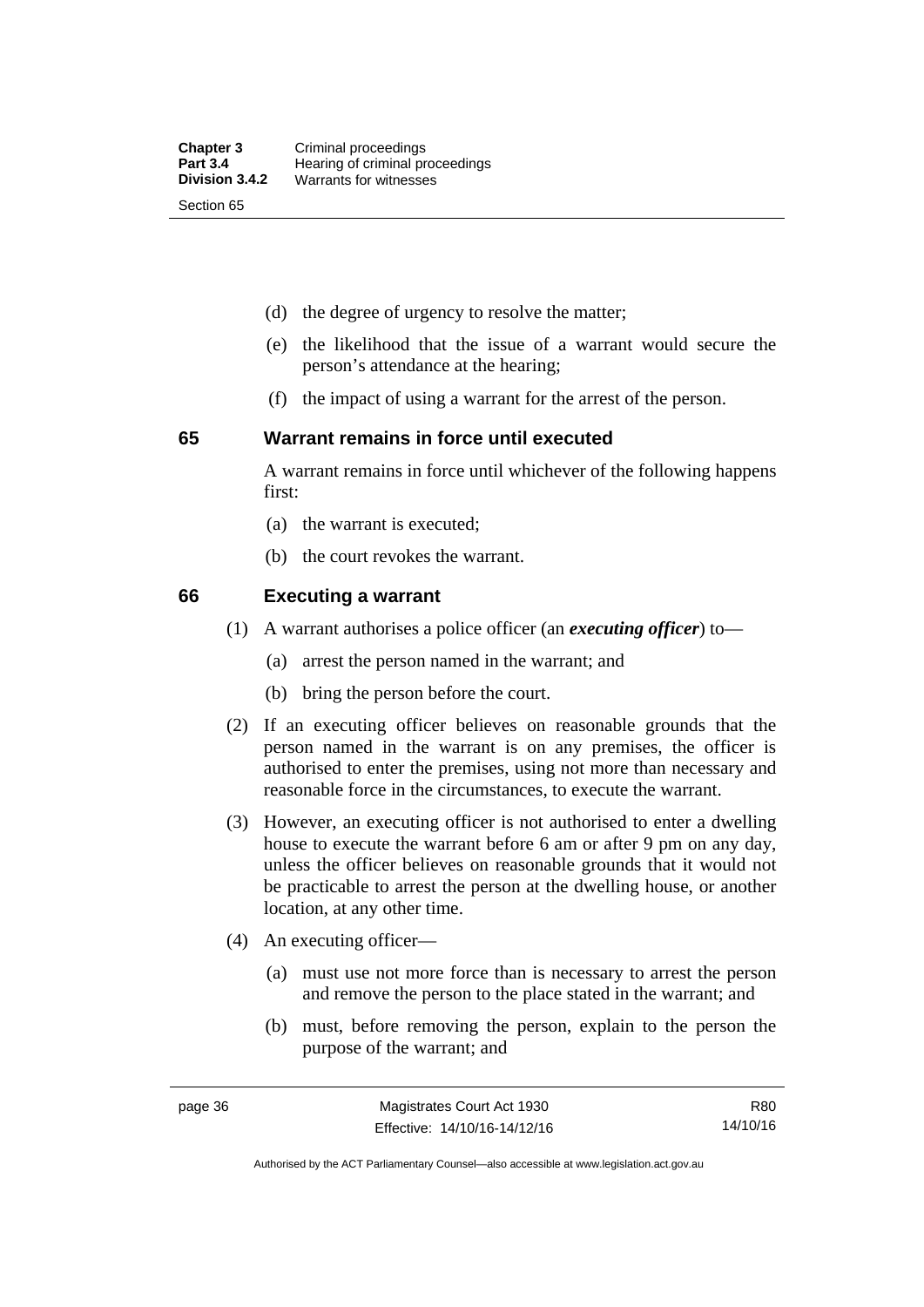- (c) must tell the person of his or her right to contact a lawyer, and allow the person to contact a lawyer if the person wishes to do so; and
- (d) if a person is under a legal disability—must inform a parent or guardian of the person of the arrest.
- (5) In this section:

*dwelling house* includes a conveyance, and a room in a hotel, motel, boarding house or club, where people ordinarily sleep at night.

# **67 Procedure after arrest**

- (1) A person who is arrested under a warrant must be brought before the court—
	- (a) as soon as practicable after the person is arrested; and
	- (b) within the prescribed period; and
	- (c) in accordance with this section.
- (2) A person must be brought before the court by a police officer—
	- (a) if the court is sitting at the time the officer is able to bring the person before the court—in person; or
	- (b) if the court is not sitting at the time the officer is able to bring the person before the court—by telephone call made by the officer to a magistrate to report the execution of the warrant to the court.
- (3) A person brought before the court must be dealt with in accordance with section 68.
- (4) A person arrested under a warrant—
	- (a) may be detained by a police officer for not longer than the prescribed period for the officer to comply with subsection (2); and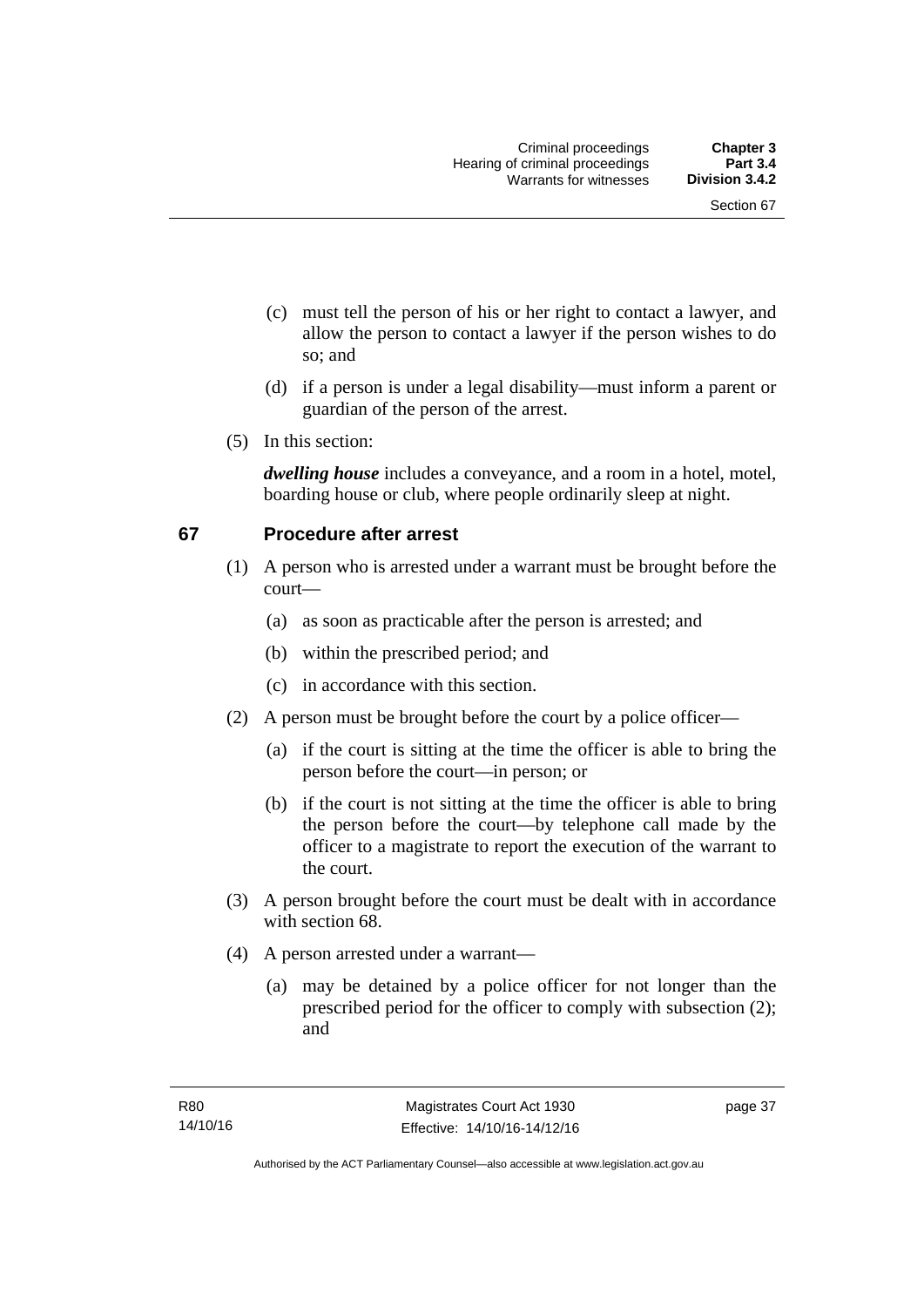(b) must be released if the officer cannot comply with that subsection within the prescribed period.

### **68 Orders following executed warrant**

- (1) The court may order that the person—
	- (a) be remanded in custody until the date, time and place specified in the order; or
	- (b) be released on a recognisance, signed by the person, in which the person agrees to appear before the court on a day and at a time and place specified by the court—
		- (i) in the recognisance; and
		- (ii) in any subsequent notice given or sent to the person by the court; or
	- (c) be released unconditionally.
- (2) If the court makes any orders in relation to a person under this section, the person must be given written notice of the orders by—
	- (a) if the court is sitting when the order is made—the court; or
	- (b) if the court is not sitting when the order is made—the reporting officer.
- (3) Any single period of remand ordered under this section must not be longer than—
	- (a) 28 days; or
	- (b) if the person chooses to be remanded for a longer period without review—a longer period that the court considers reasonable.
- (4) Division 3.4.4 applies to a recognisance under this section.

Authorised by the ACT Parliamentary Counsel—also accessible at www.legislation.act.gov.au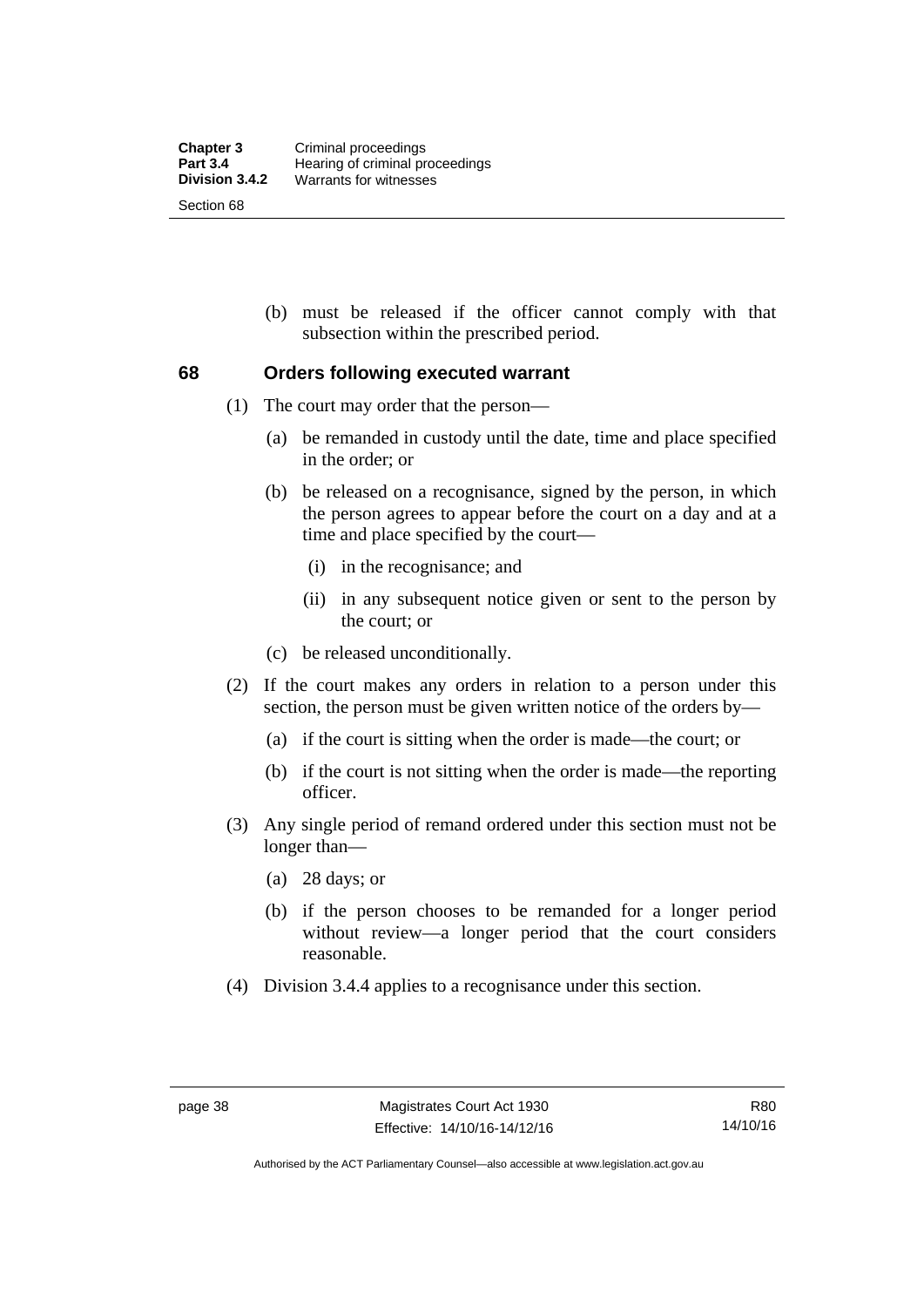# **Division 3.4.3 Remand**

# **70 Remand of defendant**

- (1) This section applies if the court considers it is necessary or desirable to adjourn the hearing of a proceeding for an indictable offence—
	- (a) because of the absence of witnesses; or
	- (b) for any other reasonable cause.
- (2) The court may—
	- (a) adjourn the hearing; and
	- (b) order the remand of the defendant into custody for a stated period; and
	- (c) order the director-general to arrange for the defendant to be brought before the court at a stated time and place for the hearing.
	- *Note 1* The court must issue a warrant for the remand of the defendant in the director-general's custody (see *[Crimes \(Sentence Administration\)](http://www.legislation.act.gov.au/a/2005-59)  [Act 2005](http://www.legislation.act.gov.au/a/2005-59)*, s 17).
	- *Note 2* The *[Crimes \(Sentence Administration\) Act 2005](http://www.legislation.act.gov.au/a/2005-59)*, pt 3.2 provides for the director-general to have custody of the defendant during the remand.
- (3) If the period of remand is not longer than 3 days, the order may be made orally.
- (4) Any single period of remand under this section must be no longer than—
	- (a) 28 days; or
	- (b) if the defendant chooses to be remanded for a longer period without review—a longer period that the court considers reasonable.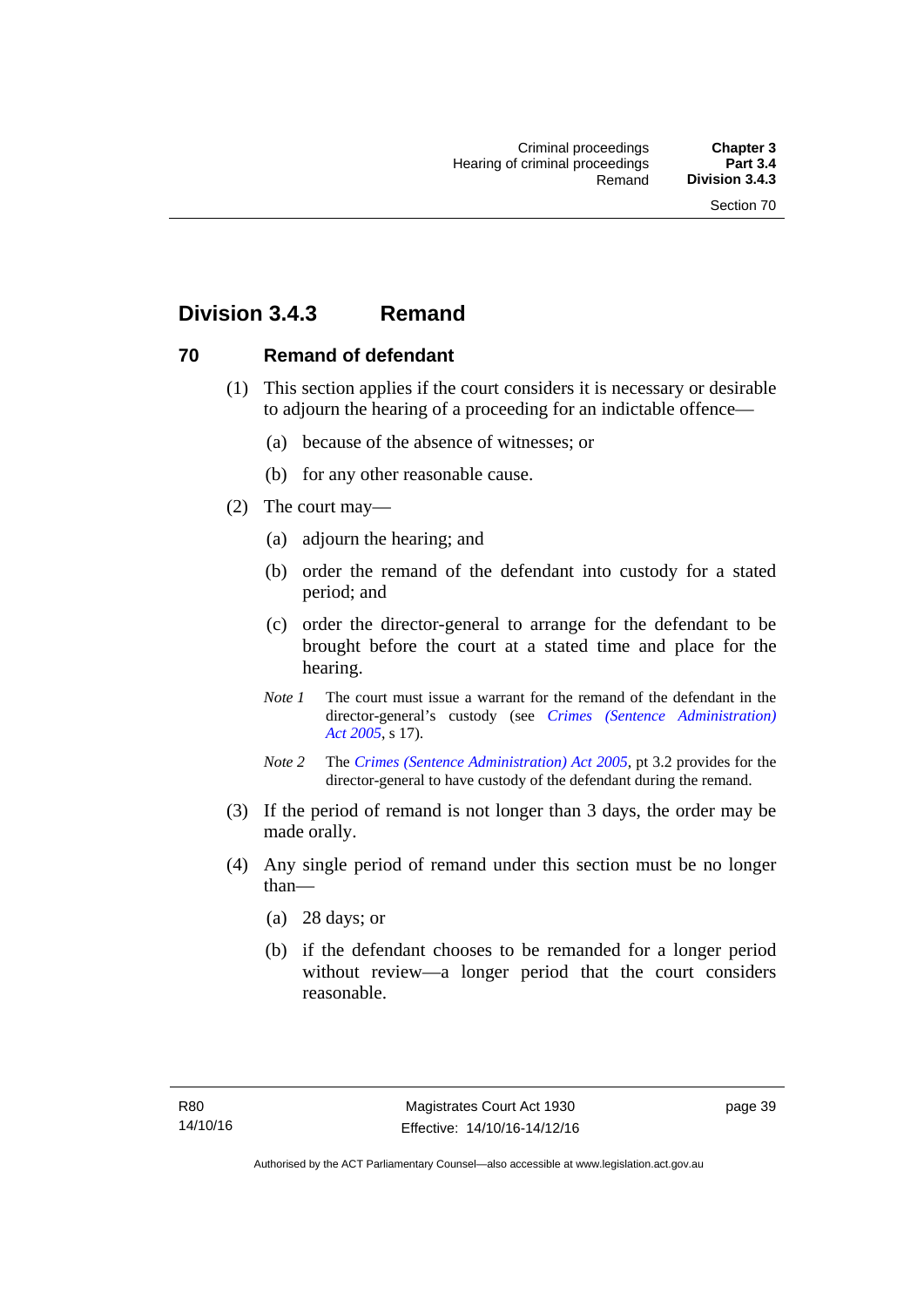### **72 Bringing remanded defendant before court**

The court may order that a defendant remanded under section 70 be brought before the court at any time during the period for which the defendant was remanded.

*Note* The *[Crimes \(Sentence Administration\) Act 2005](http://www.legislation.act.gov.au/a/2005-59)*, pt 3.2 and pt 3.3 provide for the director-general to have custody of the defendant during the remand and to bring the defendant before the court as ordered by the court.

#### **72A Bail application hearings—audiovisual links**

- (1) This section applies if—
	- (a) a person in custody is entitled to appear, or is required to appear or be brought, before the court for the hearing of an application for bail; and
	- (b) the hearing could be conducted using an audiovisual link between the court and the place of custody.
- (2) Unless the court directs otherwise, the hearing must be conducted using the audiovisual link.
- (3) The court may amend or revoke a direction under subsection (2)—
	- (a) at any time; and
	- (b) on its own initiative or on application by a party to the bail proceeding.
- (4) In this section:

*audiovisual link*—see the *[Evidence \(Miscellaneous Provisions\)](http://www.legislation.act.gov.au/a/1991-34)  [Act 1991](http://www.legislation.act.gov.au/a/1991-34)*, dictionary.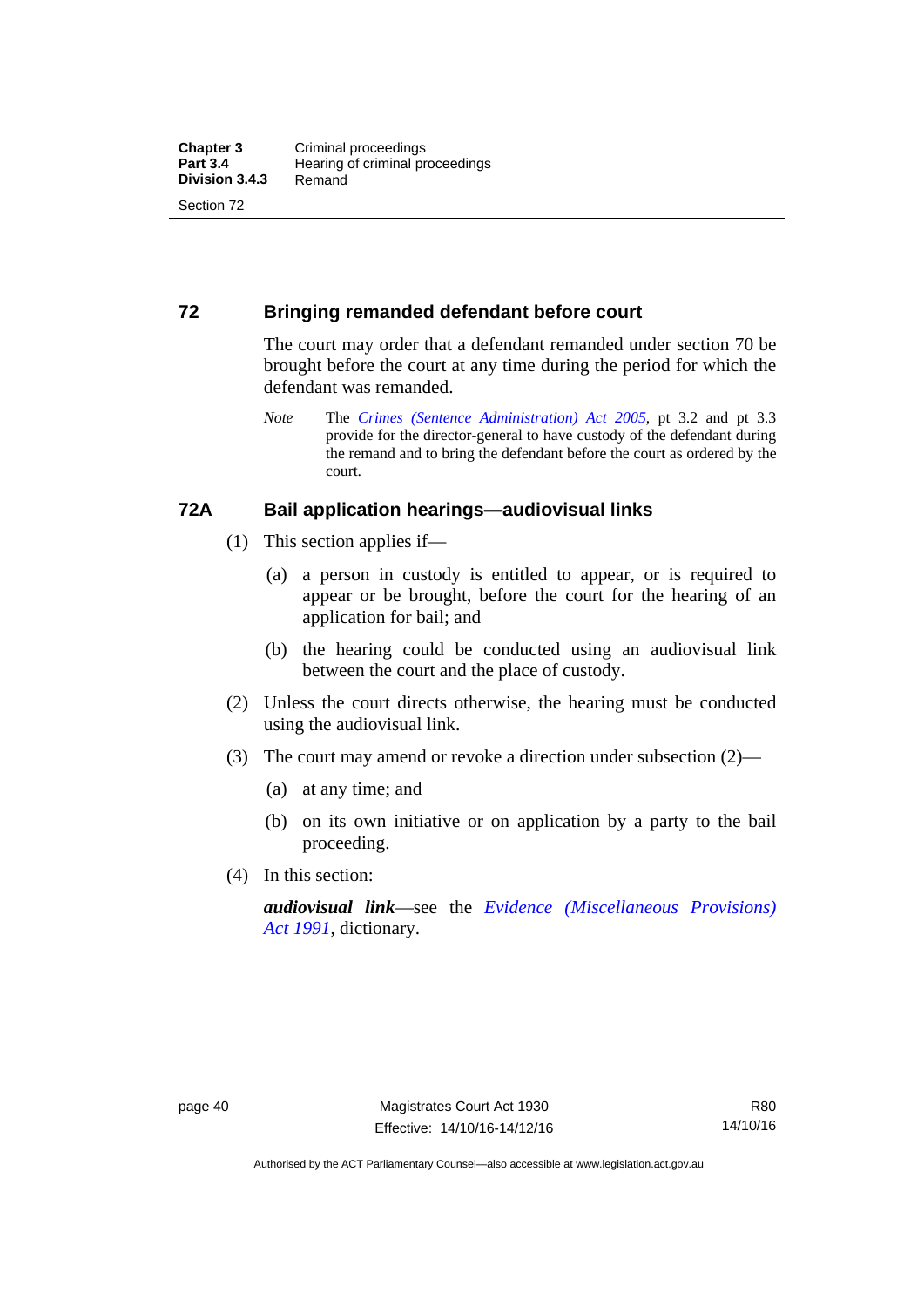# **72B Defendant's appearance in non-bail proceedings audiovisual links**

- (1) This section applies if the court gives a direction under the *[Evidence](http://www.legislation.act.gov.au/a/1991-34)  [\(Miscellaneous Provisions\) Act 1991](http://www.legislation.act.gov.au/a/1991-34)*, section 20 (1) (Territory courts may take evidence and submissions from participating States) or section 32 (1) (Territory courts may take evidence and submissions from place other than participating State) in relation to any part of a proceeding in relation to a defendant remanded under—
	- (a) section 70 (Remand of defendant); or
	- (b) section 72 (Bringing remanded defendant before court).
- (2) The director-general must make arrangements to ensure that the evidence can be taken, or the submission made, in accordance with the court's direction.

# **Division 3.4.4 Committal and recognisance**

# **73A Extended application of div 3.4.4**

- (1) This division applies in relation to a person for whom a warrant prescribed under the rules has been issued under the rules as if all necessary changes, and any changes prescribed under the rules, were made.
- (2) This section does not limit any other application of this division.

#### **74 Remand of defendant before decision**

The court may, at any time before the court gives its decision in a case, order that the defendant be remanded in custody.

- *Note 1* If the court remands the defendant in custody, it must issue a warrant for the defendant's remand in the director-general's custody (see *[Crimes](http://www.legislation.act.gov.au/a/2005-59)  [\(Sentence Administration\) Act 2005](http://www.legislation.act.gov.au/a/2005-59)*, s 17).
- *Note 2* The *[Crimes \(Sentence Administration\) Act 2005](http://www.legislation.act.gov.au/a/2005-59)*, pt 3.2 provides for the director-general to have custody of the defendant during the remand.

R80 14/10/16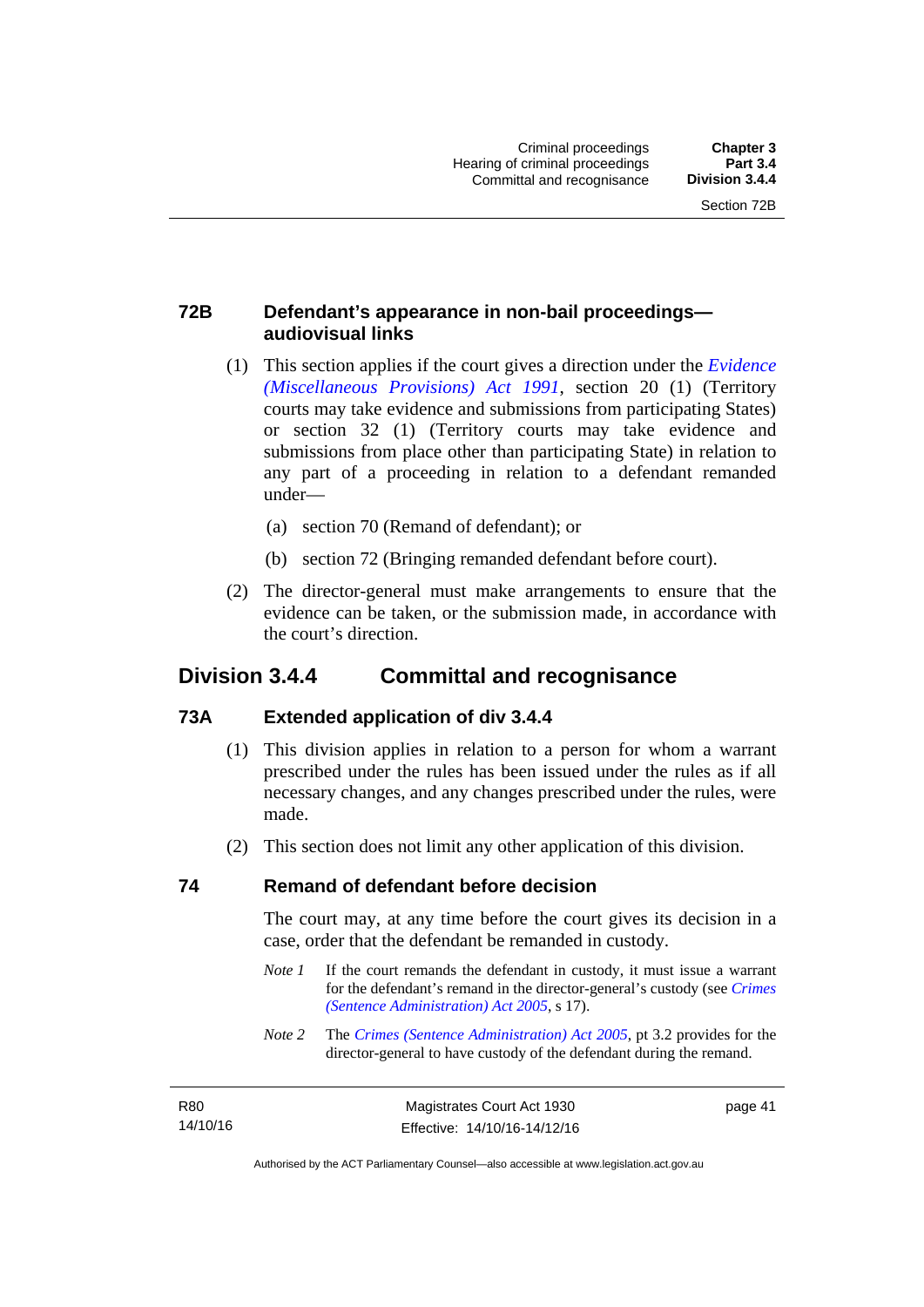#### **75 Remand of witness or defendant after decision**

- (1) If the court commits a witness or a person sought to be made a witness, it must order that the witness or person be remanded in custody.
- (2) If the court commits a defendant, it must order that the defendant be remanded in custody.

#### **76 Witnesses may be discharged on recognisance**

A witness, other than a witness committed under section 312 (Failure to give evidence—committal), or person sought to be made a witness may be discharged on recognisance.

#### **77 Recognisances**

If the court is authorised to discharge the witness, or person sought to be made a witness, on recognisance, it may order his or her discharge on his or her entering into a recognisance, with or without a surety or sureties at its discretion, conditioned for his or her appearance at the time and place to which the hearing is adjourned, or that is named in the recognisance.

#### **78 Issue of warrant for non-appearance**

If the witness, or person sought to be made a witness, does not appear at the time and place mentioned in the recognisance, the court may adjourn the hearing, and may issue a warrant for his or her apprehension in accordance with division 3.3.4 (Warrants).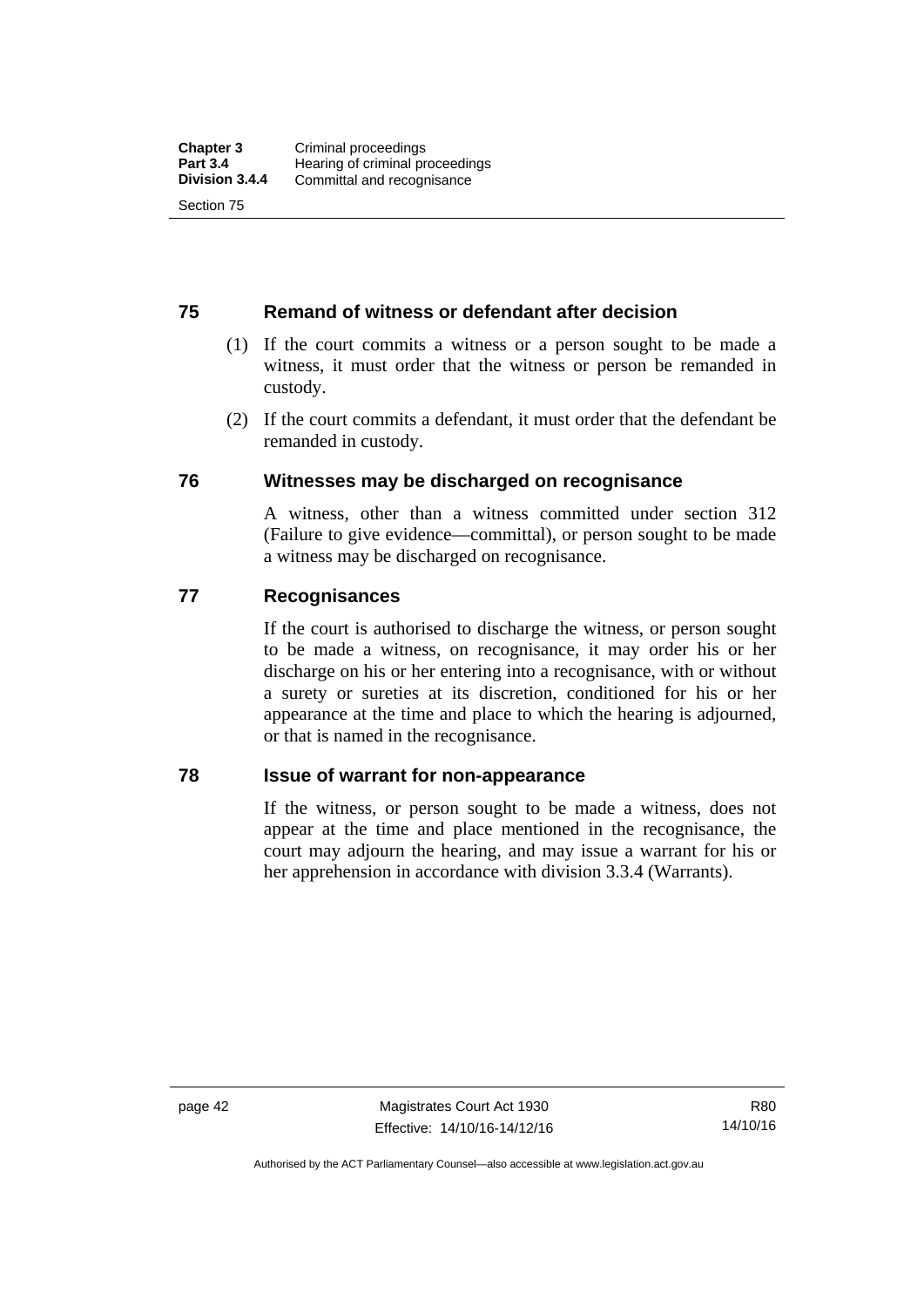### **79 Recognisances taken out of court**

- (1) A recognisance under this Act need not be entered into before the court, but may be entered into by the parties before—
	- (a) a magistrate; or
	- (b) the registrar; or
	- (c) a police officer in charge of a police station; or
	- (d) if a party is at a correctional centre—the person in charge of the centre.
- (2) The provisions of this Act in relation to recognisances taken before the court apply in relation to the recognisance as if it had been entered into before the court.

#### **80 Forfeited recognisances—how enforced**

If the conditions, or any of them, in a recognisance entered by a witness or a person sought to be made a witness are not complied with, any magistrate may certify on the back of the recognisance in what respect the conditions have not been observed, and give it to the proper officer, to be proceeded on in a similar way as other recognisances, and that certificate is taken to be deemed sufficient prima facie evidence of the recognisance having been forfeited.

# **Division 3.4.5 Adjournment of criminal proceedings**

#### **83 Magistrate may adjourn court generally**

If all the cases have not been heard and decided at any sitting of the court, the magistrate may adjourn the cases remaining unheard or undecided, either to the next day appointed for the holding of the court or to the other time the magistrate considers appropriate.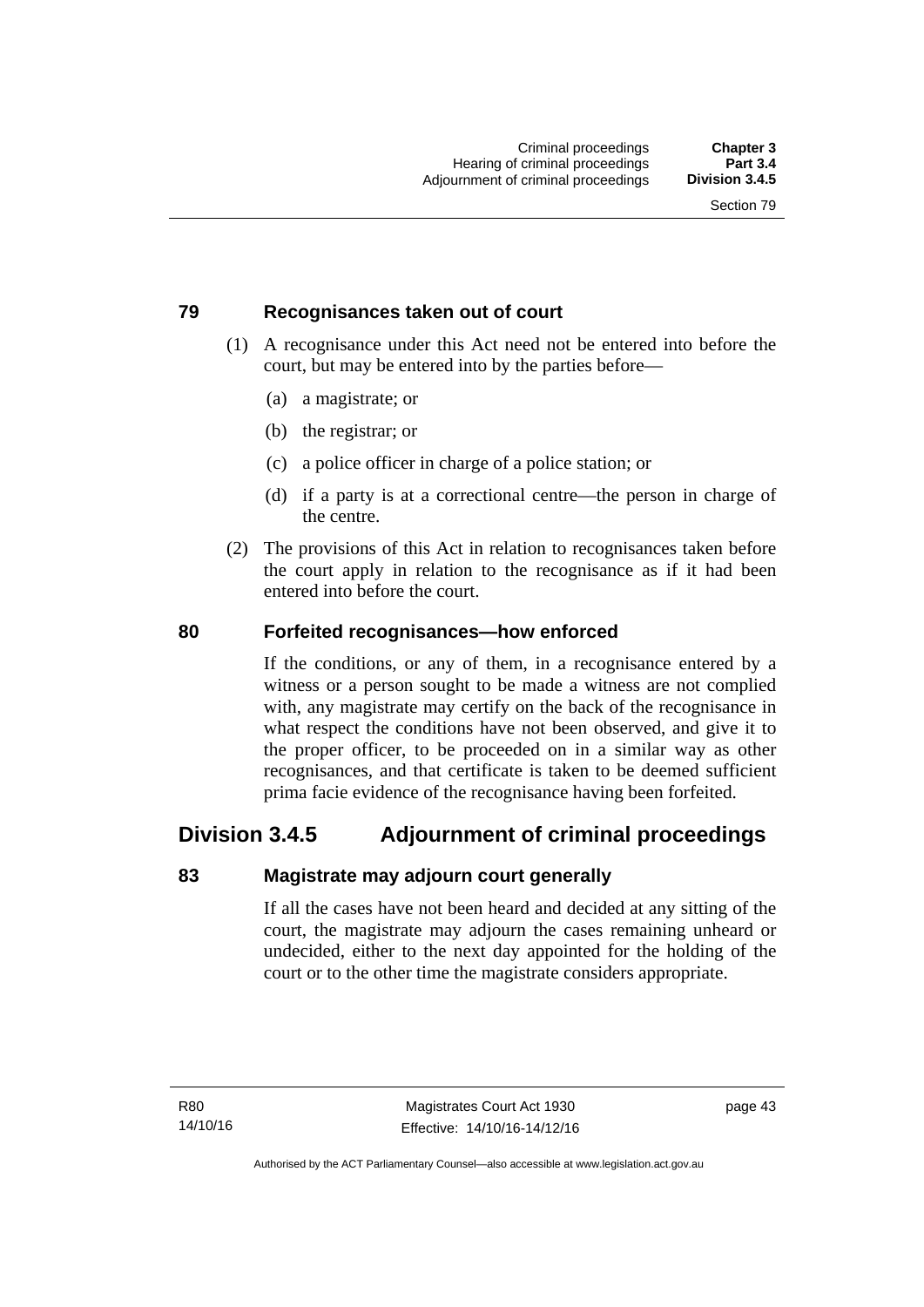#### **84 Particular cases may be adjourned**

- (1) Before or during the hearing or further hearing of an information, the magistrate may adjourn the hearing or further hearing.
- (2) The magistrate may, by order, release the defendant (whether or not on bail) or remand the defendant in custody.
	- *Note 1* The court must issue a warrant for the defendant's remand in the director-general's custody (see *[Crimes \(Sentence Administration\)](http://www.legislation.act.gov.au/a/2005-59)  [Act 2005](http://www.legislation.act.gov.au/a/2005-59)*, s 17).
	- *Note 2* The *[Crimes \(Sentence Administration\) Act 2005](http://www.legislation.act.gov.au/a/2005-59)*, pt 3.2 provides for the director-general to have custody of the defendant during the remand.

#### **85 Proceeding if either party not present at adjourned hearing**

- (1) This section applies if either or both of the parties do not appear personally or by lawyers or anyone else appearing for them at the time and place to which the hearing or further hearing is adjourned.
- (2) The court may—
	- (a) go ahead with the hearing or further hearing as if the party or parties were present; or
	- (b) if the informant does not appear—dismiss the information, with or without costs as the court considers just.

# **86 Proceeding if both parties present at adjourned hearing**

- (1) This section applies if the parties appear personally or by lawyers or anyone else appearing for them at the time and place to which the hearing or further hearing is adjourned.
- (2) The court may go ahead with the hearing or further hearing.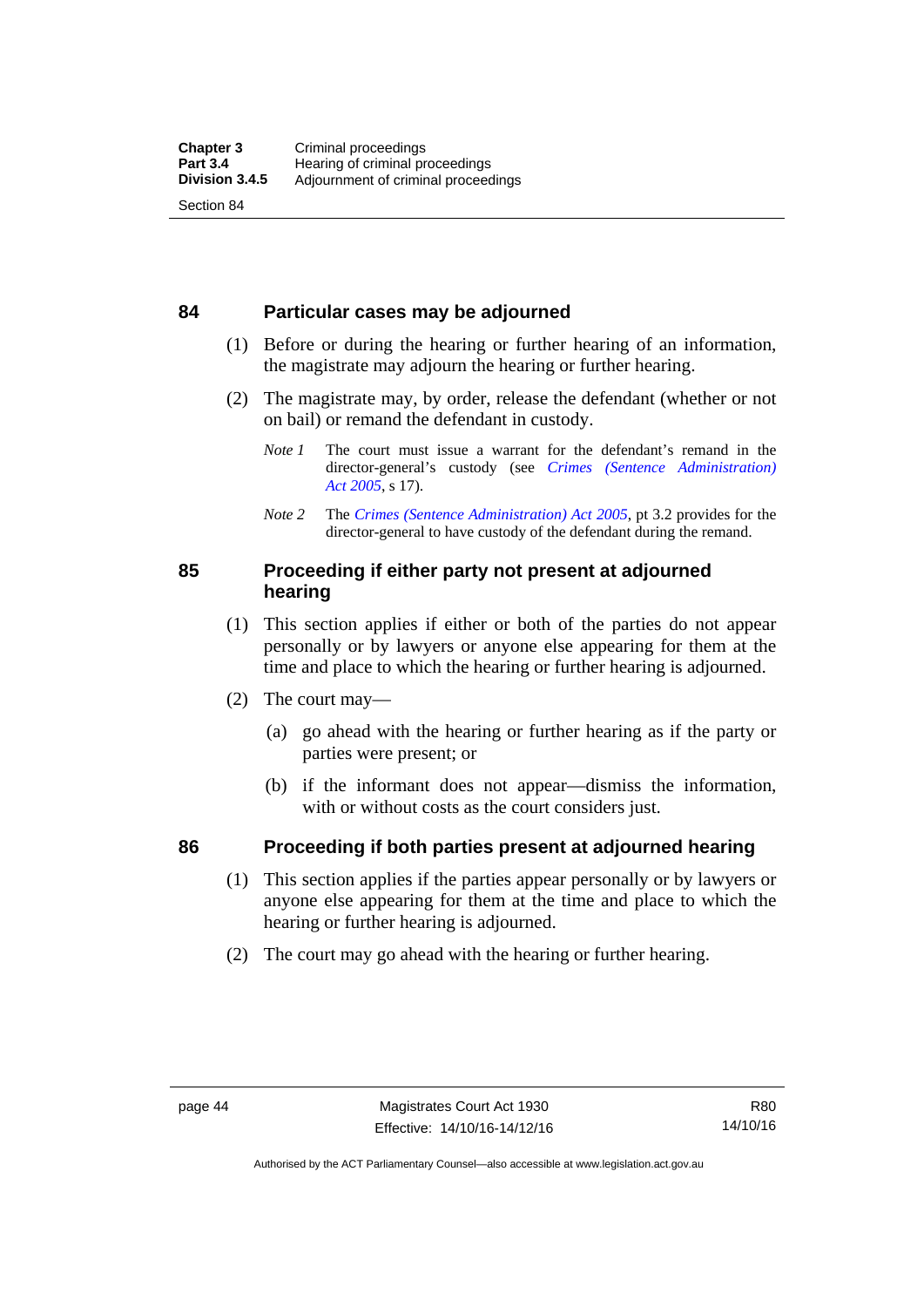#### Section 87

### **87 Witness to attend adjourned etc hearing**

- (1) This section applies to a person who is required by summons to attend a hearing to give evidence or produce a document if the hearing is adjourned or postponed.
- (2) The person must attend at the time and place to which the hearing is adjourned or postponed without the issue or service of a further summons.
- (3) However, the person is entitled to additional expenses for attending.

### **88 Postponement of hearing**

If, on the return of any summons or at any adjournment of the hearing or at the time to which the hearing is postponed, a magistrate is not present, the registrar may, and after the lapse of an hour, at the request of the informant, must, postpone the hearing until the next day when a court will be held at the place mentioned in the summons or to which the case has been so adjourned.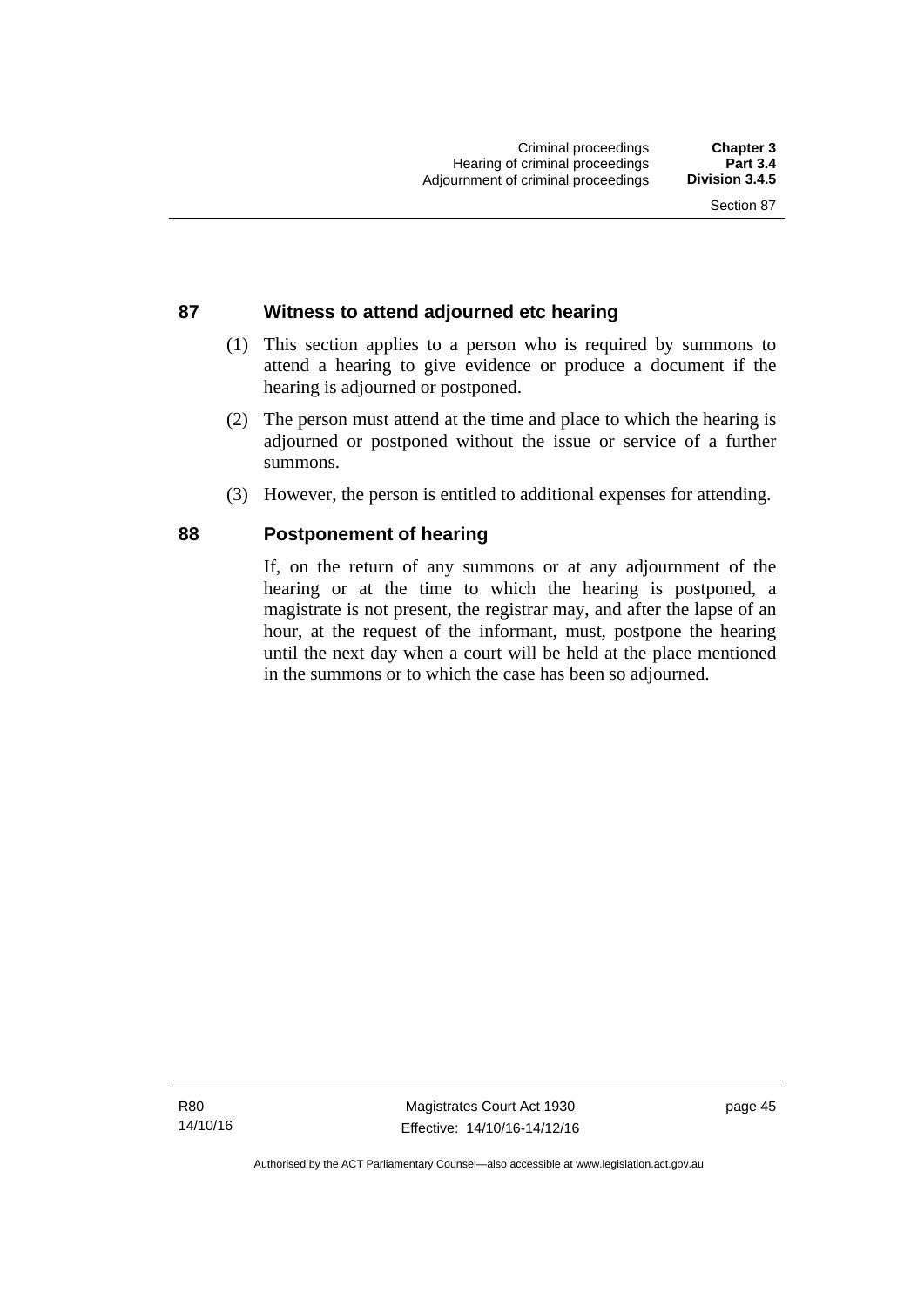# **Part 3.5 Proceedings for indictable offences**

# **Division 3.5.1 Dispensing with application of part**

### **88A Dispensing with application of part in interests of justice**

The court may dispense with the application of 1 or more provisions of this part to a proceeding if it considers it necessary or expedient to do so in the interests of justice.

# **Division 3.5.1A Waiver of committal proceedings**

# **88B Court may waive committal proceedings**

- (1) The court may commit an accused person for trial—
	- (a) on application by the person; and
	- (b) with the prosecutor's consent.
	- *Note* If a form is approved under the *[Court Procedures Act 2004](http://www.legislation.act.gov.au/a/2004-59)*, s 8 for this provision, the form must be used.
- (2) In this section:

*accused person* means a person charged with an indictable offence.

# **Division 3.5.2 Indictable offences—beginning of proceedings**

# **89 Indictable offences—issue of warrant for non-appearance**

- (1) This section applies if—
	- (a) a person is alleged by an information to have committed an indictable offence; and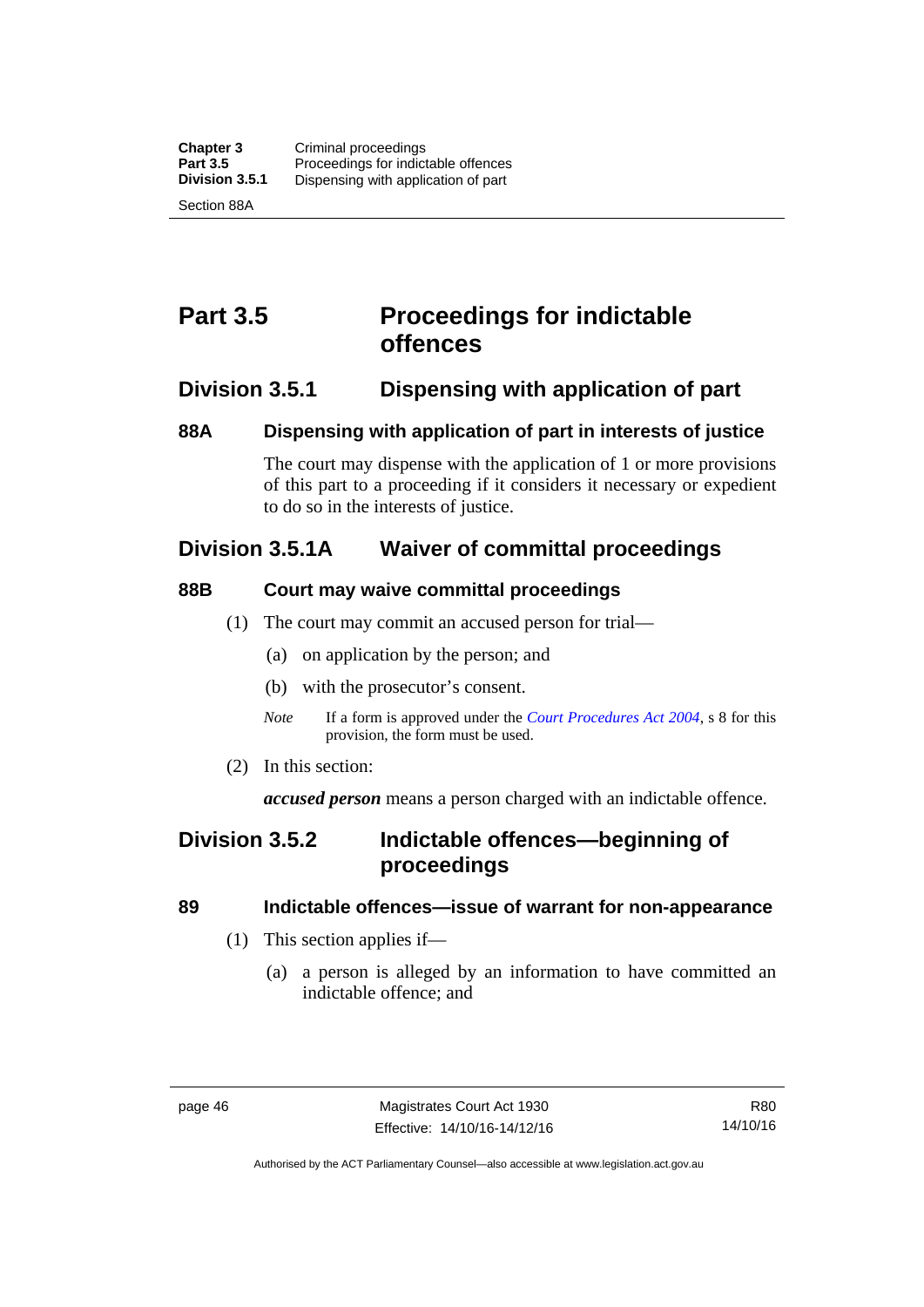- (b) a summons is issued against the person; and
- (c) the person does not appear before the court at the time and place mentioned in the summons; and
- (d) the court is satisfied, on oath, that the summons was properly served on the person a reasonable time before the time mentioned in the summons for the appearance; and
- (e) the information is substantiated by the oath of the informant or a witness.
- (2) This section also applies if—
	- (a) subsection (1) (a), (b) and (e) apply in relation to a person; and
	- (b) the person appears before the court for the hearing of the information for the offence; and
	- (c) the court adjourns or postpones the hearing or further hearing; and
	- (d) the person is told of the time and place of the adjourned or postponed hearing or further hearing; and
	- (e) the person does not appear before the court at the adjourned or postponed hearing or further hearing.
- (3) The court may issue a warrant for the person's arrest and for bringing the person before the court to answer to the information and to be further dealt with according to law.
- (4) This section does not apply if an order has been made under section 89A (1) excusing the person from attending before the court.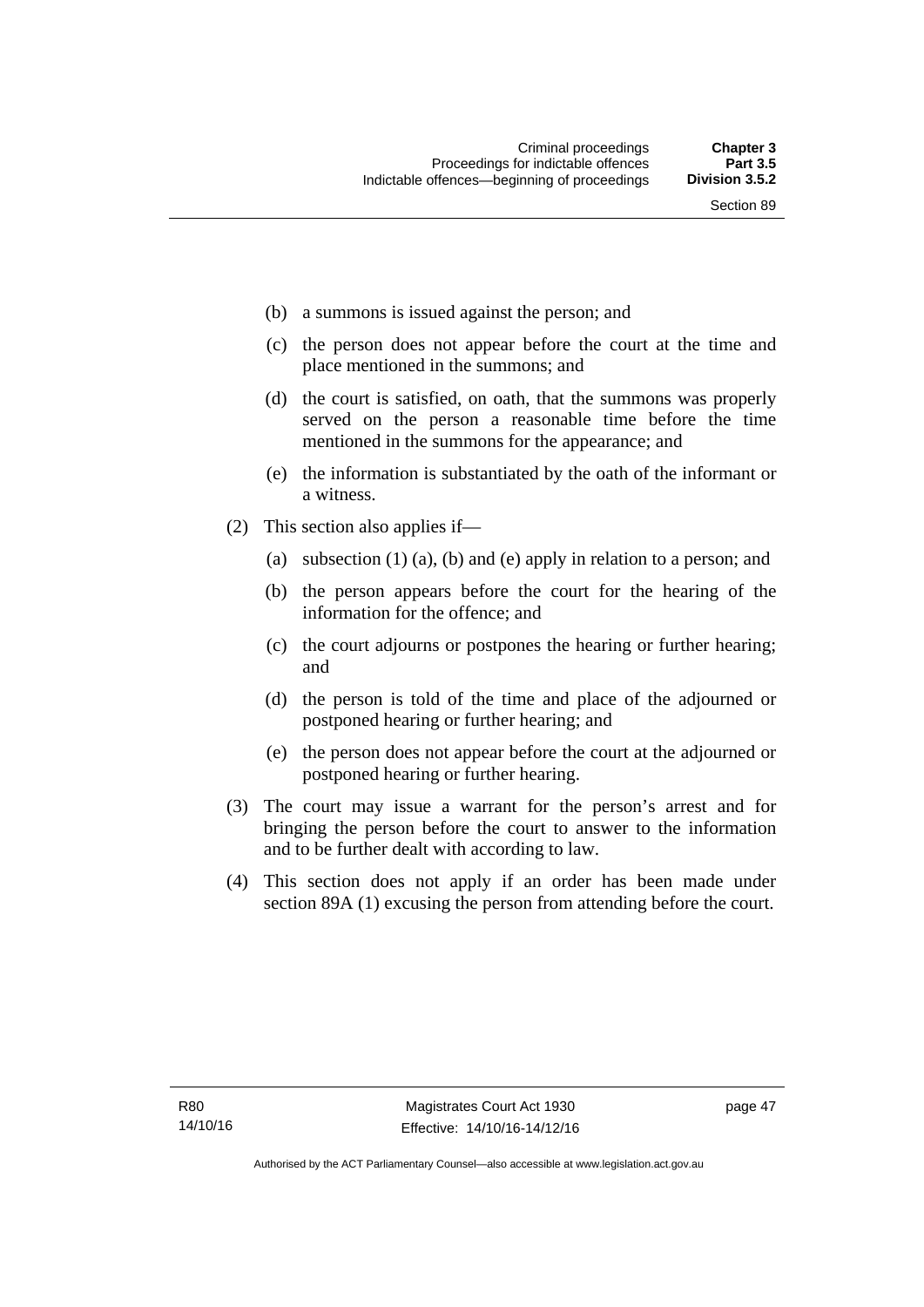### **89A Accused person may be excused from attendance before court**

- $(1)$  If—
	- (a) an information for an indictable offence has been laid; and
	- (b) a summons has been issued against the person named in the information;

the court may, on an application made by or on behalf of the person, by order excuse the person from attendance before the court to answer the information or for any other purpose in connection with the proceeding begun by the information.

- (2) An order under subsection (1) may be made—
	- (a) at any time after the issue of the summons and before the completion of the taking of evidence for the prosecution; and
	- (b) whether or not any evidence has been taken in the proceeding; and
	- (c) whether or not the applicant for the order is before the court or has attended before the court in relation to the proceeding.
- (3) The court must not make an order under subsection (1) unless the court has been informed, by or on behalf of the applicant, that the applicant is represented by a lawyer for the purposes of the proceeding.
- (4) The court may, at any time during a proceeding begun by an information for an indictable offence, direct the informant to give to a person in relation to whom an order has been made under subsection (1) written notice requiring the person to attend before the court, for the purposes of the proceeding, at the time and place specified by the court.

Authorised by the ACT Parliamentary Counsel—also accessible at www.legislation.act.gov.au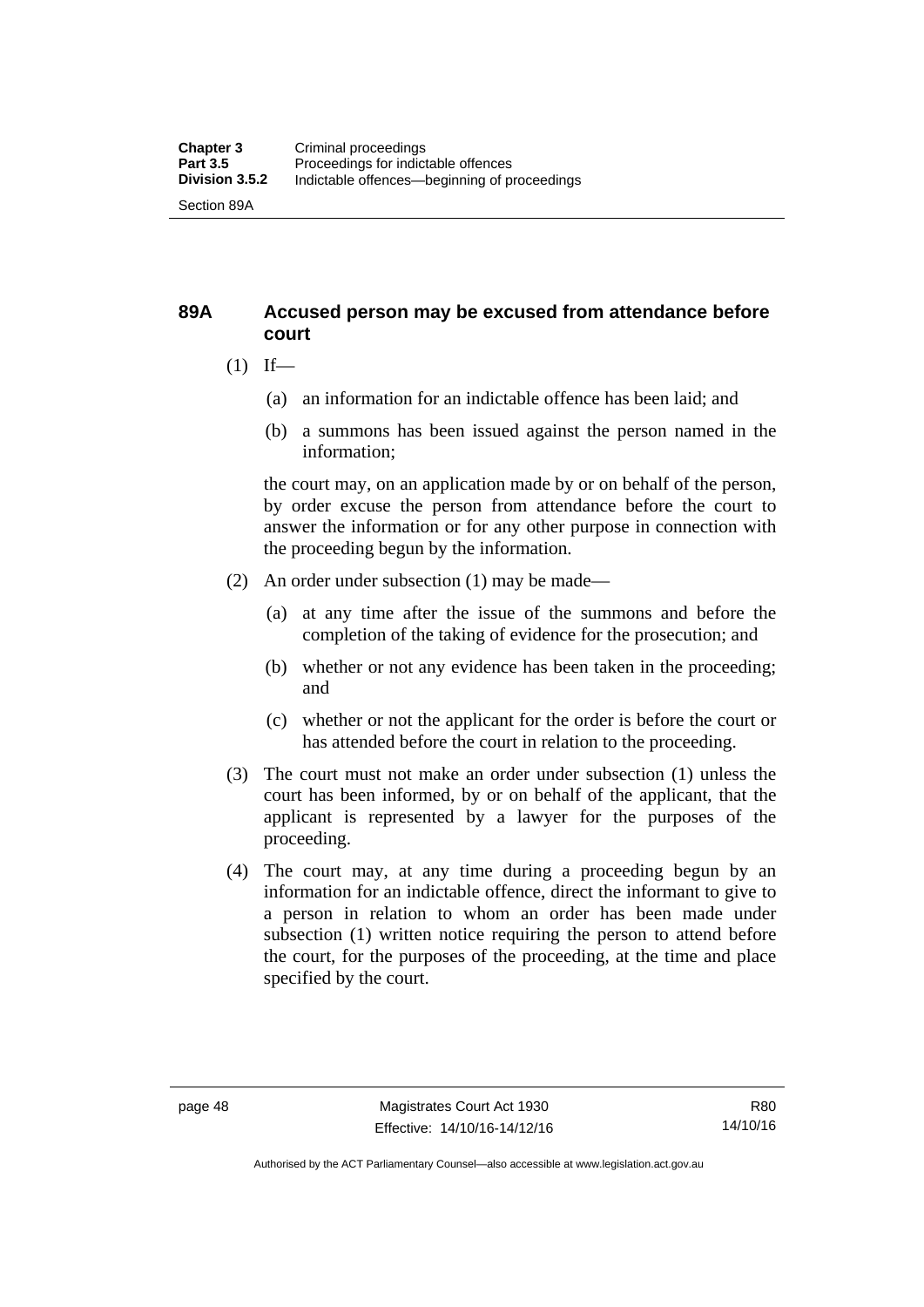- $(5)$  If—
	- (a) a person has been excused, under subsection (1), from attendance before the court; and
	- (b) all the evidence for the prosecution has been taken;

the court must direct the informant to give to the person a written notice requiring the person to attend, at the time and place specified by the court, to be dealt with in accordance with section 91.

- (6) A notice under subsection (4) or (5) may be given to a person by—
	- (a) giving a copy of the notice to the person; or
	- (b) leaving a copy of the notice at the last-known or usual home or business address of the person with someone who appears to be at least 16 years old and to live or be employed at the address.
- (7) The giving of a notice under subsection (4) or (5) may be proved in the same way as the service of a summons.
- (8) If an accused person does not attend before the court in accordance with a notice under subsection (4) or (5), the court may issue a warrant for the arrest of the person and for bringing the person before the court at the time and place specified in the warrant.

#### **90 Committal proceedings—prosecution evidence to be given to accused person**

(1) This section applies if a person (the *accused person*) is charged with an indictable offence and a committal hearing is to be held in relation to the charge.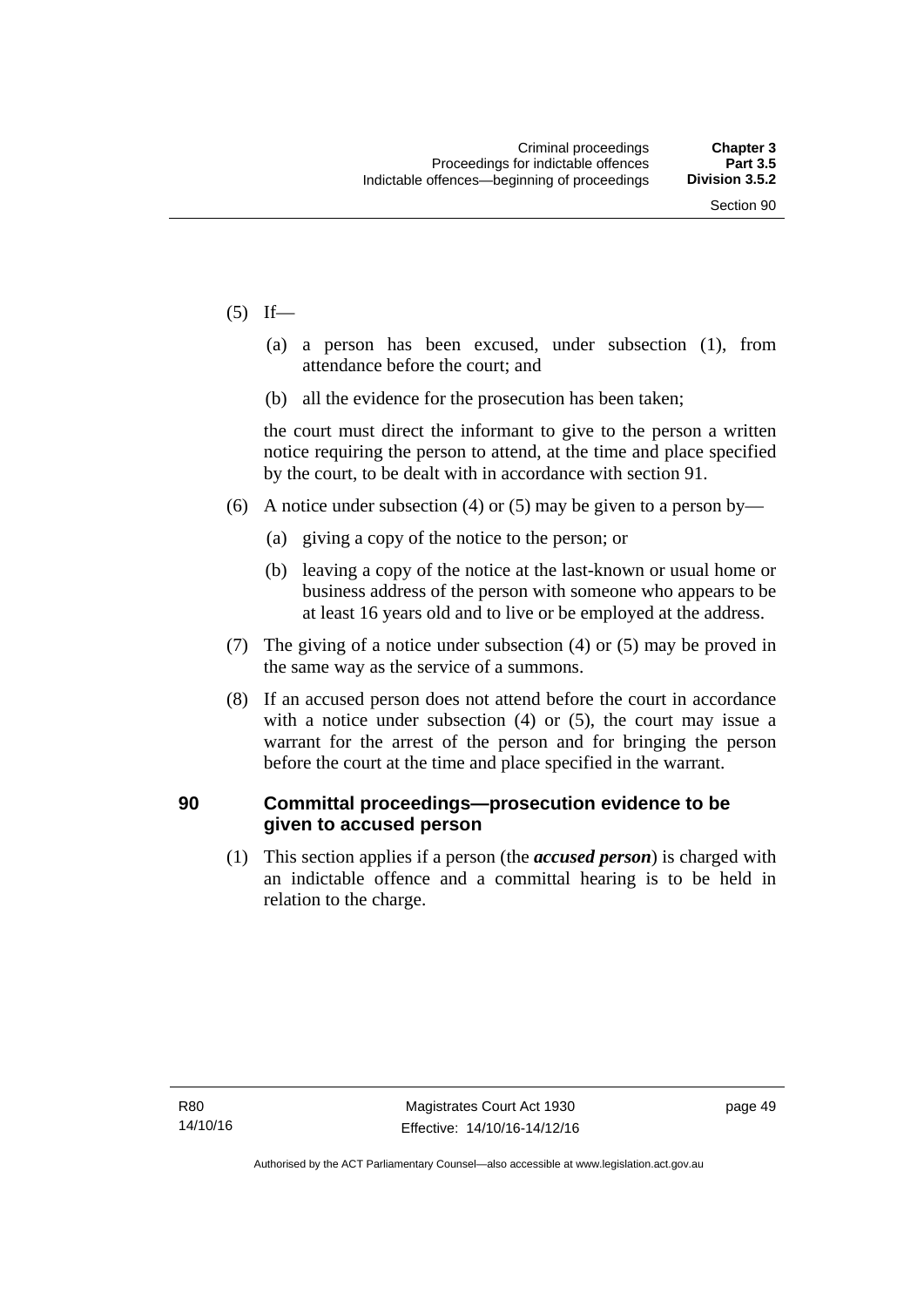- (2) Within the period, prescribed under the rules, before the date set for the committal hearing, the informant must serve the following documents on the accused person:
	- (a) a copy of the written statements that the informant proposes to tender at the hearing;
	- (b) for each exhibit identified in the statements—a copy of the exhibit or a notice relating to inspection of it.
- (3) A copy of the documents served must be filed in the court within the period prescribed under the rules.
- (4) Before the committal hearing, the accused person or the person's lawyer may ask the informant to allow the accused person or the person's lawyer to—
	- (a) inspect the exhibits mentioned in the notice (if any) served on the accused person under subsection (2) (b); and
	- (b) if a statement is in the form of a transcript of a recording as mentioned in section 90AA (4)—listen to or view the recording.
- (5) The informant must comply with a request under subsection (4).
- (6) Subsection (4) (b) does not entitle the accused person or the person's lawyer to be given or make a copy of the recording.

#### **90AA Written statements may be admitted in evidence**

- (1) If the informant has served a copy of a written statement on the accused person in accordance with section 90, the court at the committal hearing must (subject to subsection (3)) admit the statement (and any exhibit identified in it) as evidence of the matters in it.
- (2) The statement is the deposition of the person who made it if admitted into evidence.

Authorised by the ACT Parliamentary Counsel—also accessible at www.legislation.act.gov.au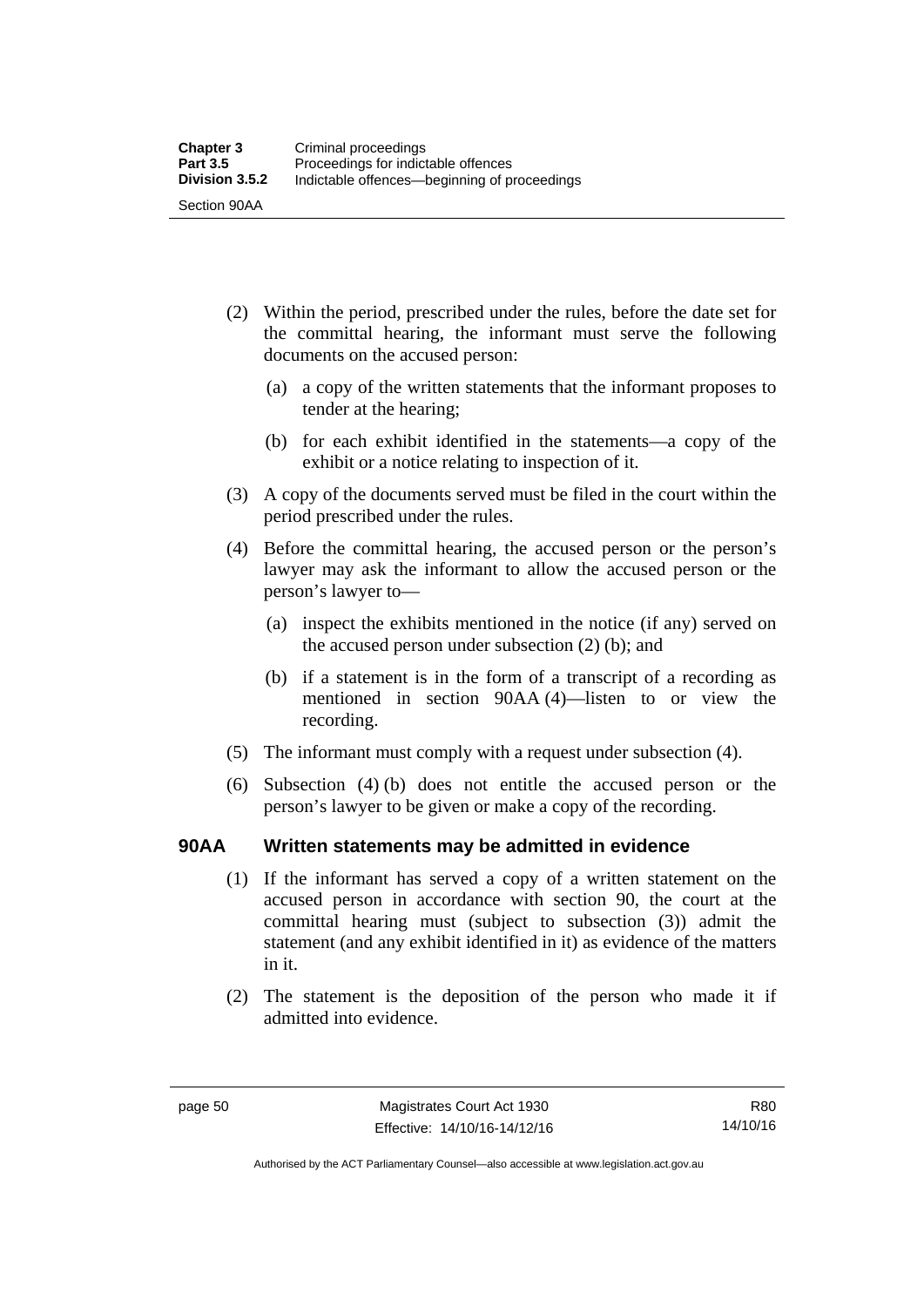- (3) Subject to subsection (4), a written statement must not be admitted in evidence by the court unless—
	- (a) it contains the following endorsement by the person who made it:

'This statement made by me accurately sets out the evidence that I would be prepared, if necessary, to give in court as a witness. The statement is true to the best of my knowledge and belief and I make it knowing that, if it is tendered in evidence, I will be liable to prosecution if I have wilfully stated in it anything that I know to be false or do not believe to be true.'; and

- (b) it contains a statement that, before the person signed it, the person who made it read the statement or had it read to the person.
- (4) A written statement that is in the form of a transcript of a recording made by a police officer may be admitted in evidence by the court if—
	- (a) the transcript is of a recording of an interview with a person during which the person was questioned by the police officer in connection with the investigation of an offence the subject of the proceeding; and
	- (b) a police officer certifies that the statement is an accurate transcript of the recording.
- (5) If it appears to the court that any part of a written statement tendered in evidence under this section is inadmissible according to the rules of evidence, the court may, if the statement is otherwise admissible under this section, admit that statement, but, if it does so, must identify the part that is inadmissible and must, with reference to that part, write on the statement the words 'ruled inadmissible' or words to that effect.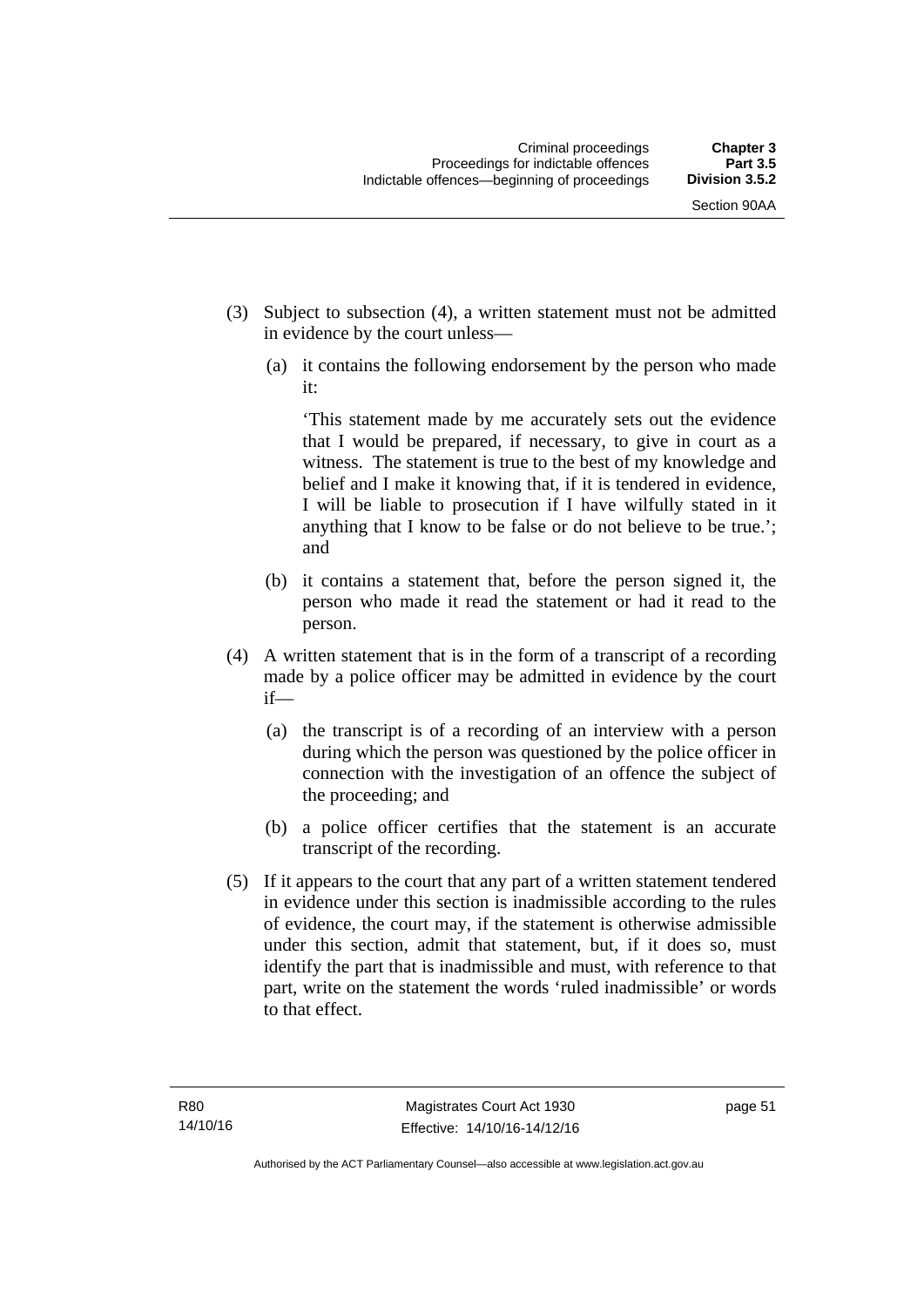- (6) A prosecution witness may give evidence-in-chief in person at a committal hearing only with the court's leave.
- (7) The court may give leave only—
	- (a) on application by the prosecution; and
	- (b) if it considers that the interests of justice cannot adequately be satisfied if the witness's evidence-in-chief is not given in person at the hearing.
- (8) However, a person must not be required to attend and give evidence at a committal hearing in relation to a sexual offence (whether or not the hearing also relates to another offence) if the person is a complainant in relation to the sexual offence.
- (9) In this section:

*sexual offence* means an offence against the *[Crimes Act 1900](http://www.legislation.act.gov.au/a/1900-40)*, part 3 (Sexual Offences), part 4 (Female genital mutilation) or part 5 (Sexual servitude).

# **90AB Witnesses generally not to be cross-examined at committal hearing**

- (1) A witness must not be cross-examined at a committal hearing if—
	- (a) the hearing relates to a sexual offence (whether or not it relates also to another offence); and
	- (b) the witness is a complainant in relation to the sexual offence.

Authorised by the ACT Parliamentary Counsel—also accessible at www.legislation.act.gov.au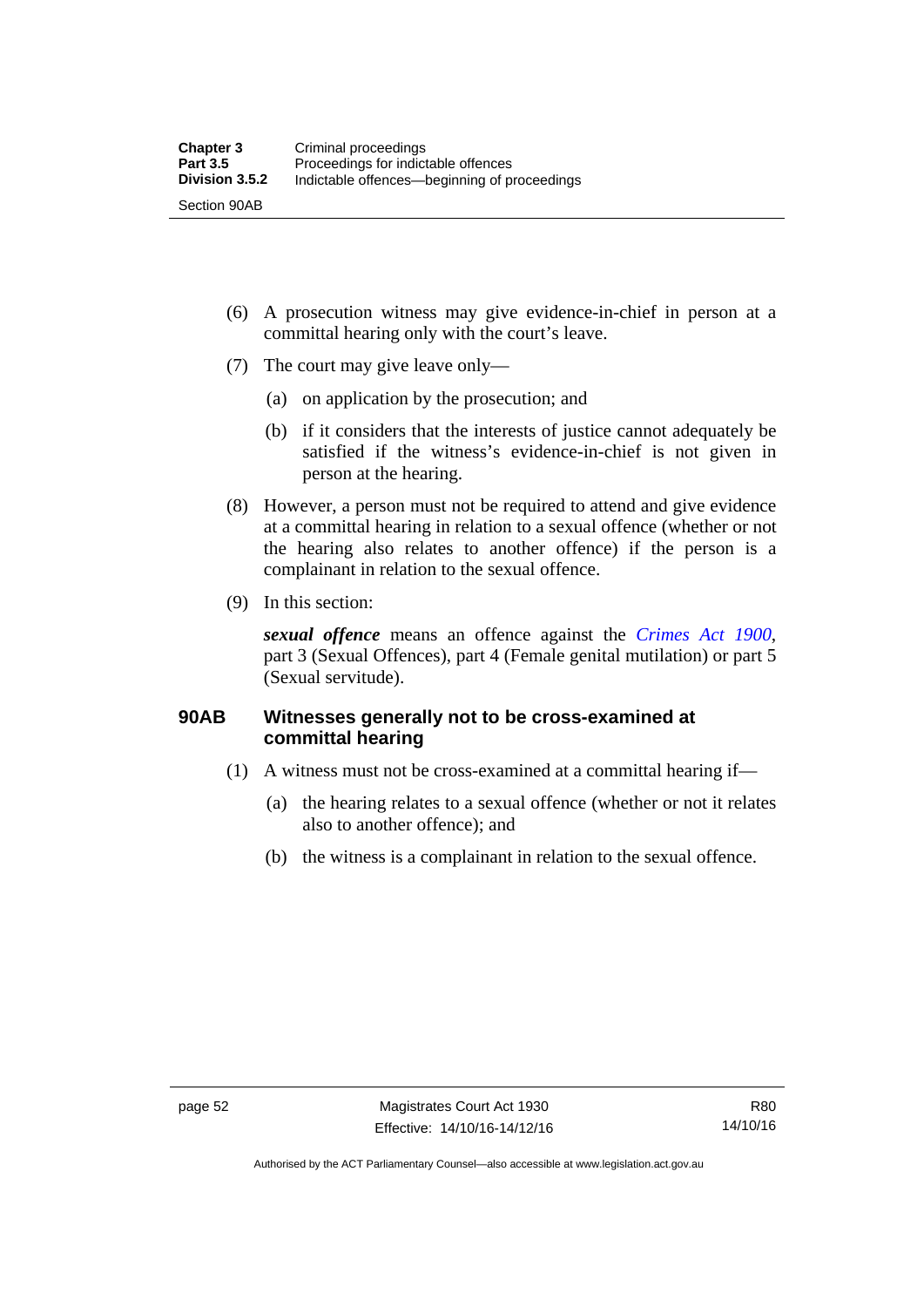- (2) A witness (other than a witness mentioned in subsection (1)) must not be cross-examined at a committal hearing unless, on application by the party seeking to cross-examine the witness, the court is satisfied that—
	- (a) the party has—
		- (i) identified an issue to which the proposed questioning relates; and
		- (ii) provided a reason why the evidence of the witness is relevant to the issue; and
		- (iii) explained why the evidence disclosed by the prosecution does not address the issue; and
		- (iv) identified to the court the purpose and general nature of the questions to be put to the witness to address the issue; and
	- (b) the interests of justice cannot adequately be satisfied by leaving cross-examination of the witness about the issue to the trial.
- (3) In this section:

*sexual offence* means an offence against the *[Crimes Act 1900](http://www.legislation.act.gov.au/a/1900-40)*, part 3 (Sexual offences), part 4 (Female genital mutilation) or part 5 (Sexual servitude).

# **90ABA Attendance of accused not required if order made under s 89A**

The accused person is not required to be present at the committal hearing if the person is excused from attending the hearing under section 89A.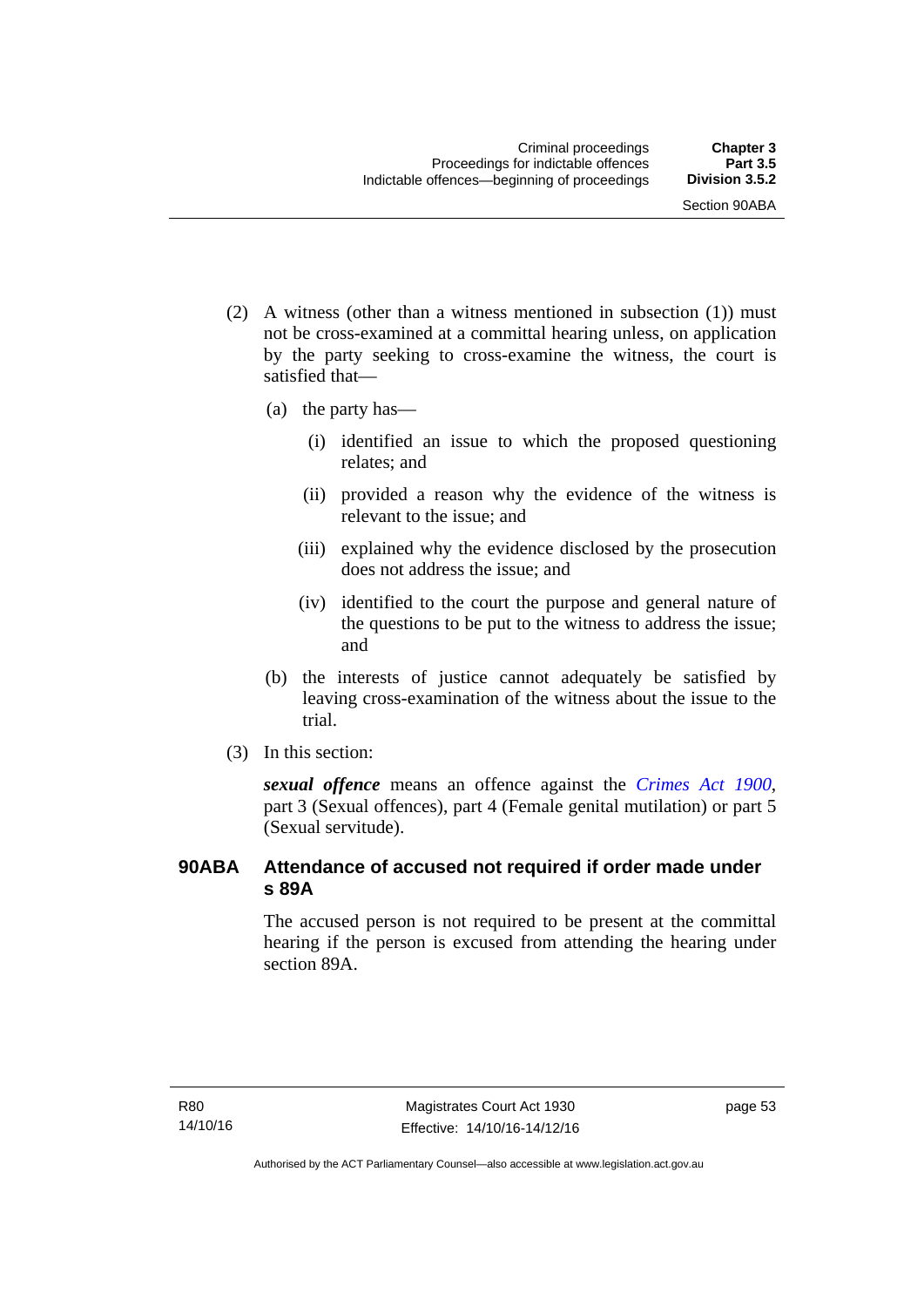### **90A Plea of guilty at committal hearing**

- (1) This section does not apply in relation to a person charged with an indictable offence punishable by imprisonment for life.
- (2) Subsections (3), (4), (5) and (6) do not apply in relation to a person charged with an offence in relation to which the [Crimes Act](http://www.legislation.act.gov.au/a/1900-40/default.asp), section 374 or section 375 applies.
- (3) A person (the *accused person*) who is before the court charged with an indictable offence may at any stage of the proceeding plead guilty to the charge.
- (4) The court may accept or reject the plea but the rejection of the plea at any stage of the proceeding does not prevent the accused person from pleading guilty under this section at a later stage of the proceeding and the court may accept or reject the plea at that later stage.
- (5) If the court rejects the plea, the proceeding before the court must continue as if the plea had not been made.
- $(6)$  If—
	- (a) the court accepts the plea; and
	- (b) any of the following subparagraphs applies to the offence:
		- (i) the offence is under a law in force in the ACT punishable either on indictment or summary conviction;
		- (ii) the offence may be dealt with summarily without the accused person's consent;
		- (iii) the offence may be dealt with summarily if the accused person consents and the accused person consents to it being dealt with summarily;

R80 14/10/16

Authorised by the ACT Parliamentary Counsel—also accessible at www.legislation.act.gov.au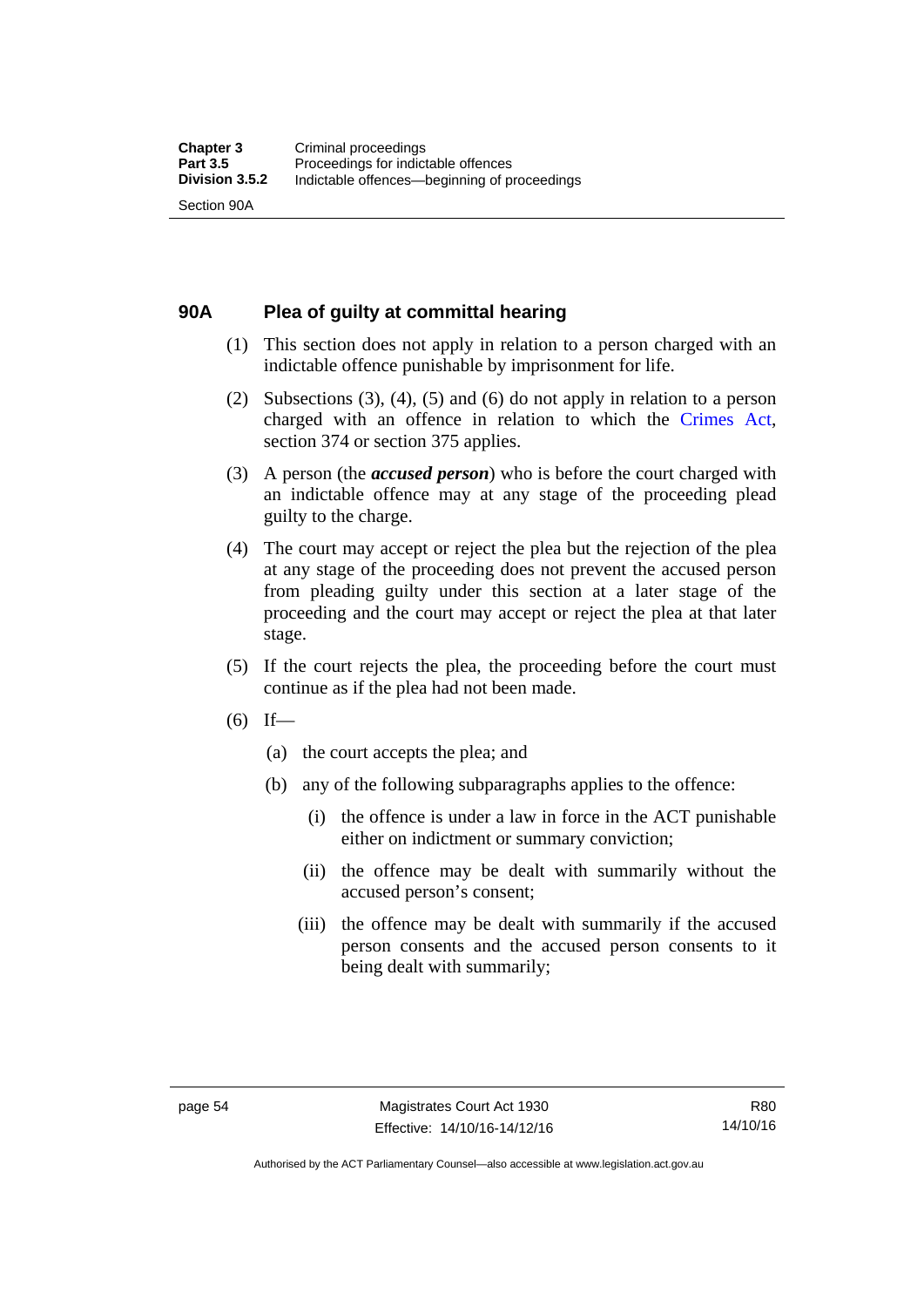- (iv) the offence may be dealt with summarily if the prosecutor requests and the prosecutor requests that it be dealt with summarily; and
- (c) it appears to the court that it is proper to deal with the case summarily;

the court may, without hearing further evidence, sentence or otherwise deal with the accused person and finally dispose of the charge and all incidental matters.

#### $(7)$  If—

- (a) the court accepts the plea; and
- (b) any of the following subparagraphs applies to the offence:
	- (i) it does not appear to the court that it is proper to deal with the case summarily;
	- (ii) the offence is punishable only on indictment;
	- (iii) the offence may be dealt with summarily if the accused person consents, but the accused person does not consent to it being dealt with summarily;
	- (iv) the offence may be dealt with summarily if the prosecutor requests, but the prosecutor does not request that it be dealt with summarily;
	- (v) this subsection applies to the accused person under the [Crimes Act,](http://www.legislation.act.gov.au/a/1900-40/default.asp) section 374 or section 375;

the Magistrates Court must commit the accused person to the sittings of the Supreme Court that the Supreme Court directs and the Supreme Court must deal with the accused person in accordance with subsections (8) to (13).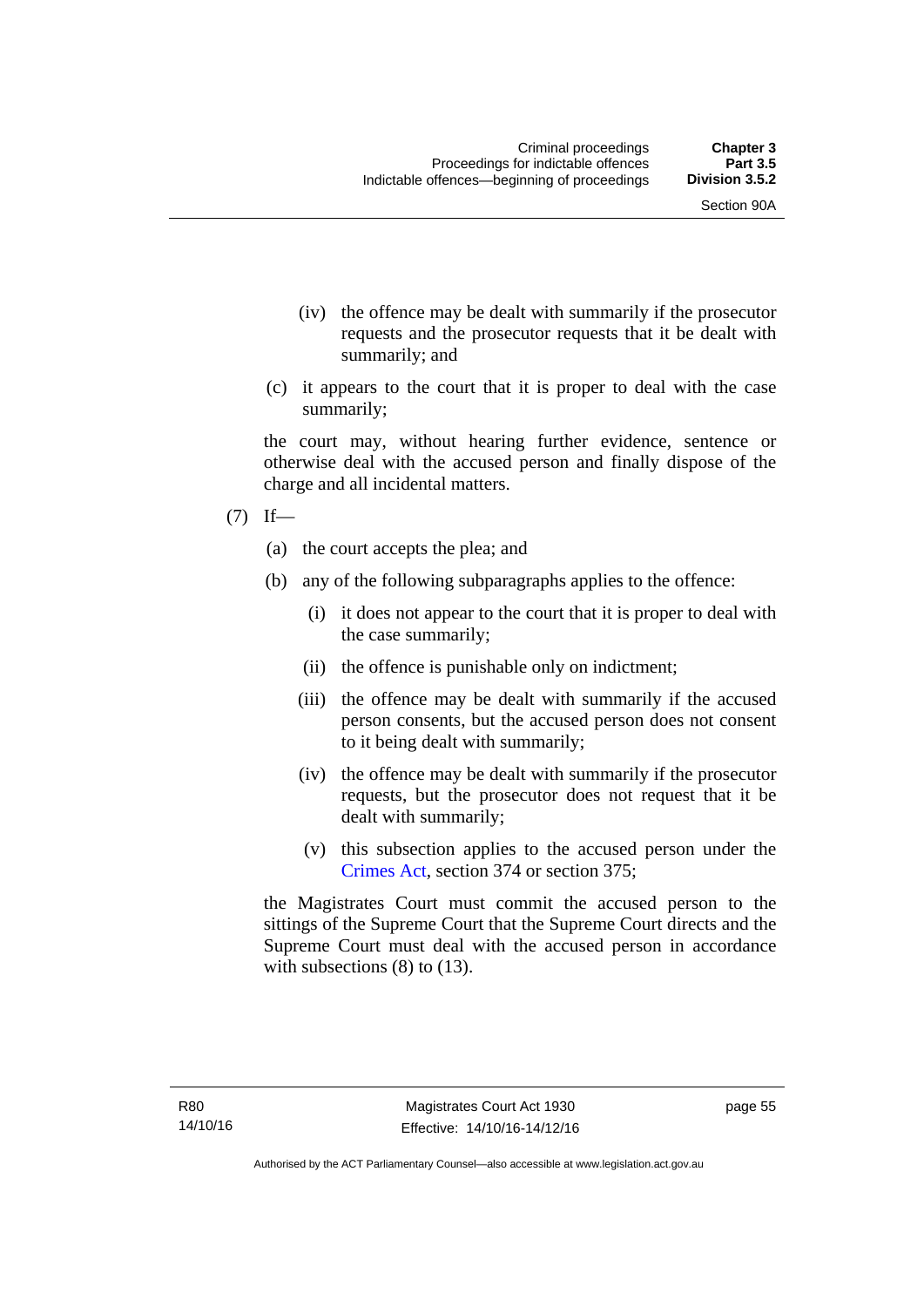- (8) A committal under subsection (7) is taken, for all purposes relating to the venue or change of venue of a proceeding consequent on the committal, to be a committal for trial.
- (9) The Supreme Court may order that the proceeding before the Magistrates Court where the accused person pleaded guilty be continued at a time and place stated in the order.
- (10) The Supreme Court must make an order under subsection (9) if—
	- (a) it appears to the Supreme Court from the information or evidence given to or before it that the facts in relation to which the accused person was charged before the Magistrates Court do not support the charge to which the accused person pleaded guilty; or
	- (b) the accused person or a lawyer representing the accused person or informant asks that the order be made.
- (11) Except if an order is made under subsection (9), the Supreme Court has the same powers of sentencing or otherwise dealing with the accused person and of finally disposing of the charge and of all incidental matters as it would have had if the accused person, on arraignment at any sittings of the court, had pleaded guilty to the offence charged on an indictment filed by the Attorney-General or the Attorney-General of the Commonwealth.
- (12) The procedure relating to committal for trial applies, as nearly as may be, to a committal under subsection (7) and bail may be granted as on a committal for trial, but a person must not be bound over to give evidence on a committal under that subsection unless the court otherwise orders.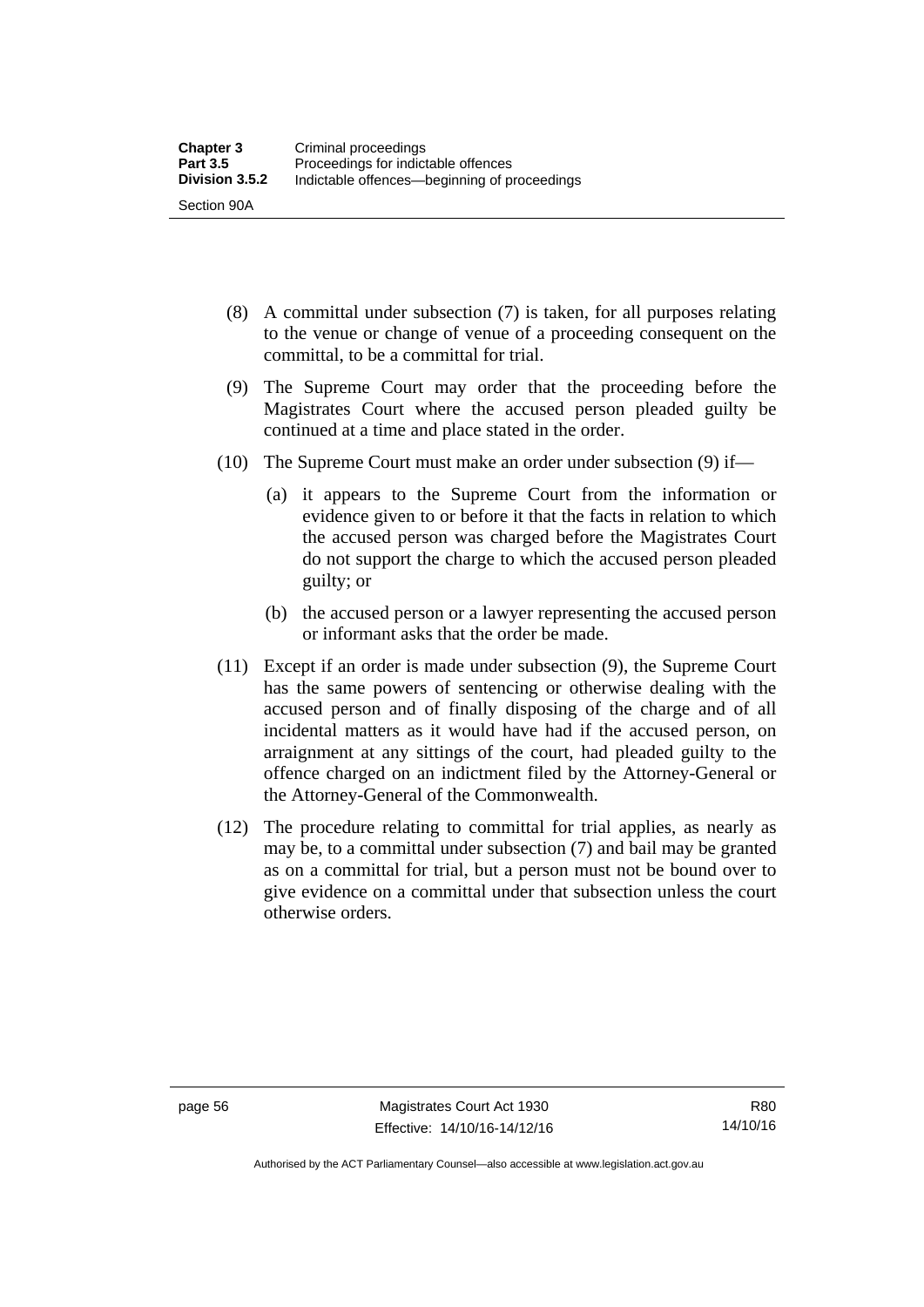- (13) If an order is made by the Supreme Court under subsection (9) that the proceeding before a court where an accused person pleaded guilty be continued at a time and place stated in the order—
	- (a) the proceeding must be continued in all respects as if the accused person had not pleaded guilty and as if the proceeding had been adjourned by the court to the time and place so stated; and
	- (b) the Supreme Court may exercise any power that the Magistrates Court might have exercised under division 3.4.3 (Remand) if the order had been an order made by the Magistrates Court adjourning the proceeding to the stated time and place, and that division applies in relation to the accused person.

### **90B Back-up and related offences––transfer to Supreme Court**

- (1) This section applies if a person (the *accused person*)––
	- (a) is committed for trial under section 90A (7); and
	- (b) has been charged with a back-up or related offence.
	- *Note Back-up offence* and *related offence*––see the dictionary.
- (2) The prosecutor must tell the court about the back-up or related offence.
- (3) The court must transfer the proceeding for the back-up or related offence to the Supreme Court, to be dealt with under the *[Supreme Court Act 1933](http://www.legislation.act.gov.au/a/1933-34)*, part 8 (Back-up and related offences).
- (4) Subsection (3) does not prevent the accused person being charged with an offence after committal under section 90A (7).
- (5) However, if the accused person is charged with a back-up or related offence after committal under section 90A (7), the court must transfer the proceeding for the offence to the Supreme Court, to be dealt with under the *[Supreme Court Act 1933](http://www.legislation.act.gov.au/a/1933-34)*, part 8.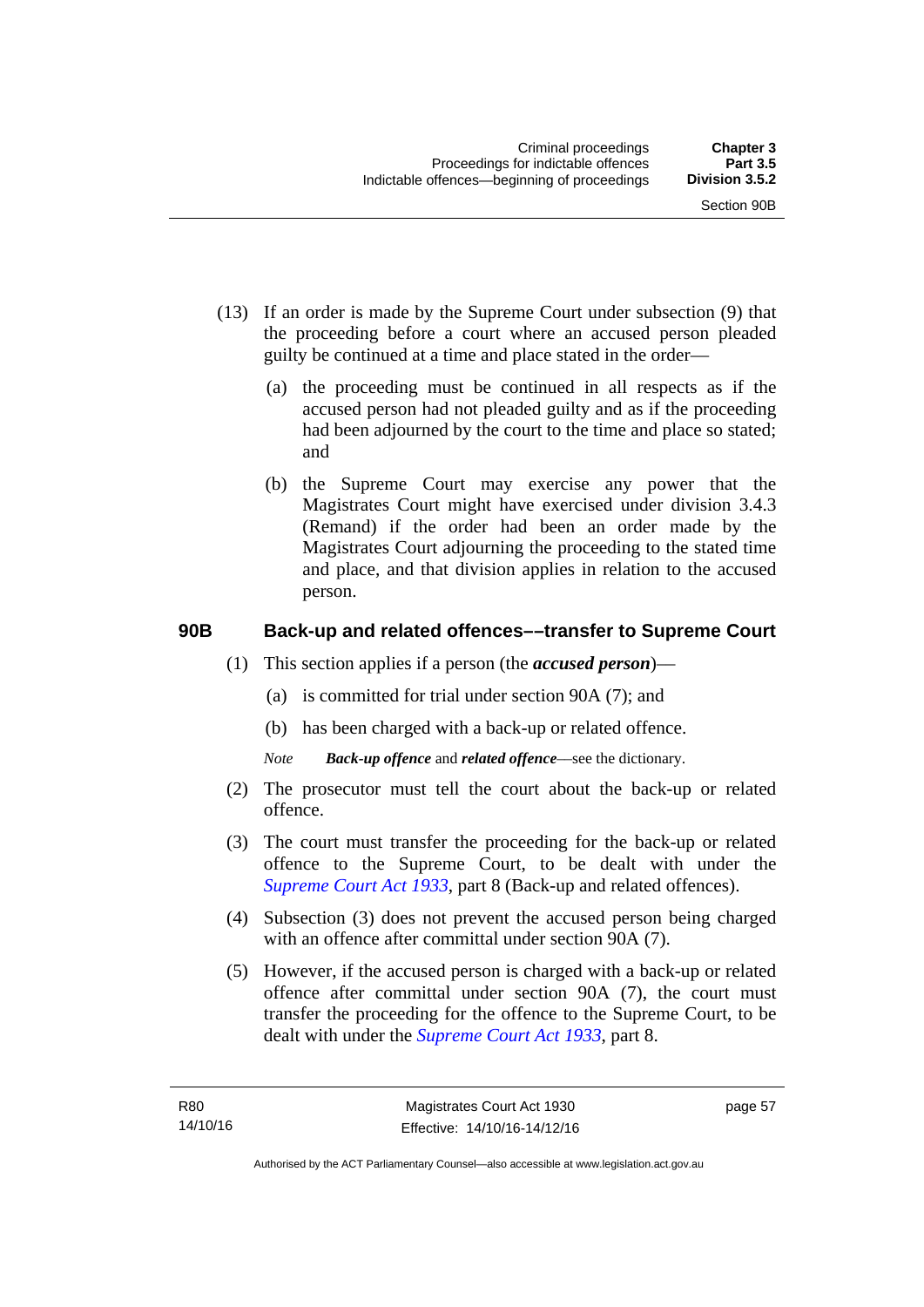#### **91 Proceeding following prosecution evidence**

 (1) When all the evidence offered by the prosecution in relation to the indictable offence with which the accused person is charged has been taken, the court must charge the accused person with the offence and must say to the accused person these words, or words to the like effect:

'Do you wish to say anything in answer to the charge? You are not obliged to say anything unless you desire to do so; but whatever you say may be given in evidence against you on your trial. You are clearly to understand that you have nothing to hope from any promise or favour, and nothing to fear from any threat that may have been held out to you to induce you to make any admission or confession of your guilt; but whatever you now say may be given in evidence against you on your trial, notwithstanding any such promise or threat.'.

- (2) Subsection (1) does not apply in relation to a person charged with an indictable offence if the court has decided to dispose of the case summarily under a law in force in the ACT.
- (3) If the court commits the accused person for trial before the Supreme Court, any statement made by the person in reply to the question mentioned in subsection (1) is, on the trial of the accused person, admissible as evidence.
- (4) Whether or not the accused person makes a statement in reply to the question mentioned in subsection (1), the magistrate must ask the person if the person wishes to give evidence himself or herself or to call any witnesses on his or her behalf and, if the accused person or any other person then gives evidence, the prosecutor is at liberty to cross-examine the witness and to adduce evidence in reply.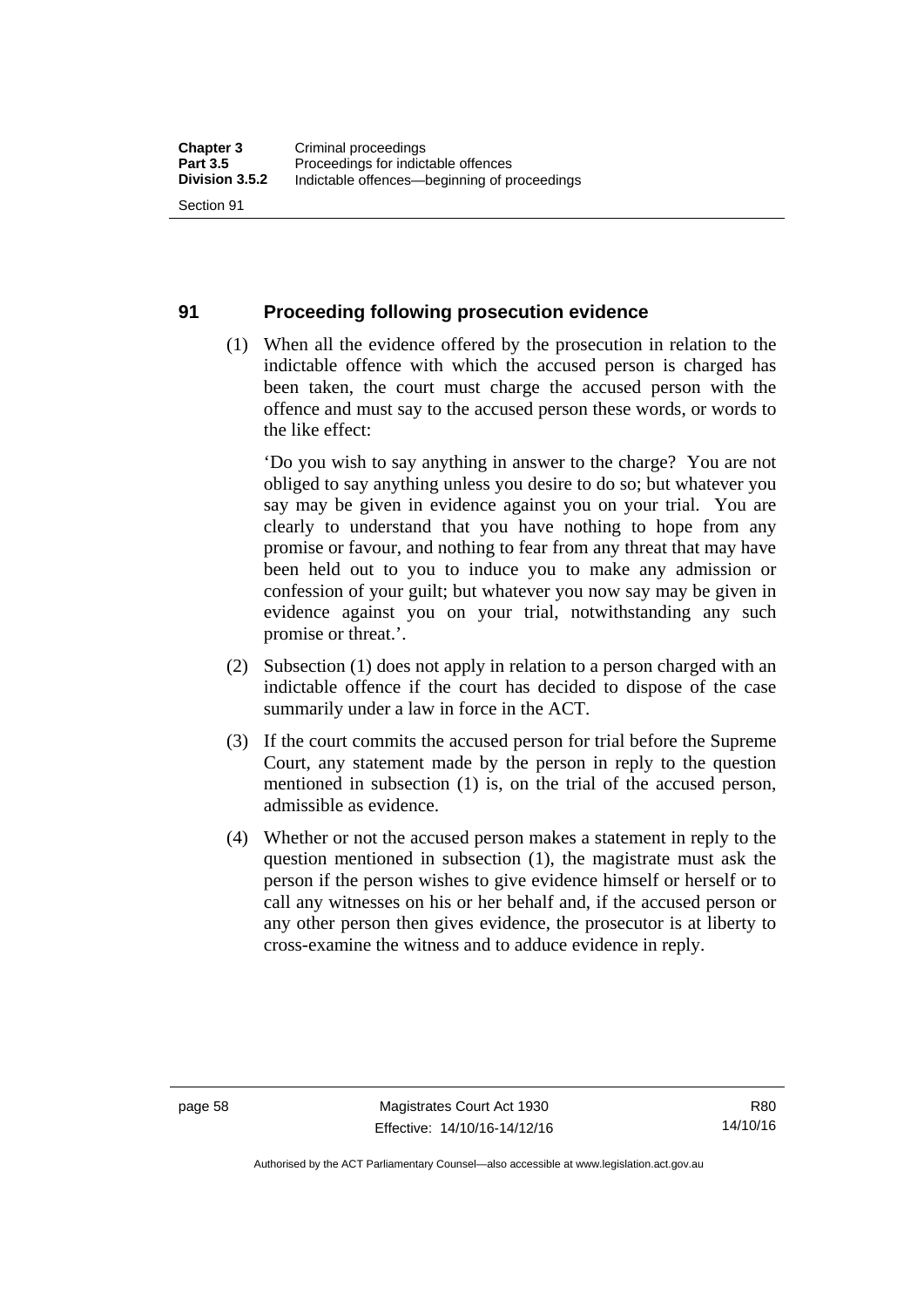### **92A Committal for sentence for indictable offence tried summarily**

- (1) On the summary conviction of a person charged with an indictable offence, the court may, if it appears to it that because of the character and antecedents of the person it is desirable that sentence be passed on the person by the Supreme Court, commit the person for sentence to the sittings of the Supreme Court that the court directs.
- (2) If the court commits a person for sentence under subsection (1), the court must––
	- (a) deal with the person in the same way as a person who is committed for trial under section 94 (1) (b) (Discharge or committal for trial); and
	- (b) if the person has been charged with a back-up or related offence––deal with the back-up or related offence in accordance with section 94 (2).
- (3) The Supreme Court has the same powers of sentencing or otherwise dealing with a person committed for sentence under this section as it would have had if the person had been convicted in that court.
- (4) This section does not apply to the summary conviction of a person charged with an indictable offence if the case was dealt with summarily under the [Crimes Act,](http://www.legislation.act.gov.au/a/1900-40/default.asp) section 374 (Summary disposal of certain cases at prosecutor's election).

#### **92B Depositions as evidence**

 $If$ —

- (a) a person is charged with an indictable offence; and
- (b) the person has not admitted the truth of the charge; and

page 59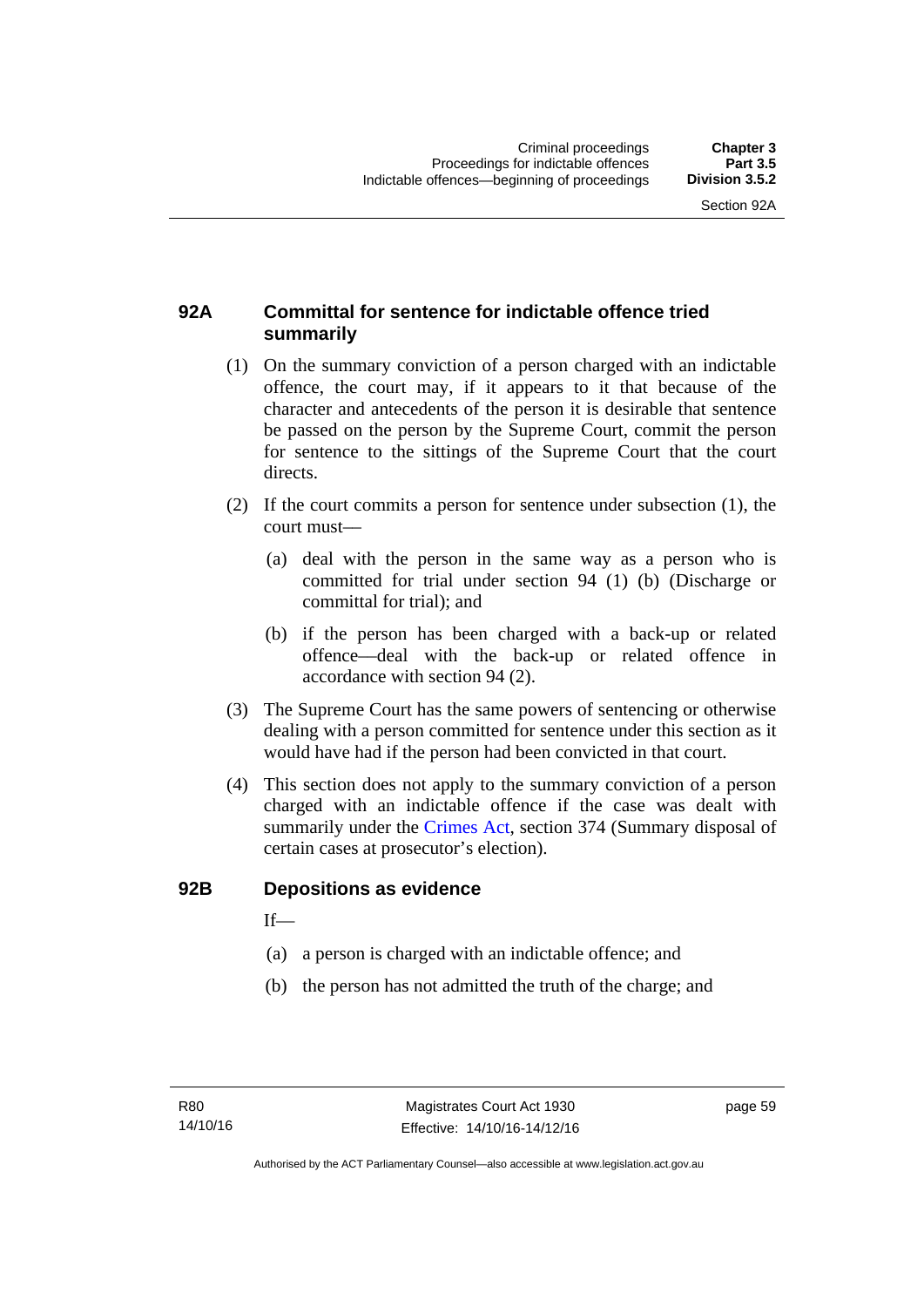(c) the court has decided to dispose of the case summarily under a law in force in the ACT;

the depositions of the witnesses who gave evidence for the prosecution at the preliminary hearing are taken to be evidence given on the hearing of the charge and the witnesses, or any of them, must, if so required by the prosecutor or the defendant, be called or recalled for examination or cross-examination.

#### **93 Admissions and confessions**

This Act does not prevent the prosecutor in any case from giving in evidence any admission or confession or other statement of the defendant made at any time if it is admissible as evidence against the defendant.

## **Division 3.5.3 Indictable offences—proceedings after hearing of evidence**

#### **94 Discharge or committal for trial**

- (1) When all the evidence for the prosecution and the defence have been taken in relation to the indictable offence with which the accused person is charged, the court must—
	- (a) if the court is satisfied, having regard to all the evidence before it, that there is no reasonable prospect that the person would be found guilty of an indictable offence—if the person is in custody in relation to the offence, immediately order that the person be released from custody in relation to the offence; or
	- (b) if the court is not satisfied as mentioned in paragraph (a) commit the person for trial.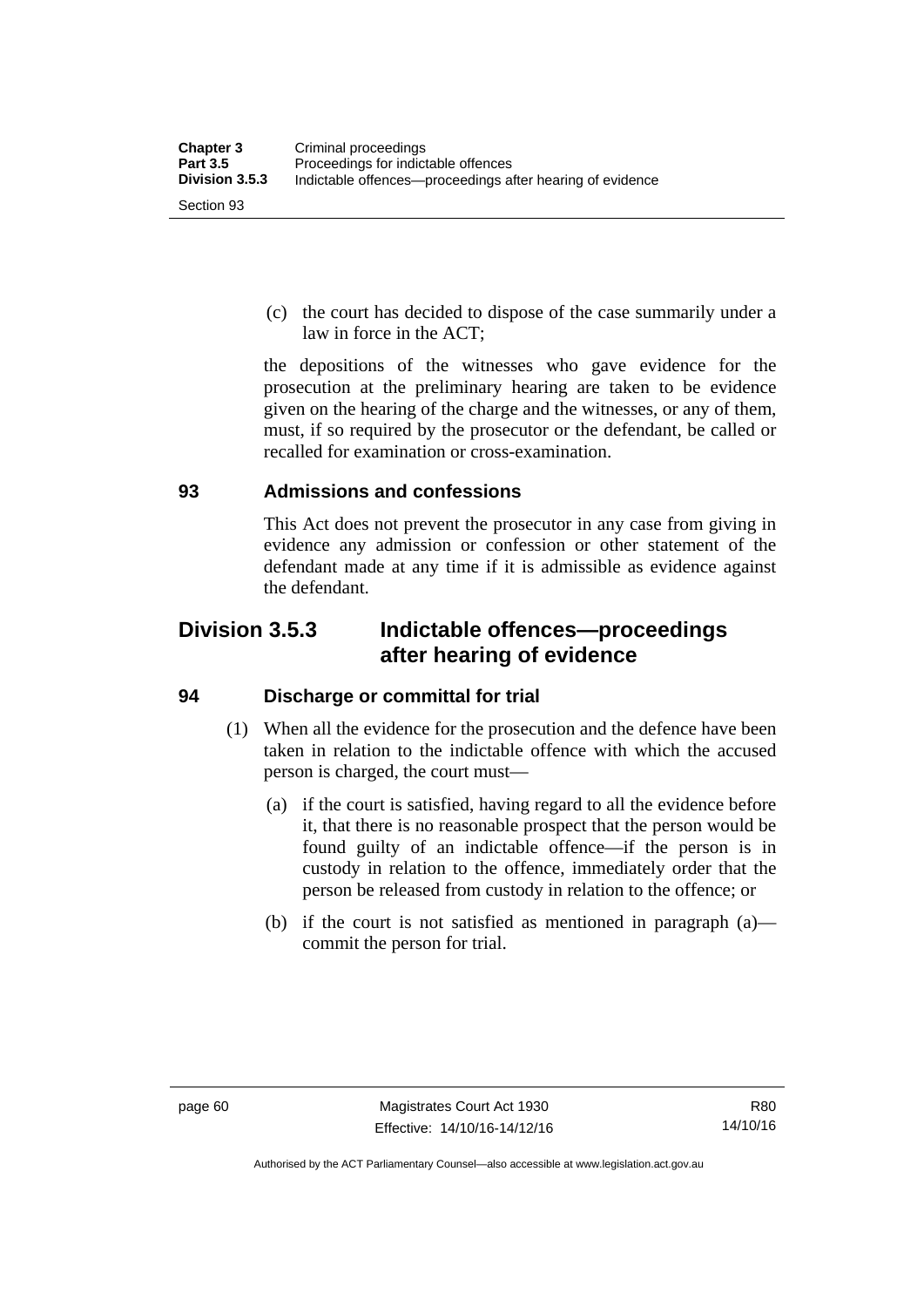- (2) If the accused person is committed for trial under subsection (1) and has been charged with a back-up or related offence—
	- (a) the prosecutor must tell the court about the back-up or related offence; and
	- (b) the court must transfer the proceeding for the back-up or related offence to the Supreme Court, to be dealt with under the *[Supreme Court Act 1933](http://www.legislation.act.gov.au/a/1933-34)*, part 8 (Back-up and related offences).
- (3) Subsection (2) does not prevent the accused person being charged with an offence after committal under subsection (1) (b).
- (4) However, if the accused person is charged with a back-up or related offence after committal under subsection (1) (b), the court must transfer the proceeding for the offence to the Supreme Court, to be dealt with under the *[Supreme Court Act 1933](http://www.legislation.act.gov.au/a/1933-34)*, part 8.
	- *Note 1* For the meaning of *commit* a person for trial, see the [Legislation Act,](http://www.legislation.act.gov.au/a/2001-14) dict, pt 1.
	- *Note 2* The court must issue a warrant for the remand of the defendant in the director-general's custody (see *[Crimes \(Sentence Administration\)](http://www.legislation.act.gov.au/a/2005-59)  [Act 2005](http://www.legislation.act.gov.au/a/2005-59)*, s 17).

#### **95 Depositions of dead or absent people**

If, on the trial of a person who has previously been charged before the court with an indictable offence and committed for trial, it is proved—

- (a) that a witness whose depositions were taken at the hearing of the charge before the magistrate is dead or so ill as not to be able to travel or to give evidence, or is absent from Australia; and
- (b) that the depositions of the witness were taken in the presence of the accused person; and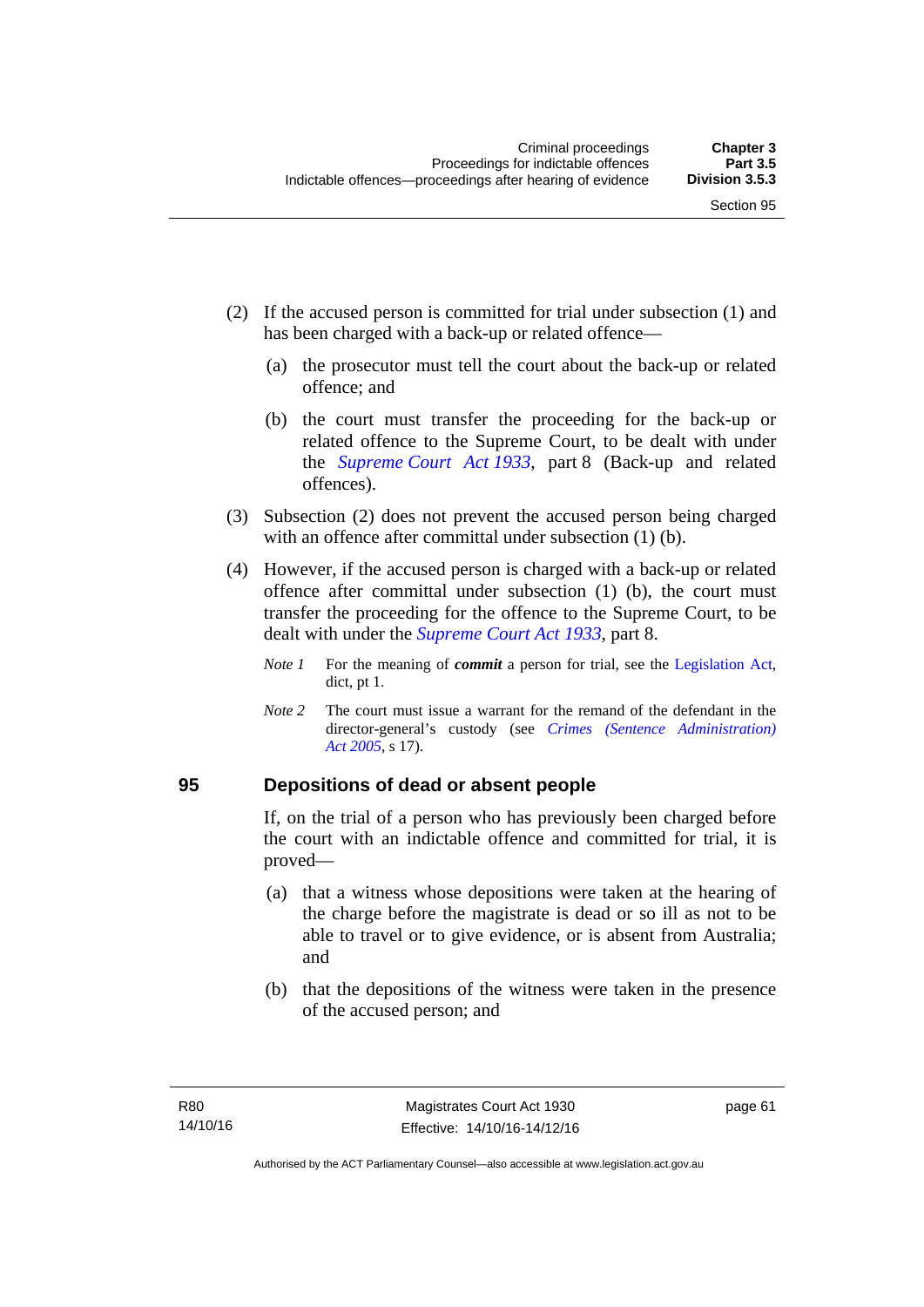Section 96

 (c) that the accused person or a lawyer representing the accused person had a full opportunity of cross-examining the witness;

the depositions are admissible as evidence—

- (d) if taken in the way specified in section 316 (3)—be read as evidence at the trial of the accused person without further proof unless it is proved that the magistrate by whom the depositions purport to have been signed did not in fact sign them; or
- (e) if recorded by 1 of the ways specified in section 316 (2)—be read as evidence at the trial of the accused person if it is proved that the record is a correct record of the depositions and that the transcript is a correct transcript of that record.

#### **96 Evidence for defence**

If a person is charged with an indictable offence as such, the court is bound to hear any evidence tendered on the person's behalf tending to show that the defendant is not guilty of the offence with which the defendant is charged.

## **Division 3.5.4 Indictable offences—costs**

#### **97 Discontinued proceeding**

If—

- (a) in a proceeding under this part, the court is of the opinion, having regard to all the evidence before it, that there is no reasonable prospect that the person would be convicted of an indictable offence; or
- (b) a proceeding under this part is discontinued for any other reason;

the court may order that the informant pay to the defendant the costs the court considers just.

R80 14/10/16

Authorised by the ACT Parliamentary Counsel—also accessible at www.legislation.act.gov.au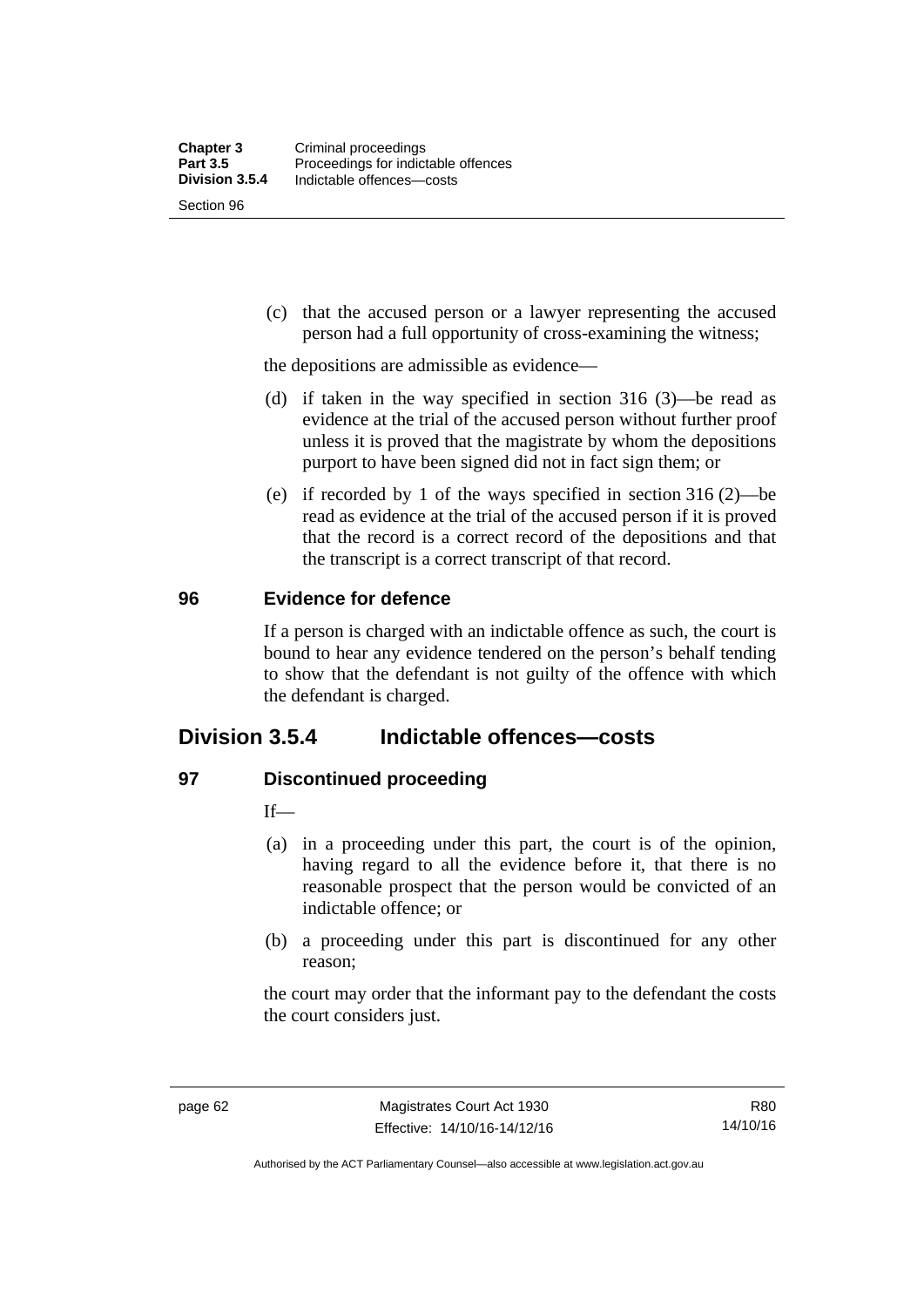## **Division 3.5.5 Indictable offences—witness recognisances**

#### **103 Recognisance of witnesses etc**

- (1) The court may bind by recognisance every person whose written statement was admitted in evidence under section 90AA, or who was examined before it, to appear at the court at which the defendant is to be tried, and then and there to give evidence against the defendant.
- (2) The recognisance must particularly specify the profession, trade, or calling of every person who enters into it, together with the person's full name and place of residence.

#### **104 Signature of magistrate—notice to witnesses**

Every such recognisance must be duly acknowledged by every person who enters into it, and must be subscribed by the magistrate before whom it is acknowledged, and a notice of it signed by the magistrate must at the same time be given to every person bound by it.

#### **105 Court may remand noncompliant witness**

- (1) If a witness fails to enter into a recognisance, the court may order the remand of the witness in custody until after the defendant's trial, unless the witness enters into the recognisance before a magistrate.
	- *Note* The *[Crimes \(Sentence Administration\) Act 2005](http://www.legislation.act.gov.au/a/2005-59)*, pt 3.2 provides for the director-general to have custody of the defendant during the remand.
- (2) If the witness is remanded under this section, a magistrate may order the director-general to release the witness from custody in accordance with the order if—
	- (a) the defendant is not committed for trial for the offence with which the defendant is charged; or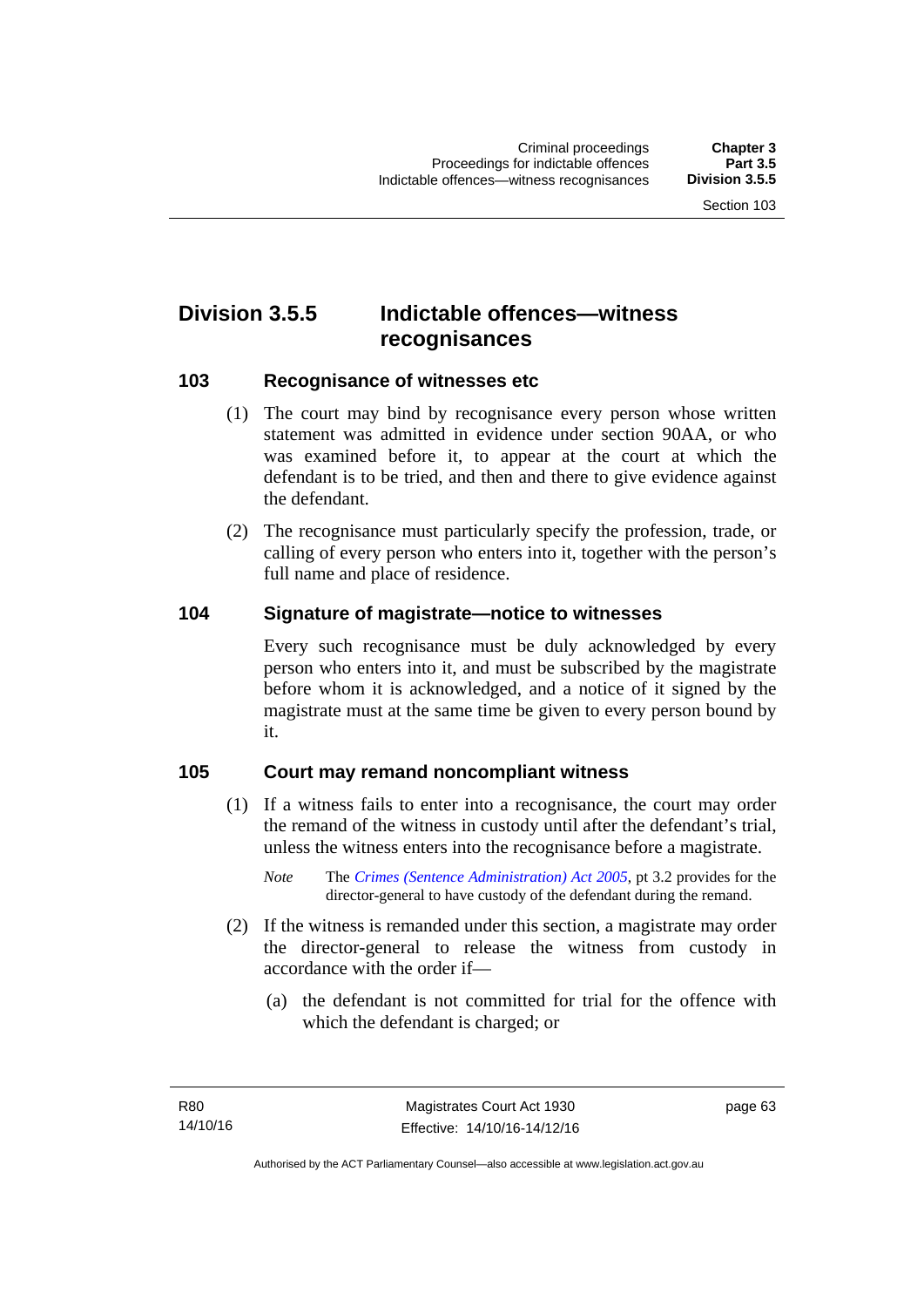- (b) the relevant officer declines to file an information against the defendant for the offence; or
- (c) the witness enters into the recognisance before a magistrate.

## **Division 3.5.6 Indictable offences—other provisions**

#### **105A Meaning of** *certified copy* **of depositions in div 3.5.6**

In this division:

*certified copy*, of depositions, means—

- (a) if a record of the deposition was made in accordance with section 316 (2)—a transcript of the record certified in accordance with section 314 (2); or
- (b) if the depositions were taken down in writing and signed in accordance with section 316 (3)—the depositions as taken down and signed.

#### **106 Giving depositions etc to director of public prosecutions**

- (1) If a defendant is committed for trial or for sentence, the court must as soon as possible after the conclusion of the case before it, give to the director of public prosecutions or a person authorised by the director of public prosecutions all informations, examinations, depositions, statements, bail undertakings and other documents sworn taken or acknowledged in the case.
- (2) In this section:

*depositions* means a certified copy of depositions.

*statement* includes a certified copy of the statement (if any) made by a defendant in reply to the question mentioned in section 91 (1).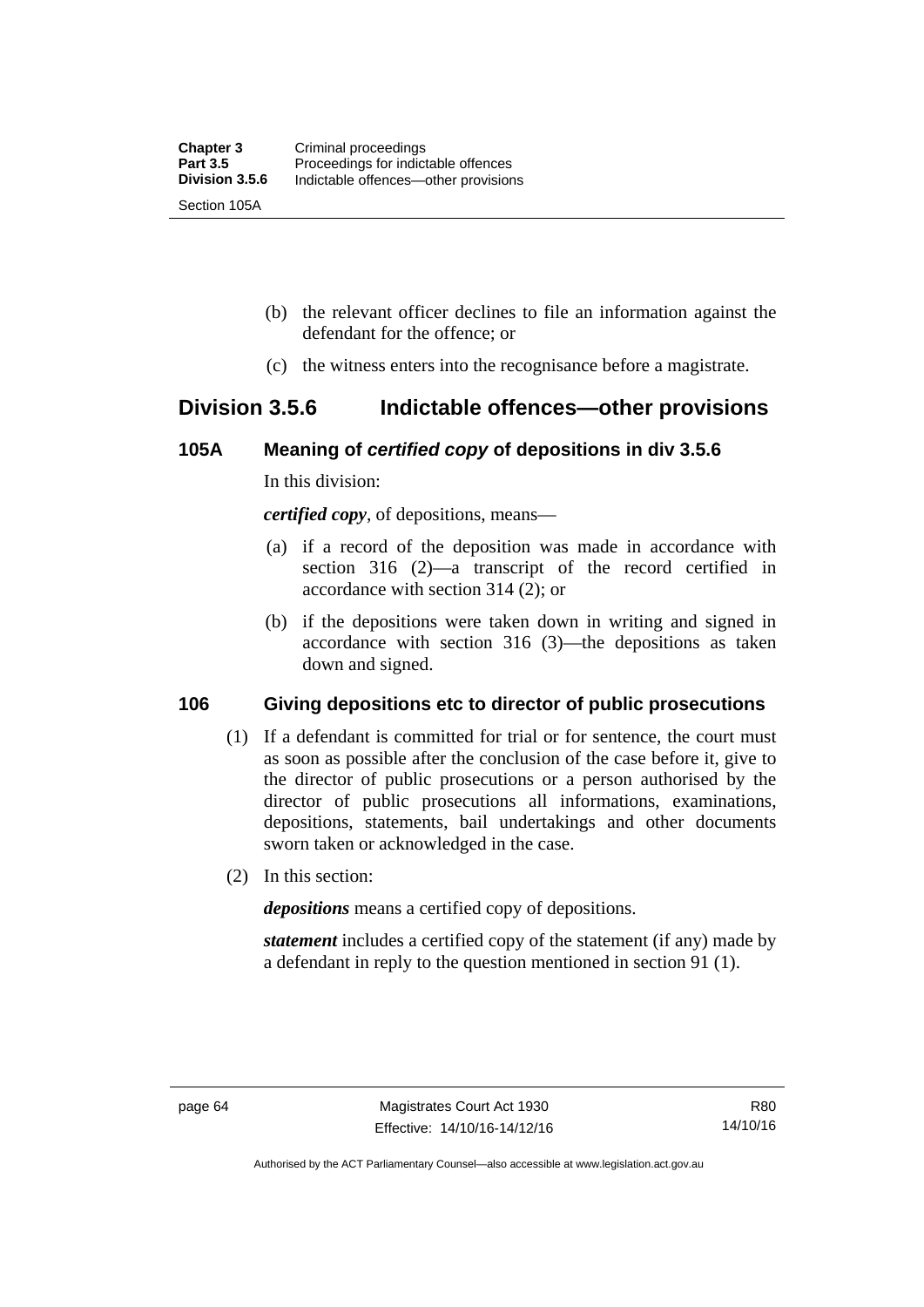#### **107 Giving documents to proper officer of court**

- (1) After being given the documents and before the day of trial, the director of public prosecutions or a person authorised by the director of public prosecutions has and is subject to the same duties and liabilities in relation to the documents on a certiorari order directed to him or her as the court would have had and been subject to on a certiorari order to it if the documents had not been given.
- (2) The director of public prosecutions, a person authorised by the director of public prosecutions, the person representing the director of public prosecutions or the person representing the informant, must, at any time after the opening of the Supreme Court at the sitting at which the trial is to be had, give the documents or any of them to the proper officer of the Supreme Court, if the presiding judge so directs.

#### **108 Accused person may obtain copies of depositions etc**

- (1) This section applies if—
	- (a) a person is charged with an indictable offence; and
	- (b) the Magistrates Court commits the person for trial before the Supreme Court.
- (2) At any time before the person's trial before the Supreme Court starts, the person may apply to the registrar—
	- (a) for certified copies of depositions in the case; and
	- (b) for the evidence given on the cross-examination or the examination of any witnesses in the case.
- (3) The registrar must give the person the certified copies of depositions and the evidence applied for under subsection (2).
- (4) If the person is in custody, the person having the custody of the person must give any application under subsection (2) to the registrar.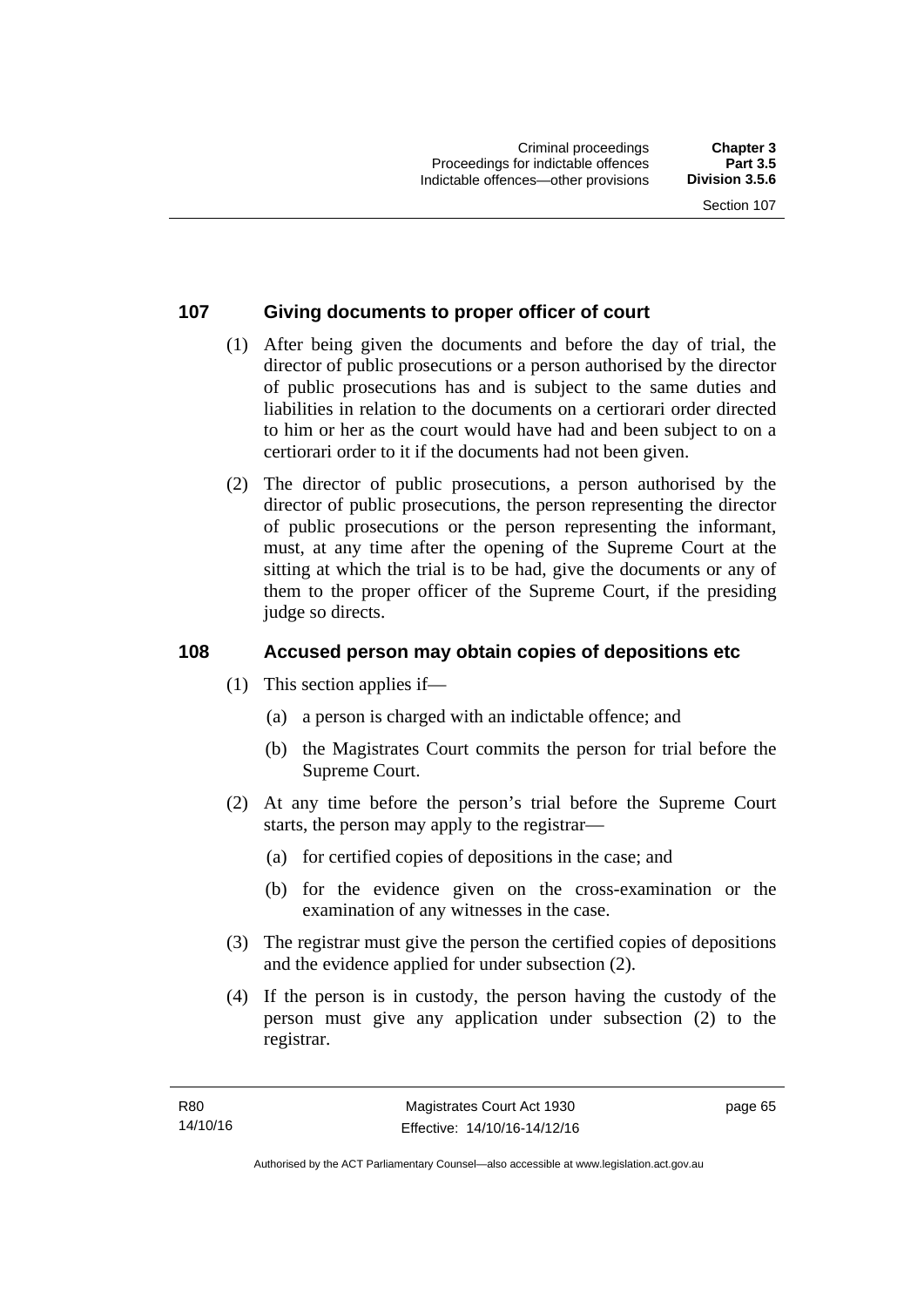Section 108A

## **Part 3.6 Proceedings for offences punishable summarily**

#### **108A Indictable offences dealt with summarily**

If—

- (a) a person is charged with an indictable offence; and
- (b) the court has decided to dispose of the case summarily under a law in force in the ACT;

this part applies, so far as it is applicable, to the summary disposal of the case.

#### **109 Dismissal or adjournment in absence of informant**

- $(1)$  If—
	- (a) the defendant appears (whether voluntarily, in accordance with a summons or under a warrant) at the time and place for the hearing of an information in relation to an offence punishable summarily; and
	- (b) the informant, having been notified of the time and place for the hearing, does not appear either personally or by a lawyer appearing for the informant;

the court must, subject to subsection (2), dismiss the information.

 (2) The court may, if it considers it is appropriate to do so, adjourn to another day the hearing of an information that would otherwise be dismissed under subsection (1).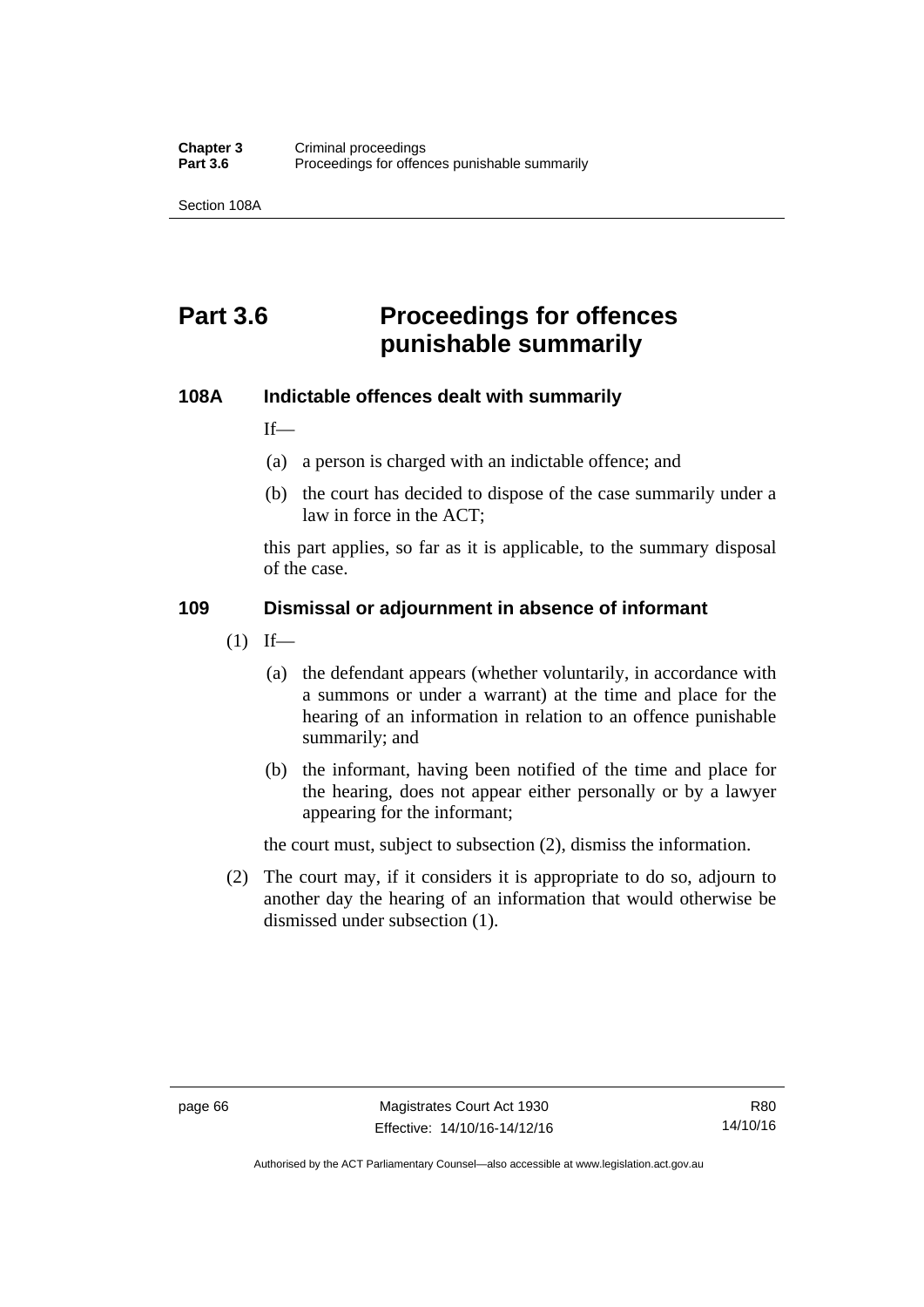#### **110 Hearing in absence of defendant**

- (1) If a summons has been served in accordance with section 41 and the defendant does not appear when called, the court may either—
	- (a) proceed to hear and decide the case in the absence of the defendant; or
	- (b) on oath being made before it, substantiating the matter of the information to its satisfaction, issue a warrant for the arrest of the defendant and to bring the defendant before the court to answer to the information and be further dealt with according to law.
- (2) If the court proceeds under subsection  $(1)$   $(a)$ 
	- (a) the evidence of the informant or another person may be given orally; or
	- (b) a written statement made by the informant or another person may be admitted as evidence of the matters contained in it.
- (3) A written statement admitted in evidence constitutes the depositions of the person who made the statement.
- (4) A written statement must not be admitted in evidence unless it is sworn before—
	- (a) a lawyer; or
	- (b) a justice of the peace; or
	- (c) the registrar; or
	- (d) a person prescribed by regulation or rule.
- (5) If the court admits a written statement in evidence it may, on its own initiative, adjourn the hearing of the information and require the person who made the statement to attend before the court to give evidence.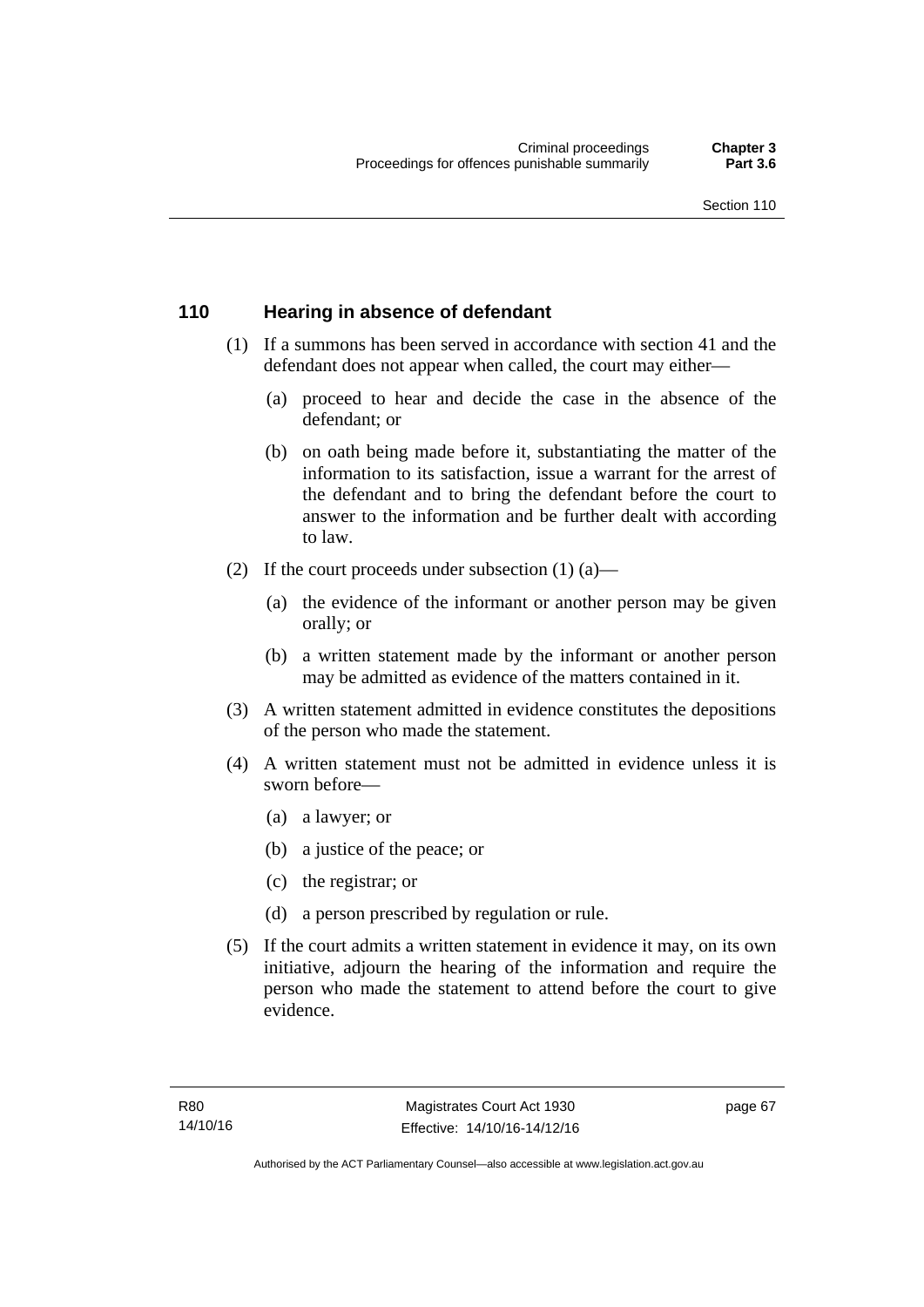Section 111

- (6) Although a part of a written statement tendered in evidence under this section is inadmissible according to the rules of evidence, the statement is nevertheless admissible under this section as evidence of the matters contained in the remainder of that statement, but, if the court admits such a statement, the court must identify the part that is inadmissible and must, with reference to that part, write on the statement 'ruled inadmissible' or words to that effect.
- (7) The court must not sentence a defendant to imprisonment for an offence if the court has heard and decided the case under subsection (1) (a) in the absence of the defendant.
- (8) The court must set aside an order made in hearing and deciding a case under subsection (1) (a) if—
	- (a) the defendant applies under the rules to have the order set aside; and
	- (b) the court is satisfied on reasonable grounds that the defendant—
		- (i) did not know the hearing date; or
		- (ii) did not understand that the court could proceed to hear and decide the case in the defendant's absence if the defendant failed to appear; or
		- (iii) otherwise had a reasonable excuse for failing to appear.

#### **111 Adjournment if defendant does not appear**

- (1) This section applies if—
	- (a) the defendant does not appear before the court for the hearing of the information; and
	- (b) the court has issued a warrant for the defendant's arrest.
- (2) The court must adjourn the hearing until the defendant is arrested.

Authorised by the ACT Parliamentary Counsel—also accessible at www.legislation.act.gov.au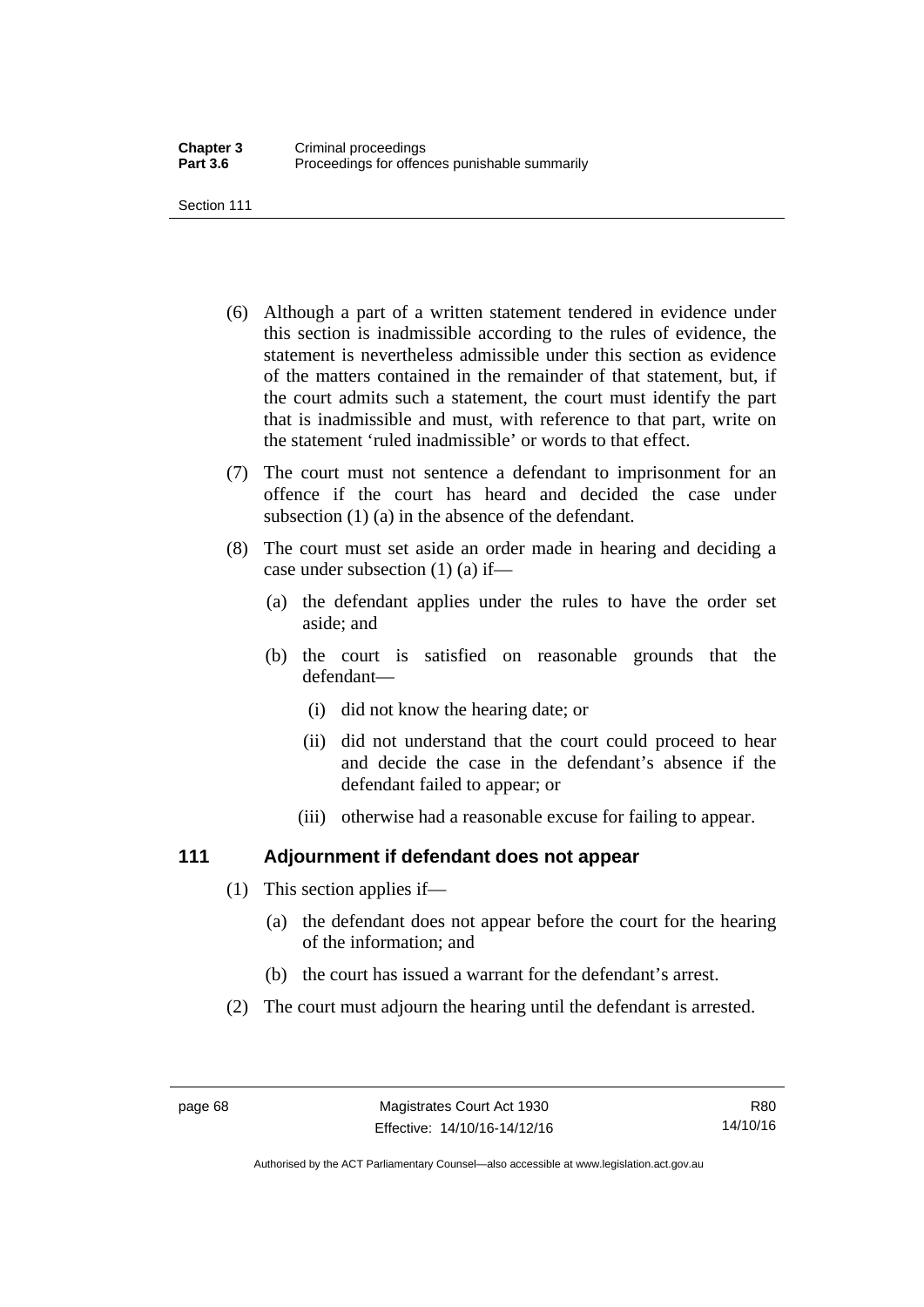- (3) If the defendant is arrested under the warrant, the defendant must be detained in custody until the defendant can be brought before the court at a time and place fixed by the court.
- (4) The court must give the informant notice of the time and place fixed.

#### **112 Summary proceedings—issue of warrant for nonappearance at adjourned or postponed hearing**

- (1) This section applies if—
	- (a) a defendant appears before the court for the hearing of an information for an offence; and
	- (b) the information is substantiated by the oath of the informant or a witness; and
	- (c) the court adjourns or postpones the hearing or further hearing; and
	- (d) the defendant is told of the time and place of the adjourned or postponed hearing or further hearing; and
	- (e) the defendant does not appear before the court at the adjourned or postponed hearing or further hearing.
- (2) The court may issue a warrant for the arrest of the defendant and to bring the defendant before the court at the adjourned or postponed hearing or further hearing.

#### **112A Court may direct defendant to appear**

- (1) This section applies if—
	- (a) a summons is served on a defendant in relation to an information for an offence; and
	- (b) in accordance with the summons—the defendant appears before the court represented by a lawyer; and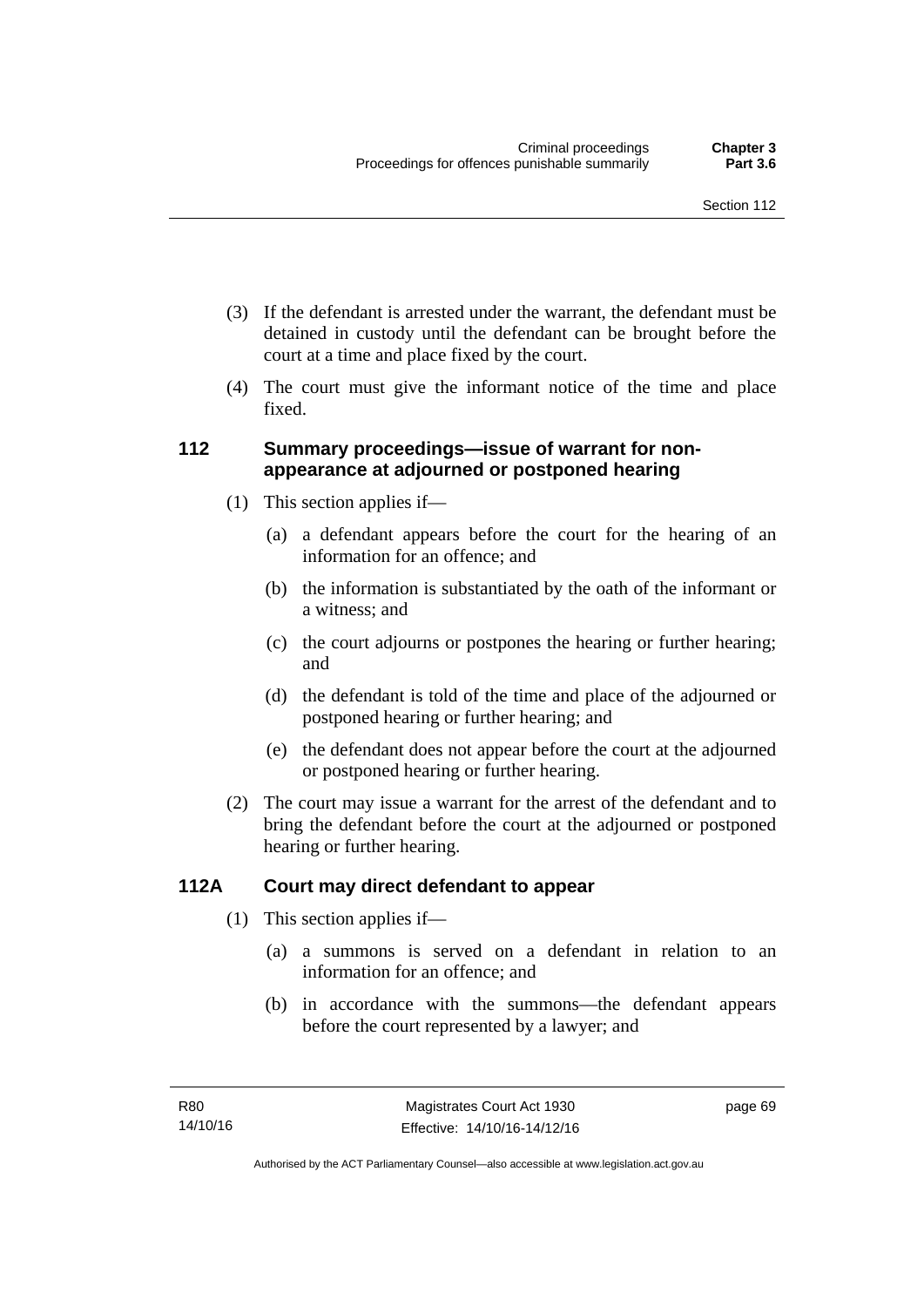Section 113

- (c) the defendant does not appear personally for the hearing; and
- (d) the information is substantiated by the oath of the informant or a witness.
- (2) The court may at any time during the hearing—
	- (a) adjourn the hearing; and
	- (b) direct the defendant by written notice to attend personally before the court for any matter related to the hearing, at the time and place specified by the court.
- (3) A notice under subsection (2) must be served in the same way as the service of a summons under section 41.
- (4) If the defendant does not appear before the court in accordance with a notice under subsection (2), the court may issue a warrant for the arrest of the defendant and to bring the defendant before the court.

#### **113 Proceeding at hearing on defendant's confession**

If the defendant is present at the hearing, the substance of the information must be stated to the defendant, and the defendant must be asked if the defendant has any cause to show why the defendant should not be convicted or why an order should not be made against the defendant, and if the defendant has no cause to show, the court may convict the defendant, or make an order against the defendant accordingly.

#### **114 If defendant does not admit the case**

- (1) This section applies if the defendant does not admit the truth of the information.
- (2) The court must hear—
	- (a) the informant and the informant's witnesses (if any); and
	- (b) if the defendant wants to give evidence—the defendant; and

Authorised by the ACT Parliamentary Counsel—also accessible at www.legislation.act.gov.au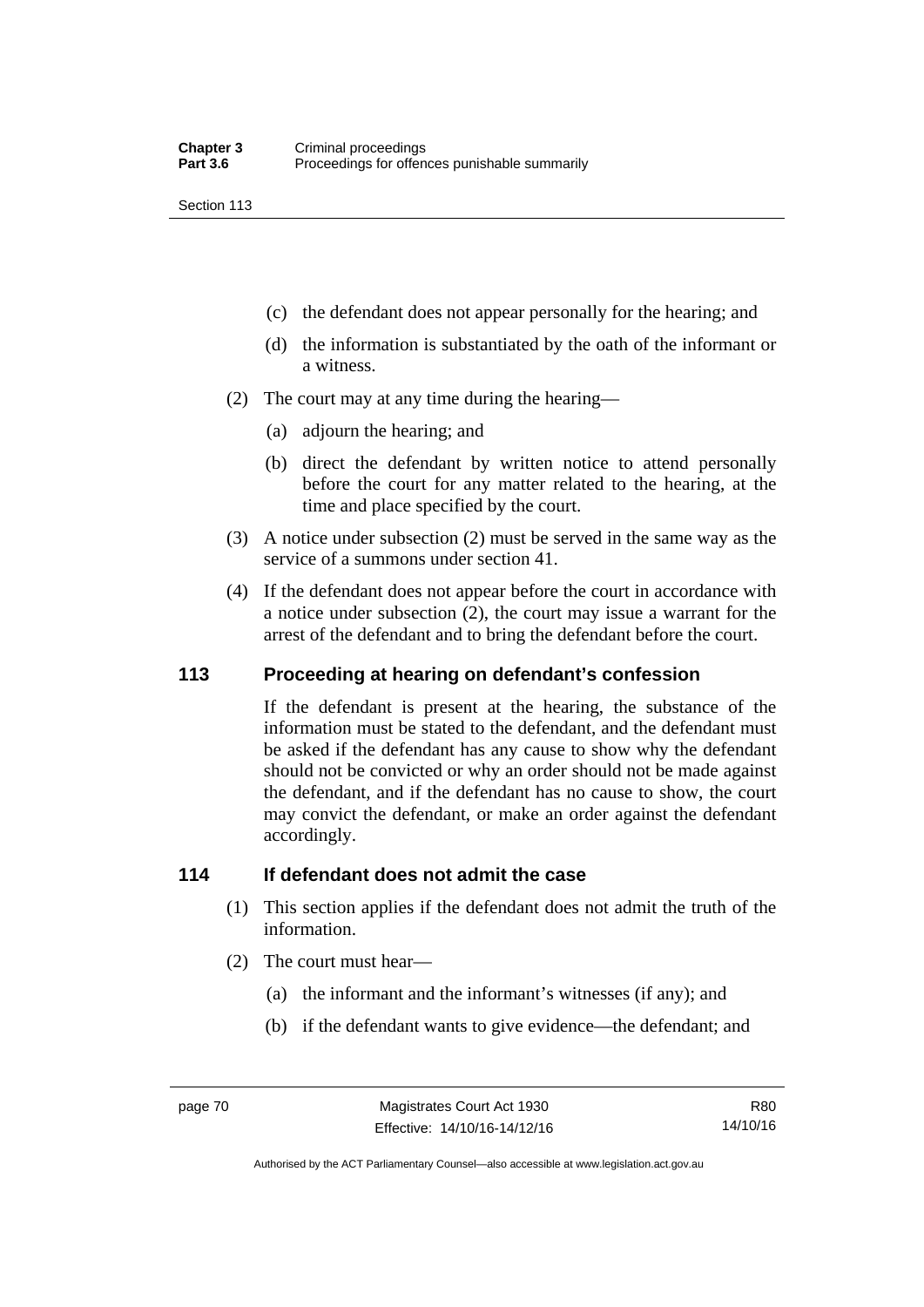- (c) the defendant's witnesses (if any); and
- (d) if the defendant has given evidence other than about the defendant's general character—the informant's witnesses in reply (if any).
- (3) Having heard each party and the evidence, the court must decide the information and do 1 of the following as justice requires:
	- (a) convict the defendant;
	- (b) make an order on the defendant;
	- (c) dismiss the information.

#### **115 Conduct of summary proceeding**

- (1) The defendant or a lawyer representing the defendant may address the court after all the evidence for the informant and the evidence (if any) for the defendant and for the informant in reply has been given.
- (2) The informant or a lawyer representing the informant may make a closing address.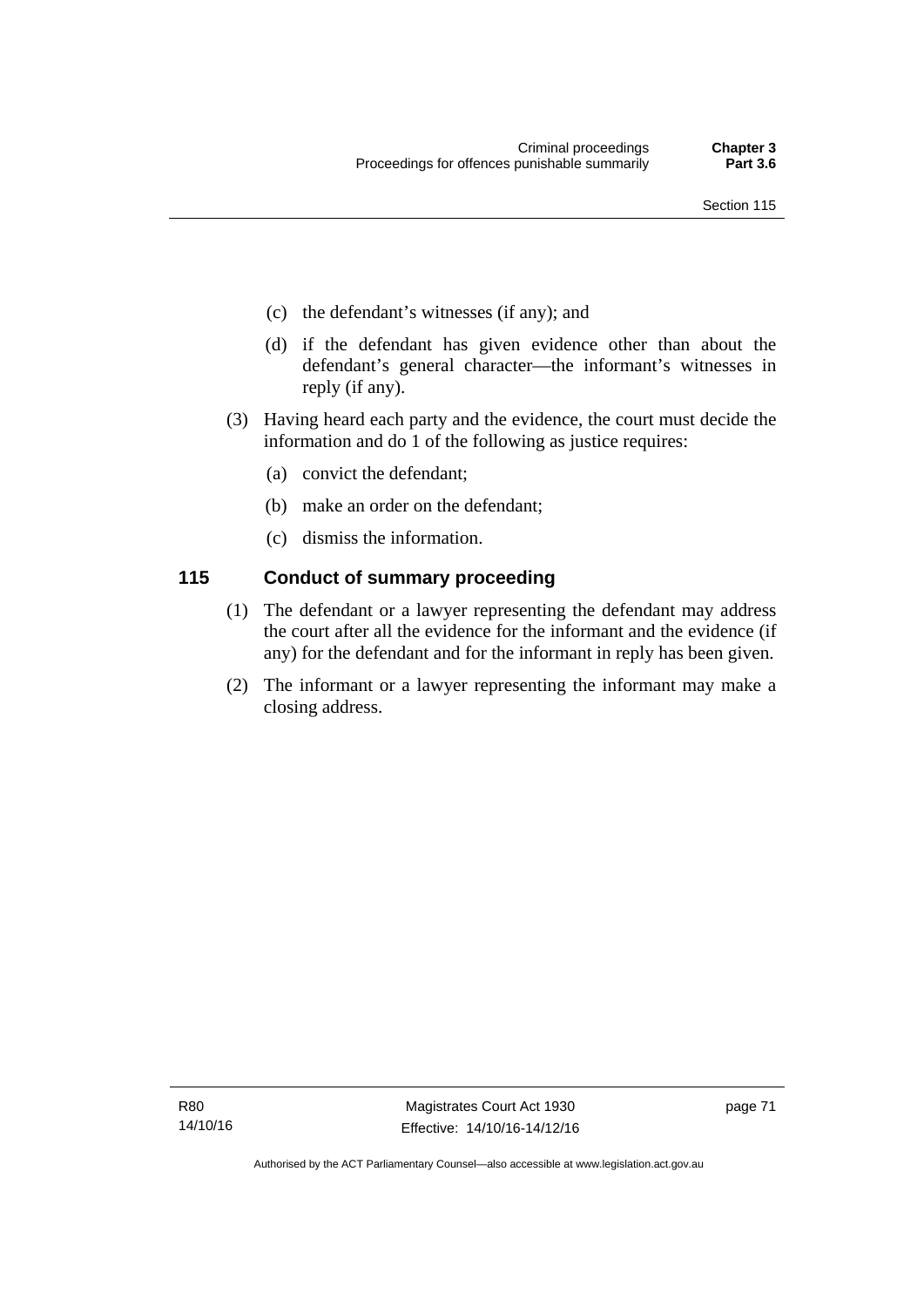Section 116A

# Part 3.7 Service and pleading by post for **certain offences**

#### **116A Definitions for pt 3.7**

(1) In this part:

*defendant* means a person who has been properly served with a summons in accordance with section 116B.

*law in force in the ACT* includes a statute of the Australian National University about parking or traffic.

 (2) For this part (other than section 116B (2)), a *notice to defendant form*, *notice of intention to defend form* and *plea of guilty form* includes a copy of the form printed on the back of a copy of a summons.

#### **116AA Meaning of** *prescribed offence* **for pt 3.7**

- (1) For this part, an offence against a law in force in the ACT is a *prescribed offence* in relation to a person if—
	- (a) for an offence against the road transport legislation—the maximum fine that can be imposed on the person for the offence is 30 penalty units; or
	- (b) for an offence against the *[Heavy Vehicle National Law](http://www.legislation.act.gov.au/a/db_49155/default.asp)  [\(ACT\)](http://www.legislation.act.gov.au/a/db_49155/default.asp)*—the maximum fine that can be imposed on the person for the offence is \$3 000 or another amount prescribed by regulation; or
	- (c) for any other offence—the maximum fine that can be imposed on the person for the offence is 10 penalty units.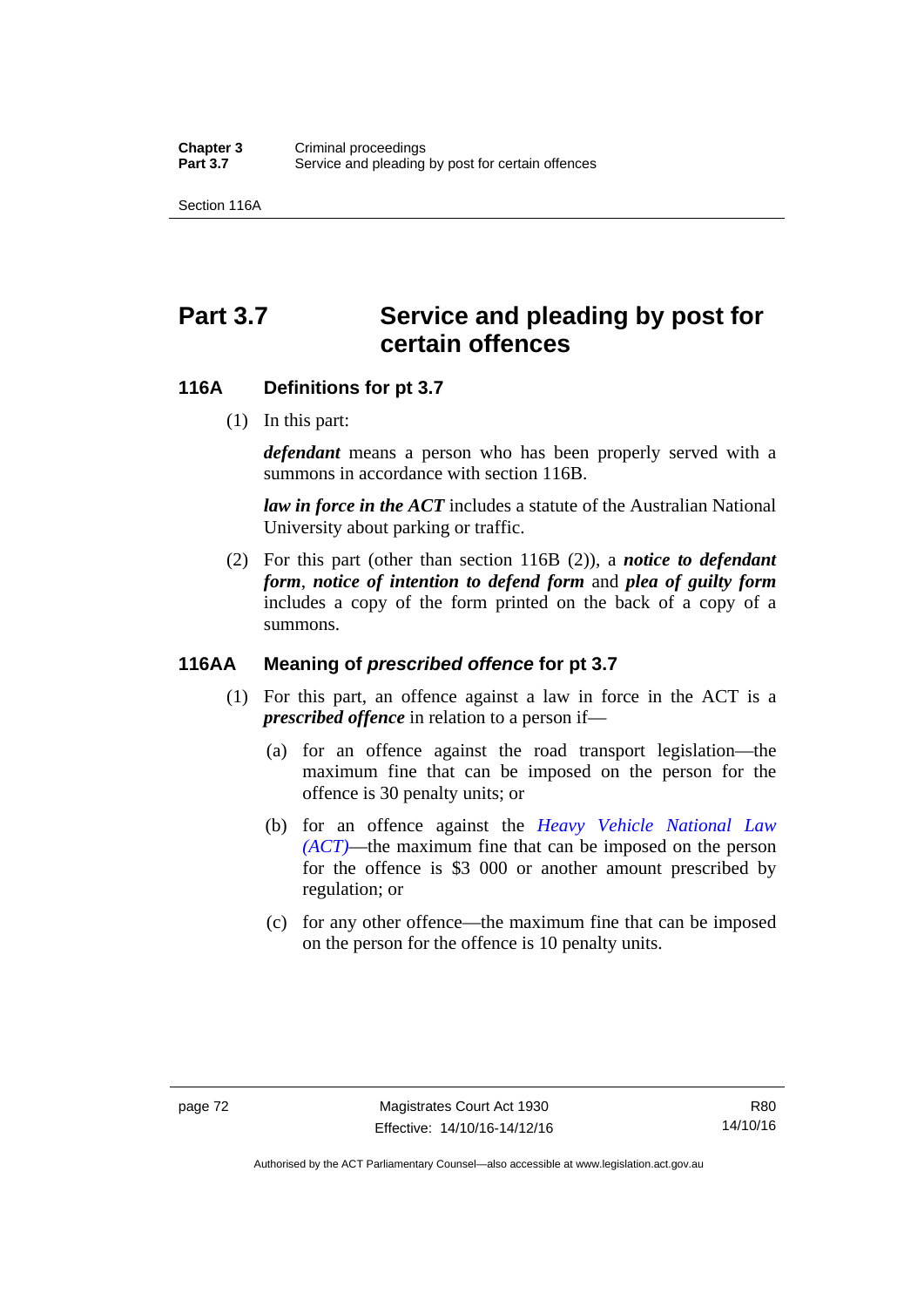(2) In this section:

#### *road transport legislation* means the following:

- (a) the *[Road Transport \(Driver Licensing\) Act 1999](http://www.legislation.act.gov.au/a/1999-78)*;
- (b) the *[Road Transport \(General\) Act 1999](http://www.legislation.act.gov.au/a/1999-77)*;
- (c) the *[Road Transport \(Public Passenger Services\) Act 2001](http://www.legislation.act.gov.au/a/2001-62)*;
- (d) the *[Road Transport \(Safety and Traffic Management\)](http://www.legislation.act.gov.au/a/1999-80)  [Act 1999](http://www.legislation.act.gov.au/a/1999-80)*;
- (e) the *[Road Transport \(Vehicle Registration\) Act 1999](http://www.legislation.act.gov.au/a/1999-81)*;
- (f) any other Act or any regulation prescribed by regulation.
- *Note* A reference to an Act includes a reference to the statutory instruments made or in force under the Act, including any regulation (see [Legislation Act,](http://www.legislation.act.gov.au/a/2001-14) s 104).

#### **116B Service of summons for prescribed offence**

- (1) A summons for a person in relation to a prescribed offence may be served on the person—
	- (a) by giving 2 copies of the summons to the person; or
	- (b) by sending 2 copies of the summons by prepaid post, addressed to the person, at the person's last-known home or business address; or
	- (c) by leaving 2 copies of the summons at the person's last-known home or business address with someone who appears to be at least 16 years old and to live or be employed at the address.
- (2) One copy of a summons in relation to a prescribed offence served in accordance with this section must have the notice to defendant form printed on the back of it, and the other copy of that summons so served must have the notice of intention to defend form and the plea of guilty form printed on the back of it.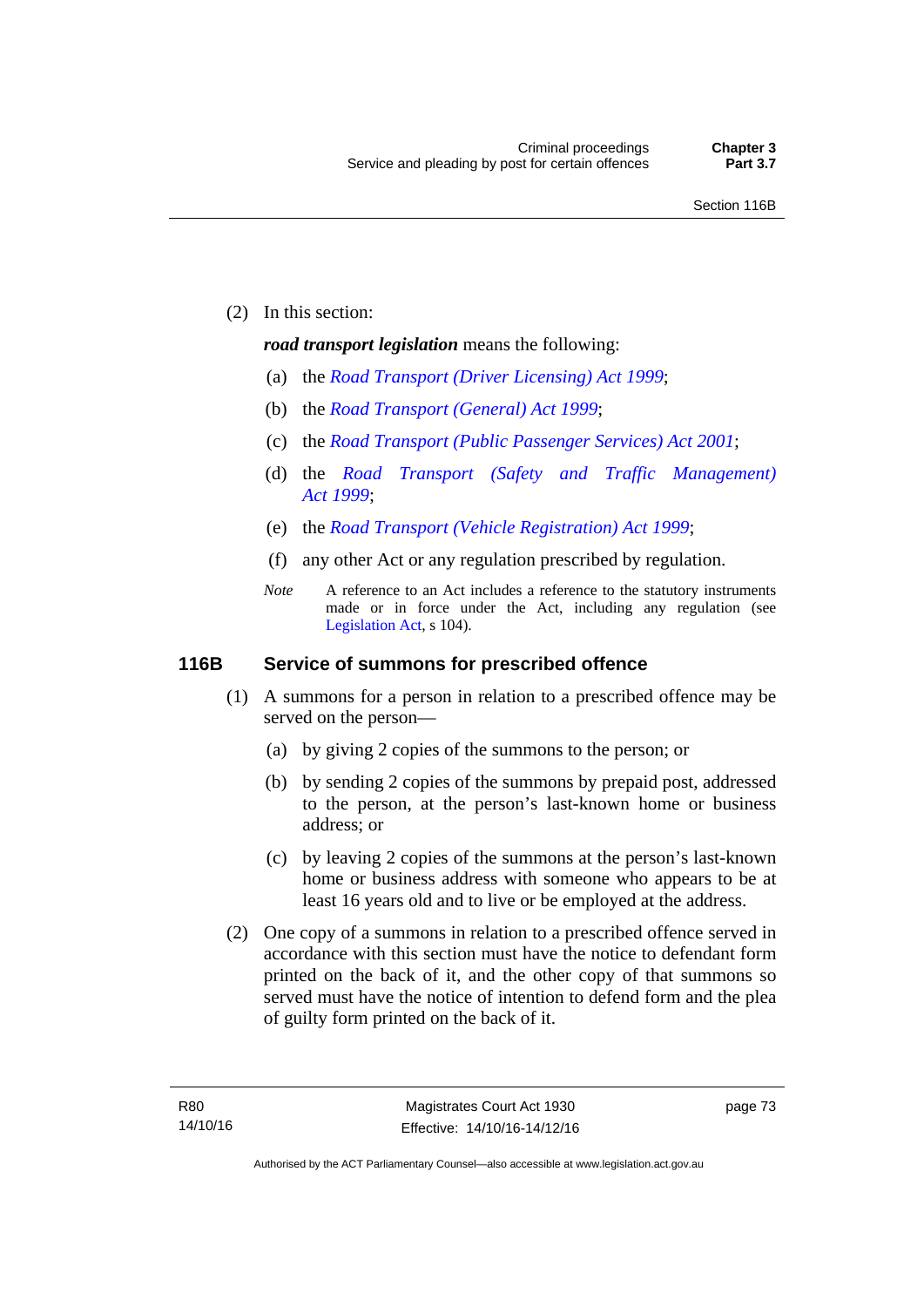Section 116BA

- (3) Service of a summons on a person in relation to a prescribed offence in a way mentioned in subsection (1) (a) or (c) must be made not less than 14 days before the day the person is required by the summons to appear before the court.
- (4) If a summons in relation to a prescribed offence is served in accordance with this section in the way mentioned in subsection (1) (b), the 2 copies of the summons must be sent by post not less than 21 days before the day when the person to whom it is directed is required by the summons to appear before the court.
	- *Note* If a form is approved under the *[Court Procedures Act 2004](http://www.legislation.act.gov.au/a/2004-59)* for this provision, the form must be used.

#### **116BA Giving of notice by registrar**

If the registrar is required to give notice to a person under this part, the notice may be given by sending the notice by prepaid post, addressed to the person, at the person's last-known home or business address.

#### **116C Proof of service**

- (1) Service of a summons or notice for this part may be proved by the oath of the person who served it, by affidavit or otherwise.
- (2) For this part, if—
	- (a) a summons has been served in accordance with section 116B; and
	- (b) a copy of the summons is returned to the registrar with the notice of intention to defend form or the plea of guilty form completed;

the defendant is taken, unless the contrary is proved, to have completed and signed the form so completed and to have returned the form to the registrar.

Authorised by the ACT Parliamentary Counsel—also accessible at www.legislation.act.gov.au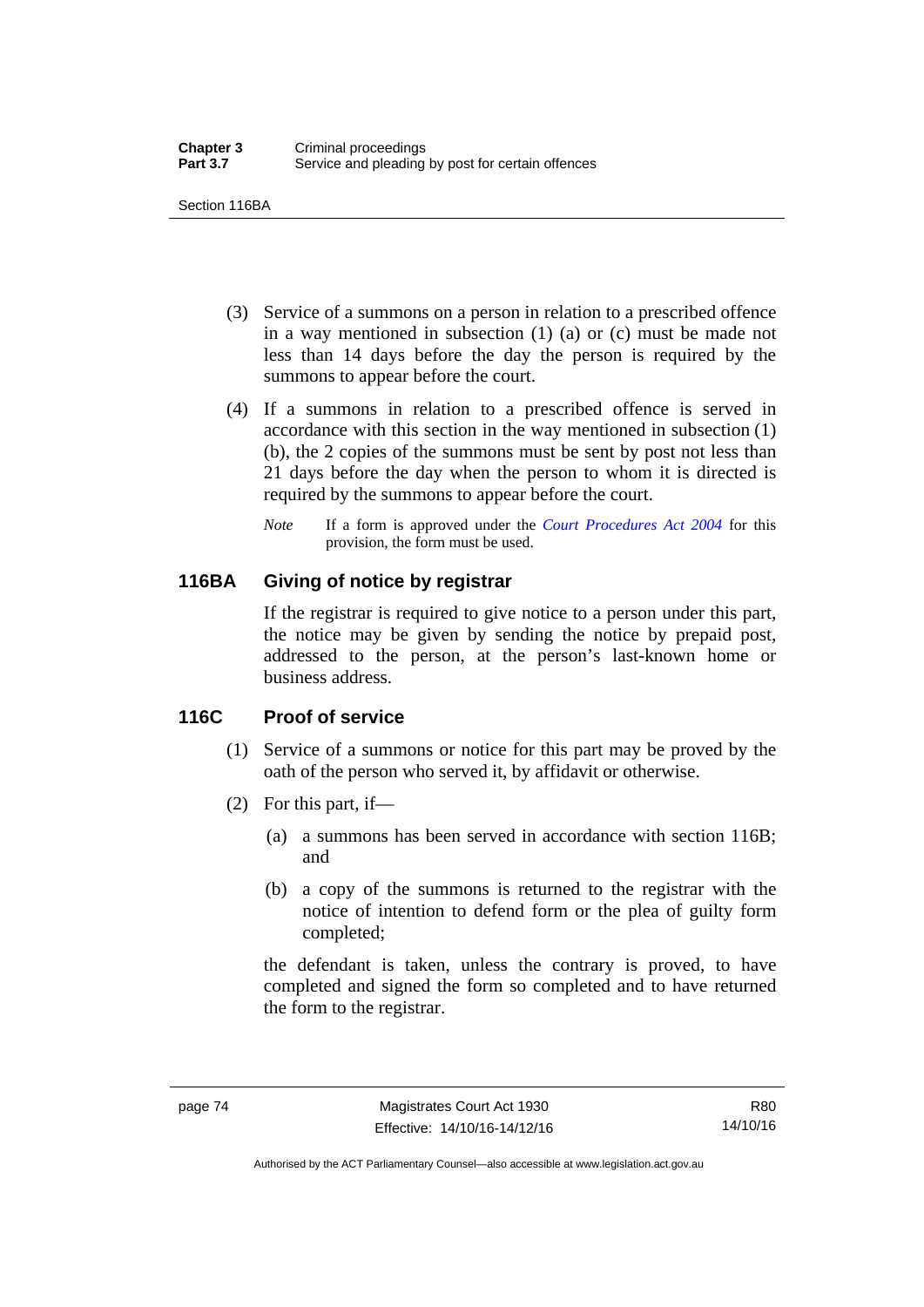- (3) The plea of guilty form must be signed in the presence of 1 of the following people:
	- (a) the registrar;
	- (b) a lawyer;
	- (c) a justice of the peace;
	- (d) a person prescribed by regulation or rule.

#### **116D Pleas to prescribed offence**

A defendant may—

- (a) without prejudice to any other means of pleading guilty, enter a plea of guilty by completing the plea of guilty form and returning the form, whether by post or otherwise, to the registrar; or
- (b) give notice of his or her intention to defend by completing the notice of intention to defend form and returning the form, whether by post or otherwise, to the registrar.

## **116E Procedure if plea of guilty entered**

- $(1)$  If—
	- (a) a defendant enters a plea of guilty in accordance with section 116D; and
	- (b) the defendant—
		- (i) does not appear at the hearing; or
		- (ii) appears but does not withdraw his or her plea of guilty; and
	- (c) the court accepts the plea of guilty;

the court must record a plea of guilty and decide the proceeding accordingly.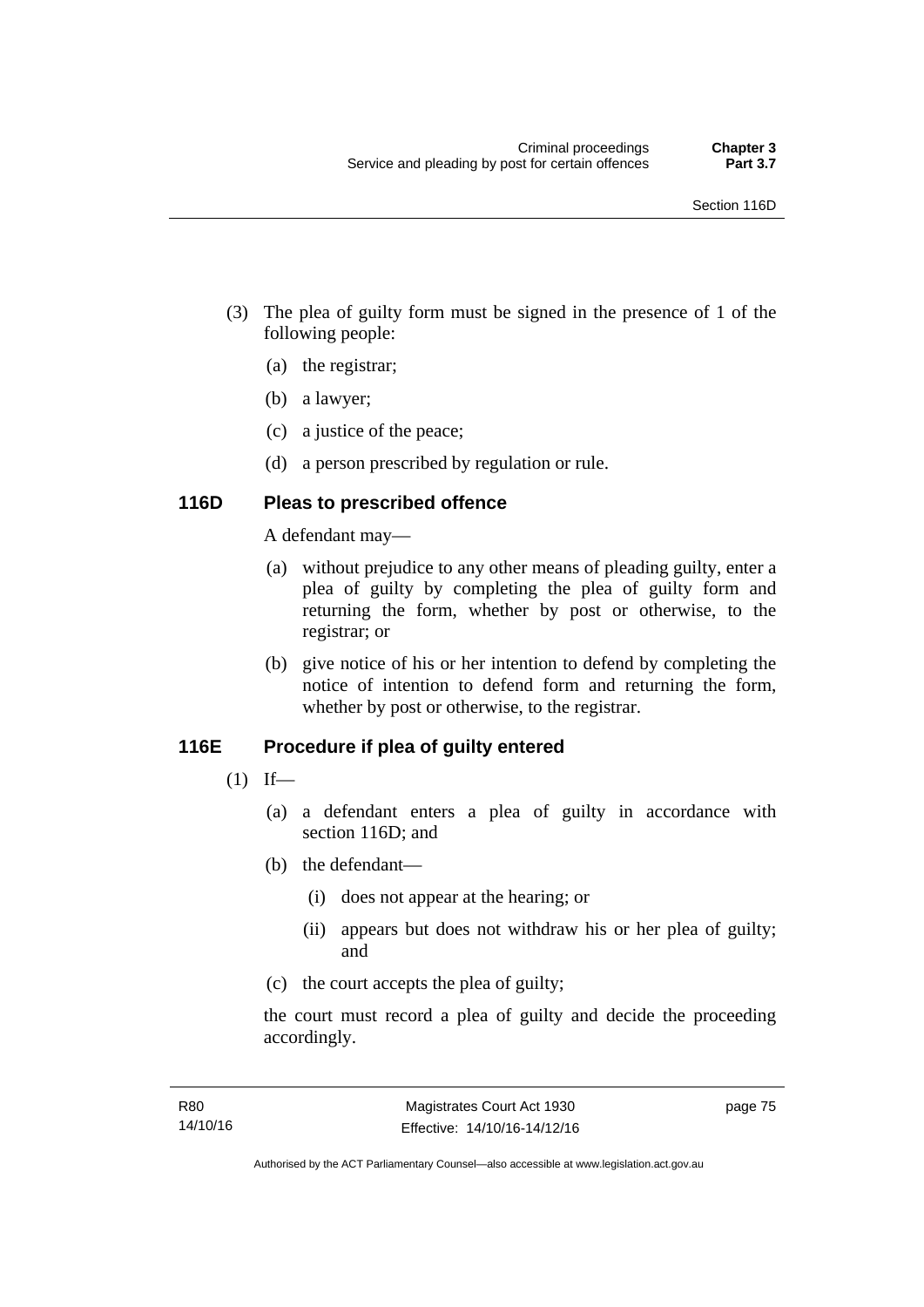Section 116F

- (2) The court, in deciding a proceeding under subsection (1), must have regard to any matter drawn to its attention in the plea of guilty and give the matter the weight it considers appropriate.
- (3) If the court declines to accept a plea of guilty entered in accordance with section 116D—
	- (a) the court must adjourn the hearing and fix a time and place for the hearing of the proceeding; and
	- (b) if the defendant is not before the court—the registrar must give to the defendant notice of the time and place fixed.
- (4) If a defendant does not appear at the time and place fixed under subsection (3), the court may hear and decide the proceeding in the absence of the defendant.

#### **116F Procedure if notice of intention to defend given**

If a defendant returns the notice of intention to defend form to the registrar before the day when the defendant is required by the summons to appear before the court—

- (a) the court must fix a time and place for the hearing of the proceeding; and
- (b) the registrar must give to the defendant notice of the time and place fixed.

## **116FA Procedure if defendant pleads not guilty**

If the defendant appears before the court at the time and place at which the defendant is required by the summons to appear and pleads not guilty, the court must adjourn the hearing, fix a time and place for the hearing of the proceeding and inform the defendant of the time and place fixed.

Authorised by the ACT Parliamentary Counsel—also accessible at www.legislation.act.gov.au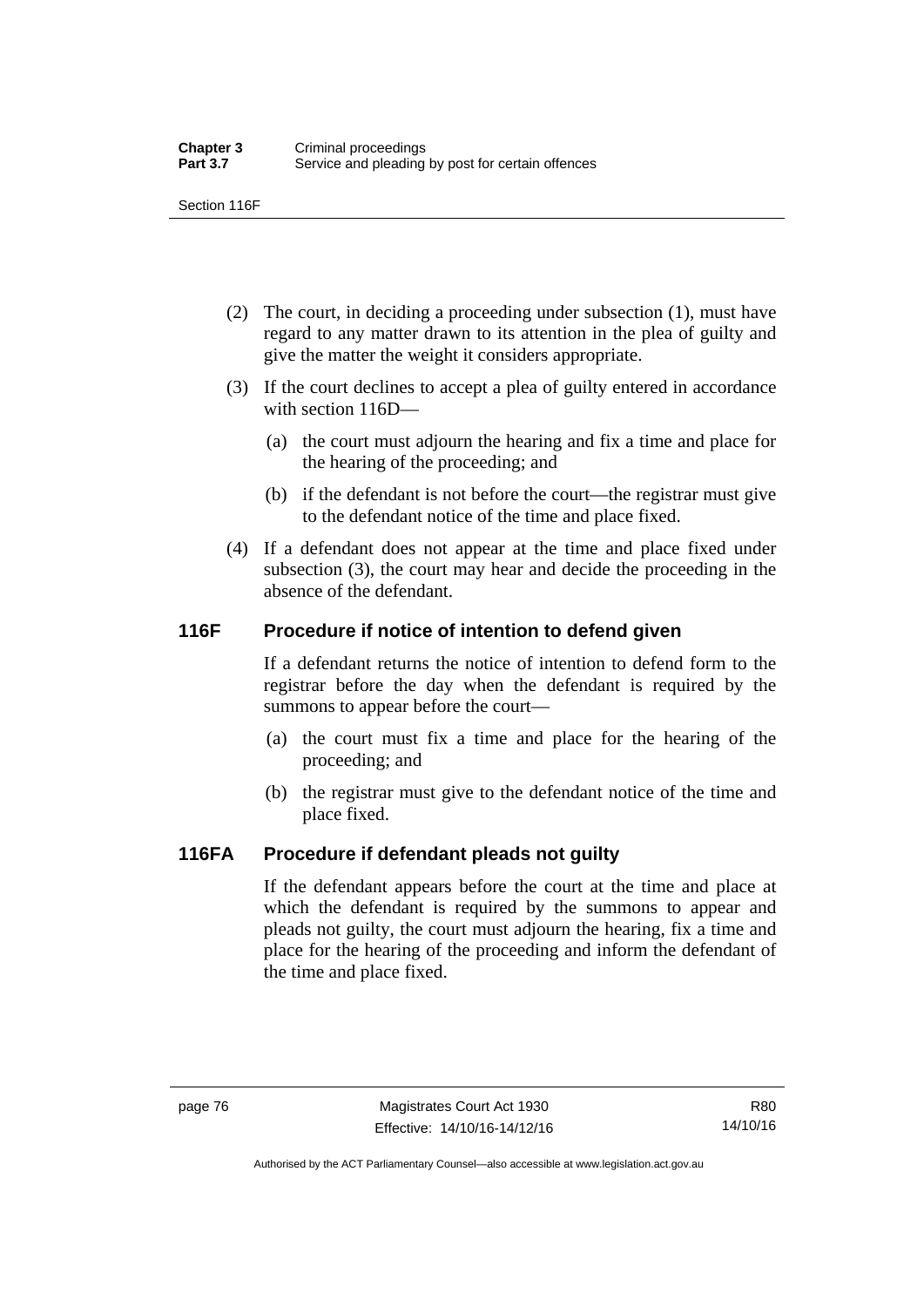## **116G Procedure if defendant does not plead**

#### $If$ —

- (a) a summons has been served in accordance with section 116B; and
- (b) either—
	- (i) the defendant does not enter a plea of guilty in accordance with section 116D or return the notice of intention to defend form to the registrar before the day when the defendant is required by the summons to appear before the court, and does not appear before the court at the time and place specified in the summons; or
	- (ii) the defendant does not appear before the court at the time and place specified in the notice given to the defendant in accordance with section 116F or fixed by the court in accordance with section 116FA; and
- (c) the court is satisfied—
	- (i) that the matters alleged in the summons are reasonably sufficient to inform the defendant of the offence alleged against the defendant; and
	- (ii) that the matters alleged in the summons constitute the offence charged in the summons;

the court may convict the defendant of the offence charged in the summons.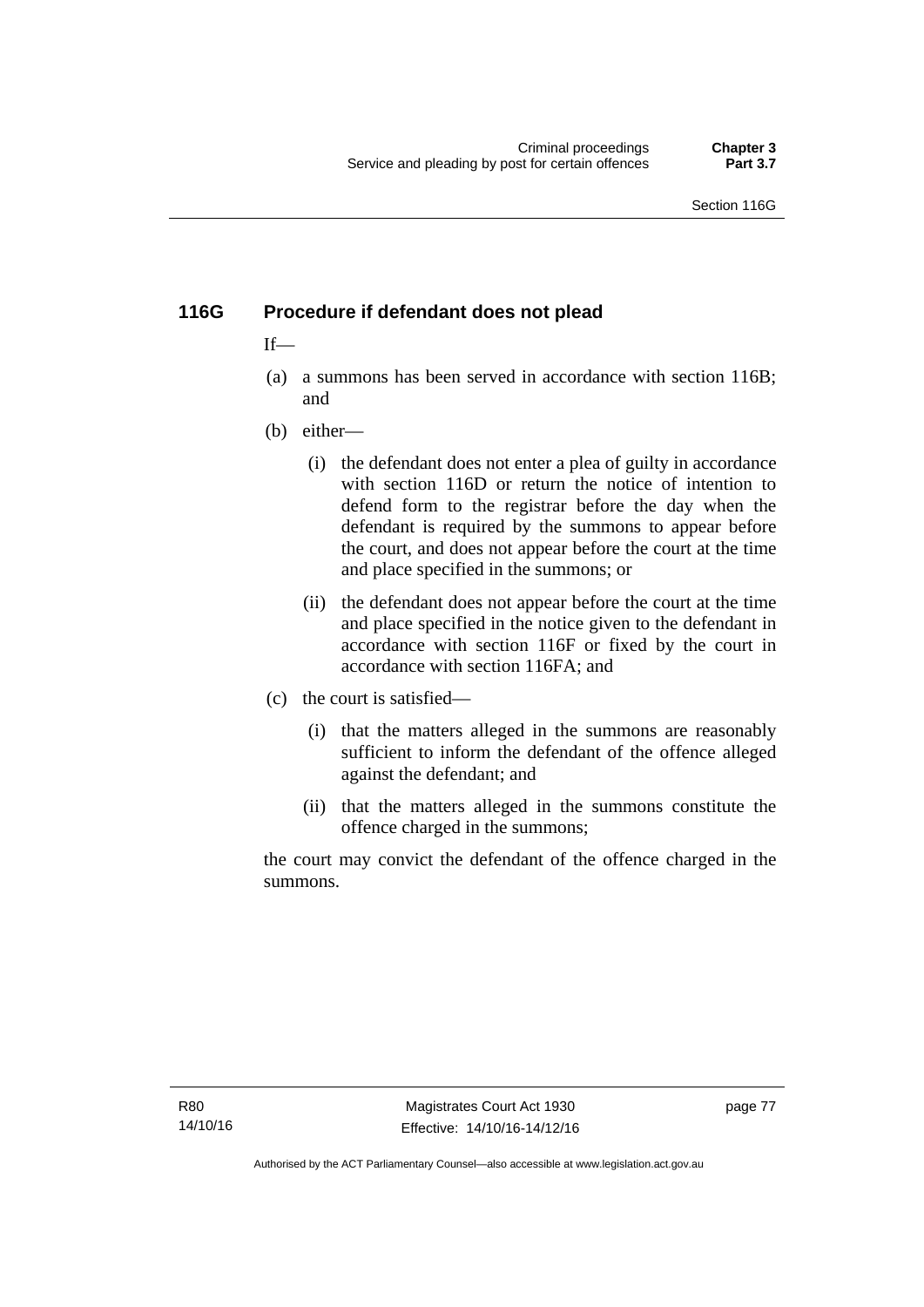Section 116H

#### **116H Restricted penalties under pt 3.7**

- (1) Subject to subsection (3), if—
	- (a) a defendant is convicted under this part of an offence against a law mentioned in a paragraph of section 116AA (1); and
	- (b) at the time that the defendant is sentenced, the defendant is not before the court or is not represented before the court by a lawyer;

the only penalty that the court may impose is a fine of an amount not exceeding the amount mentioned in that paragraph.

- $(2)$  If—
	- (a) the court convicts a defendant of an offence against a law mentioned in a paragraph of section 116AA (1); and
	- (b) the law provides in effect that a penalty other than a fine may be imposed on the defendant; and
	- (c) when the defendant is sentenced, the defendant is not before the court or is not represented before the court by a lawyer; and
	- (d) the court considers that a penalty other than a fine may be appropriate;

the court must adjourn the hearing and fix a time and place for sentence.

- (3) The registrar must give the defendant notice of the time and place fixed.
- (4) If a defendant convicted of an offence against a law mentioned in a paragraph of section 116AA (1) does not appear at the time and place fixed under subsection (2), the court, in the absence of the defendant, may impose on the defendant any penalty that is applicable under that law.

R80 14/10/16

Authorised by the ACT Parliamentary Counsel—also accessible at www.legislation.act.gov.au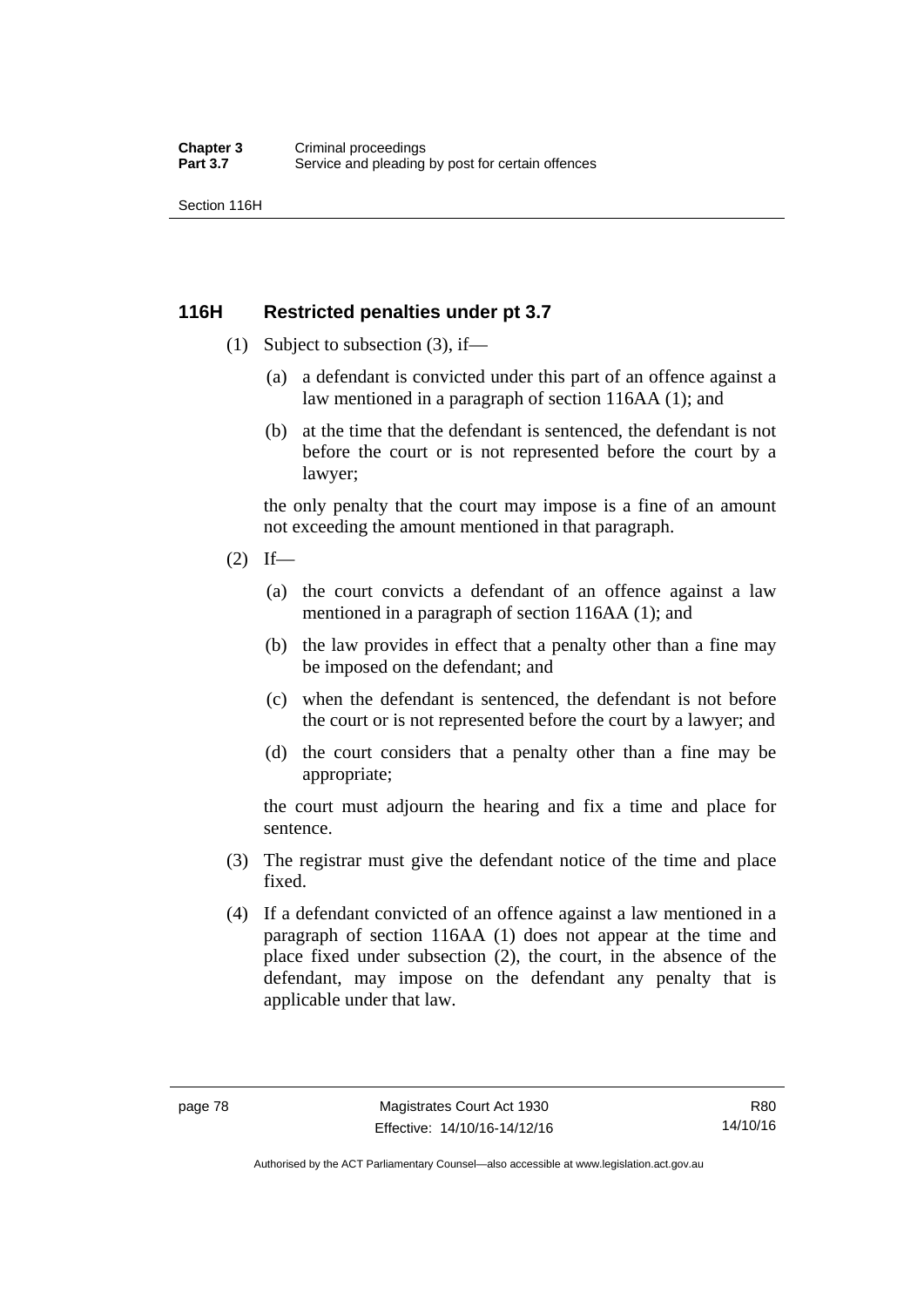#### **116I Consequences of conviction in absence of defendant**

If a defendant is, in his or her absence, convicted of an offence, the registrar must give to the defendant written notice of—

- (a) the conviction and order of the court; and
- (b) the penalty (if any) imposed by the court, and the way in which and the time by which the penalty is required to be discharged; and
- (c) unless the proceeding is decided in accordance with section 116E (1), the defendant's right to apply for the setting aside of the conviction or order in accordance with the rules.
- *Note* If the defendant is liable to pay a fine, the notice must contain a penalty notice for the fine (see *[Crimes \(Sentence Administration\) Act 2005](http://www.legislation.act.gov.au/a/2005-59)*, s 116C (Registrar to send penalty notice)).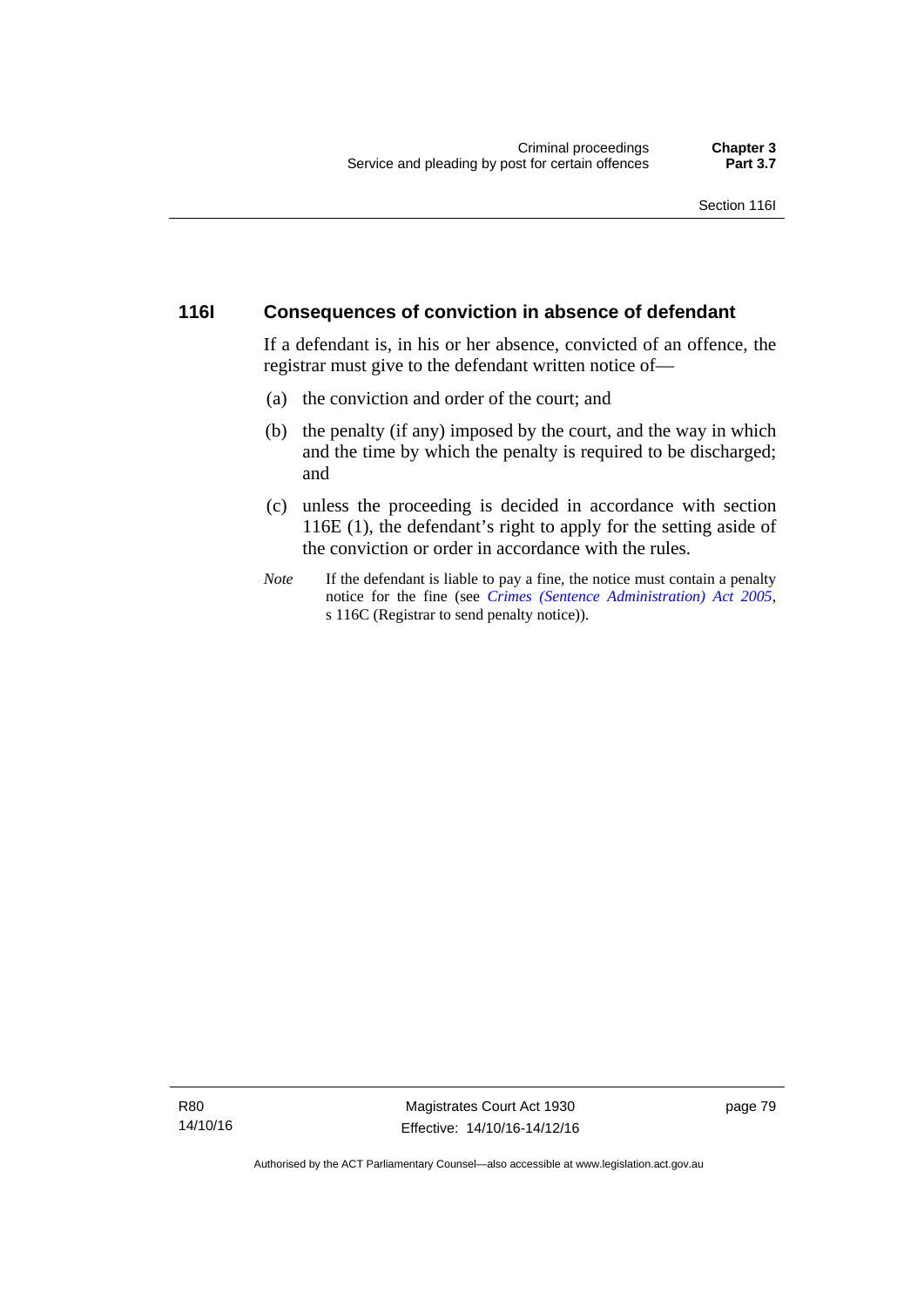# **Part 3.8 Infringement notices for certain offences**

## **Division 3.8.1 Preliminary**

#### **117 Definitions for pt 3.8**

In this part:

*administering authority*, for an infringement notice offence, means the entity that, under the regulations, is the administering authority for the offence.

*another jurisdiction* means a jurisdiction other than the ACT.

*authorised person*—see section 134A (3).

*date of service*, of an infringement notice or reminder notice that has been, or is to be, served on a person, means the date the notice is served on the person.

*driver*, of a vehicle, means the person who is driving the vehicle.

*illegal user declaration*—see section 131D.

*infringement notice* means a notice under section 120 (Service of infringement notices).

*infringement notice offence* means an offence declared under the regulations to be an offence to which this part applies.

*infringement notice penalty*, for a person for an infringement notice offence, means—

 (a) the amount prescribed by regulation as the penalty payable by the person for the offence under an infringement notice for the offence; or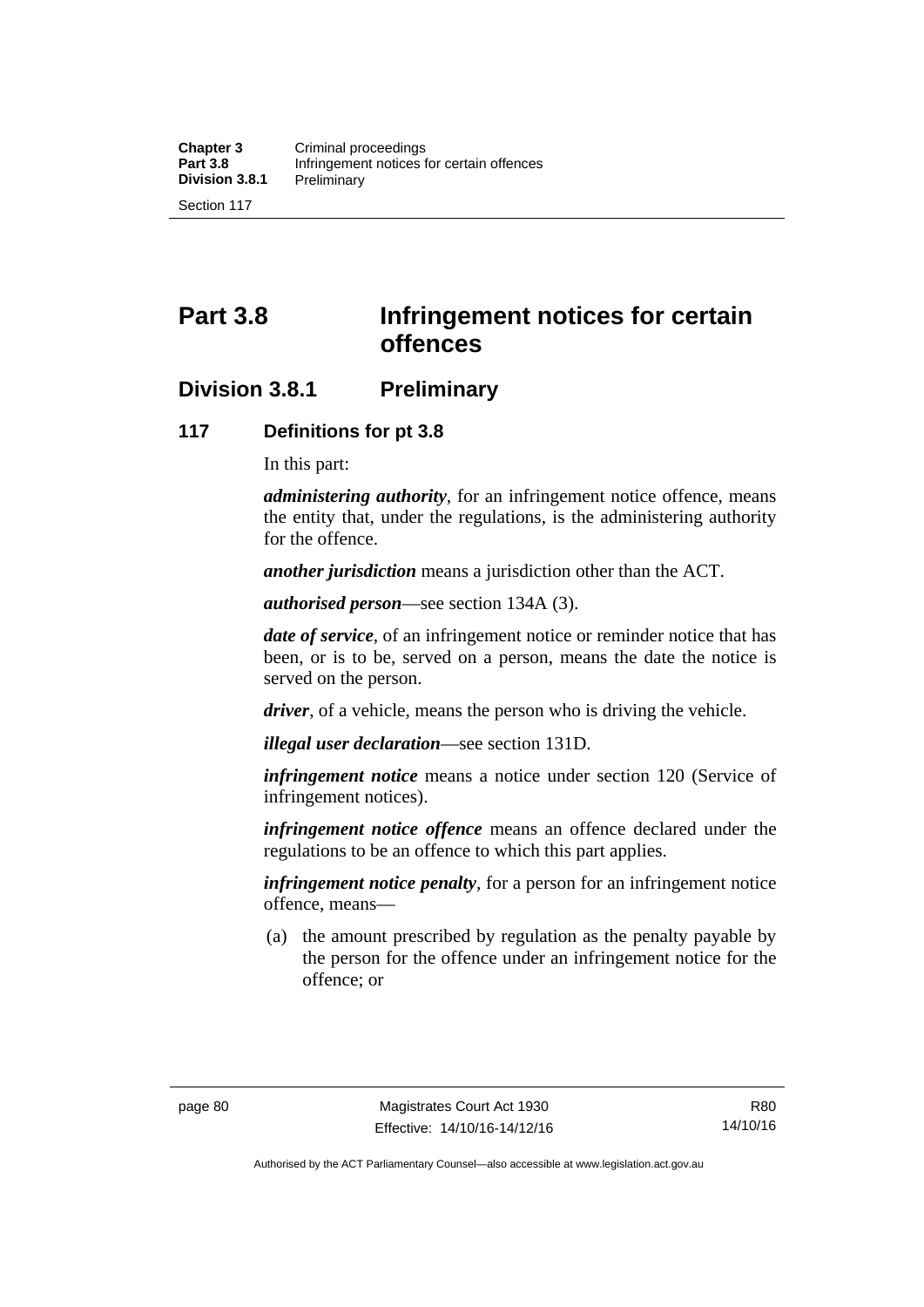(b) if a reminder notice has also been served on the person for the offence—the total of the amount mentioned in paragraph (a) and the amount prescribed by regulation as the amount payable by the person for the cost of serving the reminder notice.

*known offender declaration*—see section 131E.

*registered*, for a vehicle, means registered under the *[Road Transport](http://www.legislation.act.gov.au/a/1999-81)  [\(Vehicle Registration\) Act 1999](http://www.legislation.act.gov.au/a/1999-81)*.

*reminder notice* means a notice under section 129 (Reminder notices).

*responsible person*, for a vehicle—see the *[Road Transport](http://www.legislation.act.gov.au/a/1999-77)  [\(General\) Act 1999](http://www.legislation.act.gov.au/a/1999-77)*, section 10 and section 11.

*sold vehicle declaration*—see section 131F.

*unknown offender declaration*—see section 131G.

*vehicle*—see the *[Road Transport \(Vehicle Registration\) Act 1999](http://www.legislation.act.gov.au/a/1999-81)*, dictionary.

*vehicle-related offence* means an infringement notice offence that—

- (a) involves a vehicle; and
- (b) is declared by regulation to be an offence to which division 3.8.3 applies.

#### **118 Purpose and effect of pt 3.8**

- (1) The purpose of this part is to create a system of infringement notices for certain offences as an alternative to prosecution.
- (2) This part does not—
	- (a) require an infringement or reminder notice to be served on a person; or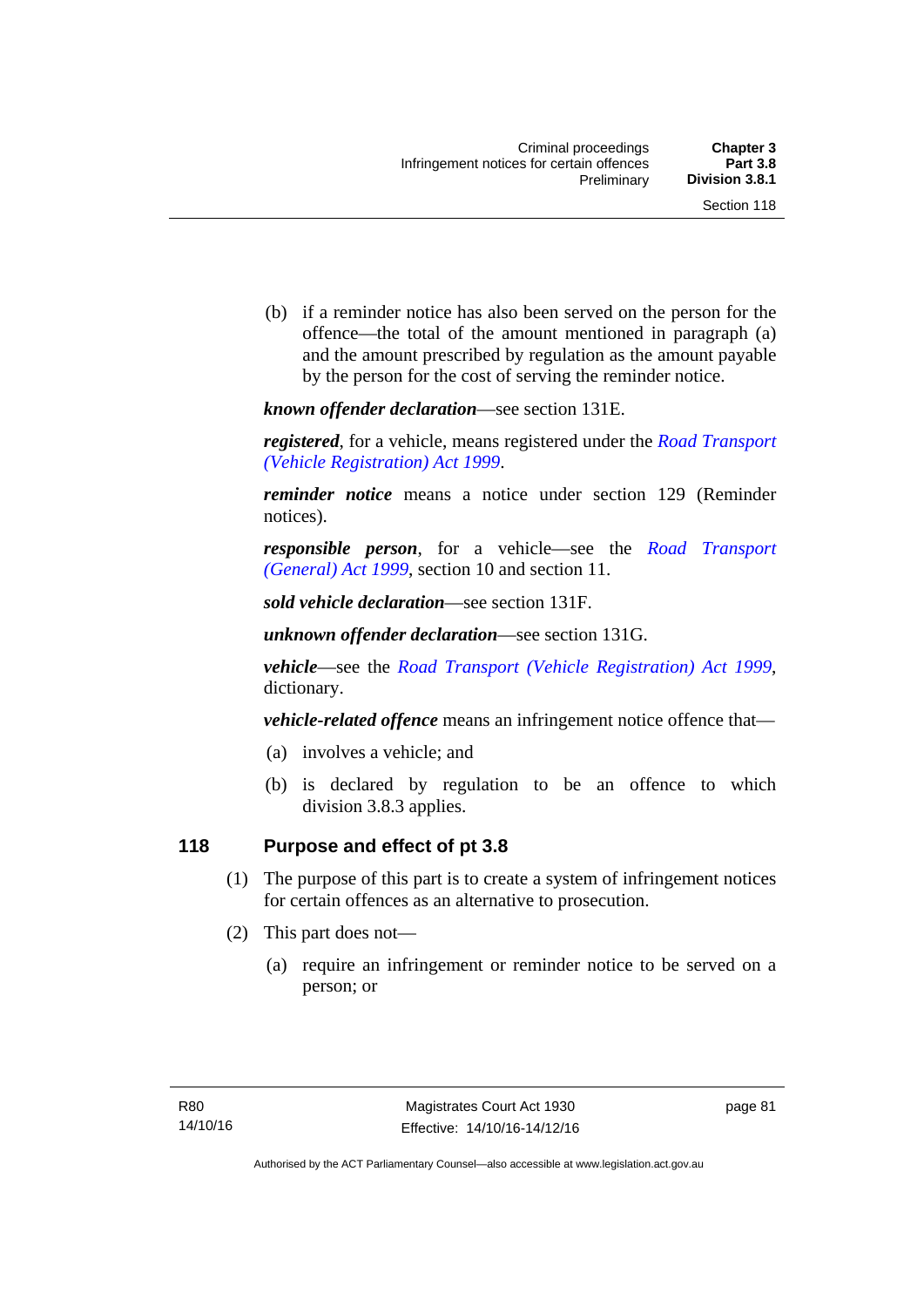- (b) affect the liability of a person to be prosecuted for an offence if—
	- (i) an infringement or reminder notice is not served on the person for the offence; or
	- (ii) the person does not comply with an infringement or reminder notice served on the person for the offence; or
	- (iii) an infringement notice served on the person for the offence is withdrawn; or
- (c) prevent the service of 2 or more infringement notices on a person for an offence; or
- (d) limit or otherwise affect the penalty that may be imposed by a court on a person for an offence.

#### **119 Regulations about infringement notice offences**

- (1) A regulation may prescribe an offence for the definition of *infringement notice offence* in section 117 by—
	- (a) stating the offence; or
	- (b) referring to the provision creating the offence; or
	- (c) providing that all offences, or all offences except for stated offences, against an Act or subordinate law are infringement notice offences.
- (2) Subsection (1) does not limit the way that a regulation may prescribe an offence for that definition.
- (3) A regulation may, for the definition of infringement notice penalty in section 117, prescribe—
	- (a) an amount as the penalty payable by anyone for an offence if it is dealt with under this part; or
	- (b) different amounts as the penalties payable for different offences if they are dealt with under this part; or

R80 14/10/16

Authorised by the ACT Parliamentary Counsel—also accessible at www.legislation.act.gov.au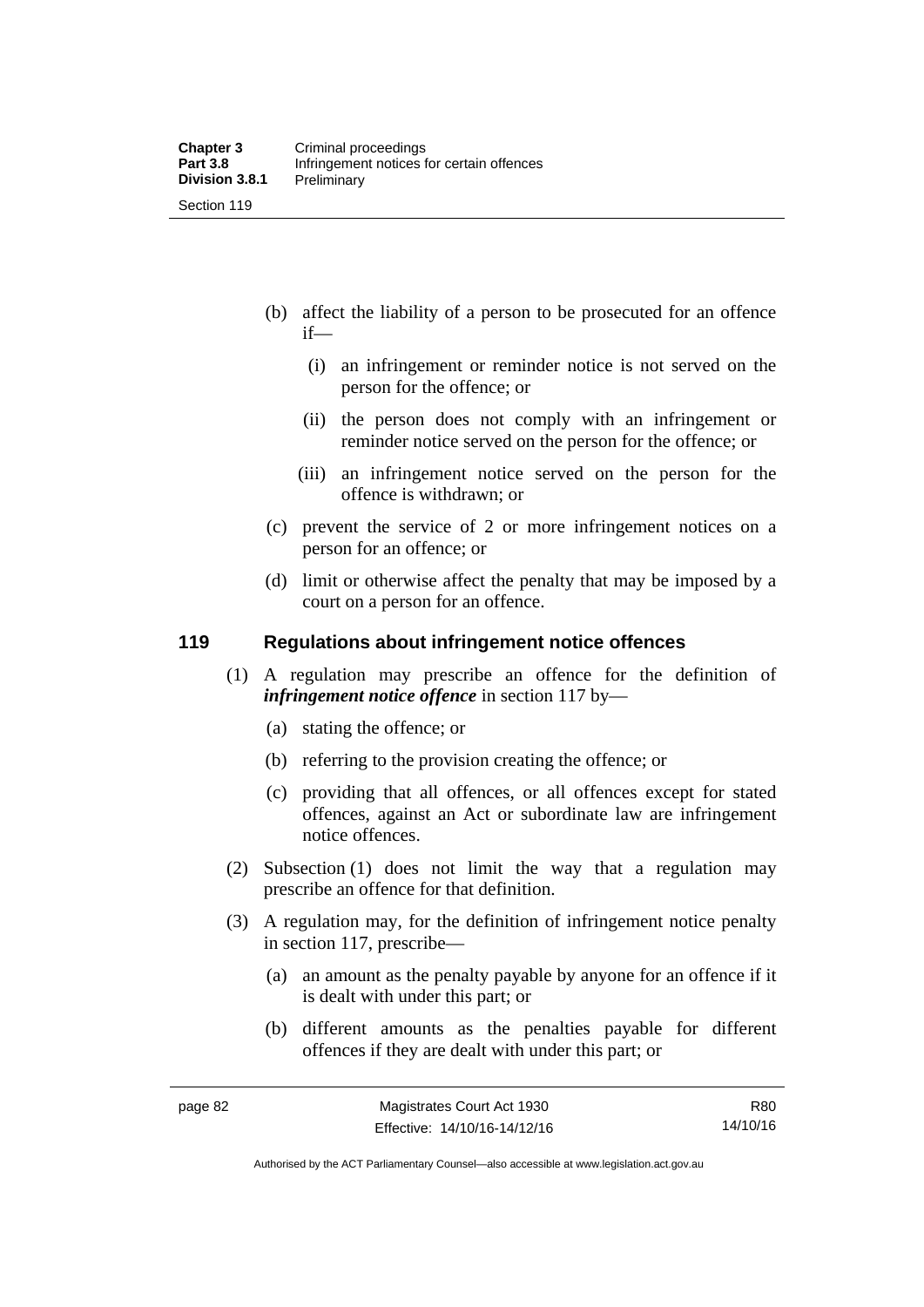- (c) different amounts as the penalties payable for the same kind of offence committed by different people or in different circumstances if the offence is dealt with under this part.
- (4) However, an infringement notice penalty prescribed for a person for an offence must not exceed the maximum fine that could be imposed by a court on the person for the offence.
- (5) Subsection (3) does not limit the way that a regulation may prescribe an amount for that definition.

## **Division 3.8.2 Infringement and reminder notices**

#### **120 Service of infringement notices**

- (1) If an authorised person believes, on reasonable grounds, that a person has committed an infringement notice offence, the authorised person may serve a notice (an *infringement notice*) on the person for the offence.
- (2) A regulation may make provision in relation to when an authorised person is, or is not, taken to have reasonable grounds for a belief mentioned in subsection (1).
- (3) To remove any doubt, an authorised person may not serve an infringement notice on a person under this section for an offence after the end of the time within which a prosecution may be brought for the offence.
- (4) This section does not prevent an infringement notice for a vehiclerelated offence being served on a person under section 131B (Service of infringement notice on responsible person for vehicle).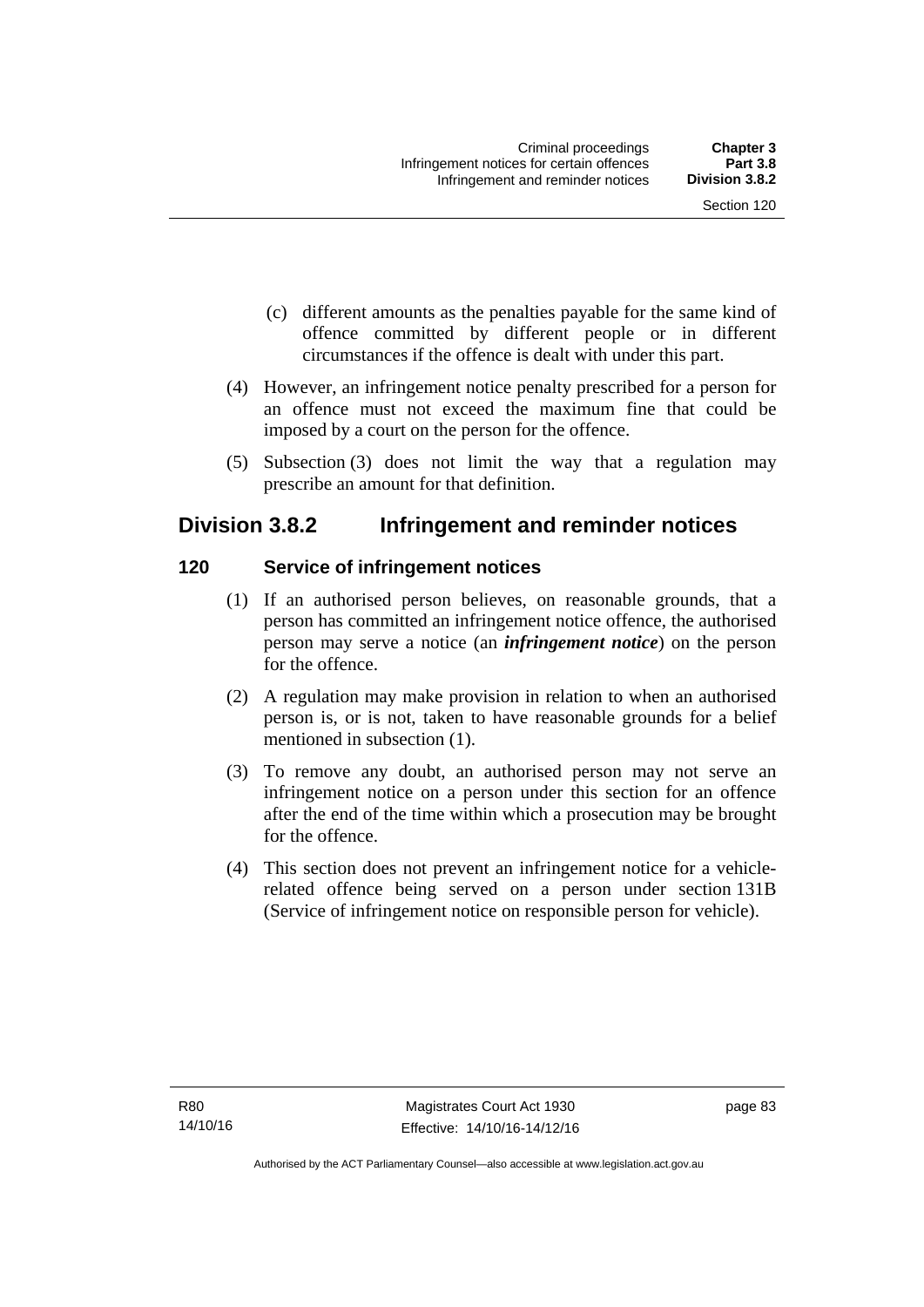#### **121 Contents of infringement notices**

- (1) An infringement notice served on a person by an authorised person for an infringement notice offence must—
	- (a) be identified by a unique number; and
	- (b) state the date of service of the notice; and
	- (c) state—
		- (i) the full name, or surname and initials, and address of the person on whom the notice is served; or
		- (ii) the particulars that are, under the regulations, identifying particulars for the person; and
	- (d) give brief details of the offence, including the Act or subordinate law, and the provision of it, contravened by the person, and—
		- (i) if the offence took place over a period—the period, or approximate period, when the offence was committed; or
		- (ii) in any other case—the place where the offence was committed and the date and approximate time of the offence; and
	- (e) state the infringement notice penalty payable by the person for the offence; and
	- (f) contain the information required by section 122 (Additional information in infringement notices); and
	- (g) identify the authorised person in accordance with the regulations; and
	- (h) include any other information required by regulation and any additional information that the administering authority considers appropriate.

R80 14/10/16

Authorised by the ACT Parliamentary Counsel—also accessible at www.legislation.act.gov.au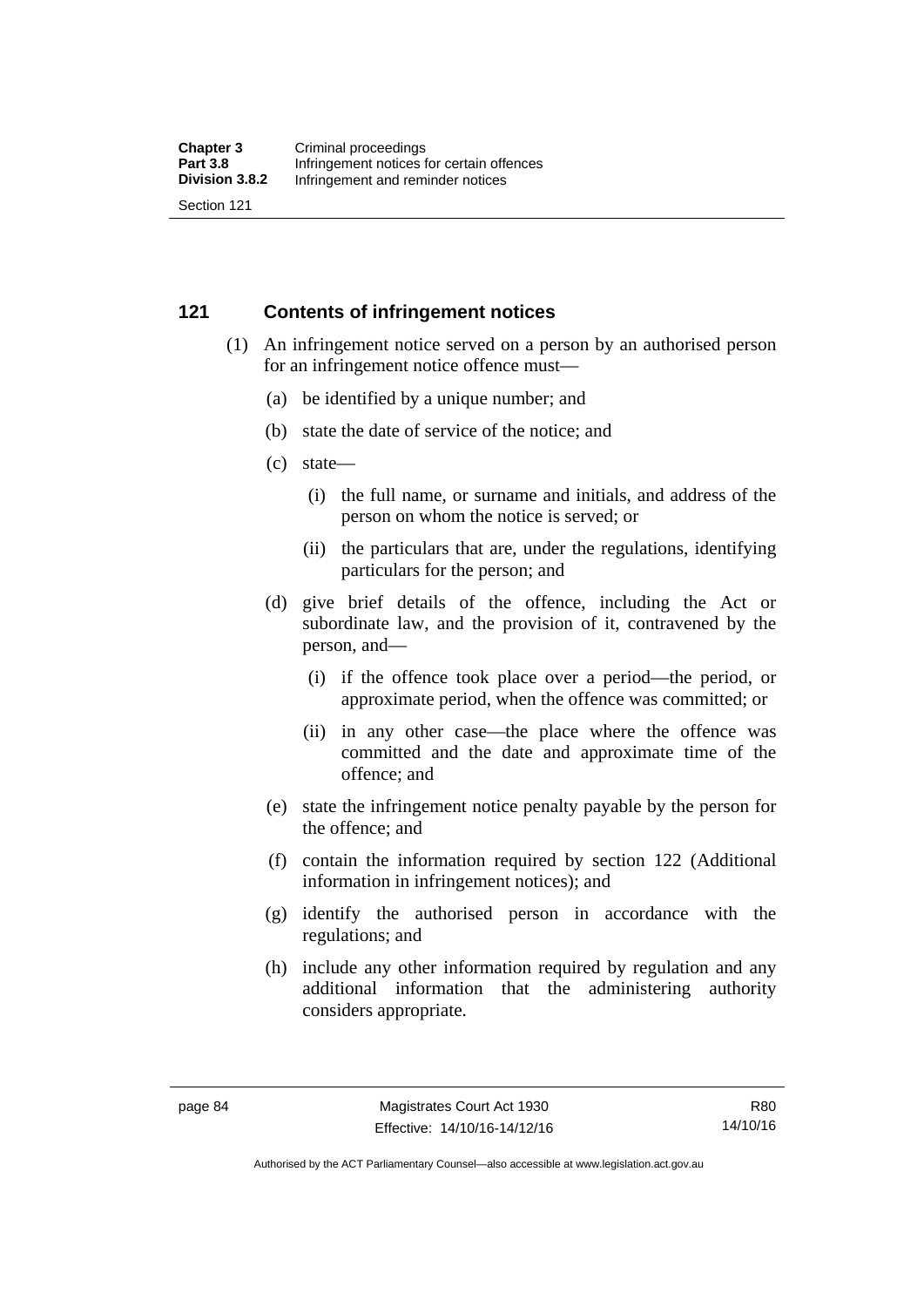(2) A regulation may provide that subsection (1) (c) does not apply to an infringement notice.

#### **122 Additional information in infringement notices**

- (1) The infringement notice must also tell the person on whom it is served that—
	- (a) the person may pay the infringement notice penalty for the offence or dispute liability for the offence within 28 days after the day when the notice is served on the person (the *date of service* of the notice); and
	- (b) the person may apply to the administering authority for additional time in which to pay the penalty or dispute liability for the offence; and
	- (c) the notice may be withdrawn before or after the penalty is paid; and
	- (d) if the person pays the penalty within the 28 days (or any additional time allowed by the administering authority), then, unless the infringement notice is withdrawn and any penalty refunded—
		- (i) any liability of the person for the offence is discharged; and
		- (ii) the person will not be prosecuted in court for the offence; and
		- (iii) the person will not be taken to have been convicted of the offence; and
	- (e) if the person wishes to dispute liability for the offence, the issue may be referred to the Magistrates Court; and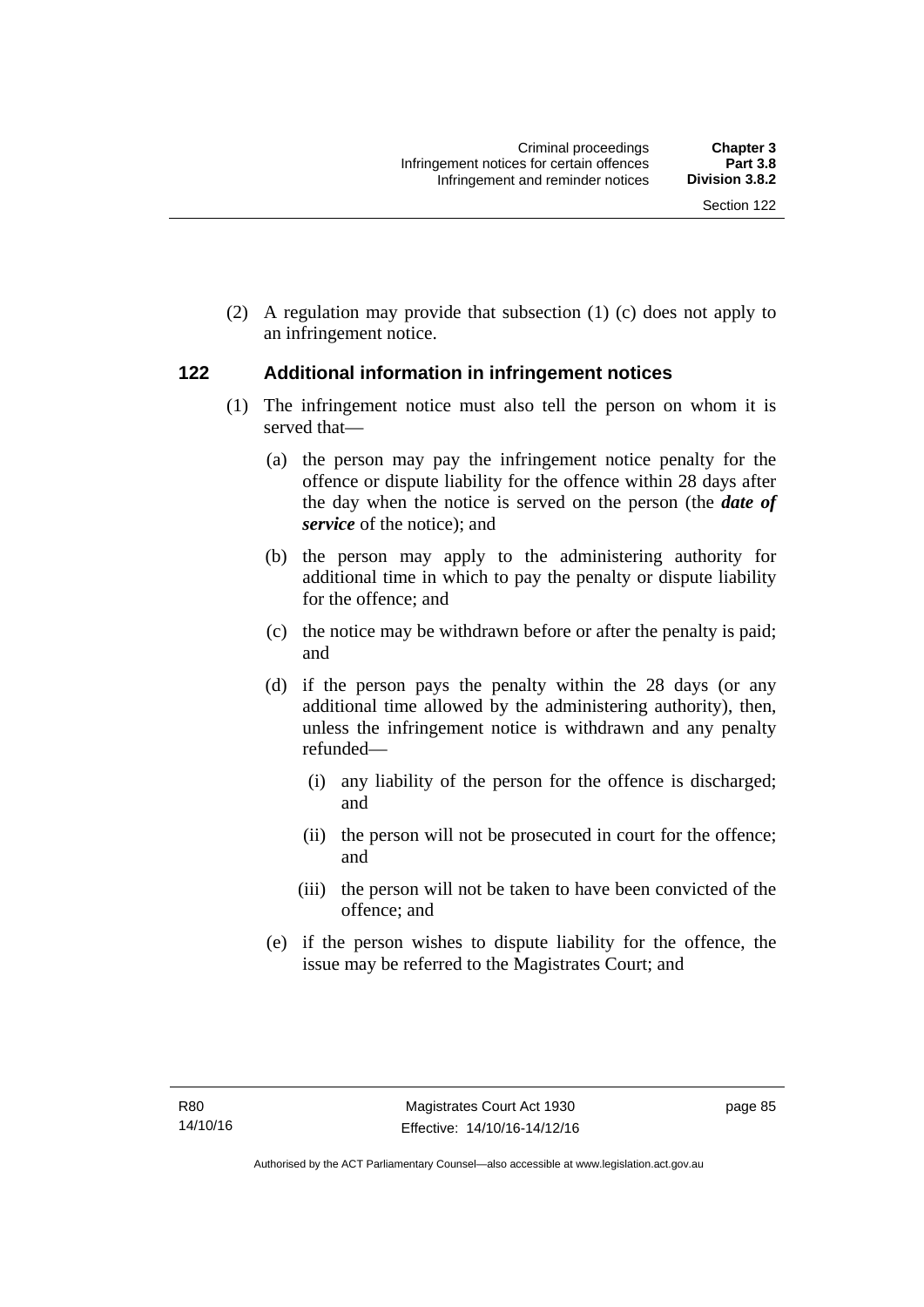(f) if the Magistrates Court finds against the person or the person is prosecuted in court for the offence, the person may be convicted of the offence and ordered to pay a penalty and costs, and be subject to other court orders; and

- (g) if the person does not pay the infringement notice penalty, or disputes liability for the offence, within the 28 days (or any additional time allowed by the administering authority), a reminder notice may be served on the person for the offence or the person may be prosecuted in court for the offence; and
- (h) if a reminder notice is served on the person, the infringement notice penalty is increased by the amount payable by the person for the cost of serving the reminder notice.
- (2) In addition, the infringement notice must—
	- (a) explain how the person may pay the infringement notice penalty or dispute liability for the offence; and
	- (b) explain how the person may apply for additional time to pay the infringement notice penalty or dispute liability for the offence.

#### **123 Time for payment of infringement notice penalty**

The infringement notice penalty payable by a person under an infringement notice or reminder notice is payable—

- (a) within 28 days after the date of service of the notice; or
- (b) if the person applies to the administering authority within the 28 days for additional time to pay and the additional time is allowed—within the additional time allowed by the administering authority; or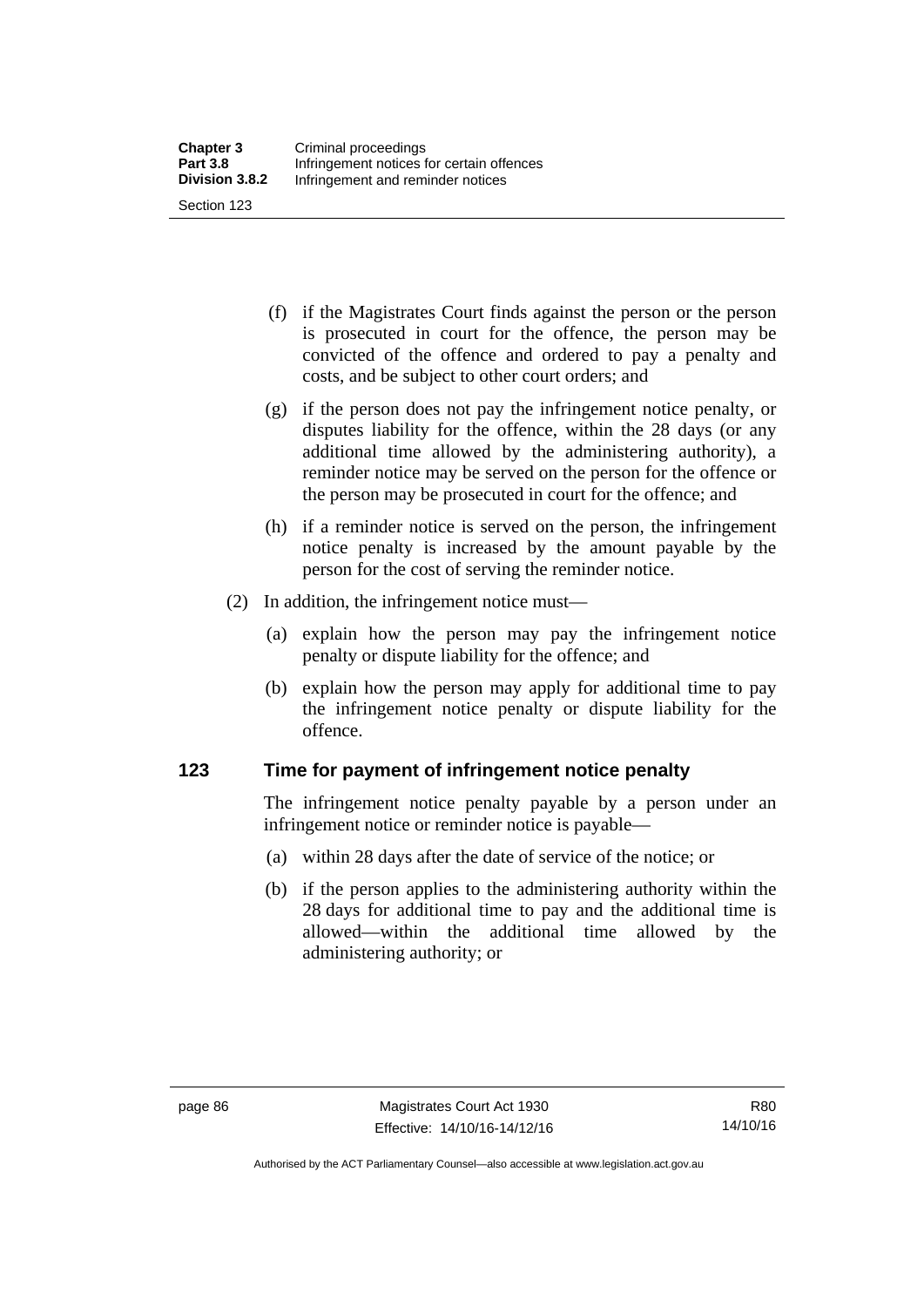(c) if the person applies to the administering authority within the 28 days for additional time to pay and the application is refused—within 7 days after the day the person is told of the refusal or 28 days after the date of service of the notice, whichever is later.

#### **124 Extension of time to pay penalty**

- (1) The person on whom an infringement notice or reminder notice is served may apply, in writing, to the administering authority, within 28 days after the date of service of the notice, for a stated additional time (of not longer than 6 months) in which to pay the infringement notice penalty.
- (2) The administering authority must—
	- (a) allow or refuse to allow the additional time; and
	- (b) tell the person in writing of the decision and, if the decision is a refusal, the reasons for it.

#### **125 Effect of payment of infringement notice penalty**

- (1) This section applies if—
	- (a) an infringement notice has been served on a person for an infringement notice offence; and
	- (b) the person pays the infringement notice penalty for the offence in accordance with this part; and
	- (c) when the payment is made, the infringement notice had not been withdrawn and an information had not been laid in the Magistrates Court against the person for the offence.
	- *Note* Section 127 (Withdrawal of infringement notice) provides for the withdrawal at any time of an infringement notice that has been served on a person. If s 125 applied to the infringement notice offence, it ceases to apply, and is taken never to have applied, on the withdrawal of the notice (see s  $127(4)$ ).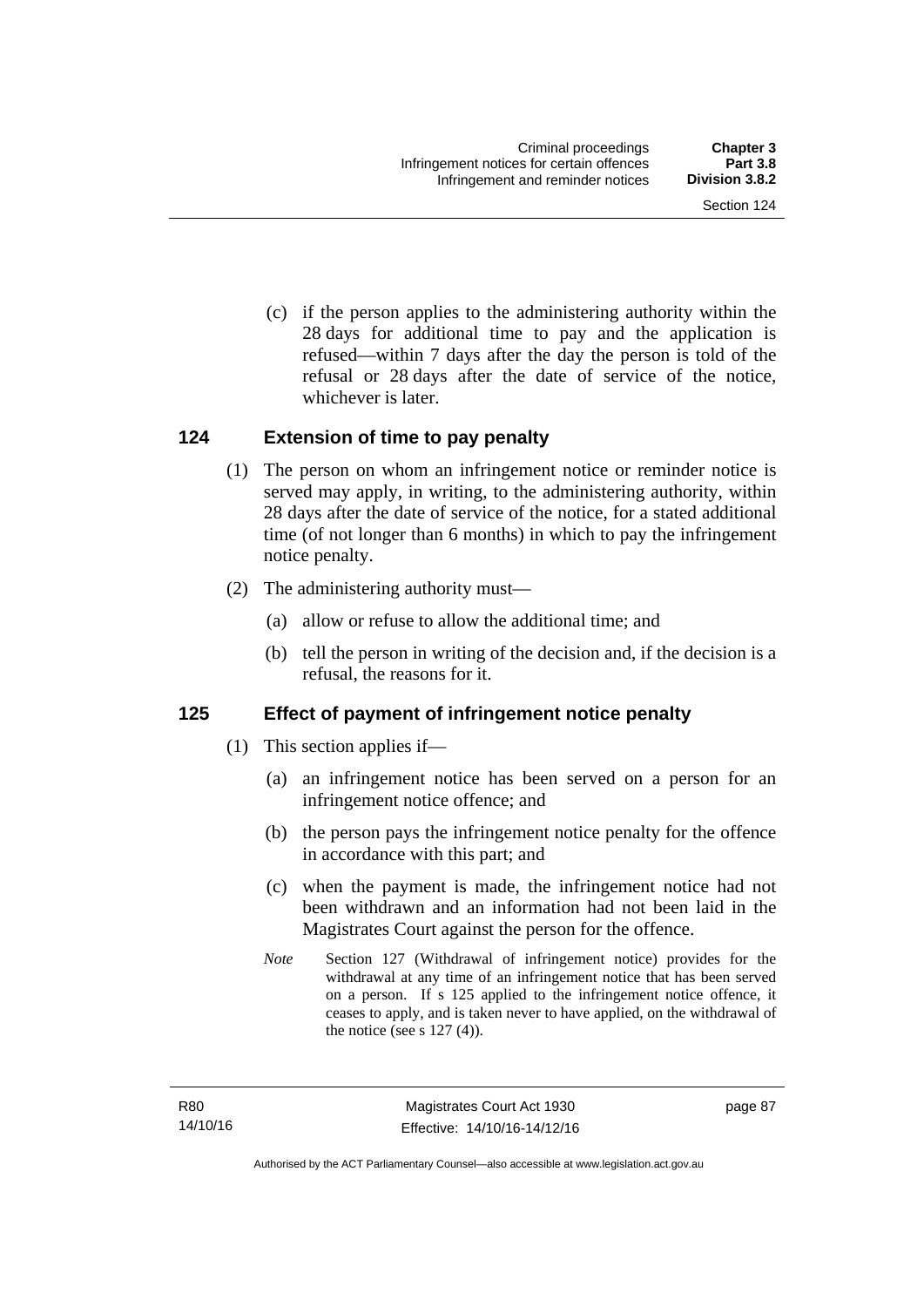- (2) If this section applies—
	- (a) any liability of the person for the offence is discharged; and
	- (b) the person must not be prosecuted in a court for the offence; and
	- (c) the person is not taken to have been convicted of the offence.
- (3) If 2 or more infringement notices were served on the person for the offence, then, unless all the infringement notices have been withdrawn, subsection (2) applies to the person in relation to the offence if the person pays, in accordance with this part, the infringement notice penalty in relation to any of the notices (together with any costs and disbursements payable under this part in relation to the notice).

#### **126 Application for withdrawal of infringement notice**

- (1) The person on whom an infringement notice for an infringement notice offence is served may apply to the administering authority, in writing, for the withdrawal of the notice within 28 days after the day when the infringement notice, or a reminder notice for the offence, is served on the person (or any additional time allowed by the administering authority).
- (2) The administering authority must—
	- (a) withdraw the notice or refuse to withdraw the notice; and
	- (b) tell the person in writing of the decision and, if the decision is a refusal, the reasons for it.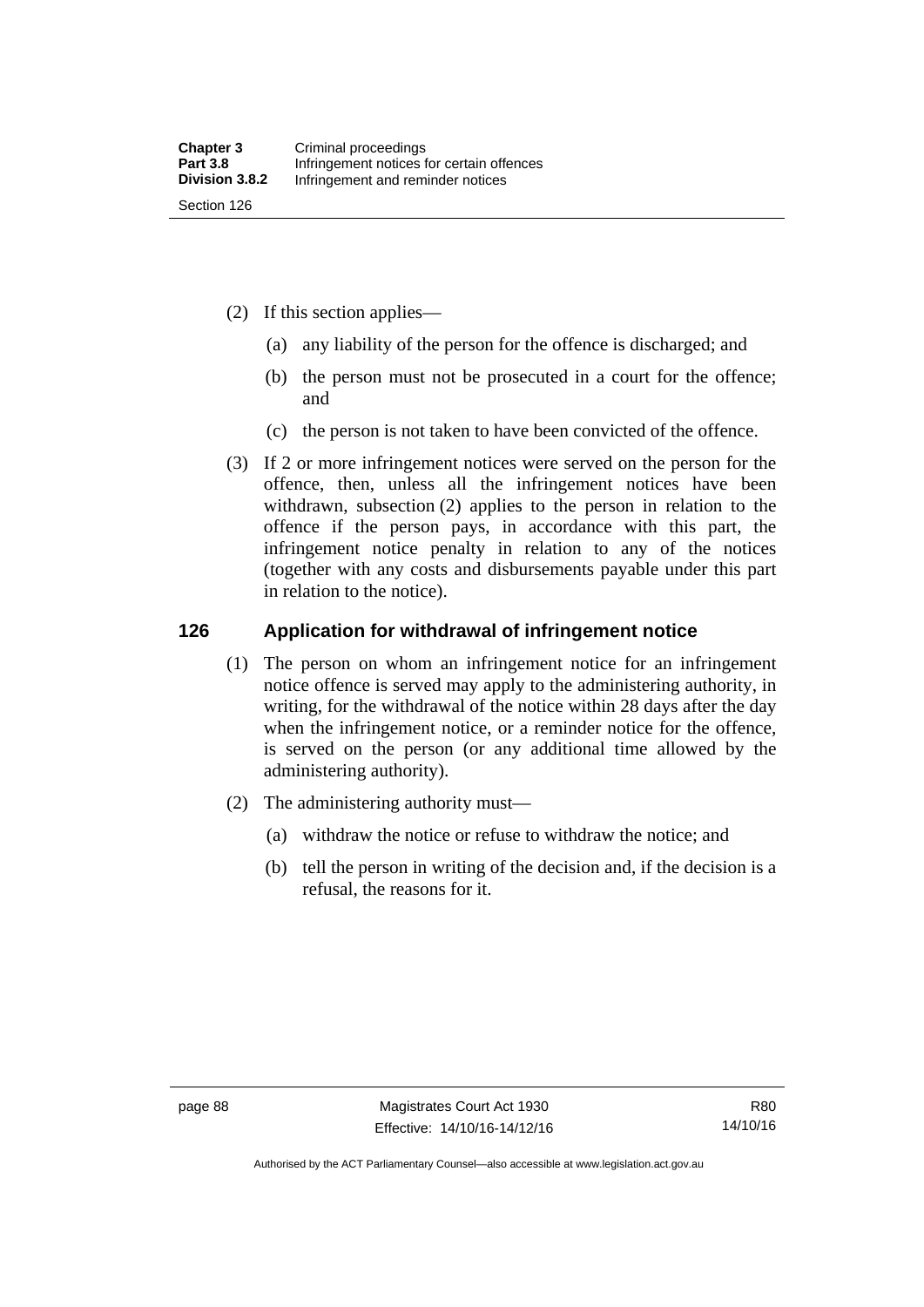#### **127 Withdrawal of infringement notice**

- (1) This section applies to an infringement notice that has been served on a person for an infringement notice offence.
- (2) The administering authority may, by notice served on the person, withdraw the infringement notice, whether or not—
	- (a) the person has made an application for the withdrawal of the infringement notice; or
	- (b) the infringement notice penalty (or part of it) has been paid for the offence; or
	- (c) the person has disputed liability for the infringement notice offence.
- (3) The notice must—
	- (a) include the number of the infringement notice and the date of service of the infringement notice; and
	- (b) tell the person that the infringement notice is withdrawn and, in general terms, about subsection (4).
- (4) On service of the notice—
	- (a) this part ceases to apply to the infringement notice; and
	- (b) if the infringement notice penalty (or part of it) has been paid—the amount paid must be repaid by the administering authority; and
	- (c) if section 125 (Effect of payment of infringement notice penalty) applies to the offence—the section ceases to apply, and is taken never to have applied, to the offence; and
	- (d) a proceeding for the offence may be taken in a court against anyone (including the person) as if the infringement notice had not been served on the person.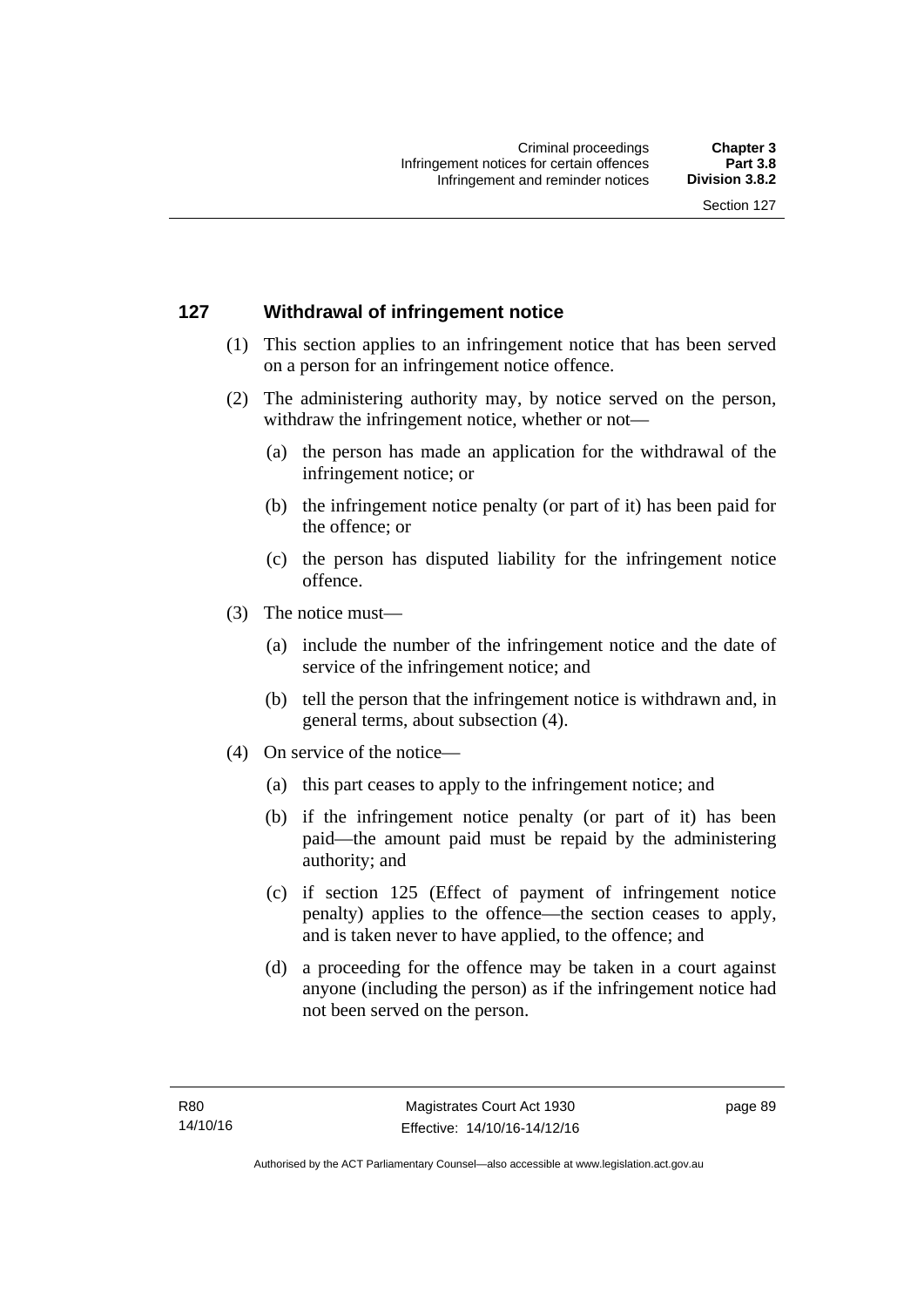#### **128 Guidelines about withdrawal of infringement notices**

- (1) The Minister may issue guidelines about the exercise of an administering authority's functions under section 126 (Application for withdrawal of infringement notice), section 127 (Withdrawal of infringement notice) or section 133 (Extension of time to dispute liability).
- (2) The administering authority for an infringement notice offence must comply with any guidelines applying to the offence.
- (3) A guideline is a disallowable instrument.
	- *Note* A disallowable instrument must be notified, and presented to the Legislative Assembly, under the [Legislation Act](http://www.legislation.act.gov.au/a/2001-14)*.*

#### **129 Reminder notices**

An authorised person may serve a notice (a *reminder notice*) on a person if—

- (a) an infringement notice has been served on the person for an infringement notice offence; and
- (b) the infringement notice has not been withdrawn; and
- (c) the infringement notice penalty has not been paid to the administering authority within the time for payment under this part; and
- (d) written notice disputing liability has not been given to the administering authority in accordance with this part; and
- (e) a reminder notice has not previously been served on the person for the offence.

Authorised by the ACT Parliamentary Counsel—also accessible at www.legislation.act.gov.au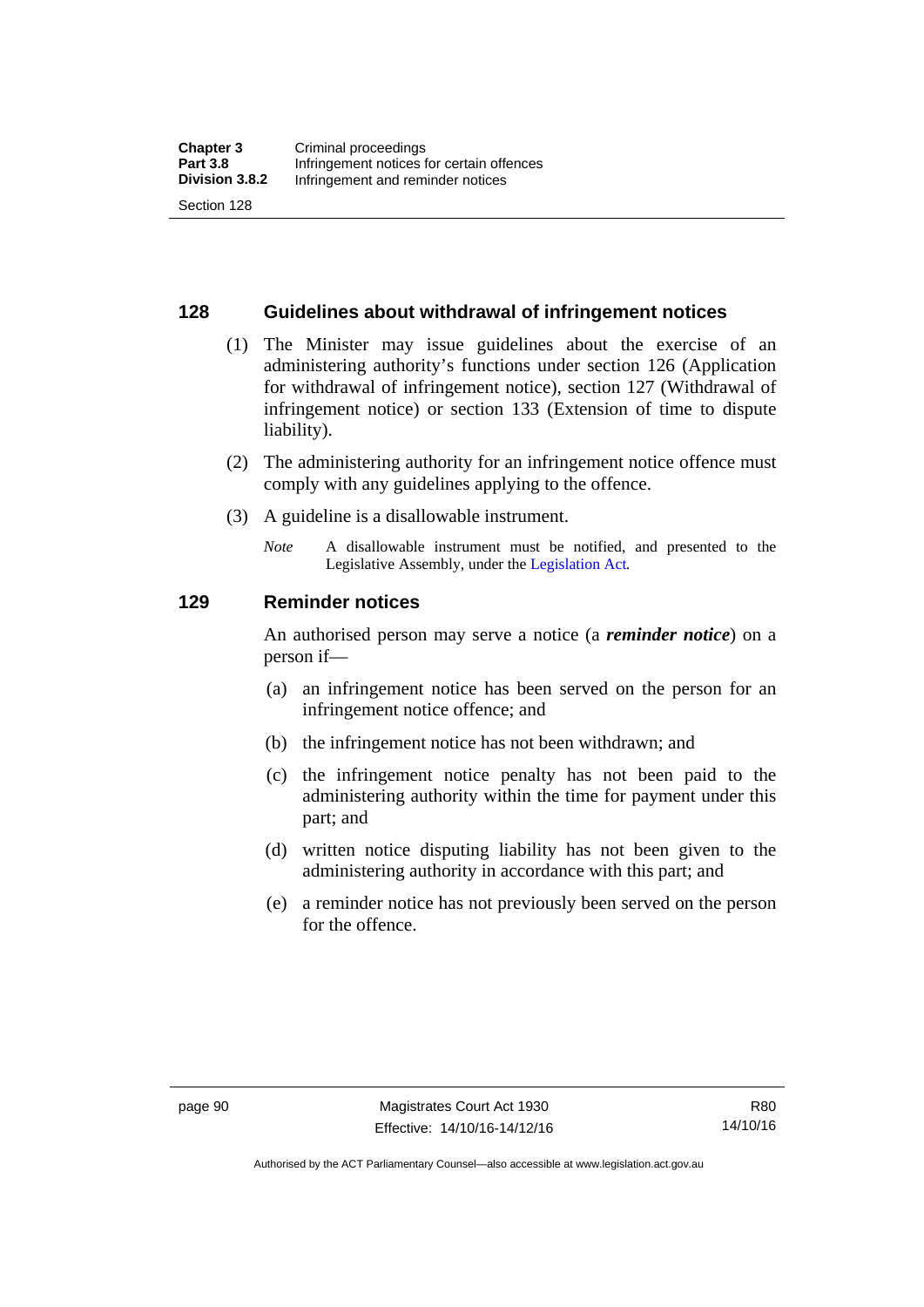#### **130 Contents of reminder notices**

A reminder notice served on a person by an authorised person for an infringement notice offence must—

- (a) be identified by a unique number; and
- (b) include the following information:
	- (i) the Act or subordinate law, and the provision of it, contravened by the person;
	- (ii) the number of the infringement notice served on the person for the offence;
	- (iii) the date of service of the infringement notice; and
- (c) state the date of service of the reminder notice; and
- (d) state the infringement notice penalty that is now payable by the person for the offence; and
- (e) contain the information required by section 131 (Additional information in reminder notices); and
- (f) identify the authorised person in accordance with the regulations; and
- (g) include any other information required by regulation and any additional information that the administering authority considers appropriate.

#### **131 Additional information in reminder notices**

- (1) The reminder notice must also tell the person on whom it is served that—
	- (a) the infringement notice penalty for the offence has not been paid; and
	- (b) the infringement notice has not been withdrawn; and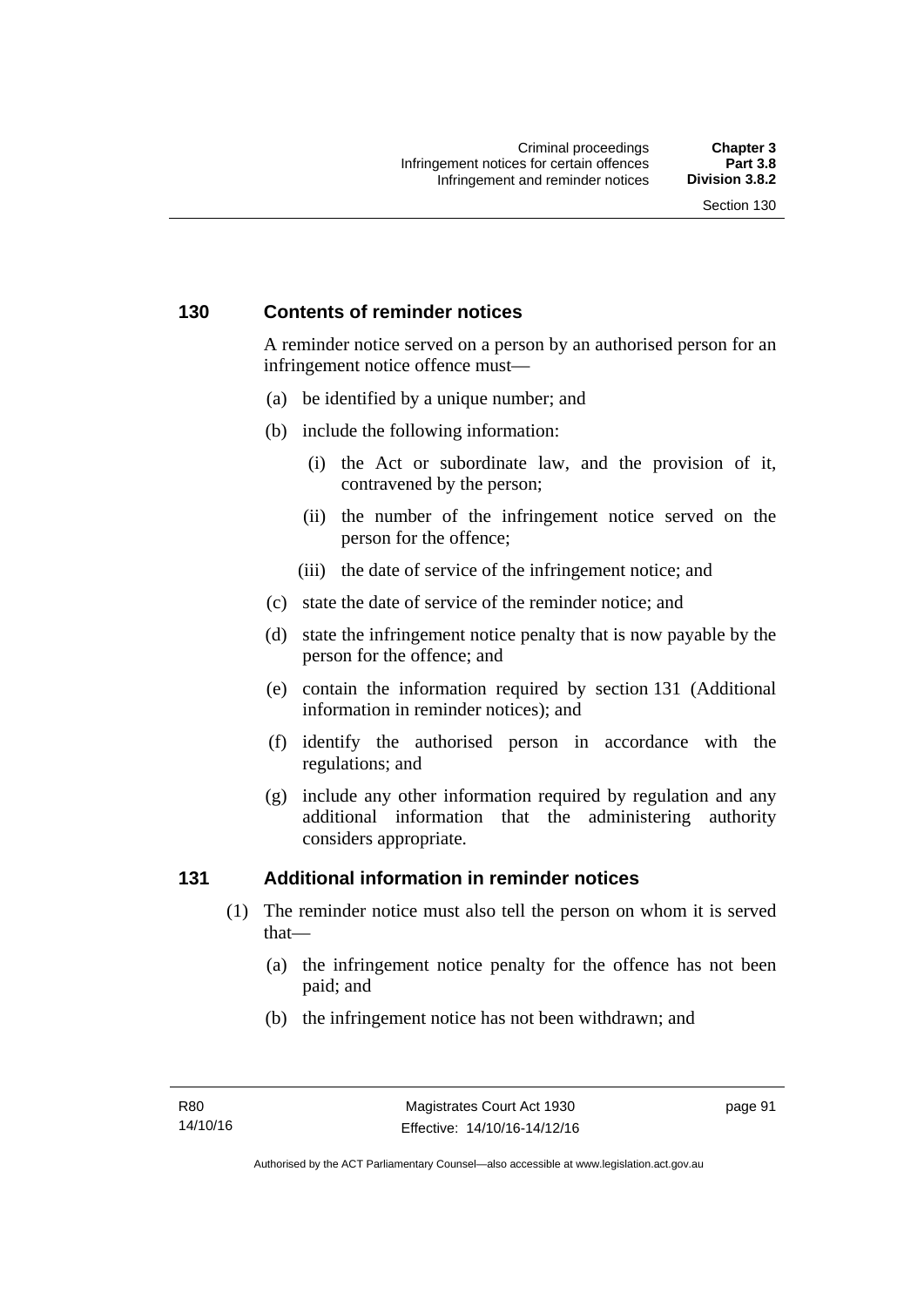(c) written notice disputing liability has not been received by the administering authority from the person for the offence; and

- (d) the infringement notice penalty for the offence has been increased by the amount payable by the person for the cost of serving the reminder notice; and
- (e) the person may pay the infringement notice penalty that is now payable by the person for the offence or dispute liability for the offence within 28 days after the day when the reminder notice is served on the person (the *date of service* of the notice); and
- (f) the person may apply to the administering authority for additional time in which to pay the penalty or dispute liability for the offence; and
- (g) the infringement notice may be withdrawn before or after the penalty is paid; and
- (h) if the person pays the penalty within the 28 days (or any additional time allowed by the administering authority), then, unless the infringement notice is withdrawn and any penalty refunded—
	- (i) any liability of the person for the offence is discharged; and
	- (ii) the person will not be prosecuted in court for the offence; and
	- (iii) the person will not be taken to have been convicted of the offence; and
- (i) if the person wishes to dispute liability for the offence, the issue may be referred to the Magistrates Court; and
- (j) if the Magistrates Court finds against the person or the person is prosecuted in court for the offence, the person may be convicted of the offence and ordered to pay a penalty and costs, and be subject to other court orders; and

Authorised by the ACT Parliamentary Counsel—also accessible at www.legislation.act.gov.au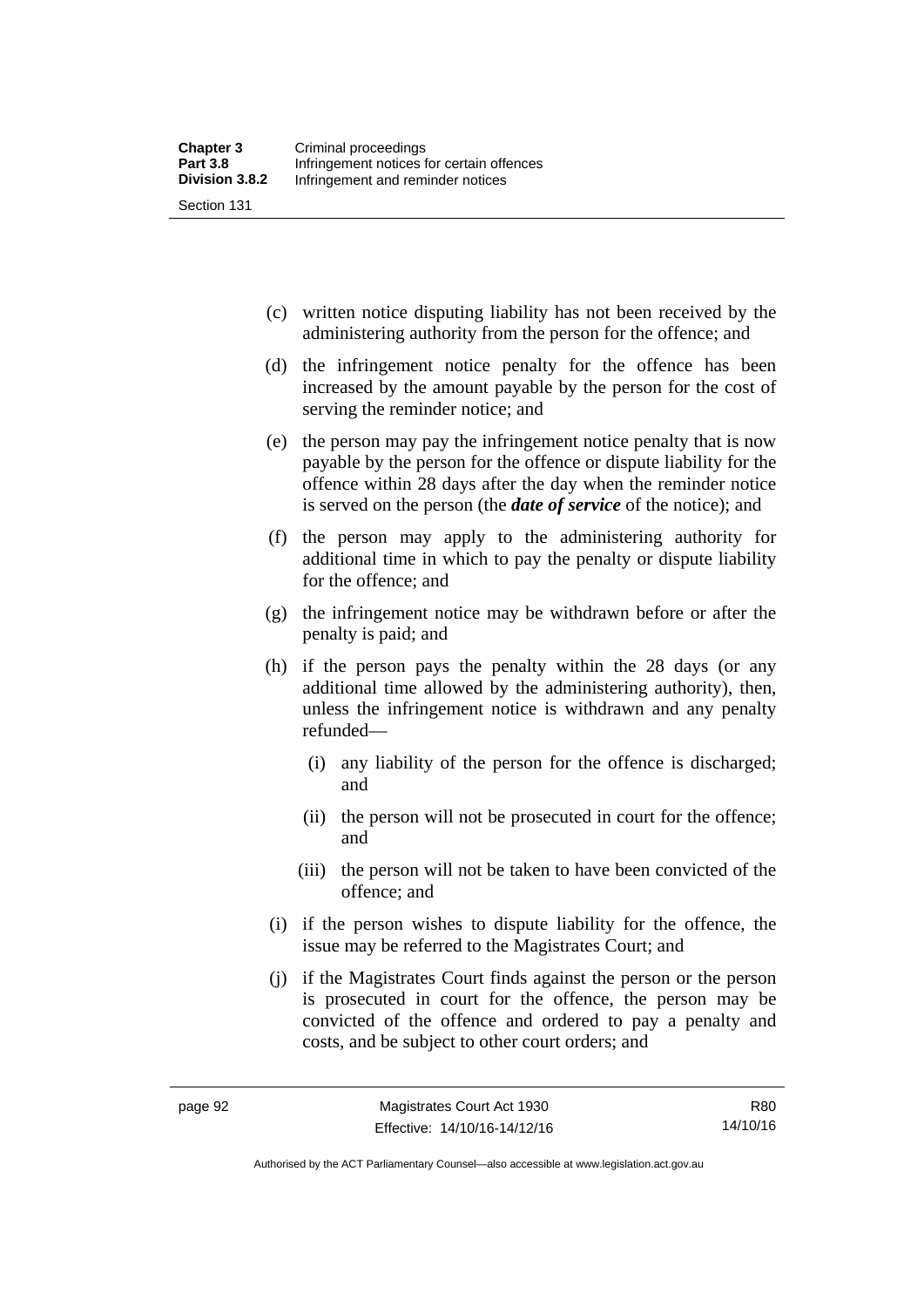- (k) if the person does not pay the infringement notice penalty, or dispute liability for the offence, within the 28 days (or any additional time allowed by the administering authority), the person may be prosecuted in court for the offence.
- (2) In addition, the reminder notice must—
	- (a) explain how the person may pay the infringement notice penalty or dispute liability for the offence; and
	- (b) explain how the person may apply for additional time to pay the infringement notice penalty or dispute liability for the offence.

## **Division 3.8.3 Additional provisions for vehiclerelated offences**

## **131A Meaning of** *infringement notice*

In this division:

*infringement notice* means an infringement notice for a vehicle-related offence.

## **131B Service of infringement notice on responsible person for vehicles**

- (1) This section applies if an authorised person believes, on reasonable grounds, that a vehicle-related offence has been committed.
- (2) The authorised person may serve an infringement notice for the offence on—
	- (a) the responsible person for the vehicle at the time of the offence; or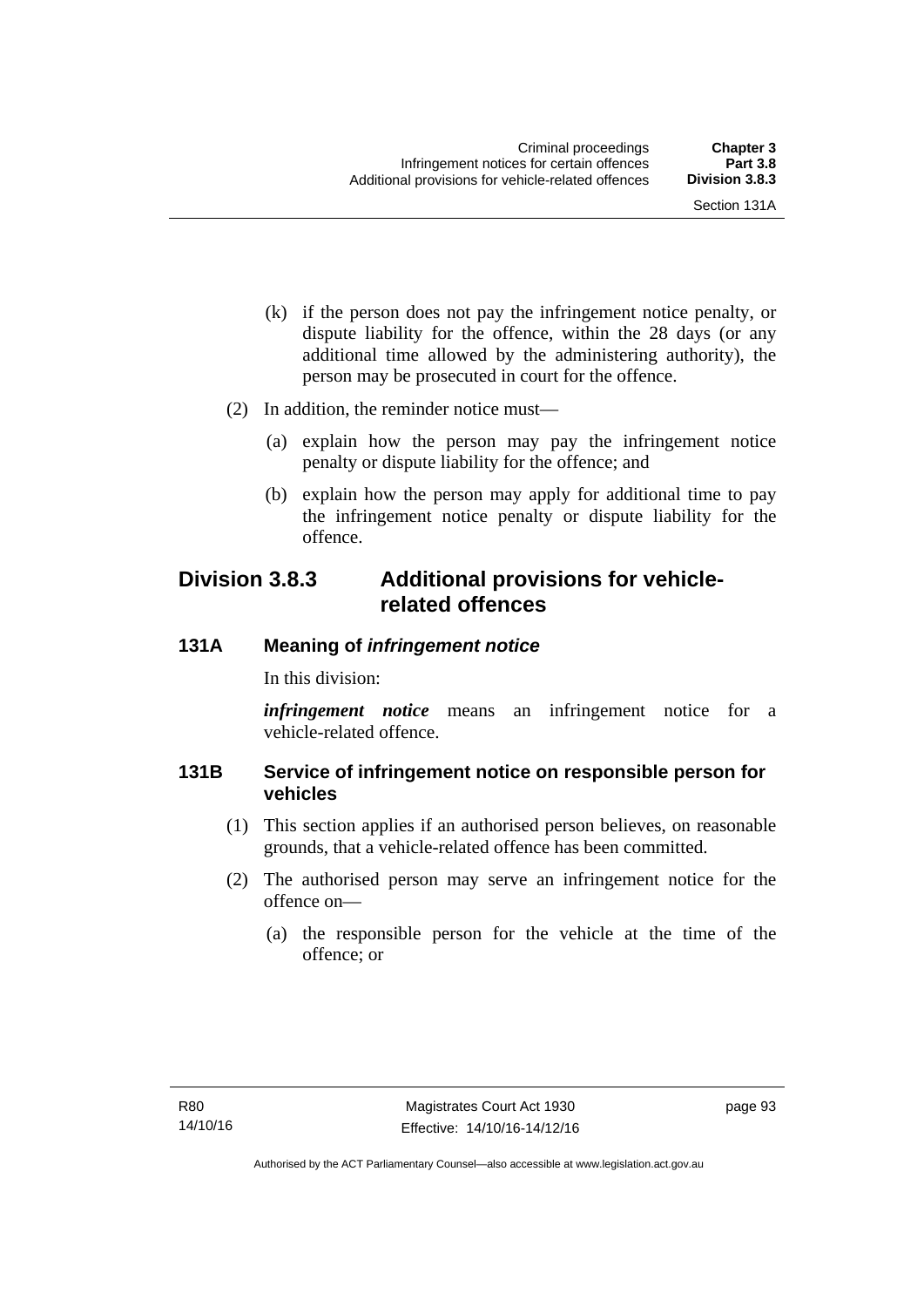Section 131B

- (b) if there is more than 1 responsible person for the vehicle at that time—each or any of them.
- *Note 1* For how documents may be served, see the [Legislation Act,](http://www.legislation.act.gov.au/a/2001-14) pt 19.5
- *Note 2* Subsections (3) and (4) provide additional ways for serving infringement notices (see [Legislation Act,](http://www.legislation.act.gov.au/a/2001-14) s 251 (1)).
- (3) If the infringement notice is to be served on a person under this section by post and the vehicle is registered under a law of another jurisdiction corresponding to the *[Road Transport \(Vehicle](http://www.legislation.act.gov.au/a/1999-81)  [Registration\) Act 1999](http://www.legislation.act.gov.au/a/1999-81)*, the notice may be served by sending it by prepaid post, addressed to the person, to the latest address of the person in the registration records kept under that law.
- (4) An infringement notice for a vehicle-related offence may be served by securely placing or attaching the notice, addressed to the responsible person (without further description), on or to the vehicle in a conspicuous position.
- (5) If an infringement notice is served in the way mentioned in subsection (4), it is taken to have been served, on the day that it is placed on or attached to the vehicle, on—
	- (a) the responsible person for the vehicle; or
	- (b) if there is more than 1 responsible person for the vehicle at that time—each of them.
- (6) A person must not remove, deface or interfere with an infringement notice placed on, or attached to, a vehicle unless the person is the driver of the vehicle or the responsible person (or a responsible person) for the vehicle.

Maximum penalty: 20 penalty units.

 (7) A regulation may provide that an infringement notice for a vehiclerelated offence may only be served on a person under this section within the prescribed period after the day the offence was committed.

R80 14/10/16

Authorised by the ACT Parliamentary Counsel—also accessible at www.legislation.act.gov.au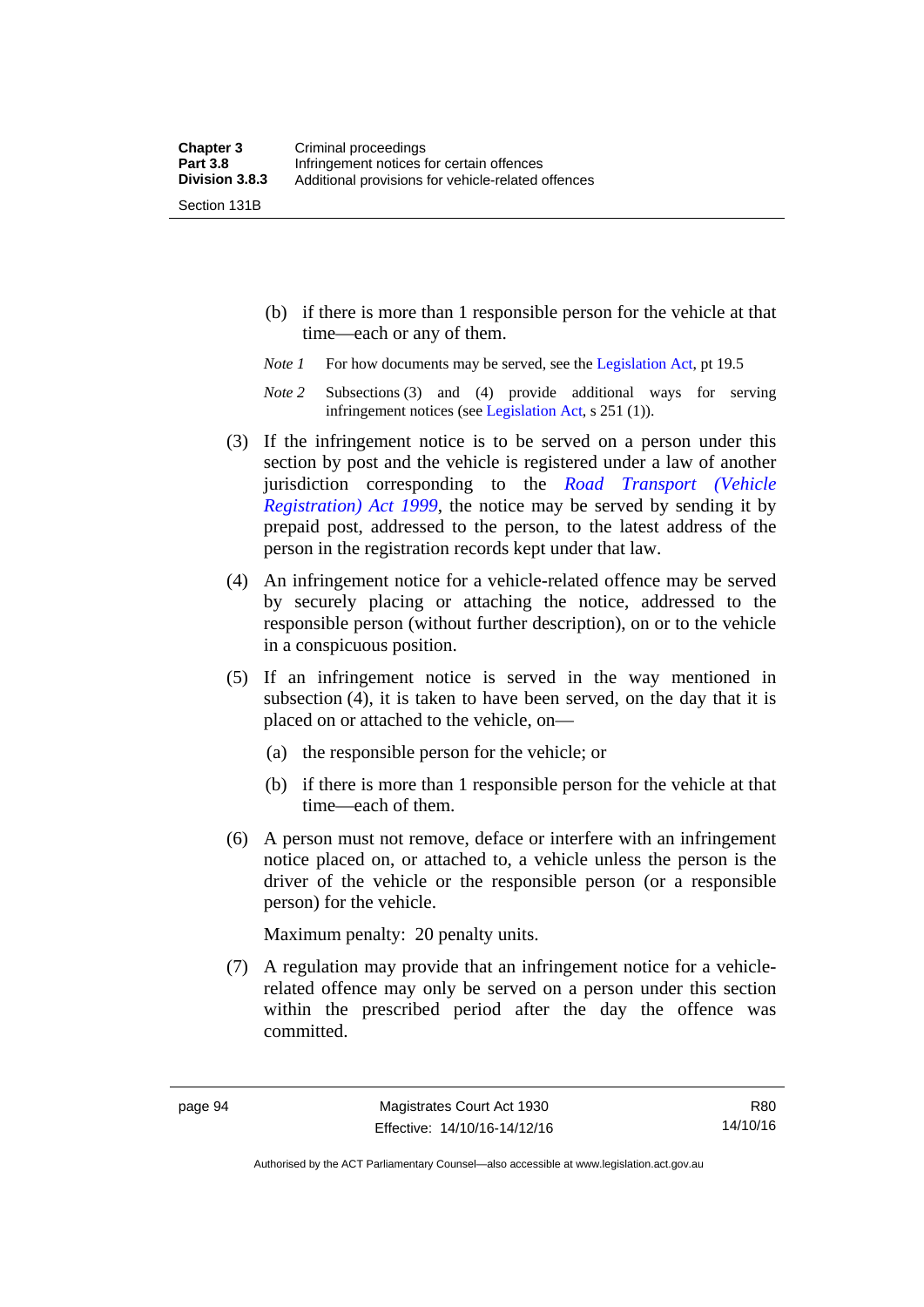- (8) To remove any doubt, an authorised person may not serve an infringement notice on a person under this section for an offence after—
	- (a) if a regulation under subsection (7) prescribes a period for the offence—the end of the prescribed period; or
	- (b) in any other case—the end of the time within which a prosecution may be brought against the person for the offence.
- (9) This section does not prevent an infringement notice for a vehiclerelated offence being served on a person under section 120 (Service of infringement notices).

## **131C Liability for vehicle-related offences**

- (1) If an infringement notice for a vehicle-related offence is served on a person under section 131B, the person is liable for the offence, and may be convicted of and punished for the offence, even though the person who actually committed the offence (the *actual offender*) may have been someone else.
- (2) If the actual offender is not the responsible person (or a responsible person) for the vehicle at the time of the offence, subsection (1) does not affect the liability of the actual offender, but—
	- (a) an additional penalty for the offence may not be recovered from or imposed on the actual offender if an infringement notice penalty for the offence has been paid by, or a penalty has been imposed on, the responsible person (or a responsible person) for the vehicle at that time; and
	- (b) an additional penalty for the offence may not be recovered from or imposed on the responsible person (or a responsible person) for the vehicle at that time if an infringement notice penalty for the offence has been paid by, or a penalty has been imposed on, the actual offender.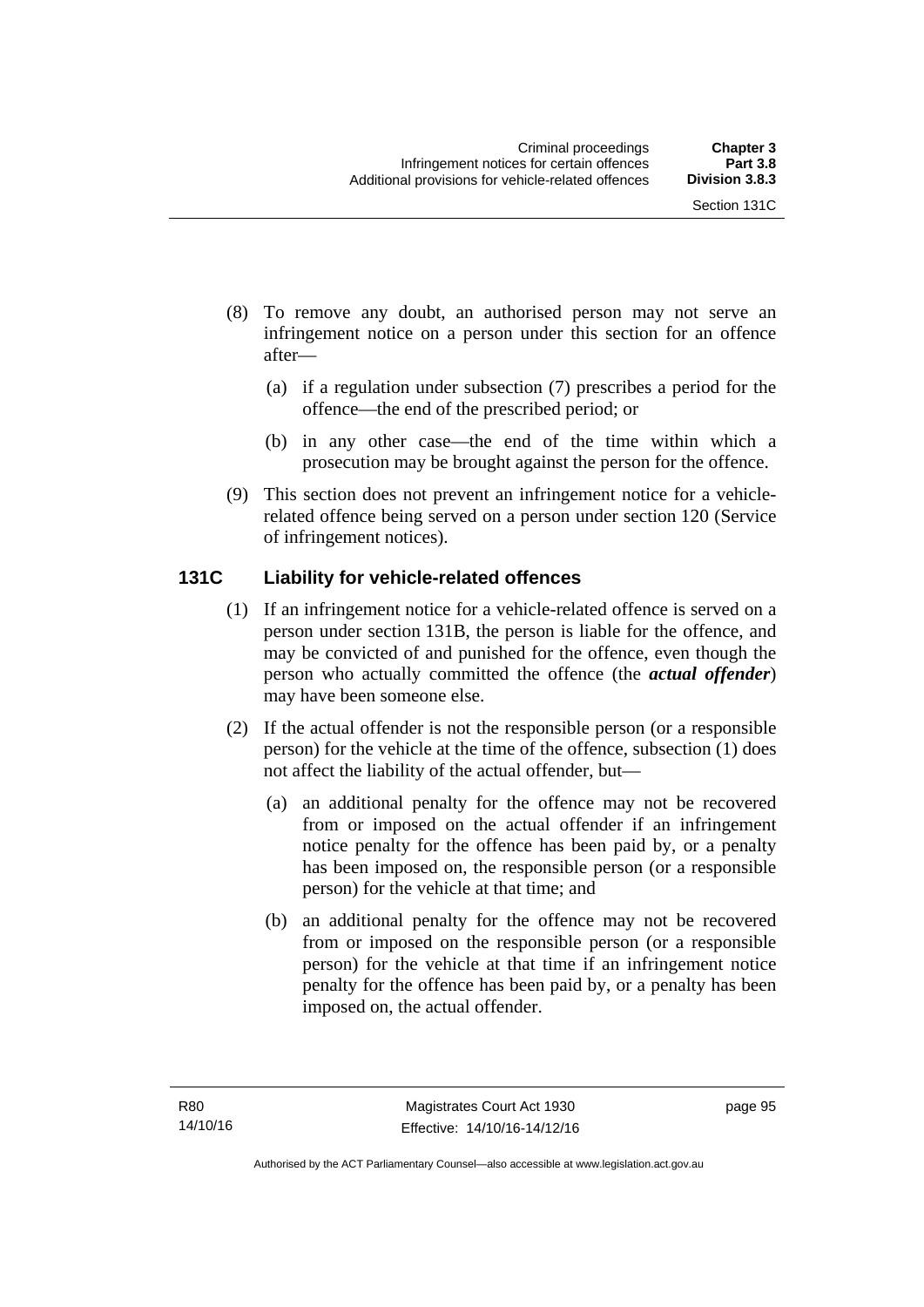- (3) However, in a prosecution against a responsible person for a vehicle-related offence, it is a defence if the responsible person establishes—
	- (a) that the vehicle was stolen, or illegally taken or used, at the time of the offence; or
	- (b) that the person made and gave to the administering authority a known offender declaration in accordance with section 131E (Known offender declaration) for the offence; or
	- (c) that the vehicle (or all of the person's interest in the vehicle) had been sold or disposed of by the person before the time of the offence, and that at that time the person did not have an interest in the vehicle; or
	- (d) that the person—
		- (i) was not the driver of the vehicle at the time of the offence; and
		- (ii) does not know, and could not with reasonable diligence have found out, the name and address of the driver of the vehicle at that time.

#### **131D Illegal user declarations**

- (1) This section applies if—
	- (a) an infringement notice for a vehicle-related offence is served on a person under section 131B (Service of infringement notice on responsible person for vehicles); and
	- (b) the person makes a declaration (an *illegal user declaration*) stating that the vehicle was stolen, or illegally taken or used, at the time of the offence and providing all relevant facts supporting that statement, including details of where and when the matter was reported to the police; and

Authorised by the ACT Parliamentary Counsel—also accessible at www.legislation.act.gov.au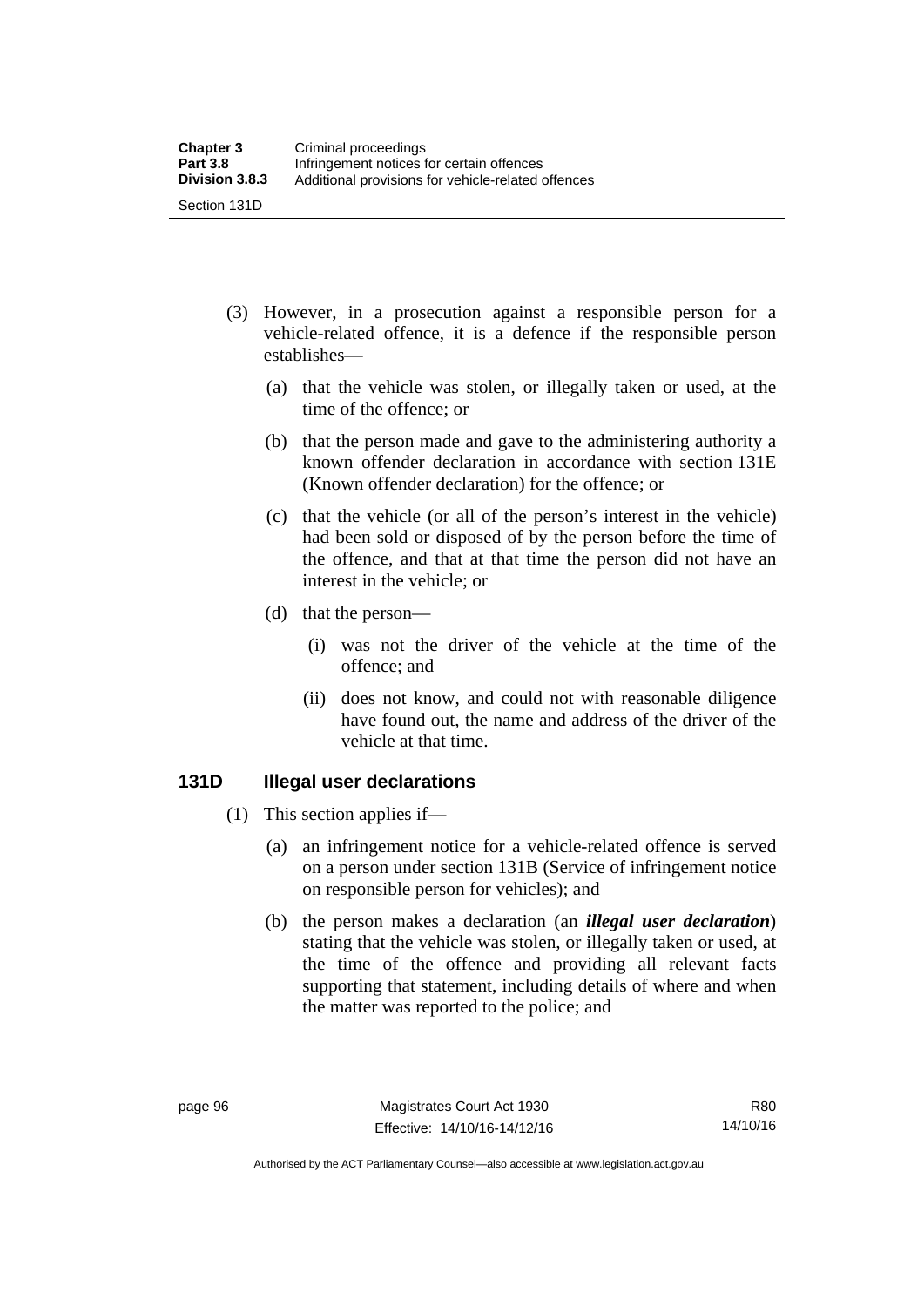- (c) the person gives the illegal user declaration to the administering authority within 28 days after the day when the infringement notice, or a reminder notice for the offence, is served on the person (or any additional time allowed by the administering authority).
- (2) An infringement notice for the offence may be served under section 120 (Service of infringement notices) on the person (if any) stated in the illegal user declaration as the person (the *named offender*) who was illegally in charge of the vehicle at the time of the offence.
- (3) If a document (including an infringement notice or reminder notice) is to be served on the named offender under this part by post in relation to the offence, the document may be addressed to the named offender at his or her home or business address stated in the illegal user declaration.
- (4) Section 131C (Liability for vehicle-related offences) and section 131E (Known offender declarations) apply as if the named offender were the responsible person for the vehicle at the time of the offence and the infringement notice had been served on the named offender under section 131B.
- (5) However, a proceeding for the offence may be brought in a court against the named offender only if a copy of the illegal user declaration has been served on the named offender by an authorised person.
- (6) In a proceeding against the named offender for the offence, the illegal user declaration is evidence that the named offender was the driver of the vehicle at the time of the offence.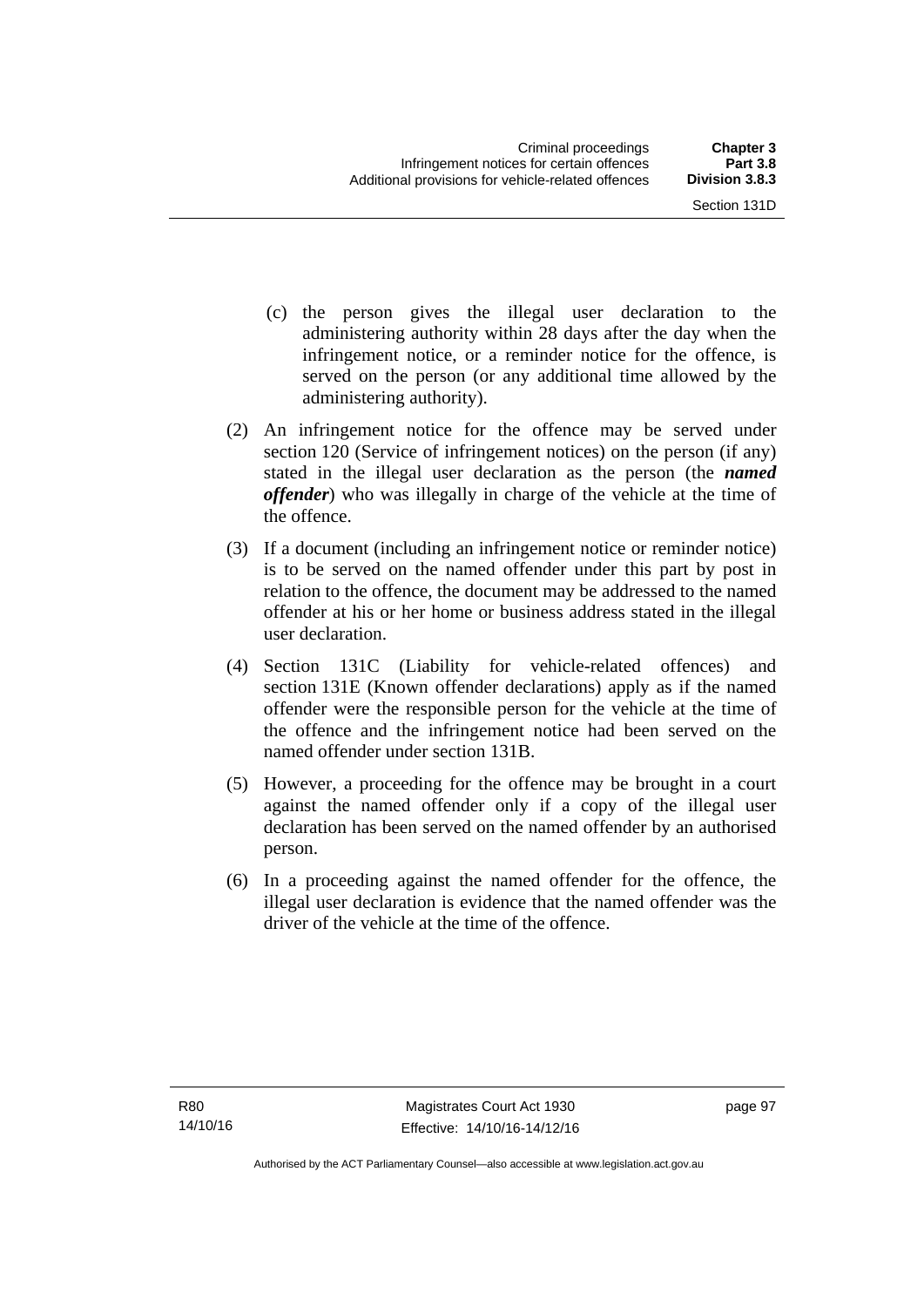#### **131E Known offender declarations**

- (1) This section applies if—
	- (a) an infringement notice for a vehicle-related offence is served on a person under section 131B (Service of infringement notice on responsible person for vehicles); and
	- (b) the person makes a declaration (a *known offender declaration*) stating—
		- (i) if the person is an individual—
			- (A) that the person was not the driver of the vehicle at the time of the offence and did not commit the offence; and
			- (B) the name and home or business address of the person (the *named offender*) who was the driver of the vehicle at that time; and
			- (C) all relevant facts supporting those statements; or
		- (ii) if the person is a corporation—the name and home or business address of the person (also the *named offender*) who was the driver of the vehicle at the time of the offence and all relevant facts supporting that statement; or
		- (iii) for a vehicle-related offence under an Act declared by regulation to be an Act to which this subparagraph applies—the person saw another named person (also the *named offender*) do the act the subject of the offence and stating—
			- (A) the address of the named offender; and
			- (B) if the person does not know the other person's address—the reasons why the person does not know the address; and

Authorised by the ACT Parliamentary Counsel—also accessible at www.legislation.act.gov.au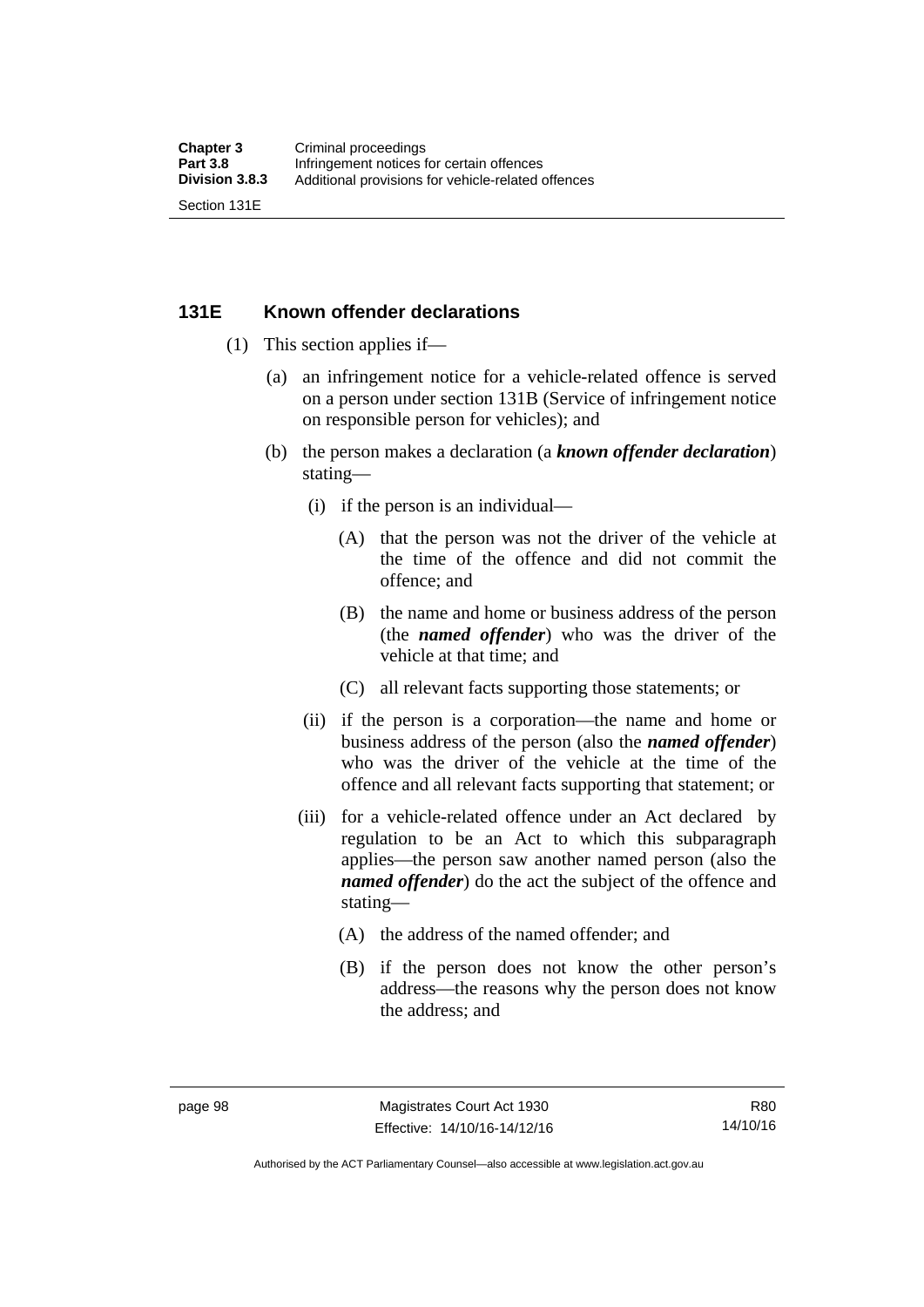- (c) the person gives the known offender declaration to the administering authority within 28 days after the day when the infringement notice, or a reminder notice for the offence, is served on the person (or any additional time allowed by the administering authority).
- (2) An infringement notice for the offence may be served under section 120 (Service of infringement notices) on the named offender.
- (3) If a document (including an infringement notice or reminder notice) is to be served on the named offender under this part by post in relation to the offence, the document may be addressed to the named offender at his or her home or business address stated in the known offender declaration.
- (4) Section 131C (Liability for vehicle-related offences), this section and section 131F apply as if the named offender were the responsible person for the vehicle at the time of the offence and the infringement notice had been served on the named offender under section 131B.
- (5) However, a proceeding for the offence may be brought in a court against the named offender only if a copy of the known offender declaration has been served on the named offender by an authorised person.
- (6) In a proceeding against the named offender for the offence, the known offender declaration is evidence that the named offender was the offender at the time of the offence.

## **131F Sold vehicle declarations**

- (1) This section applies if—
	- (a) an infringement notice for a vehicle-related offence is served on a person under section 131B (Service of infringement notice on responsible person for vehicles); and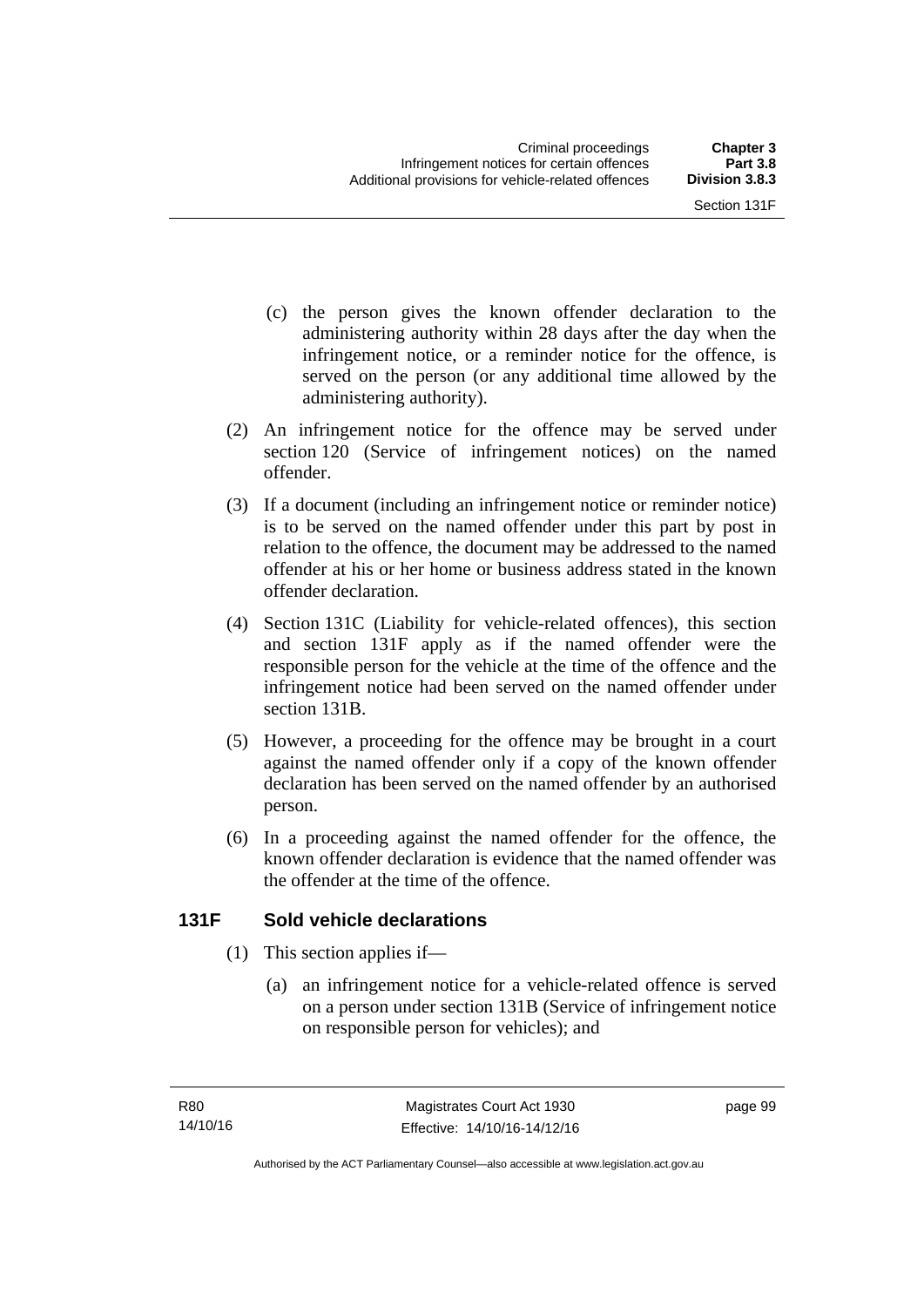- (b) the person makes a declaration (a *sold vehicle declaration*) stating that the vehicle (or all of the person's interest in the vehicle) had been sold or otherwise disposed of by the person before the time of the offence and providing all relevant facts supporting that statement, including—
	- (i) the name and home or business address of the person (the *buyer*) to whom the vehicle (or the person's interest in the vehicle) was sold or disposed of by the person; and
	- (ii) the date and, if relevant to the offence, time of the sale or disposal; and
	- (iii) if an agent made the sale or disposal for the person—the name and home or business address of the agent; and
	- (iv) whether the person had any interest in the vehicle at the time of the offence; and
- (c) the person gives the sold vehicle declaration to the administering authority within 28 days after the day when the infringement notice, or a reminder notice for the offence, is served on the person (or any additional time allowed by the administering authority).
- (2) An infringement notice for the offence may be served under section 120 (Service of infringement notices) on the buyer.
- (3) If a document (including an infringement notice or reminder notice) is to be served on the buyer under this part by post in relation to the offence, the document may be addressed to the buyer at his or her home or business address stated in the sold vehicle declaration.
- (4) Section 131C (Liability for vehicle-related offences), section 131E and this section apply as if the buyer were a responsible person for the vehicle at the time of the offence and the infringement notice had been served on the buyer under section 131B.

Authorised by the ACT Parliamentary Counsel—also accessible at www.legislation.act.gov.au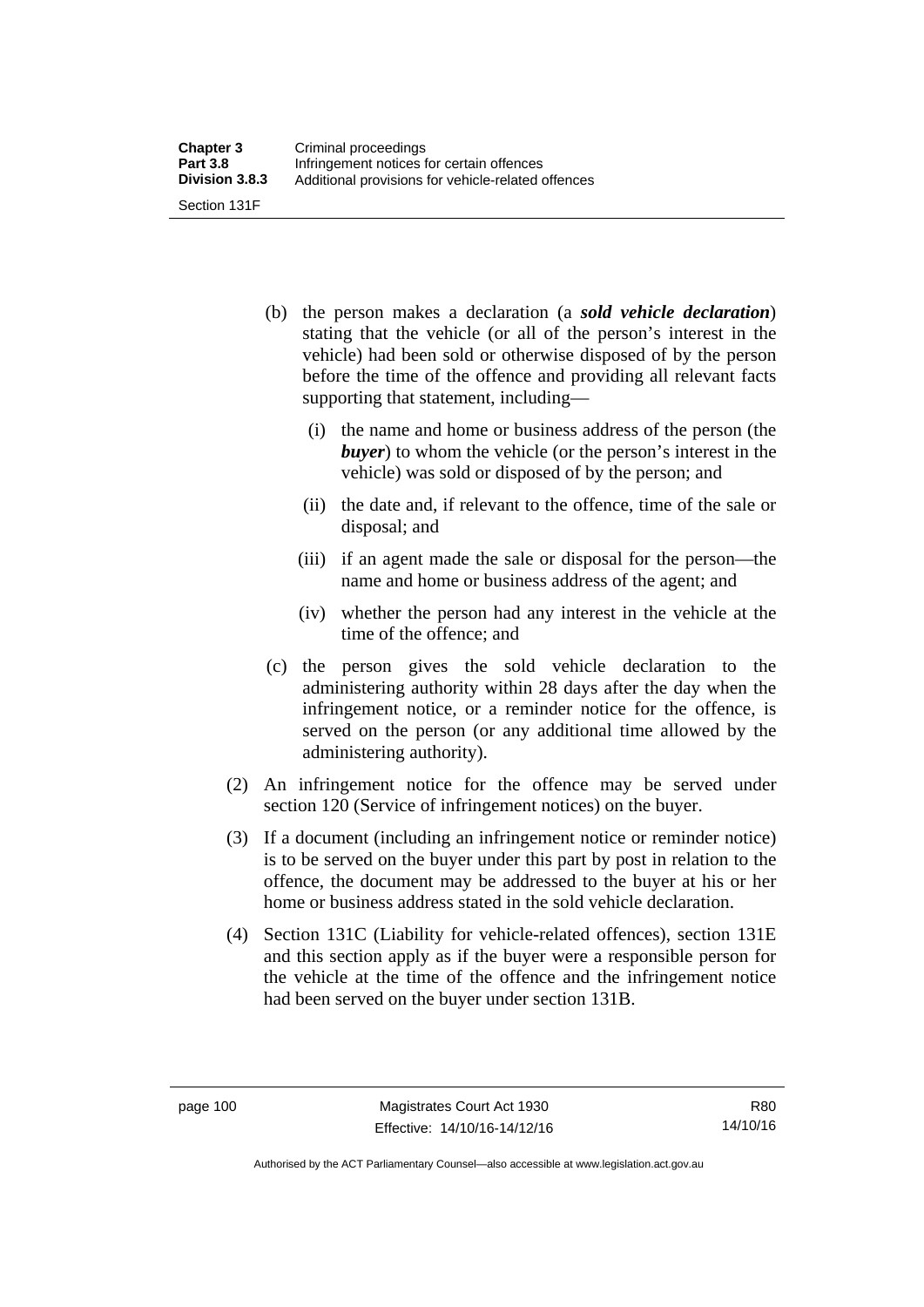- (5) However, a proceeding for the offence may be brought in a court against the buyer only if a copy of the sold vehicle declaration has been served on the buyer by an authorised person.
- (6) In a proceeding against the buyer for the offence, the sold vehicle declaration is evidence that the buyer was the responsible person for the vehicle at the time of the offence.

## **131G Unknown offender declarations**

If an infringement notice for a vehicle-related offence is served on a person under section 131B (Service of infringement notice on responsible person for vehicles), the person may—

- (a) make a declaration (an *unknown offender declaration*) stating—
	- (i) that—
		- (A) if the person is an individual—the person was not the driver of the vehicle at the time of the offence and did not commit the offence; or
		- (B) if the person is a corporation—the vehicle was not being used for the corporation's purposes at the time of the offence; and
	- (ii) that the person has made inquiries to find out who was—
		- (A) the driver of the vehicle at that time; or
		- (B) for a vehicle-related offence under an Act declared by regulation to be an Act to which this subparagraph applies—the offender was at that time; and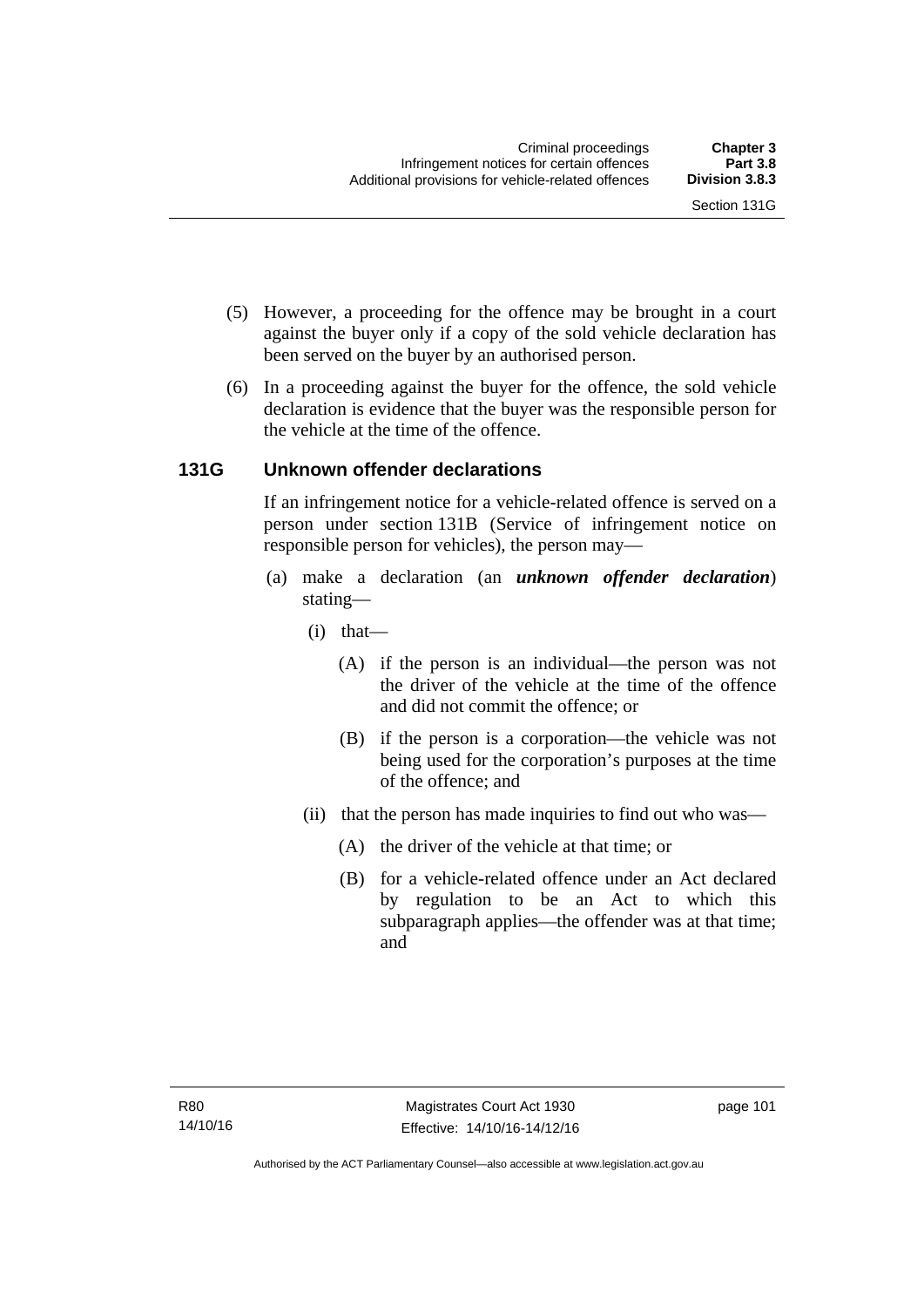- (iii) that the person does not know, and has not been able to find out, who was the driver of the vehicle, or the offender, at that time; and
- (iv) the nature and extent of the inquiries made by the person; and
- (b) give the unknown offender declaration to the administering authority within 28 days after the day when the infringement notice, or a reminder notice for the offence, is served on the person (or any additional time allowed by the administering authority).

## **Division 3.8.4 Disputing liability for infringement notices**

## **132 Disputing liability for infringement notice offence**

- (1) A person on whom an infringement notice or reminder notice has been served for an infringement notice offence may dispute liability for the offence by written notice given to the administering authority.
- (2) The notice must set out the grounds on which the person relies.
- (3) The notice must be given to the administering authority—
	- (a) within 28 days after the date of service of the infringement notice or reminder notice; or
	- (b) if the person applies to the administering authority within the 28 days for additional time to dispute liability for the offence and the additional time is allowed—within the additional time allowed by the administering authority; or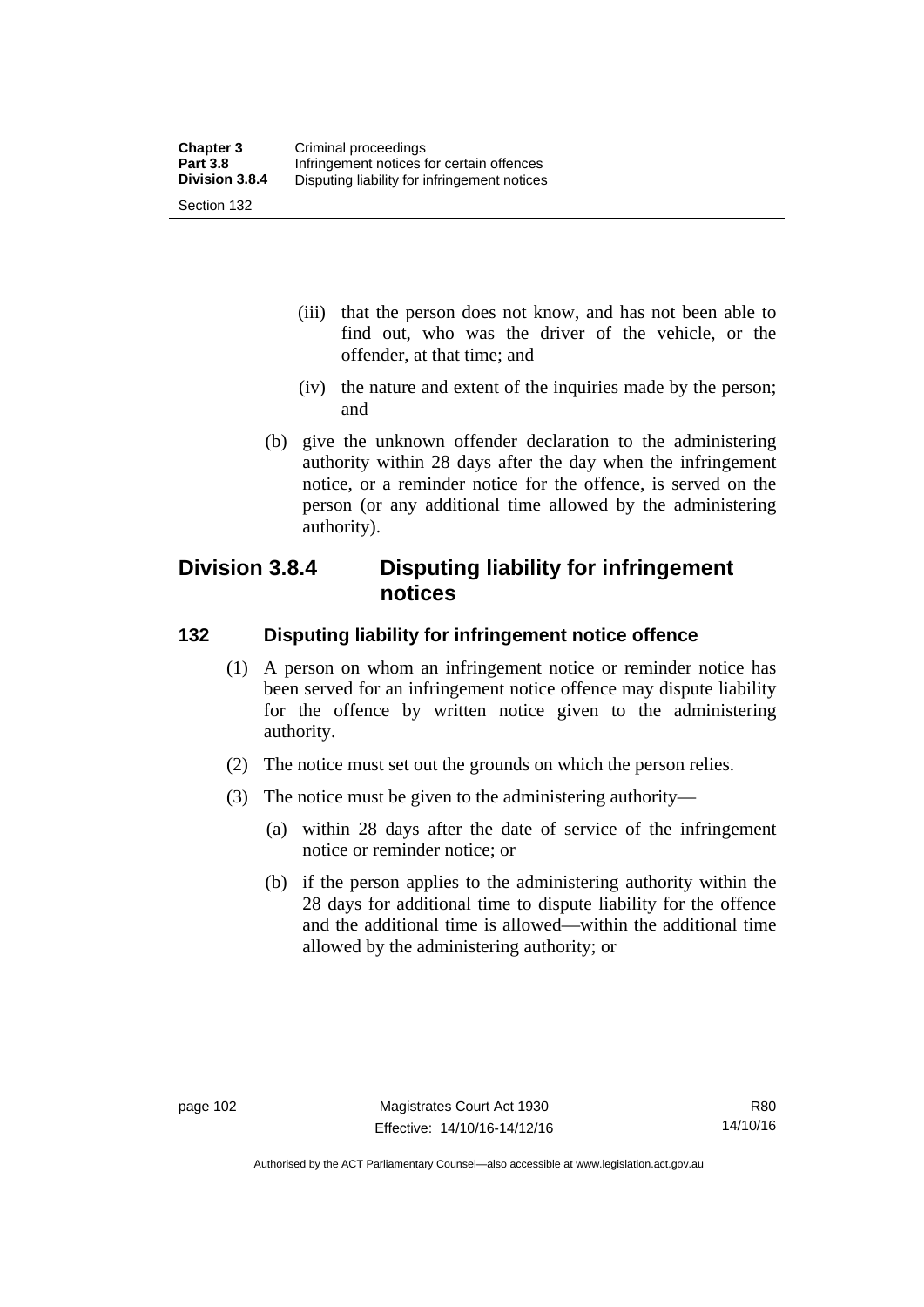Section 133

 (c) if the person applies to the administering authority within the 28 days for additional time to dispute liability for the offence and the application is refused—within 7 days after the day the person is told of the refusal or 28 days after the date of service of the infringement notice or reminder notice, whichever is

#### **133 Extension of time to dispute liability**

later.

- (1) The person on whom an infringement notice or reminder notice is served may apply, in writing, to the administering authority, within 28 days after the date of service of the notice, for a stated additional time in which to dispute liability for the offence.
- (2) The administering authority must—
	- (a) allow or refuse to allow the additional time; and
	- (b) tell the person in writing of the decision and, if the decision is a refusal, the reasons for it.

#### **134 Procedure if liability disputed**

- (1) This section applies if a person disputes liability for an infringement notice offence by giving the administering authority a notice in accordance with section 132 (Disputing liability for infringement notice offence).
- (2) The administering authority may lay an information in the Magistrates Court against the person for the offence within 60 days after being given the notice.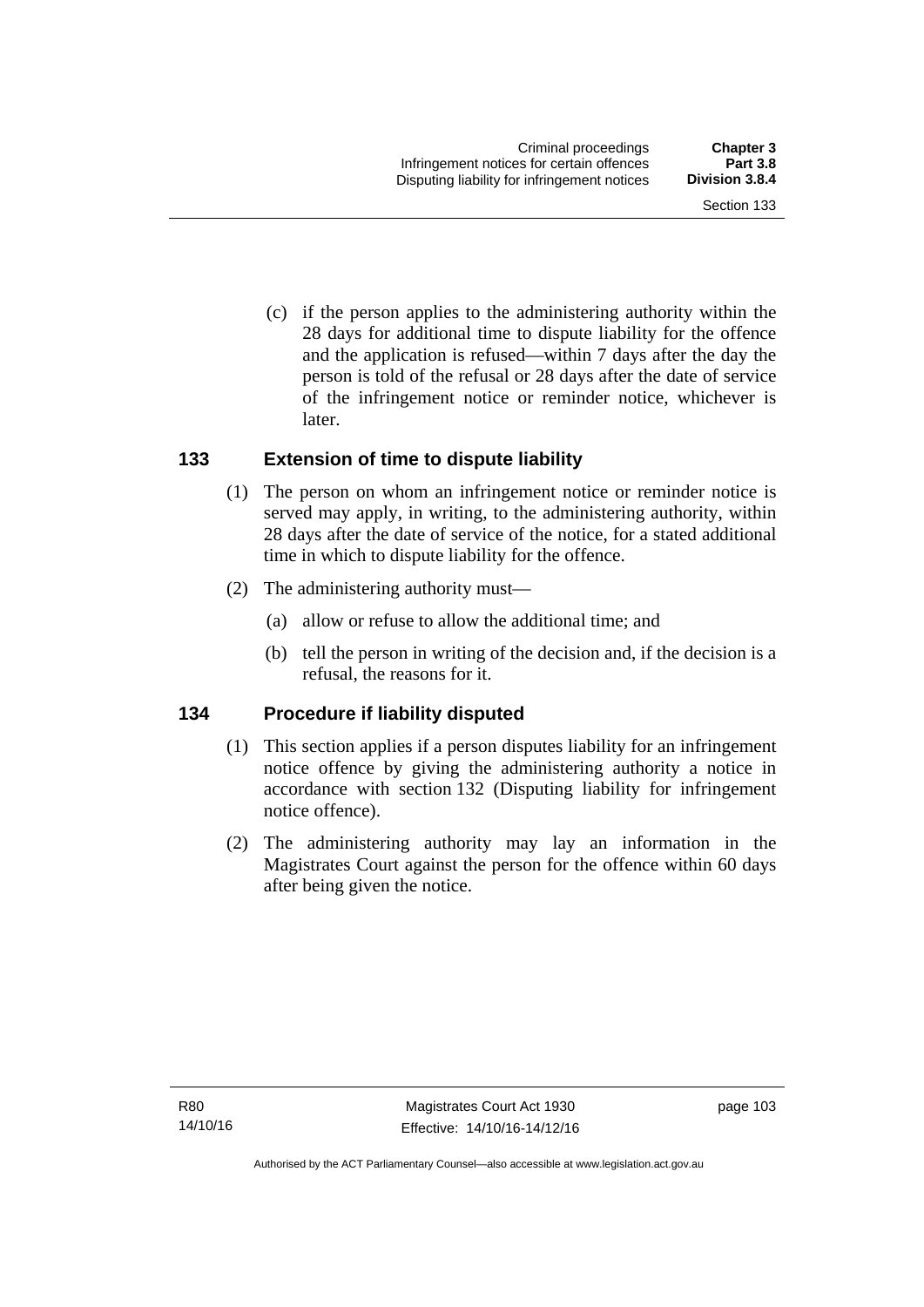- (3) The administering authority must discontinue a proceeding brought against the person for the offence if, before the hearing of the proceeding, the person pays the total of—
	- (a) the infringement notice penalty; and
	- (b) the costs (if any) prescribed by regulation for beginning the proceeding; and
	- (c) the disbursements (if any) incurred by the administering authority up to the day payment is made.
- (4) If subsection (3) applies, section 125 (Effect of payment of infringement notice penalty) also applies to the person in relation to the offence, even though the person paid the infringement notice penalty for the offence after an information had been laid in the Magistrates Court against the person for the offence.
- (5) If the administering authority does not lay an information in the Magistrates Court against the person for the offence within 60 days after being given the notice, the administering authority must—
	- (a) tell the person, in writing, that no further action will be taken against the person for the offence; and
	- (b) take no further action against the person for the offence.
- (6) To remove any doubt, subsection (2) does not permit the administering authority to lay an information against a person for an offence after the end of the time within which, apart from this section, a prosecution may be brought against the person for the offence.
	- *Note* For the time within which a prosecution must be begun, see the [Legislation Act,](http://www.legislation.act.gov.au/a/2001-14) s 192.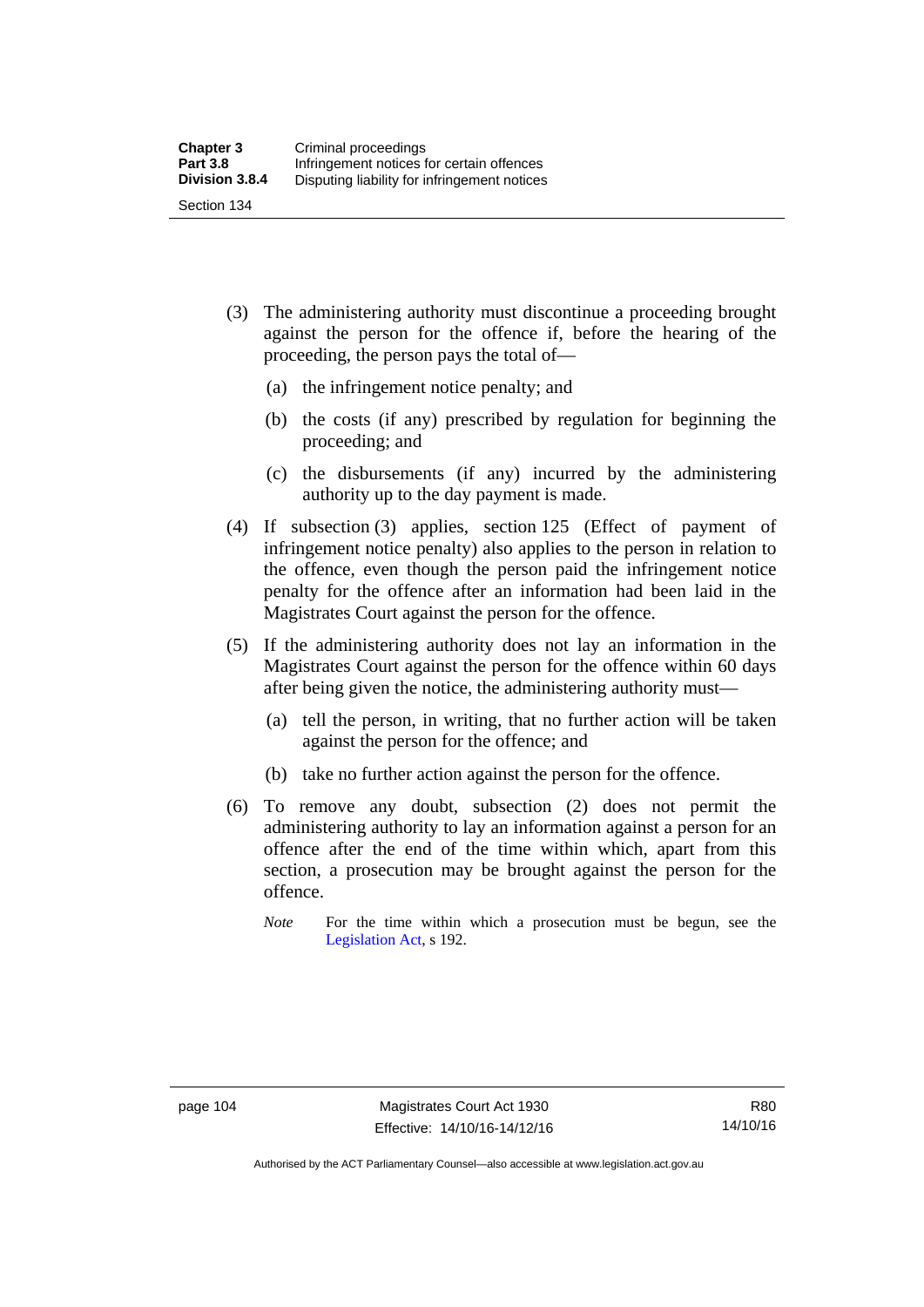# **Division 3.8.5 Infringement notices—other provisions**

#### **134A Authorised people for infringement notice offences**

- (1) The administering authority for an infringement notice offence may appoint a person to be an authorised person to serve infringement notices or reminder notices.
	- *Note 1* For the making of appointments (including acting appointments), see the [Legislation Act,](http://www.legislation.act.gov.au/a/2001-14) pt 19.3.
	- *Note 2* In particular, a person may be appointed for a particular provision of a law (see [Legislation Act,](http://www.legislation.act.gov.au/a/2001-14) s 7 (3)) and an appointment may be made by naming a person or nominating the occupant of a position (see s 207).
- (2) A regulation may prescribe a person to be an authorised person for the service of infringement notices or reminder notices.
- (3) In this part:

#### *authorised person* means—

- (a) for an infringement notice for an infringement notice offence—
	- (i) the administering authority; or
	- (ii) a person who is appointed under this section by the administering authority to serve an infringement notice for the offence; or
	- (iii) anyone else who, under the regulations, may serve an infringement notice for the offence; or
- (b) for a reminder notice for an infringement notice offence—
	- (i) the administering authority; or
	- (ii) a person who is appointed under this section by the administering authority to serve a reminder notice for the offence; or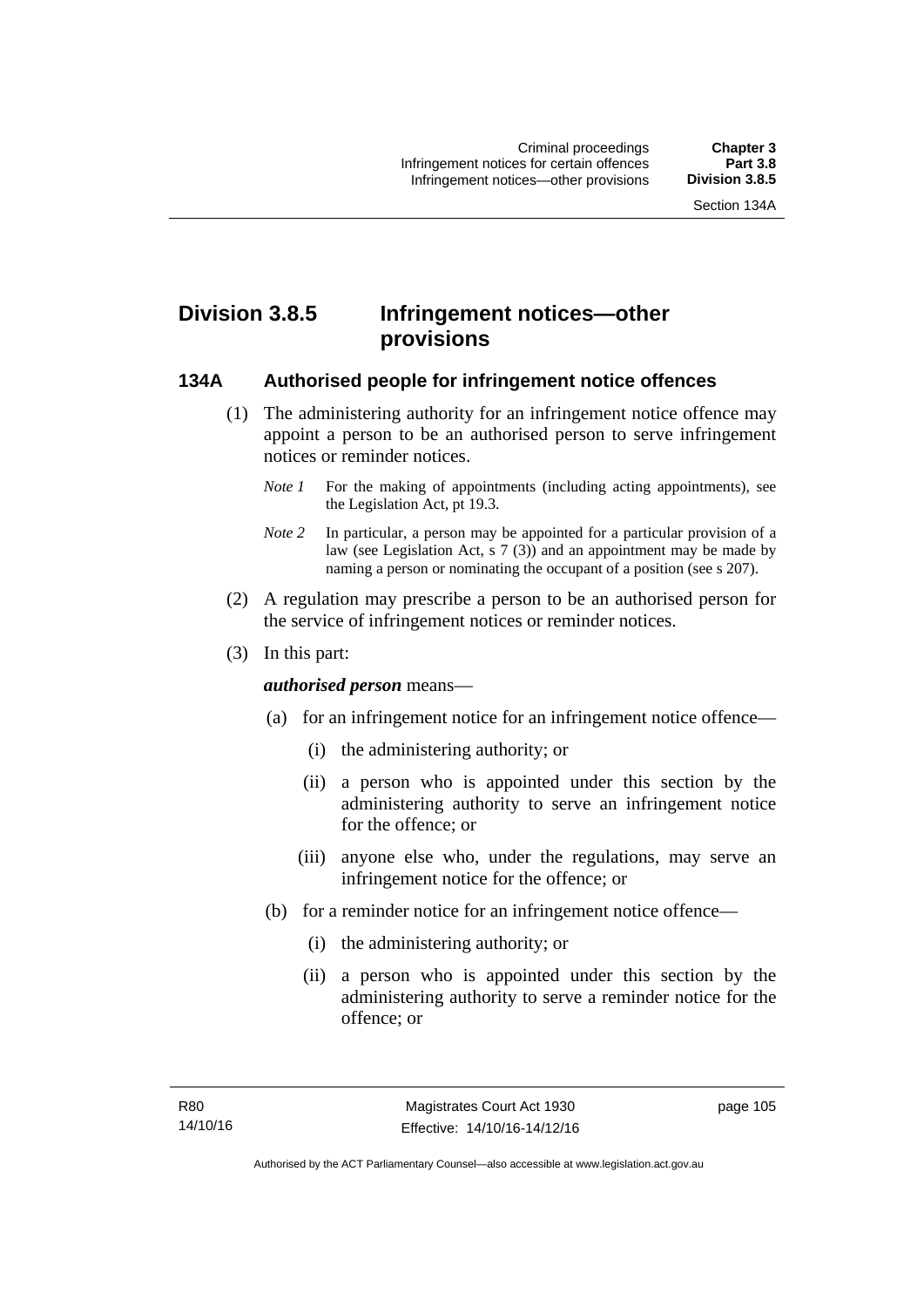(iii) anyone else who, under the regulations, may serve a reminder notice for the offence.

#### **135 Delegation of administering authority's functions**

- (1) The administering authority for an infringement notice offence may delegate the administering authority's functions under this part to an authorised person or a person prescribed by regulation.
- (2) A person prescribed by regulation for subsection (1) may delegate the functions delegated to the person under that subsection to anyone else.
	- *Note* For the making of delegations and the exercise of delegated functions, see [Legislation Act](http://www.legislation.act.gov.au/a/2001-14), pt 19.4.

#### **136 Evidentiary certificates**

- (1) This section applies to a proceeding for an infringement notice offence.
- (2) A certificate that appears to be signed by or on behalf of the administering authority, and states any matter relevant to anything done or not done under this part in relation to the offence, is evidence of the matter.
- (3) Without limiting subsection (2), a certificate given under that subsection may state any of the following:
	- (a) a stated infringement notice or reminder notice was served by a stated authorised person in a stated way on a stated person on a stated date for a stated infringement notice offence;
	- (b) the administering authority did not allow additional time, or allowed stated additional time, for payment of the infringement notice penalty or to dispute liability for the offence;
	- (c) the infringement notice penalty was not paid within the time in which it was required to be paid under this part;

Authorised by the ACT Parliamentary Counsel—also accessible at www.legislation.act.gov.au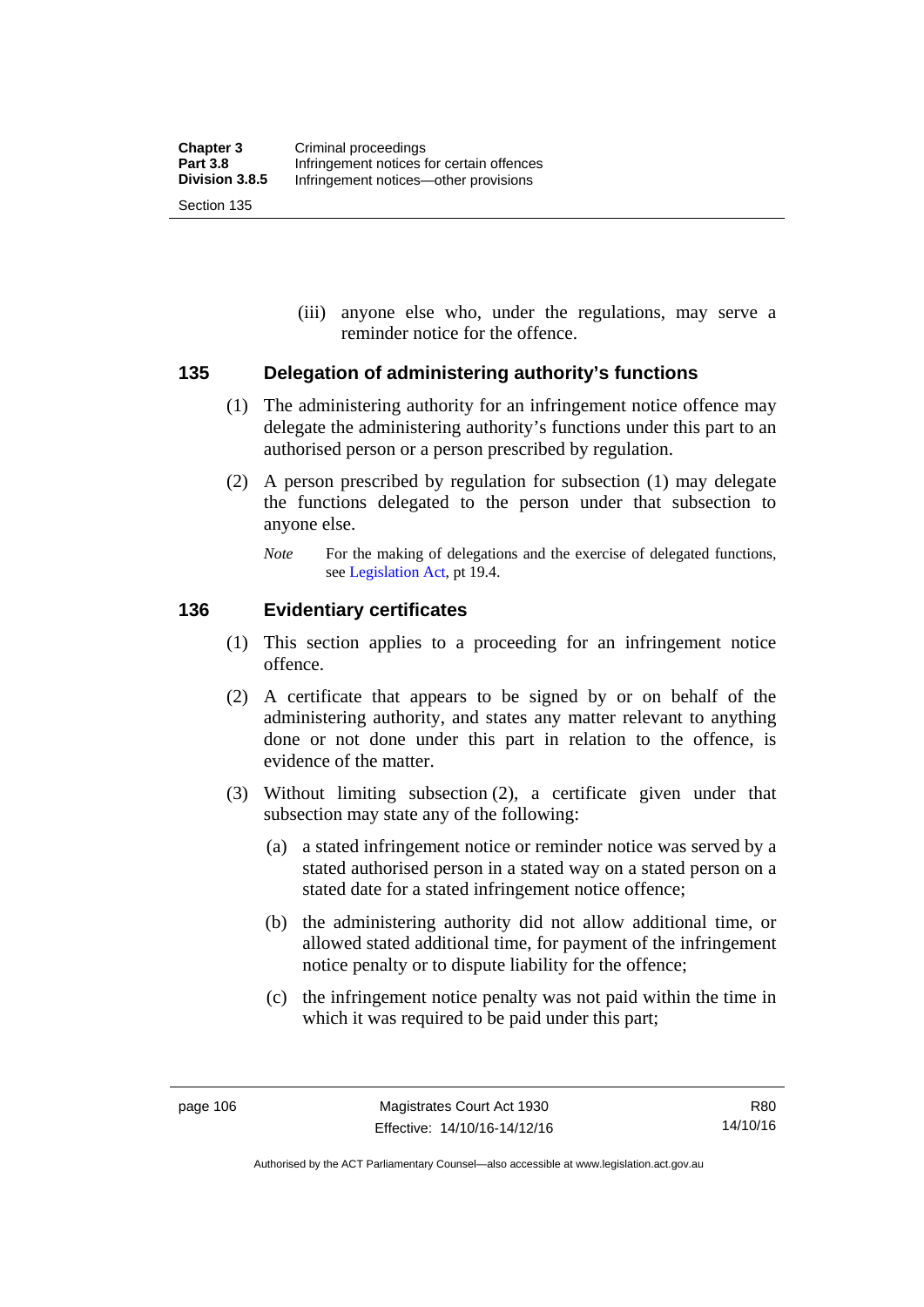- (d) the infringement notice has not been withdrawn or was withdrawn on a stated date:
- (e) a stated address was, on a stated date, the latest business, home or email address, or fax number, of a stated person recorded in a register or other record kept by the administering authority;
- (f) an infringement notice penalty has not been paid by, or a penalty has not been imposed on, a stated person or anyone for the offence.
- (4) A court must accept a certificate given under this section as proof of the matters stated in it if there is no evidence to the contrary.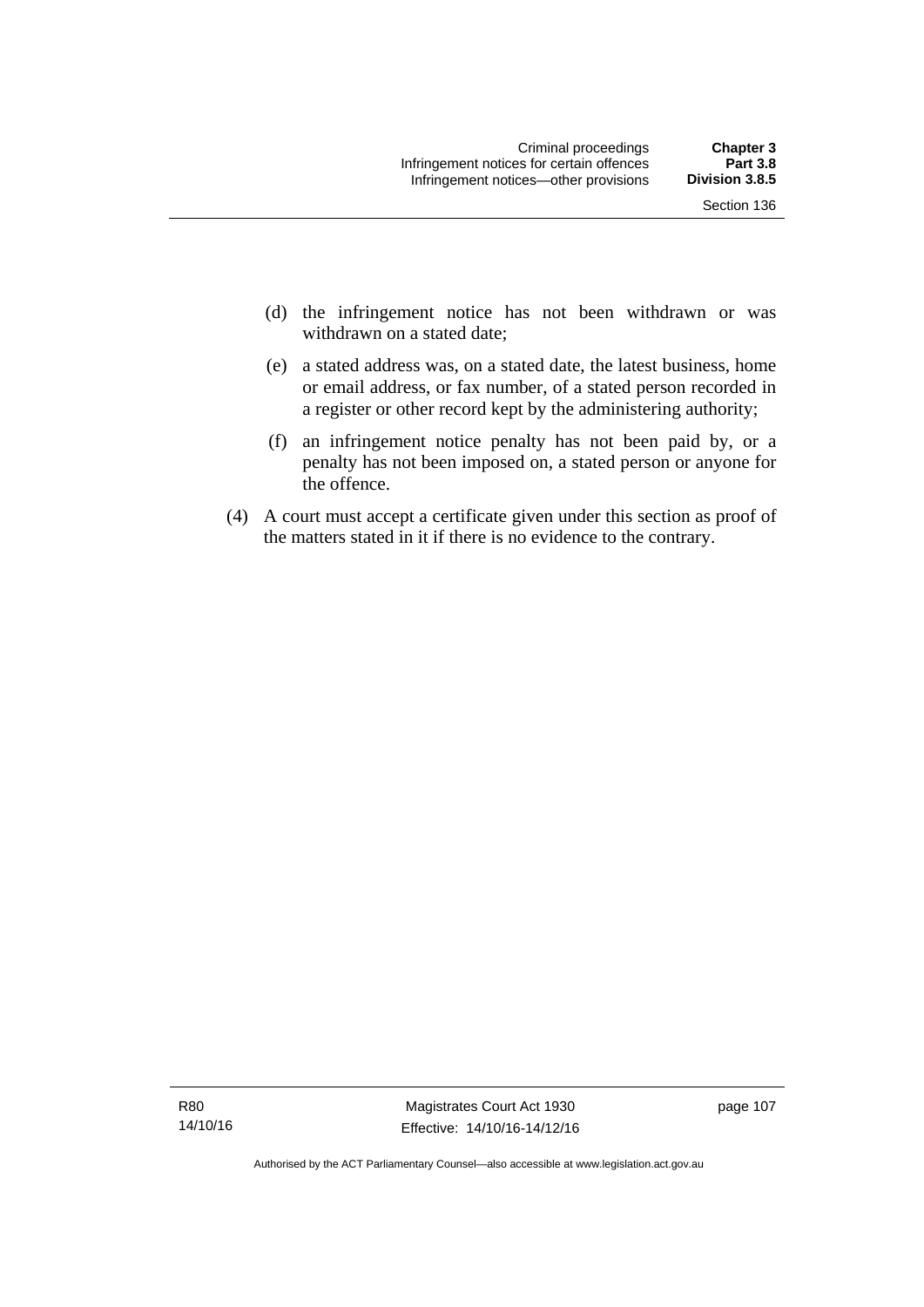Section 141

# **Part 3.9 Enforcement of criminal decisions**

# **Division 3.9.1 Enforcement of criminal decisions general**

#### **141 Minute of decision and notice to defendant**

- (1) If the court convicts or makes an order against a defendant—
	- (a) a minute or memorandum of the conviction or order must be made and signed by the magistrate exercising the jurisdiction of the court; and
	- (b) the defendant must be notified in writing of the conviction or order.
	- *Note 1* If the defendant is sentenced to imprisonment, the court must issue a warrant for the imprisonment of the defendant in the director-general's custody (see *[Crimes \(Sentence Administration\) Act 2005](http://www.legislation.act.gov.au/a/2005-59)*, s 12).
	- *Note* 2 If the defendant is liable to pay a fine, the notice must contain a penalty notice for the fine (see *[Crimes \(Sentence Administration\) Act 2005](http://www.legislation.act.gov.au/a/2005-59)*, s 116C (Registrar to send penalty notice)).
- (2) A minute or memorandum under subsection (1) (a) must specify the amount of any victims financial assistance levy imposed under the *[Victims of Crime \(Financial Assistance\) Act 2016](http://www.legislation.act.gov.au/a/2016-12/default.asp)*, part 7.
	- *Note* The *[Victims of Crime Act 1994](http://www.legislation.act.gov.au/a/1994-83)*, s 25 (1) requires the amount of the victims services levy payable by a person (in relation to an offence to which that Act, pt 5 applies), to be stated on a fine order under the *[Crimes \(Sentencing\) Act 2005](http://www.legislation.act.gov.au/a/2005-58)* and on any notice or copy of the fine order given to the person.
- (3) Failure to comply with subsection (1) does not invalidate a conviction or order or the enforcement of a conviction or order.

R80 14/10/16

Authorised by the ACT Parliamentary Counsel—also accessible at www.legislation.act.gov.au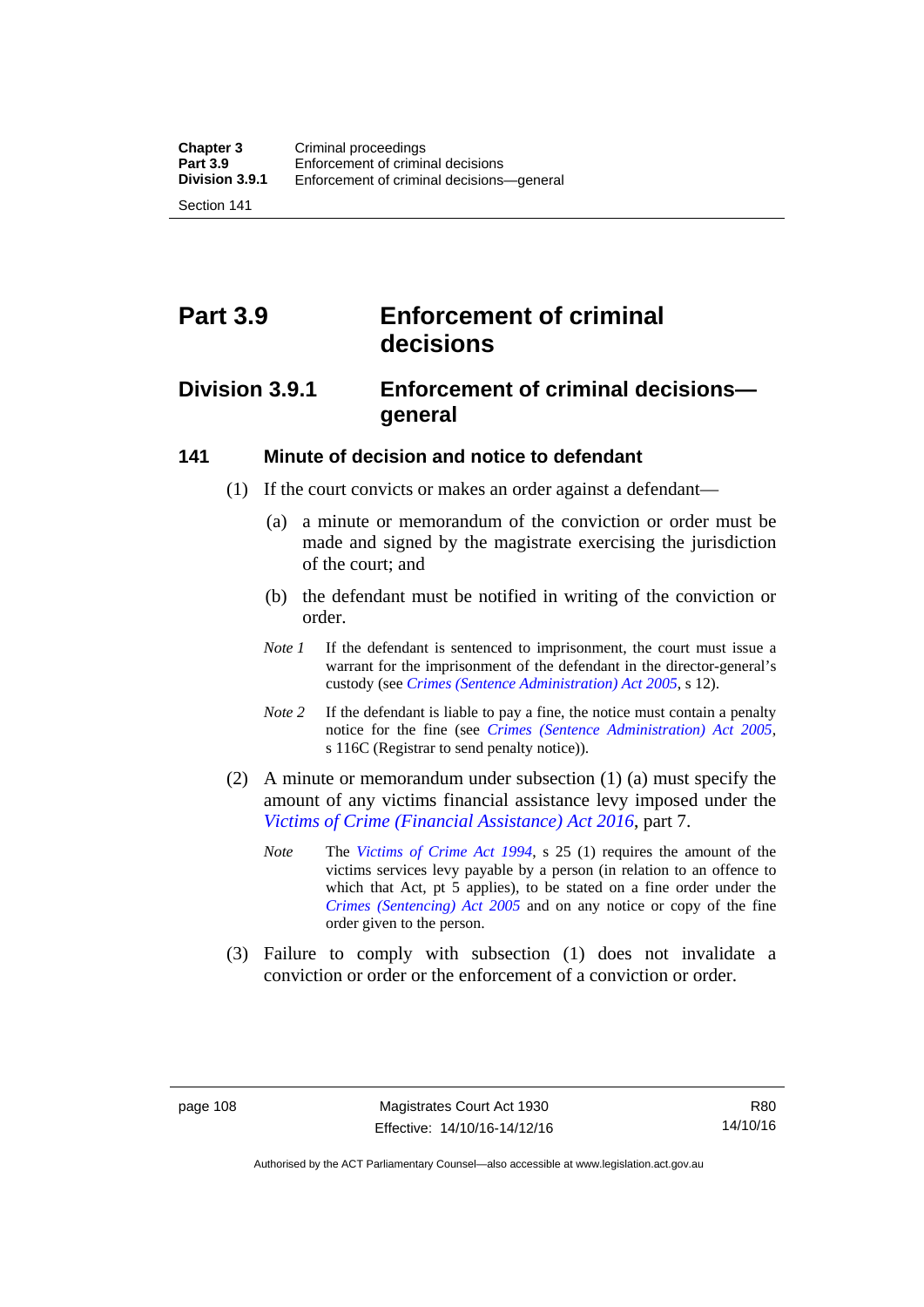- (4) The minute must not form part of—
	- (a) a warrant under the *[Crimes \(Sentence Administration\)](http://www.legislation.act.gov.au/a/2005-59)  [Act 2005](http://www.legislation.act.gov.au/a/2005-59)*, section 12 (Warrant for imprisonment); or
	- (b) an enforcement order.

#### **142 Formal convictions and orders**

- (1) The conviction or order must, if required, be drawn up by the court in proper form and be filed by the registrar in the court's records.
- (2) It is not necessary for a court formally to draw up a conviction or order or any other record of a decision, unless it is demanded by a party to the proceeding for the purpose of an appeal against the decision, or is required for the purpose of a habeas corpus order or another order from the Supreme Court.

#### **143 Consequences if information dismissed**

- (1) The court must make an order of dismissal if the court dismisses an information.
- (2) The court must give the defendant a certificate of dismissal signed by the adjudicating magistrate or the registrar if the defendant applies for it.
- (3) If a certificate of dismissal is produced to a court—
	- (a) the court must accept it as proof of the matters stated in it if there is no evidence to the contrary; and
	- (b) it is a bar to any other information or proceeding in any court (other than an appeal) for the same matter against the same party.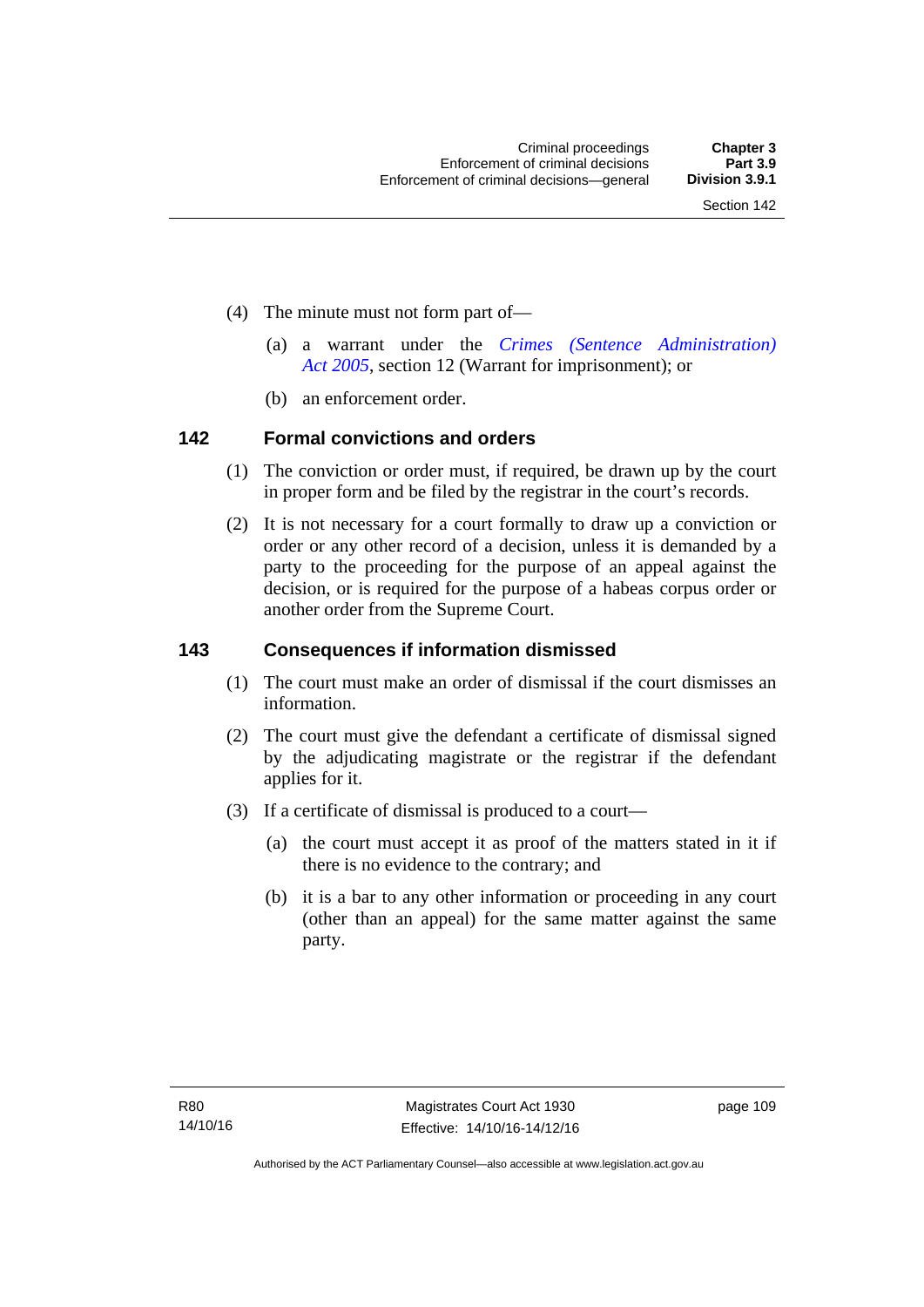# **144 Copies of informations and other documents**

- (1) On application, the registrar must give an applicant a copy of—
	- (a) an information; or
	- (b) a minute or memorandum of a conviction or order; or
	- (c) a formal conviction or order; or
	- (d) a committal order.
- (2) The registrar may refuse an application under subsection (1) if—
	- (a) the applicant is not a party to the relevant proceeding; and
	- (b) the registrar or a magistrate is not satisfied that the applicant has a good reason for being given that copy.

# **Division 3.9.3 Reciprocal enforcement of fines against bodies corporate**

#### **166A Definitions for div 3.9.3**

In this division:

*conviction* means a conviction or order entered or made by a court in the exercise of summary jurisdiction in a proceeding for an offence.

*fine* includes—

- (a) a financial penalty, financial forfeiture and financial compensation; and
- (b) fees, charges and costs payable by a body corporate under an order made in a proceeding in which a conviction was entered in relation to the body corporate.

*reciprocating court* means a court declared under section 166B to be a reciprocating court.

R80 14/10/16

Authorised by the ACT Parliamentary Counsel—also accessible at www.legislation.act.gov.au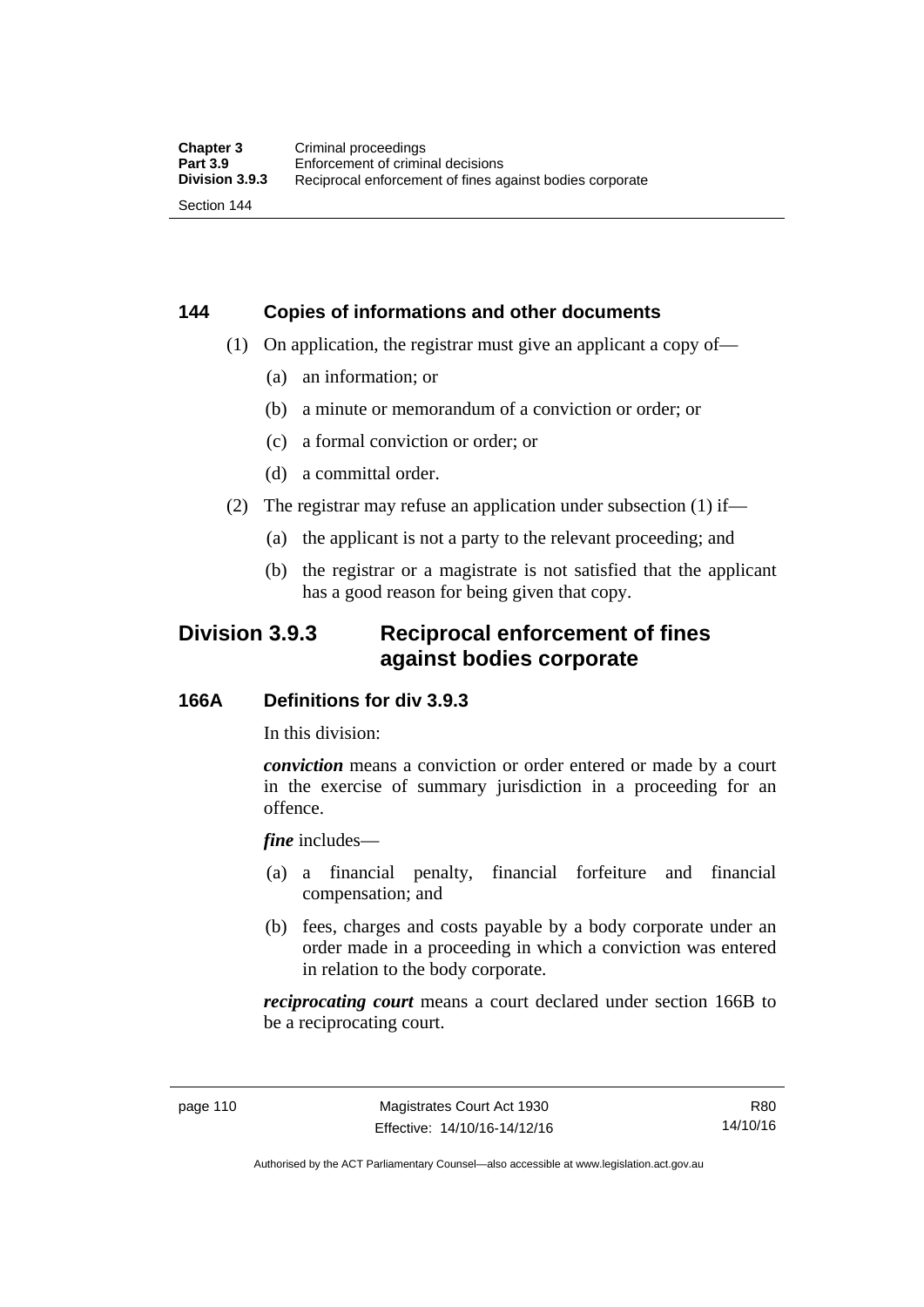*relevant officer*, in relation to a reciprocating court, means the registrar or other corresponding officer of the court.

*State* includes a Territory other than the Australian Capital Territory.

*territory fine* means a fine payable under a conviction of the court.

#### **166B Declarations relating to reciprocating courts**

- (1) If a State has laws providing for the enforcement in the State of a territory fine against a body corporate, the Attorney-General may declare a court of summary jurisdiction in the State to be a reciprocating court.
- (2) A declaration is a notifiable instrument.
	- *Note* A notifiable instrument must be notified under the [Legislation Act](http://www.legislation.act.gov.au/a/2001-14).

#### **166C Enforcement of fine**

- $(1)$  If—
	- (a) a fine is payable by a body corporate under a conviction of a reciprocating court; and
	- (b) the registrar receives a written request from the relevant officer of the reciprocating court for the enforcement of the conviction accompanied by—
		- (i) a copy, certified by the relevant officer to be correct, of the conviction; and
		- (ii) a certificate signed by the relevant officer stating the amount of the fine that remains unpaid;

the registrar must register the conviction by filing in the court the certified copy of the conviction and noting the date of the registration on the copy.

page 111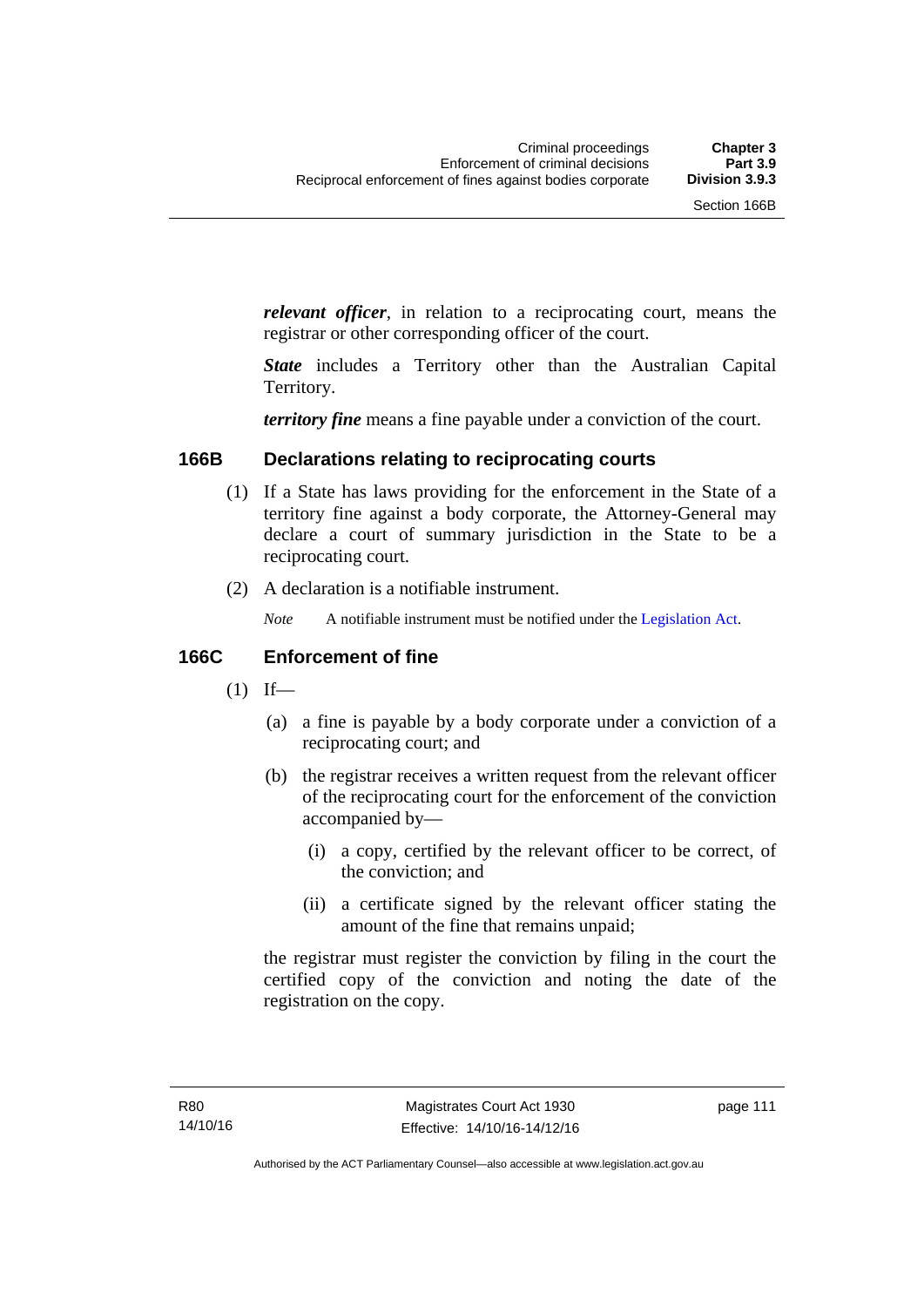- (2) On the registration of a conviction under subsection (1)—
	- (a) the conviction is taken, for this part, to be a conviction of the court adjudging payment of a fine by the body corporate in the amount stated as unpaid in the certificate mentioned in subsection (1) (b); and
	- (b) the registrar must make an enforcement order for the purpose of recovering the amount mentioned in paragraph (a); and
	- (c) subject to this section, this Act and the rules applying to civil proceedings in the Magistrates Court apply in relation to an enforcement order made under paragraph (b) as if the order had been made in a civil proceeding in the court.
- (3) If a request is made under this section in relation to a fine payable under a conviction of a reciprocating court and the registrar later receives a notification from the relevant officer of the reciprocating court of payment of an amount in satisfaction in whole or part of the amount of the fine, the registrar must note the particulars of the payment on the certified copy of the conviction filed in the court.
- $(4)$  If—
	- (a) an enforcement order is made under subsection (2) in relation to a fine; and
	- (b) before enforcement, the registrar receives a notification mentioned in subsection (3) in relation to the fine;

the registrar must stay the order.

- (5) On the stay of the order, the registrar must—
	- (a) if the amount of the fine has been paid in full—set aside the order; or
	- (b) if part of the amount of the fine remains unpaid—amend the order to show the amount still unpaid.

R80 14/10/16

Authorised by the ACT Parliamentary Counsel—also accessible at www.legislation.act.gov.au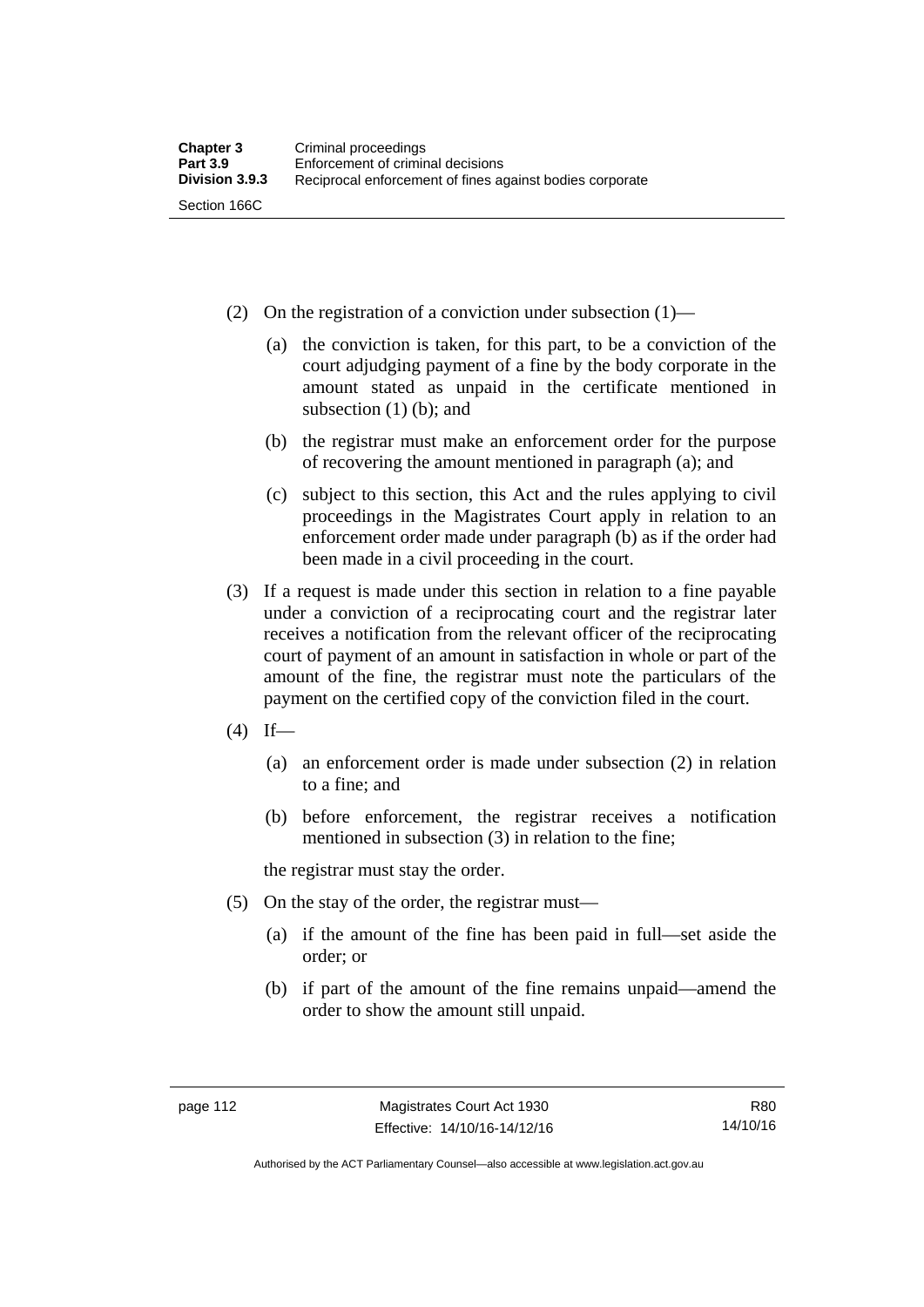- (6) If an enforcement order is amended under subsection (5) (b), the order must be enforced in relation to the amount of the fine shown in the order as unpaid.
- (7) If an amount of money is paid to the registrar in satisfaction in whole or in part of a fine payable under a conviction registered under subsection (1), the registrar must remit the amount to the relevant officer of the reciprocating court by which the conviction was entered.
- (8) For this section, a document that purports to have been signed by the relevant officer of a reciprocating court is taken to have been so signed unless the contrary is proved.

## **166D Effect of enforcement by reciprocating court**

An amount received by the registrar from a reciprocating court in satisfaction in whole or in part of a territory fine must be applied by the registrar as if the amount had been paid to the registrar by the body corporate by which the fine was payable in satisfaction in whole or in part of the fine.

## **166E Registrar to notify payment of territory fine**

 $If$ <sub>—</sub>

- (a) a conviction of the court under which a fine is payable is registered by the relevant officer of a reciprocating court; and
- (b) an amount is received by the registrar in satisfaction in whole or in part of the fine;

the registrar must, as soon as practicable, notify the relevant officer of the amount of that payment.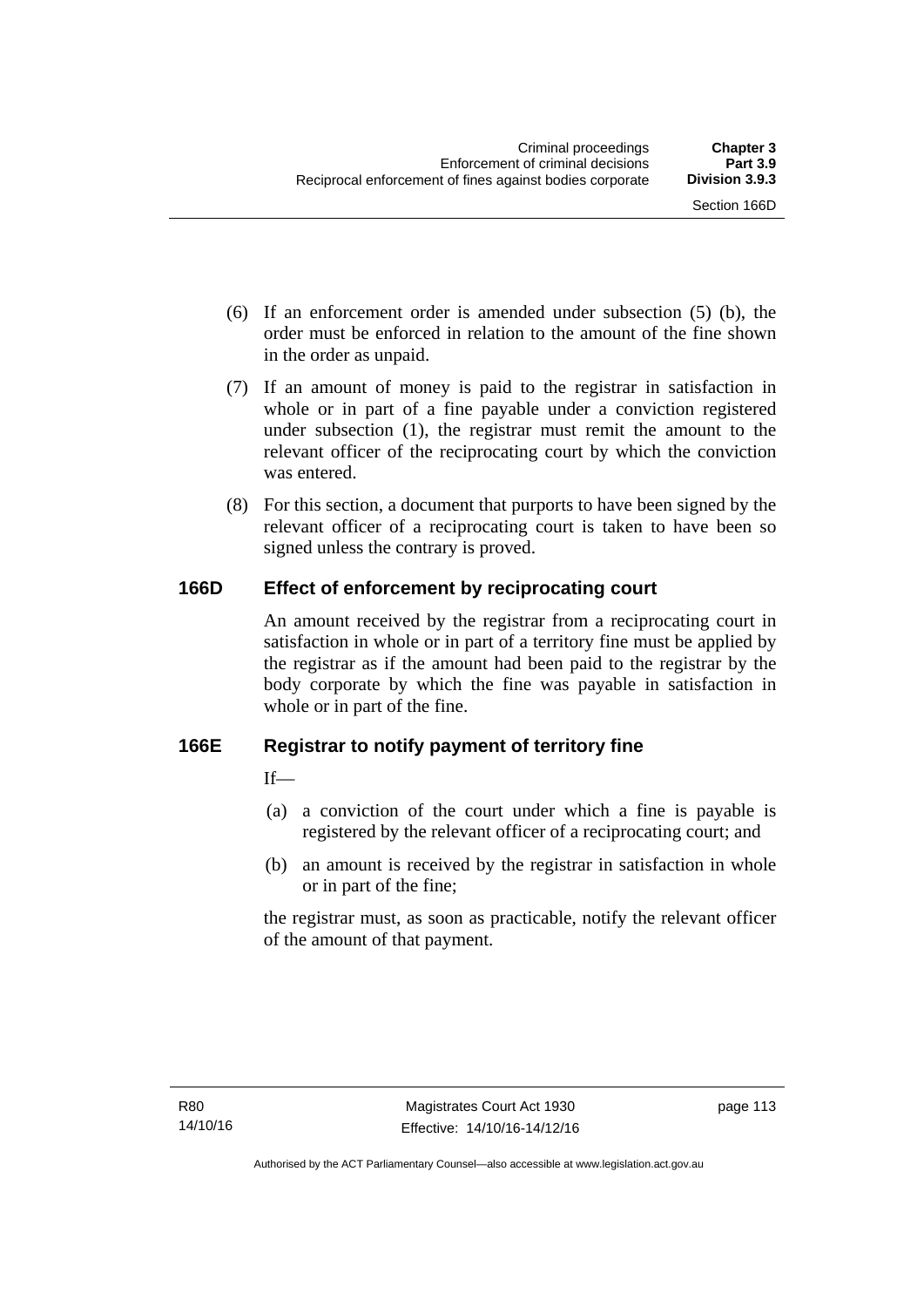Section 184

# **Division 3.9.4 Enforcement of criminal decisions other provisions**

#### **184 Enforcement of costs against informant**

If a court orders an informant in a criminal proceeding to pay costs to a defendant, the order operates as a judgment given or entered in relation to a claim for the payment of money and is enforceable accordingly.

#### **191 Accounts to be kept of amounts received**

Every registrar and person in charge of a correctional centre must keep a true and exact account of all amounts received by him or her under or because of any conviction or order, showing the people from whom and the time when the amounts were received and to whom and when the amounts were paid.

Maximum penalty: 1 penalty unit.

#### **193 Forfeited goods may be sold**

Except where otherwise provided, all forfeitures, not financial, that are incurred in relation to an offence triable by the court or that may be enforced by the court, may be sold or disposed of or dealt with in the way that the court directs, and the proceeds of the sale must be applied in a similar way as if the proceeds were a fine imposed under the Act, ordinance or law on which the proceeding for forfeiture is founded.

#### **194 Enforcement order not void for form only**

An enforcement order is not void only because of a defect or error in it if there is a conviction or order that is valid, or that may be amended and made valid, under this Act to support it.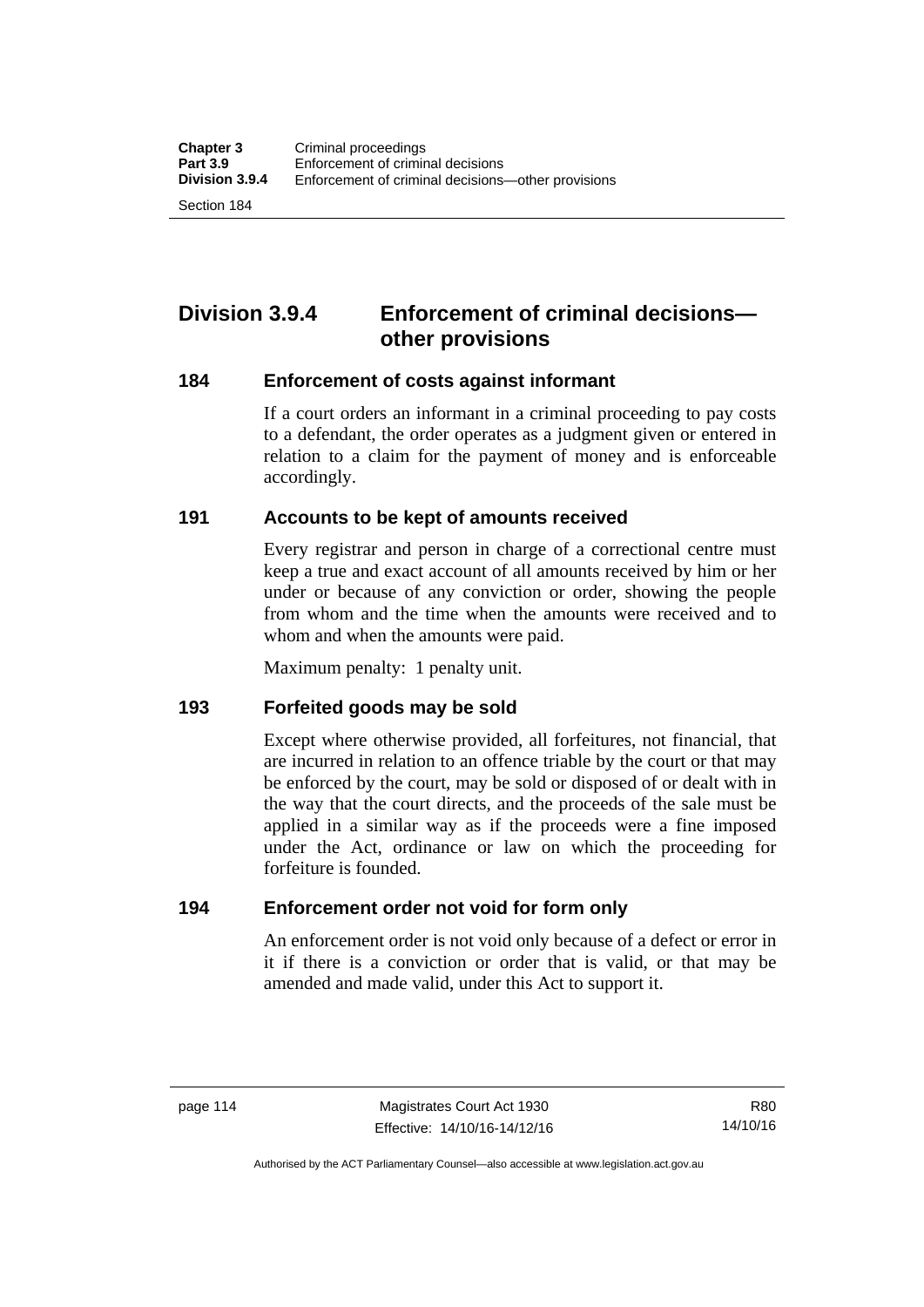#### **195 Convictions etc to be given to Supreme Court registrar**

- (1) This section applies if a person is convicted of an indictable offence by the court or an information in relation to an indictable offence is dismissed by the court.
- (2) The court must immediately give the registrar of the Supreme Court a copy of the conviction and recognisances or a copy of the certificate of dismissal (if any).
- (3) The court must keep a conviction and dismissal book and record each conviction or dismissal in it.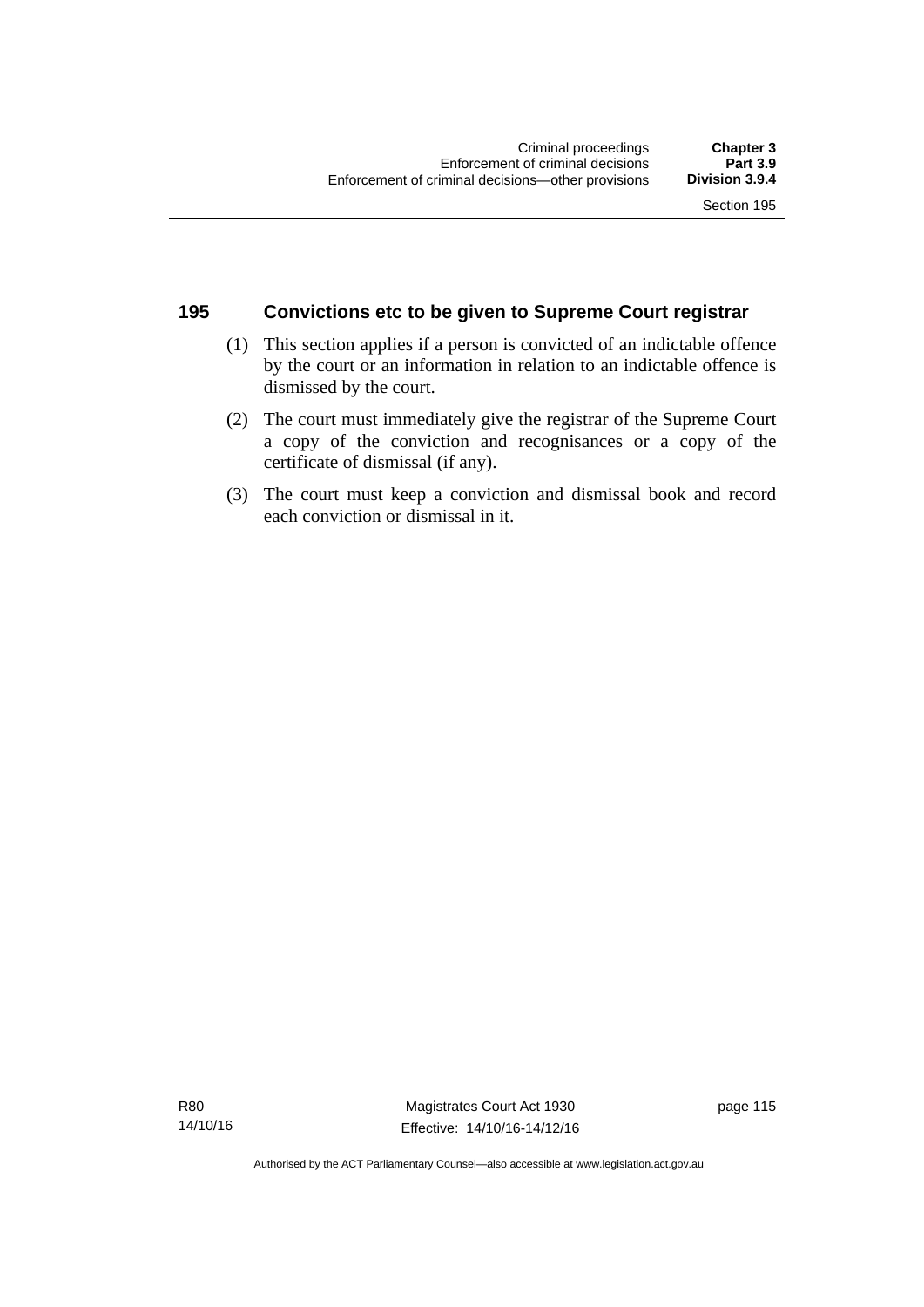Section 207

# **Part 3.10 Criminal appeals**

# **Division 3.10.1 Criminal appeals—jurisdiction of Supreme Court**

#### **207 Jurisdiction of Supreme Court**

- (1) The appellate jurisdiction of the Supreme Court in relation to decisions of the Magistrates Court under this Act (other than chapter 4 (Civil proceedings)) extends to the hearing and deciding of the following appeals and to no others:
	- (a) appeals to which division 3.10.2 (Appeals in criminal matters) applies;
	- (b) reference appeals under division 3.10.2A (Reference appeals in criminal matters);
	- (c) review appeals under division 3.10.3 (Review appeals in criminal matters).
- (2) This part does not limit the operation of any other Act that makes provisions in relation to the appellate jurisdiction of the Supreme Court.

# **Division 3.10.2 Appeals in criminal matters**

#### **208 Appeals to which div 3.10.2 applies**

- (1) Each of the following appeals is an appeal to which this division applies:
	- (a) an appeal by any of the following from a decision of the Magistrates Court under the [Crimes Act](http://www.legislation.act.gov.au/a/1900-40/default.asp), section 315A (2) or (3) (Investigation into fitness to plead) or section 315D (7) (Person found temporarily unfit to plead):
		- (i) the person whose fitness to plead was decided;

Authorised by the ACT Parliamentary Counsel—also accessible at www.legislation.act.gov.au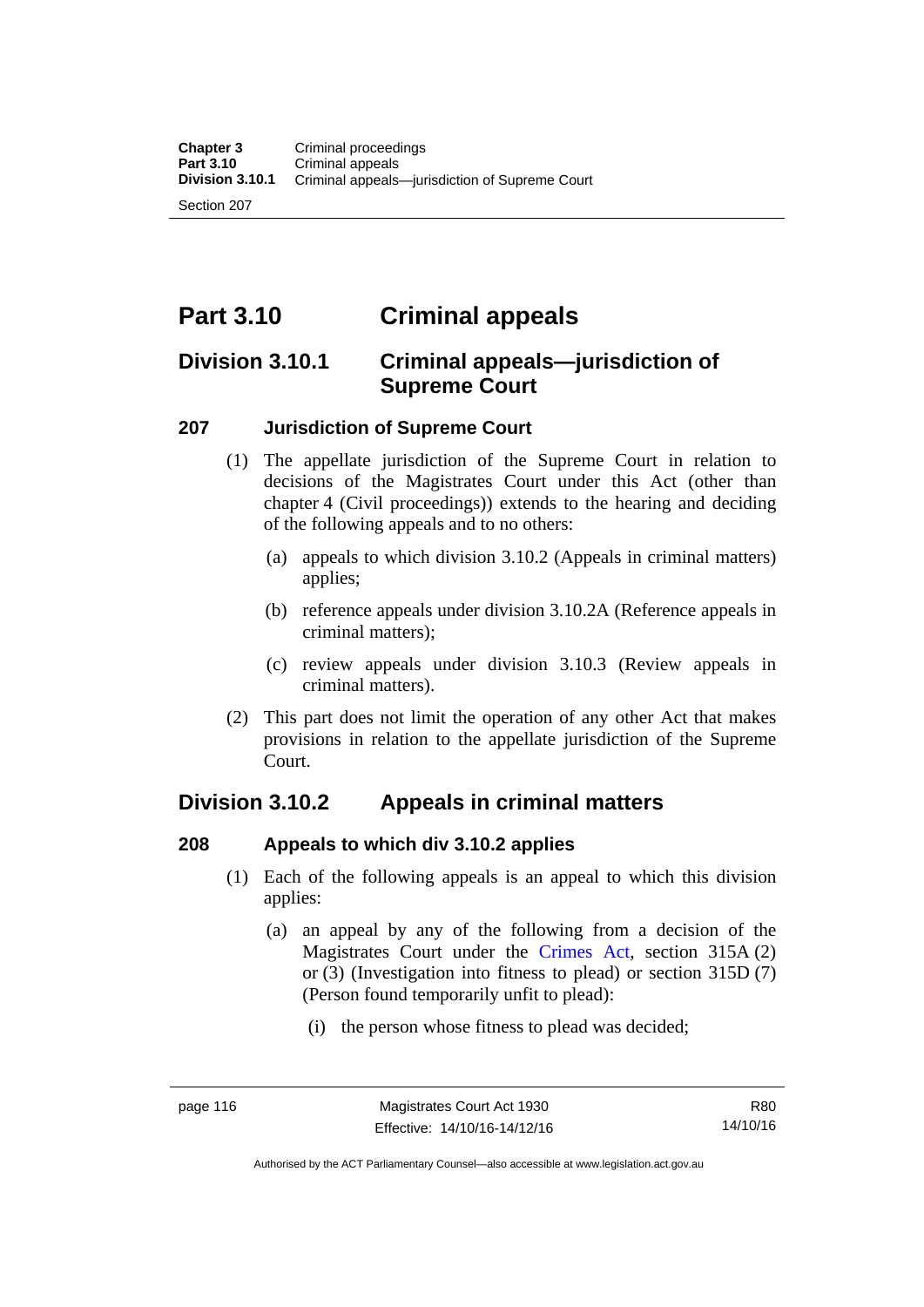- (ii) anyone who appeared at the proceeding in which the decision was made;
- (iii) anyone else with the leave of the court;
- (b) an appeal, by the person convicted, from a conviction for an offence dealt with by the Magistrates Court under this Act, part 3.6 (Proceedings for offences punishable summarily) or part 3.7 (Service and pleading by post for certain offences) or under the [Crimes Act,](http://www.legislation.act.gov.au/a/1900-40/default.asp) section 374 or section 375;
- (c) an appeal, by the person against whom the order is made, from an order made under this Act, section 113 or section 114 in a proceeding dealt with by the Magistrates Court under this Act, part 3.6 or under the [Crimes Act,](http://www.legislation.act.gov.au/a/1900-40/default.asp) section 374 or section 375;
- (d) an appeal from a sentence or penalty imposed by the Magistrates Court by a person convicted of an offence dealt with by that court under this Act, section 90A, part 3.6 or part 3.7, or under the [Crimes Act,](http://www.legislation.act.gov.au/a/1900-40/default.asp) section 374 or section 375, whether or not the person appeals against the conviction in relation to which the sentence or penalty was imposed;
- (e) an appeal from an order of the court under any of the following provisions of the *[Crimes \(Sentencing\) Act 2005](http://www.legislation.act.gov.au/a/2005-58)*:
	- (i) part 3.2 (Sentences of imprisonment);
	- (ii) part 3.3 (Non-custodial sentences);
	- (iii) part 3.4 (Non-association and place restriction orders);
	- (iv) part 3.5 (Deferred sentence orders);
	- (v) part 3.6 (Combination sentences);
	- *Note* Orders under the *[Crimes Act 1900](http://www.legislation.act.gov.au/a/1900-40)*, pt 18 (Conditional release of offenders) are taken to be orders under the *[Crimes \(Sentencing\)](http://www.legislation.act.gov.au/a/2005-58)  [Act 2005](http://www.legislation.act.gov.au/a/2005-58)* (see *[Crimes \(Sentence Administration\) Act 2005](http://www.legislation.act.gov.au/a/2005-59)*, ch 16).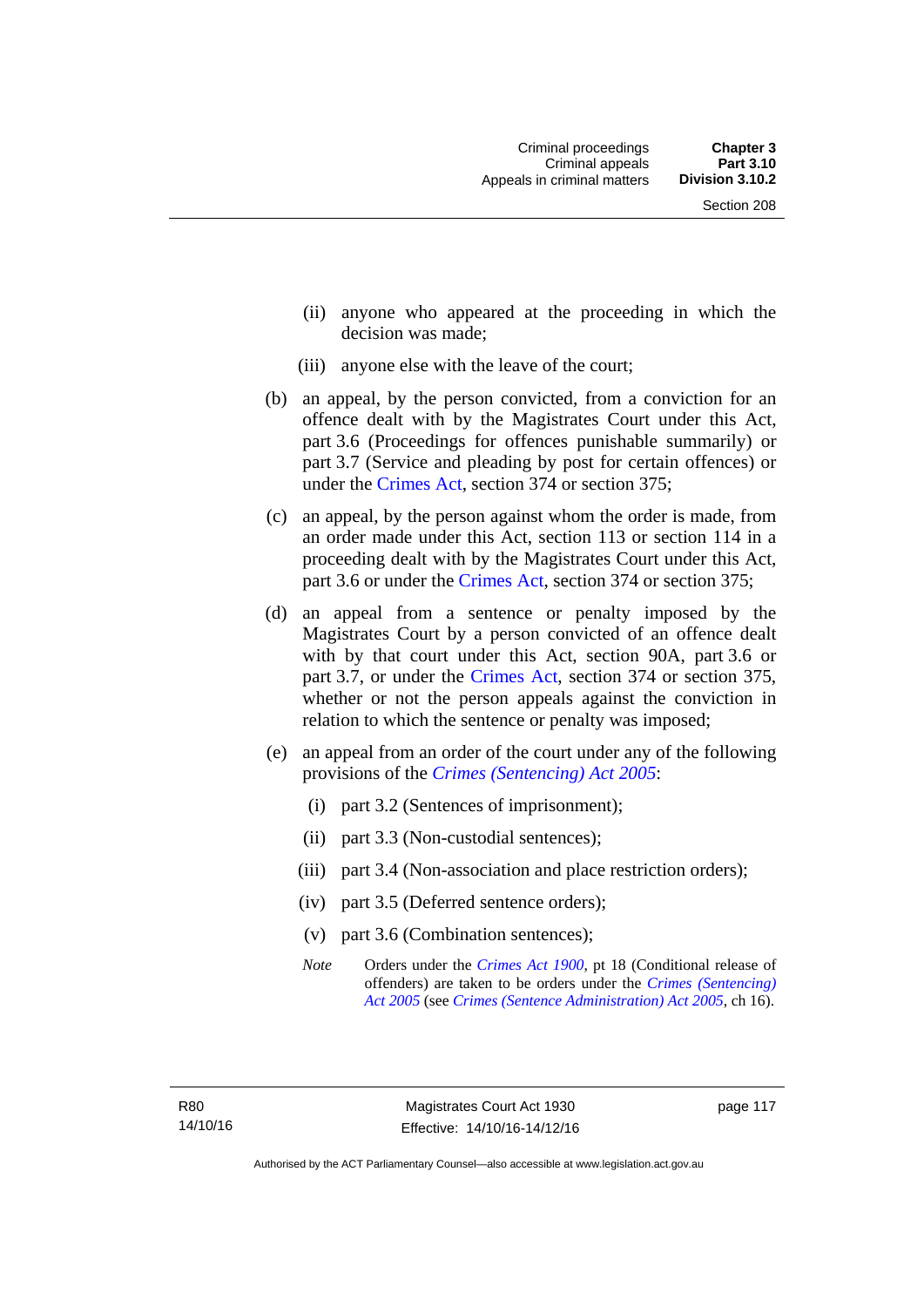- (f) an appeal from an order of the court under the *[Crimes](http://www.legislation.act.gov.au/a/2005-59)  [\(Sentence Administration\) Act 2005](http://www.legislation.act.gov.au/a/2005-59),* part 6.6 (Good behaviour orders—amendment and discharge);
- (g) an appeal from an order of the court to disqualify a person from holding or obtaining a driver licence under an automatic disqualification provision under the *[Road Transport \(General\)](http://www.legislation.act.gov.au/a/1999-77)  [Act 1999](http://www.legislation.act.gov.au/a/1999-77)*, division 4.2 (Licence suspension, disqualification and related matters), if the order is for a longer period than the minimum.

 (2) Subsection (1) does not affect any power that the Supreme Court has, apart from this Act, to grant bail or to vary the conditions of bail.

#### **209 Institution of appeal**

- (1) An appeal must be instituted by the appellant filing a notice of appeal in the office of the registrar of the Supreme Court within the period of 28 days after the conviction was entered, the order or decision was made or the sentence or penalty imposed, or within any further time the Supreme Court allows.
- (2) As soon as practicable after instituting the appeal, the appellant must—
	- (a) file a copy of the notice of appeal with the Magistrates Court; and
	- (b) serve a copy of the notice of appeal on—
		- (i) for an appeal mentioned in section  $208(1)(a)$ —each other person mentioned in that paragraph; and
		- (ii) for any other appeal—the director of public prosecutions.

*Note Automatic disqualification provision*—see the *[Road Transport](http://www.legislation.act.gov.au/a/1999-77)  [\(General\) Act 1999](http://www.legislation.act.gov.au/a/1999-77)*, s 61A.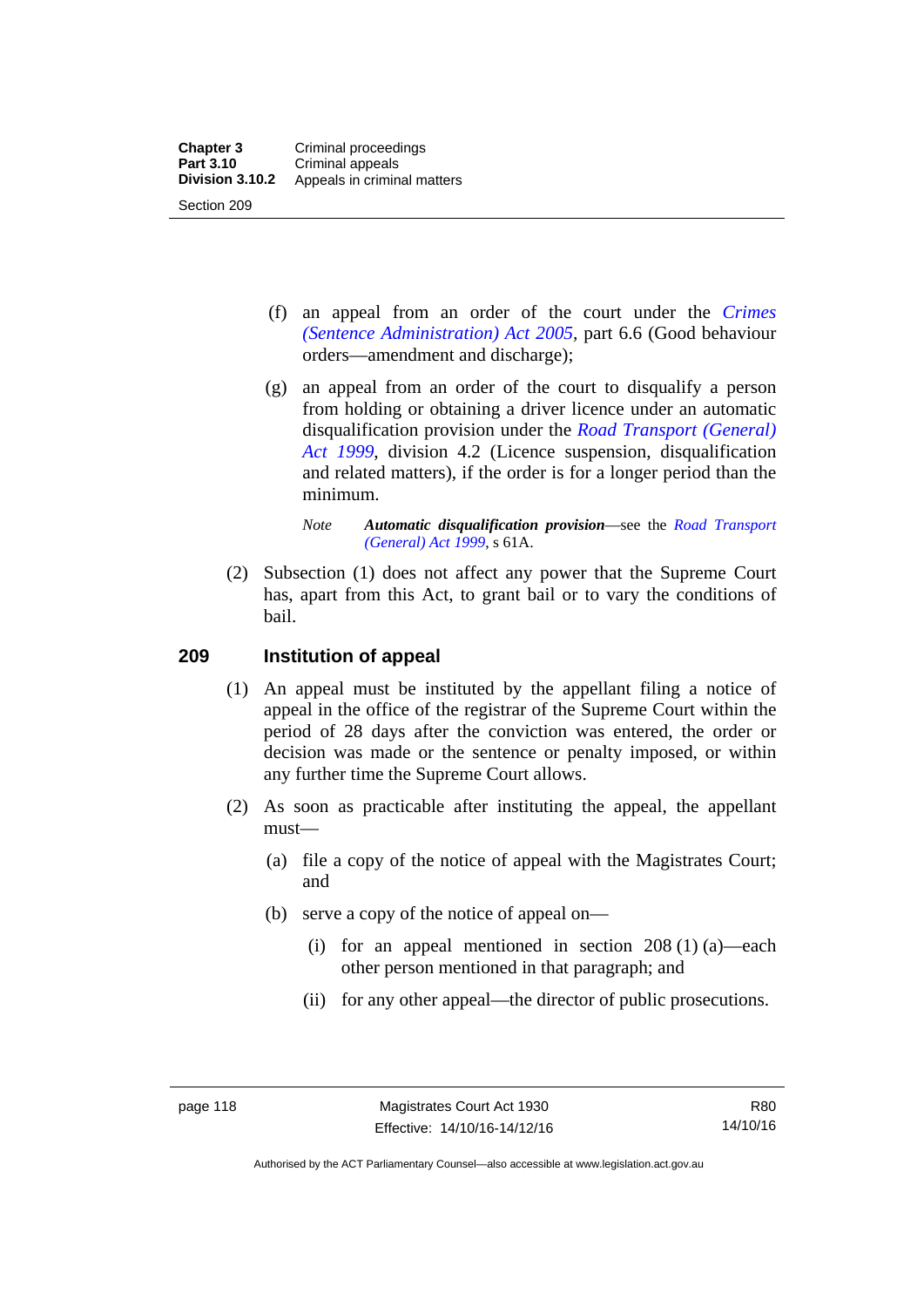## **210 Substituted service of notice of appeal**

- (1) If it appears to the Supreme Court, on an application made for an order under this section, that personal service of a notice of appeal under section 209 on a person on whom it is required to be served cannot be effected, the Supreme Court may make the order for substituted or other service the Supreme Court considers just.
- (2) The Supreme Court may, on an application made for an order under this subsection, dispense with service of a notice of appeal if the court considers it necessary or expedient to do so.
- (3) An order under subsection (2) may be made subject to the conditions (if any) the Supreme Court considers appropriate.

## **214 Appeals in cases other than civil cases**

- (1) This section applies to an appeal mentioned in section 208 (Appeals to which div 3.10.2 applies).
- (2) In an appeal to which this section applies, the Supreme Court must have regard to the evidence given in the proceeding out of which the appeal arose, and has power to draw inferences of fact.
- (3) In an appeal to which this section applies, the Supreme Court must—
	- (a) if it considers it necessary or expedient to do so in the interests of justice—
		- (i) order the production of a document or anything else that was an exhibit in, or was otherwise connected with, the proceeding out of which the appeal arose and that appears to it to be necessary to produce for deciding the appeal; and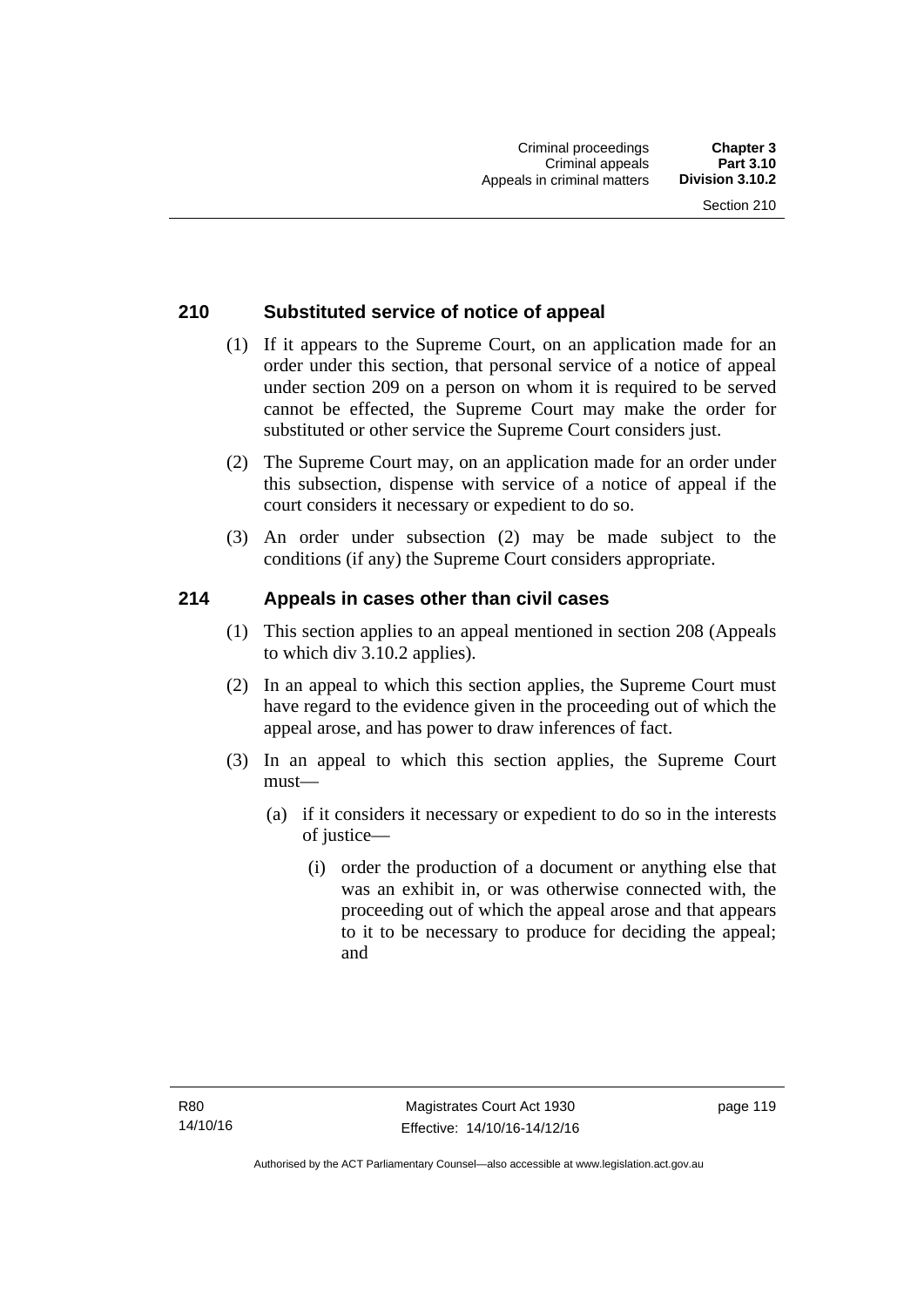- (ii) order any person who was, or would have been if the person had been called, a compellable witness in the proceeding to attend for examination before the Supreme Court; and
- (iii) receive the evidence, if tendered, of any witness; and
- (b) receive evidence with the consent of the parties to the appeal.
- (4) If evidence is tendered in an appeal to which this section applies, the Supreme Court must, unless satisfied that the evidence would not afford any ground for allowing the appeal, receive the evidence if—
	- (a) it appears to the Supreme Court that the evidence is likely to be credible and would have been admissible in the proceeding out of the which the appeal arose on an issue relevant to the appeal; and
	- (b) the Supreme Court is satisfied that the evidence was not adduced in the proceeding and there is a reasonable explanation for the failure to adduce it.

#### **216 Stay of execution pending appeal in certain cases**

- (1) If a person (the *appellant*) appeals under this division—
	- (a) the enforcement or execution of the decision, conviction, order, sentence or penalty that is the subject of the appeal is stayed until the appeal is decided or is abandoned or discontinued; and
	- (b) if the appellant is in custody—the appellant may, if not detained for another reason, apply for bail under the *[Bail](http://www.legislation.act.gov.au/a/1992-8)  [Act 1992](http://www.legislation.act.gov.au/a/1992-8)*.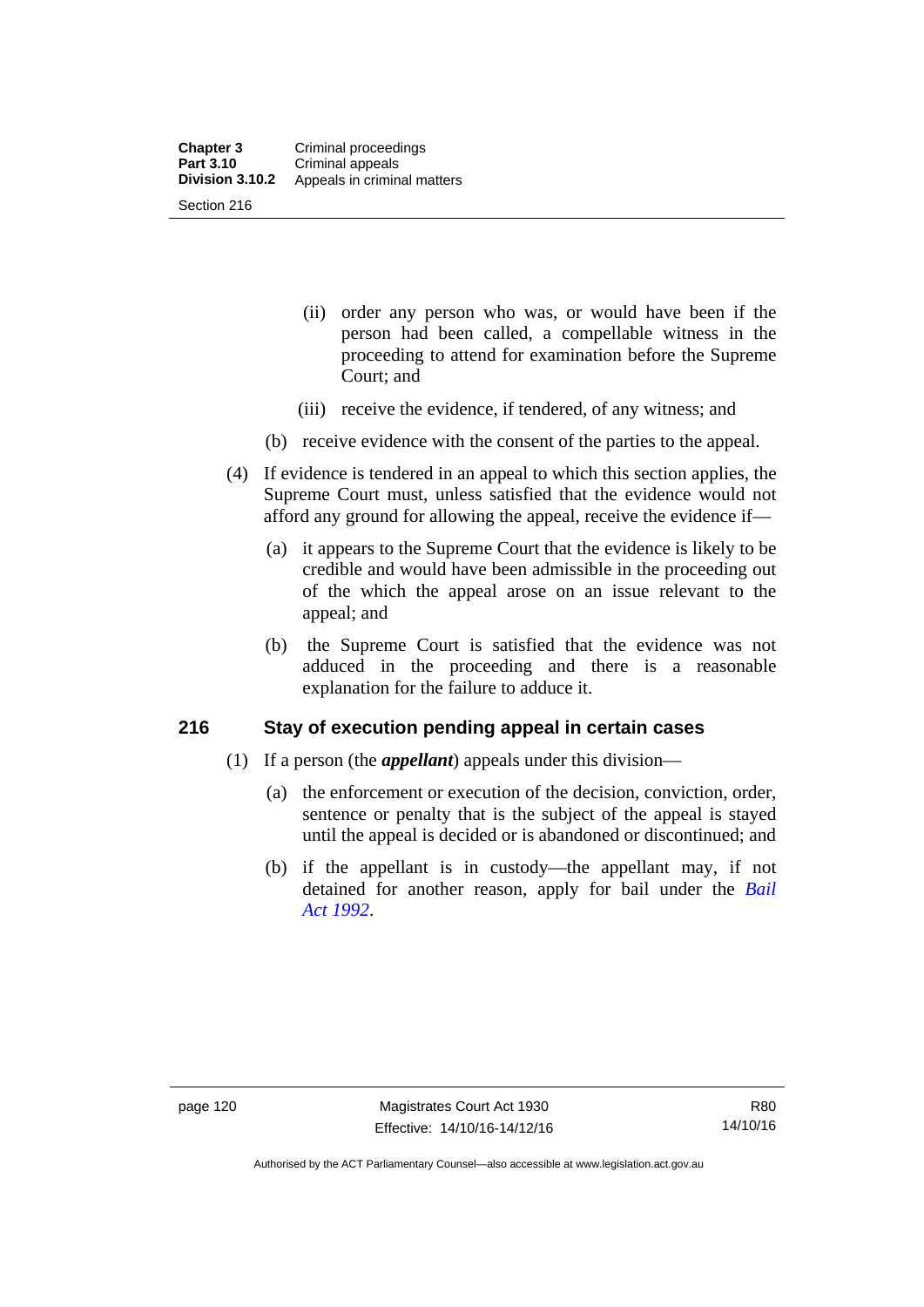- (2) Unless the appellant is detained for another reason, the appellant remains in the custody of the person who had custody of the appellant immediately before the enforcement or execution of the conviction or sentence was stayed until—
	- (a) the appellant is granted bail under the *[Bail Act 1992](http://www.legislation.act.gov.au/a/1992-8)*; or
	- (b) the appellant is remanded in custody.

## **218 Orders by Supreme Court on appeals**

- (1) On an appeal to which this division applies, the Supreme Court may—
	- (a) confirm, reverse or vary the conviction, order, sentence, penalty or decision appealed from; or
	- (b) give the judgment, or make the order, that, in all the circumstances, it considers appropriate, or refuse to make an order; or
	- (c) set aside the conviction, order, sentence, penalty or decision appealed from, in whole or in part, and remit the proceeding to the Magistrates Court for further hearing and decision, subject to the directions the Supreme Court considers appropriate.
- (2) A judgment or order of the Supreme Court under subsection (1) (a) or (b) has effect as if it were a decision of the Magistrates Court and may be enforced by the Magistrates Court accordingly.

#### **219 No right of appeal under div 3.10.2 if review appeal**

- (1) A person is not entitled to appeal to the Supreme Court under this division against a decision of the Magistrates Court if the person has instituted an appeal against the decision under division 3.10.3 (Review appeals in criminal matters).
- (2) If a person institutes an appeal under division 3.10.3 in relation to a decision of the Magistrates Court, any appeal against the decision that has been instituted under this division is taken to be withdrawn.

page 121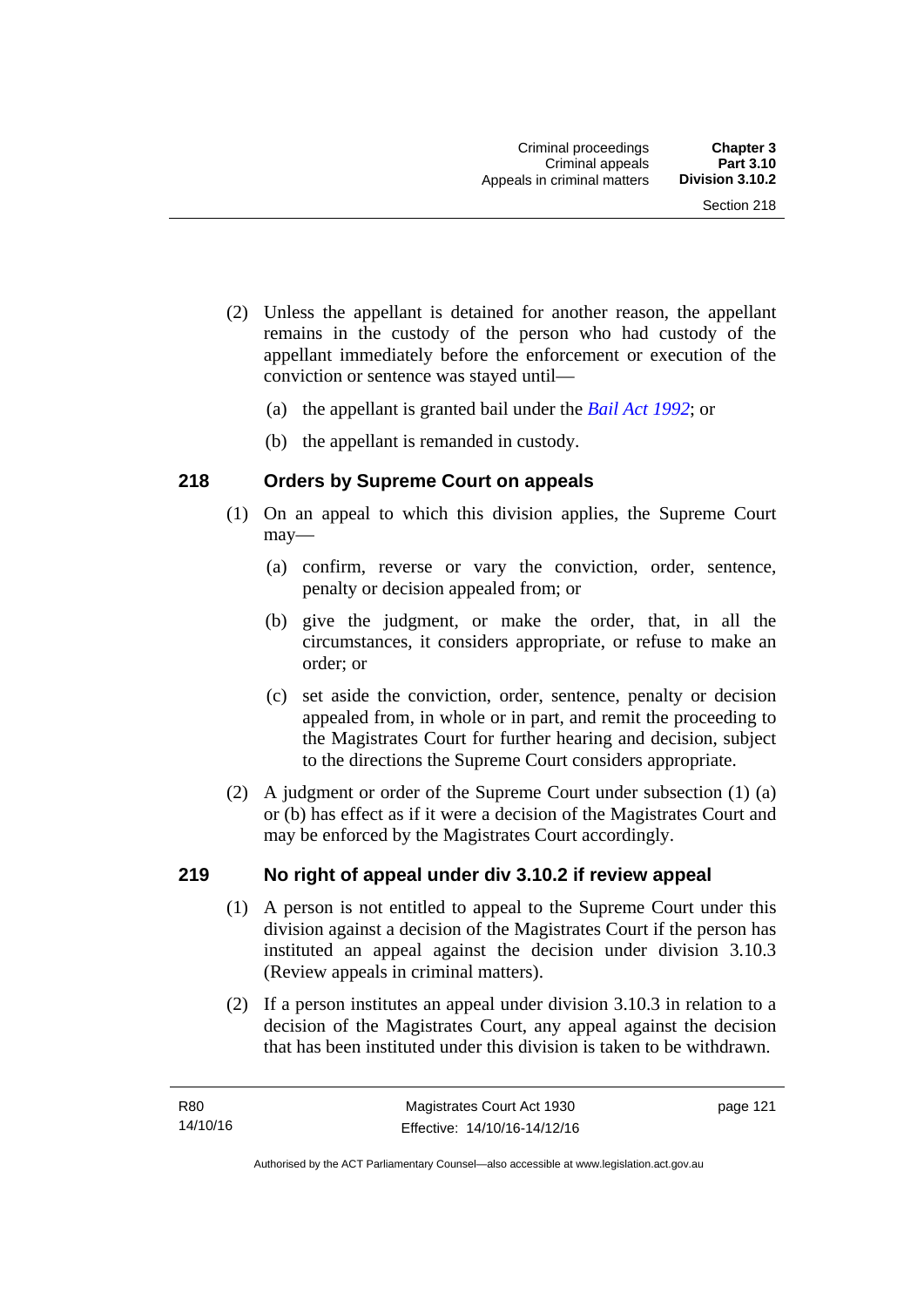# **Division 3.10.2A Reference appeals in criminal matters**

#### **219A What is a** *reference appeal***?**

In this division:

*reference appeal*—see section 219AB (2).

#### **219AB Reference appeal in relation to proceeding**

- (1) This section applies if a person has been charged on indictment in the Magistrates Court and the proceeding in relation to all or part of the indictment has concluded.
- (2) The Supreme Court may, on application by the Attorney-General, solicitor-general or director of public prosecutions (the *applicant*), hear and decide (by a *reference appeal*) any question of law arising at or in relation to the proceeding.

#### **219AC Who may be heard at reference appeal**

- (1) Each of the following people (each *interested party*) may be heard in a reference appeal:
	- (a) a person charged in the proceeding;
	- (b) a person who seeks to be heard, if the court is satisfied that the person has a sufficient interest in the appeal to be heard.
- (2) If an interested party is not represented in the appeal, the applicant must instruct counsel to argue the reference appeal on the party's behalf.
- (3) The reasonable costs of legal representation of an interested party are payable by the Territory.

#### **219AD Reference appeal decision does not affect verdict**

The decision on a reference appeal does not invalidate or affect any verdict or decision given in the proceeding.

R80 14/10/16

Authorised by the ACT Parliamentary Counsel—also accessible at www.legislation.act.gov.au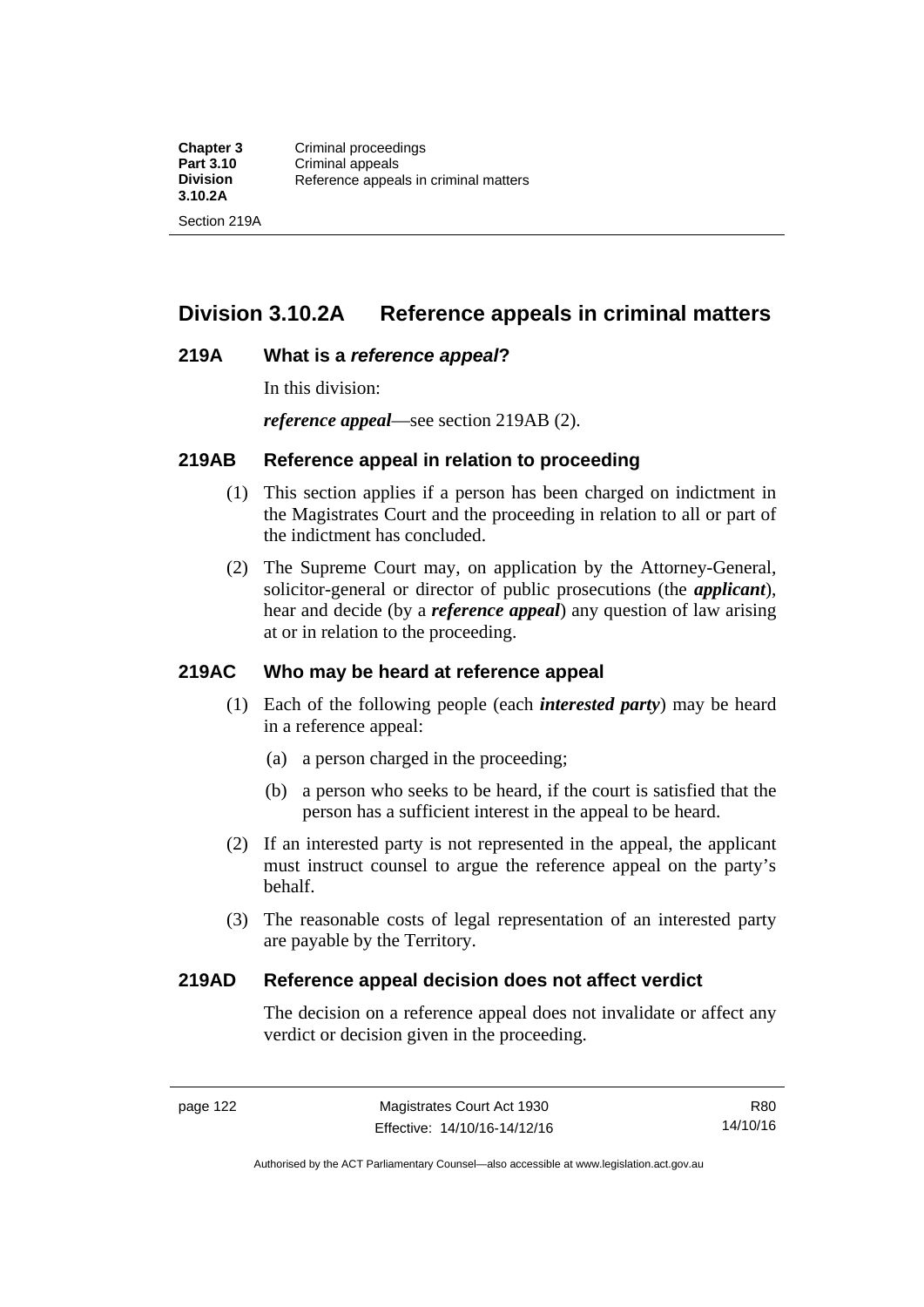# **Division 3.10.3 Review appeals in criminal matters**

#### **219B Decisions subject to review appeal**

- (1) Each of the following is a decision of the Magistrates Court from which an appeal by way of review (a *review appeal*) may be made in accordance with this division:
	- (a) an order of the Magistrates Court dismissing an information dealt with by that court under this Act, part 3.6 (Proceedings for offences punishable summarily) or part 3.7 (Service and pleading by post for certain offences) or under the [Crimes Act](http://www.legislation.act.gov.au/a/1900-40/default.asp), section 374 or section 375;
	- (b) a conviction by the Magistrates Court for an offence dealt with by that court under this Act, part 3.6 or part 3.7 or under the [Crimes Act,](http://www.legislation.act.gov.au/a/1900-40/default.asp) section 374 or section 375;
	- (c) an order made under this Act, section 113 or section 114 in a proceeding dealt with by the Magistrates Court under this Act, part 3.6 or under the [Crimes Act,](http://www.legislation.act.gov.au/a/1900-40/default.asp) section 374 or section 375;
	- (d) a decision of the Magistrates Court not to commit a person to the Supreme Court for sentence under section 92A;
	- (e) a decision of the Magistrates Court to dispose of a case summarily under the [Crimes Act,](http://www.legislation.act.gov.au/a/1900-40/default.asp) section 374 or section 375 (7) or (8);
	- (f) a sentence or penalty imposed by the Magistrates Court for an offence dealt with by that court under this Act, section 90A, part 3.6 or part 3.7 or under the [Crimes Act,](http://www.legislation.act.gov.au/a/1900-40/default.asp) section 374 or section 375.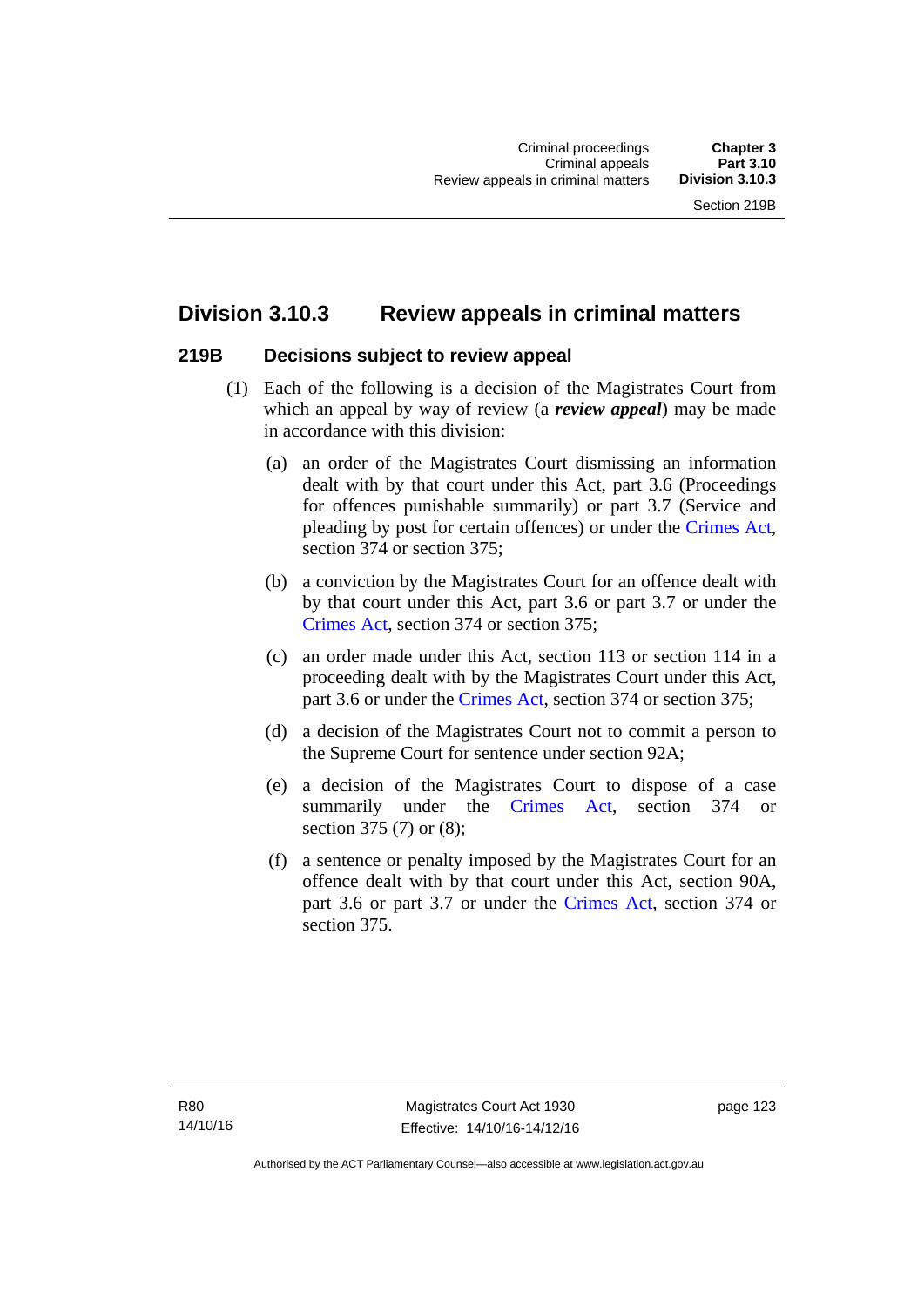(2) In subsection  $(1)$  (f):

*sentence or penalty* includes a sentence or penalty imposed by an order of the Magistrates Court under—

- (a) any of the following provisions of the *[Crimes \(Sentencing\)](http://www.legislation.act.gov.au/a/2005-58)  [Act 2005](http://www.legislation.act.gov.au/a/2005-58)*:
	- (i) part 3.2 (Sentences of imprisonment);
	- (ii) part 3.3 (Non-custodial sentences);
	- (iii) part 3.4 (Non-association and place restriction orders);
	- (iv) part 3.5 (Deferred sentence orders);
	- (v) part 3.6 (Combination sentences); or
	- *Note* Orders under the *[Crimes Act 1900](http://www.legislation.act.gov.au/a/1900-40)*, pt 18 (Conditional release of offenders) are taken to be orders under the *[Crimes \(Sentencing\)](http://www.legislation.act.gov.au/a/2005-58)  [Act 2005](http://www.legislation.act.gov.au/a/2005-58)* (see *[Crimes \(Sentence Administration\) Act 2005](http://www.legislation.act.gov.au/a/2005-59)*, ch 16).
- (b) the *[Crimes \(Sentence Administration\) Act 2005](http://www.legislation.act.gov.au/a/2005-59),* part 6.6 (Good behaviour orders—amendment and discharge).

#### **219C How review appeal is instituted**

- (1) A review appeal must be instituted by the appellant filing a notice of appeal in the Supreme Court within 28 days after the day the conviction was entered, the order or decision was made or the sentence or penalty imposed, or within any further time the Supreme Court allows.
- (2) As soon as practicable after instituting the appeal, the appellant must—
	- (a) file a copy of the notice of appeal in the Magistrates Court; and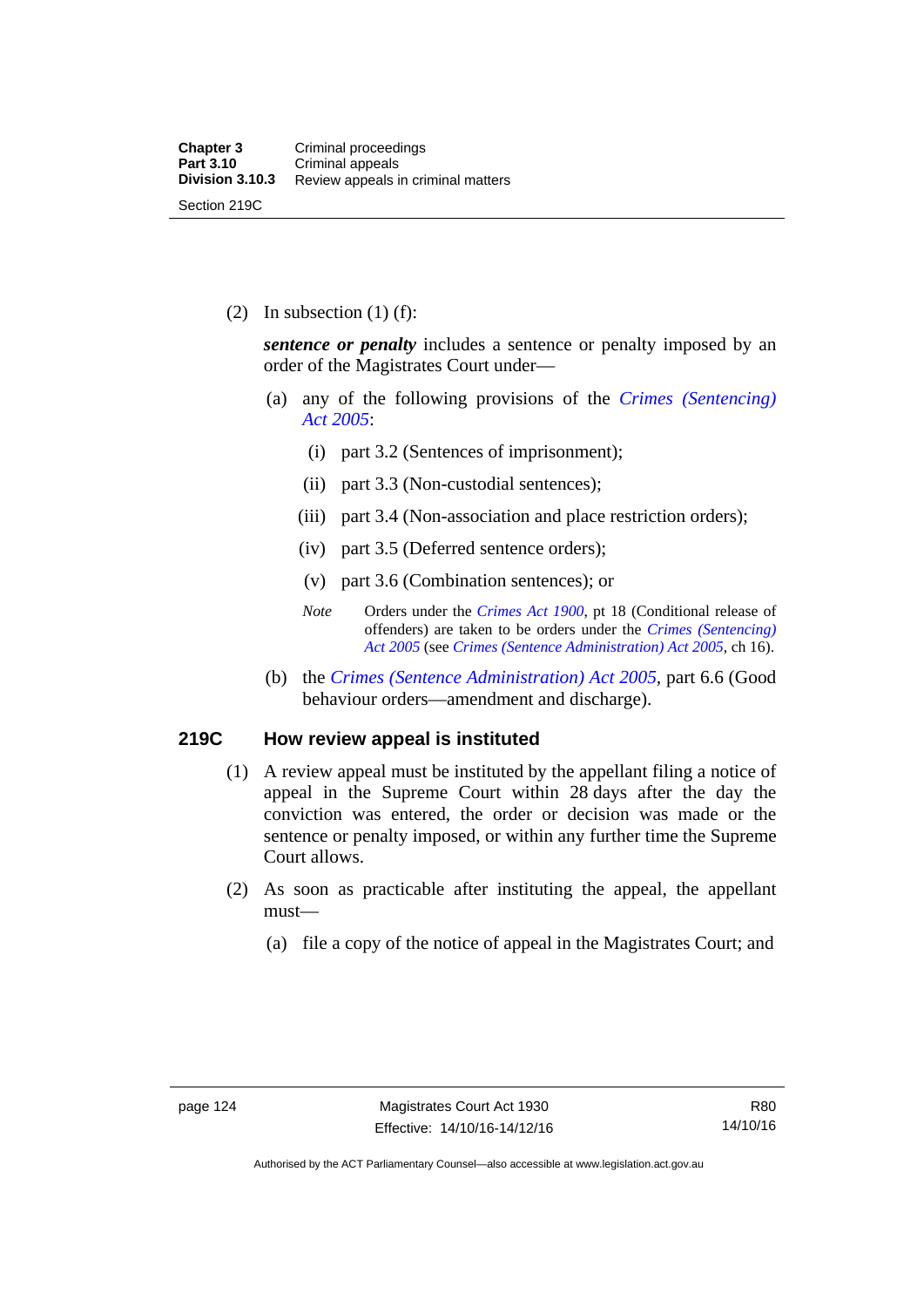- (b) serve a copy of the notice of appeal on—
	- (i) for an appeal mentioned in section 219B (1) (b) or  $(c)$  the director of public prosecutions; and
	- (ii) for any other appeal—the person who was the defendant in the proceeding in the Magistrates Court.

#### **219D Grounds for review**

The Supreme Court may review a decision of the Magistrates Court under this division on any 1 or more of the following grounds:

- (a) that there was a prima facie case of error or mistake on the part of the Magistrates Court;
- (b) that the Magistrates Court did not have jurisdiction or authority to make the decision;
- (c) that the decision of the Magistrates Court should not in law have been made;
- (d) for a decision mentioned in section 219B (1) (d) or (e)—that, in the circumstances of the case, the decision should not have been made;
- (e) for a decision mentioned in section 219B (1) (f)—that the sentence or penalty was manifestly inadequate or otherwise in error.

#### **219E Report by Magistrate**

On a review appeal, the Supreme Court may, if it considers appropriate, make an order requiring the magistrate by whom the Magistrates Court was constituted to give to the Supreme Court a report setting out the reasons for the decision of the Magistrates Court and any facts or matters that in the view of the magistrate were relevant to the decision of the Magistrates Court.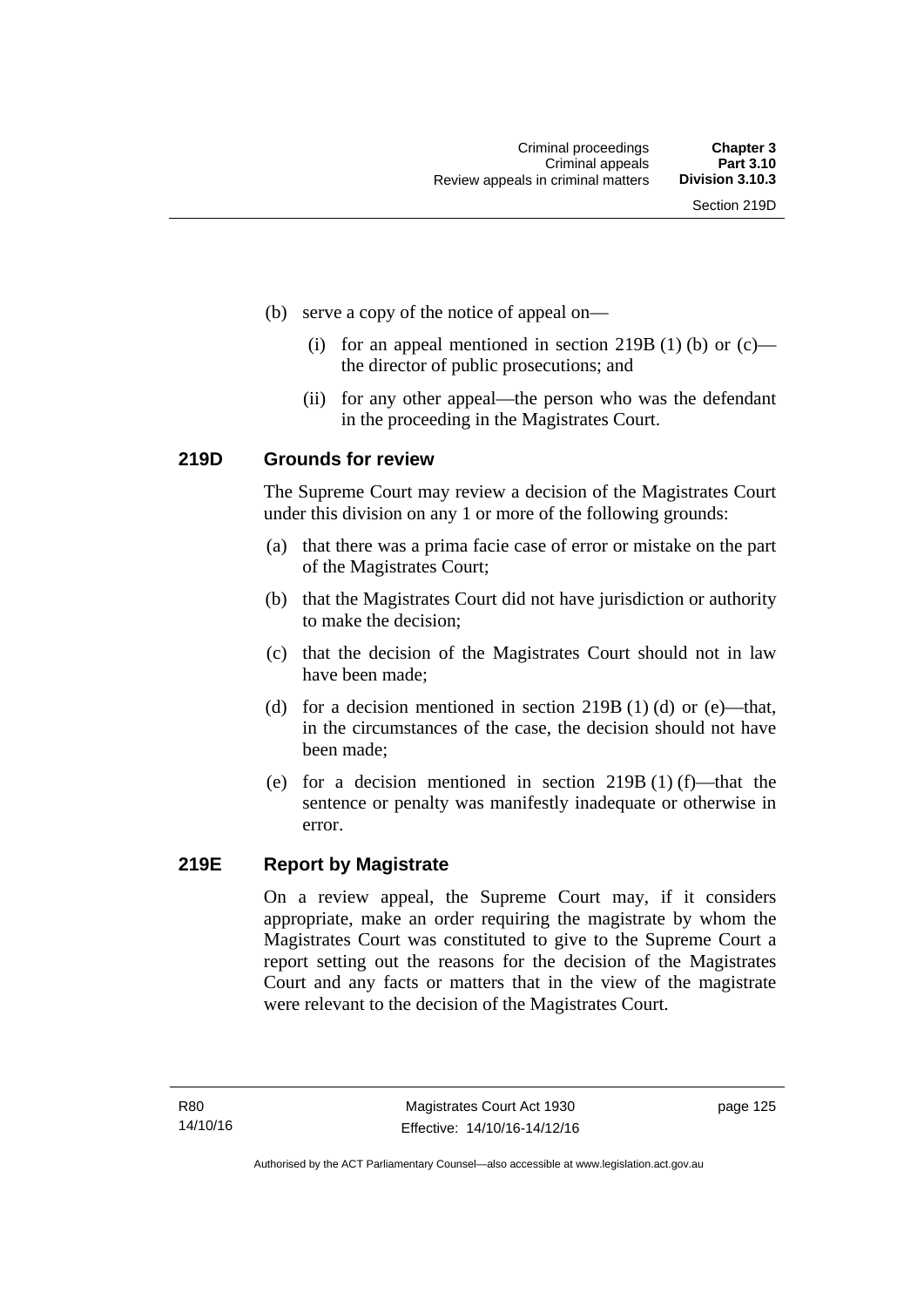**219F Powers of Supreme Court** 

- (1) On a review appeal, the Supreme Court may, after considering the evidence before the Magistrates Court and any further evidence called by leave of the Supreme Court—
	- (a) dismiss the appeal if satisfied that the decision of the Magistrates Court should be confirmed; or
	- (b) set aside or quash, in whole or part, or otherwise vary or amend, the decision of the Magistrates Court.
- (2) If, under subsection (1) (b), the Supreme Court sets aside, quashes or otherwise varies or amends a decision of the Magistrates Court, the Supreme Court may—
	- (a) for a decision mentioned in section 219B (1) (d)—order that the Magistrates Court commit the person to whom the decision relates to the Supreme Court for sentence under section 92A; or
	- (b) for a decision mentioned in section 219B (1) (e)—order that the Magistrates Court continue the committal hearing of the person to whom the decision relates in accordance with part 3.5; or
	- (c) for a decision mentioned in section 219B (1) (f)—
		- (i) impose the sentence or penalty the Supreme Court considers appropriate; or
		- (ii) by order, exercise any power that the Magistrates Court might have exercised; or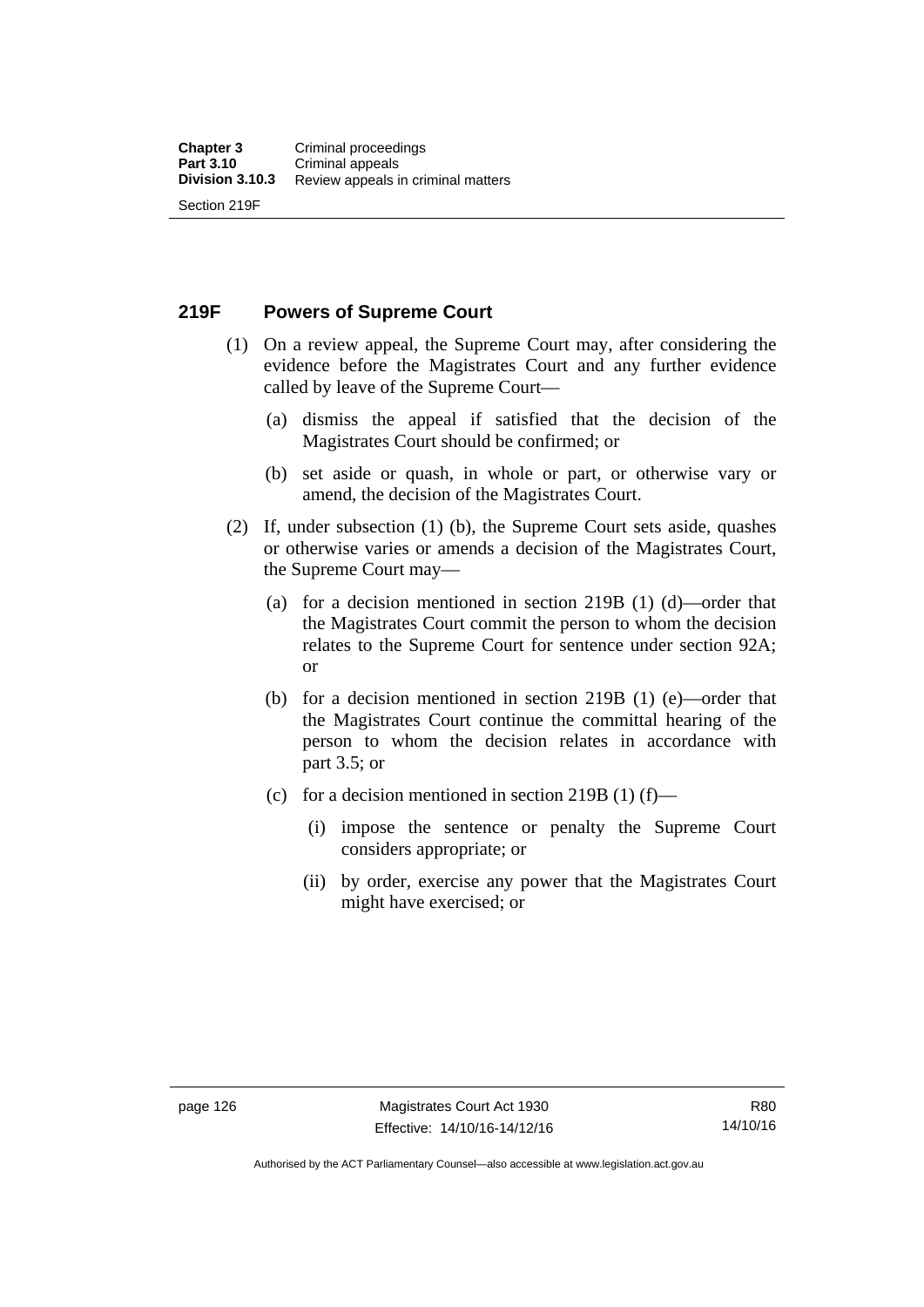- (d) in any other case—
	- (i) remit the matter to the Magistrates Court for rehearing or for further hearing with or without directions of law; or
	- (ii) make any other order the Supreme Court considers necessary to decide the matter finally, including a prohibition order or habeas corpus order.
- (3) For the purpose of—
	- (a) correcting any defect or error in the proceeding before the Magistrates Court; or
	- (b) enabling the matter to be decided on the merits;

the Supreme Court may make the amendments of the proceeding in the Magistrates Court it considers appropriate.

- (4) For subsections (1) (b) and (2) (c), the Supreme Court must not—
	- (a) vary a sentence or penalty such that the sentence or penalty as varied could not have been imposed by the Magistrates Court; or
	- (b) impose a sentence or penalty that could not have been imposed by the Magistrates Court.
- (5) The Supreme Court may, despite the ground or any of the grounds for review mentioned in section 219D being established, dismiss the appeal if the court considers that no substantial miscarriage of justice has happened.
- (6) On the dismissal of an appeal, the decision of the Magistrates Court appealed from may be enforced, executed or given effect to as if the appeal had not been instituted.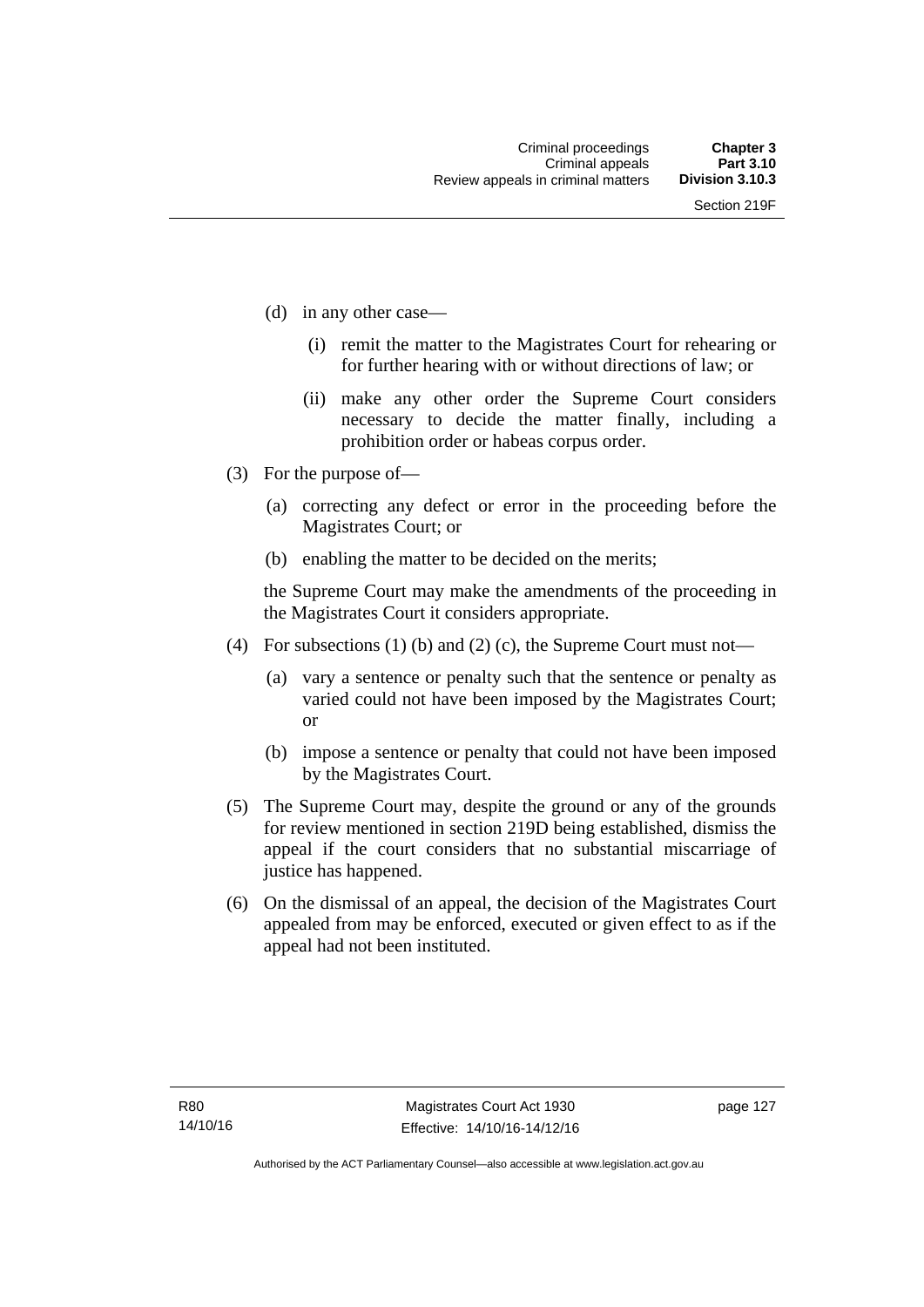- (7) If, in relation to a sentence or penalty mentioned in section 219B (1) (f), the Supreme Court—
	- (a) varies a sentence or penalty under subsection (1) (b); or
	- (b) imposes a sentence or penalty or makes an order under subsection  $(2)$  (b);

the sentence or penalty as varied or imposed or the order made has effect as if it were a decision of the Magistrates Court and may be enforced by the Magistrates Court accordingly.

- (8) On an appeal under this division from an order, decision, sentence or penalty mentioned in section 219B (1) (a), (d), (e) or (f), the Supreme Court must order that the costs of and incidental to the appeal are payable by the appellant.
- (9) Subsection (8) applies whether the Supreme Court dismisses the appeal or exercises any of the other powers given to it by this section.

## **Division 3.10.4 Criminal appeals—other provisions**

#### **222 Control of Supreme Court over summary convictions**

- (1) A person brought before the Supreme Court, under a habeas corpus order or another order, must not be discharged from custody because any defect or error in a committal order of the Magistrates Court, unless the court, or the magistrate constituting the court, and the prosecutor or other party interested in supporting the committal order have received reasonable and sufficient notice of the intention to apply for the discharge.
- (2) The notice must require them to give to the Supreme Court the conviction, judgment or order (if any) on which the committal was founded, together with the depositions and information intended to be relied on in support of the conviction, judgment or order, or certified copies of them.

Authorised by the ACT Parliamentary Counsel—also accessible at www.legislation.act.gov.au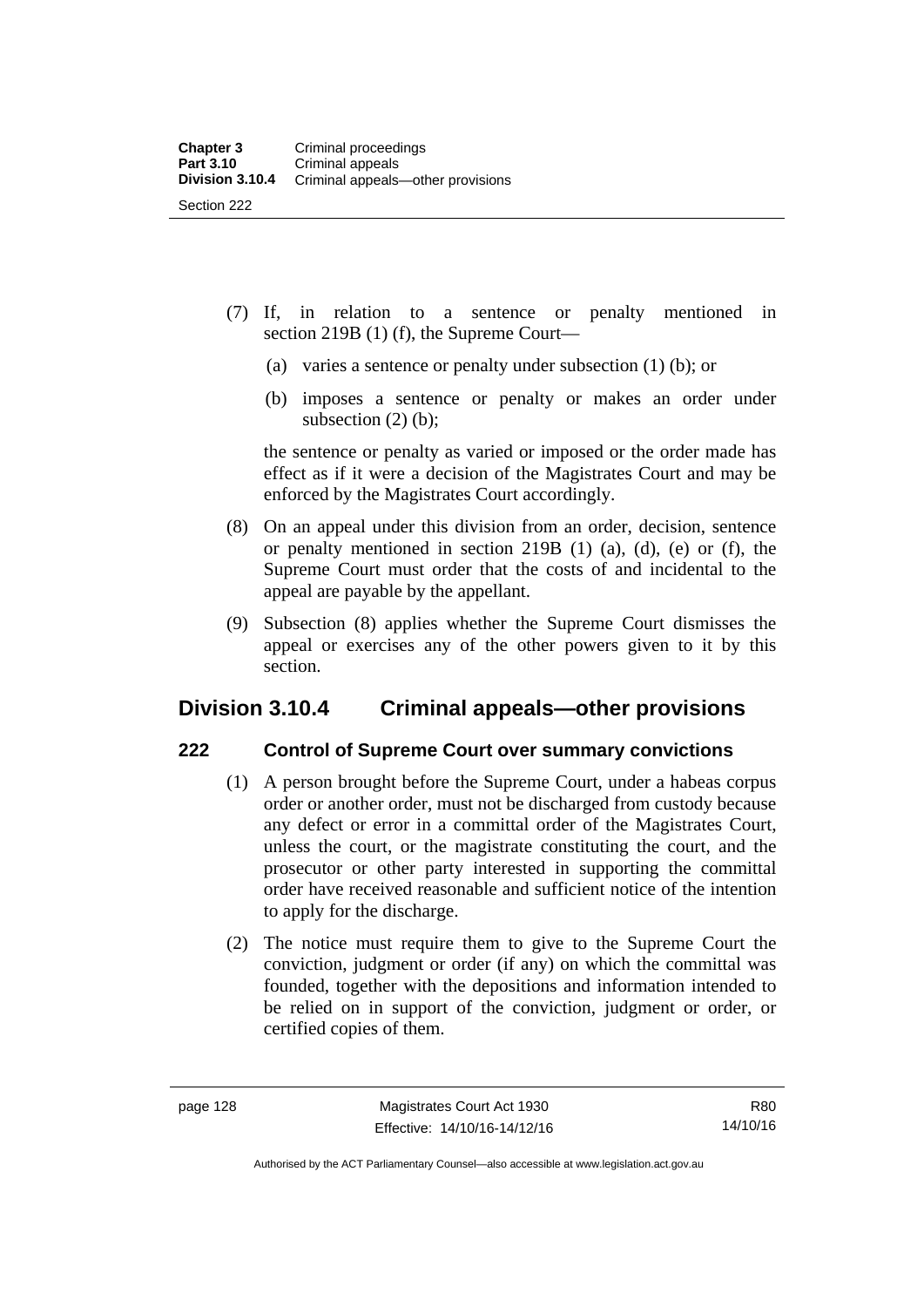### **223 Amendment of documents**

- (1) This section applies if—
	- (a) a document mentioned in section 222 (2) is given to the Supreme Court; and
	- (b) the offence charged or intended to be charged by the document appears to have been established; and
	- (c) the Magistrates Court's judgment appears to be in substance justified; and
	- (d) the defects or errors appear to be defects of form only or mistakes not affecting the substance of the proceeding before the Magistrates Court.
- (2) The Supreme Court must allow the committal order, and may allow the conviction or judgment, to be immediately amended as necessary in accordance with the facts.
- (3) The person committed must then be remanded to the person's former custody.

### **224 In cases of certiorari order**

The like proceedings as mentioned in section 222 and section 223 must be had, and the like amendments may and must be allowed to be made, in relation to every order brought before the Supreme Court by certiorari order, and after amendment in any such case the order may be enforced in the proper way, and must in all respects and for all purposes be regarded and dealt with as if it had been drawn up originally as amended.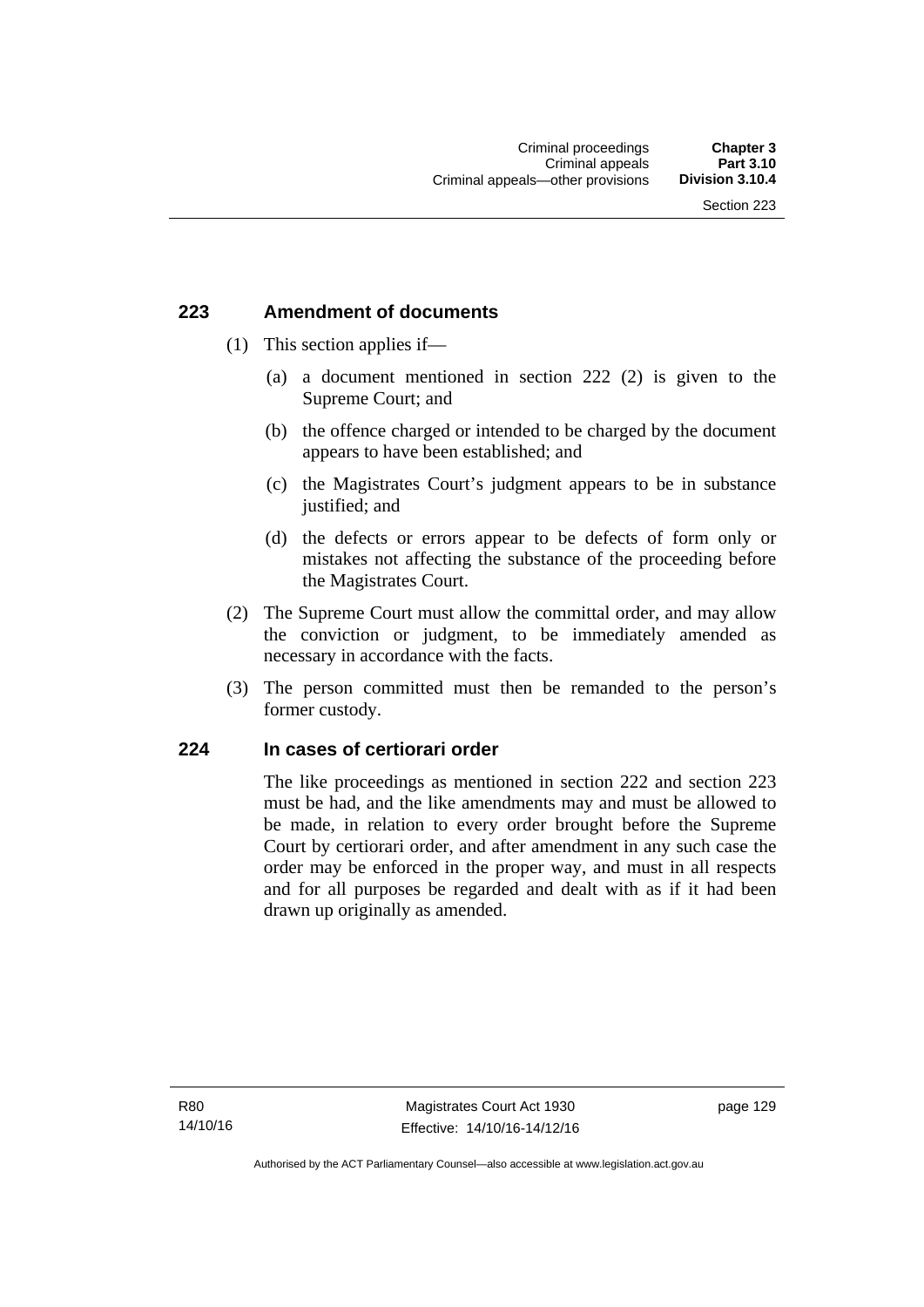### **225 Notice dispensed with**

- (1) The notice required by section 222 may be given either before or after the habeas corpus order, certiorari order or other order is made.
- (2) When at the time of applying for the order—
	- (a) copies of the conviction or order and depositions are produced; or
	- (b) in cases of committal for trial or for sentence all informations, depositions, and statements have been given, as provided in section 106, to the director of public prosecutions or a person authorised by the director of public prosecutions;

the Supreme Court may dispense with the notice.

### **226 Power of court to admit to bail**

- (1) If any person imprisoned or detained under a summary conviction or order is brought up by a habeas corpus order, and the Supreme Court postpones the final decision of the case, the Supreme Court may admit the person to bail in accordance with the *[Bail Act 1992](http://www.legislation.act.gov.au/a/1992-8)*.
- (2) If the judgment of the Supreme Court is against any person so brought up, the Supreme Court may remand the person to his or her former custody, there to serve the rest of the term for which the person was committed.

page 130 Magistrates Court Act 1930 Effective: 14/10/16-14/12/16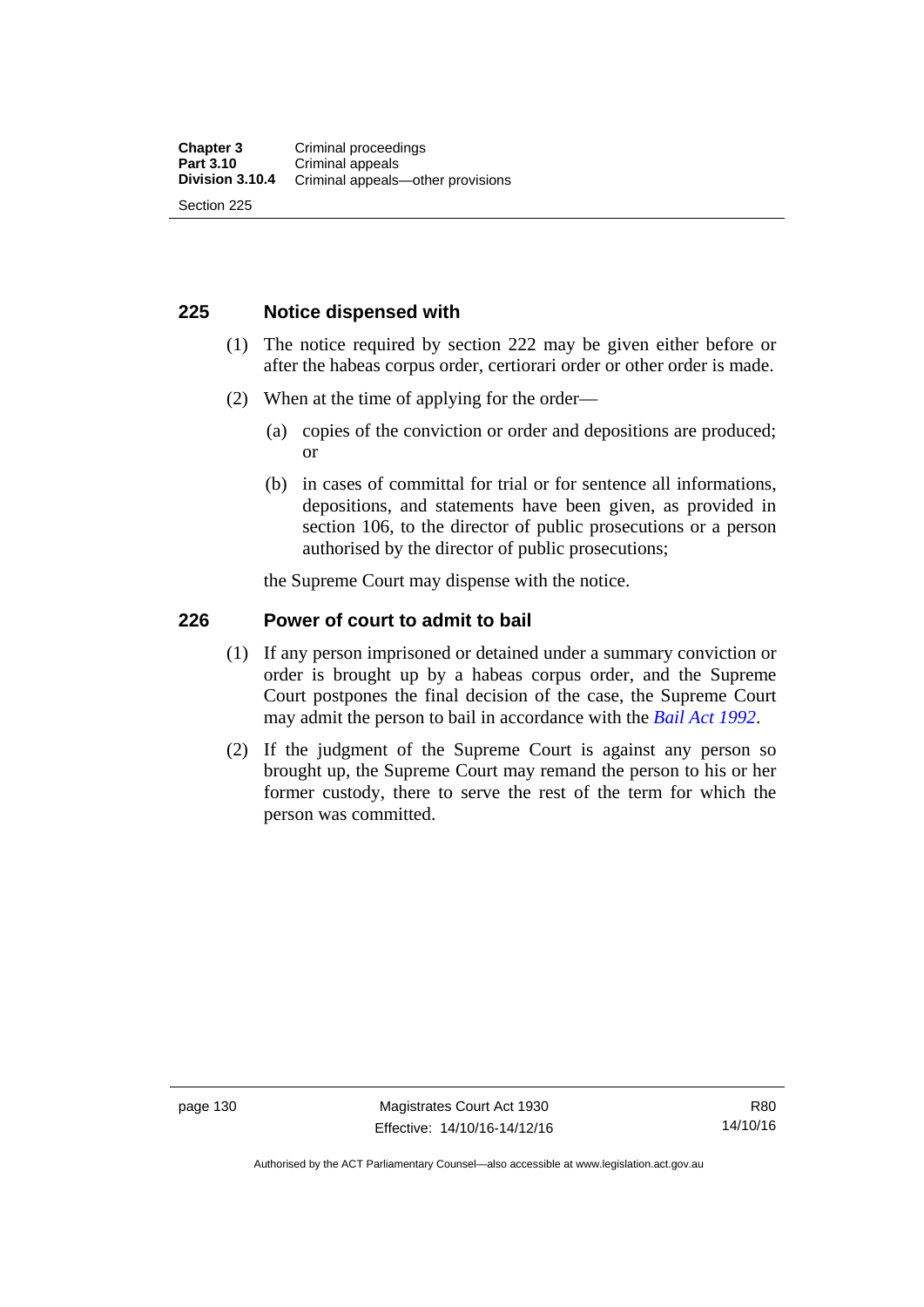### **227 Respecting the amendment of convictions etc**

- (1) Whenever the facts or evidence appearing by the depositions in substance support the decision of the Magistrates Court, if the decision does not extend beyond the information, and if the facts or evidence would have justified the court in making any necessary allegation or finding omitted in the decision, or in the formal conviction or order, or any warrant issued under the adjudication, the powers of amendment given by section 223 may be exercised, and if in a conviction there is some excess that may (consistently with the merits of the case) be corrected, the conviction must be amended accordingly and must stand good for the remainder.
- (2) All amendments are subject to the order about costs and otherwise the Supreme Court considers appropriate.

### **228 No summons or information**

- (1) This section applies to a conviction or order in a case if—
	- (a) a relevant person is present at the hearing of the case; and
	- (b) there is no summons or information (or an amendment of a summons or information) in relation to the person; and
	- (c) the person does not object at the hearing about the matter mentioned in paragraph (b).
- (2) The conviction or order stands.
- (3) In this section:

### *relevant person* means—

- (a) a convicted person; or
- (b) a person against whom an order has been made; or
- (c) a person whose goods have been condemned or ordered to be sold as forfeited.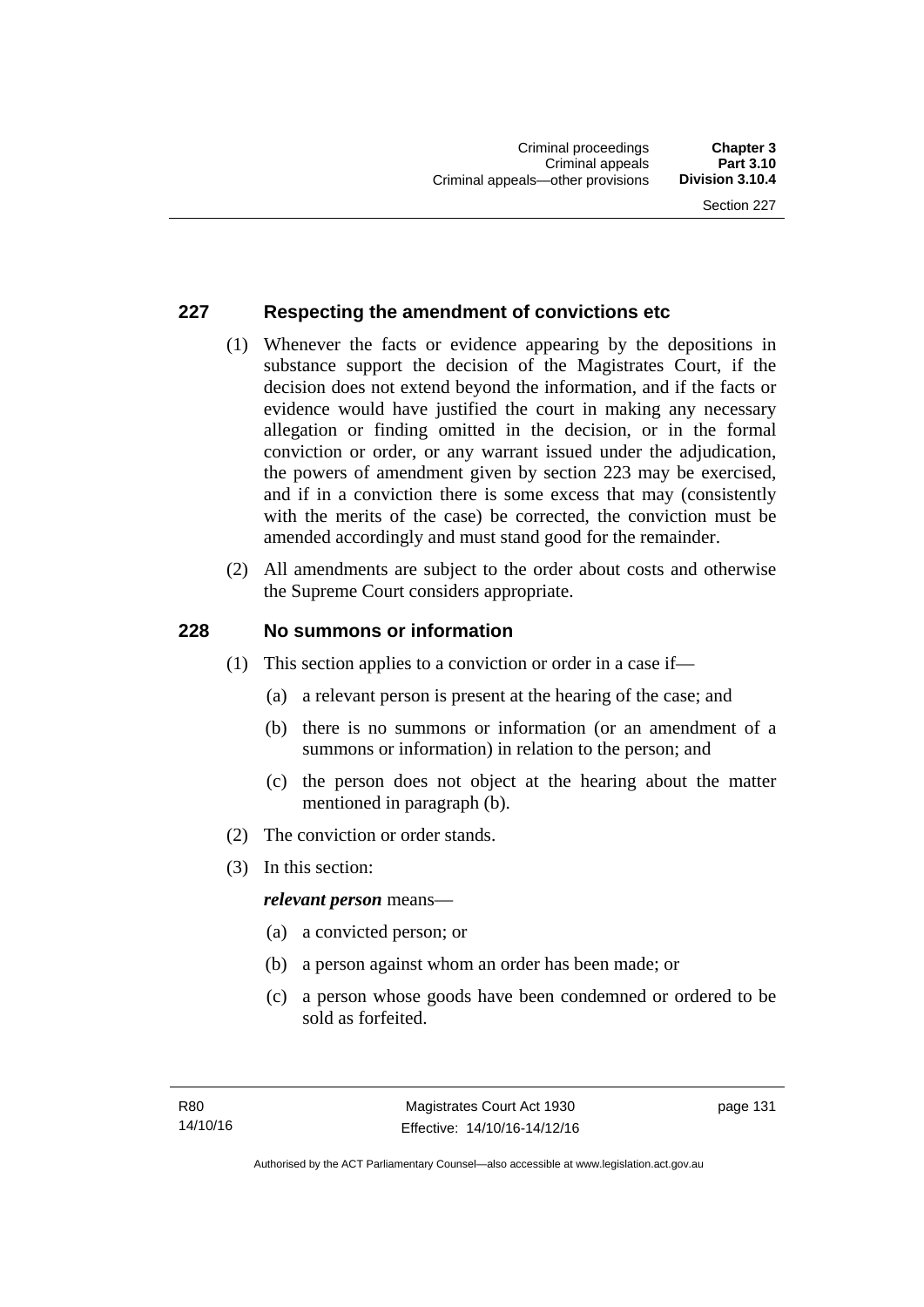### **229 Distribution of penalty**

A conviction or an order is not defeated for the want of any distribution, or for a wrong distribution of the penalty or forfeiture.

page 132 Magistrates Court Act 1930 Effective: 14/10/16-14/12/16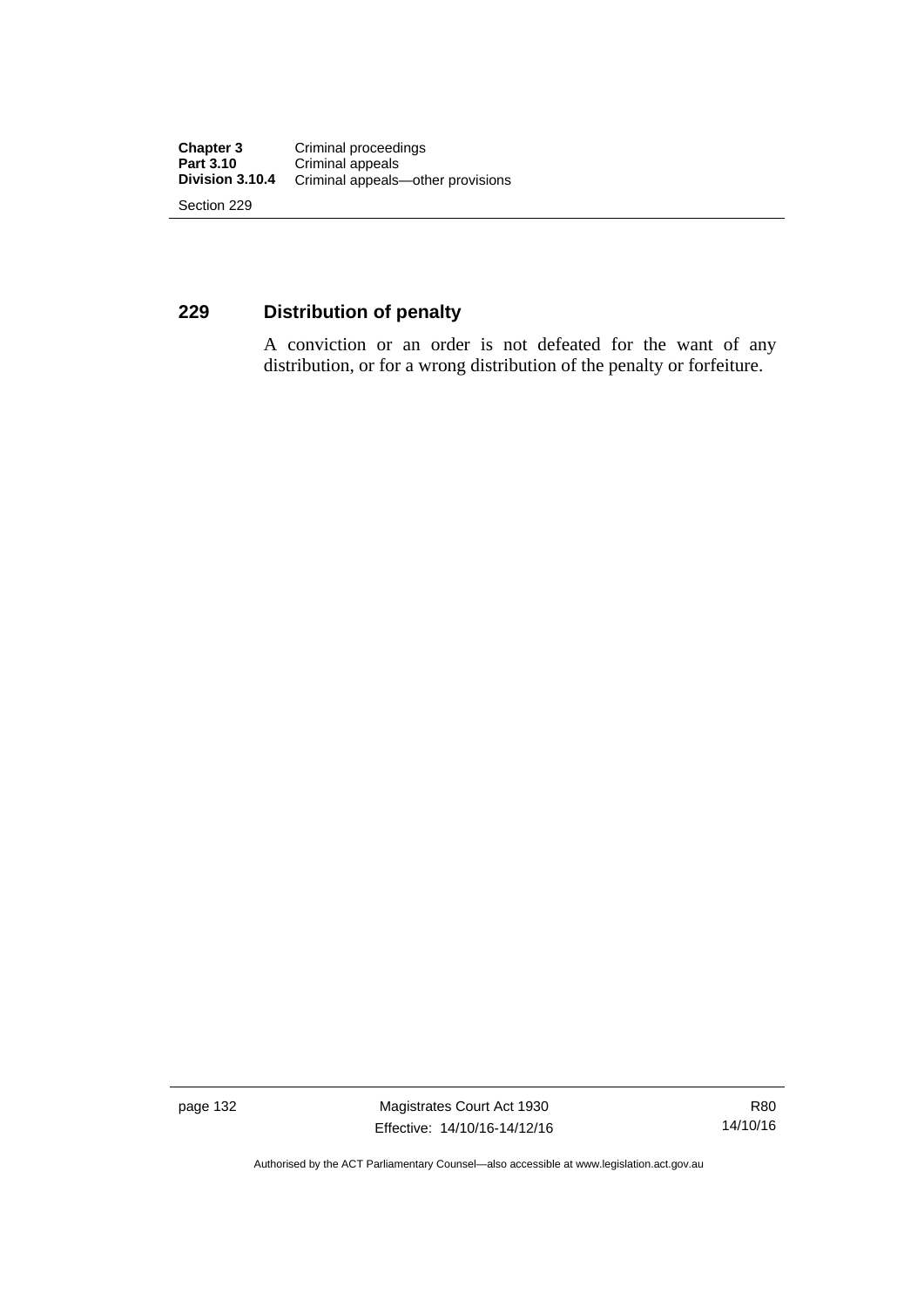# **Part 3.11 Costs in criminal matters**

### **244 Costs in criminal matters**

- (1) The power of the court to award costs is subject to the following:
	- (a) if the court makes a conviction or order in favour of the informant—it may order that the defendant must pay to the informant the informant's costs;
	- (b) if the court dismisses the information, or makes an order in favour of the defendant—it may order that the informant must pay to the defendant the defendant's costs;
	- (c) if a matter is adjourned—the court may order that the costs of and caused by the adjournment be paid by any party to any other party;
	- (d) costs ordered to be paid—
		- (i) must be awarded in the way prescribed by regulation; and
		- (ii) may be recovered under the rules about the enforcement of judgments of the court in civil proceedings.
- (2) Subject to any order of the court, the expenses of a person who attends at court to give evidence or to produce documents must be allowed to the person (whether or not they have been examined or produced documents and whether or not they were subpoenaed to attend).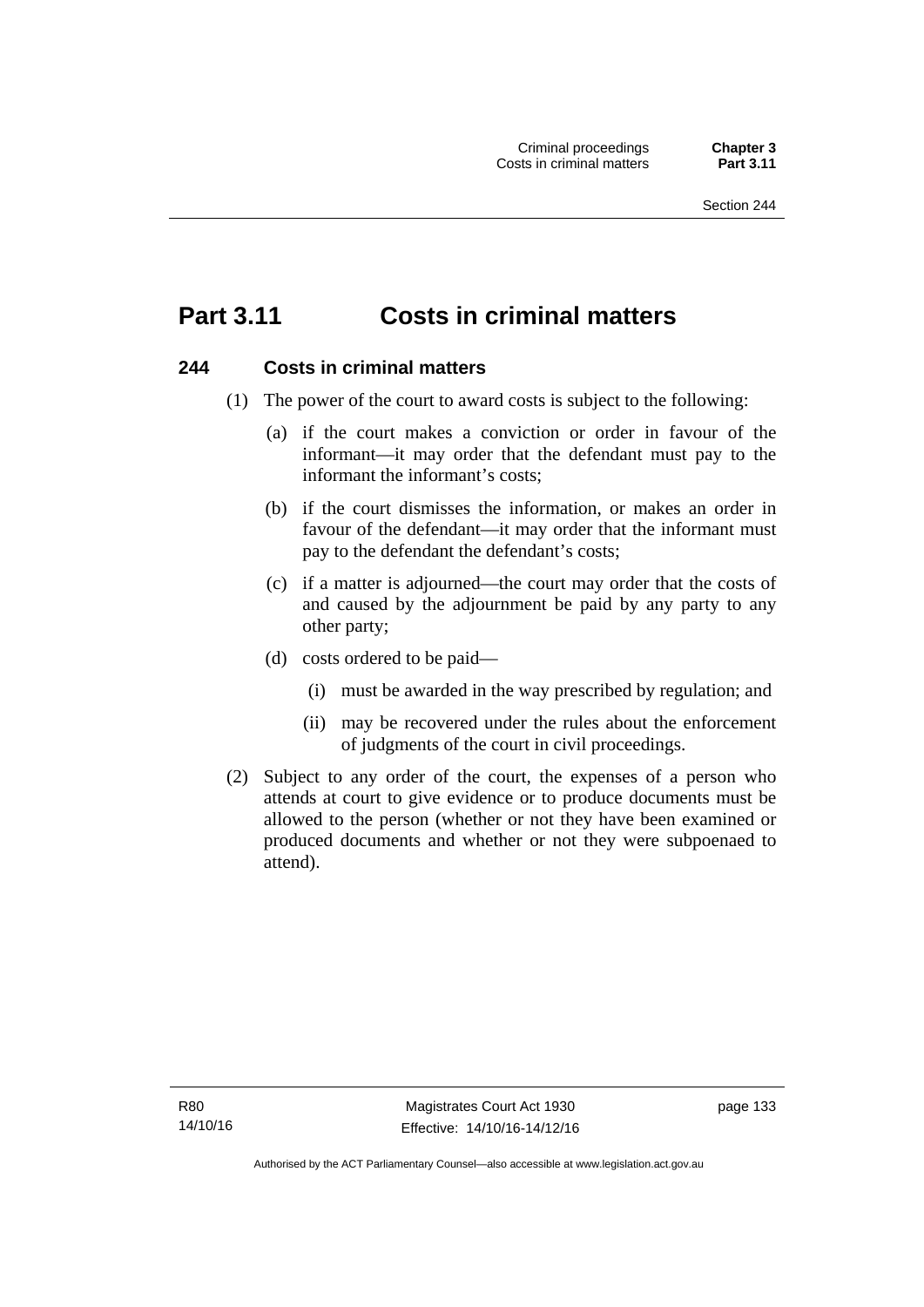**Chapter 3** Criminal proceedings<br>**Part 3.12** Securities in criminal **Securities in criminal matters** 

Section 248

# **Part 3.12 Securities in criminal matters**

### **248 Meaning of** *security***—pt 3.12**

In this part:

*security* means a security under the *[Crimes \(Sentencing\) Act 2005](http://www.legislation.act.gov.au/a/2005-58)*, section 15A (Fines—security for payment).

### **249 Securities taken under Act**

- (1) A person must give security, whether as principal or surety, either by the deposit of an amount with the registrar, or by an oral or written acknowledgment of the undertaking or condition by which, and of the amount for which, the person is bound.
	- *Note* If a form is approved under the *[Court Procedures Act 2004](http://www.legislation.act.gov.au/a/2004-59)* for this provision, the form must be used.
- (2) Record of the security having been made may be provided by entry of it in the court's records.

### **250 Recovery of amount due under security**

Any amount becoming due under a security is recoverable on a claim by a police officer or by the registrar or by some other person authorised by the court.

### **252 Sums paid by surety may be recovered from principal**

Any amount paid by a surety on behalf of his or her principal in relation to a security, together with all costs, charges and expenses incurred by the surety in relation to the security, is taken to be a debt due to the surety from the principal, and may be recovered on a claim by the surety.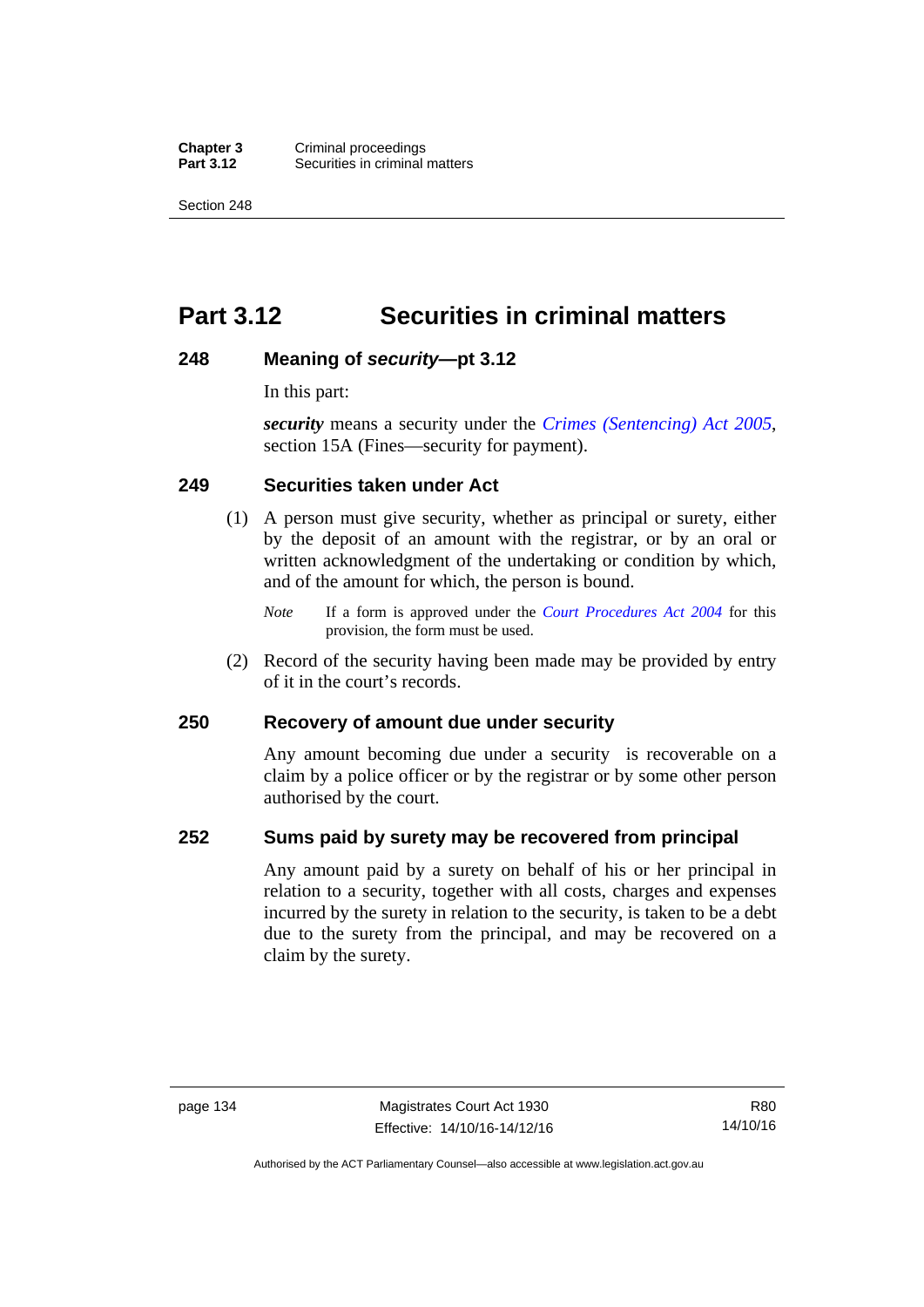### **253 Payment enforced by security**

If security is given for payment of an amount, the payment must be enforced by means of the security in substitution for other means of enforcing the payment.

### **254 Enforcement of recognisance**

- $(1)$  If—
	- (a) a witness or a person sought to be made a witness has entered into a recognisance for this Act; and
	- (b) the court is satisfied that the witness or person sought to be made a witness has failed to comply with a condition of the recognisance;

the court may declare the recognisance to be forfeited and may make an order that the witness or person sought to be made a witness pay the whole or a part of the amount in which the witness or person is bound under the recognisance.

- $(2)$  If—
	- (a) the court has declared a recognisance to be forfeited under subsection (1); and
	- (b) a person is bound by the recognisance as surety for the performance of that condition;

the court may make an order that the person mentioned in paragraph (b) pay the whole or a part of the amount in which the person is bound under the recognisance.

 (3) An order made under subsection (1) or (2) may be enforced as if it were a judgment entered on a claim by the registrar.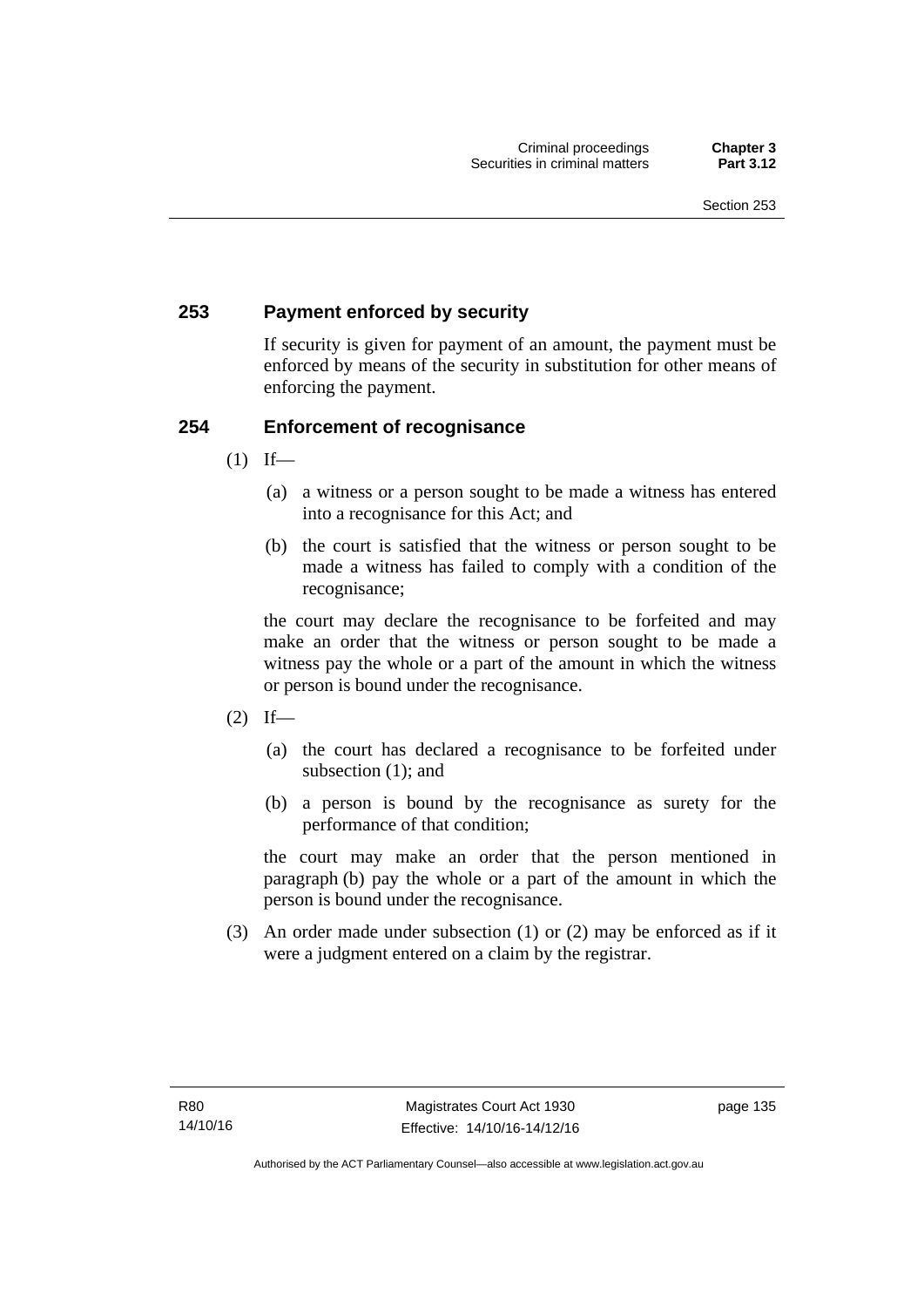Section 254

- (4) Subject to subsection (5), the court may, on application by a person against whom an order has been made under subsection (1) or (2)—
	- (a) vary the order by reducing the amount payable under the order; or
	- (b) revoke the order and, if the order was made under subsection (1), revoke the declaration that the recognisance is forfeited.
- $(5)$  If—
	- (a) the court has made an order under subsection (1) or (2); and
	- (b) an enforcement order has been made; and
	- (c) property has been sold under the enforcement order;

the court must not make an order under subsection (4).

 (6) It is not necessary that, for the purpose of hearing an application under subsection (4), the court be constituted by the magistrate who made the order to which the application relates.

page 136 Magistrates Court Act 1930 Effective: 14/10/16-14/12/16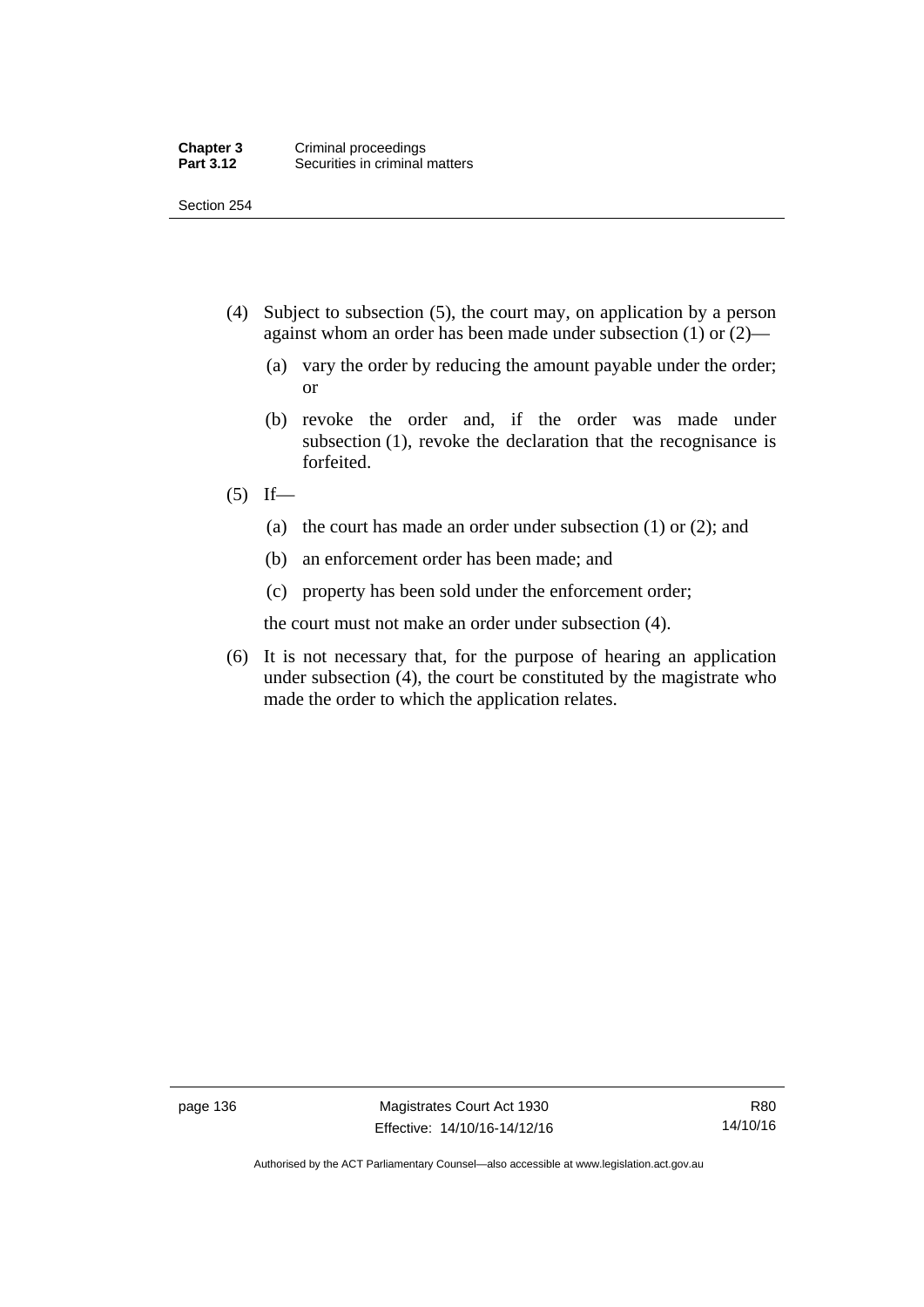# **Chapter 4 Civil proceedings**

# Part 4.1 **Preliminary**

### **256 Application of ch 4**

This chapter does not apply in relation to—

- (a) a proceeding under the *[Domestic Violence and Protection](http://www.legislation.act.gov.au/a/2008-46)  [Orders Act 2008](http://www.legislation.act.gov.au/a/2008-46)*; or
- (b) a proceeding under the *[Workers Compensation Act 1951](http://www.legislation.act.gov.au/a/1951-2)*; or
- (c) a proceeding on an information for an offence.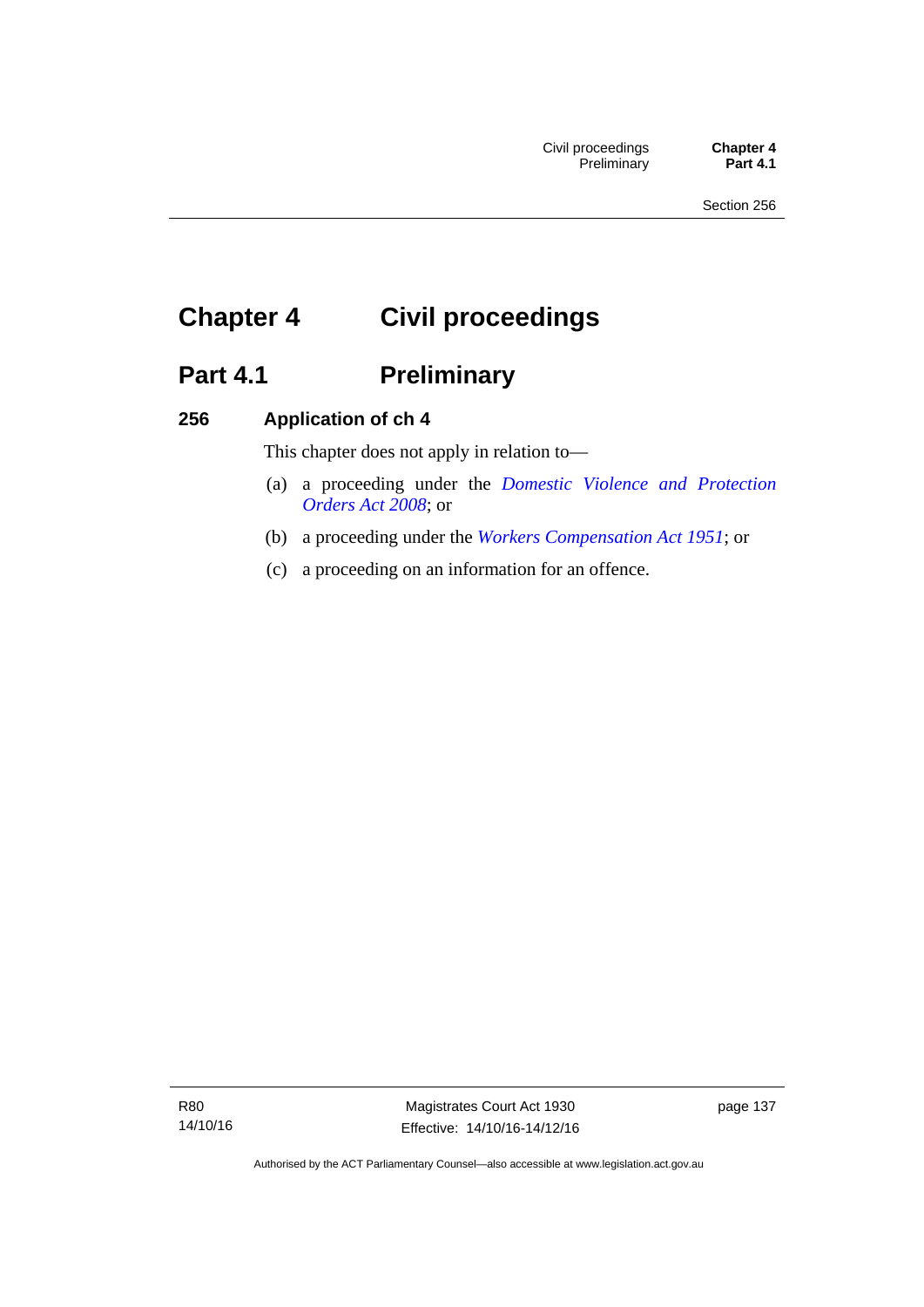**Chapter 4 Civil proceedings**<br>**Part 4.2 Civil iurisdiction Civil jurisdiction** 

Section 257

### **Part 4.2 Civil jurisdiction**

### **257 Personal actions at law—amount or value**

- (1) The Magistrates Court has jurisdiction to hear and decide any personal action at law if the amount claimed is not more than \$250 000, including a personal action at law if—
	- (a) the amount claimed is the amount owing on a balance of account, after an admitted set-off or otherwise; or
	- (b) any amount in excess of \$250 000 to which the plaintiff may be entitled in relation to the cause of action is abandoned in accordance with the rules.
- (2) If the amount claimed in a personal action includes interest up to judgment, or a lump sum instead of interest, in accordance with the rules, the interest is disregarded in working out whether or not the court has jurisdiction.
- (3) For this section, a *personal action at law* includes an action relating to the detention of goods, and the amount claimed in the action is the value of the goods plus any amount claimed for damages for the detention of the goods.
- (4) Subsection (1) does not limit the court's jurisdiction if, under another law in force in the ACT, an amount may be recovered by action in the court (even if the amount is more than \$250 000).
- (5) The court's jurisdiction under subsection (1) is additional to any jurisdiction that the court has under any other law in force in the ACT.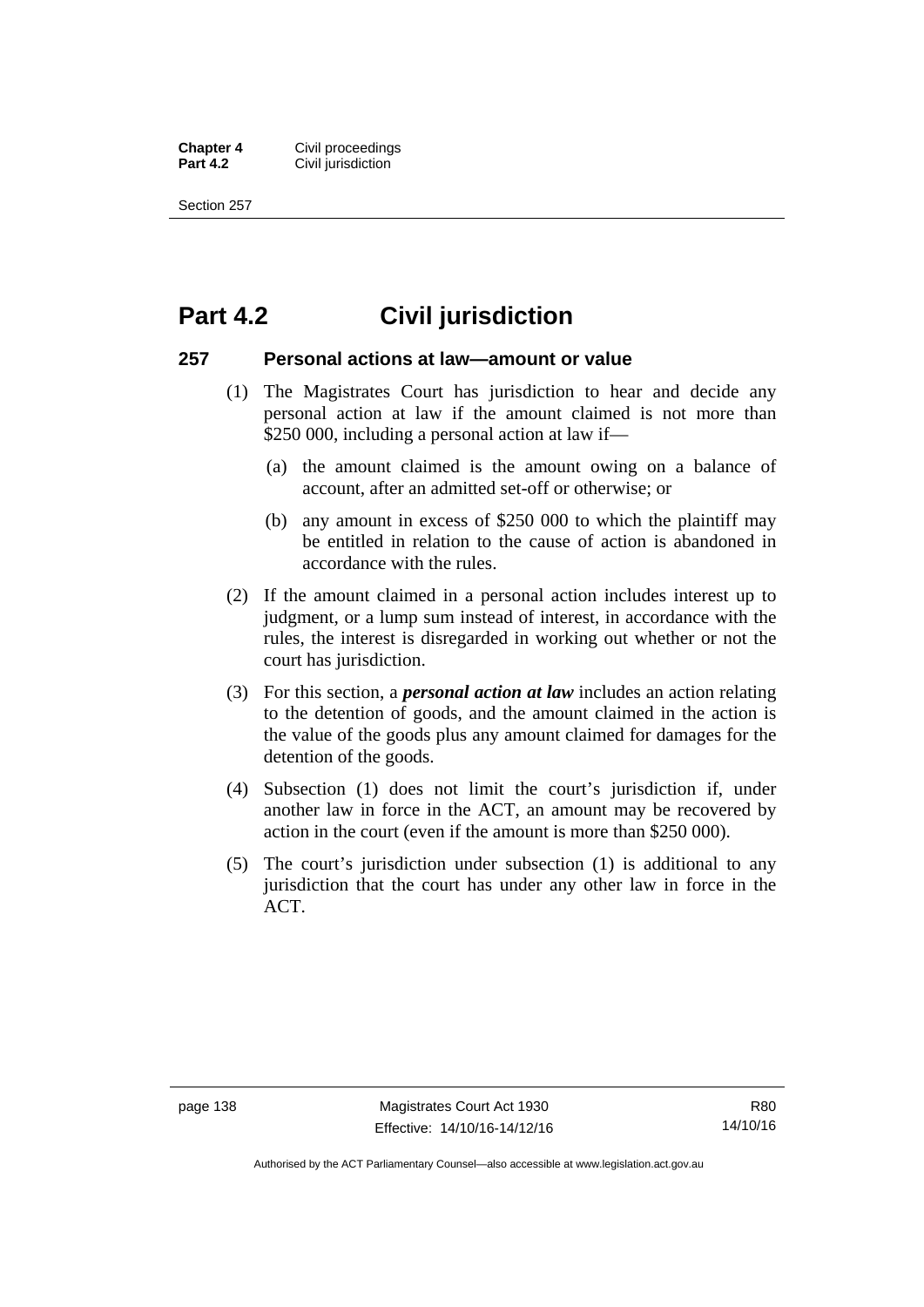### **258 Power of court to grant relief**

- (1) In any proceeding that the Magistrates Court has jurisdiction to hear and decide—
	- (a) the court may grant any relief, redress or remedy that the Supreme Court may grant in a similar action in that court, and for that purpose the Magistrates Court may make any order that the Supreme Court may make; and
	- (b) the court must give effect to any ground of defence, counterclaim or set-off, whether equitable or legal, in the same way and to the same extent that the Supreme Court would do.
- (2) For the exercise by the Magistrates Court of its powers under subsection (1) in any proceeding—
	- (a) a magistrate constituting the court has, as well as any other powers under this Act, all the powers of a judge in a similar action in the Supreme Court; and
	- (b) the registrar, bailiff or other appropriate officer of the Magistrates Court must exercise any function that a corresponding officer of the Supreme Court would exercise in a similar action in that court in accordance with the practice and procedure of that court.
- (3) In exercising a function mentioned in subsection (2), the registrar, a bailiff or other officer of the court must comply with this Act, the rules and any order of the Magistrates Court.

### **259 Rules of equity to prevail**

In any proceeding in the Magistrates Court, if there is a conflict between the rules of equity and the rules of common law, the rules of equity prevail.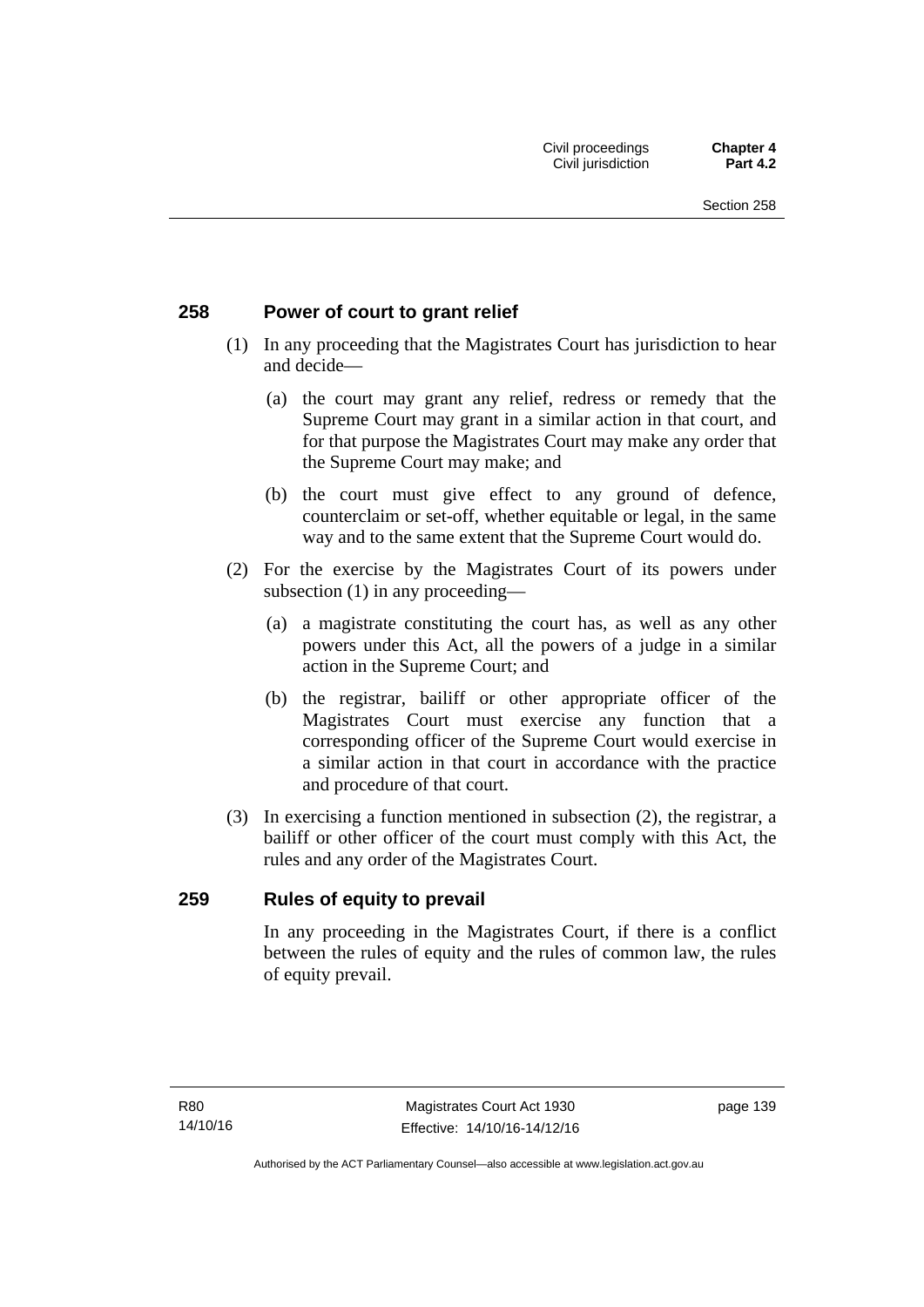| <b>Chapter 4</b> | Civil proceedings  |
|------------------|--------------------|
| <b>Part 4.2</b>  | Civil jurisdiction |

Section 260

### **260 Nuisance**

- (1) The Magistrates Court has the same jurisdiction as the Supreme Court to hear and decide a civil action for nuisance.
- (2) In a civil action for nuisance, the Magistrates Court may grant the same relief as the Supreme Court may grant in a similar action in that court.

### **261 Disputed debts**

- (1) The Magistrates Court may, in a proceeding in the court, declare that—
	- (a) a person is or is not indebted to someone else; or
	- (b) a person is or is not indebted to someone else in a stated amount; or
	- (c) a person is or is not indebted to someone else in an amount that is more than a stated amount.
- (2) This section applies only in relation to a debt that is not more than \$250 000.

### **262 Cause of action arising, or defendant resident, outside ACT**

The Magistrates Court has jurisdiction to hear and decide a proceeding if—

 (a) the defendant was resident in the ACT when the claim was served on the defendant, even though all of the cause of action in the proceeding arose outside the ACT; or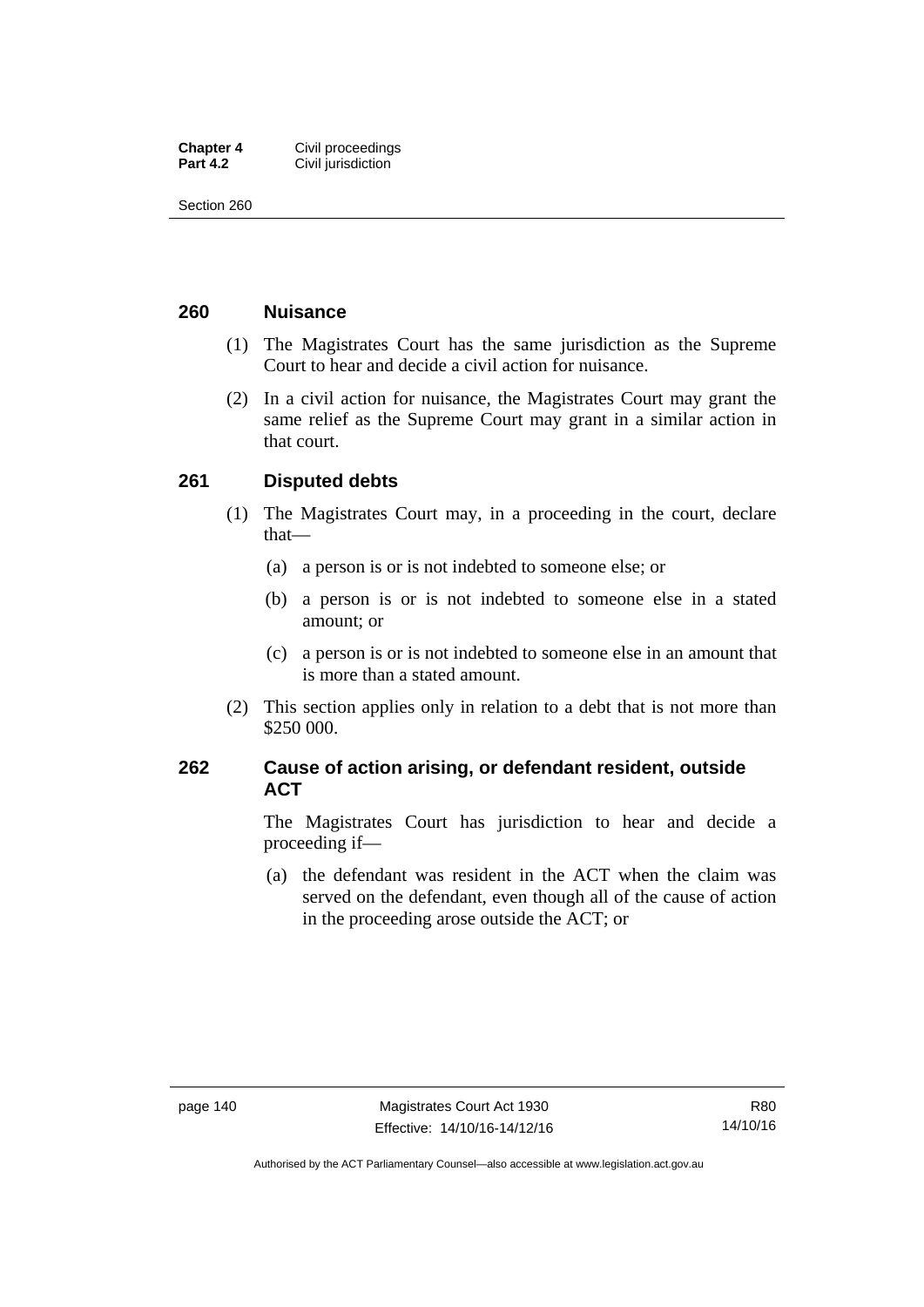- (b) both of the following apply, even though the defendant is not in the ACT:
	- (i) a material part of the cause of action in the proceeding arose in the ACT, even though part of the cause of action arose outside the ACT;
	- (ii) the claim is served on the defendant in Australia or an external territory.

### **263 Requests under conventions relating to legal proceedings in civil and commercial matters**

- (1) The Magistrates Court has jurisdiction to make any order or take any action necessary to comply with a request received from the consular or other authority of a relevant foreign country for serving documents in the ACT or taking evidence in the ACT.
- (2) In this section:

*relevant foreign country*—a foreign country is a *relevant foreign country* if a convention relating to legal proceedings in civil and commercial matters is in force between the country and Australia.

### **264 Proceedings affecting title to land**

- (1) The Magistrates Court does not have jurisdiction to hear and decide a proceeding in which the title to land is genuinely in question.
- (2) However, the jurisdiction of the Magistrates Court to hear and decide a proceeding is not affected only because the title to land incidentally comes in question in the proceeding.
- (3) In a proceeding mentioned in subsection (2), a judgment is not evidence of title to land.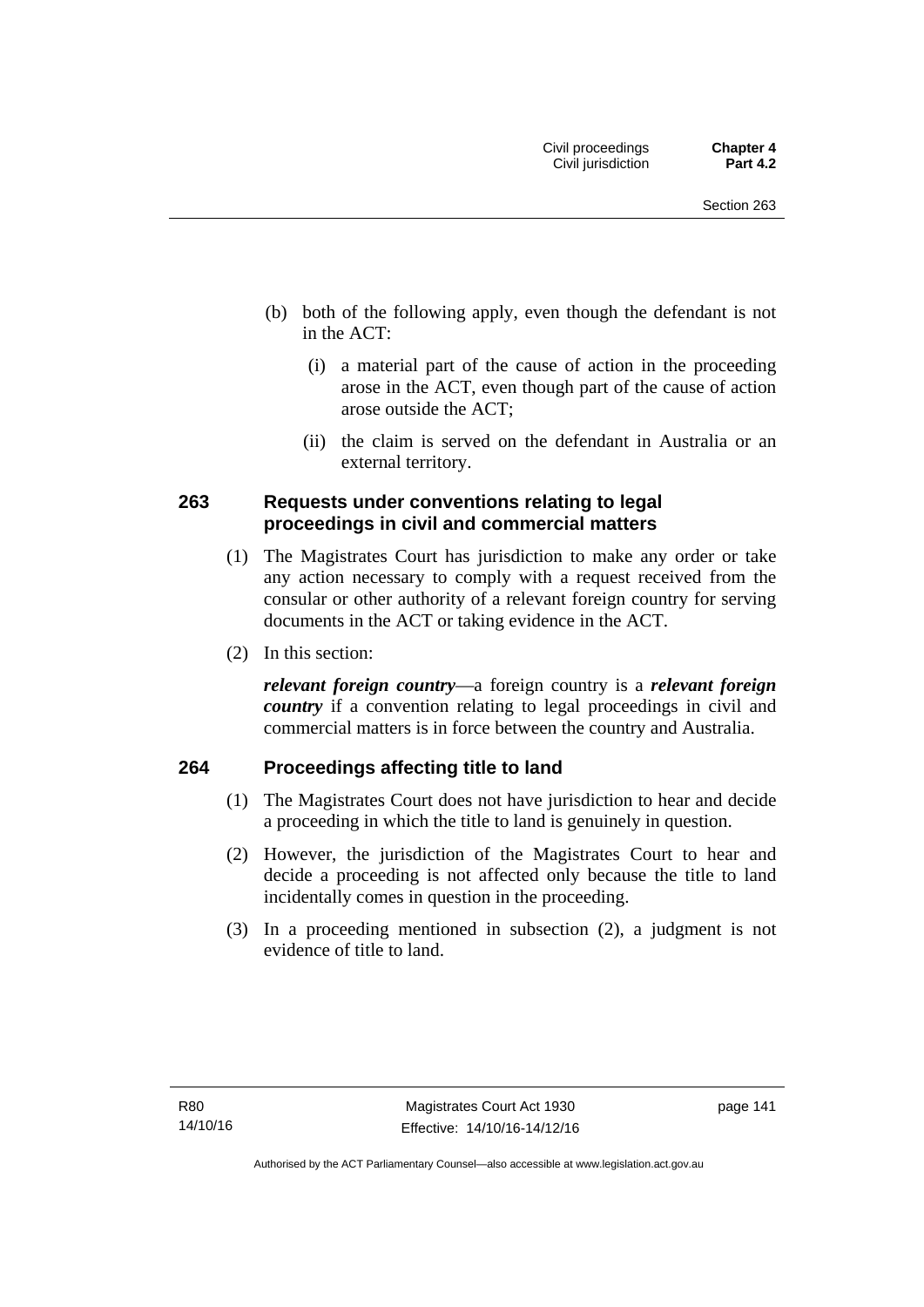#### **Chapter 4 Civil proceedings**<br>**Part 4.2 Civil iurisdiction Civil jurisdiction**

Section 265

### **265 Disputes under Residential Tenancies Act**

The Magistrates Court does not have jurisdiction in relation to a dispute to which the *[Residential Tenancies Act 1997](http://www.legislation.act.gov.au/a/1997-84)* applies if the amount in dispute is not more than \$10 000.

### **266 Complaints under Utilities Act, pt 12**

The Magistrates Court does not have jurisdiction in relation to a matter to the extent to which it is the subject of—

- (a) a complaint under the *[Utilities Act 2000](http://www.legislation.act.gov.au/a/2000-65)*, part 12 (Complaints); or
- (b) a direction or declaration of the ACAT under that part.

### **266A Civil disputes under ACT Civil and Administrative Tribunal Act**

- (1) A proceeding may not be started in the Magistrates Court in relation to—
	- (a) a common boundaries determination; or
	- (b) another civil dispute if an amount of not more than \$10 000 is claimed, or sought to be declared as a debt, whether or not any other relief is also sought.
- (2) To remove any doubt, this section does not apply in relation to the enforcement of an order made by the ACAT.
	- *Note* The *[ACT Civil and Administrative Tribunal Act 2008](http://www.legislation.act.gov.au/a/2008-35)*, s 71 provides that a money order or non-money order made by the ACAT is taken to have been filed in the Magistrates Court for enforcement under the *[Court](http://www.legislation.act.gov.au/sl/2006-29)  [Procedures Rules 2006](http://www.legislation.act.gov.au/sl/2006-29)*, pt 2.18 (Enforcement).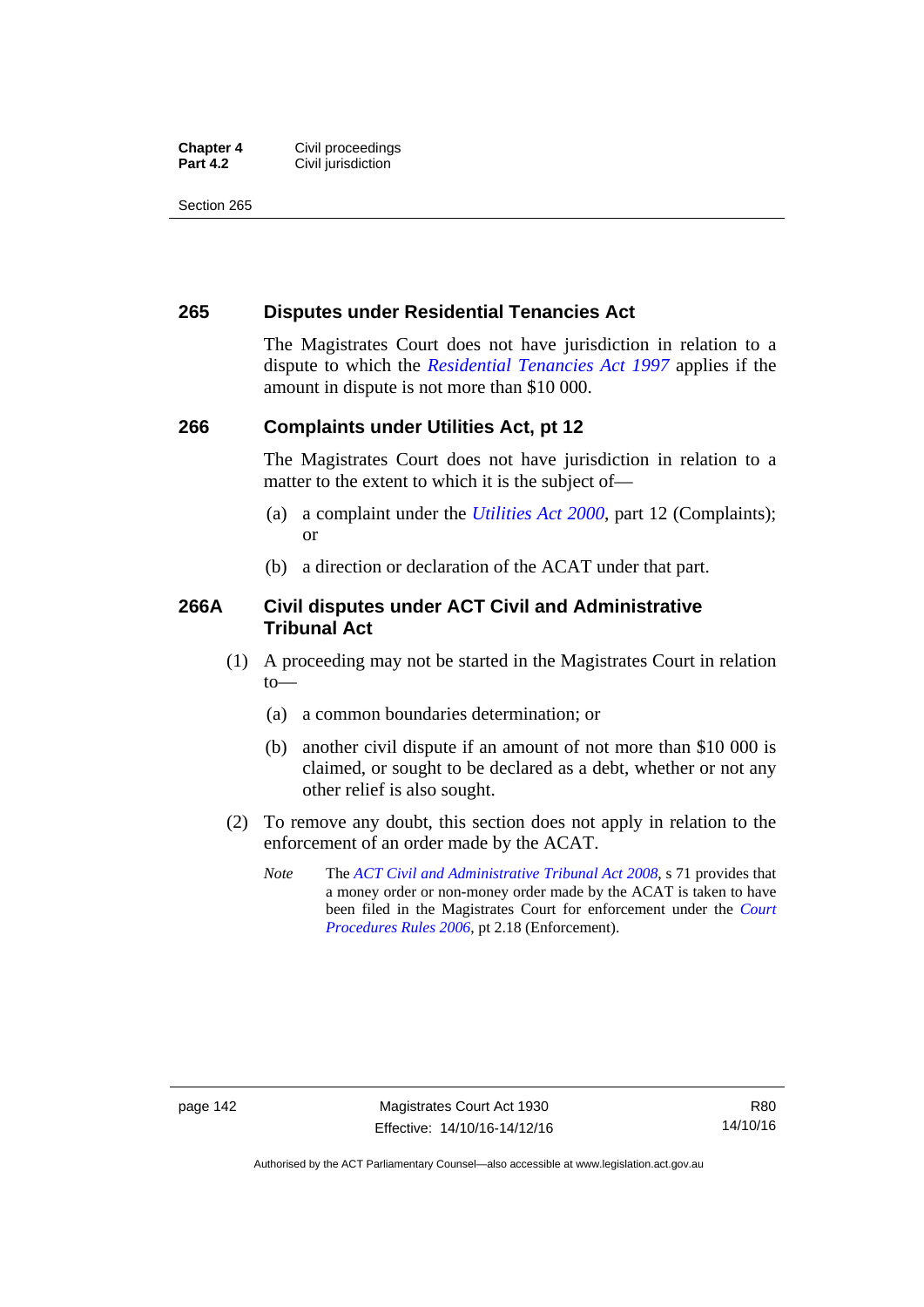(3) In this section:

*civil dispute*—see the *[ACT Civil and Administrative Tribunal](http://www.legislation.act.gov.au/a/2008-35)  [Act 2008](http://www.legislation.act.gov.au/a/2008-35)*, section 16.

*common boundaries determination*—see the *[ACT Civil and](http://www.legislation.act.gov.au/a/2008-35)  [Administrative Tribunal Act 2008](http://www.legislation.act.gov.au/a/2008-35)*, section 15.

*Note* An application may be made to the ACAT for civil disputes (see the *[ACT Civil and Administrative Tribunal Act 2008](http://www.legislation.act.gov.au/a/2008-35/default.asp)*, pt 4). The ACAT has, in relation to civil disputes, the same jurisdiction and powers as the Magistrates Court (see the *[ACT Civil and Administrative Tribunal](http://www.legislation.act.gov.au/a/2008-35)  [Act 2008](http://www.legislation.act.gov.au/a/2008-35)*, s 22).

### **266B Enforcement of ACT Civil and Administrative Tribunal order—representation**

- (1) This section applies if a person (the *first person*)—
	- (a) was represented in an application in the ACAT by someone else (the *second person*) under the *[ACT Civil and](http://www.legislation.act.gov.au/a/2008-35)  [Administrative Tribunal Act 2008](http://www.legislation.act.gov.au/a/2008-35)*, section 30; and
	- (b) the ACAT made a money order or non-money order in favour of the first person; and
	- (c) the first person enforces the order in the Magistrates Court under the *[Court Procedures Rules 2006](http://www.legislation.act.gov.au/sl/2006-29)*, part 2.18 (Enforcement).
- (2) The second person may represent the first person in the enforcement proceeding in the Magistrates Court.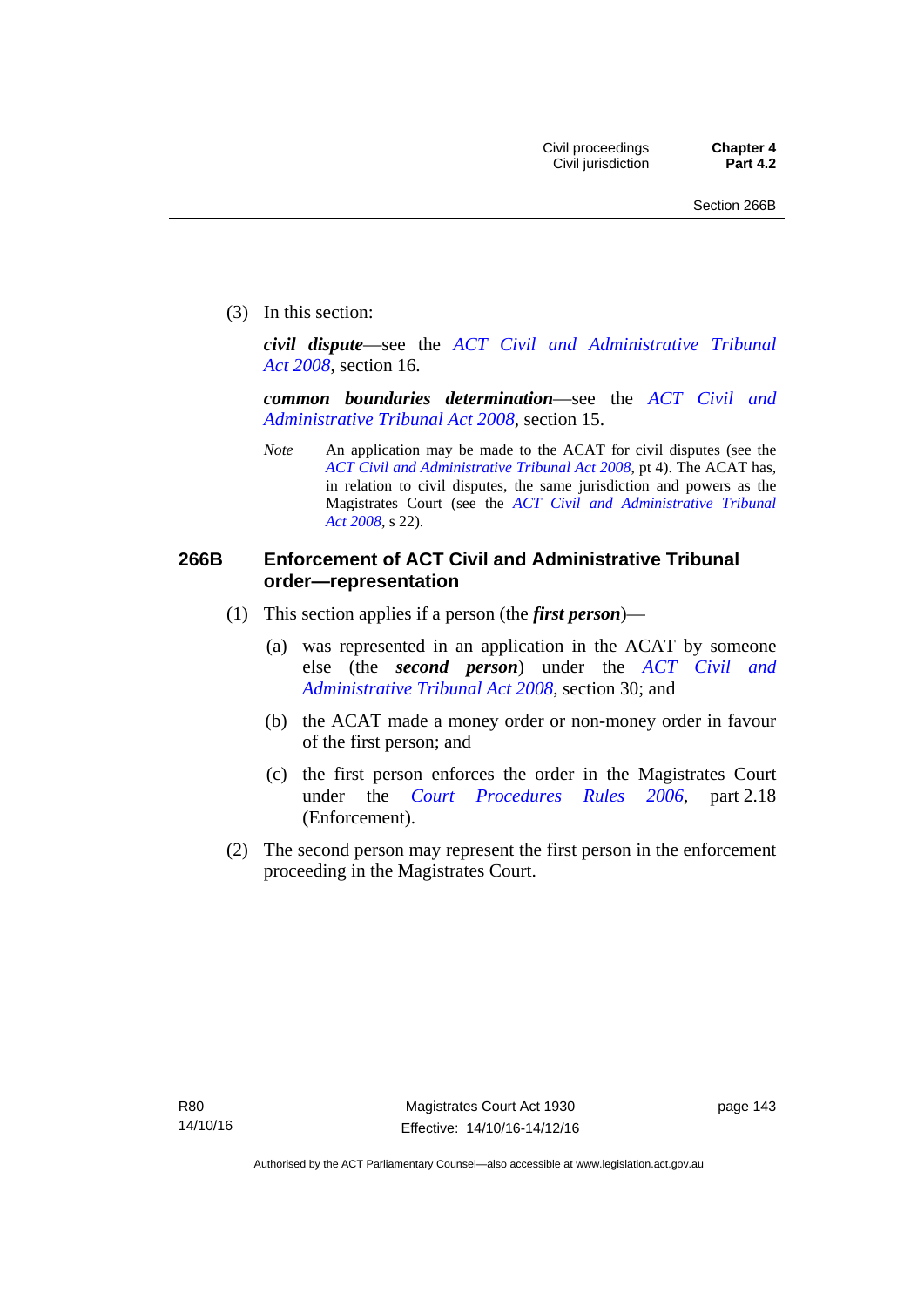Section 267

## **Part 4.3 Case stated for Supreme Court**

### **267 Case stated**

- (1) On the application of a party to a proceeding in the Magistrates Court, the court may state, in the form of a special case, any question of law that arises in the proceeding for the opinion of the Supreme Court.
- (2) The Supreme Court has jurisdiction to hear and decide a case stated under this section.

page 144 Magistrates Court Act 1930 Effective: 14/10/16-14/12/16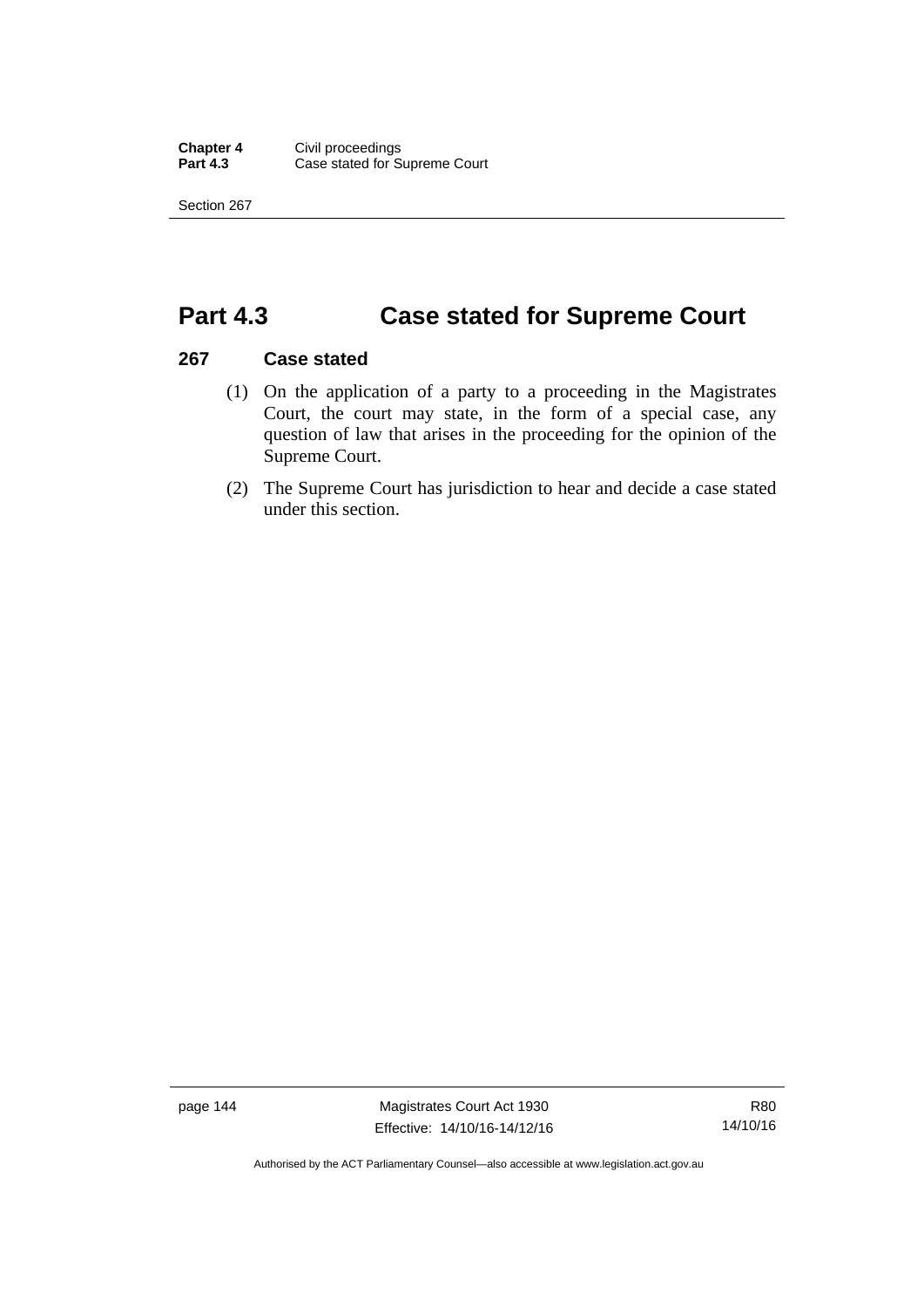# **Part 4.4 Transfer of proceedings from or to Supreme Court**

### **268 Transfer of action from Supreme Court**

- (1) This section applies if a proceeding in the Supreme Court relates to a cause of action that is a prescribed action.
- (2) The Supreme Court may, on the application of a party to the action or its own initiative, order that the action be transferred to the Magistrates Court if it considers it just to do so.
- (3) In subsection (1):

*prescribed action* means an action in which the amount claimed (whether initially or as reduced by payment, admitted set-off or otherwise) is not more than the amount for which the Magistrates Court has jurisdiction under this chapter.

### **269 Procedure on transfer of action from Supreme Court**

- (1) This section applies if the Supreme Court has made an order under section 268 that an action pending in the Supreme Court be transferred to the Magistrates Court.
- (2) A party to the action may file in the Magistrates Court a copy of the order, a copy of each of the pleadings (if any) in the action and any other relevant documents filed in the Supreme Court.
- (3) When the copies have been filed, the action—
	- (a) stops being an action in the Supreme Court; and
	- (b) becomes a proceeding in the Magistrates Court.
- (4) The proceeding is taken to have been begun in the Magistrates Court on the day the action was begun in the Supreme Court.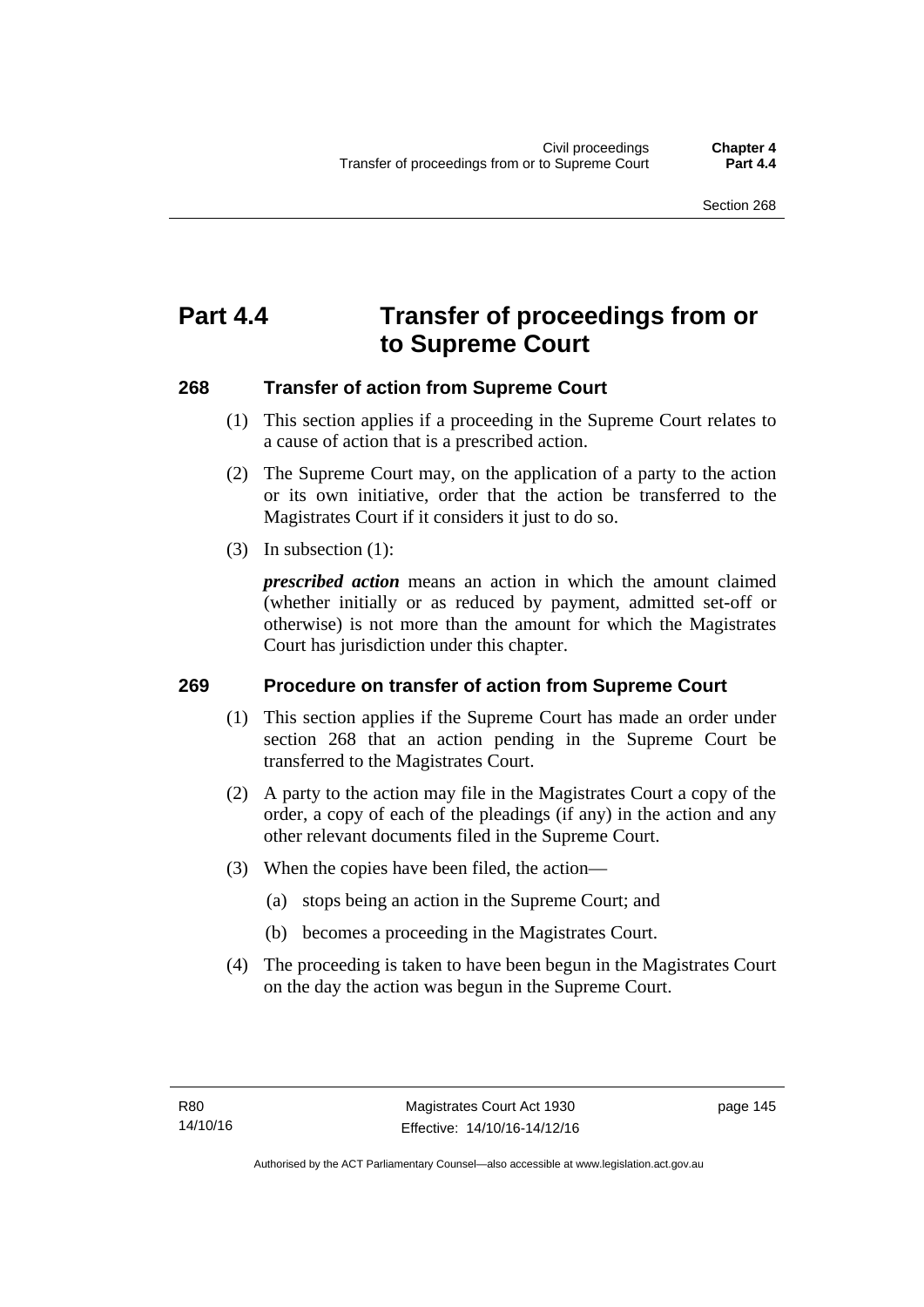Section 270

- (5) Costs in the proceeding are to be allowed—
	- (a) for costs incurred before the order under section 268 was made (including the costs of getting the order) and the costs of getting the copies mentioned in subsection (2)—in accordance with the rules under the *[Court Procedures Act 2004](http://www.legislation.act.gov.au/a/2004-59)* applying to the Supreme Court, but subject to any Supreme Court order; and
	- (b) for costs incurred after the order was made (not including the costs of getting the copies)—in accordance with the rules applying to the Magistrates Court.
- (6) If costs mentioned in subsection (5) (a) are to be assessed, the costs must be assessed by the registrar in accordance with the rules applying to the Supreme Court.

### **270 Removal of proceedings into Supreme Court**

On the application of a party to a proceeding in the Magistrates Court, the Supreme Court may order that the proceeding be removed into the Supreme Court on the conditions about costs, security for the amount claimed or costs, or otherwise, that the Supreme Court considers just.

### **271 Stay of proceedings**

- (1) This section applies if an application under section 270 to have a proceeding in the Magistrates Court removed into the Supreme Court is pending.
- (2) On the application of a party to the proceeding, the Supreme Court may order that the proceeding be stayed until the application under section 270 is decided or until the Supreme Court orders otherwise.
- (3) An order that a proceeding be stayed takes effect immediately on a copy of the order being filed in the Magistrates Court.

Authorised by the ACT Parliamentary Counsel—also accessible at www.legislation.act.gov.au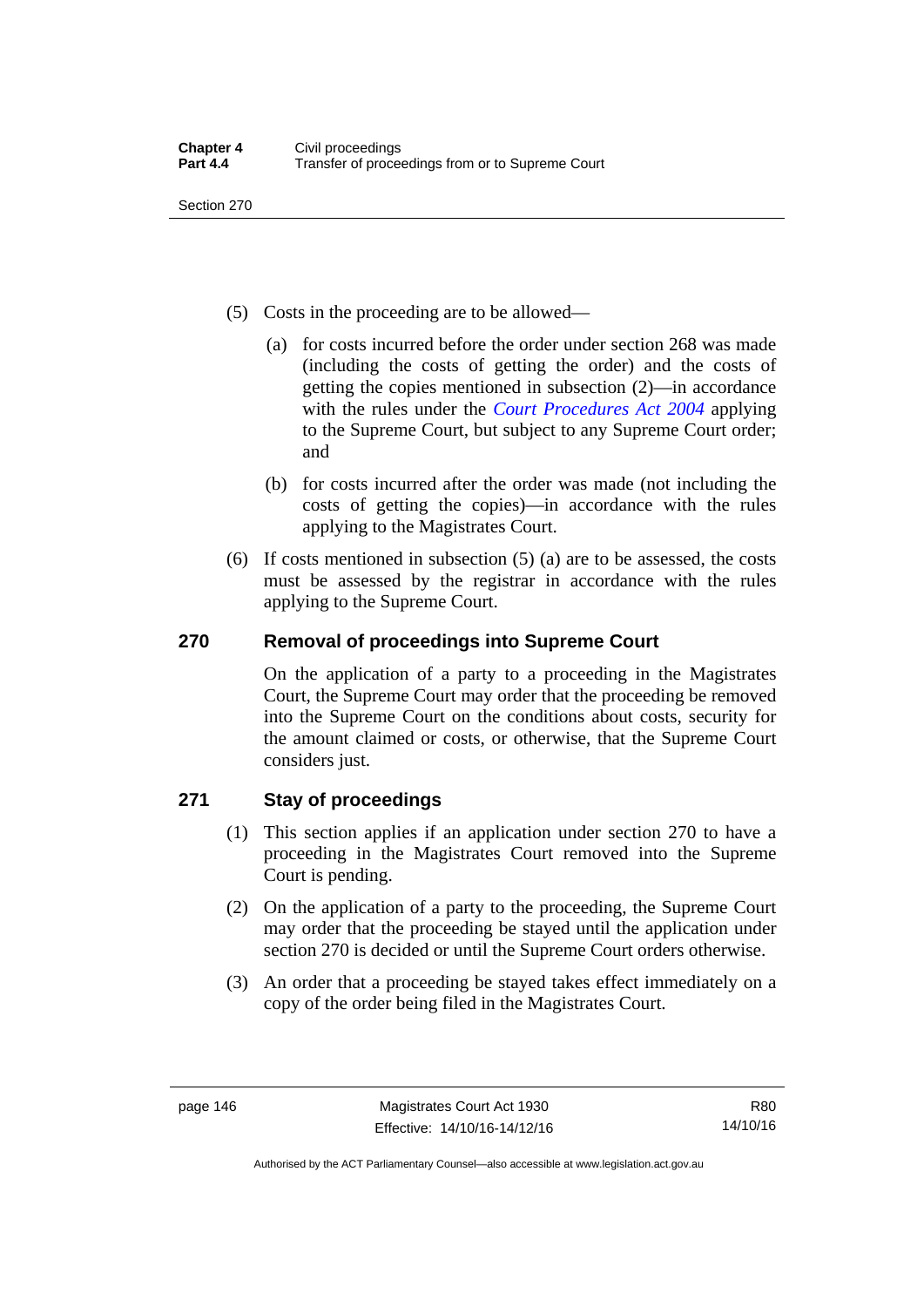# **Part 4.5 Civil appeals**

### **272 Meaning of** *appeal***—pt 4.5**

In this part:

*appeal* means an appeal to the Supreme Court from a judgment or order of the Magistrates Court, whether final or interlocutory, in a proceeding that the Magistrates Court has jurisdiction to hear and decide under this chapter.

### **273 Jurisdiction**

- (1) The jurisdiction of the Supreme Court to hear and decide appeals is subject to the exceptions and conditions in this part.
- (2) Subsection (1) does not affect the operation of any other law that provides for the appellate jurisdiction of the Supreme Court.

### **274 Cases in which appeal may be brought**

- (1) An appeal may be brought only with the leave of the Supreme Court.
- (2) However, an appeal may be brought as of right from a judgment or order—
	- (a) for, or for the payment of, an amount of \$2 000 or more; or
	- (b) in a proceeding in the Magistrates Court—
		- (i) in which the matter in issue amounts to, or is of the value of, \$2 000 or more; or
		- (ii) that involves directly or indirectly a claim, demand or question to or in relation to any property or any civil right amounting to, or of the value of, \$2 000 or more.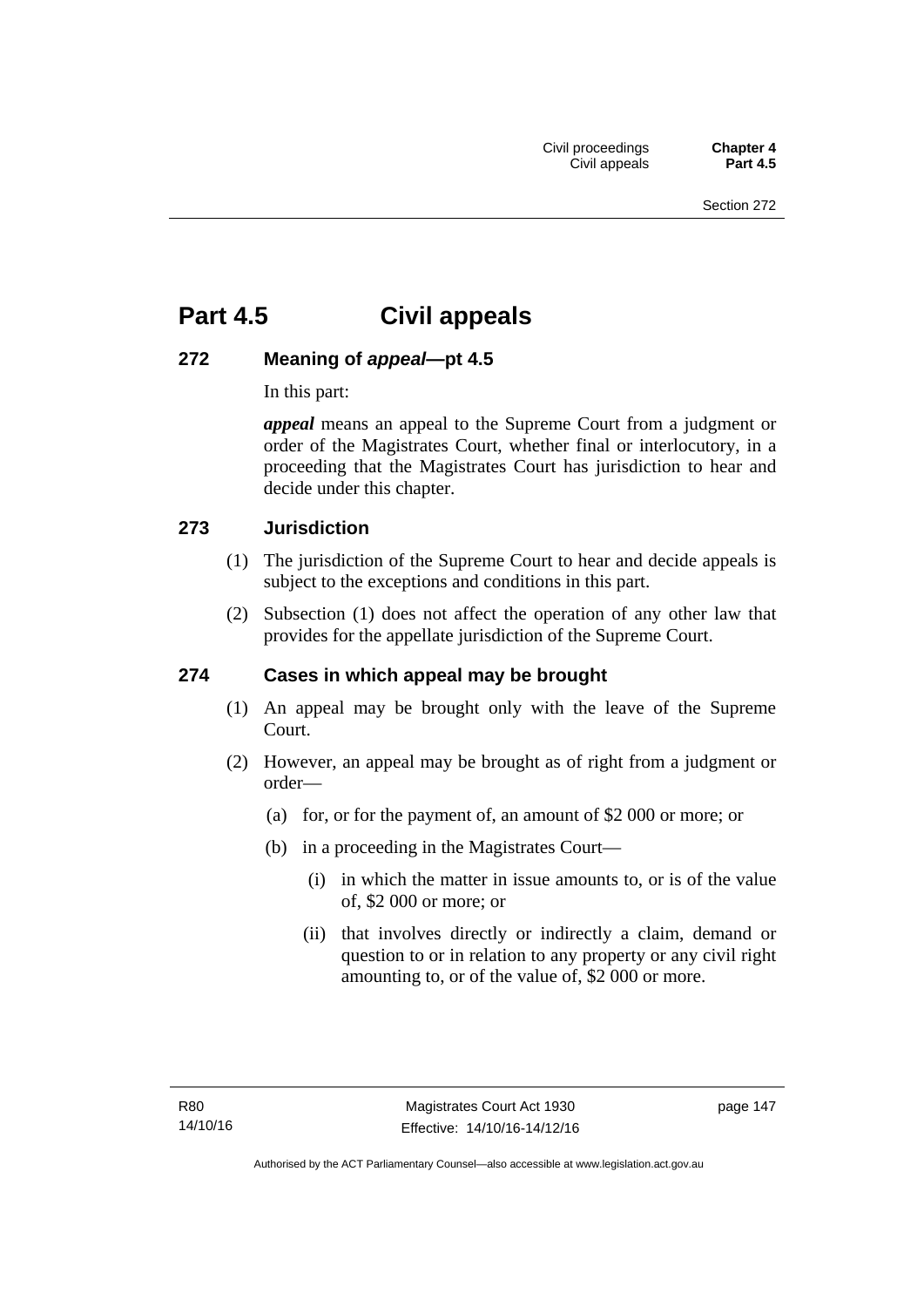| <b>Chapter 4</b> | Civil proceedings |
|------------------|-------------------|
| <b>Part 4.5</b>  | Civil appeals     |

Section 276

### **276 Evidence on appeal**

In an appeal, the Supreme Court must have regard to the evidence given in the proceeding in the Magistrates Court out of which the appeal arose, and has power to draw inferences of fact and, in its discretion, to receive further evidence.

page 148 Magistrates Court Act 1930 Effective: 14/10/16-14/12/16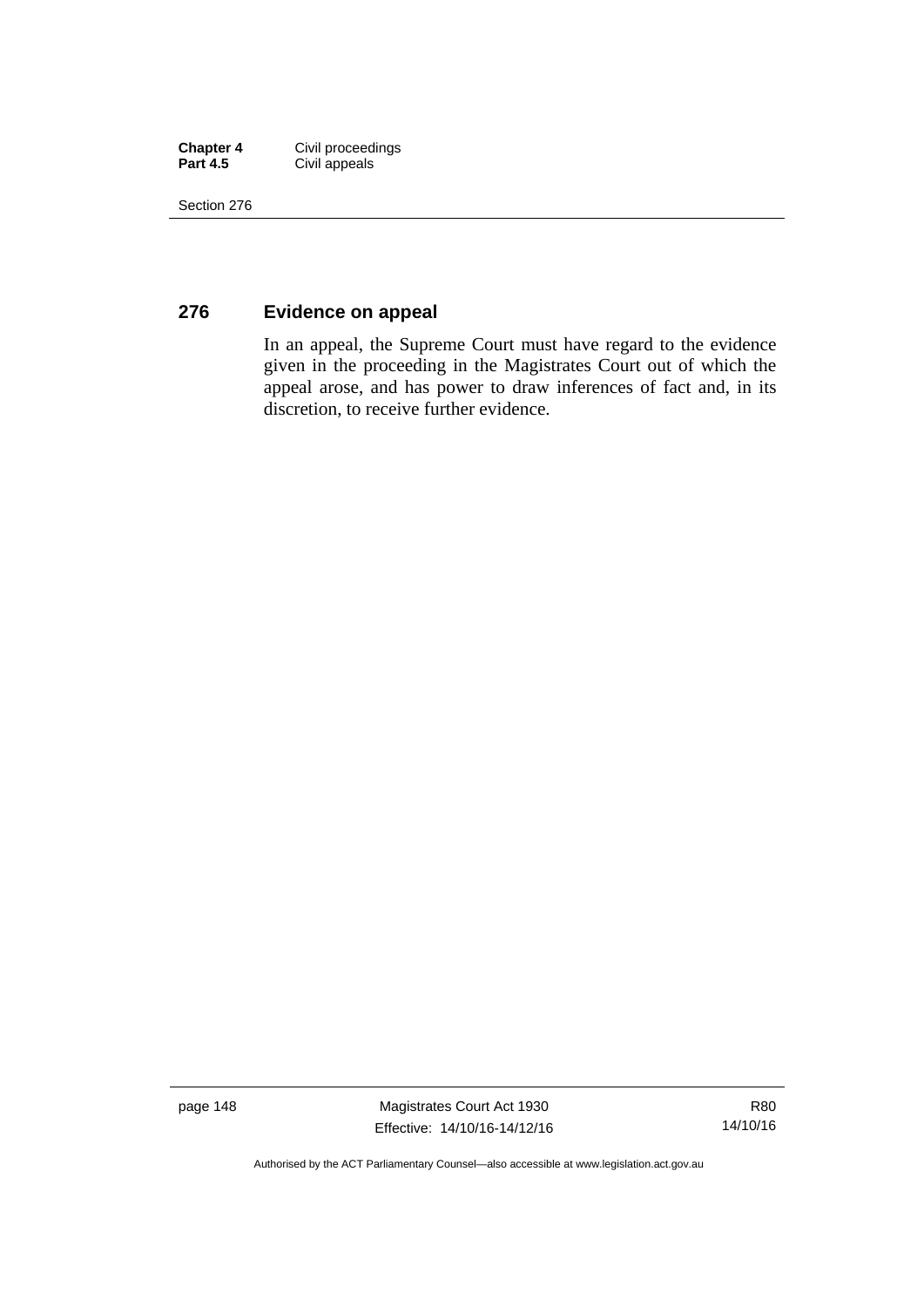# **Chapter 4A The Childrens Court**

### **Part 4A.1 The Childrens Court**

### **287 Childrens Court**

- (1) The Magistrates Court is known as the Childrens Court when it is constituted by the Childrens Court Magistrate exercising the jurisdiction given under section 288.
- (2) The Magistrates Court is also known as the Childrens Court when it is constituted by—
	- (a) a magistrate assigned under section 291C (Assignment of other magistrates for Childrens Court matters) who is exercising the jurisdiction given under section 288; or
	- (b) a magistrate acting under section 291D (2) (Completion of part-heard matters).
- (3) The Childrens Court may use the Magistrates Court seal.

### **288 Jurisdiction of Childrens Court**

- (1) The Childrens Court has jurisdiction to hear and decide—
	- (a) any criminal proceeding against a person in relation to a summary offence if the person was under 18 years old at the time of the alleged offence; and
	- (b) any criminal proceeding against a person in relation to an indictable offence (other than an offence punishable by imprisonment for life) if the person was under 18 years old at the time of the alleged offence; and
	- (c) a proceeding in relation to bail for a child; and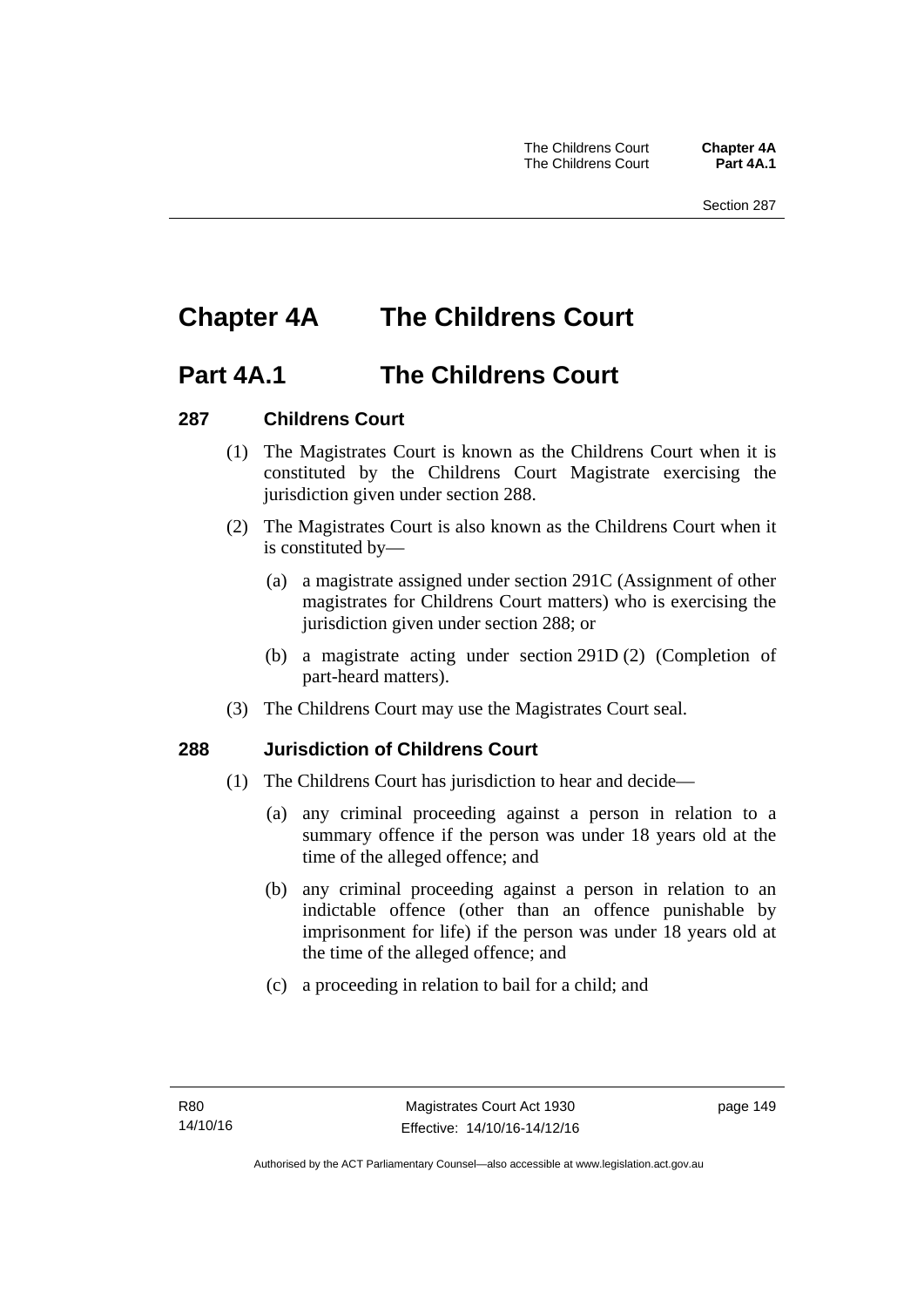| <b>Chapter 4A</b> | The Childrens Court |
|-------------------|---------------------|
| Part 4A.1         | The Childrens Court |

Section 289

- (d) any application or other proceeding under the *[Children and](http://www.legislation.act.gov.au/a/2008-19)  [Young People Act 2008](http://www.legislation.act.gov.au/a/2008-19)*, including a proceeding transferred to the court under the *[Children and Young People Act 2008](http://www.legislation.act.gov.au/a/2008-19)*, chapter 17 (Care and protection—interstate transfer of orders and proceedings); and
- (e) if a child and an adult are jointly charged with an offence—the proceeding against the child and the proceeding against the adult that arise out of the charge.
- (2) Subsection (1) (b) is subject to the *[Crimes Act 1900](http://www.legislation.act.gov.au/a/1900-40)*, section 374 (Summary disposal of certain cases at prosecutor's election) and section 375 (Summary disposal of certain cases).
- (3) Subsection (1) (c) is subject to the *[Bail Act 1992](http://www.legislation.act.gov.au/a/1992-8)*.

### **289 Procedure for proceedings where children jointly charged with adults**

- (1) If section 288 (1) (e) applies, a magistrate may, considering the nature of the alleged offence and the time and expense involved in carrying out hearings for the offence separately, order that the hearing for the offence against the child and the adult be heard together.
	- *Note* Section 288 (1) (e) applies if a child and an adult are jointly charged with an offence.
- (2) Subsection (1) does not affect the operation of the *[Court Procedures](http://www.legislation.act.gov.au/a/2004-59)  [Act 2004](http://www.legislation.act.gov.au/a/2004-59)*, part 7A (Procedural provisions—proceedings involving children or young people) in relation to the child.
- (3) To remove any doubt, the *[Court Procedures Act 2004](http://www.legislation.act.gov.au/a/2004-59)*, part 7A (Procedural provisions—proceedings involving children or young people) applies to a proceeding against a child even if the proceeding arises out of an offence for which the child and an adult were jointly charged.

R80 14/10/16

Authorised by the ACT Parliamentary Counsel—also accessible at www.legislation.act.gov.au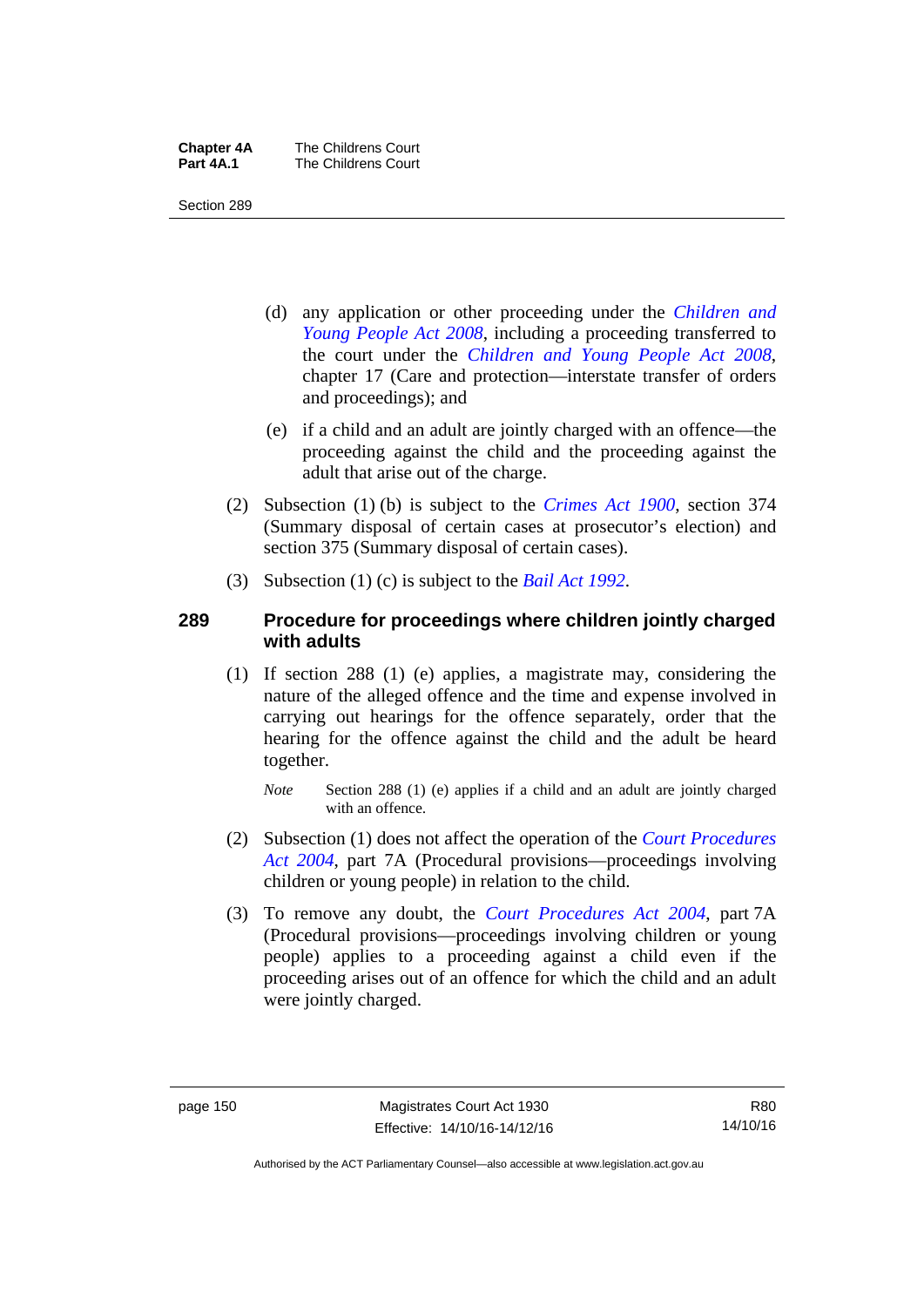### **290 Chief Magistrate to arrange business of Childrens Court**

- (1) The Chief Magistrate is responsible for ensuring the orderly and prompt discharge of the business of the Childrens Court.
- (2) The Chief Magistrate may, subject to appropriate and practicable consultation with the magistrates, make arrangements about—
	- (a) the magistrate who is to be the Childrens Court Magistrate; and
	- (b) the assignment of a magistrate under—
		- (i) section 291B (Acting Childrens Court Magistrate); or
		- (ii) section 291C (Assignment of other magistrates for Childrens Court matters).

### **291 Childrens Court Magistrate to hear all matters**

- (1) The Childrens Court Magistrate is responsible for dealing with all matters within the jurisdiction of the Childrens Court.
- (2) Subsection (1) is subject to—
	- (a) section 291C (Assignment of other magistrates for Childrens Court matters); and
	- (b) section 291D (Completion of part-heard matters).
- (2) Also, subsection (1) does not prevent a magistrate other than the Childrens Court Magistrate from exercising—
	- (a) a function or power given to a magistrate under a provision of the *[Children and Young People Act 2008](http://www.legislation.act.gov.au/a/2008-19)*; or
	- (b) a power given to a magistrate under a territory law to admit a child or young person to bail under the *[Bail Act 1992](http://www.legislation.act.gov.au/a/1992-8)* or to remand a child or young person in custody.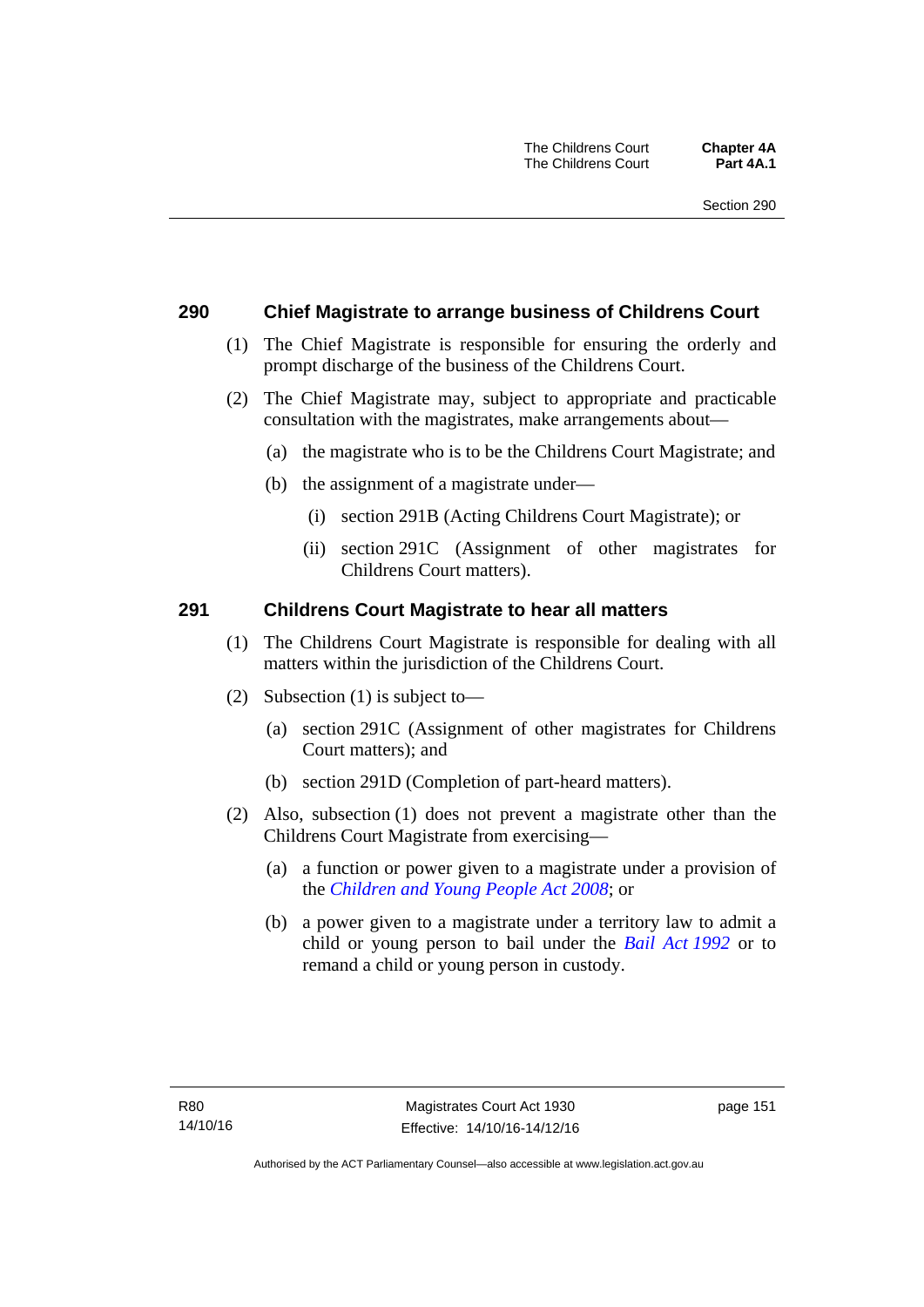**Chapter 4A** The Childrens Court<br>**Part 4A.2** Childrens Court Mag **Childrens Court Magistrate** 

Section 291A

# **Part 4A.2 Childrens Court Magistrate**

### **291A Childrens Court Magistrate**

- (1) The Chief Magistrate must declare 1 magistrate to be the Childrens Court Magistrate for a stated term of not longer than 2 years.
- (2) The Chief Magistrate may declare himself or herself to be the Childrens Court Magistrate.
- (3) The Chief Magistrate must not declare a magistrate to be the Childrens Court Magistrate unless satisfied the magistrate is suitably qualified to be the Childrens Court Magistrate.
- (4) The Chief Magistrate must revoke a declaration under this section if asked by the Childrens Court Magistrate.
- (5) A declaration, or revocation, under this section is a notifiable instrument.

*Note* A notifiable instrument must be notified under the [Legislation Act](http://www.legislation.act.gov.au/a/2001-14).

### **291B Acting Childrens Court Magistrate**

- (1) The Chief Magistrate may assign a magistrate to act as Childrens Court Magistrate only if—
	- (a) there is no Childrens Court Magistrate; or
	- (b) the Childrens Court Magistrate—
		- (i) is absent from duty or from the ACT; or
		- (ii) cannot exercise the functions of the Childrens Court Magistrate for another reason.
- (2) A magistrate assigned to act as Childrens Court Magistrate is the Childrens Court Magistrate for this Act and any other Act.

Authorised by the ACT Parliamentary Counsel—also accessible at www.legislation.act.gov.au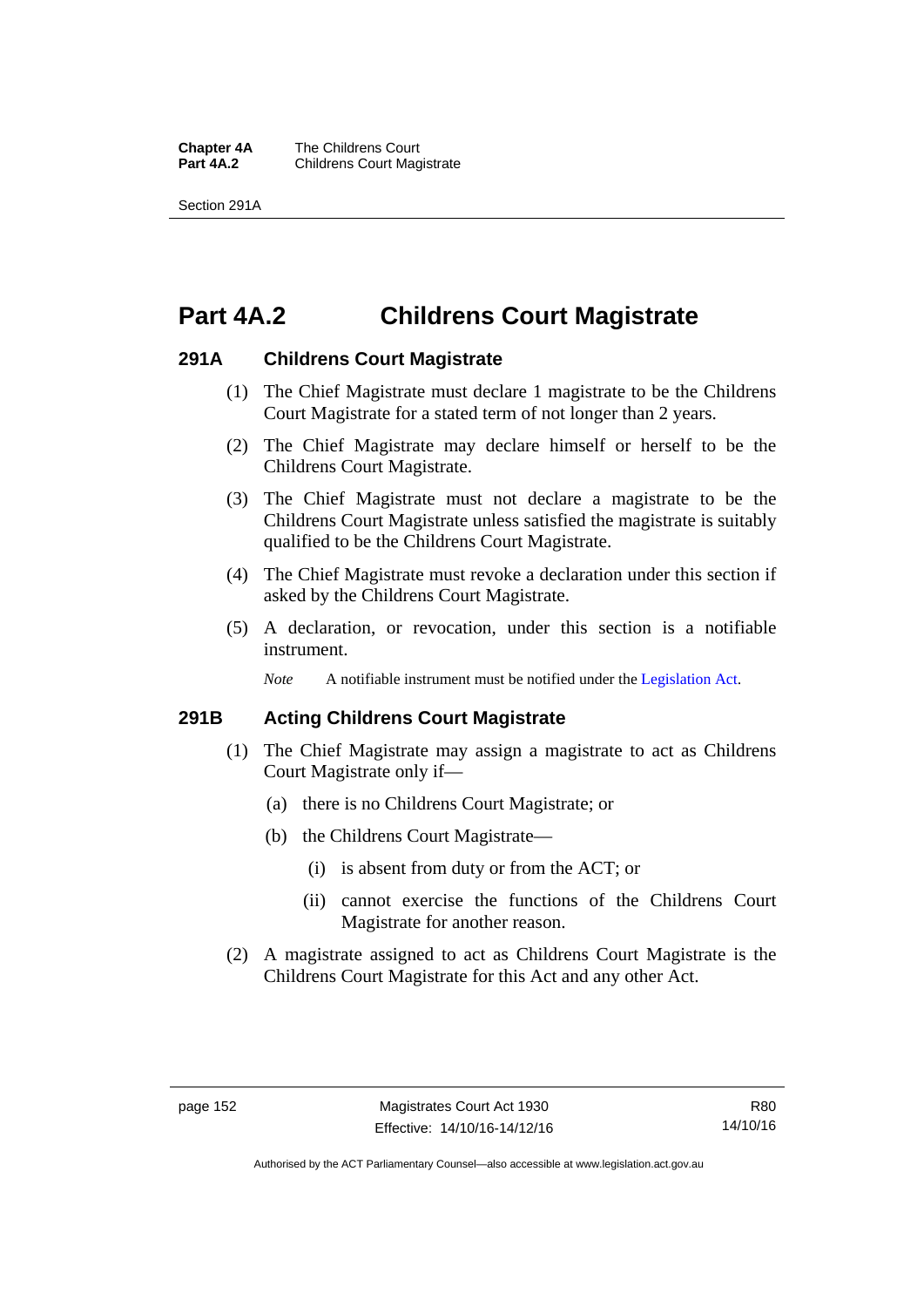### **291C Assignment of other magistrates for Childrens Court matters**

- (1) The Chief Magistrate may assign another magistrate to deal with a matter if the Childrens Court Magistrate is unable to deal with the matter—
	- (a) without delay that is likely to prejudice the wellbeing of a child or young person; or
	- (b) because of a conflict of interest, or a perceived conflict of interest.
- (2) A magistrate may be assigned under subsection (1) (a) only if the Chief Magistrate is satisfied the assignment is necessary having regard to—
	- (a) how the delay is likely to prejudice the child's or young person's wellbeing; and
	- (b) the principle in the *[Children and Young People Act 2008](http://www.legislation.act.gov.au/a/2008-19)*, section 8 that in making a decision under that Act in relation to a particular child or young person, the decision-maker must regard the best interests of the child or young person as the paramount consideration; and
	- (c) the degree of urgency of the matter to be dealt with by the assigned magistrate; and
	- (d) the views and wishes (if any) of the Childrens Court Magistrate on the proposed assignment.
- (3) This section is in addition to, and does not limit, section 291B (Acting Childrens Court Magistrate).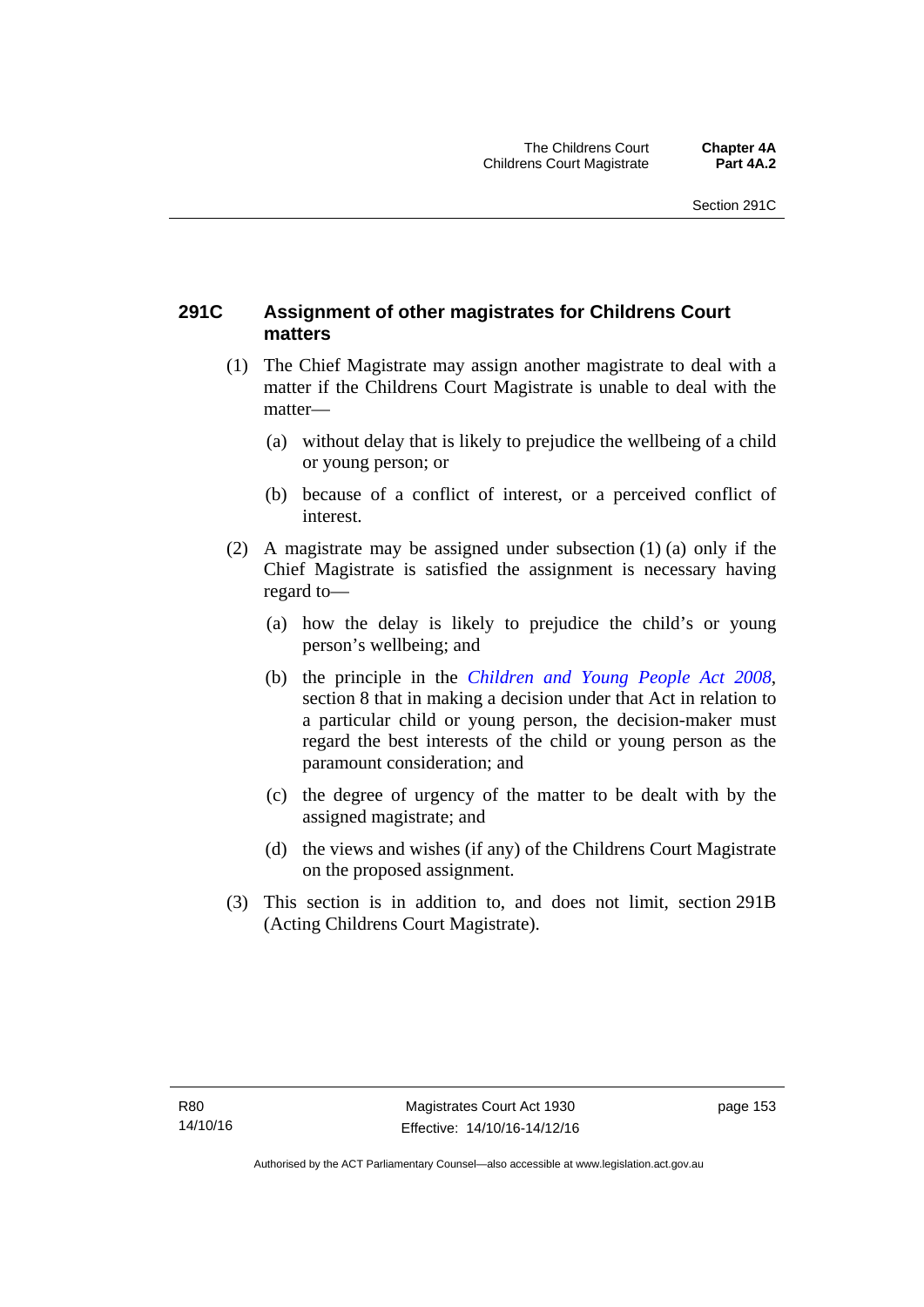#### **Chapter 4A** The Childrens Court<br>**Part 4A.2** Childrens Court Mag **Childrens Court Magistrate**

Section 291D

### **291D Completion of part-heard matters**

- (1) This section applies if—
	- (a) a magistrate begins to deal with a Childrens Court matter under this chapter; and
	- (b) before the matter is finally decided, the magistrate ceases to—
		- (i) be the Childrens Court Magistrate; or
		- (ii) hold an assignment under section 291B or section 291C.
- (2) The magistrate may continue to deal with the matter until it is finally decided.

page 154 Magistrates Court Act 1930 Effective: 14/10/16-14/12/16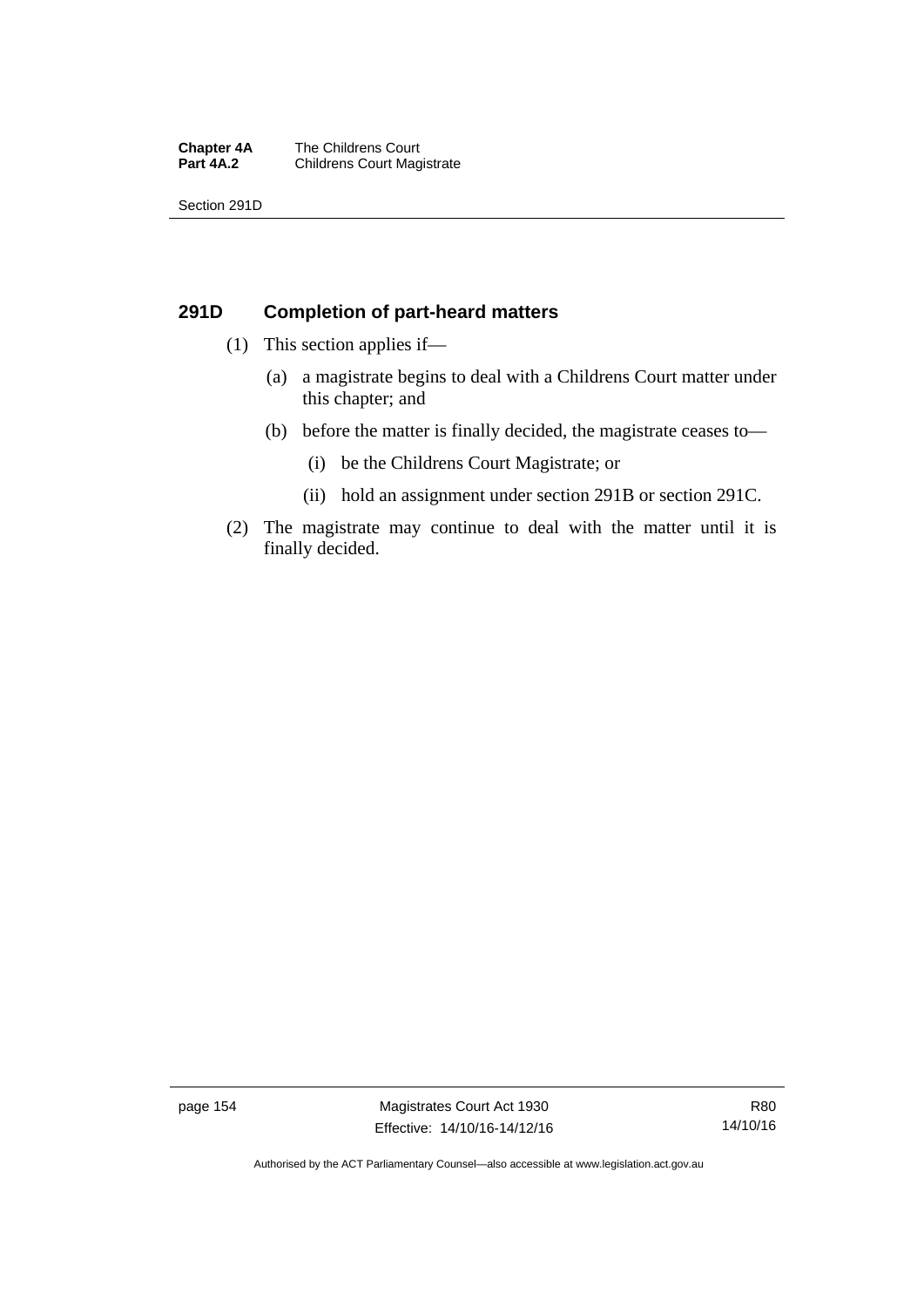# **Part 4A.3 Criminal proceedings**

### **291E Procedures for hearing indictable offences**

- (1) This section applies if—
	- (a) a child charged with an indictable offence is brought before the Childrens Court; and
	- (b) the court—
		- (i) has no power to hear and decide the charge summarily; or
		- (ii) has the power to hear and decide the charge summarily, but decides not to.
- (2) The Childrens Court must deal with the charge as if—
	- (a) the charge were a charge for an indictable offence to which this Act applied; and
	- (b) the Childrens Court were the Magistrates Court; and
	- (c) any necessary changes were made.

### **291F Childrens Court may adjourn hearings to allow access to legal advice**

- (1) This section applies to a charge for an indictable offence against a child that the Childrens Court is hearing summarily.
- (2) The court may, at any time, adjourn the hearing to allow any of the following people to get legal advice:
	- (a) the child;
	- (b) a parent of the child;
	- (c) someone else who has daily care responsibility, or long-term care responsibility, for the child.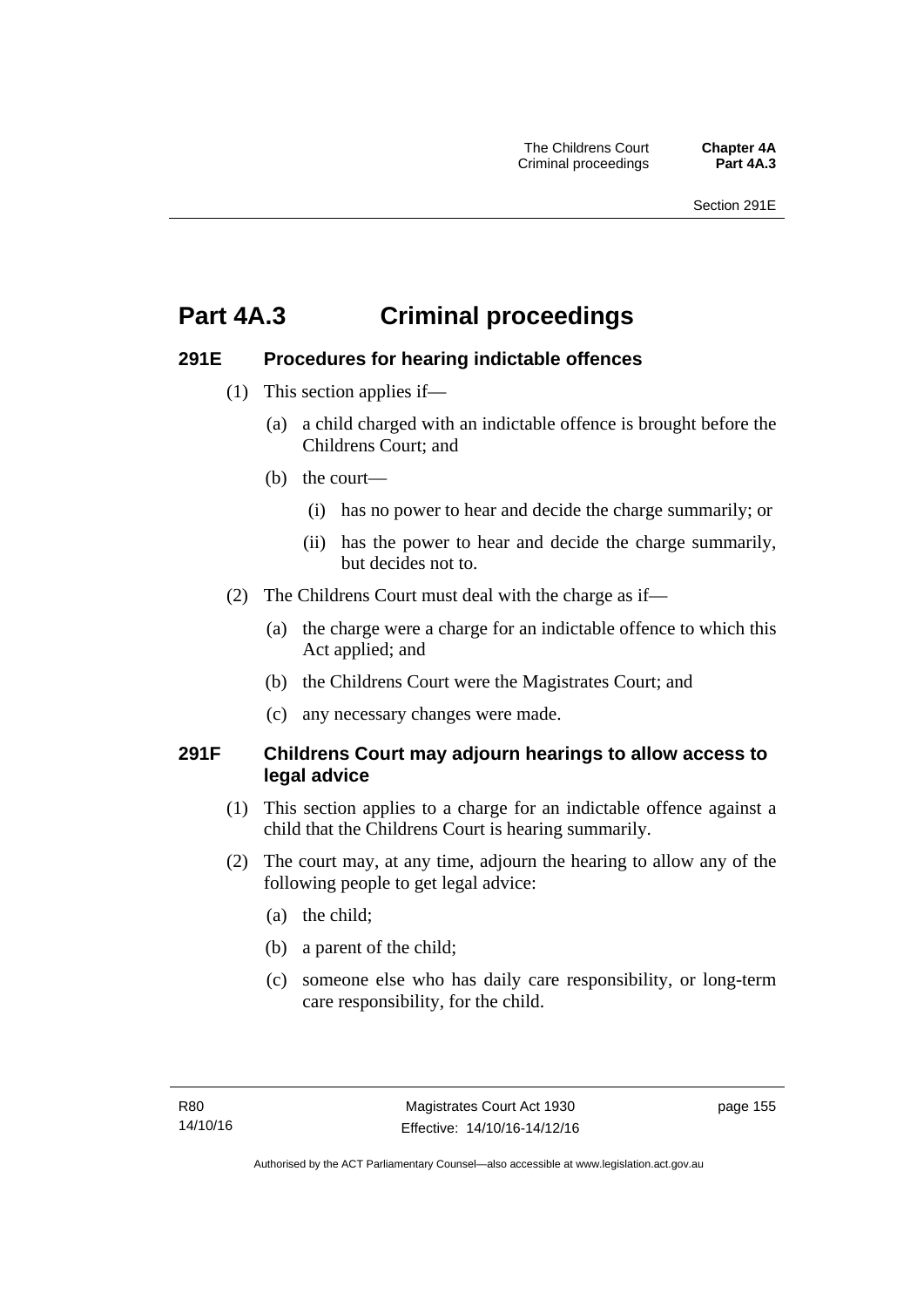Section 291G

(3) In this section:

*daily care responsibility*—see the *[Children and Young People](http://www.legislation.act.gov.au/a/2008-19)  [Act 2008](http://www.legislation.act.gov.au/a/2008-19)*, section 19.

*long-term care responsibility*—see the *[Children and Young People](http://www.legislation.act.gov.au/a/2008-19)  [Act 2008](http://www.legislation.act.gov.au/a/2008-19)*, section 20.

### **291G Childrens Court may send cases to Supreme Court for sentencing**

- (1) This section applies if the Childrens Court convicts a person of an indictable offence.
- (2) The Childrens Court may, by order, commit the person to the Supreme Court for sentence if satisfied that—
	- (a) sentence should be passed on the person by the Supreme Court because of the character and history of the person; or
	- (b) the sentence that is likely to be appropriate is a sentence the Childrens Court does not have power to impose.
- (3) In deciding whether to make an order under subsection (2) (a), the Childrens Court must consider any report provided under the *[Court](http://www.legislation.act.gov.au/a/2004-59)  [Procedures Act 2004](http://www.legislation.act.gov.au/a/2004-59)*, section 74D (Court may order report about young person).
- (4) If the Childrens Court makes an order under subsection (2), the Supreme Court may deal with the person as if the person had been convicted of the offence in the Supreme Court.
- (5) Also, if the Childrens Court makes an order under subsection (2), the Childrens Court must, if the person has been charged with a back-up or related offence, deal with the back-up or related offence in accordance with section 94 (2) (Discharge or committal for trial) in the same way as a person who is committed for trial under that section.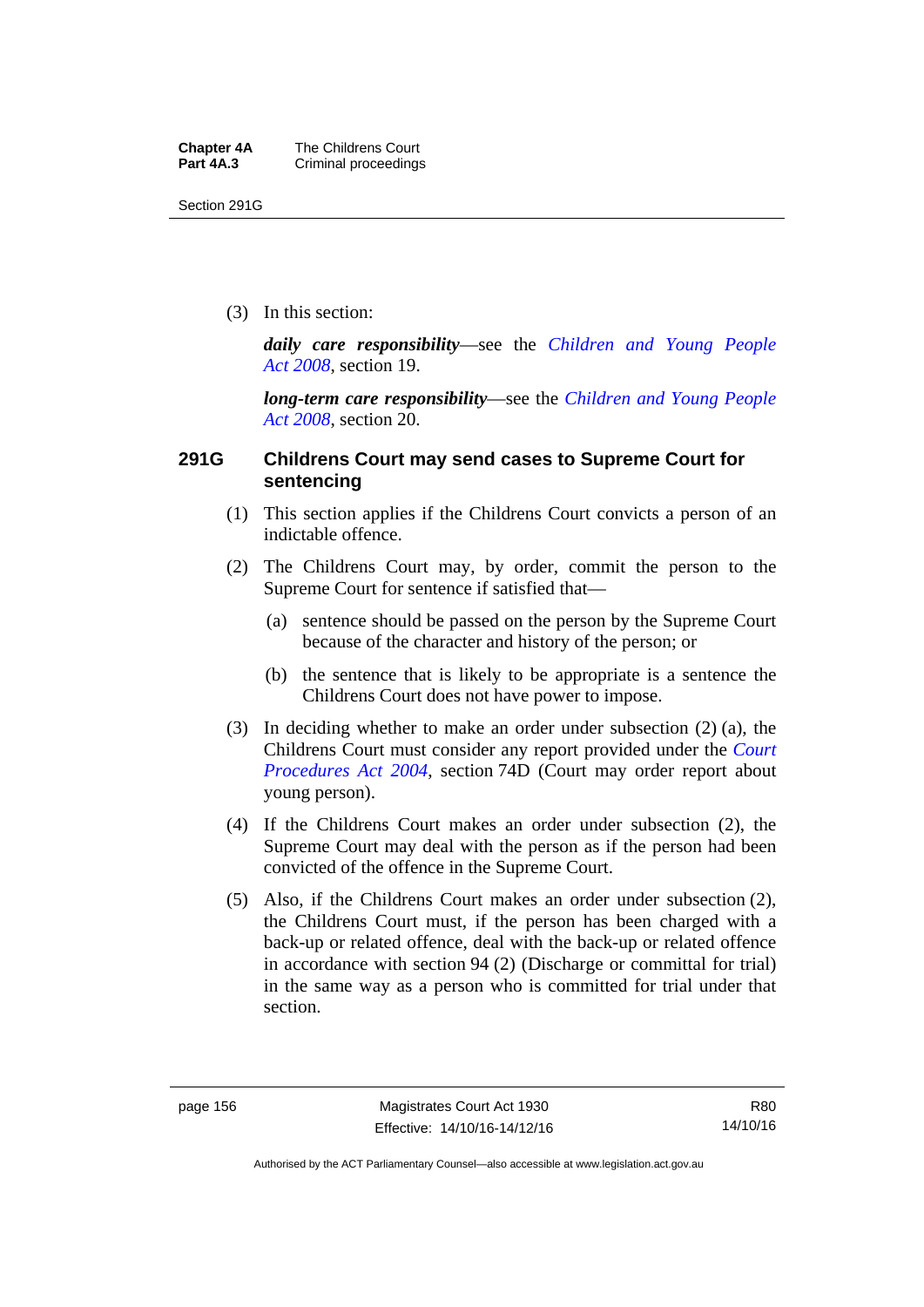# **Chapter 4B The Family Violence Court**

### **Part 4B.1** Preliminary

### **291H Meaning of** *domestic violence offence*

In this Act:

*domestic violence offence* means an offence—

- (a) that is a domestic violence offence under the *[Domestic](http://www.legislation.act.gov.au/a/2008-46)  [Violence and Protection Orders Act 2008](http://www.legislation.act.gov.au/a/2008-46)*; and
- (b) for which a victim of the offence is a relevant person, under that Act, in relation to the person who committed the offence.
- *Note 1 Domestic violence offence*—see the *[Domestic Violence and Protection](http://www.legislation.act.gov.au/a/2008-46)  [Orders Act 2008](http://www.legislation.act.gov.au/a/2008-46)*, s 13 (2).
- *Note 2 Relevant person*—see the *[Domestic Violence and Protection Orders](http://www.legislation.act.gov.au/a/2008-46)  [Act 2008](http://www.legislation.act.gov.au/a/2008-46)*, s 15.

### **291I Purpose—ch 4B**

The purpose of this chapter is to establish a specialised court to deal with domestic violence offences, recognising that—

- (a) the nature of domestic violence and the particular needs involved in protecting victims is complex; and
- (b) great social harm results from domestic violence; and
- (c) domestic violence offences take place in the context of a special relationship between people.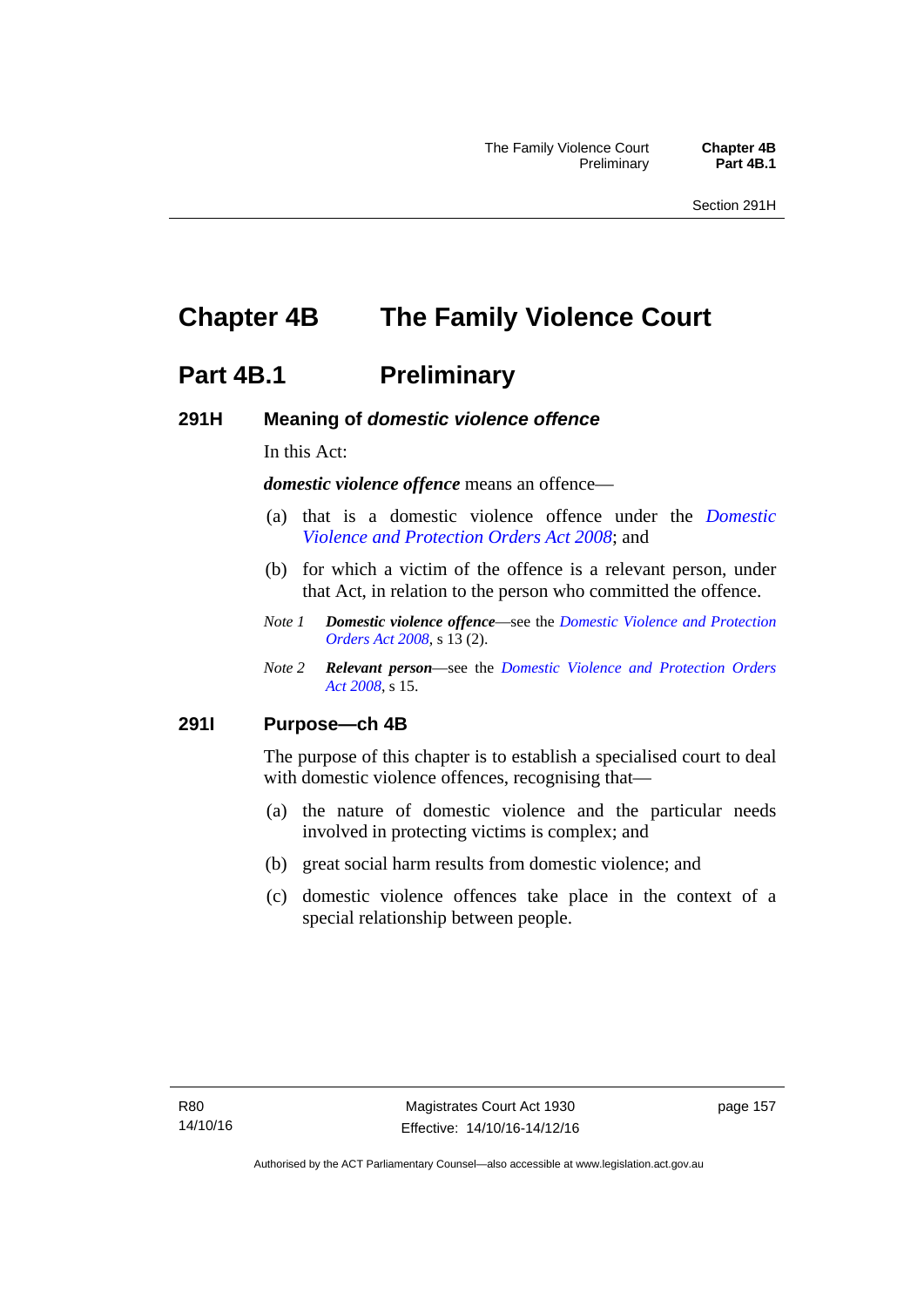**Chapter 4B** The Family Violence Court **Part 4B.2 The Family Violence Court** 

Section 291J

## **Part 4B.2 The Family Violence Court**

### **291J Family Violence Court**

- (1) The Magistrates Court is known as the Family Violence Court when it is exercising the jurisdiction of the Magistrates Court in relation to a proceeding mentioned in section 291K.
- (2) The Family Violence Court may use the Magistrates Court seal.
- (3) When a magistrate sits as the Family Violence Court, the magistrate may be referred to as the Family Violence Court Magistrate.
- (4) The Chief Magistrate is responsible for ensuring the orderly and prompt discharge of the business of the Family Violence Court.

### **291K Jurisdiction of Family Violence Court**

- (1) The Family Violence Court may exercise the jurisdiction of the Magistrates Court in relation to the following:
	- (a) any criminal proceeding against a person in relation to a summary domestic violence offence if the person was 18 years old or over at the time of the alleged offence;
	- (b) any criminal proceeding against a person in relation to an indictable domestic violence offence if the person was 18 years old or over at the time of the alleged offence;
	- (c) a proceeding in relation to bail for an adult charged with a domestic violence offence;
	- (d) a proceeding in relation to a breach of a sentence imposed by the Magistrates Court or the Family Violence Court on a person for a domestic violence offence.
- (2) Subsection (1) (b) is subject to the *[Crimes Act 1900](http://www.legislation.act.gov.au/a/1900-40)*, section 374 (Summary disposal of certain cases at prosecutor's election) and section 375 (Summary disposal of certain cases).
- (3) Subsection (1) (c) is subject to the *[Bail Act 1992](http://www.legislation.act.gov.au/a/1992-8)*.

R80 14/10/16

Authorised by the ACT Parliamentary Counsel—also accessible at www.legislation.act.gov.au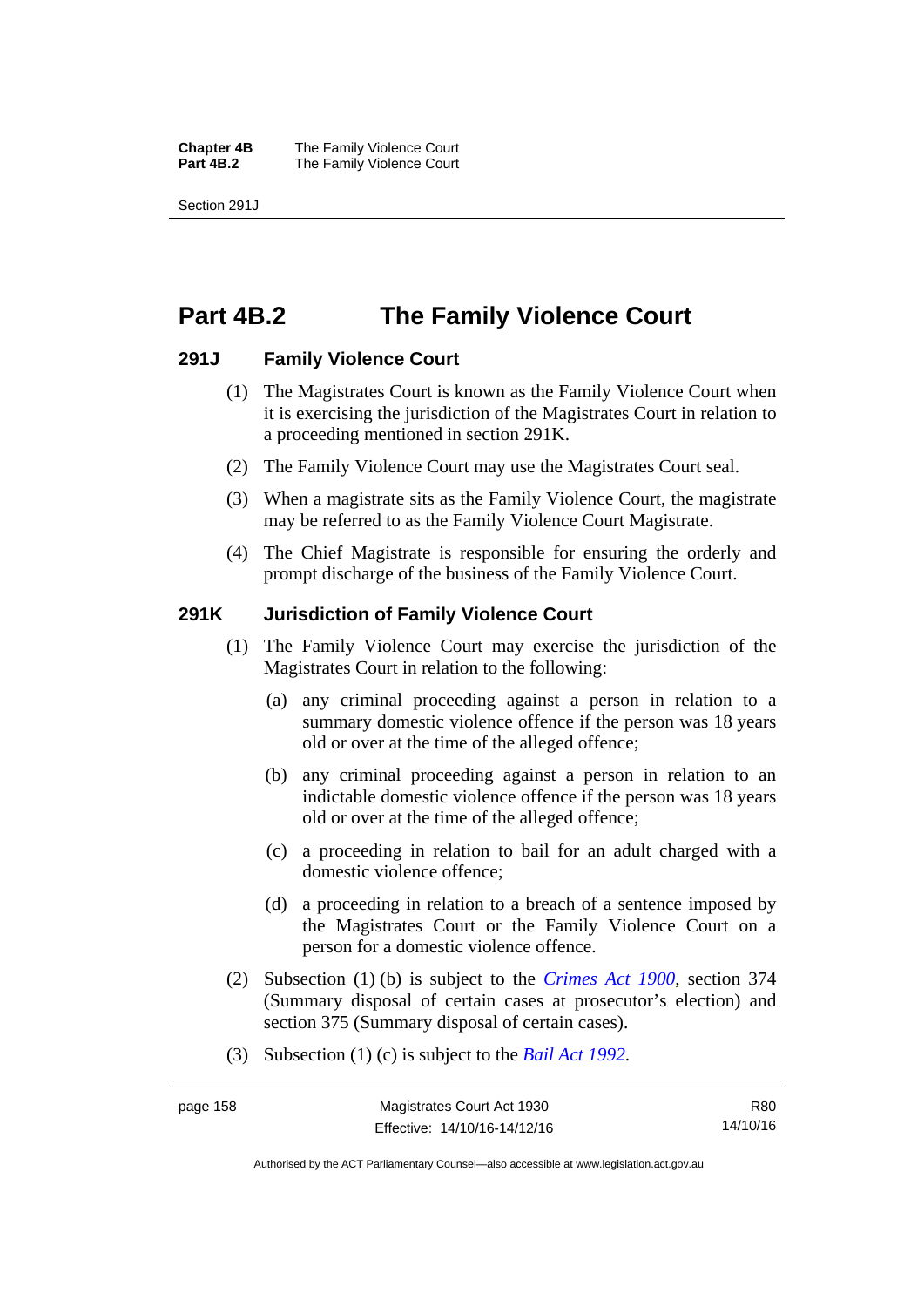# **Chapter 4C Galambany Court**

### **291L Definitions—ch 4C**

In this chapter:

*Aboriginal or Torres Strait Islander offender* means an offender who—

- (a) is a descendant of an Aboriginal or Torres Strait Islander person; and
- (b) identifies as an Aboriginal or Torres Strait Islander person; and
- (c) is accepted as an Aboriginal or Torres Strait Islander person by an Aboriginal or Torres Strait Islander community.

*circle sentencing* means the step in a sentencing proceeding for an Aboriginal or Torres Strait Islander offender that includes members of the Aboriginal or Torres Strait Islander community.

### **291M Galambany Court**

The Magistrates Court is known as the Galambany Court when it is sitting to provide circle sentencing.

### **291N Directions about procedure for Galambany Court**

- (1) The Magistrates Court may give a direction in relation to the procedure to be followed in relation to circle sentencing for certain Aboriginal or Torres Strait Islander offenders, and any other relevant matter in relation to circle sentencing.
- (2) To remove any doubt, a direction mentioned in subsection (1) is not taken to limit the Magistrates Court's discretion in sentencing an offender.
- (3) Nothing in this section limits the Magistrates Court's power to give a direction under section 309 (Directions about procedure).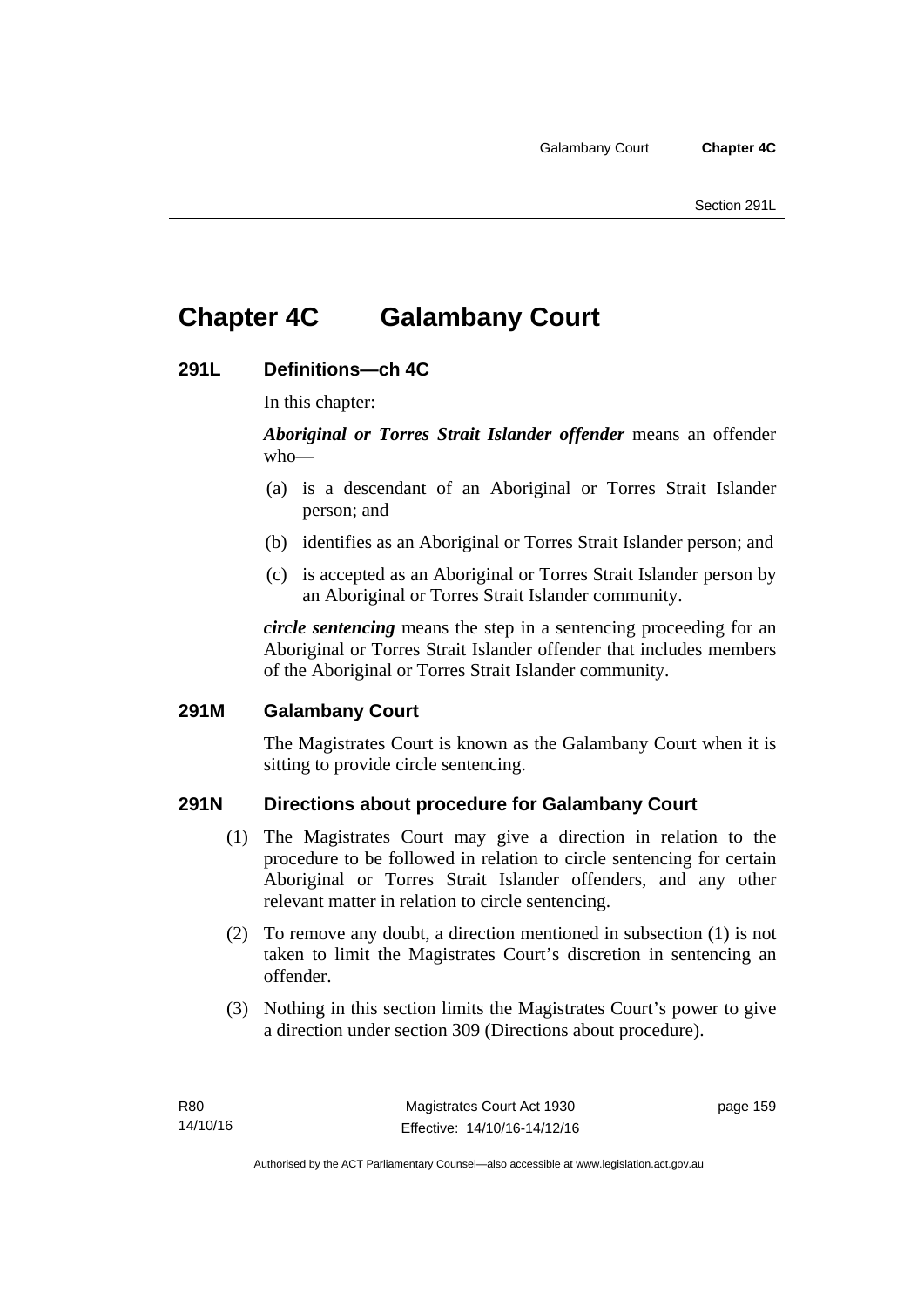**Chapter 4D** The Industrial Court<br>**Part 4D.1** Preliminary **Preliminary** 

Section 291O

# **Chapter 4D The Industrial Court**

# Part 4D.1 **Preliminary**

### **291O Definitions—ch 4D**

In this chapter:

*industrial or work safety matter*—see section 291Q (1).

*industrial or work safety offence* means an offence under an Act mentioned in section 291Q (1) (a).

page 160 Magistrates Court Act 1930 Effective: 14/10/16-14/12/16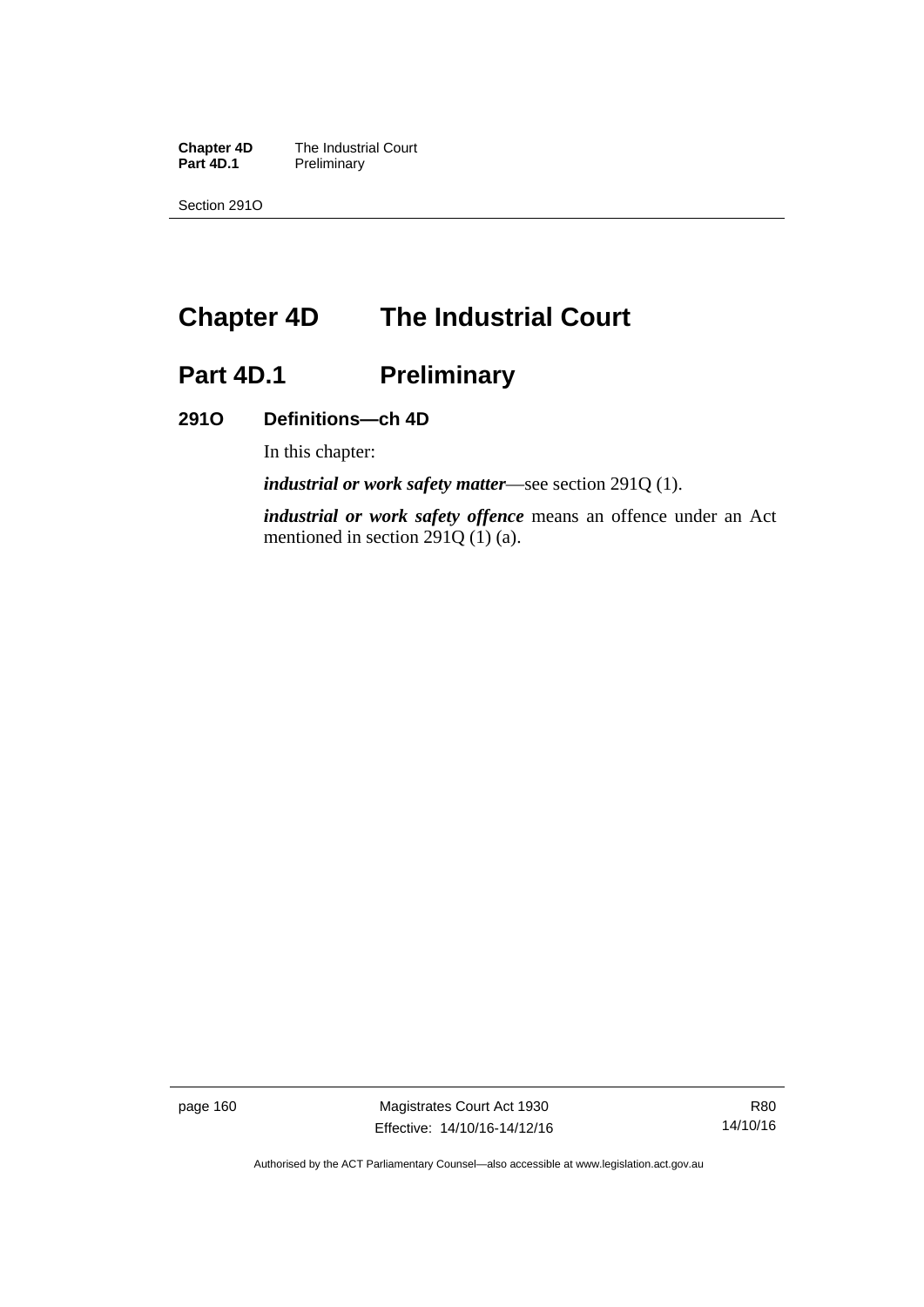# **Part 4D.2 The Industrial Court**

### **291P Industrial Court**

- (1) The Magistrates Court is known as the Industrial Court when it is constituted by the Industrial Court Magistrate exercising the jurisdiction given under section 291Q.
- (2) The Magistrates Court is also known as the Industrial Court when it is constituted by—
	- (a) a magistrate assigned under section 291W (Assignment of other magistrates for Industrial Court matters) who is exercising the jurisdiction given under section 291Q; or
	- (b) a magistrate acting under section 291X (2) (Industrial Court completion of part-heard matters).
- (3) The Industrial Court may use the Magistrates Court seal.

### **291Q Jurisdiction of Industrial Court**

- (1) The Industrial Court has jurisdiction to hear and decide the following (an *industrial or work safety matter*):
	- (a) a proceeding under the following Acts:
		- (i) the *[Dangerous Substances Act 2004](http://www.legislation.act.gov.au/a/2004-7)*;
		- (ii) the *[Machinery Act 1949](http://www.legislation.act.gov.au/a/1949-11)*;
		- (iii) the *[Scaffolding and Lifts Act 1912](http://www.legislation.act.gov.au/a/1912-38)*;
		- (iv) the *[Workers Compensation Act 1951](http://www.legislation.act.gov.au/a/1951-2)*;
		- (v) the *[Work Health and Safety Act 2011](http://www.legislation.act.gov.au/a/2011-35)*;
		- (vi) the *[Workplace Privacy Act 2011](http://www.legislation.act.gov.au/a/2011-4)*;
	- (b) a proceeding that an Act states must be heard and decided by the Industrial Court;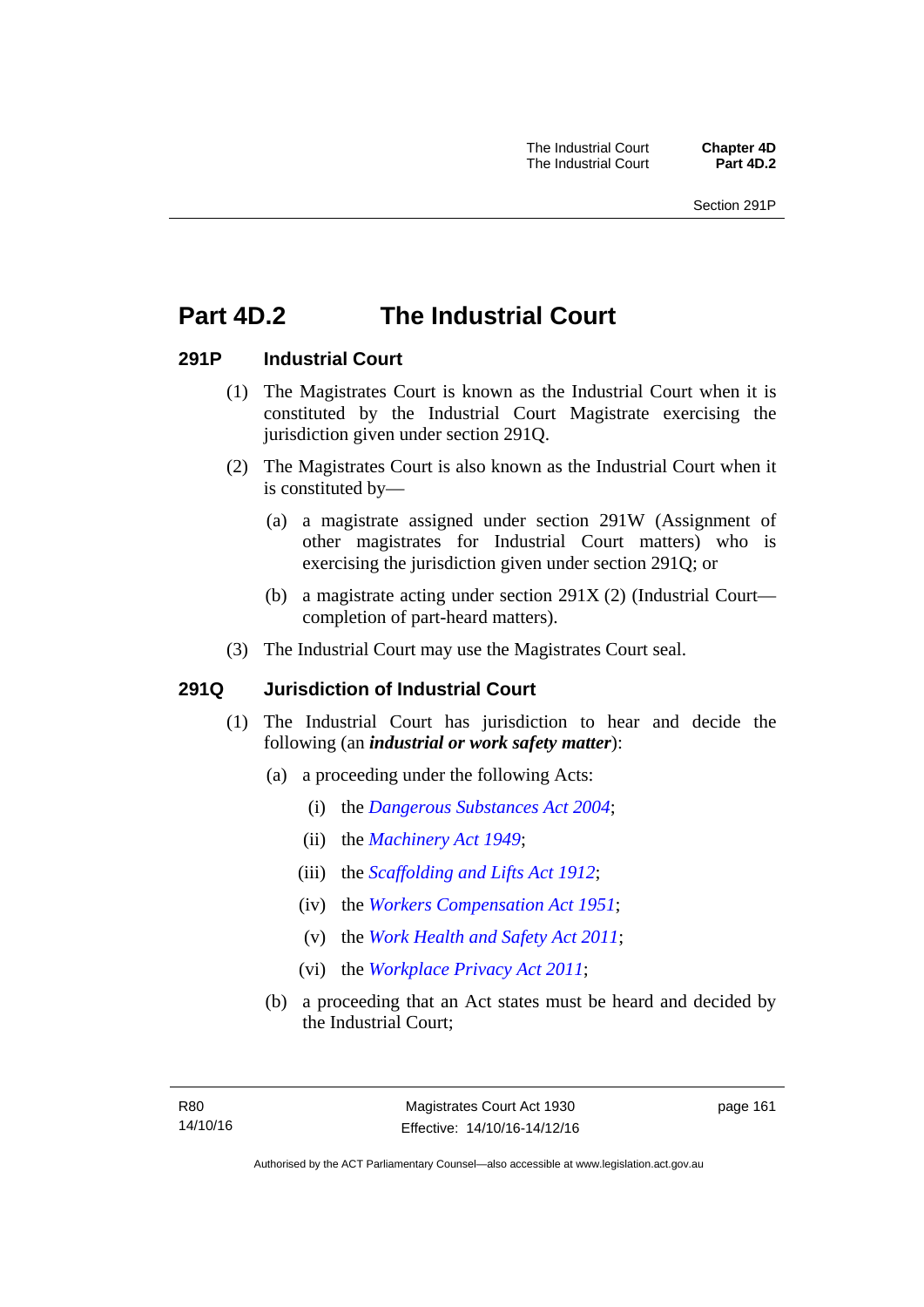| <b>Chapter 4D</b> | The Industrial Court |
|-------------------|----------------------|
| Part 4D.2         | The Industrial Court |

Section 291Q

- (c) a personal action at law arising from substantially the same facts that form the basis of a proceeding mentioned in paragraph (a) or (b) before the court.
- *Note* A reference to an Act includes a reference to the statutory instruments made or in force under the Act, including any regulation (see [Legislation Act,](http://www.legislation.act.gov.au/a/2001-14) s 104).
- (2) The Industrial Court may exercise the jurisdiction of the Magistrates Court in relation to the following:
	- (a) any criminal proceeding in relation to an industrial or work safety offence that is a summary offence against a person, if the person was an adult at the time of the alleged offence;
	- (b) any criminal proceeding in relation to an industrial or work safety offence that is an indictable offence against a person, if the person was an adult at the time of the alleged offence;
	- (c) a proceeding in relation to bail for an adult charged with an industrial or work safety offence;
	- (d) a proceeding in relation to a breach of a sentence imposed by the Magistrates Court for an industrial or work safety offence.
- (3) Subsection (2) (b) is subject to the *[Crimes Act 1900](http://www.legislation.act.gov.au/a/1900-40)*, section 374 (Summary disposal of certain cases at prosecutor's election) and section 375 (Summary disposal of certain cases).
- (4) Subsection (2) (c) is subject to the *[Bail Act 1992](http://www.legislation.act.gov.au/a/1992-8)*.
- (5) The Industrial Court may exercise the jurisdiction of the Magistrates Court in relation to any industrial or work safety matter.
- (6) This section applies—
	- (a) for a civil proceeding—to an industrial or work safety matter commenced after the commencement of the *Magistrates Court (Industrial Proceedings) Amendment Act 2013*; and

R80 14/10/16

Authorised by the ACT Parliamentary Counsel—also accessible at www.legislation.act.gov.au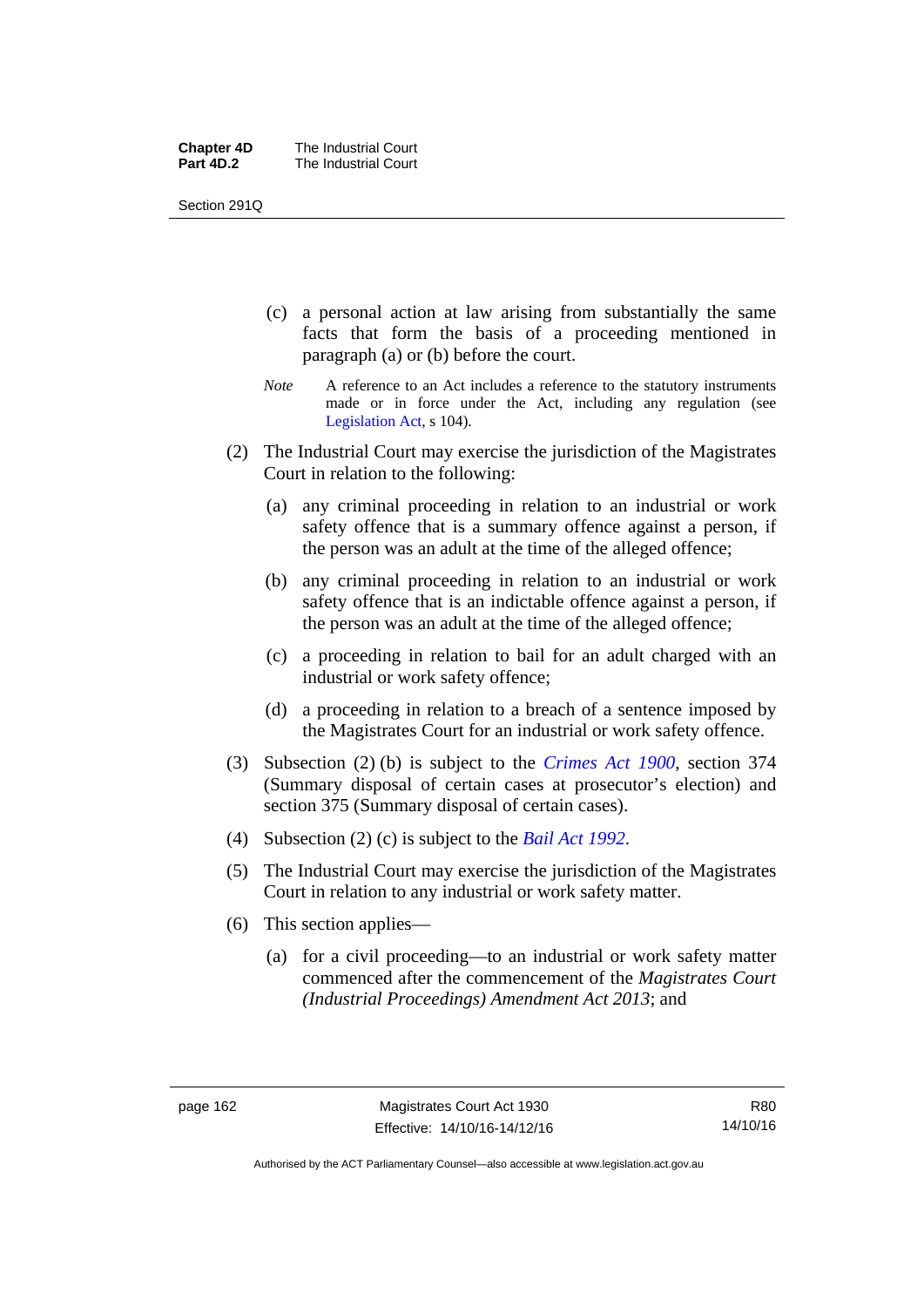- (b) for a criminal proceeding—to a prosecution for an industrial or work safety offence commenced after the commencement of the *Magistrates Court (Industrial Proceedings) Amendment Act 2013*.
- (7) In this section:

*proceeding*, under an Act mentioned in subsection (1) (a)—

- (a) includes arbitration; but
- (b) does not include a matter that may be brought before the ACAT under the Act.

### **291R Chief Magistrate to arrange business of Industrial Court**

- (1) The Chief Magistrate is responsible for allocating, and ensuring the orderly and prompt discharge of, the business of the Industrial Court.
- (2) The Chief Magistrate may, subject to appropriate and practicable consultation with the magistrates, make arrangements about—
	- (a) the magistrate who is to be the Industrial Court Magistrate; and
	- (b) the assignment of a magistrate under—
		- (i) section 291V (Acting Industrial Court Magistrate); or
		- (ii) section 291W (Assignment of other magistrates for Industrial Court matters).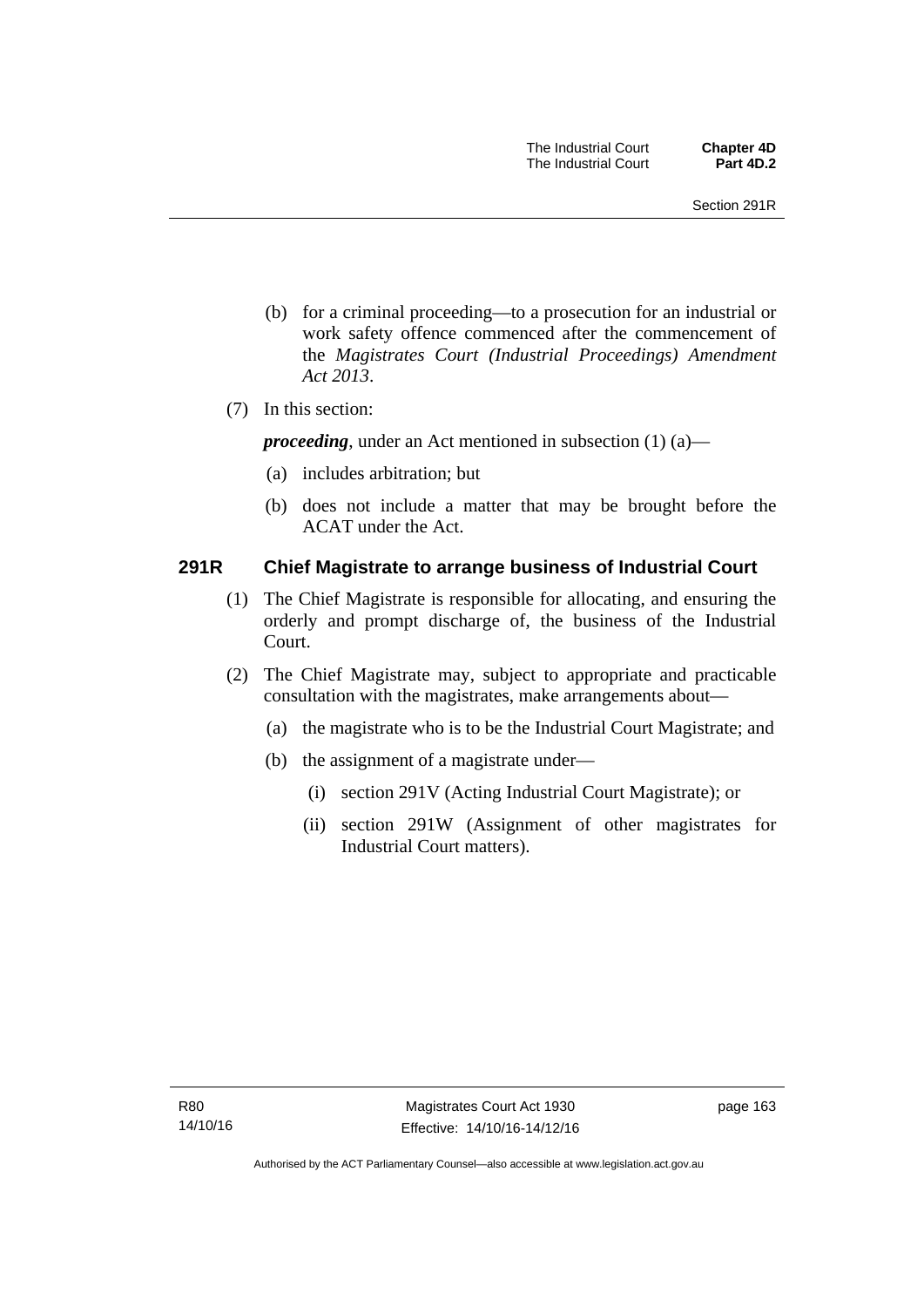| <b>Chapter 4D</b> | The Industrial Court |
|-------------------|----------------------|
| Part 4D.2         | The Industrial Court |

Section 291S

### **291S Industrial Court Magistrate to hear all matters**

- (1) The Industrial Court Magistrate is responsible for dealing with all matters before the Industrial Court.
- (2) Subsection (1) is subject to—
	- (a) section 291W (Assignment of other magistrates for Industrial Court matters); and
	- (b) section 291X (Industrial Court—completion of part-heard matters).

### **291T Transfer of industrial or work safety matter to Supreme Court**

- (1) If a party to an industrial or work safety matter (a *matter*) applies to have the matter transferred to the Supreme Court, the Industrial Court may, if it considers it appropriate, order that the matter be transferred to the Supreme Court.
- (2) If the parties to a matter jointly apply to have the matter transferred to the Supreme Court, the Industrial Court must order that the matter be transferred to the Supreme Court.
- (3) If the Industrial Court considers that a matter would be more appropriately dealt with by the Supreme Court, the Industrial Court may order that the matter be transferred to the Supreme Court.
- (4) This section does not apply to a proceeding mentioned in section 291Q (2).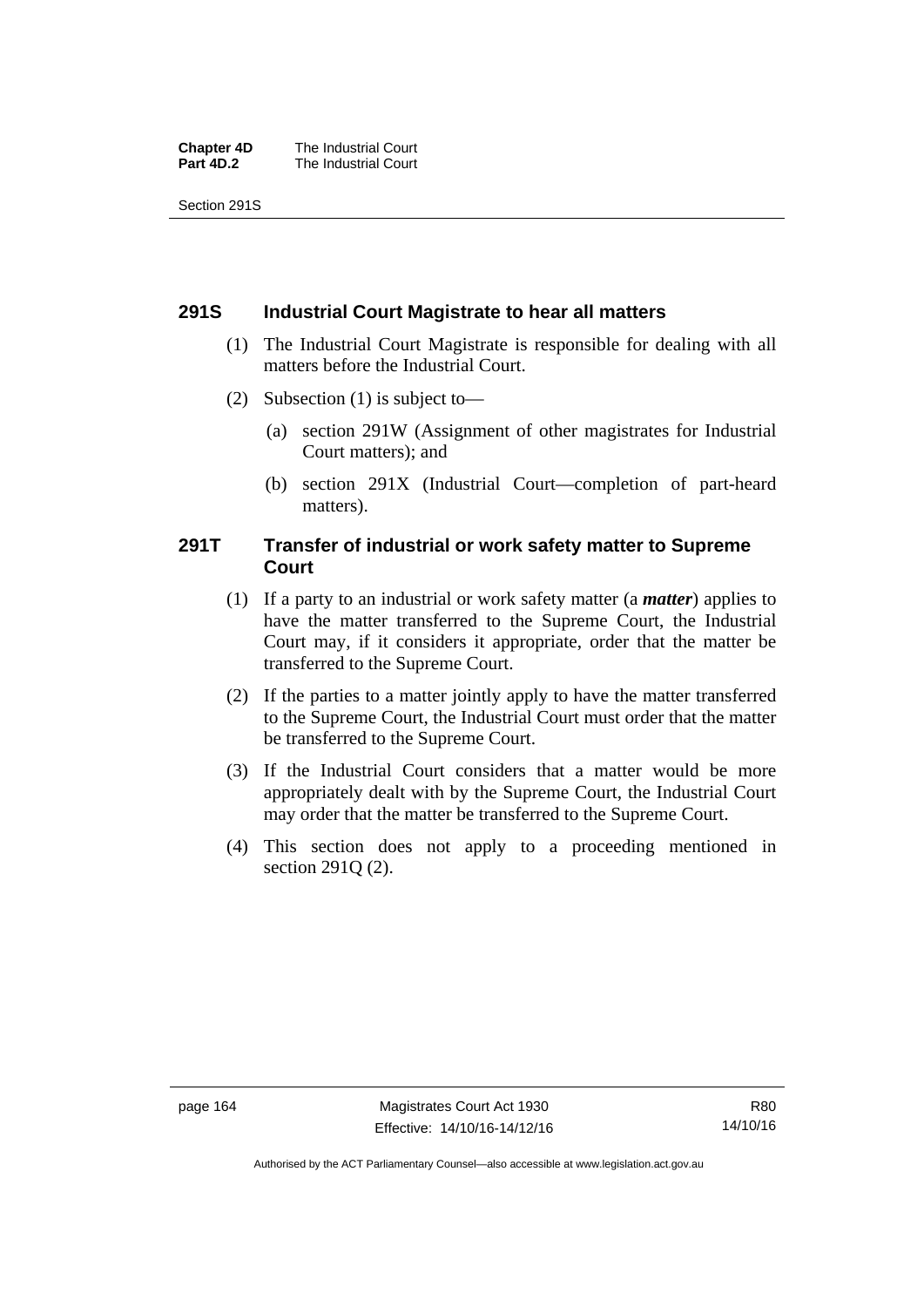# **Part 4D.3 Industrial Court Magistrate**

## **291U Industrial Court Magistrate**

- (1) The Chief Magistrate must declare 1 magistrate to be the Industrial Court Magistrate for a stated term of not longer than 4 years.
- (2) The Chief Magistrate may declare himself or herself to be the Industrial Court Magistrate.
- (3) The Chief Magistrate must not declare a magistrate to be the Industrial Court Magistrate unless satisfied the magistrate is suitably qualified to be the Industrial Court Magistrate.
- (4) The Chief Magistrate must revoke a declaration under this section if asked by the Industrial Court Magistrate.
- (5) A declaration, or revocation, under this section is a notifiable instrument.

*Note* A notifiable instrument must be notified under the [Legislation Act](http://www.legislation.act.gov.au/a/2001-14).

# **291V Acting Industrial Court Magistrate**

- (1) The Chief Magistrate may assign a magistrate to act as Industrial Court Magistrate only if—
	- (a) there is no Industrial Court Magistrate; or
	- (b) the Industrial Court Magistrate—
		- (i) is absent from duty or from the ACT; or
		- (ii) cannot exercise the functions of the Industrial Court Magistrate for another reason.
- (2) A magistrate assigned to act as Industrial Court Magistrate is the Industrial Court Magistrate for this Act and any other Act.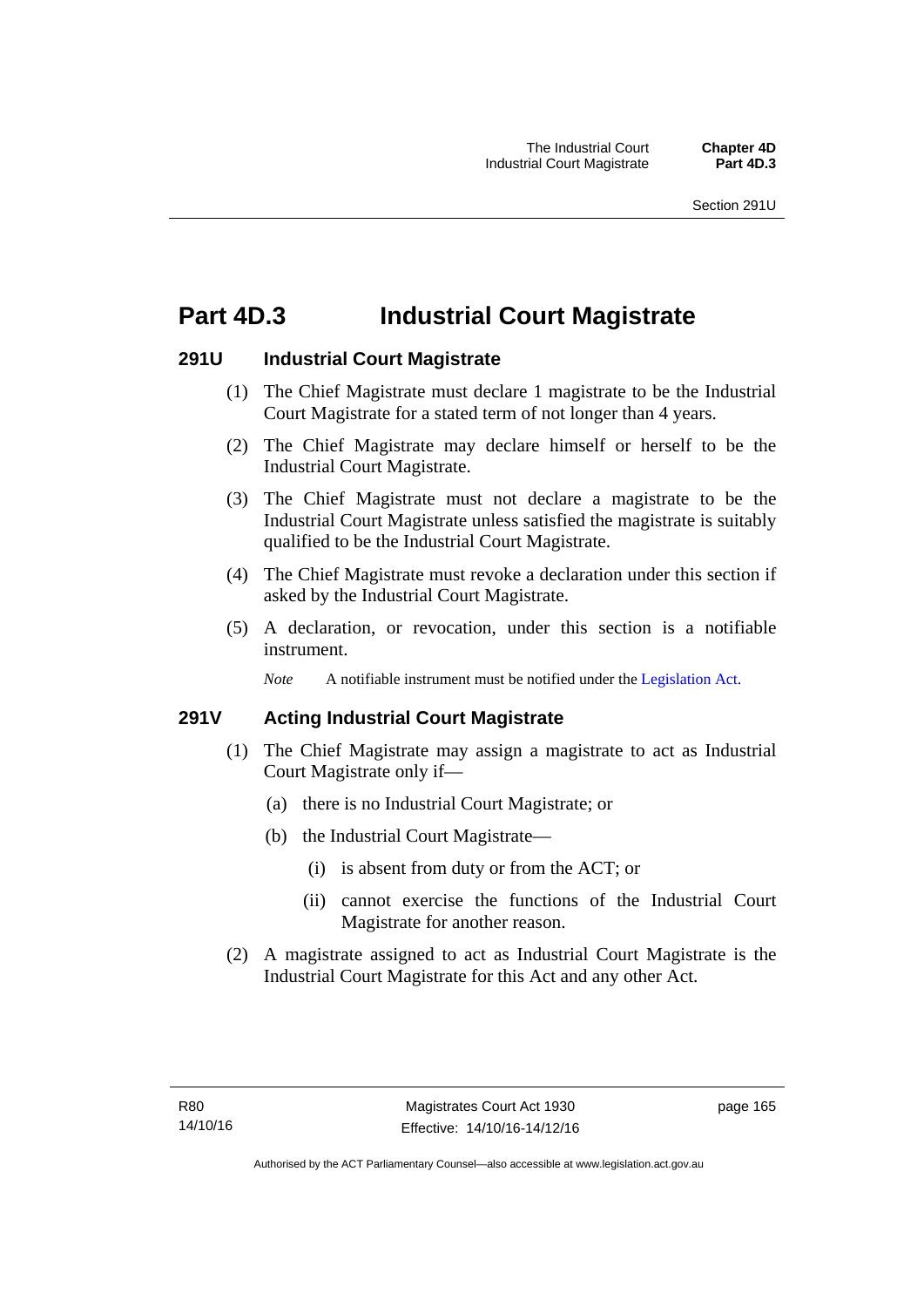#### **Chapter 4D** The Industrial Court<br>**Part 4D.3** Industrial Court Mag **Industrial Court Magistrate**

Section 291W

# **291W Assignment of other magistrates for Industrial Court matters**

- (1) The Chief Magistrate may assign another magistrate to deal with an industrial or work safety matter if—
	- (a) the Chief Magistrate is satisfied that—
		- (i) a perception of bias may arise if the Industrial Court Magistrate were to deal with the matter; or
		- (ii) it is in the interests of justice to do so; or
	- (b) a magistrate begins to deal with the matter under this chapter but before the matter is finally decided, the magistrate—
		- (i) dies; or
		- (ii) becomes mentally or physically incapacitated, if the incapacity substantially affects the exercise of the magistrate's functions; or
		- (iii) resigns; or
		- (iv) is otherwise unable to continue to deal with the matter.
- (2) This section is in addition to, and does not limit, section 291V (Acting Industrial Court Magistrate).

## **291X Industrial Court—completion of part-heard matters**

- (1) This section applies if—
	- (a) a magistrate begins to deal with an Industrial Court matter under this chapter; and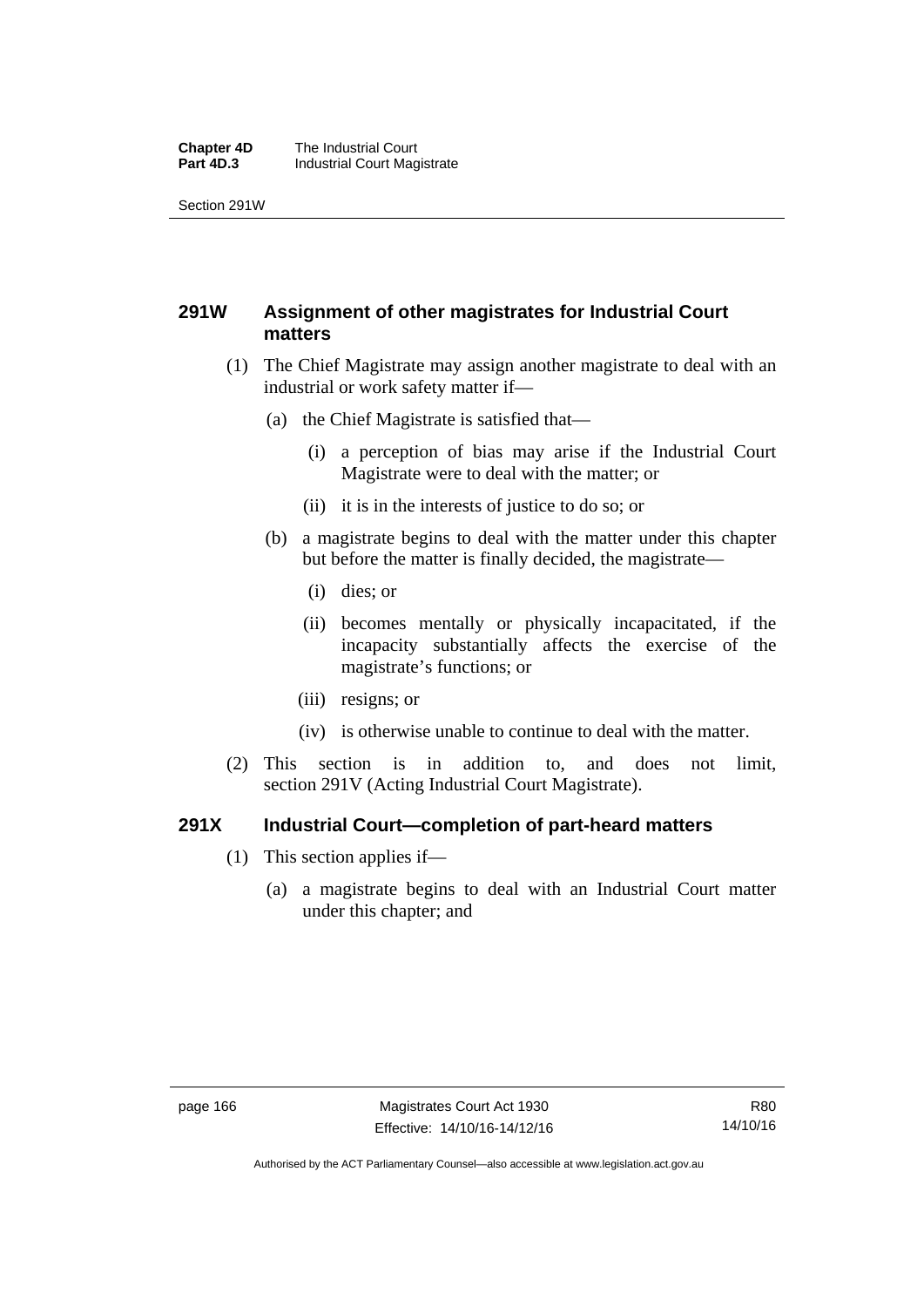- (b) before the matter is finally decided, the magistrate ceases to—
	- (i) be the Industrial Court Magistrate; or
	- (ii) hold an assignment under section 291V or section 291W.
- (2) The magistrate may continue to deal with the matter until it is finally decided.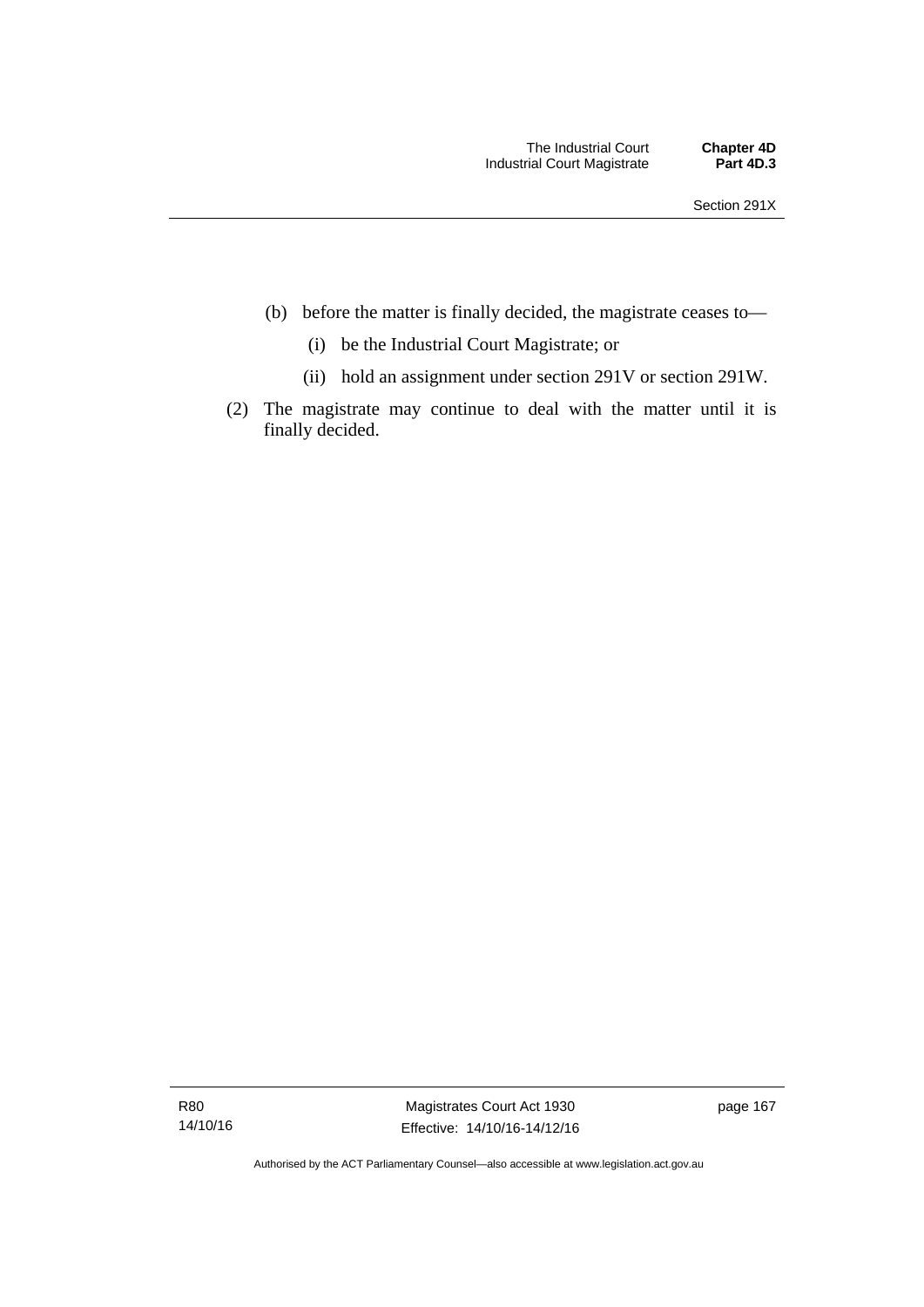**Chapter 5** Miscellaneous<br>**Part 5.1** Offences **Part 5.1** 

Section 292

# **Chapter 5 Miscellaneous**

# **Part 5.1 Offences**

## **292 Failure to comply with order in nuisance action**

A person must not contravene an order made by the court in a civil action for nuisance.

Maximum penalty: 50 penalty units, imprisonment for 6 months or both.

# **298 Prejudice to employee**

(1) An employer must not dismiss an employee, or otherwise prejudice an employee in his or her employment, because a garnishee order attaching the earnings of the employee has been made by the court.

Maximum penalty: 50 penalty units, imprisonment for 6 months or both.

- $(2)$  If—
	- (a) an employee is dismissed or prejudiced within 6 months after a garnishee order is made; and
	- (b) all the elements of the offence other than the reason for the employer's action are proved;

the onus of proving that the dismissal or prejudice was not because of the garnishee order is on the employer.

 (3) A conviction under subsection (1) does not limit, restrict or otherwise effect any obligation that the garnishee may have in relation to the judgment debtor or any right or remedy that the judgment debtor may have against the garnishee under any other law in force in the ACT.

Authorised by the ACT Parliamentary Counsel—also accessible at www.legislation.act.gov.au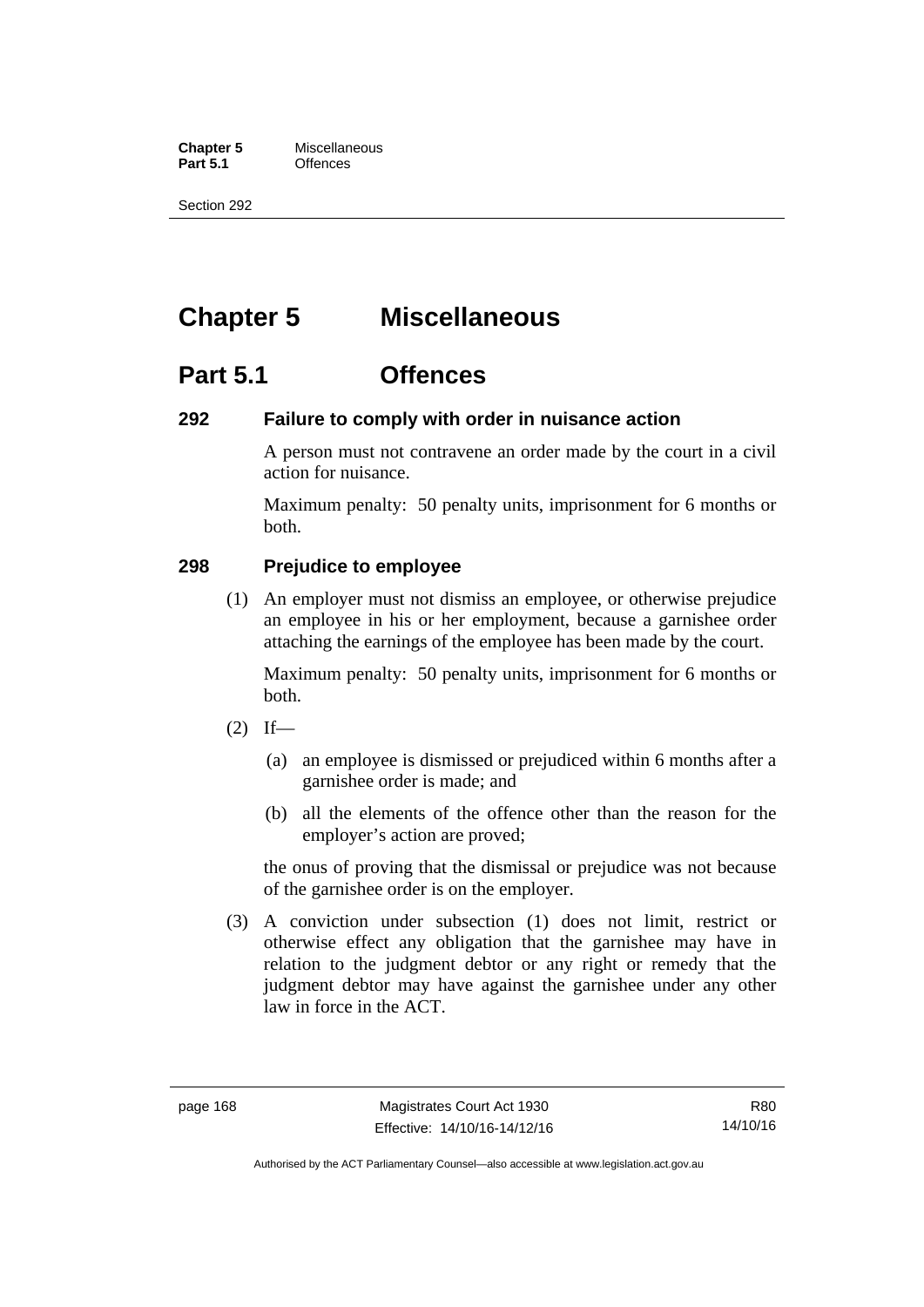# **Part 5.2 Other**

## **307 Contempt of court**

- (1) A person is in contempt of the Magistrates Court if the person—
	- (a) contravenes an order of the court or an undertaking given to the court; or
	- (b) commits a contempt in the face or in the hearing of the court; or
	- (c) commits any other contempt of court.

#### **Examples—par (b)**

- 1 insulting a magistrate, the registrar, deputy registrar, bailiff or other court officer during the officer's sitting or attendance in court
- 2 interrupting a proceeding of the court or misbehaving in court
- 3 obstructing or assaulting someone in attendance in court
- 4 disobeying a direction of the court at the hearing of a proceeding
- *Note* An example is part of the Act, is not exhaustive and may extend, but does not limit, the meaning of the provision in which it appears (see [Legislation Act,](http://www.legislation.act.gov.au/a/2001-14) s 126 and s 132).
- (2) The Magistrates Court has the same power to deal with contempt of the Magistrates Court as the Supreme Court has to deal with contempt of the Supreme Court.
- (3) However, a contempt mentioned in subsection (1) (a) may be dealt with as a contempt of court only if there is no other effective way to enforce the order or undertaking.
- (4) To remove any doubt, this section does not limit the Supreme Court's power to deal with contempt of the Magistrates Court.

## **308 Magistrates Court's seal**

The Magistrates Court must have a seal.

page 169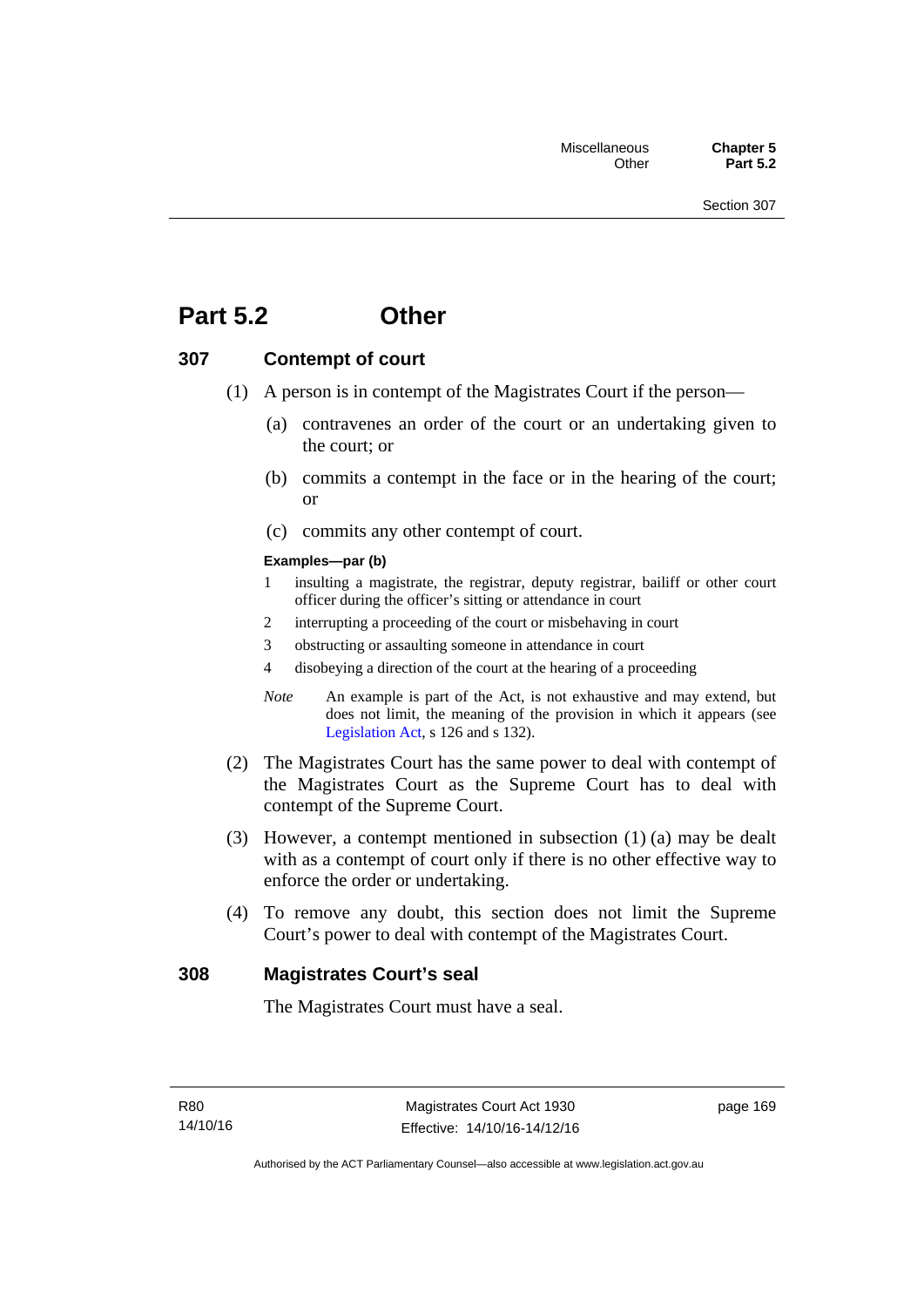#### **Chapter 5** Miscellaneous **Part 5.2** Other

Section 309

# **309 Directions about procedure**

If the procedure for taking a step in a proceeding is not set out in this Act or the law under which the step is to be taken, the court may give a direction in relation to—

- (a) the procedure to be followed in relation to the step; and
- (b) any other relevant matter in relation to the step.
- *Note* The Magistrates Court may make procedures to be followed in relation to circle sentencing for certain Aboriginal or Torres Strait Islander offenders (see s 291N).

# **310 Hearings generally to be in public**

- (1) The hearing of a proceeding before the Magistrates Court must be in public.
- (2) However, if the magistrate presiding at a hearing is of the opinion that it is desirable in the public interest or in the interests of justice to do so, the magistrate may, by order—
	- (a) direct that the hearing or part of the hearing take place in private and give directions about the people who may be present; and
	- (b) give directions prohibiting or restricting the publication of evidence given at the hearing, whether in public or in private, or of matters contained in documents lodged with the court or received in evidence by the court for the purposes of the proceeding; and
	- (c) give directions prohibiting or restricting the disclosure to some or all of the parties to the proceeding of evidence given at the hearing, or of a matter contained in a document lodged with the court or received in evidence by the court for the purposes of the proceeding.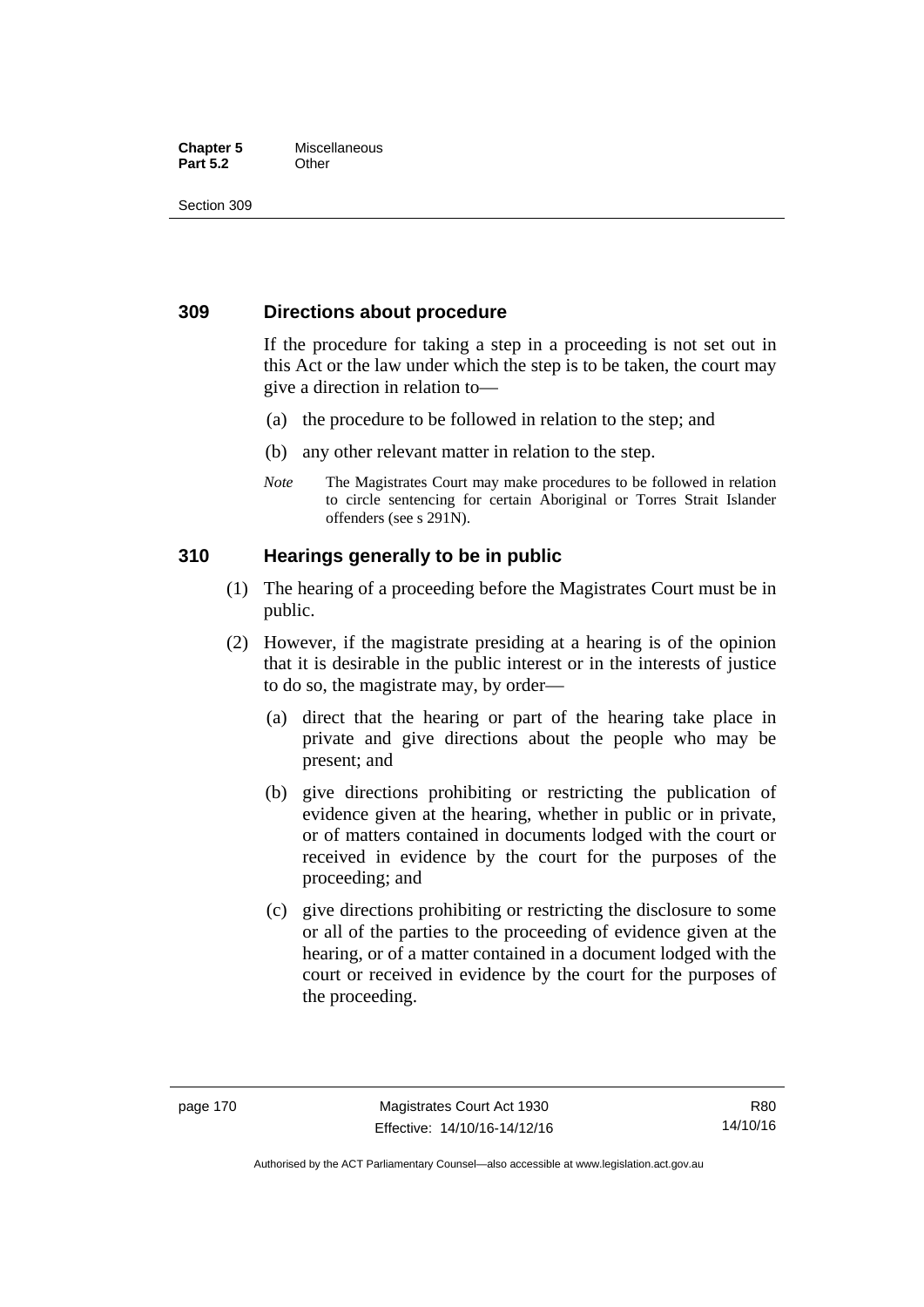(3) A person who, without reasonable excuse, contravenes an order under subsection (2) commits an offence.

Maximum penalty: 100 penalty units, imprisonment for 1 year or both.

- (4) Subsection  $(1)$ 
	- (a) does not apply in relation to a civil matter that, under another territory law, may be dealt with otherwise than in open court; and
	- (b) is subject to any other territory law that restricts who may be present at a hearing.

## **311 Appearance by audiovisual or audio links etc**

- (1) This section applies if, in relation to a proceeding or a part of a proceeding (the *relevant proceeding*), the court has—
	- (a) given a direction under the *[Evidence \(Miscellaneous](http://www.legislation.act.gov.au/a/1991-34)  [Provisions\) Act 1991](http://www.legislation.act.gov.au/a/1991-34)*, section 20 (1) (Territory courts may take evidence and submissions from participating States) or section 32 (1) (Territory courts may take evidence and submissions from place other than participating State); or
	- (b) made an order under the *[Court Procedures Rules 2006](http://www.legislation.act.gov.au/sl/2006-29)*, rule 6703 (Evidence by telephone etc) about receiving evidence or submissions by telephone, video link or another form of communication in the proceeding.
- (2) If this section applies, a person who, in a relevant proceeding—
	- (a) is required or entitled to appear personally, whether as a party or as a witness; or
	- (b) is entitled to appear for another person;

may appear in the relevant proceeding and participate or give evidence in accordance with the direction or order.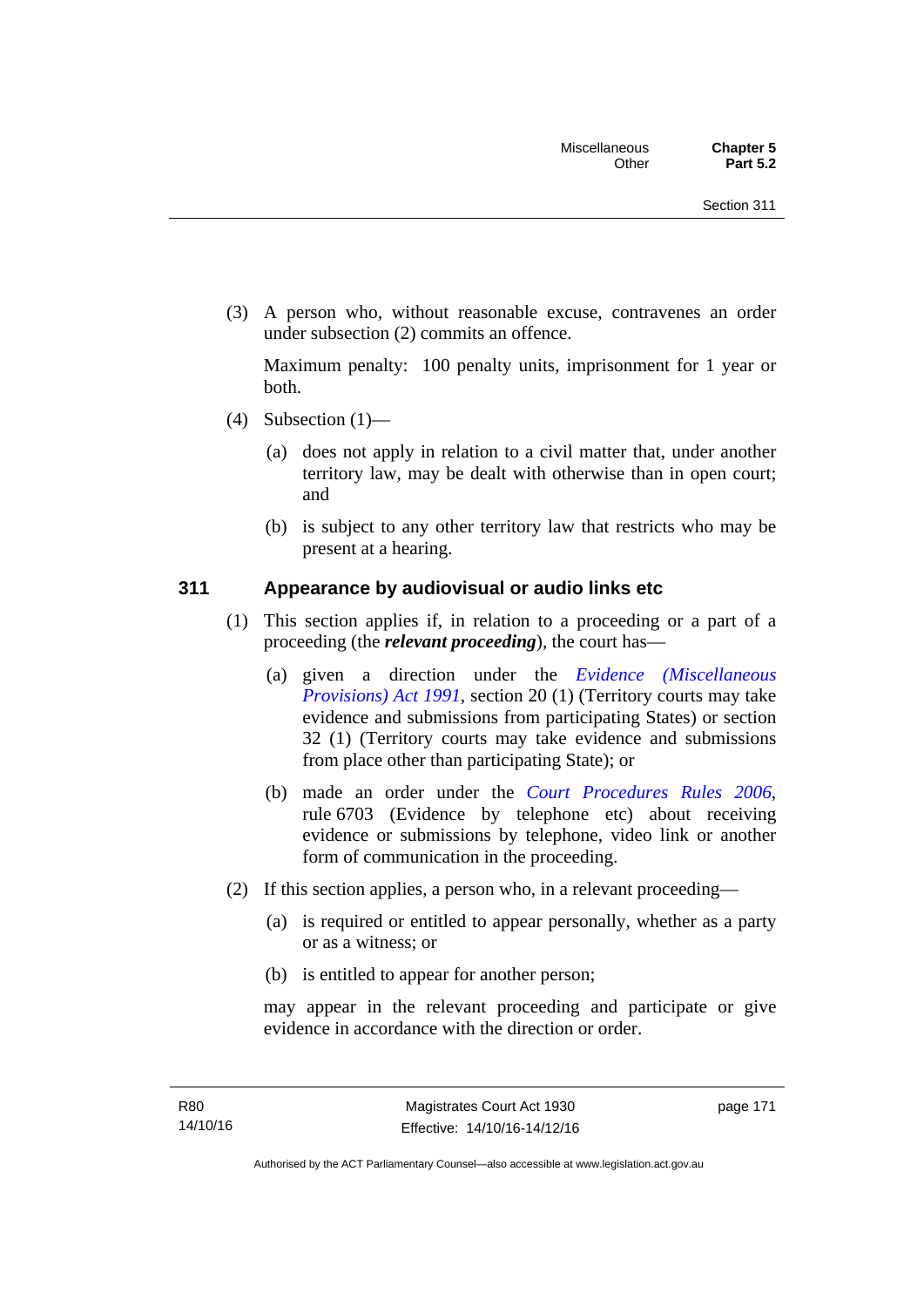Section 312

- (3) A person who appears in a relevant proceeding in accordance with this section is taken to be before the court.
- (4) In this Act:

*appearance*, in relation to a proceeding and whether by a party or anyone else, includes appearance in accordance with this section if this section applies.

(5) In this section:

*proceeding* does not include a proceeding about bail.

## **312 Failure to give evidence—committal**

- (1) This section applies if the court is satisfied—
	- (a) that a witness before the court has contravened any of the following provisions of the [Criminal Code](http://www.legislation.act.gov.au/a/2002-51) (the *relevant Code provisions*):
		- (i) section 720 (Failing to produce document or other thing);
		- (ii) section 721 (Failing to take oath);
		- (iii) section 722 (Failing to answer question or give information); or
	- (b) a person has contravened any of the relevant Code provisions in relation to an examination before the registrar under the rules.
- (2) The court may—
	- (a) adjourn the proceeding for not longer than 8 days; and
	- (b) order that the person be remanded in custody until the earlier of the following:
		- (i) the date to which the proceeding is adjourned;

R80 14/10/16

Authorised by the ACT Parliamentary Counsel—also accessible at www.legislation.act.gov.au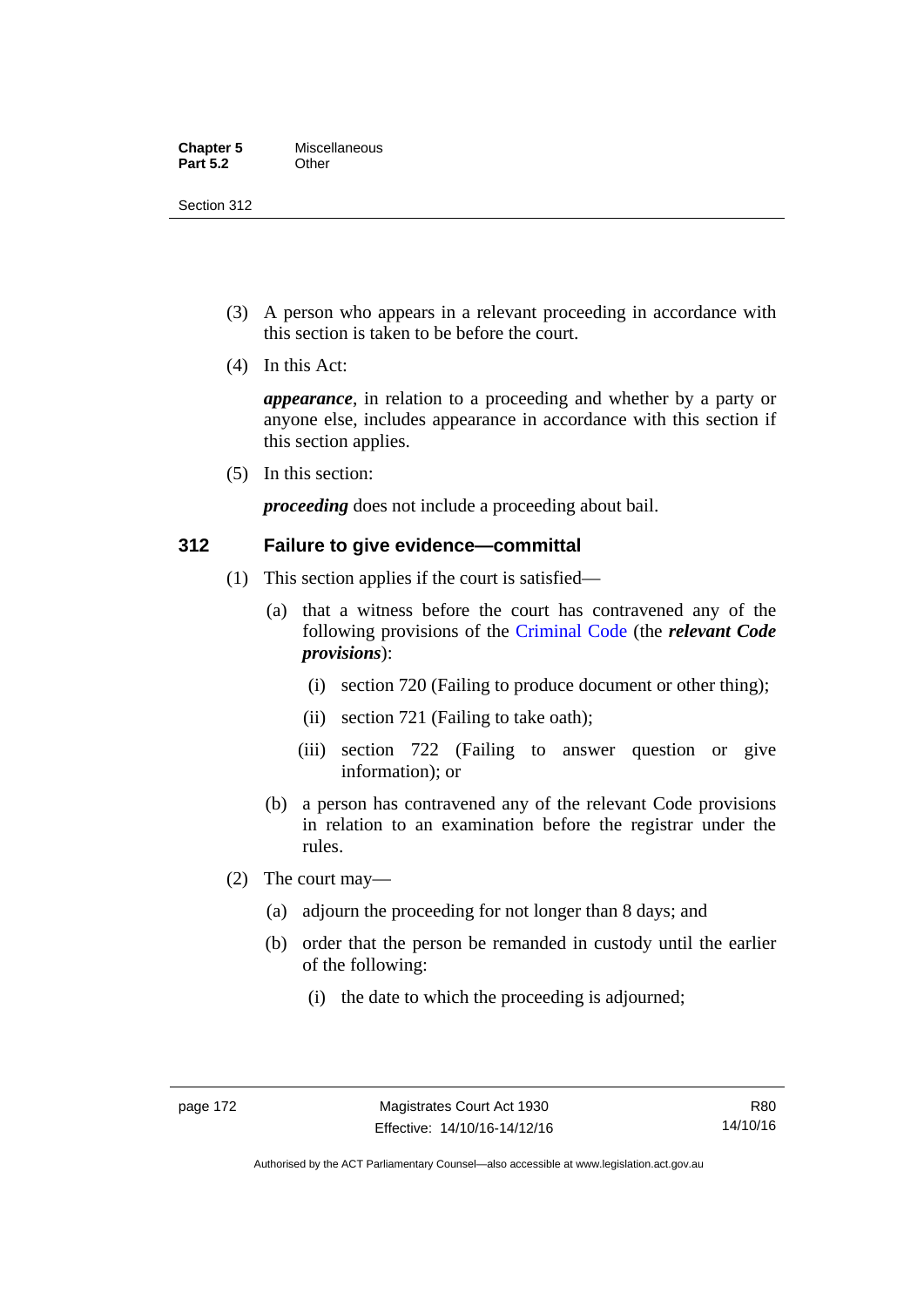- (ii) the person agrees to comply with the relevant Code provisions.
- *Note* The court must issue a warrant for the remand of the person in the director-general's custody (see *[Crimes \(Sentence Administration\)](http://www.legislation.act.gov.au/a/2005-59)  [Act 2005](http://www.legislation.act.gov.au/a/2005-59)*, s 17).
- $(3)$  If—
	- (a) the court has adjourned the proceeding, and ordered the person's remand, under subsection (2) or this subsection; and
	- (b) the person is later brought before the court; and
	- (c) the person does not consent to comply with the relevant Code provisions;

the court may exercise the powers mentioned in subsection (2) in relation to the person.

- (4) The periods for which a person is remanded under this section must not total more than 28 days.
- (5) However, the court must not commit a person under subsection (2) or (3) if the person is punished for an offence against any or the relevant Code provisions in relation to the contravention mentioned in subsection (1).

## **314 Registrar to give directions for preparation of transcript**

(1) If an application has been made for a copy of a transcript of depositions of which a record was made in accordance with section 316 (2), the registrar must give the directions the registrar considers necessary for ensuring that a transcript of the record is prepared and, for the purpose of enabling the transcript to be prepared, the record must be produced out of the custody of the registrar.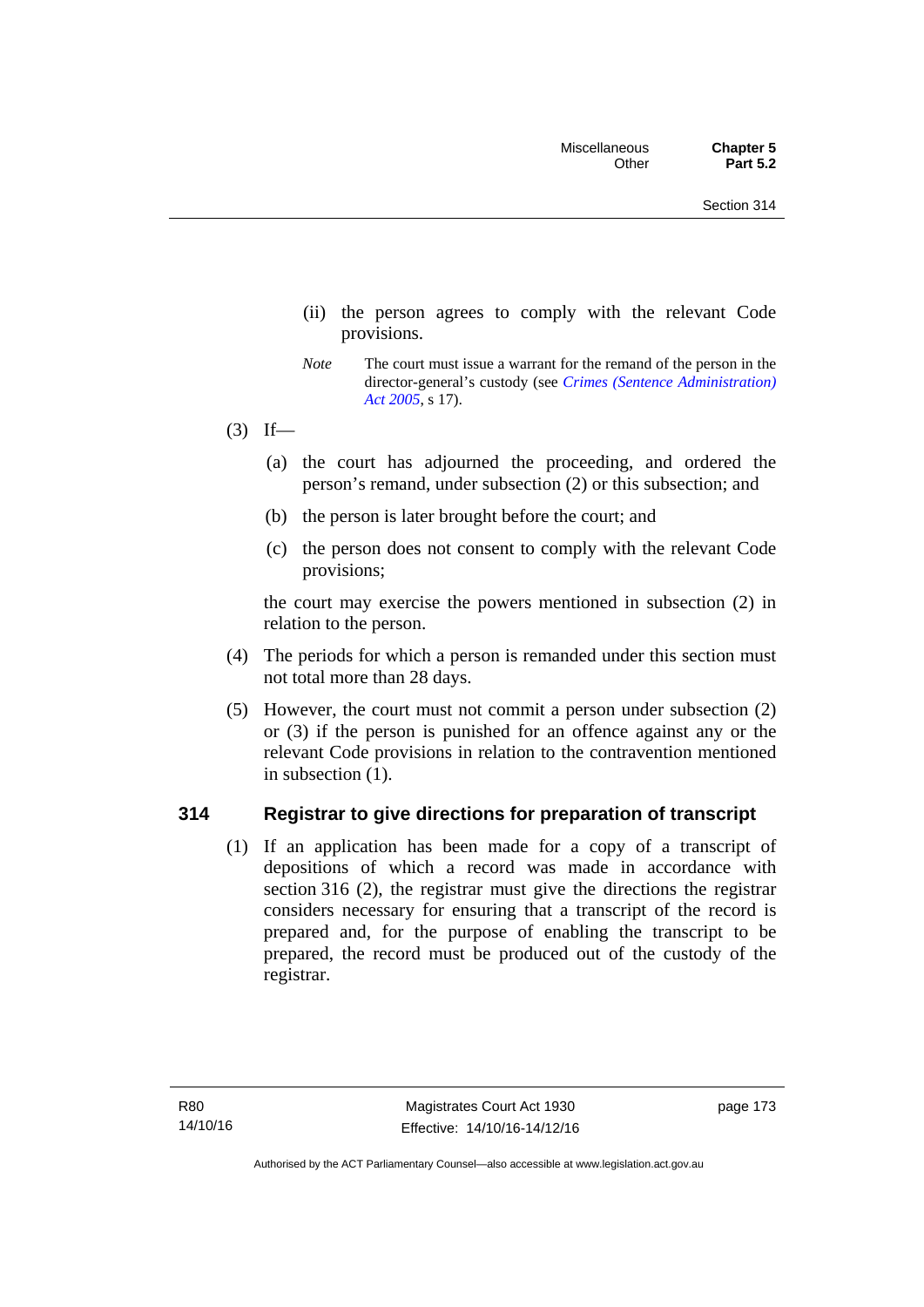Section 315

 (2) If a transcript of a record is prepared in accordance with directions given under subsection (1), the person who prepared the transcript, or under whose supervision the transcript was prepared, must certify on the transcript, by signed writing, that the transcript is a true transcript of a record produced out of the custody of the registrar.

# **315 Applications for transcripts**

- (1) Subject to this section, if a record of any proceeding is constituted  $by-$ 
	- (a) an audiovisual or a sound recording made in accordance with section 316 (2); or
	- (b) a shorthand or similar record made in accordance with section 316 (2); or
	- (c) writing taken down in accordance with section 316 (3); or
	- (d) a written statement or statements in accordance with section 90AA or section 110 (2);

a person may make application to the registrar for a copy or a transcript of all or part of the record.

- (2) The registrar must give the applicant a copy of the record or a transcript or a copy of the transcript of the record if—
	- (a) the applicant is a party to the proceeding; or
	- (b) for an applicant who is not a party to the proceeding—the registrar or a magistrate is satisfied that the applicant has good reason for applying.
- (3) If a person applies for a transcript that has not been prepared, the registrar may require the applicant to deposit with the registrar in advance an amount that the registrar considers will not exceed the amount of the fee determined under the *[Court Procedures Act 2004](http://www.legislation.act.gov.au/a/2004-59)*, part 3 for the preparation of the transcript.

R80 14/10/16

Authorised by the ACT Parliamentary Counsel—also accessible at www.legislation.act.gov.au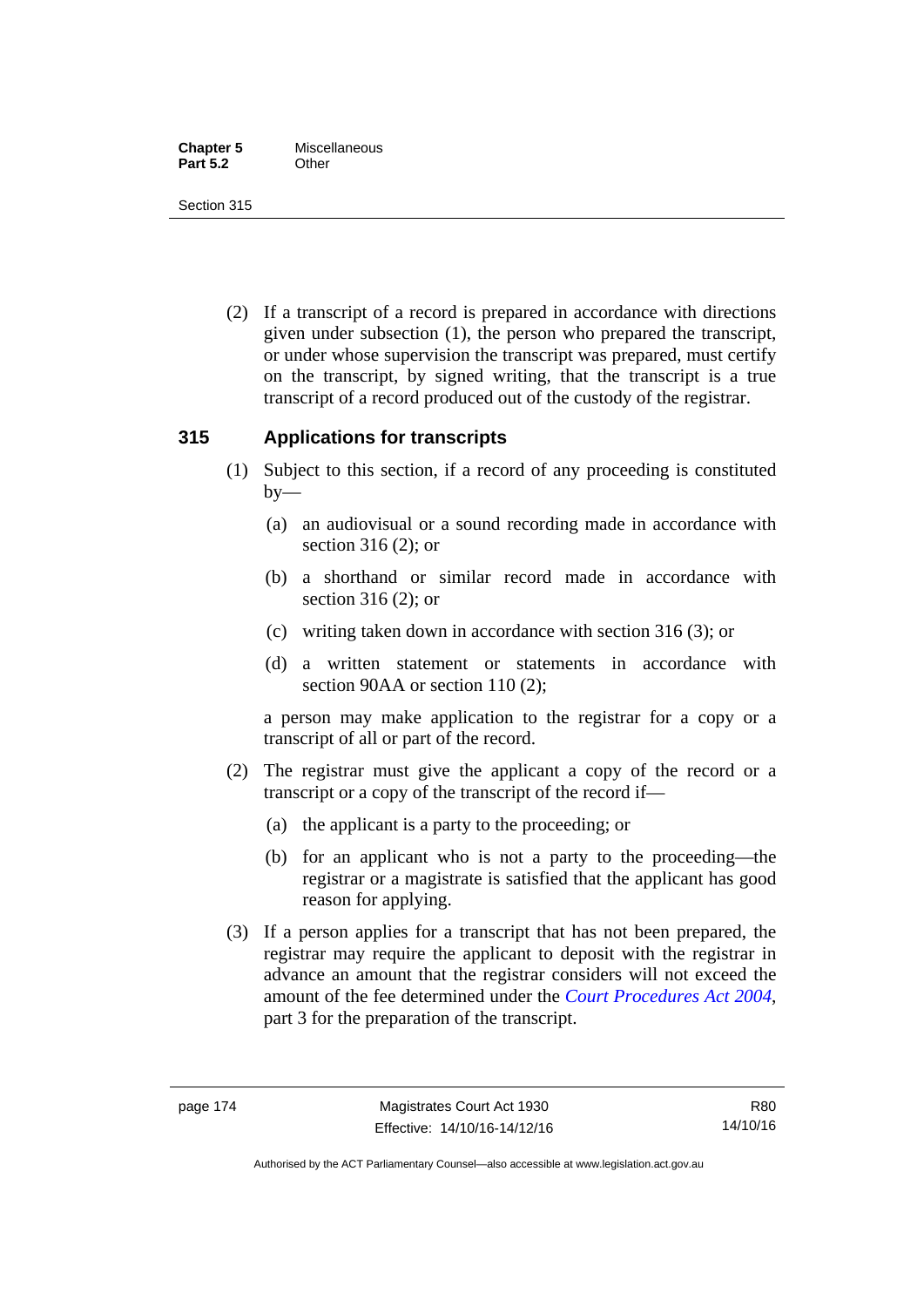- (4) Subject to subsections (5) and (6), if the registrar receives an application in accordance with this section—
	- (a) the registrar must, for an application relating to depositions; and
	- (b) the registrar may, in any other case;

give to the applicant a copy of the record or a copy of a transcript of the record relating to the depositions or other matter.

- (5) The registrar must not give a copy of the record or a copy of a transcript under subsection (4) (a) unless there is written on the copy a certificate signed by the registrar stating that the copy is a true copy of the record or a true copy of a transcript of the record produced out of the custody of the registrar.
- (6) This section does not require the registrar to give a copy of a transcript of any proceeding if—
	- (a) the proceeding was recorded by means of an audiovisual or a sound recording made in accordance with section 316 (2); and
	- (b) the application for the copy was made after the end of 7 years after the date of completion of the proceeding to which the record relates; and
	- (c) the registrar does not have the record or a transcript of the record in his or her custody.
- (7) If an amount deposited by a person under subsection (3) exceeds the fee determined under the *[Court Procedures Act 2004](http://www.legislation.act.gov.au/a/2004-59)*, part 3 for the preparation of the transcript, there is payable to the person the amount of the excess.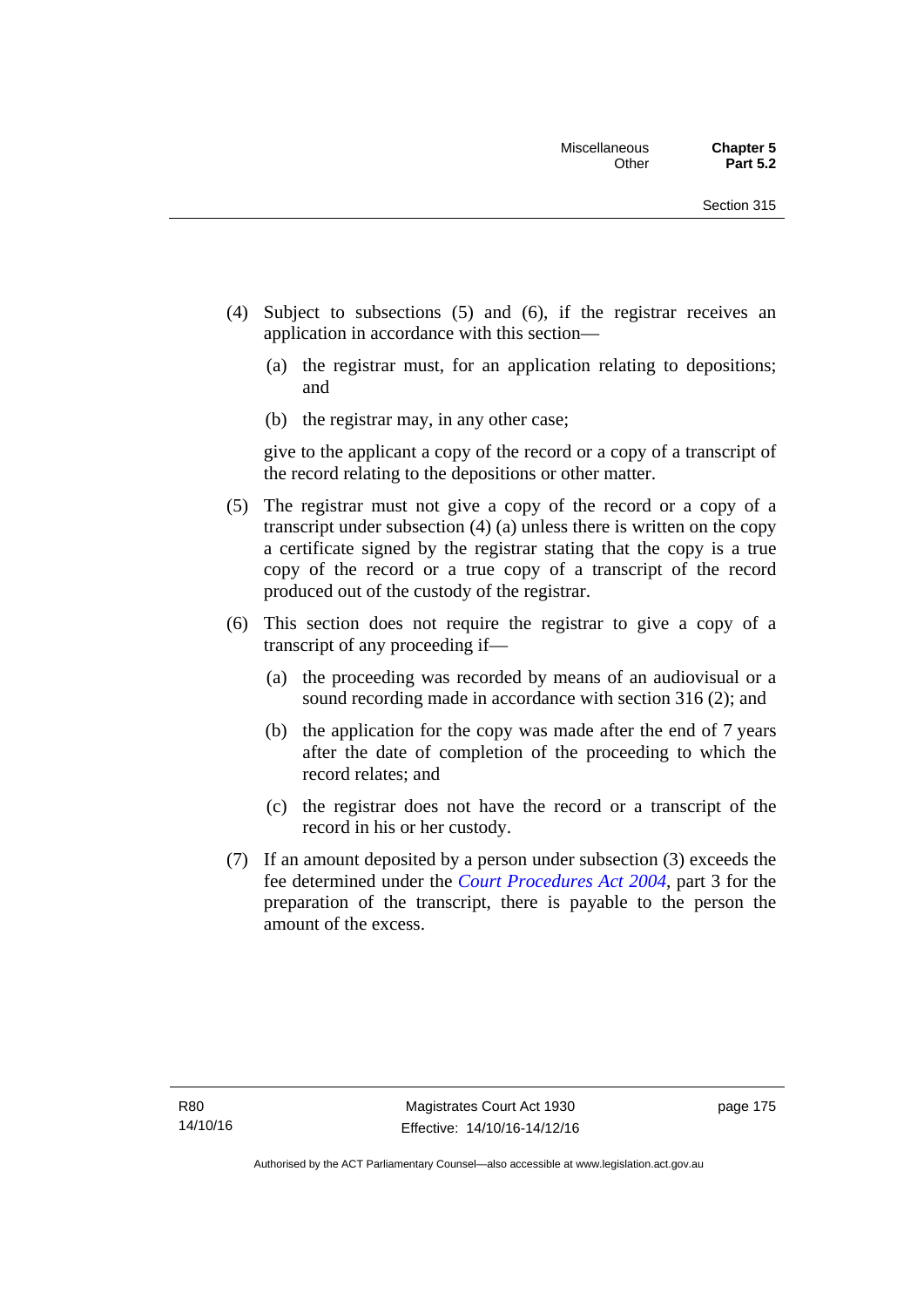#### **Chapter 5** Miscellaneous **Part 5.2** Other

Section 316

# **316 Record of proceedings**

(1) In this section:

*deposition* includes a statement made by an accused person in reply to the question mentioned in section 91 (1), but does not include a written statement admitted under section 90AA or section 110 (2).

- (2) Subject to subsection (3), a record of the depositions of a witness in any proceeding must be made—
	- (a) in a proceeding in relation to bail and if, in relation to proceeding or a part of the proceeding, the court has given a direction under the *[Evidence \(Miscellaneous Provisions\) Act](http://www.legislation.act.gov.au/a/1991-34)  [1991](http://www.legislation.act.gov.au/a/1991-34)*, section 20 (1) (Territory courts may take evidence and submissions from participating States) or section 32 (1) (Territory courts may take evidence and submissions from place other than participating State) that evidence be taken or a submission be made by audiovisual link—by means of audiovisual recording apparatus or sound-recording apparatus; and
	- (b) in any other case—
		- (i) by means of sound-recording apparatus; or
		- (ii) if the court so directs, by means of shorthand or any similar means.
- (3) If the court so directs, the depositions of a witness in any proceeding must not be recorded in accordance with subsection (2), but must be taken down in writing, and, after being read over to the witness or given to the witness to read, signed by the witness and the magistrate constituting the court.
- (4) The registrar has the custody of any record of depositions made in accordance with subsection (2).

Authorised by the ACT Parliamentary Counsel—also accessible at www.legislation.act.gov.au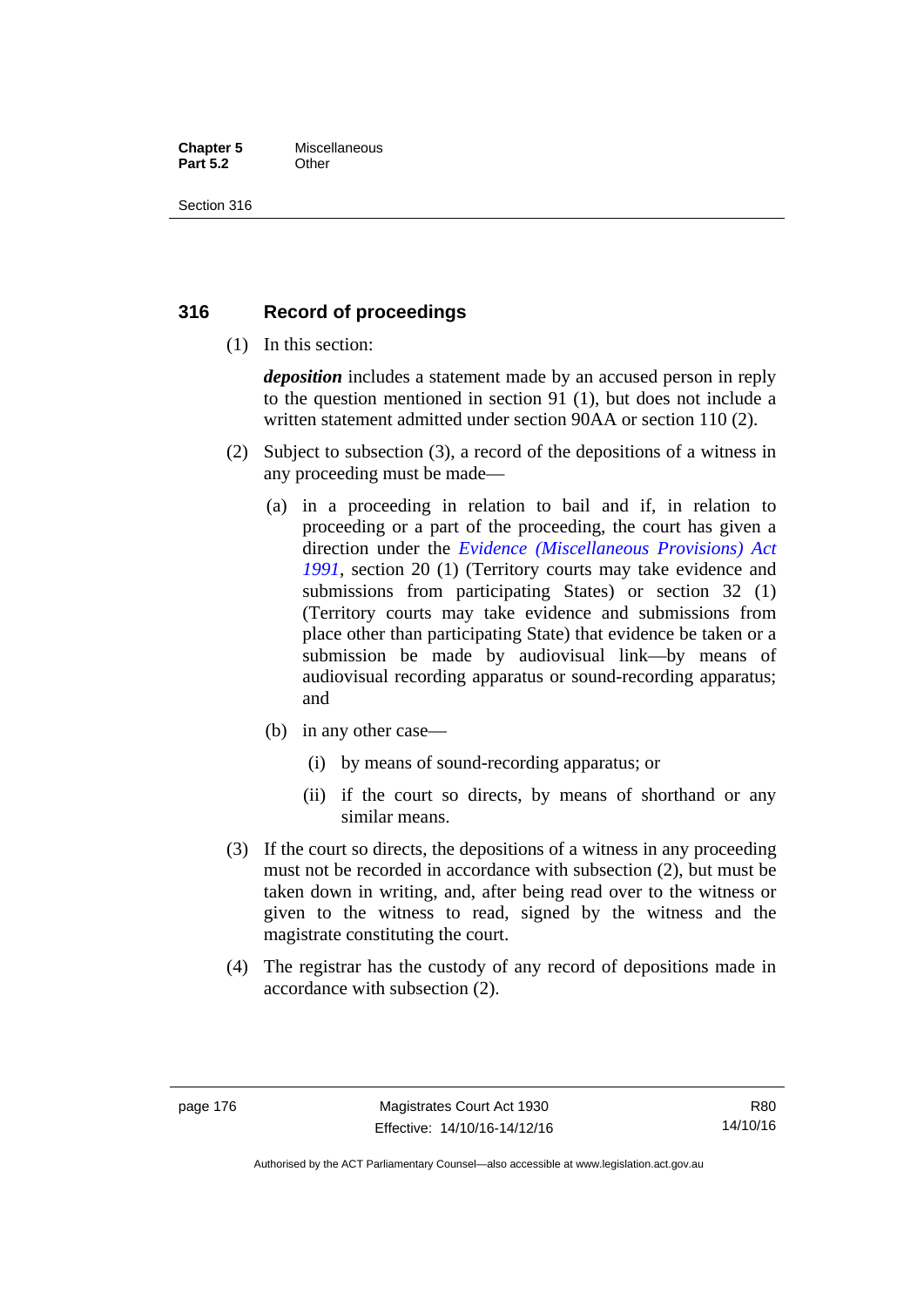- (5) The registrar may erase the record of the depositions of a witness recorded by means of recording apparatus and the record of any other part of a proceeding made by means of recording apparatus after the end of 7 years after the date of completion of the proceeding in which the record was made.
- (6) However, the sound recording of any part of the following proceedings must not be erased unless a transcript of the record of that part of the proceeding has been prepared:
	- (a) a proceeding in which a person charged with an indictable offence is committed to trial before the Supreme Court;
	- (b) a proceeding in which evidence is taken under a request mentioned in section 263 (Requests under conventions relating to legal proceedings in civil and commercial matters).
- (7) This section applies in relation to a proceeding before a magistrate as if a reference to the court were a reference to a magistrate.

# **317 Record of proceedings and transcript**

- (1) If a record made by means of recording apparatus, shorthand or similar means is produced out of the custody of the registrar and the record purports to be a record made in accordance with section 316 (2) of the depositions of a witness in any proceeding, the record is evidence that the person made the depositions in the proceeding.
- $(2)$  If—
	- (a) a recording is produced out of the custody of the registrar; and
	- (b) the recording contains a record of comments that purport—
		- (i) to have been made at the same time as a recording made in accordance with section 316 (2) of the depositions of a person in any proceeding; and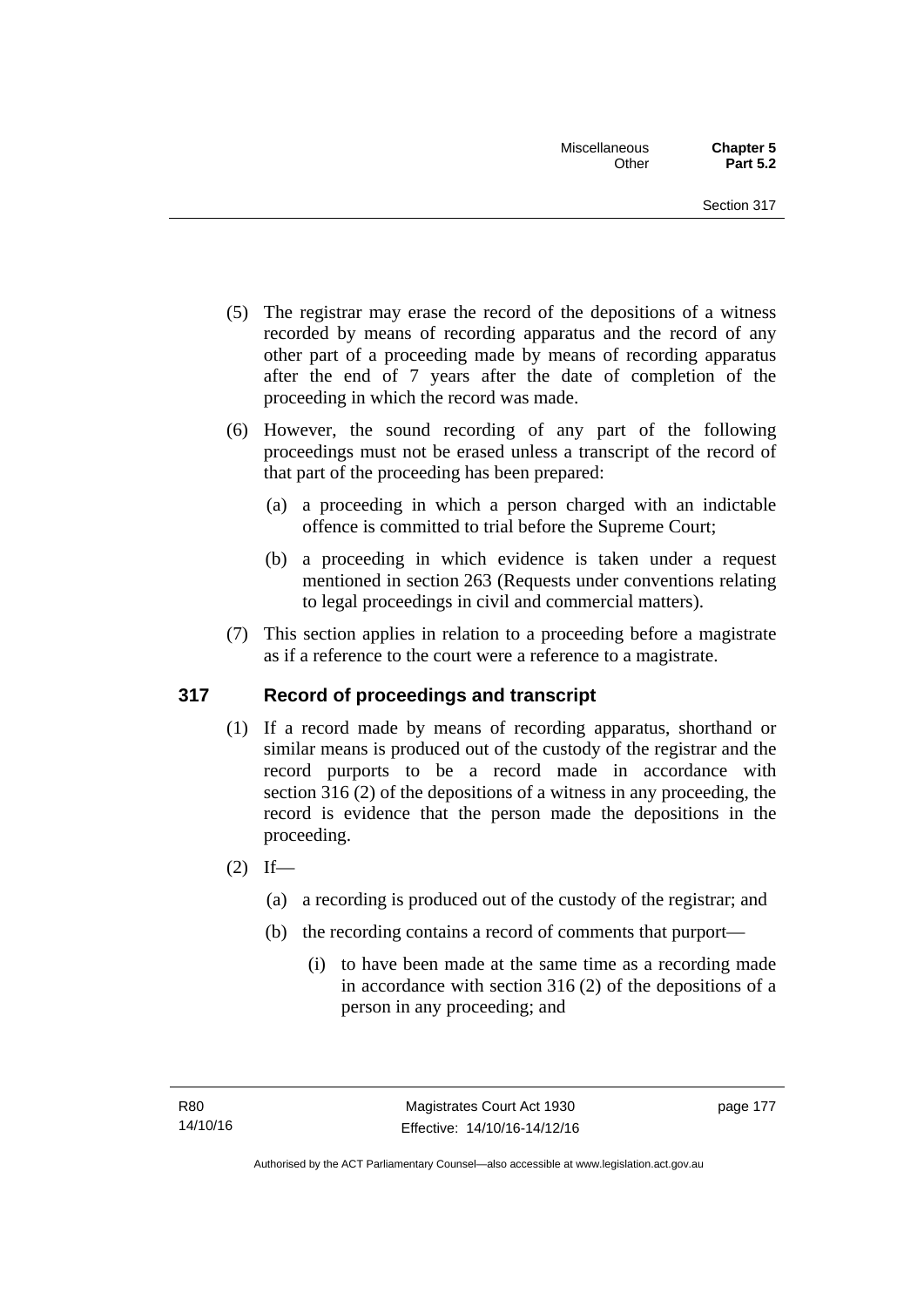| <b>Chapter 5</b> | Miscellaneous |
|------------------|---------------|
| <b>Part 5.2</b>  | Other         |

Section 317

(ii) to have been made for the purpose of identifying the proceeding, voices recorded on the lastmentioned recording or anything else so recorded;

the firstmentioned recording is evidence of the identity of the proceeding, of the voices or of the thing.

- $(3)$  If—
	- (a) a document purports to be a transcript, or a copy of a transcript, of a record made in accordance with section 316 (2) of depositions made by a person in any proceeding; and
	- (b) the document bears a certificate that purports to be a certificate given in accordance with section 314 (2) or section 315 (5);

the document is evidence that the person made the depositions in the proceeding.

- (4) If a document—
	- (a) purports to be the depositions of a witness in any proceeding as taken down in writing and signed in accordance with section 316 (3); or
	- (b) purports to be a copy of the depositions of a witness in any proceeding as so taken down in writing and signed and bears a certificate that purports to be a certificate given in accordance with section 315 (5):

the document is evidence that the witness made the depositions in the proceeding.

(5) In this section:

*recording apparatus* means the recording apparatus, whether audiovisual or sound, by means of which a record of depositions of witnesses has been made under section 316 (2).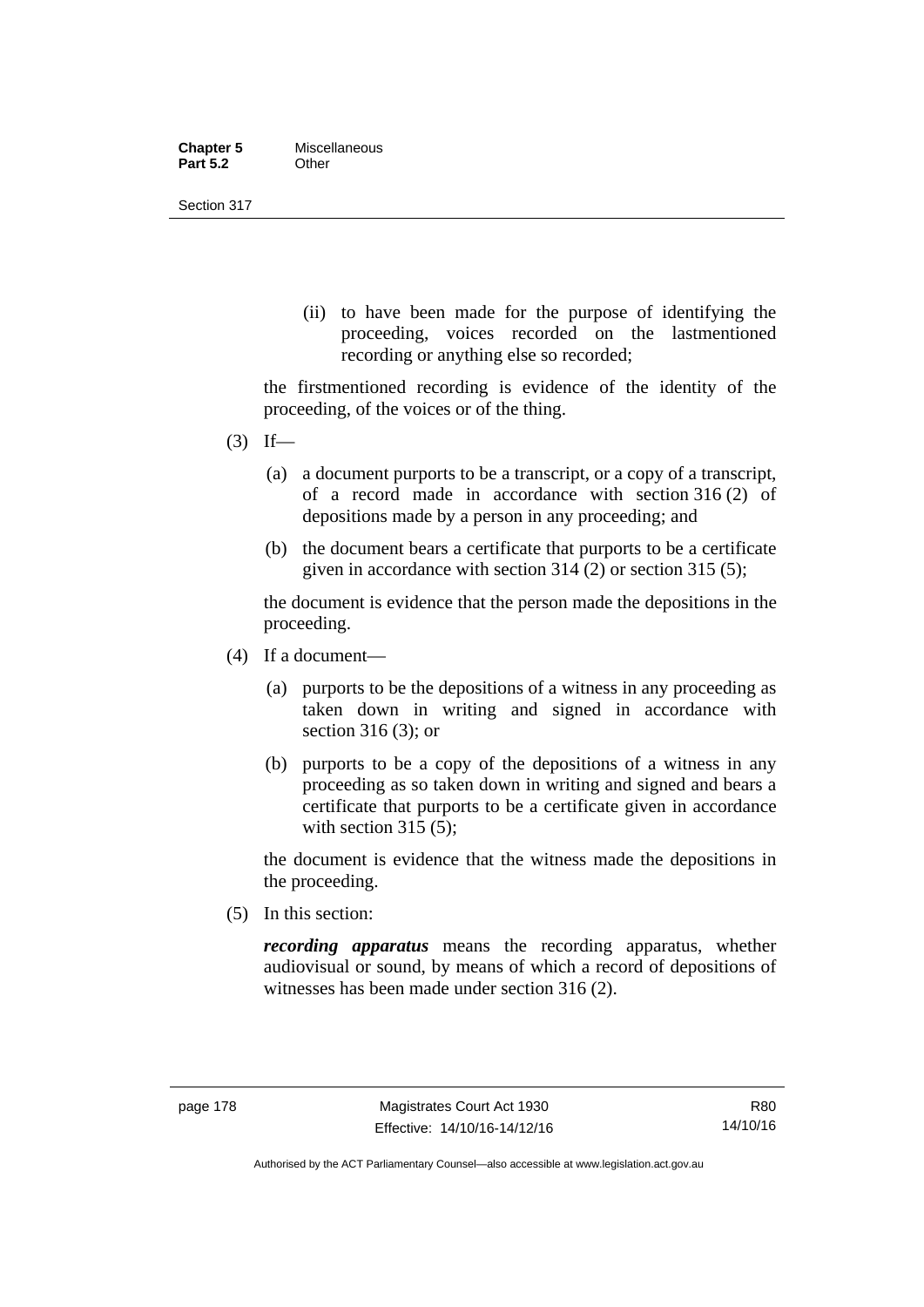# **318 Person about to leave ACT may be ordered to be examined or produce documents**

- (1) If, by evidence on oath, a magistrate is satisfied that any person is able to give material evidence or to produce relevant or material documents relating to any information or claim pending before a court, and that the person is likely to be absent from the ACT when the case comes on for hearing, the magistrate may, on the application of any party, order that the evidence of the person be taken or the documents be produced before the magistrate, at any time before the hearing, in the same way as the evidence would be taken or the documents be produced at the hearing and after reasonable notice of the intended examination or production is given to the other party.
- (2) If an order under subsection (1) is served on a person, it must be accompanied by a form to be completed by the person to claim his or her reasonable costs and expenses of attending the examination or production.
- (3) A person is not entitled to refuse to comply with an order under subsection (1) because the person was not given the form mentioned in subsection (2) when the order was served on the person.
- (4) The taking of depositions before a magistrate under subsection (1) is a proceeding for section 316 (Recordings of proceedings).

# **319 Witnesses' rights and liabilities**

On service on any person of an order made under section 318, the person must attend at the time and place appointed by the order, and has all the rights and liabilities that the person would have if the person was duly required by subpoena to appear to give evidence or to produce documents on the hearing.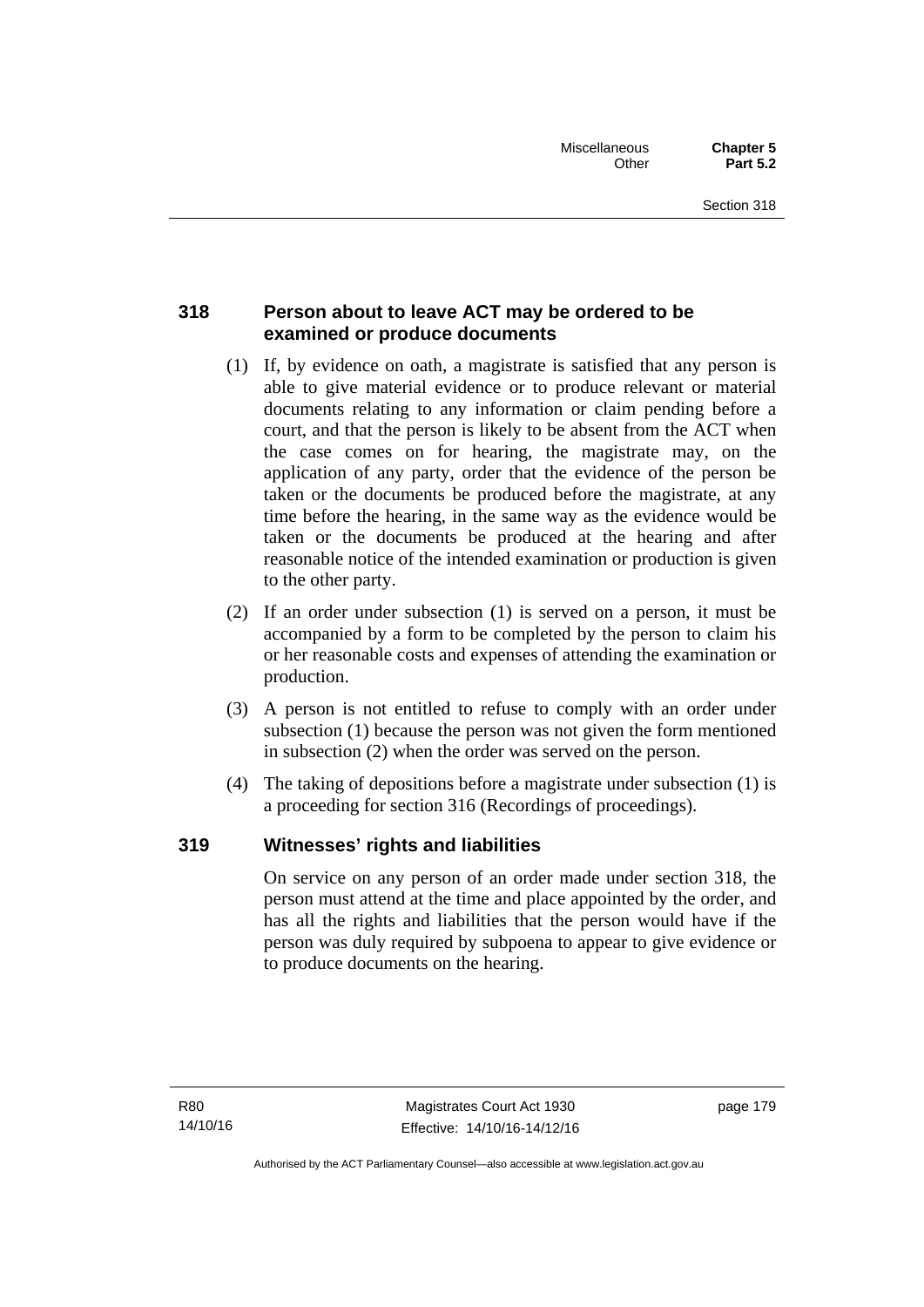#### **Chapter 5** Miscellaneous **Part 5.2** Other

Section 320

## **320 Depositions to be given to registrar**

- (1) If depositions are taken before a magistrate under section 318, there must be given to the registrar—
	- (a) the record of the depositions made in accordance with section 316 (2) or the document containing the depositions as taken down in writing and signed in accordance with section 316 (3); and
	- (b) any documents produced to the magistrate.
- (2) If documents are produced by a person not giving evidence, the documents, must, when given to the registrar, be accompanied by a certificate signed by the magistrate stating the name of the person producing them.
- (3) If the court is satisfied that the person who made the depositions is not in the ACT, his or her depositions may be read by any party.
- (4) Any documents so given to the registrar may, subject to all just exceptions, be put in at the hearing as if produced at the hearing by the person producing them.

## **320A Domestic violence offence information**

- (1) The Minister may determine what statistical information in relation to domestic violence offences (the *domestic violence offence information*) must be collected by the registrar.
- (2) The registrar must give the domestic violence offence information for a financial year to the domestic violence project coordinator by 31 July in the following financial year.
- (3) The registrar must also give the coordinator domestic violence offence information otherwise requested, in writing, by the coordinator.
- (4) A determination is a notifiable instrument.

*Note* A notifiable instrument must be notified under the [Legislation Act](http://www.legislation.act.gov.au/a/2001-14).

R80 14/10/16

Authorised by the ACT Parliamentary Counsel—also accessible at www.legislation.act.gov.au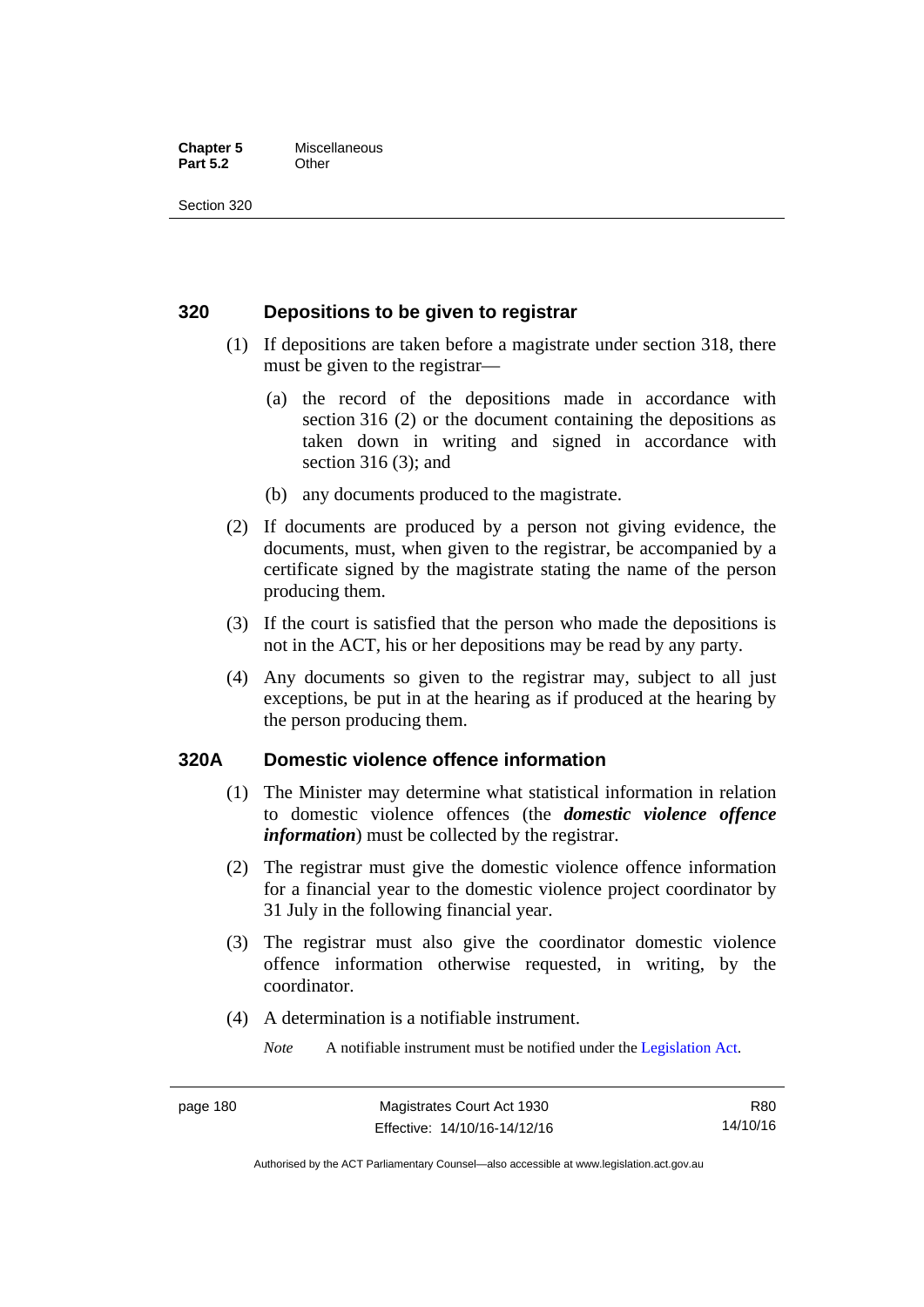(5) In this section:

*domestic violence project coordinator* means the Domestic Violence Project Coordinator appointed under the *[Domestic](http://www.legislation.act.gov.au/a/1986-52)  [Violence Agencies Act 1986](http://www.legislation.act.gov.au/a/1986-52)*, section 11.

## **321 Regulation-making power**

The Executive may make regulations for this Act.

*Note* A regulation must be notified, and presented to the Legislative Assembly, under the [Legislation Act](http://www.legislation.act.gov.au/a/2001-14).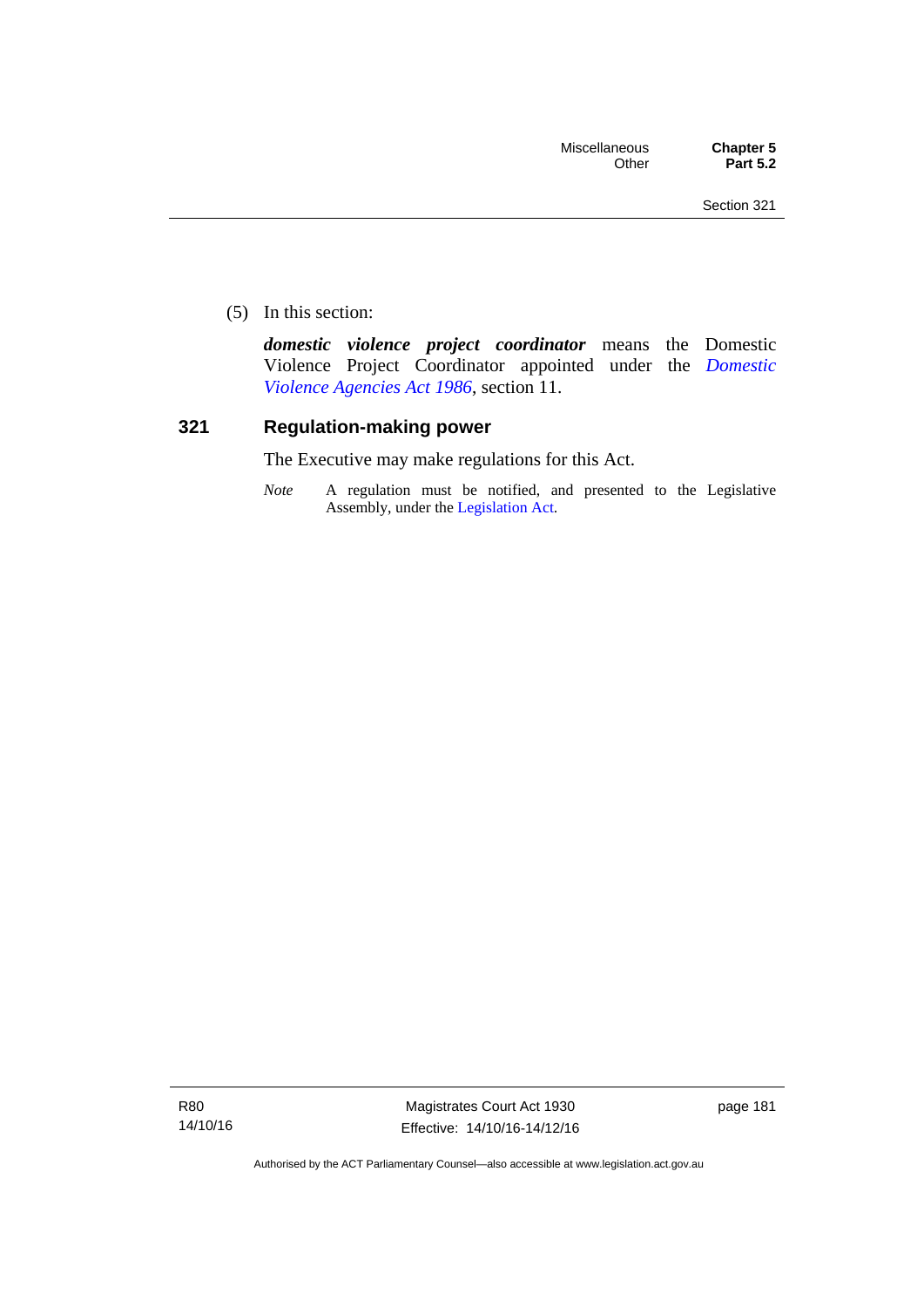# **Schedule 1 Oath and affirmation of office**

(see s 10P)

**Oath** 

I, [*name*], do swear that I will well and truly serve in the office of and that I will do right to all manner of people according to law, without fear or favour, affection or ill will. So help me God!

Affirmation

I, [*name*], do solemnly and sincerely affirm and declare that I will well and truly serve in the office of and that I will do right to all manner of people, according to law, without fear or favour, affection or ill will.

page 182 Magistrates Court Act 1930 Effective: 14/10/16-14/12/16 14/10/16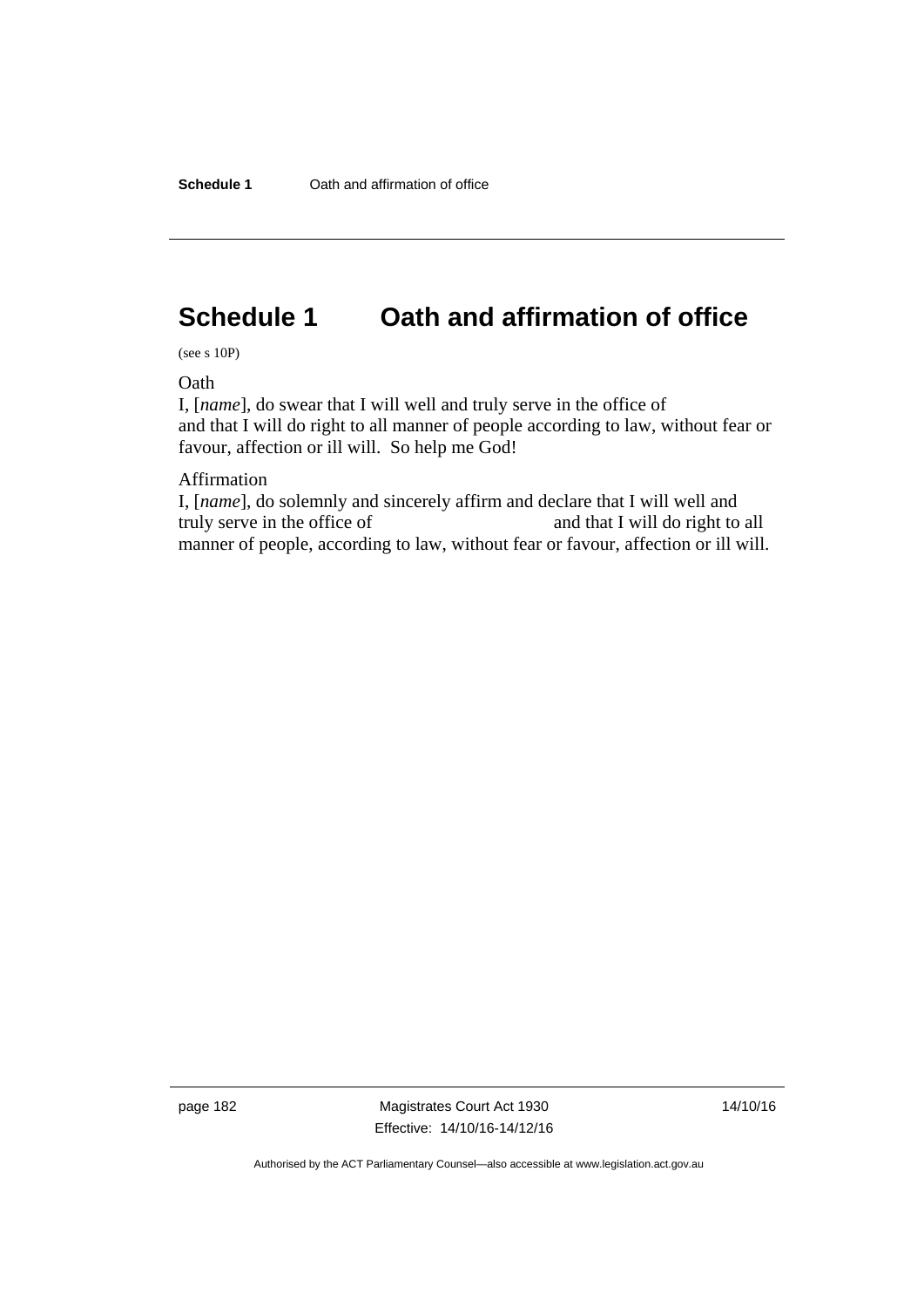# **Schedule 2 ACT and corresponding courts**

(see s 9C, defs *ACT court* and *corresponding court*)

| column 1 | column 2               | column 3                                                                           |
|----------|------------------------|------------------------------------------------------------------------------------|
| item     | <b>ACT court</b>       | corresponding court                                                                |
| 1        | <b>Childrens Court</b> | Children's Court of Western Australia                                              |
|          | Coroner's Court        | Coroners Court of South Australia                                                  |
|          | Industrial Court       | Local Court of New South Wales                                                     |
|          | Magistrates Court      | Local Court of the Northern Territory                                              |
|          |                        | Magistrates Courts of South Australia,<br>Tasmania, Victoria and Western Australia |
|          |                        | Warden's Courts of South Australia and the<br>Northern Territory                   |
|          |                        | Work Health Court of the Northern Territory                                        |
|          |                        | Youth Court of South Australia (constituted)<br>by a Magistrate)                   |
|          |                        | Youth Justice Court of the Northern<br>Territory                                   |

R80 14/10/16

Magistrates Court Act 1930 Effective: 14/10/16-14/12/16 page 183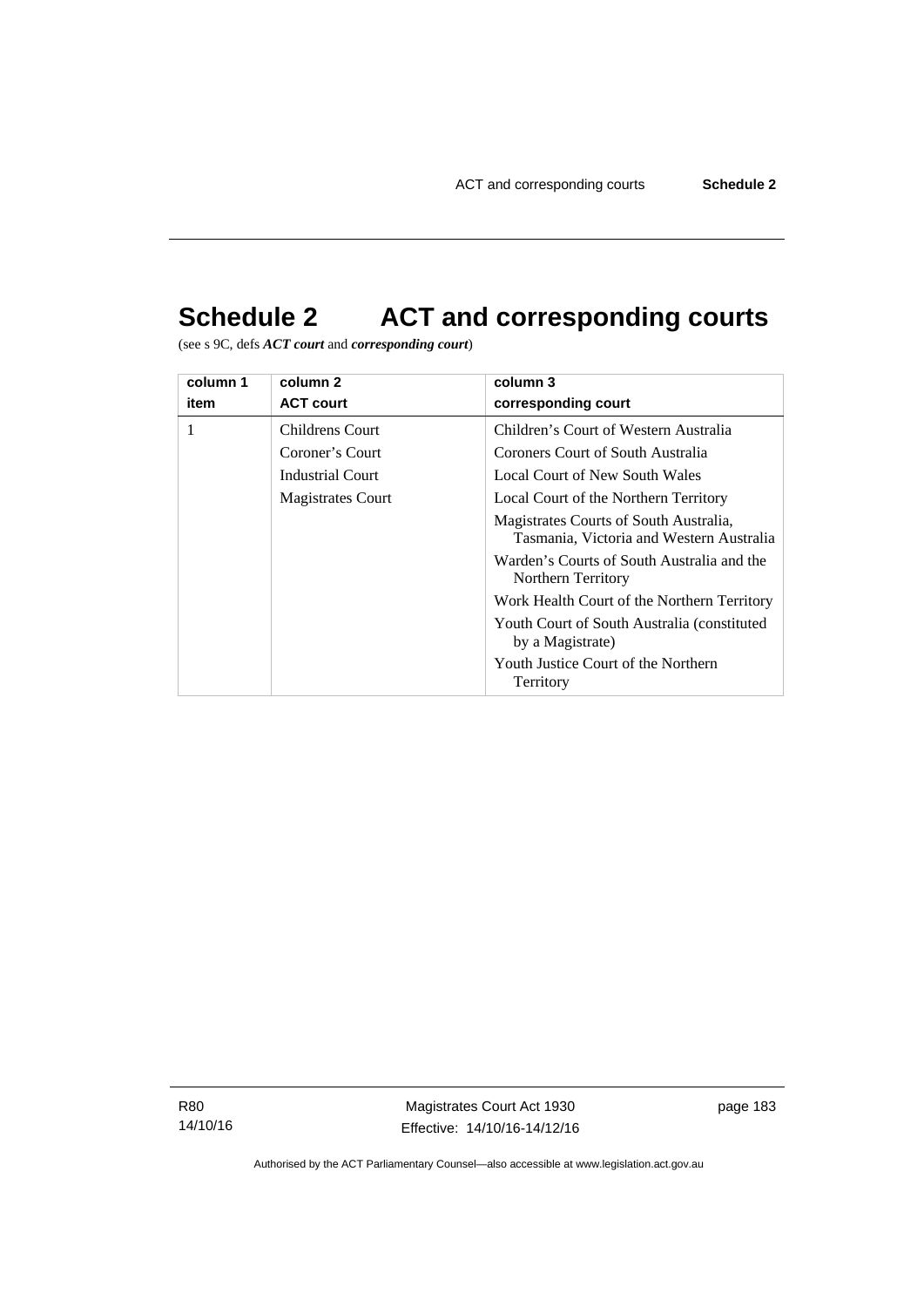**Dictionary** 

# **Dictionary**

(see s 2)

*Note 1* The [Legislation Act](http://www.legislation.act.gov.au/a/2001-14) contains definitions and other provisions relevant to this Act.

*Note 2* For example, the [Legislation Act,](http://www.legislation.act.gov.au/a/2001-14) pt 1 defines the following terms:

- ACAT
- ACT
- adult
- Attorney-General
- child
- correctional centre
- Commonwealth
- Criminal Code
- director-general (see s 163)
- director of public prosecutions
- disallowable instrument (see s 9)
- document
- Executive
- exercise, a function
- external territory
- fail
- file
- function
- home address
- individual
- in relation to
- instrument (see s 14)
- judge
- lawyer
- may (see s 146)
- month
- must

page 184 Magistrates Court Act 1930 Effective: 14/10/16-14/12/16

R80 14/10/16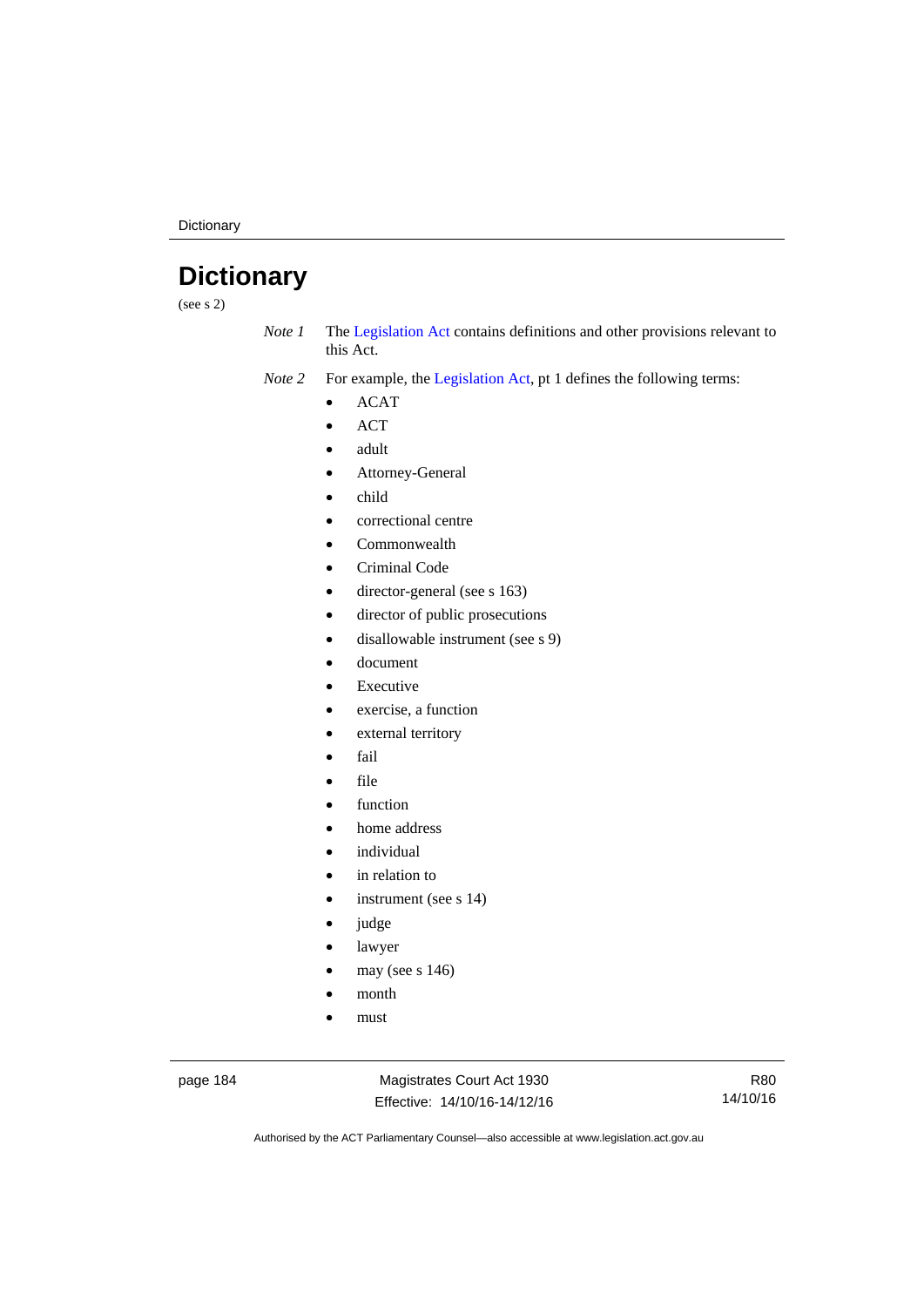#### **Dictionary**

- notifiable instrument (see s 10)
- NSW correctional centre
- oath
- parent
- penalty unit (see s 133)
- police officer
- prescribed
- proceeding
- sign
- summary offence (see s 190)
- territory law
- under.

*Aboriginal or Torres Strait Islander offender*, for chapter 4C (Galambany Court)—see section 291L.

*ACT court*, for division 2.2.3A (Judicial officers exchange)—see section 9C.

*administering authority*, for an infringement notice offence, for part 3.8 (Infringement notices for certain offences)—see section 117.

*another jurisdiction*, for part 3.8 (Infringement notices for certain offences)—see section 117.

*appeal*, for part 4.5 (Civil appeals)—see section 272.

*appearance*—see section 311 (4).

## *authorised person*—

- (a) for division 3.3.3A (Court attendance notices)—see section 41A; and
- (b) for part 3.8 (Infringement notices for certain offences)—see section 134A (3).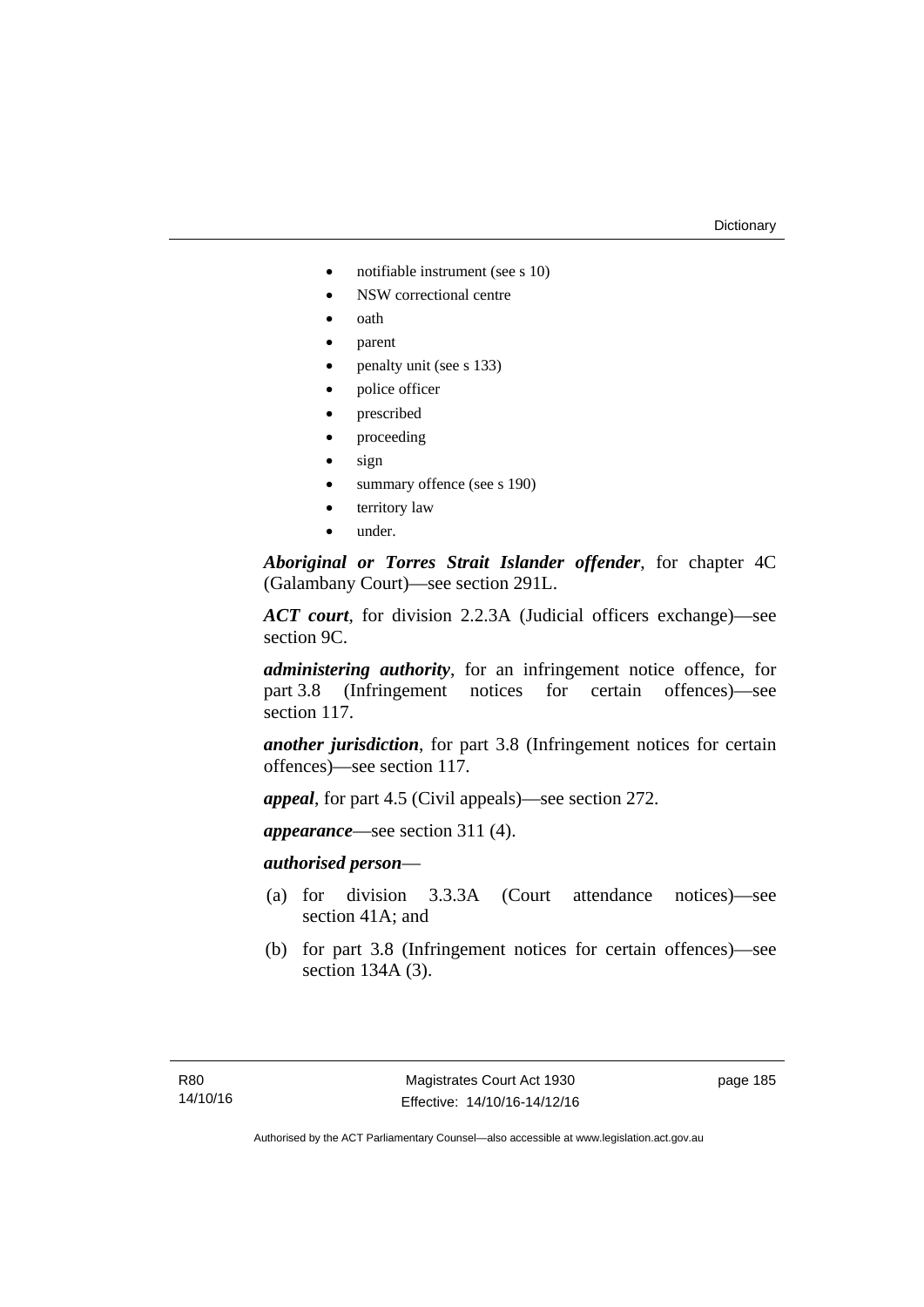**back-up** offence, in relation to an indictable offence—see the *[Supreme Court Act 1933](http://www.legislation.act.gov.au/a/1933-34)*, section 68CA.

*bailiff* means a bailiff under this Act.

*certified copy*, of depositions, for division 3.5.6 (Indictable offences—other provisions)—see section 105A.

*circle sentencing*, for chapter 4C (Galambany Court)—see section 291L.

*claim* means a claim under the rules.

*committal order*—see the *[Crimes \(Sentence Administration\)](http://www.legislation.act.gov.au/a/2005-59)  [Act 2005](http://www.legislation.act.gov.au/a/2005-59)*, section 10.

## *conviction*—

- (a) means conviction by a magistrate for an offence; and
- (b) for division 3.9.3 (Reciprocal enforcement of fines against bodies corporate)—see section 166A.

*corresponding court*, for division 2.2.3A (Judicial officers exchange)—see section 9C.

*court* means the Magistrates Court.

*court*, for division 2.2.3A (Judicial officers exchange)—see section 9C.

*court attendance notice*, for division 3.3.3A (Court attendance notices)—see section 41B.

*Crimes Act*, for chapter 3 (Criminal proceedings)—see section 18A.

*date of service*, of an infringement notice or reminder notice that has been, or is to be, served on a person, for part 3.8 (Infringement notices for certain offences)—see section 117.

*decision*, for chapter 3 (Criminal proceedings)—see section 18A.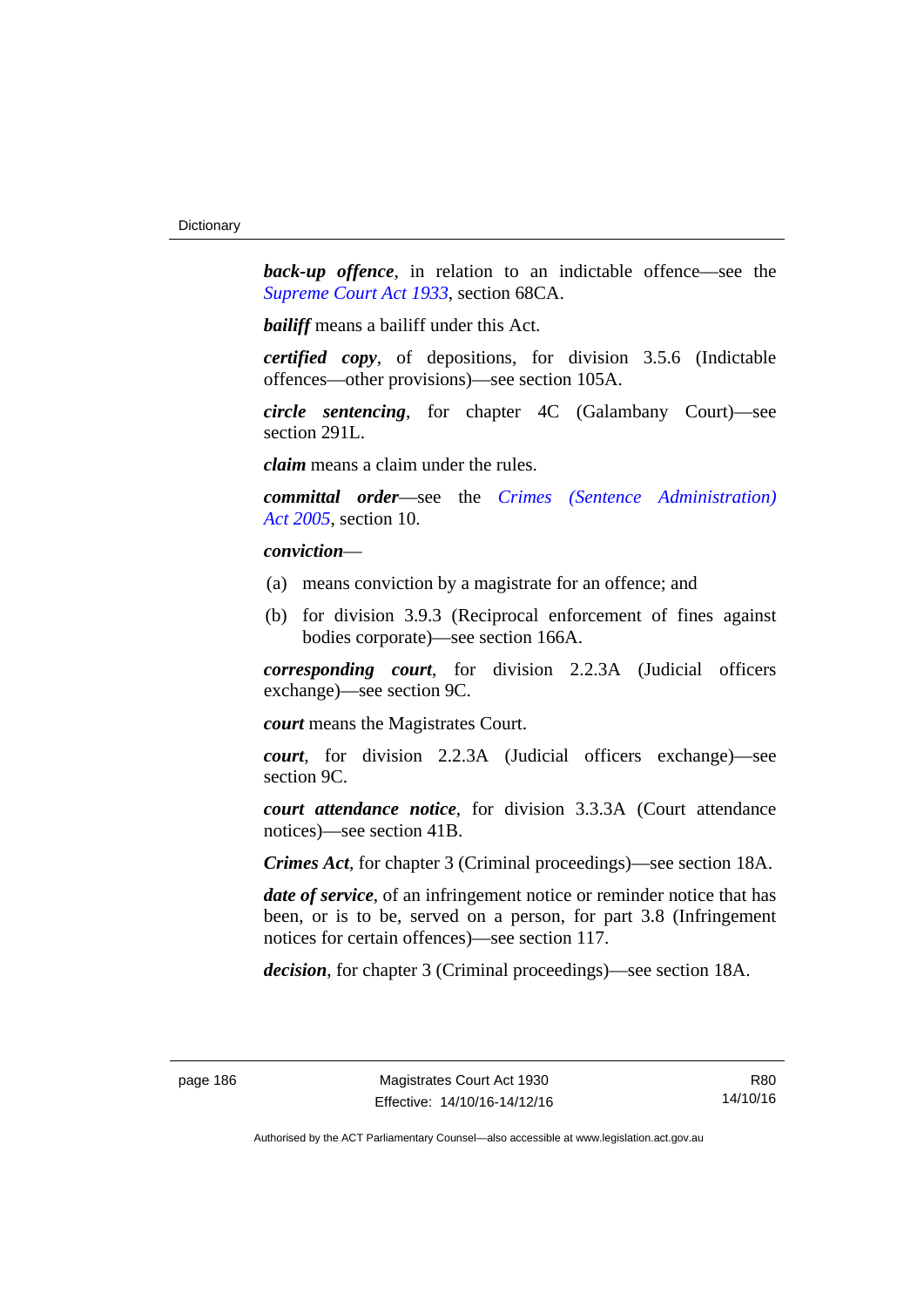## *defendant*—

- (a) for chapter 3 (Criminal proceedings)—see section 18A; and
- (b) for part 3.7 (Service and pleading by post for certain offences)—see section 116A (1).

*domestic violence offence*—see section 291H.

*driver*, of a vehicle, for part 3.8 (Infringement notices for certain offences)—see section 117.

*fine*, for division 3.9.3 (Reciprocal enforcement of fines against bodies corporate)—see section 166A.

*hearing* includes the examination of a person charged with an indictable offence.

*illegal user declaration*, for part 3.8 (Infringement notices for certain offences)—see section 131D.

*indictable offence* means an offence that may be prosecuted before the Supreme Court by charge or indictment.

*indictment* means an information for an indictable offence presented by an authorised officer to a court with jurisdiction to try the accused person.

*industrial or work safety matter*, for chapter 4D (The Industrial Court)—see section 291Q (1).

*industrial or work safety offence*, for chapter 4D (The Industrial Court)—see section 291O.

*information* includes a complaint brought to enforce a criminal penalty or forfeiture under a territory law.

## *infringement notice*—

R80

- (a) for part 3.8 (Infringement notices for certain offences)—see section 117; and
- (b) for division 3.8.3 (Additional provisions for vehicle-related offences)—see section 131A.

| R <sub>80</sub> | Magistrates Court Act 1930   | page 187 |
|-----------------|------------------------------|----------|
| 14/10/16        | Effective: 14/10/16-14/12/16 |          |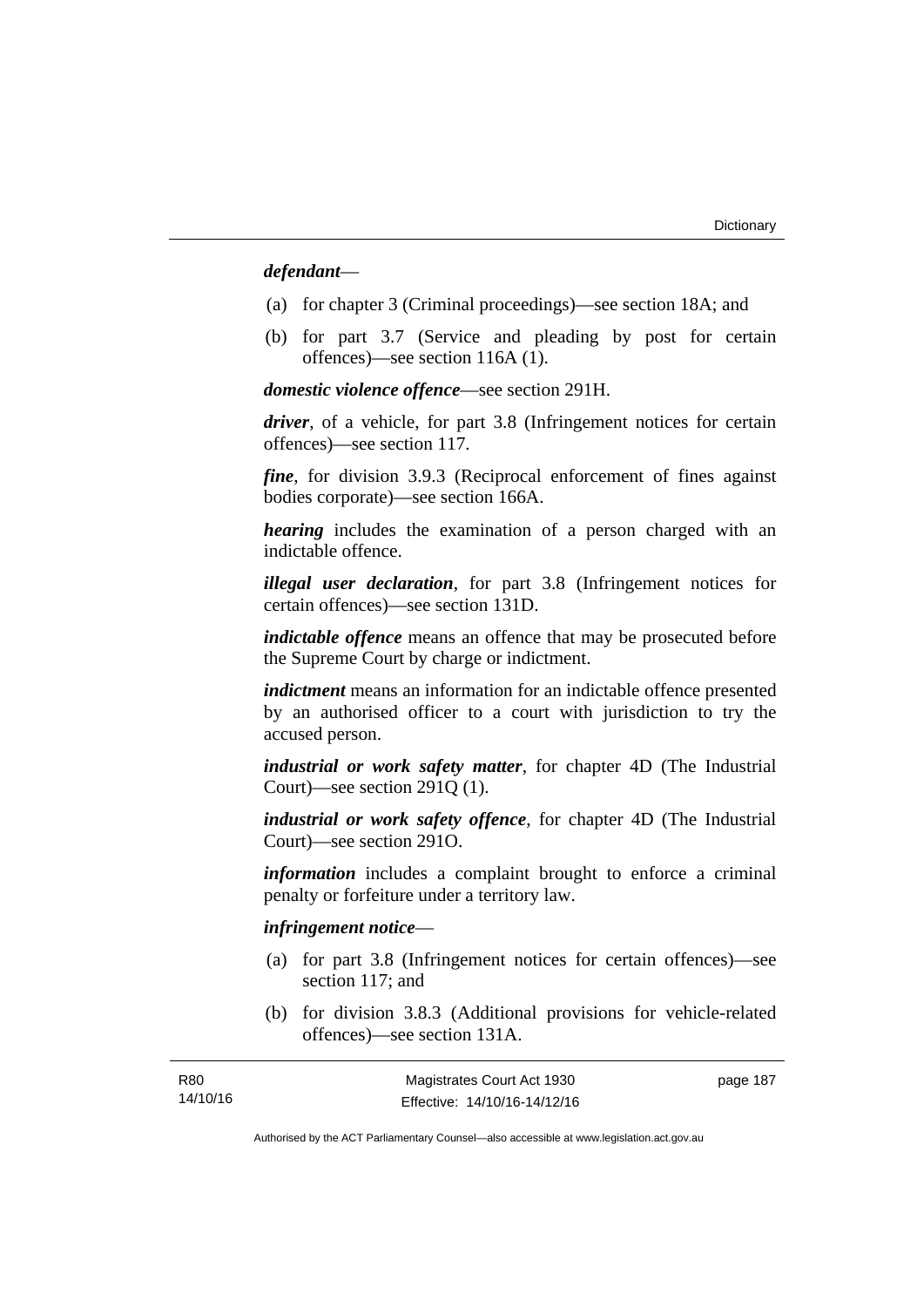*infringement notice offence*, for part 3.8 (Infringement notices for certain offences)—see section 117.

*infringement notice penalty*, for a person for an infringement notice offence, for part 3.8 (Infringement notices for certain offences)—see section 117.

*judicial exchange arrangement*, for division 2.2.3A (Judicial officers exchange)—see section 9C.

*judicial officer*, for division 2.2.3A (Judicial officers exchange) see section 9C.

*known offender declaration*, for part 3.8 (Infringement notices for certain offences)—see section 131E.

*law in force in the ACT*, for part 3.7 (Service and pleading by post for certain offences)—see section 116A (1).

### *magistrate*—

- (a) means the Chief Magistrate, a magistrate, or a special magistrate and, if a function of a magistrate is exercisable by a registrar, includes a registrar exercising the function; and
- (b) for division 2.2.1 (Magistrates other than special magistrates) see section 6.

*notice of intention to defend form*, for part 3.7 (Service and pleading by post for certain offences) (other than section 116B (2))—see section 116A (2).

*notice to defendant form*, for part 3.7 (Service and pleading by post) for certain offences) (other than section 116B (2))—see section 116A (2).

*participating jurisdiction*, for division 2.2.3A (Judicial officers exchange)—see section 9C.

*plea of guilty form*, for part 3.7 (Service and pleading by post for certain offences) (other than section 116B (2))—see section 116A (2).

R80 14/10/16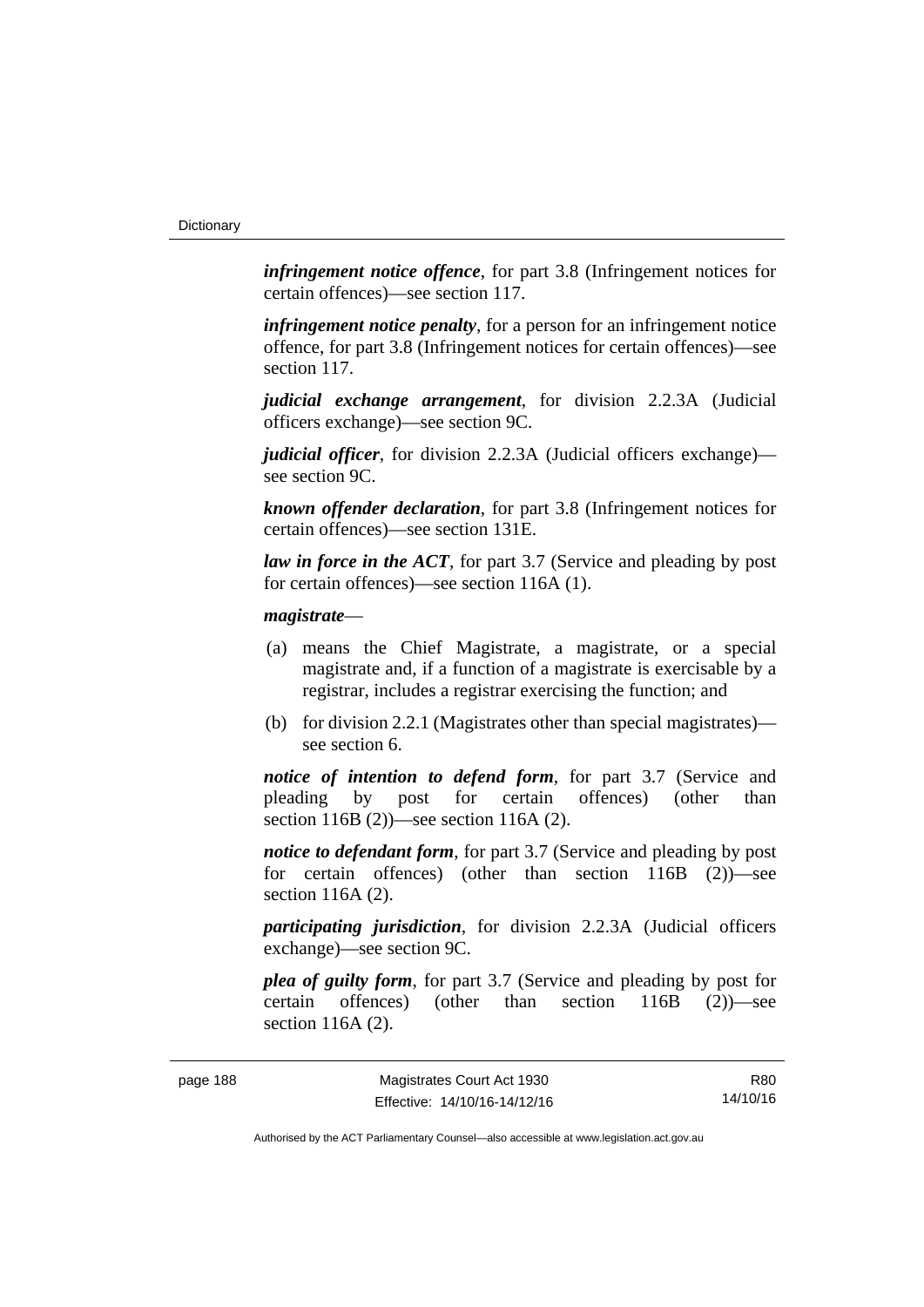*prescribed offence*, for part 3.7 (Service and pleading by post for certain offences)—see section 116AA.

*prescribed period*, for division 3.4.2 (Warrants for witnesses)—see section 62.

*reciprocating court*, for division 3.9.3 (Reciprocal enforcement of fines against bodies corporate)—see section 166A.

*reference appeal*, for division 3.10.2A (Reference appeals in criminal matters)—see section 219AB (2).

*registered*, for a vehicle, for part 3.8 (Infringement notices for certain offences)—see section 117.

*registrar* means the registrar of the Magistrates Court, and includes a deputy registrar of the court.

*related offence*, in relation to an indictable offence––see the *[Supreme Court Act 1933](http://www.legislation.act.gov.au/a/1933-34)*, section 68CA.

*relevant officer*, in relation to a reciprocating court, for division 3.9.3 (Reciprocal enforcement of fines against bodies corporate)—see section 166A.

*reminder notice*, for part 3.8 (Infringement notices for certain offences)—see section 117.

*reporting officer*, for division 3.4.2 (Warrants for witnesses)—see section 62.

*responsible person*, for a vehicle, for part 3.8 (Infringement notices for certain offences)—see the *[Road Transport \(General\) Act 1999](http://www.legislation.act.gov.au/a/1999-77)*, section 10 and section 11.

*review appeal*, for division 3.10.3 (Review appeals in criminal matters)—see section 219B (1).

*rules* means rules under the *[Court Procedures Act 2004](http://www.legislation.act.gov.au/a/2004-59)* applying in relation to the Magistrates Court.

*security*—for part 3.12 (Securities in criminal matters)—see section 248.

page 189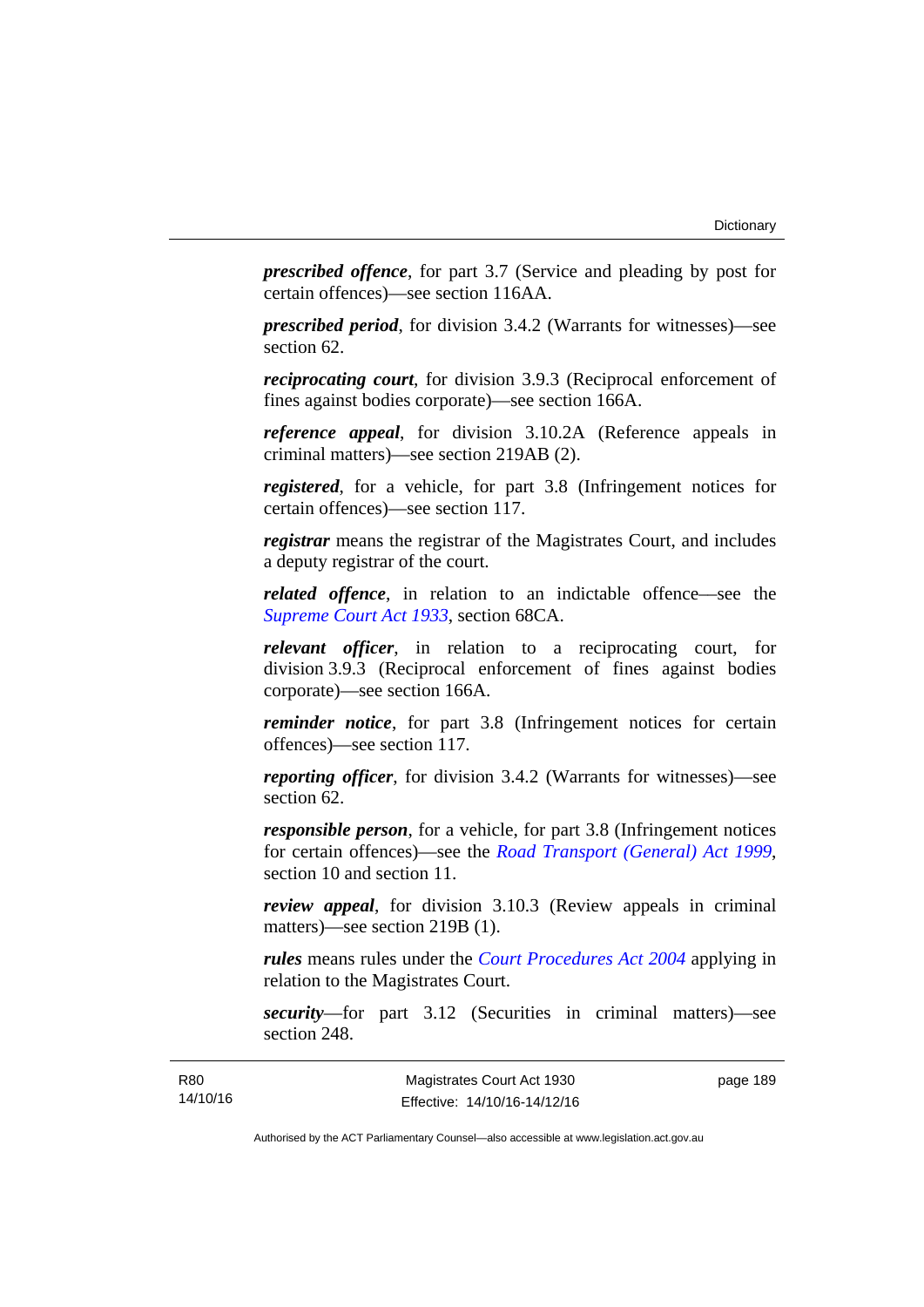*sold vehicle declaration*, for part 3.8 (Infringement notices for certain offences)—see section 131F.

*State*, for division 3.9.3 (Reciprocal enforcement of fines against bodies corporate)—see section 166A.

*summary conviction* means conviction by a magistrate for an offence.

*territory fine*, for division 3.9.3 (Reciprocal enforcement of fines against bodies corporate)—see section 166A.

*this jurisdiction*, for division 2.2.3A (Judicial officers exchange) see section 9C.

*unknown offender declaration*, for part 3.8 (Infringement notices for certain offences)—see section 131G.

*vehicle*, for part 3.8 (Infringement notices for certain offences)—see the *[Road Transport \(Vehicle Registration\) Act 1999](http://www.legislation.act.gov.au/a/1999-81)*, dictionary.

*vehicle-related offence*, for part 3.8 (Infringement notices for certain offences)—see section 117.

*warrant*, for division 3.4.2 (Warrants for witnesses)—see section 62.

page 190 Magistrates Court Act 1930 Effective: 14/10/16-14/12/16

R80 14/10/16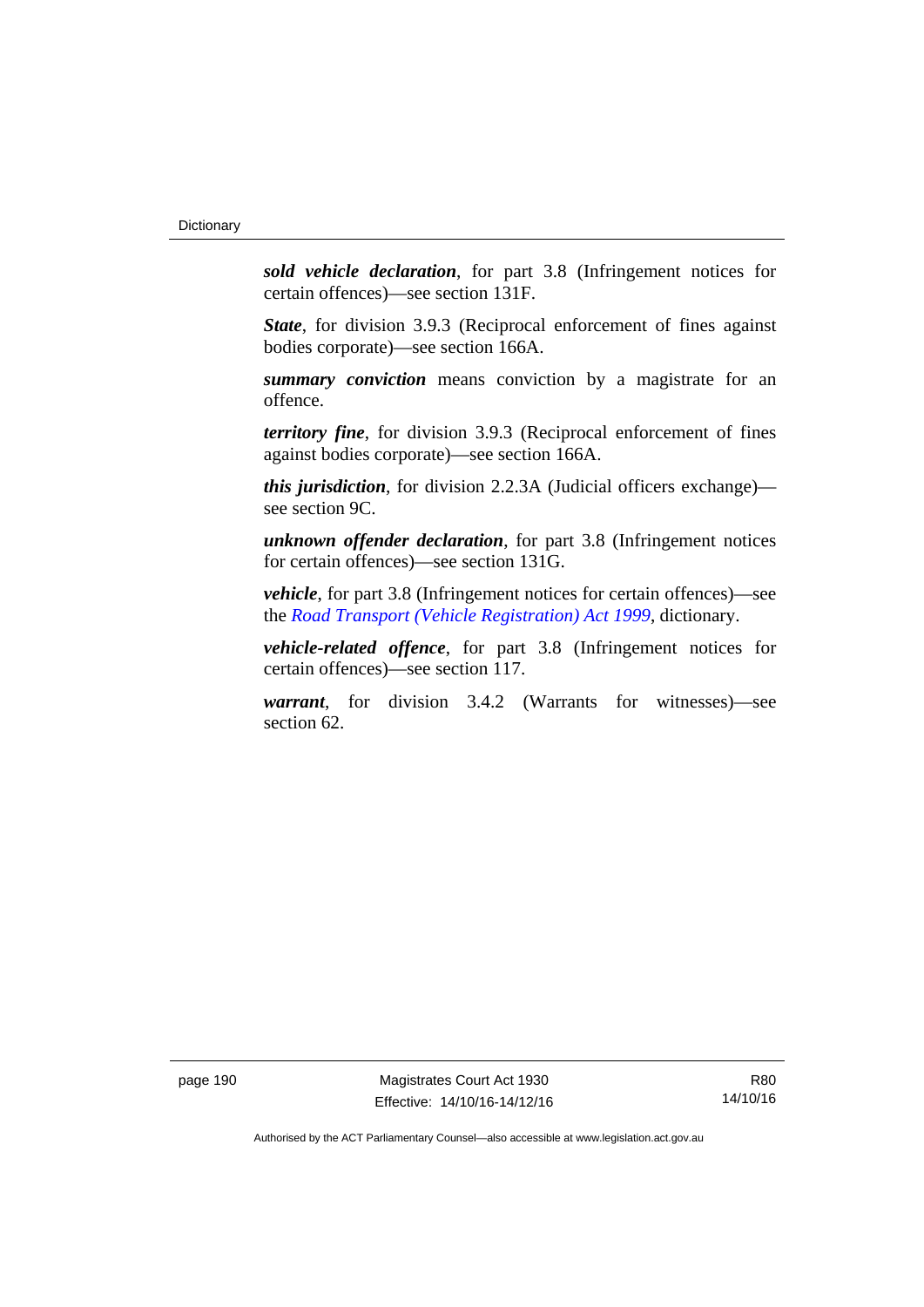# **Endnotes**

## **1 About the endnotes**

Amending and modifying laws are annotated in the legislation history and the amendment history. Current modifications are not included in the republished law but are set out in the endnotes.

Not all editorial amendments made under the *[Legislation Act 2001](http://www.legislation.act.gov.au/a/2001-14)*, part 11.3 are annotated in the amendment history. Full details of any amendments can be obtained from the Parliamentary Counsel's Office.

Uncommenced amending laws are not included in the republished law. The details of these laws are underlined in the legislation history. Uncommenced expiries are underlined in the legislation history and amendment history.

If all the provisions of the law have been renumbered, a table of renumbered provisions gives details of previous and current numbering.

The endnotes also include a table of earlier republications.

| $A = Act$                                    | $NI = Notifiable$ instrument                |
|----------------------------------------------|---------------------------------------------|
| $AF =$ Approved form                         | $o = order$                                 |
| $am = amended$                               | $om = omitted/repealed$                     |
| $amdt = amendment$                           | $ord = ordinance$                           |
| $AR = Assembly resolution$                   | $orig = original$                           |
| $ch = chapter$                               | par = paragraph/subparagraph                |
| $CN =$ Commencement notice                   | $pres = present$                            |
| $def = definition$                           | $prev = previous$                           |
| $DI = Disallowable instrument$               | $(\text{prev}) = \text{previously}$         |
| $dict = dictionary$                          | $pt = part$                                 |
| $disallowed = disallowed by the Legislative$ | $r = rule/subrule$                          |
| Assembly                                     | $reloc = relocated$                         |
| $div = division$                             | $renum = renumbered$                        |
| $exp = expires/expired$                      | $R[X]$ = Republication No                   |
| $Gaz = gazette$                              | $RI = reissue$                              |
| $hdg = heading$                              | $s = section/subsection$                    |
| $IA = Interpretation Act 1967$               | $sch = schedule$                            |
| $ins = inserted/added$                       | $sdiv = subdivision$                        |
| $LA =$ Legislation Act 2001                  | $SL = Subordinate$ law                      |
| $LR =$ legislation register                  | $sub =$ substituted                         |
| $LRA =$ Legislation (Republication) Act 1996 | $underlining = whole or part not commenced$ |
| $mod = modified/modification$                | or to be expired                            |
|                                              |                                             |

## **2 Abbreviation key**

R80 14/10/16

Magistrates Court Act 1930 Effective: 14/10/16-14/12/16 page 191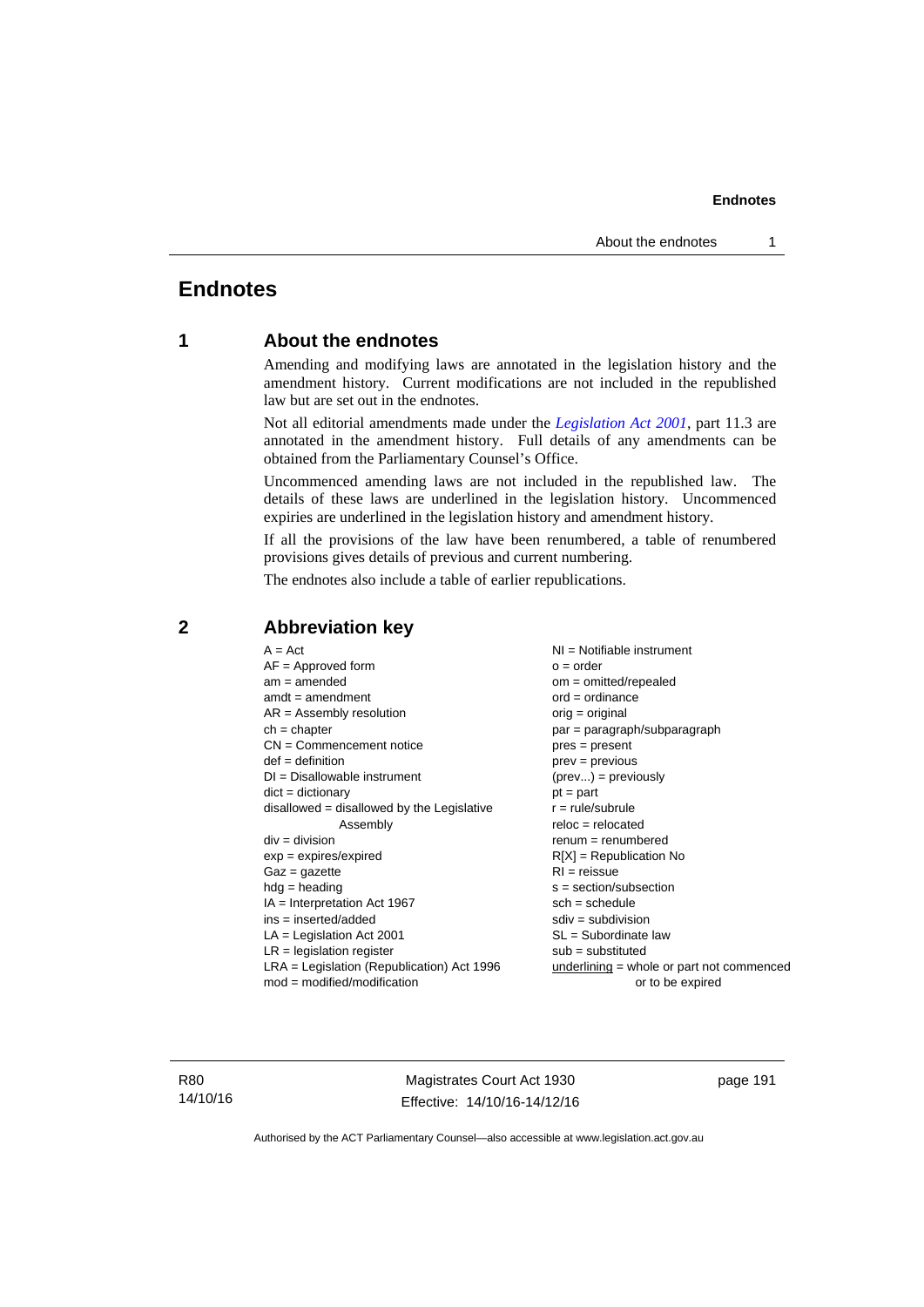3 Legislation history

## **3 Legislation history**

This Act was originally a Commonwealth ordinance—the *[Court of Petty Sessions](http://www.legislation.act.gov.au/a/1930-21)  [Ordinance \(No 2\) 1930](http://www.legislation.act.gov.au/a/1930-21)* No 21 (Cwlth). It was renamed as the *Magistrates Court Ordinance 1930* by the *[Magistrates Court Ordinance 1985](http://www.legislation.act.gov.au/a/1985-67)* No 67 (s 3).

The *[ACT Self-Government \(Consequential Provisions\) Act 1988](http://www.comlaw.gov.au/Details/C2004A03702)* No 109 (Cwlth), s 12 converted some former Commonwealth ordinances in force in the ACT into ACT enactments. This allowed the ACT Legislative Assembly to amend and repeal the laws. This Act was converted into an ACT enactment on 1 July 1990.

As with most ordinances in force in the ACT, the name was changed from *Ordinance* to *Act* by the *[Self-Government \(Citation of Laws\) Act 1989](http://www.legislation.act.gov.au/a/alt_ord1989-21/default.asp)* A1989-21, s 5 on its conversion to an ACT enactment on 1 July 1990.

Before 11 May 1989, ordinances commenced on their notification day unless otherwise stated (see *[Seat of Government \(Administration\) Act 1910](http://www.comlaw.gov.au/Current/C1910A00025)* (Cwlth), s 12).

After 11 May 1989 and before 10 November 1999, Acts commenced on their notification day unless otherwise stated (see *[Australian Capital Territory](http://www.comlaw.gov.au/Current/C2004A03699)  [\(Self-Government\) Act 1988](http://www.comlaw.gov.au/Current/C2004A03699)* (Cwlth) s 25).

## **Legislation before becoming Territory enactment**

#### **Magistrates Court Act 1930 A1930-21**

notified 21 November 1930 commenced 21 November 1930

as amended by

#### **[Court of Petty Sessions Ordinance 1932](http://www.legislation.act.gov.au/a/1932-21) Ord1932-21**

notified 17 November 1932 commenced 17 November 1932

## **[Court of Petty Sessions Ordinance 1934](http://www.legislation.act.gov.au/a/1934-17) Ord1934-17**  notified 19 July 1934

commenced 19 July 1934

## **[Money Lenders Ordinance 1936](http://www.legislation.act.gov.au/ord/1936-13) Ord1936-13**  notified 9 April 1936

commenced 1 May 1936

## **[Court of Petty Sessions Ordinance 1937](http://www.legislation.act.gov.au/a/1937-5) Ord1937-5**

notified 27 May 1937 commenced 27 May 1937

page 192 Magistrates Court Act 1930 Effective: 14/10/16-14/12/16

R80 14/10/16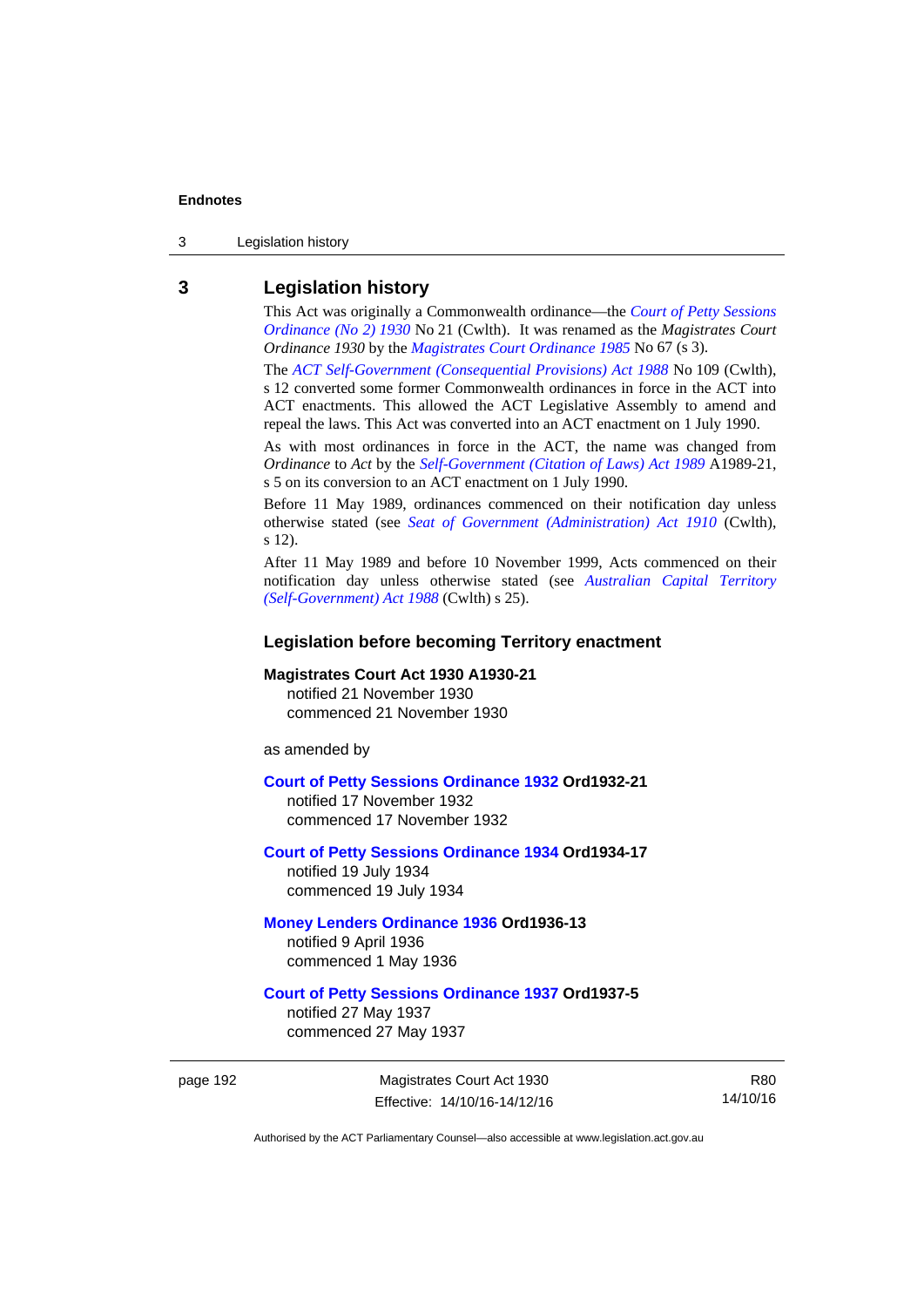### **[Court of Petty Sessions Ordinance \(No 2\) 1937](http://www.legislation.act.gov.au/a/1937-28) Ord1937-28**

notified 23 December 1937 commenced 23 December 1937

### **[Seat of Government \(Designation\) Ordinance 1938](http://www.legislation.act.gov.au/a/1938-25) Ord1938-25 (as am by [Ord1938-35](http://www.legislation.act.gov.au/a/1938-35))**  notified 8 September 1938

commenced 8 September 1938

#### **[Ordinances Revision Ordinance 1938](http://www.legislation.act.gov.au/a/1938-35) Ord1938-35**

notified 15 December 1938 commenced 15 December 1938

**[Court of Petty Sessions Ordinance 1940](http://www.legislation.act.gov.au/a/1940-20) Ord1940-20**  notified 7 November 1940 commenced 7 November 1940

## **[Court of Petty Sessions Ordinance \(No 2\) 1940](http://www.legislation.act.gov.au/a/1940-22) Ord1940-22**

notified 12 December 1940 commenced 12 December 1940

### **[Court of Petty Sessions Ordinance 1949](http://www.legislation.act.gov.au/a/1949-13) Ord1949-13**

notified 1 December 1949 commenced 1 December 1949

#### **[Court of Petty Sessions Ordinance 1951](http://www.legislation.act.gov.au/a/1951-7) Ord1951-7**  notified 26 July 1951

commenced 26 July 1951

## **[Court of Petty Sessions Ordinance \(No 2\) 1951](http://www.legislation.act.gov.au/a/1951-12) Ord1951-12**

notified 14 December 1951 commenced 14 December 1951

#### **[Court of Petty Sessions Ordinance 1953](http://www.legislation.act.gov.au/a/1953-14) Ord1953-14**  notified 12 November 1953

commenced 3 December 1953

#### **[Court of Petty Sessions Ordinance 1958](http://www.legislation.act.gov.au/a/1958-12) Ord1958-12**

notified 24 July 1958 commenced 24 July 1958

R80 14/10/16

Magistrates Court Act 1930 Effective: 14/10/16-14/12/16 page 193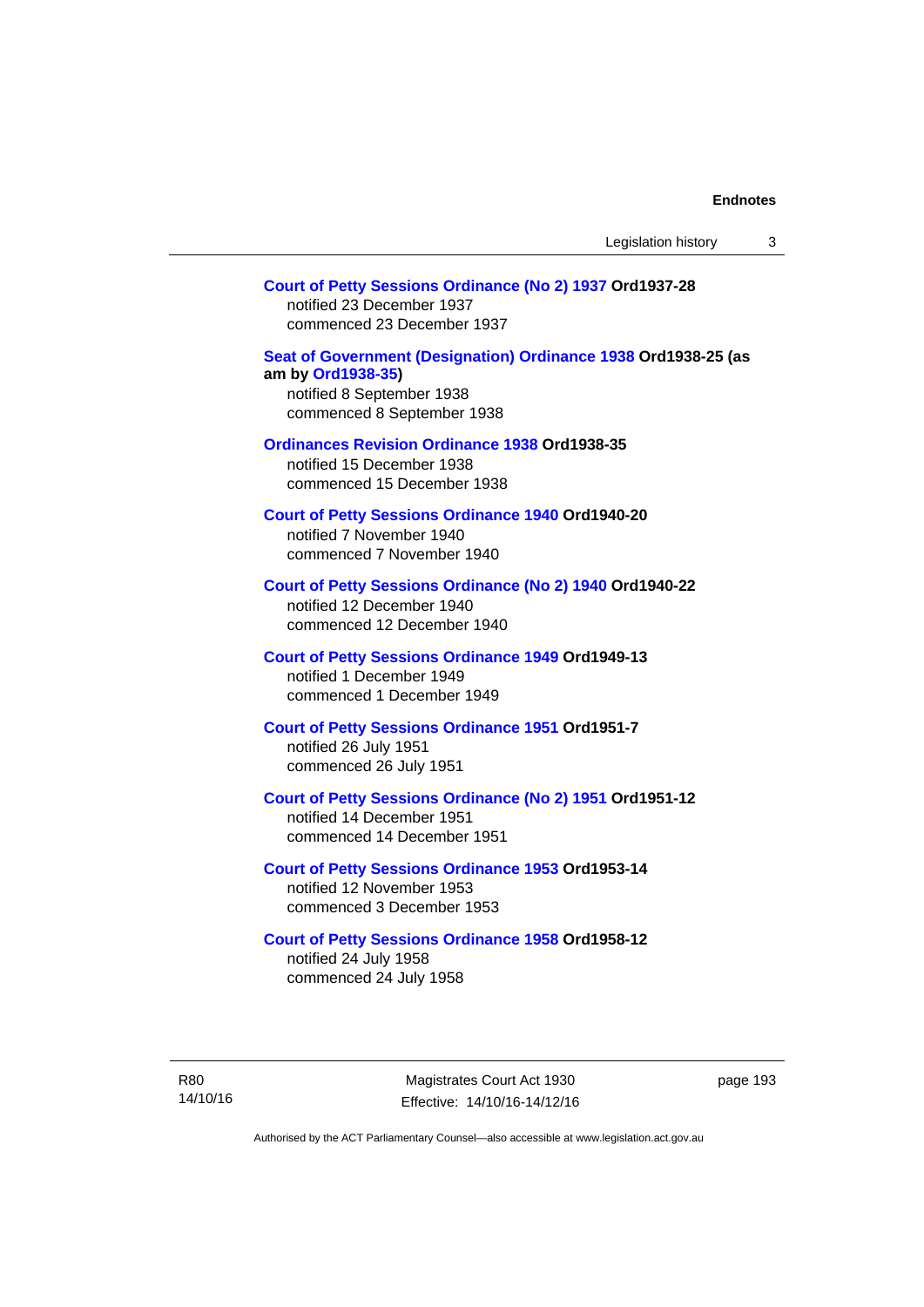| Legislation history<br>-3 |  |
|---------------------------|--|
|---------------------------|--|

| <b>Court of Petty Sessions Ordinance 1961 Ord1961-2</b><br>notified 29 March 1961<br>commenced 29 March 1961                                                                                            |
|---------------------------------------------------------------------------------------------------------------------------------------------------------------------------------------------------------|
| <b>Court of Petty Sessions Ordinance 1966 Ord1966-2</b><br>notified 10 February 1966<br>commenced 14 February 1966                                                                                      |
| <b>Court of Petty Sessions Ordinance 1967 Ord1967-1</b><br>notified 9 February 1967<br>commenced 9 February 1967                                                                                        |
| <b>Court of Petty Sessions Ordinance 1968 Ord1968-25</b><br>notified 19 December 1968<br>commenced 1 January 1969 (Cwlth Gaz 1968 p 7565)                                                               |
| <b>Court of Petty Sessions Ordinance 1969 Ord1969-12</b><br>notified 20 June 1969<br>commenced 20 June 1969                                                                                             |
| <b>Court of Petty Sessions Ordinance 1970 Ord1970-15</b><br>notified 19 March 1970<br>commenced 19 March 1970                                                                                           |
| <b>Court of Petty Sessions Ordinance 1972 Ord1972-37</b><br>notified 16 November 1972<br>s 1, s 2, s 6, s 14, commenced 16 November 1972<br>remainder commenced 1 February 1973 (Cwlth Gaz 1972 No 118) |
| <b>Court of Petty Sessions Ordinance 1973 Ord1973-48</b><br>notified 17 December 1973<br>commenced 17 December 1973                                                                                     |
| <b>Court of Petty Sessions Ordinance 1974 Ord1974-14</b><br>notified 17 April 1974<br>commenced 17 April 1974                                                                                           |
| <b>Ordinances Revision (Age of Majority) Ordinance 1974 Ord1974-47</b><br>notified 24 October 1974<br>commenced 1 November 1974                                                                         |

page 194 Magistrates Court Act 1930 Effective: 14/10/16-14/12/16

R80 14/10/16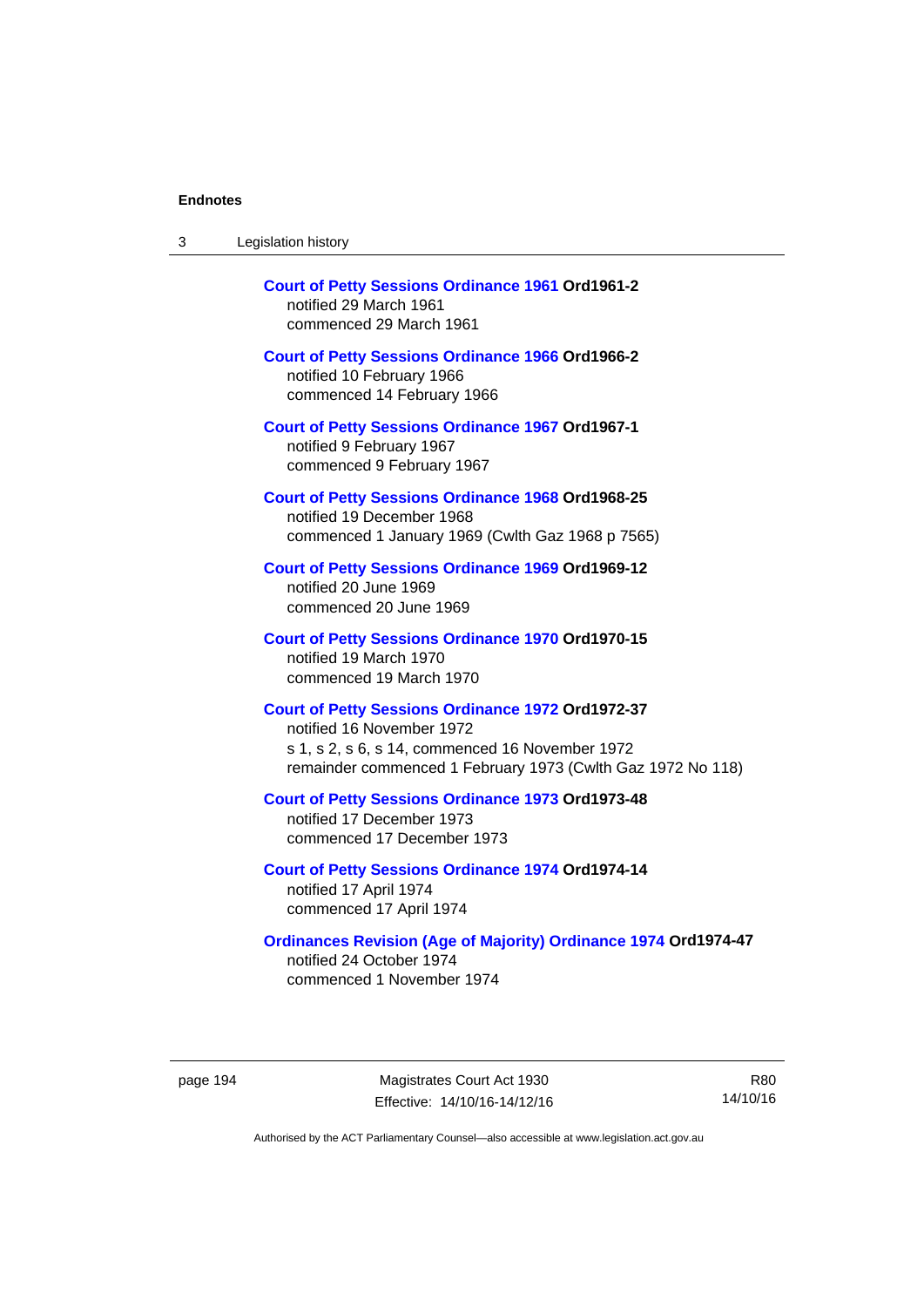## **[Court of Petty Sessions \(Amendment\) Ordinance 1976](http://www.legislation.act.gov.au/a/1976-42) Ord1976-42**  notified 13 September 1976 commenced 13 September 1976

#### **[Court of Petty Sessions \(Amendment\) Ordinance 1977](http://www.legislation.act.gov.au/a/1977-4) Ord1977-4**

notified 24 March 1977 ss 1-3, 10 commenced 24 March 1977 remainder commenced 28 March 1977 (Cwlth Gaz 1977 No S52)

## **[Court of Petty Sessions \(Amendment\) Ordinance \(No 2\) 1977](http://www.legislation.act.gov.au/a/1977-34)**

**Ord1977-34**  notified 28 July 1977 commenced 28 July 1977

**[Court of Petty Sessions \(Amendment\) Ordinance \(No 3\) 1977](http://www.legislation.act.gov.au/ord/1977-56)**

#### **Ord1977-56**

notified 6 October 1977 ceased to have effect because not tabled

#### **[Court of Petty Sessions \(Amendment\) Ordinance \(No 4\) 1977](http://www.legislation.act.gov.au/a/1977-61) Ord1977-61**

notified 21 November 1977 commenced 21 November 1977

## **[Ordinances Revision Ordinance 1978](http://www.legislation.act.gov.au/a/1978-46) Ord1978-46**

notified 28 December 1978 commenced 28 December 1978

### **[Court of Petty Sessions \(Amendment\) Ordinance 1979](http://www.legislation.act.gov.au/a/1979-33) Ord1979-33**

notified 14 November 1979 commenced 14 November 1979

## **[Court of Petty Sessions \(Amendment\) Ordinance \(No 2\) 1979](http://www.legislation.act.gov.au/a/1979-41) Ord1979-41**

notified 18 December 1979 commenced 18 December 1979

## **[Court of Petty Sessions \(Amendment\) Ordinance 1980](http://www.legislation.act.gov.au/a/1980-4) Ord1980-4**

notified 20 March 1980 commenced 1 April 1980 (Cwlth Gaz 1980 No S66)

R80 14/10/16

Magistrates Court Act 1930 Effective: 14/10/16-14/12/16 page 195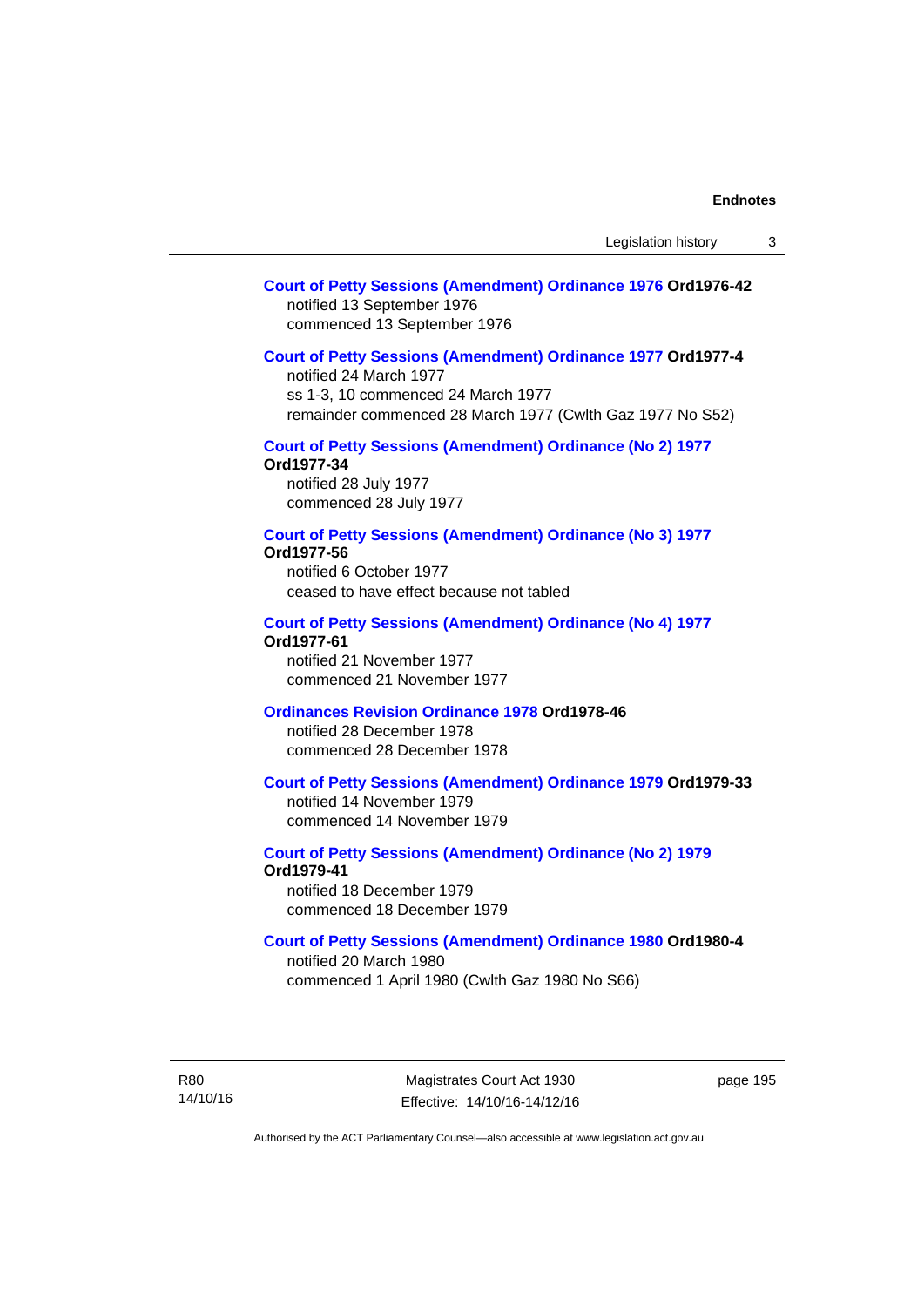| -3 | Legislation history |  |
|----|---------------------|--|
|----|---------------------|--|

#### **[Court of Petty Sessions \(Amendment\) Ordinance \(No 2\) 1980](http://www.legislation.act.gov.au/a/1980-10) Ord1980-10**  notified 26 March 1980

commenced 26 March 1980

#### **[Court of Petty Sessions \(Amendment\) Ordinance 1982](http://www.legislation.act.gov.au/a/1982-2) Ord1982-2**

notified 26 February 1982 commenced 1 September 1982 (Cwlth Gaz 1982 No S178)

# **[Court of Petty Sessions \(Amendment\) Ordinance \(No 2\) 1982](http://www.legislation.act.gov.au/a/1982-3)**

**Ord1982-3** 

notified 26 February 1982 commenced 26 February 1982

## **[Court of Petty Sessions \(Amendment\) Ordinance 1984](http://www.legislation.act.gov.au/a/1984-9) Ord1984-9**

notified 11 April 1984 commenced 11 April 1984

#### **[Court of Petty Sessions \(Amendment\) Ordinance \(No 2\) 1984](http://www.legislation.act.gov.au/a/1984-10) Ord1984-10**

notified 11 April 1984 commenced 11 April 1984

#### **[Court of Petty Sessions \(Amendment\) Ordinance \(No 3\) 1984](http://www.legislation.act.gov.au/a/1984-16) Ord1984-16**

notified 1 June 1984 commenced 1 June 1984

# **[Court of Petty Sessions \(Amendment\) Ordinance \(No 4\) 1984](http://www.legislation.act.gov.au/a/1984-61)**

**Ord1984-61** 

notified 2 November 1984 commenced 2 November 1984

#### **[Court of Petty Sessions \(Amendment\) Ordinance \(No 5\) 1984](http://www.legislation.act.gov.au/a/1984-62) Ord1984-62**

notified 2 November 1984 commenced 2 November 1984

#### **[Court of Petty Sessions \(Amendment\) Ordinance 1985](http://www.legislation.act.gov.au/a/1985-17) Ord1985-17**

notified 17 April 1985 commenced 17 April 1985

page 196 Magistrates Court Act 1930 Effective: 14/10/16-14/12/16

R80 14/10/16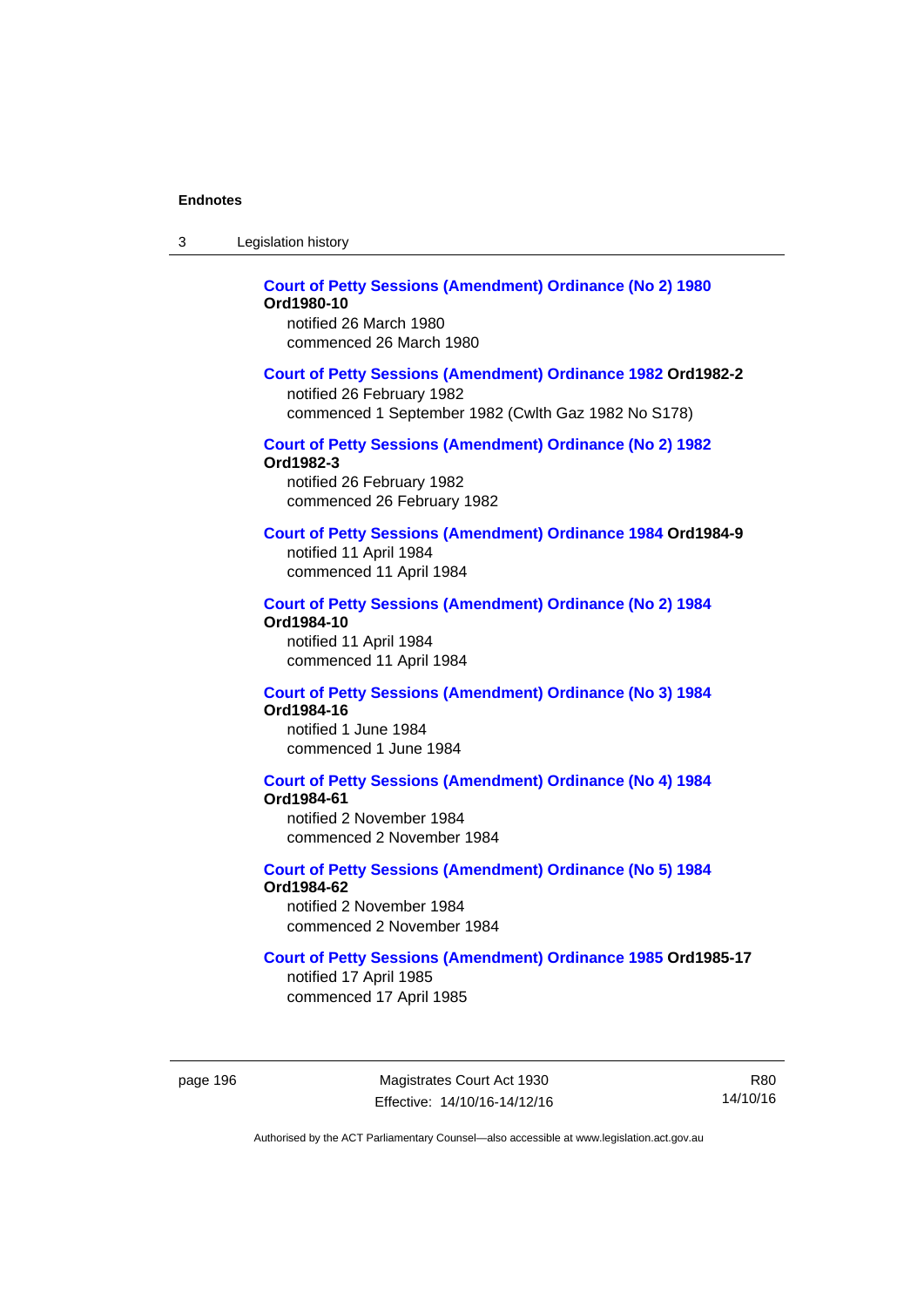Legislation history 3

## **[Court of Petty Sessions \(Amendment\) Ordinance \(No 2\) 1985](http://www.legislation.act.gov.au/a/1985-18) Ord1985-18**

notified 17 April 1985 commenced 17 April 1985

#### **[Court of Petty Sessions \(Amendment\) Ordinance \(No 3\) 1985](http://www.legislation.act.gov.au/a/1985-41)**

#### **Ord1985-41**

notified 5 September 1985 commenced 5 September 1985

#### **[Limitation Ordinance 1985](http://www.legislation.act.gov.au/a/1985-66) Ord1985-66**

notified 19 December 1985 commenced 19 December 1985

#### **[Magistrates Court Ordinance 1985](http://www.legislation.act.gov.au/a/1985-67) Ord1985-67**

notified 19 December 1985 commenced 1 February 1986 (Cwlth Gaz 1986 No G3)

## **[Magistrates Court \(Amendment\) Ordinance 1986](http://www.legislation.act.gov.au/a/1986-33) Ord1986-33**

notified 7 August 1986 commenced 7 August 1986

#### **[Domestic Violence \(Miscellaneous Amendments\) Ordinance 1986](http://www.legislation.act.gov.au/a/1986-53) Ord1986-53**

notified 4 September 1986 commenced 1 October 1986 (Cwlth Gaz 1986 No S484)

#### **[Crimes \(Amendment\) Ordinance \(No 4\) 1986](http://www.legislation.act.gov.au/a/1986-57) Ord1986-57**

notified 3 October 1986 commenced 3 October 1986

### **[Magistrates Court \(Amendment\) Ordinance \(No 2\) 1986](http://www.legislation.act.gov.au/a/1986-71) Ord1986-71**

notified 30 October 1986 commenced 1 April 1987 (Cwlth Gaz 1987 No S52)

#### **[Magistrates Court \(Amendment\) Ordinance \(No 3\) 1986](http://www.legislation.act.gov.au/a/1986-74) Ord1986-74**  notified 14 November 1986 commenced 14 November 1986

#### **[Magistrates Court \(Amendment\) Ordinance \(No 4\) 1986](http://www.legislation.act.gov.au/a/1986-83) Ord1986-83**  notified 22 December 1986

commenced 22 December 1986

R80 14/10/16 page 197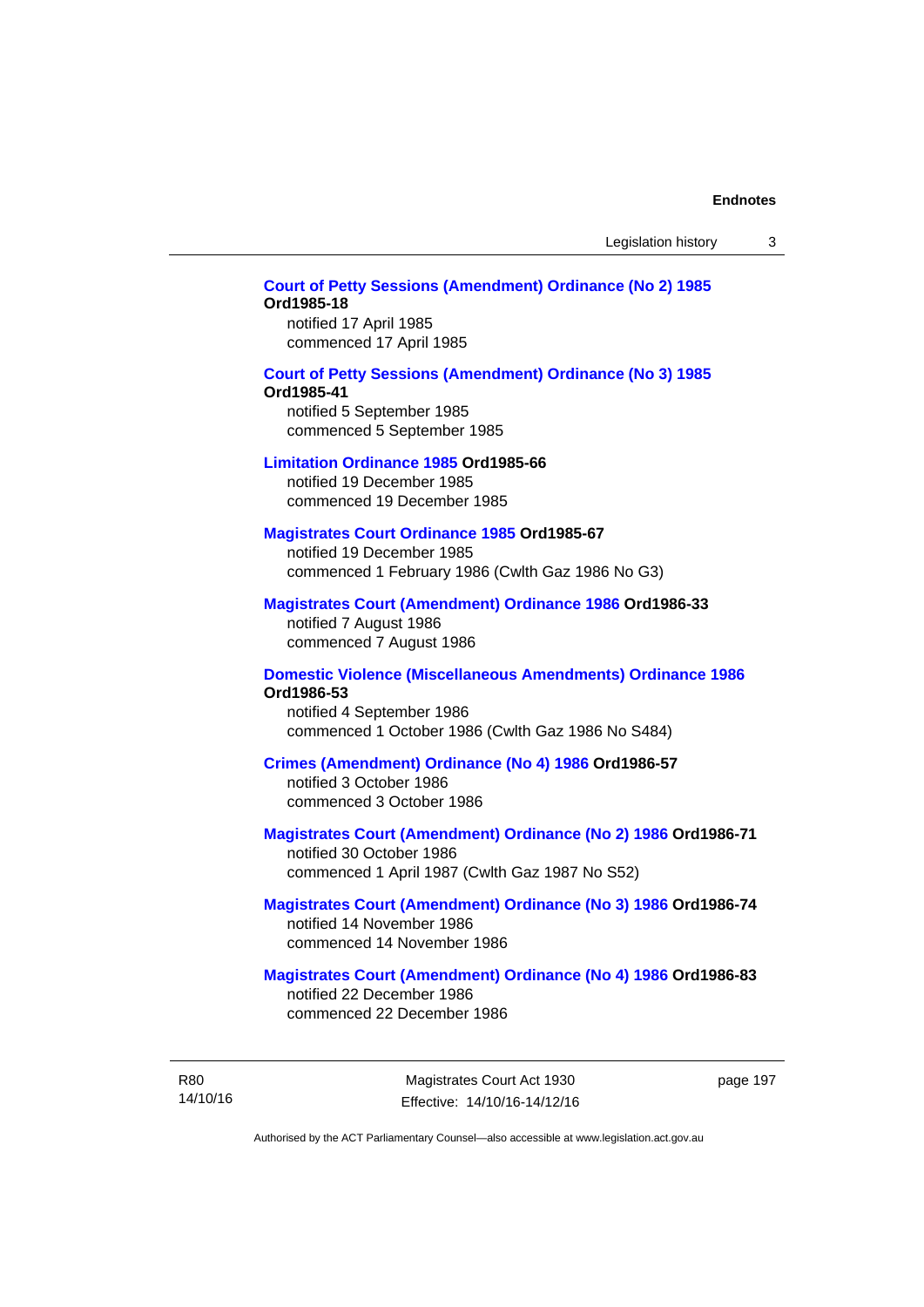| -3 | Legislation history |  |
|----|---------------------|--|
|----|---------------------|--|

# **[Magistrates Court \(Amendment\) Ordinance 1987](http://www.legislation.act.gov.au/a/1987-56) Ord1987-56**  notified 21 October 1987 commenced 21 October 1987

# **[Magistrates Court \(Amendment\) Ordinance 1988](http://www.legislation.act.gov.au/a/1988-45) Ord1988-45**

notified 27 July 1988 commenced 27 July 1988

**[Magistrates Court \(Amendment\) Ordinance 1989](http://www.legislation.act.gov.au/a/1989-55) Ord1989-55**  notified 30 June 1989 commenced 1 July 1989

## **[Magistrates Court \(Amendment\) Ordinance \(No 2\) 1989](http://www.legislation.act.gov.au/a/1989-59) Ord1989-59**

notified 25 October 1989 s 11, s 12, s 14 commenced 27 June 1990 (Cwlth Gaz 1990 No GN25) remainder commenced 25 October 1989

#### **[Magistrates Court \(Amendment\) Ordinance \(No 3\) 1989](http://www.legislation.act.gov.au/a/1989-60) Ord1989-60**

notified 20 December 1989 commenced 14 February 1990 (Cwlth Gaz 1990 No GN5)

#### **[Crimes \(Amendment\) Ordinance 1990](http://www.legislation.act.gov.au/a/alt_ord1990-1) Ord1990-1**

notified 23 May 1990 commenced 23 May 1990

### **[Self-Government \(Consequential Amendments\) Ordinance 1990](http://www.legislation.act.gov.au/a/alt_ord1990-5) Ord1990-5**

notified 27 June 1990 s 1, s 2 commenced 27 June 1990 remainder commenced 1 July 1990

#### **[Magistrates Court \(Appeals Against Sentence\) Ordinance 1990](http://www.legislation.act.gov.au/a/alt_ord1990-9) Ord1990-9**

notified 29 June 1990 commenced 29 June 1990

#### **Legislation after becoming Territory enactment**

#### **[Magistrates Court \(Amendment\) Act 1990](http://www.legislation.act.gov.au/a/1990-65) A1990-65**

notified 24 December 1990 commenced 24 December 1990

page 198 Magistrates Court Act 1930 Effective: 14/10/16-14/12/16

R80 14/10/16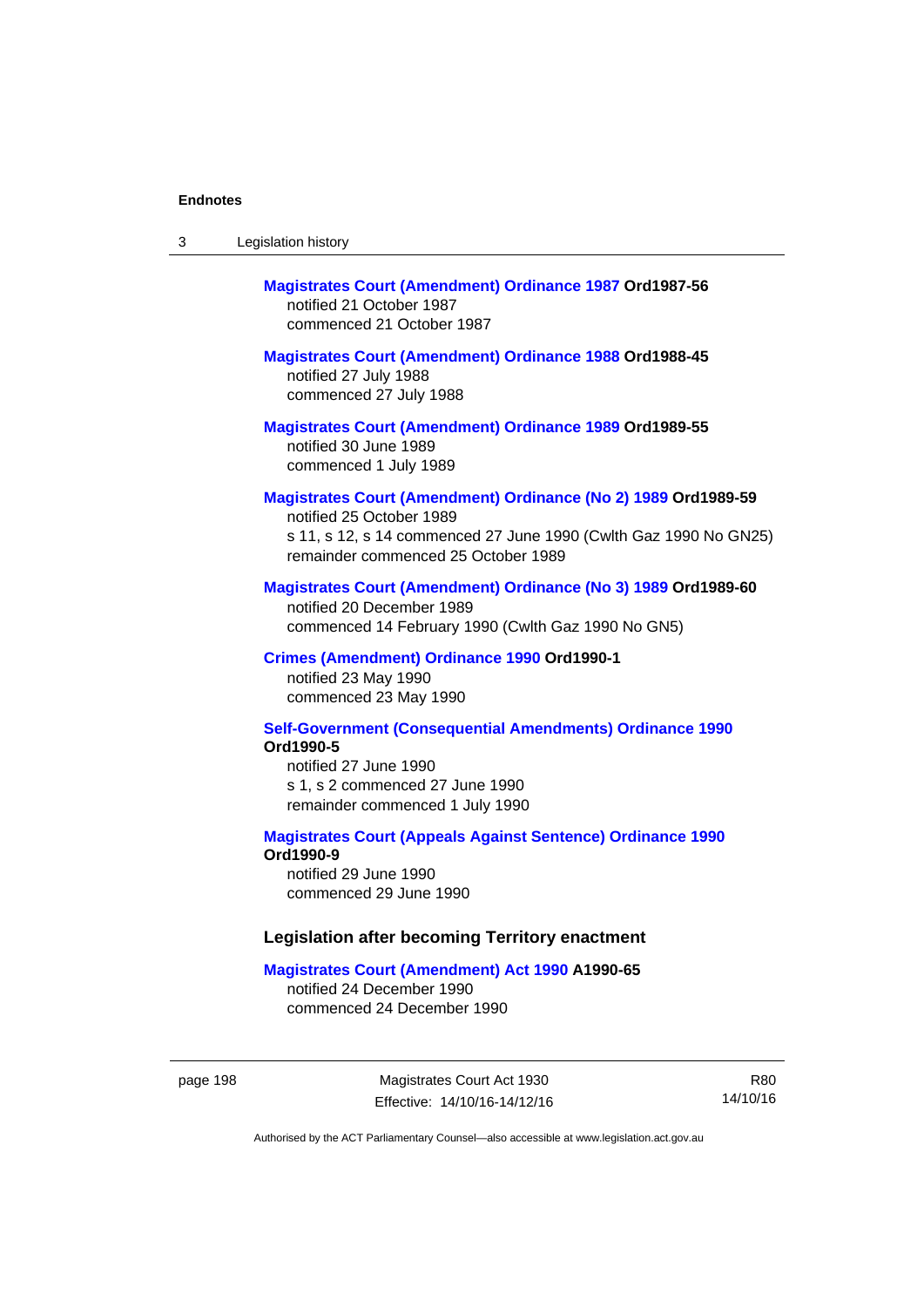#### **[Weapons \(Consequential Amendments\) Act 1991](http://www.legislation.act.gov.au/a/1991-9) A1991-9 sch**

notified 3 April 1991 ([Gaz 1991 No S19](http://www.legislation.act.gov.au/gaz/1991-S19/default.asp)) s 1, s 2 commenced 3 April 1991 (s 2 (1)) sch commenced 3 October 1991 (s 2 (2))

#### **[Magistrates Court \(Amendment\) Act 1991](http://www.legislation.act.gov.au/a/1991-38) A1991-38**

notified 20 September 1991 ss 1-3 commenced 20 September 1991 remainder commenced 25 September 1991 [\(Gaz 1991 No S103](http://www.legislation.act.gov.au/gaz/1991-S103/default.asp))

#### **[Magistrates and Coroner's Courts \(Registrar\) Act 1991](http://www.legislation.act.gov.au/a/1991-44) A1991-44**

notified 20 September 1991 [\(Gaz 1991 No S95\)](http://www.legislation.act.gov.au/gaz/1991-S95/default.asp) s 1, s 2 commenced 20 September 1991 (s 2 (1)) remainder commenced 25 September 1991 (s 2 (2) and [Gaz 1991](http://www.legislation.act.gov.au/gaz/1991-S103/default.asp)  [No S103\)](http://www.legislation.act.gov.au/gaz/1991-S103/default.asp)

#### **[Magistrates Court \(Amendment\) Act \(No 2\) 1991](http://www.legislation.act.gov.au/a/1991-79) A1991-79**

notified 11 December 1991 ss 1-3 commenced 11 December 1991 remainder commenced 11 June 1992

#### **[Workers' Compensation \(Consequential Amendments\) Act 1991](http://www.legislation.act.gov.au/a/1991-106) A1991-106 sch**

notified 15 January 1991 ([Gaz 1992 No S3\)](http://www.legislation.act.gov.au/gaz/1992-S3/default.asp) s 1, s 2 commenced 15 January 1992 (s 2 (1)) remainder commenced 22 January 1992 (s 2 (2) and [Gaz 1992 No S9](http://www.legislation.act.gov.au/gaz/1992-S9/default.asp))

## **[Magistrates Court \(Amendment\) Act \(No 3\) 1991](http://www.legislation.act.gov.au/a/1991-112) A1991-112**

notified 10 January 1992 s 1, s 2 commenced 10 January 1992 remainder commenced 18 May 1992 [\(Gaz 1992 No S57\)](http://www.legislation.act.gov.au/gaz/1992-S57/default.asp)

### **[Bail \(Consequential Amendments\) Act 1992](http://www.legislation.act.gov.au/a/1992-9) A1992-9**

notified 28 May 1992 ([Gaz 1992 No S59](http://www.legislation.act.gov.au/gaz/1992-S59/default.asp)) s 1, s 2 commenced 28 May 1992 (s 2 (1)) remainder commenced 28 November 1992 (s 2 (3))

#### **[Statute Law Revision \(Miscellaneous Provisions\) Act 1992](http://www.legislation.act.gov.au/a/1992-23) A1992-23 sch 1**

notified 4 June 1992 [\(Gaz 1992 No S71\)](http://www.legislation.act.gov.au/gaz/1992-S71/default.asp) commenced 4 June 1992

R80 14/10/16

Magistrates Court Act 1930 Effective: 14/10/16-14/12/16 page 199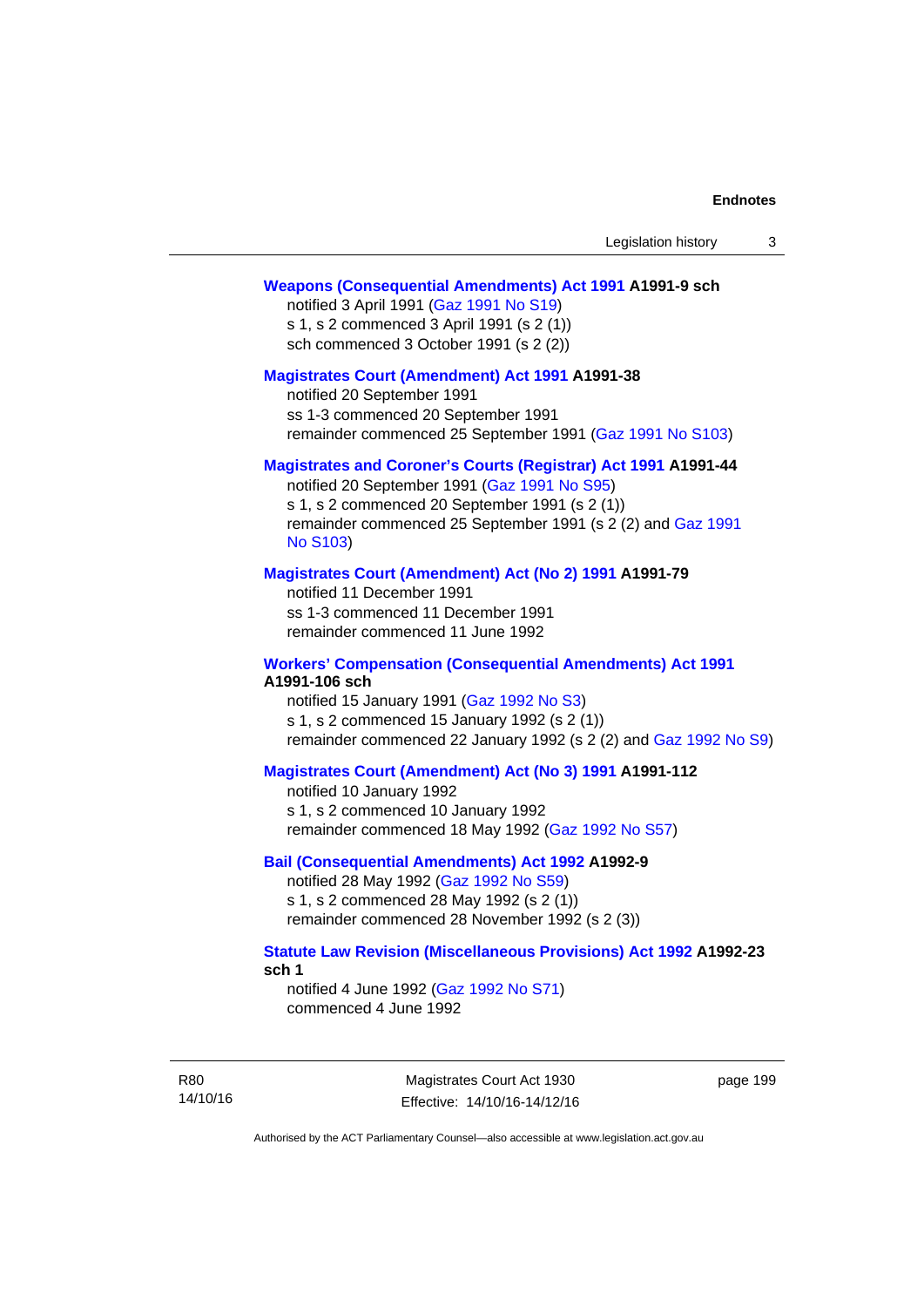| Legislation history<br>3 |  |
|--------------------------|--|
|--------------------------|--|

## **[Protection Orders \(Reciprocal Arrangements\) \(Consequential](http://www.legislation.act.gov.au/a/1992-37)  [Amendments\) Act 1992](http://www.legislation.act.gov.au/a/1992-37) A1992-37 pt 3**

notified 8 July 1992 [\(Gaz 1992 No S103](http://www.legislation.act.gov.au/gaz/1992-S103/default.asp)) ss 1-6 and 8-11 commenced 8 July 1992 (s 2 (1)) s 7, s 12 commenced 3 August 1992 (s 2 (2) and [Gaz 1992 No S130](http://www.legislation.act.gov.au/gaz/1992-S130/default.asp))

#### **[Evidence \(Amendment\) Act 1993](http://www.legislation.act.gov.au/a/1993-2) A1993-2**

notified 1 March 1993 commenced 1 March 1993

### **[Magistrates Court \(Amendment\) Act 1993](http://www.legislation.act.gov.au/a/1993-4) A1993-4**

notified 1 March 1993 ss 1-3 commenced 1 March 1993 ss 4-19, 21-24, 26-32 commenced 8 March 1993 [\(Gaz 1993 No 32](http://www.legislation.act.gov.au/gaz/1993-32/default.asp)) remainder commenced 1 September 1993

### **[Magistrates Court \(Amendment\) Act \(No 2\) 1993](http://www.legislation.act.gov.au/a/1993-48) A1993-48**

notified 27 August 1993 ss 1-3 commenced 27 August 1993 remainder commenced 27 September 1993 (s 2 (2) and [Gaz 1993](http://www.legislation.act.gov.au/gaz/1993-S201/default.asp)  [No S201\)](http://www.legislation.act.gov.au/gaz/1993-S201/default.asp)

#### **[Supreme Court \(Amendment\) Act \(No 2\) 1993](http://www.legislation.act.gov.au/a/1993-91) A1993-91**

notified 17 December 1993 commenced 17 December 1993

#### **[Magistrates Court \(Amendment\) Act 1994](http://www.legislation.act.gov.au/a/1994-4) A1994-4**

notified 14 March 1994 ss 1-4, s 10, s 12, s 13 commenced 14 March 1994 remainder commenced 1 July 1994 (s 2 (2))

## **[Judicial Commissions \(Consequential Amendments\) Act 1994](http://www.legislation.act.gov.au/a/1994-10) A1994-10**

notified 14 March 1994 ([Gaz 1994 No S44](http://www.legislation.act.gov.au/gaz/1994-S44/default.asp)) commenced 14 March 1994 (s 2)

## **[Public Sector Management \(Consequential and Transitional](http://www.legislation.act.gov.au/a/1994-38)  [Provisions\) Act 1994](http://www.legislation.act.gov.au/a/1994-38) A1994-38**

notified 30 June 1994 ([Gaz 1994 No S121\)](http://www.legislation.act.gov.au/gaz/1994-S121/default.asp) s 1, s 2 commenced 30 June 1994 (s 2 (1))

remainder commenced 1 July 1994 (s 2 (2) and [Gaz 1994 No S142\)](http://www.legislation.act.gov.au/gaz/1994-S142/default.asp)

page 200 Magistrates Court Act 1930 Effective: 14/10/16-14/12/16

R80 14/10/16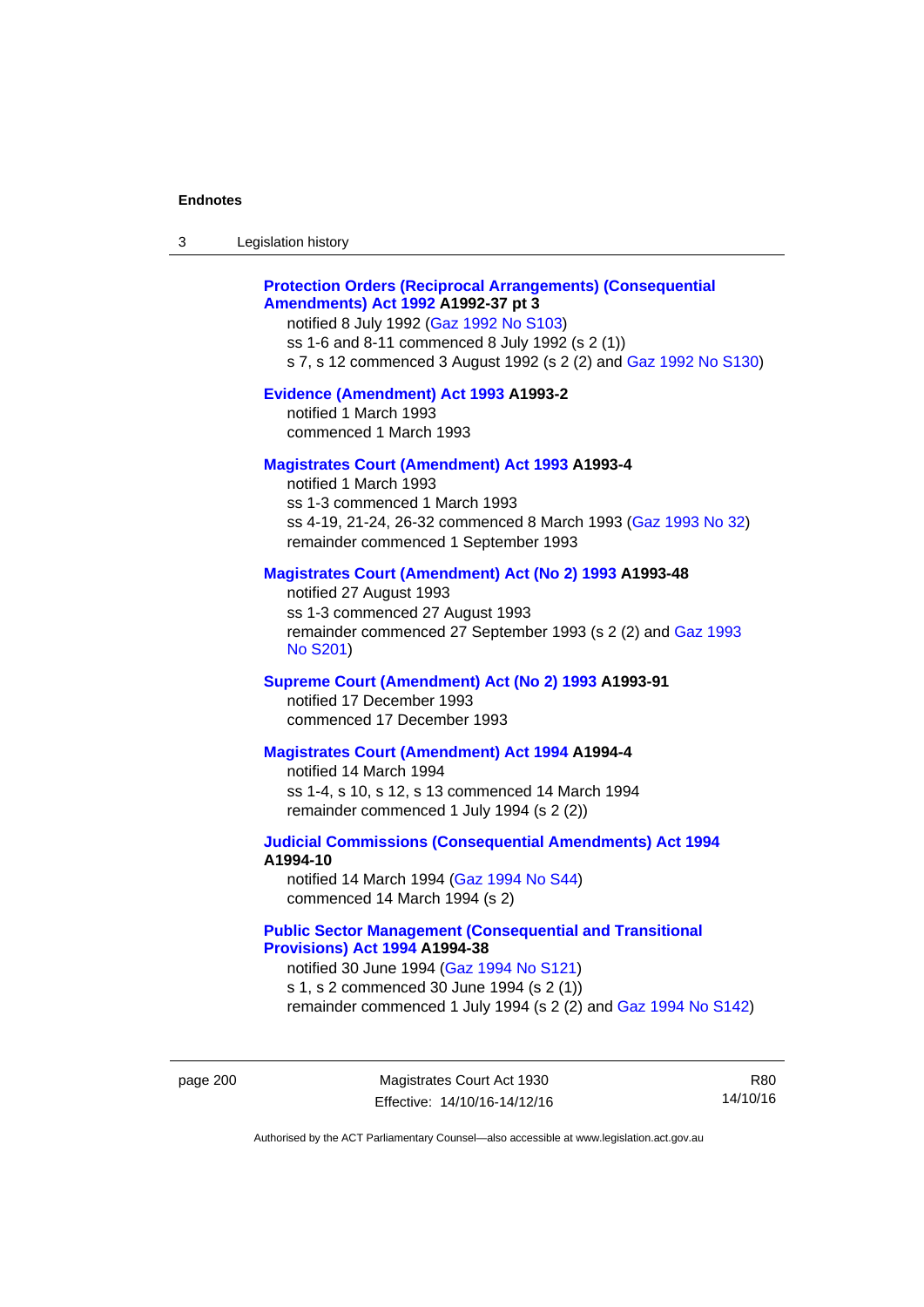| Legislation history |  |
|---------------------|--|
|---------------------|--|

### **[Mental Health \(Consequential Provisions\) Act 1994](http://www.legislation.act.gov.au/a/1994-45) A1994-45**

notified 7 September 1994 [\(Gaz 1994 No S177\)](http://www.legislation.act.gov.au/gaz/1994-S177/default.asp) s 1, s 2 commenced 7 September 1994 (s 2 (1)) remainder commenced 6 February 1995 (s 2 (2) and [Gaz 1995](http://www.legislation.act.gov.au/gaz/1995-S33/default.asp)  [No S33](http://www.legislation.act.gov.au/gaz/1995-S33/default.asp))

#### **[Magistrates Court \(Enforcement of Judgments\) Act 1994](http://www.legislation.act.gov.au/a/1994-61) A1994-61**

notified 11 October 1994 s 1, s 2 commenced 11 October 1994 remainder commenced 10 April 1995 [\(Gaz 1995 No S75\)](http://www.legislation.act.gov.au/gaz/1995-S75/default.asp)

### **[Coroners \(Amendment\) Act \(No 2\) 1994](http://www.legislation.act.gov.au/a/1994-66) A1994-66**

notified 11 October 1994 commenced 11 October 1994

### **[Statute Law Revision \(Penalties\) Act 1994](http://www.legislation.act.gov.au/a/1994-81) A1994-81 sch**

notified 29 November 1994 [\(Gaz 1994 No S253](http://www.legislation.act.gov.au/gaz/1994-S253/default.asp)) s 1, s 2 commenced 29 November 1994 (s 2 (1)) remainder commenced 29 November 1994 (s 2 (2) and [Gaz 1994](http://www.legislation.act.gov.au/gaz/1994-S269/default.asp)  [No S269\)](http://www.legislation.act.gov.au/gaz/1994-S269/default.asp)

#### **[Magistrates Court \(Amendment\) Act 1995](http://www.legislation.act.gov.au/a/1995-41) A1995-41**

notified 7 November 1995 s 1, s 2 commenced 7 November 1995 remainder commenced 7 May 1996

#### **[Statute Law Revision Act 1995](http://www.legislation.act.gov.au/a/1995-46) A1995-46 sch**

notified 18 December 1995 [\(Gaz 1995 No S306](http://www.legislation.act.gov.au/gaz/1995-S306/default.asp)) amdts commenced 18 December 1995 (s 2)

### **[Magistrates Court \(Amendment\) Act 1996](http://www.legislation.act.gov.au/a/1996-6) A1996-6**

notified 12 March 1996 ss 1-3 commenced 12 March 1996 s 7 commenced 25 September 1991 remainder commenced 12 September 1996

#### **[Criminal Injuries Compensation \(Amendment\) Act 1996](http://www.legislation.act.gov.au/a/1996-68) A1996-68**

notified 20 December 1996 ss 1-3 commenced 20 December 1996 remainder commenced 1 January 1997 [\(Gaz 1996 No S352](http://www.legislation.act.gov.au/gaz/1996-S352/default.asp))

R80 14/10/16

Magistrates Court Act 1930 Effective: 14/10/16-14/12/16 page 201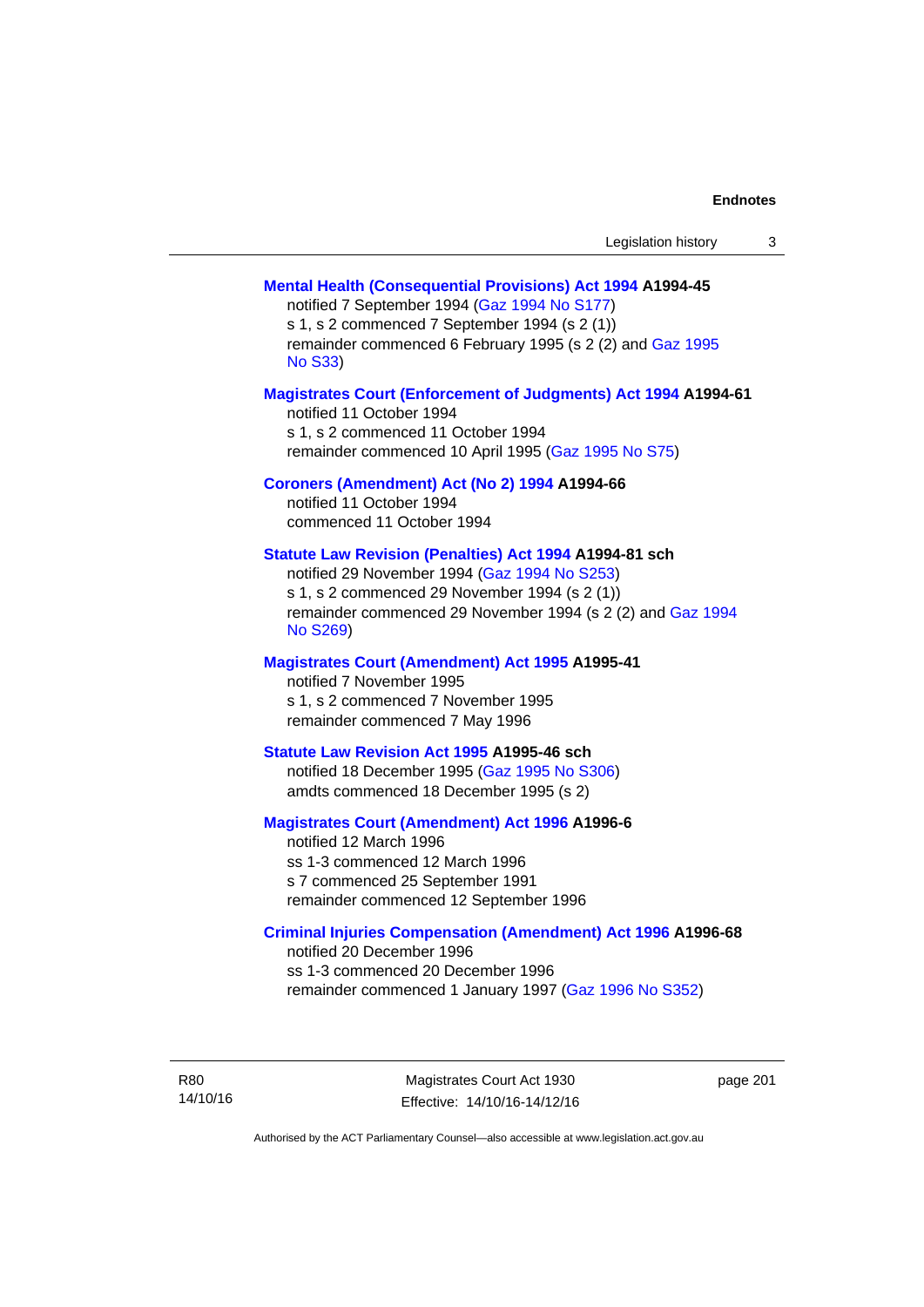3 Legislation history

### **[Firearms Act 1996](http://www.legislation.act.gov.au/a/1996-74) A1996-74**

notified 20 December 1996 s 1, s 2 commenced 20 December 1996 remainder commenced 17 May 1997 [\(Gaz 1997 No S135](http://www.legislation.act.gov.au/gaz/1997-S135/default.asp))

#### **[Magistrates Court \(Amendment\) Act \(No 2\) 1996](http://www.legislation.act.gov.au/a/1996-82) A1996-82**

notified 20 December 1996 ss 1-3 commenced 20 December 1996 remainder commenced 1 January 1997 [\(Gaz 1996 No S353](http://www.legislation.act.gov.au/gaz/1996-S353/default.asp))

### **[Magistrates Court \(Amendment\) Act 1997](http://www.legislation.act.gov.au/a/1997-25) A1997-25**

notified 29 May 1997 ss 1-3 commenced 29 May 1997 remainder commenced 30 May 1997 (s 2 (2) and [Gaz 1997 No S149\)](http://www.legislation.act.gov.au/gaz/1997-S149/default.asp)

#### **[Remuneration Tribunal \(Consequential Amendments\) Act 1997](http://www.legislation.act.gov.au/a/1997-41) A1997-41 sch 1 (as am by [A2002-49](http://www.legislation.act.gov.au/a/2002-49) amdt 3.222)**

notified 19 September 1997 [\(Gaz 1997 No S264](http://www.legislation.act.gov.au/gaz/1997-S264/default.asp)) commenced 24 September 1997 (s 2 as am by [A2002-49](http://www.legislation.act.gov.au/a/2002-49) amdt 3.222)

**[Magistrates Court \(Civil Jurisdiction\) \(Amendment\) Act 1997](http://www.legislation.act.gov.au/a/1997-94) A1997-94** 

notified 1 December 1997 ss 1-3 commenced 1 December 1997 remainder commenced 25 May 1998 [\(Gaz 1998 No S140](http://www.legislation.act.gov.au/gaz/1998-S140/default.asp))

#### **[Legal Practitioners \(Consequential Amendments\) Act 1997](http://www.legislation.act.gov.au/a/1997-96) A1997-96 sch 1**

notified 1 December 1997 ([Gaz 1997 No S380\)](http://www.legislation.act.gov.au/gaz/1997-S380/default.asp) s 1, s 2 commenced 1 December 1997 (s 2 (1))

sch 1 commenced 1 June 1998 (s 2 (2))

### **[Magistrates Court \(Amendment\) Act 1998](http://www.legislation.act.gov.au/a/1998-25) A1998-25**

notified 10 July 1998 s 1, s 2 commenced 10 July 1998 remainder commenced 1 January 1999 [\(Gaz 1998 No 50](http://www.legislation.act.gov.au/gaz/1998-50/default.asp))

### **[Magistrates Court \(Amendment\) Act \(No 2\) 1998](http://www.legislation.act.gov.au/a/1998-38) A1998-38**

notified 14 October 1998 ss 1-3 commenced 14 October 1998 remainder commenced 19 October 1998 ([Gaz 1998 No 41\)](http://www.legislation.act.gov.au/gaz/1998-41/default.asp)

R80 14/10/16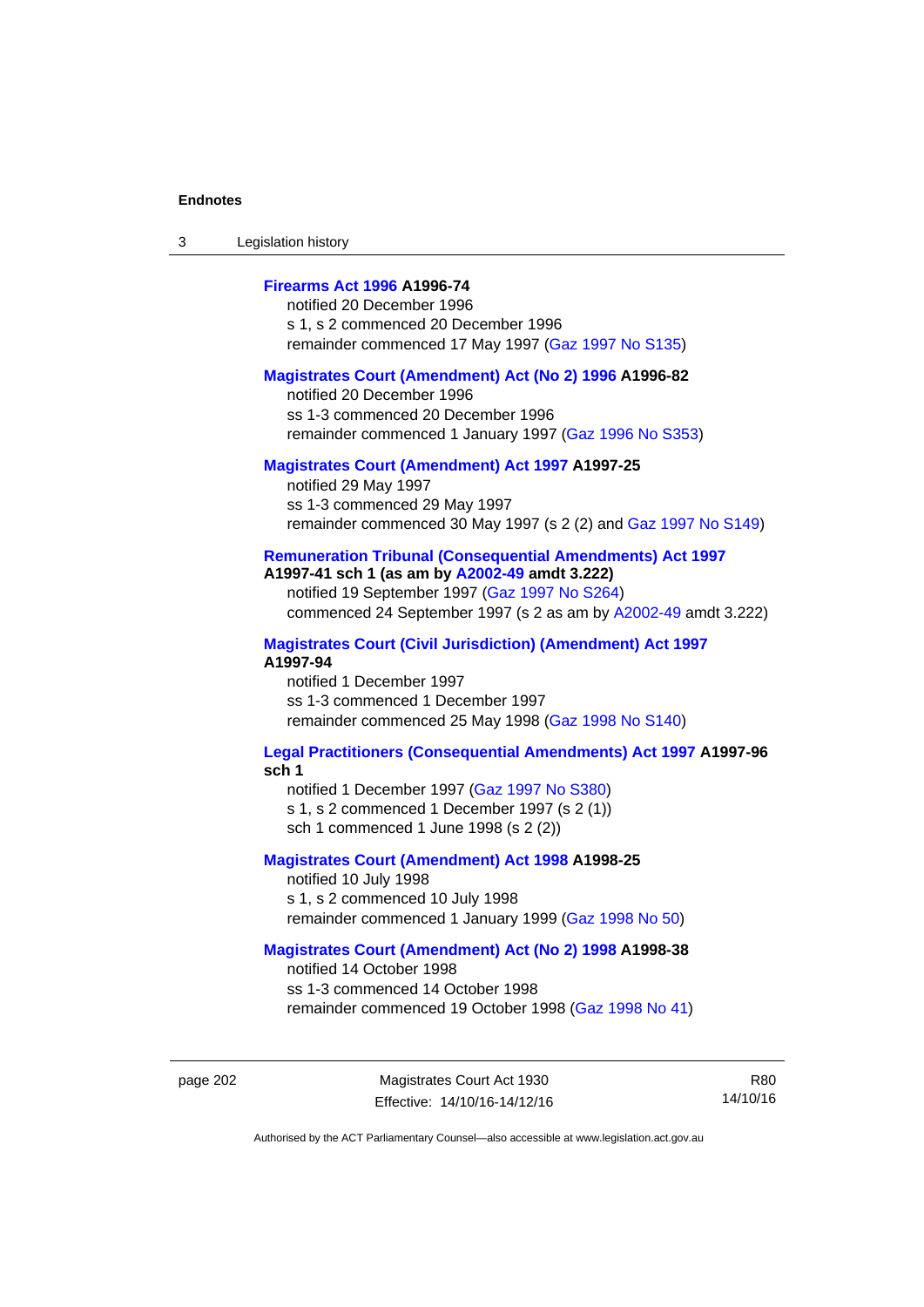### **[Statute Law Revision \(Penalties\) Act 1998](http://www.legislation.act.gov.au/a/1998-54) A1998-54 sch**

notified 27 November 1998 [\(Gaz 1998 No S207](http://www.legislation.act.gov.au/gaz/1998-S207/default.asp))

s 1, s 2 commenced 27 November 1998 (s 2 (1))

remainder commenced 9 December 1998 (s 2 (2) and [Gaz 1998](http://www.legislation.act.gov.au/gaz/1998-49/default.asp)  [No 49\)](http://www.legislation.act.gov.au/gaz/1998-49/default.asp)

### **[Custodial Escorts \(Consequential Provisions\) Act 1998](http://www.legislation.act.gov.au/a/1998-67) A1998-67**

notified 23 December 1998 [\(Gaz 1998 No S212](http://www.legislation.act.gov.au/gaz/1998-S212/default.asp)) s 1, s 2 commenced 23 December 1998 (s 2 (1)) remainder commenced 23 December 1998 (s 2 (2) and [Gaz 1998](http://www.legislation.act.gov.au/gaz/1998-51/default.asp)  [No 51\)](http://www.legislation.act.gov.au/gaz/1998-51/default.asp)

### **[Children's Services \(Amendment\) Act 1999](http://www.legislation.act.gov.au/a/1999-12) A1999-12**

notified 23 March 1999 commenced 1 May 1999

### **[Courts and Tribunals \(Audio Visual and Audio Linking\) Act 1999](http://www.legislation.act.gov.au/a/1999-22) A1999-22**

notified 14 April 1999 [\(Gaz 1999 No S16\)](http://www.legislation.act.gov.au/gaz/1999-S16/default.asp) s 1, s 2 commenced 14 April 1999 (s 2 (1)) remainder commenced 1 September 1999 (s 2 (2) and [Gaz 1999](http://www.legislation.act.gov.au/gaz/1999-35/default.asp)  [No 35\)](http://www.legislation.act.gov.au/gaz/1999-35/default.asp)

## **[Magistrates Court \(Amendment\) Act 1999](http://www.legislation.act.gov.au/a/1999-34) A1999-34**

notified 2 July 1999 commenced 2 July 1999

#### **[Magistrates Court Amendment Act \(No 2\) 1999](http://www.legislation.act.gov.au/a/1999-59) A1999-59**

notified 10 November 1999 [\(Gaz 1999 No 45 a](http://www.legislation.act.gov.au/gaz/1999-45/default.asp)nd 1999 No 47) commenced 10 November 1999

#### **[Children's Services Amendment Act \(No 2\) 1999](http://www.legislation.act.gov.au/a/1999-61) A1999-61**  notified 10 November 1999

s 1, s 2 commenced 10 November 1999 remainder commenced 1 December 1999

#### **[Children and Young People \(Consequential Amendments\) Act 1999](http://www.legislation.act.gov.au/a/1999-64) A1999-64 sch 2**

notified 10 November 1999 [\(Gaz 1999 No 45](http://www.legislation.act.gov.au/gaz/1999-45/default.asp)) s 1, s 2 commenced 10 November 1999 (s 2 (1)) remainder commenced 10 May 2000 (s 2 (2))

R80 14/10/16

Magistrates Court Act 1930 Effective: 14/10/16-14/12/16 page 203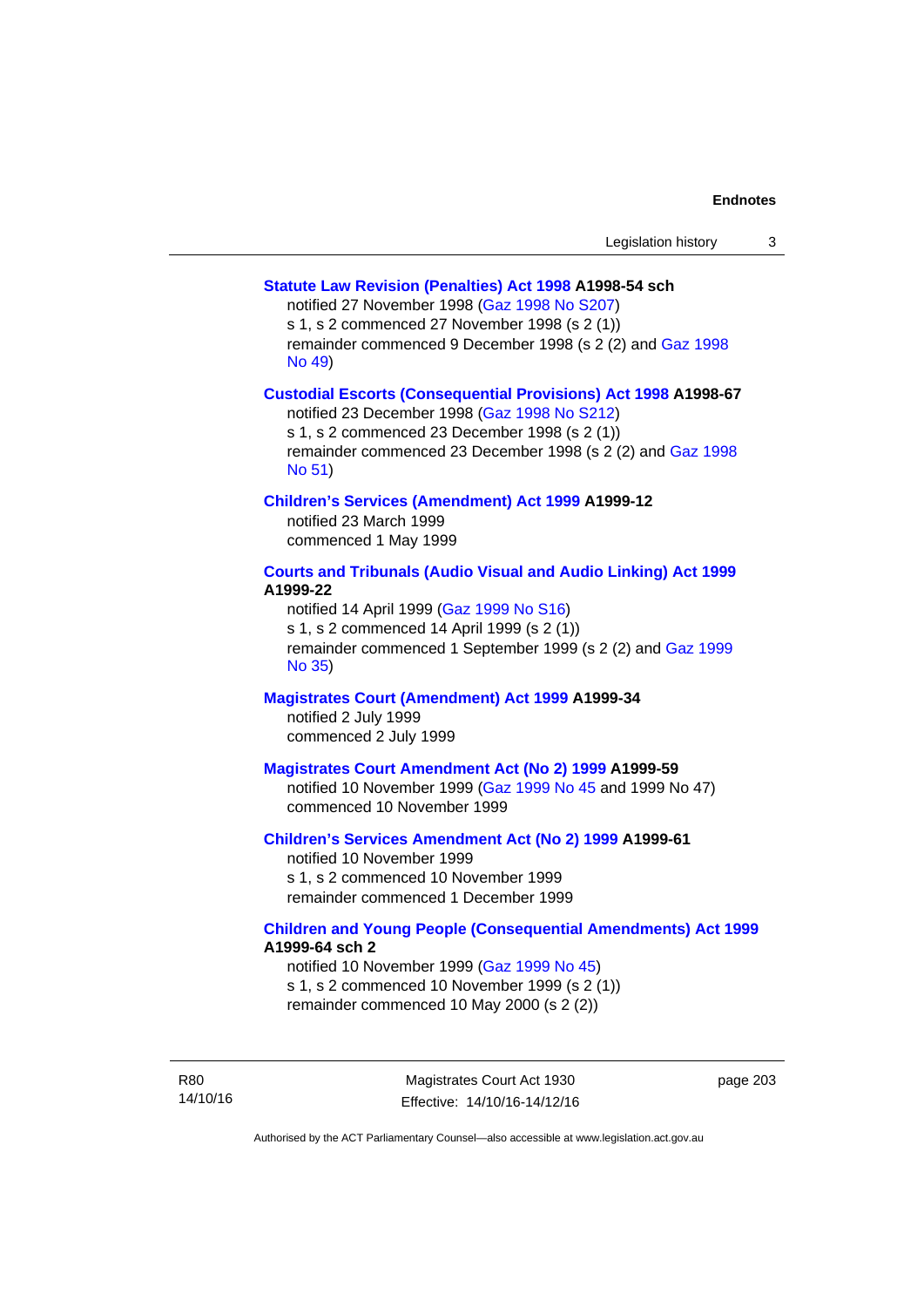| -3 | Legislation history |  |
|----|---------------------|--|
|----|---------------------|--|

| Law Reform (Miscellaneous Provisions) Act 1999 A1999-66 sch 3 |
|---------------------------------------------------------------|
| notified 10 November 1999 (Gaz 1999 No 45)                    |
| commenced 10 November 1999 (s 2)                              |

### **[Road Transport Legislation Amendment Act 1999](http://www.legislation.act.gov.au/a/1999-79) A1999-79 sch 3**

notified 23 December 1999 [\(Gaz 1999 No S65\)](http://www.legislation.act.gov.au/gaz/1999-S65/default.asp) s 1, s 2 commenced 23 December 1999 (IA s 10B) remainder commenced 1 March 2000 (s 2 (2) and [Gaz 2000 No S5\)](http://www.legislation.act.gov.au/gaz/2000-S5/default.asp)

### **[Victims of Crime \(Financial Assistance\) \(Amendment\) Act 1999](http://www.legislation.act.gov.au/a/1999-91) A1999-91 sch 2**

notified 23 December 1999 [\(Gaz 1999 No S65\)](http://www.legislation.act.gov.au/gaz/1999-S65/default.asp) s 1, s 2 commenced 23 December 1999 (IA s 10B) remainder commenced 24 December (s 2 (2) and [Gaz 1999 No S69](http://www.legislation.act.gov.au/gaz/1999-S69/default.asp))

#### **[Justice and Community Safety Legislation Amendment Act 2000](http://www.legislation.act.gov.au/a/2000-1) A2000-1 sch**

notified 9 March 2000 [\(Gaz 2000 No 10](http://www.legislation.act.gov.au/gaz/2000-10/default.asp)) s 1, s 2 commenced 9 March 2000 (s 2 (1)) amdts commenced 9 September 2000 (s 2 (3))

### **[Justice and Community Safety Legislation Amendment Act](http://www.legislation.act.gov.au/a/2000-17)  [2000 \(No 3\)](http://www.legislation.act.gov.au/a/2000-17) A2000-17 sch 1**

notified 1 June 2000 [\(Gaz 2000 No 22](http://www.legislation.act.gov.au/gaz/2000-22/default.asp)) commenced 1 June 2000 (s 2)

#### **[Magistrates Court Amendment Act 2000](http://www.legislation.act.gov.au/a/2000-60) A2000-60**

notified 5 October 2000 [\(Gaz 2000 No 40\)](http://www.legislation.act.gov.au/gaz/2000-40/default.asp) commenced 5 October 2000 (s 2)

#### **[Leases \(Commercial and Retail\) Act 2001](http://www.legislation.act.gov.au/a/2001-18) A2001-18 s 174**

notified 19 April 2001 [\(Gaz 2001 No 16\)](http://www.legislation.act.gov.au/gaz/2001-16/default.asp) s 1, s 2 commenced 19 April 2001 (IA s 10B) s 174 commenced 1 July 2002 (s 2)

### **[Legislation \(Consequential Amendments\) Act 2001](http://www.legislation.act.gov.au/a/2001-44) A2001-44 pt 237**  notified 26 July 2001 ([Gaz 2001 No 30\)](http://www.legislation.act.gov.au/gaz/2001-30/default.asp)

s 1, s 2 commenced 26 July 2001 (IA s 10B) pt 237 commenced 12 September 2001 (s 2 and see [Gaz 2001](http://www.legislation.act.gov.au/gaz/2001-S65/default.asp)  [No S65](http://www.legislation.act.gov.au/gaz/2001-S65/default.asp))

page 204 Magistrates Court Act 1930 Effective: 14/10/16-14/12/16

R80 14/10/16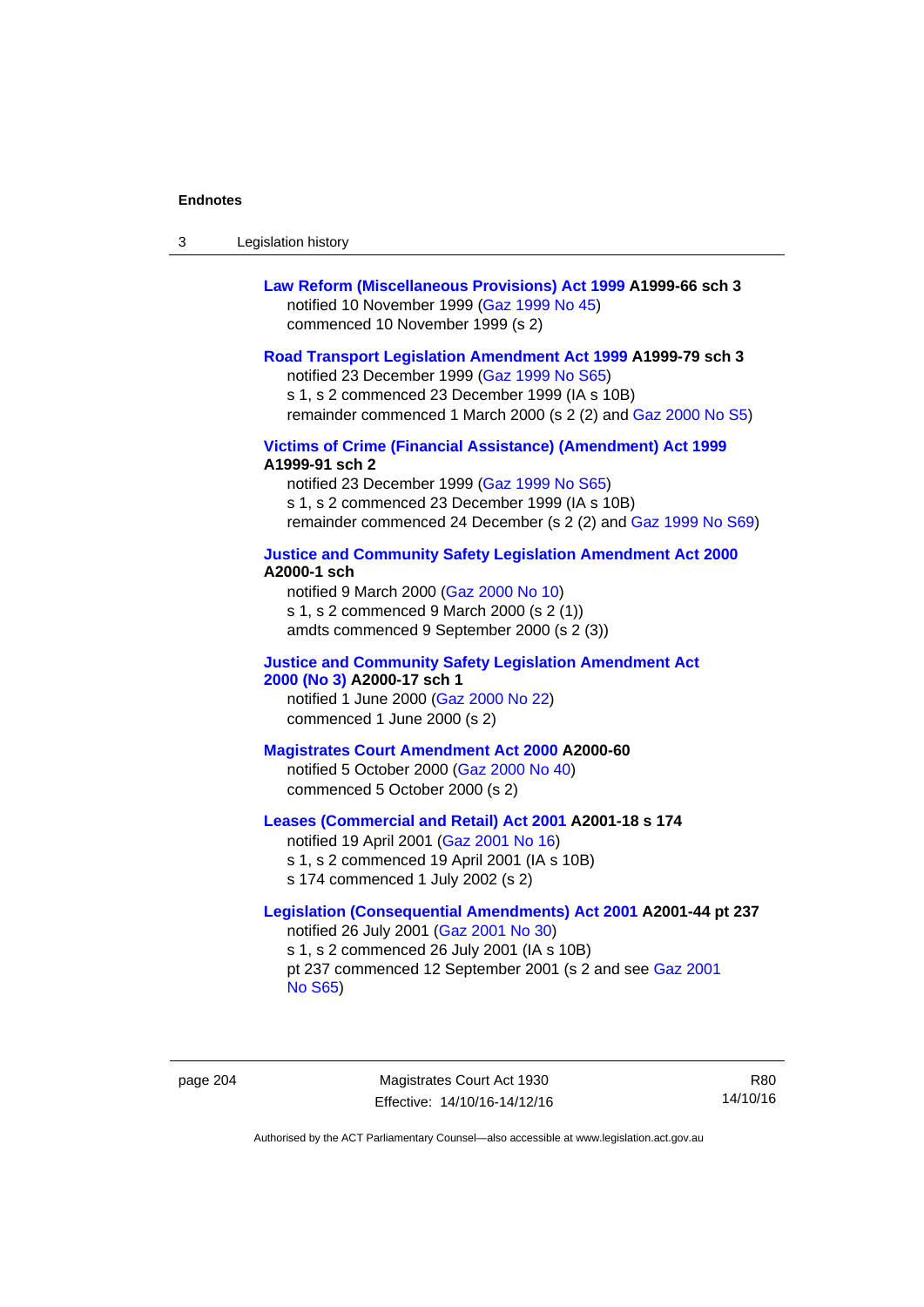### **[Statute Law Amendment Act 2001 \(No 2\)](http://www.legislation.act.gov.au/a/2001-56) 2001 No 56 pt 3.37**  notified 5 September 2001 [\(Gaz 2001 No S65\)](http://www.legislation.act.gov.au/gaz/2001-S65/default.asp) commenced 5 September 2001 (s 2 (1))

**[Road Transport \(Public Passenger Services\) Act 2001](http://www.legislation.act.gov.au/a/2001-62) A2001-62 pt 1.1** 

notified 10 September 2001 [\(Gaz 2001 No S66\)](http://www.legislation.act.gov.au/gaz/2001-S66/default.asp)

s 1, s 2 commenced 10 September 2001 (IA s 10B)

pt 1.1 commences 1 December 2001 (s 2 and CN 2001 No 2)

### **[Crimes Legislation Amendment Act 2001](http://www.legislation.act.gov.au/a/2001-63) A2001-63 pt 8**

notified 10 September 2001 [\(Gaz 2001 No S66\)](http://www.legislation.act.gov.au/gaz/2001-S66/default.asp) s 1, s 2 commenced 10 September 2001 (IA s 10B) pt 8 commenced 27 September 2001 (s 2 (2) and CN 2001 No 3)

### **[Criminal Code 2001](http://www.legislation.act.gov.au/a/2001-64) Act No 64 sch 1 (as am by [Criminal Code](http://www.legislation.act.gov.au/a/2002-2)  [Amendment Act 2002](http://www.legislation.act.gov.au/a/2002-2) A2002-2 )**

notified 10 September 2001 [\(Gaz 2001 No S66\)](http://www.legislation.act.gov.au/gaz/2001-S66/default.asp) repealed before commencement by [Criminal Code 2002](http://www.legislation.act.gov.au/a/2002-51) No 51 s 126

#### **[Justice and Community Safety Legislation Amendment Act 2001](http://www.legislation.act.gov.au/a/2001-70) A2001-70 sch 1**

notified LR 14 September 2001 amdt commenced 14 September 2001 (s 2 (5))

### **[Fair Trading Legislation Amendment Act 2001](http://www.legislation.act.gov.au/a/2001-77) A2001-77 pt 4**

notified LR 14 September 2001 s 1, s 2 commenced 14 September 2001 (LA s 75) pt 4 commenced 14 March 2002 (LA s 79)

#### **[Protection Orders \(Consequential Amendments\) Act 2001](http://www.legislation.act.gov.au/a/2001-90) A2001-90 sch 1 pt 8**

notified LR 27 September 2001

s 1, s 2 commenced 27 September 2001 (LA s 75)

sch 1 pt 8 commenced 27 March 2002 (s 2 and LA s 79)

Magistrates Court Act 1930 Effective: 14/10/16-14/12/16 page 205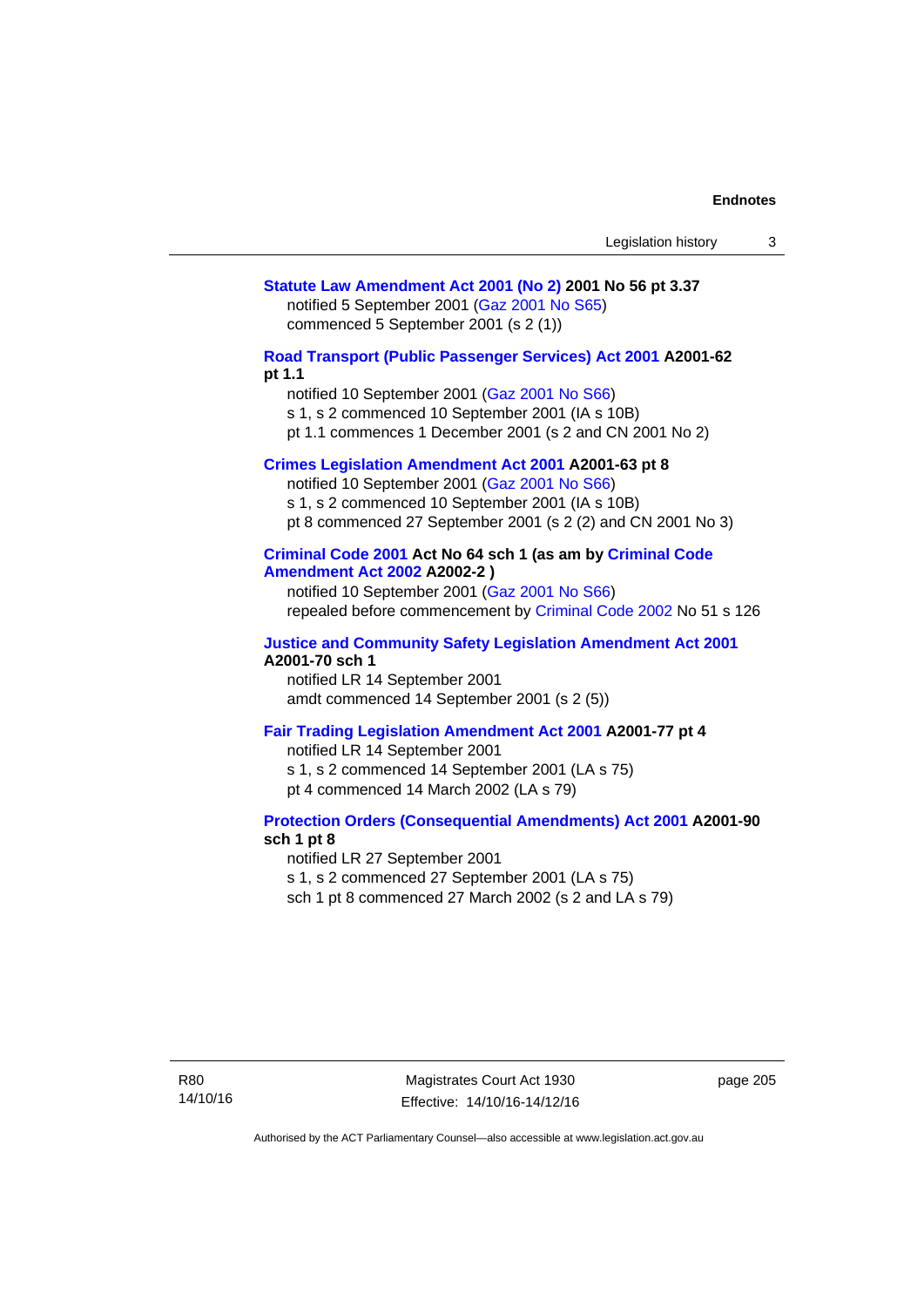| -3 | Legislation history |
|----|---------------------|
|----|---------------------|

### **[Criminal Code Amendment Act 2002](http://www.legislation.act.gov.au/a/2002-2) A2002-2 s 4**

notified LR 7 March 2002 s 1, s 2 commenced 7 March 2002 (LA s 75) remainder commenced 9 March 2002 (s 2) *Note* This Act only amends the [Criminal Code 2001](http://www.legislation.act.gov.au/a/2001-64) Act No 64. The [Criminal Code](http://www.legislation.act.gov.au/a/2002-51) 2001 was repealed before it commenced (see [A2002-51](http://www.legislation.act.gov.au/a/2002-51) s 126) **[Statute Law Amendment Act 2002](http://www.legislation.act.gov.au/a/2002-30) A2002-30 pt 3.46**  notified LR 16 September 2002

s 1, s 2 taken to have commenced 19 May 1997 (LA s 75 (2)) pt 3.46 commenced 17 September 2002 (s 2 (1))

#### **[Magistrates Court \(Refund of Fees\) Amendment Act 2002](http://www.legislation.act.gov.au/a/2002-36) A2002-36**

notified LR 10 October 2002 s 1, s 2 commenced 10 October 2002 (LA s 75 (1)) remainder commenced 11 October 2002 (s 2)

#### **[Statute Law Amendment Act 2002 \(No 2\)](http://www.legislation.act.gov.au/a/2002-49) A2002-49 amdt 3.222**

notified LR 20 December 2002

s 1, s 2 taken to have commenced 7 October 1994 (LA s 75 (2)) amdt 3.222 taken to have commenced 24 September 1997 (s 2 (3)) *Note* This Act only amends the Remuneration Tribunal

[\(Consequential Amendments\) Act 1997](http://www.legislation.act.gov.au/a/1997-41) A1997-41 .

#### **[Justice and Community Safety Legislation Amendment Act 2003](http://www.legislation.act.gov.au/a/2003-2) A2003-2 pt 14**

notified LR 3 March 2003 s 1, s 2 commenced 3 March 2003 (LA s 75 (1)) pt 14 commenced 31 March 2003 (s 2 (2))

### **[Evidence \(Miscellaneous Provisions\) Amendment Act 2003](http://www.legislation.act.gov.au/a/2003-48) A2003-48 sch 2 pt 2.8**

notified LR 31 October 2003 s 1, s 2 commenced 31 October 2003 (LA s 75 (1)) sch 2 pt 2.8 commenced 30 April 2004 (s 2 and LA s 79)

#### **[Statute Law Amendment Act 2003 \(No 2\)](http://www.legislation.act.gov.au/a/2003-56) A2003-56 sch 3 pt 3.14**

notified LR 5 December 2003 s 1, s 2 commenced 5 December 2003 (LA s 75 (1)) sch 3 pt 3.14 commenced 19 December 2003 (s 2)

page 206 Magistrates Court Act 1930 Effective: 14/10/16-14/12/16

R80 14/10/16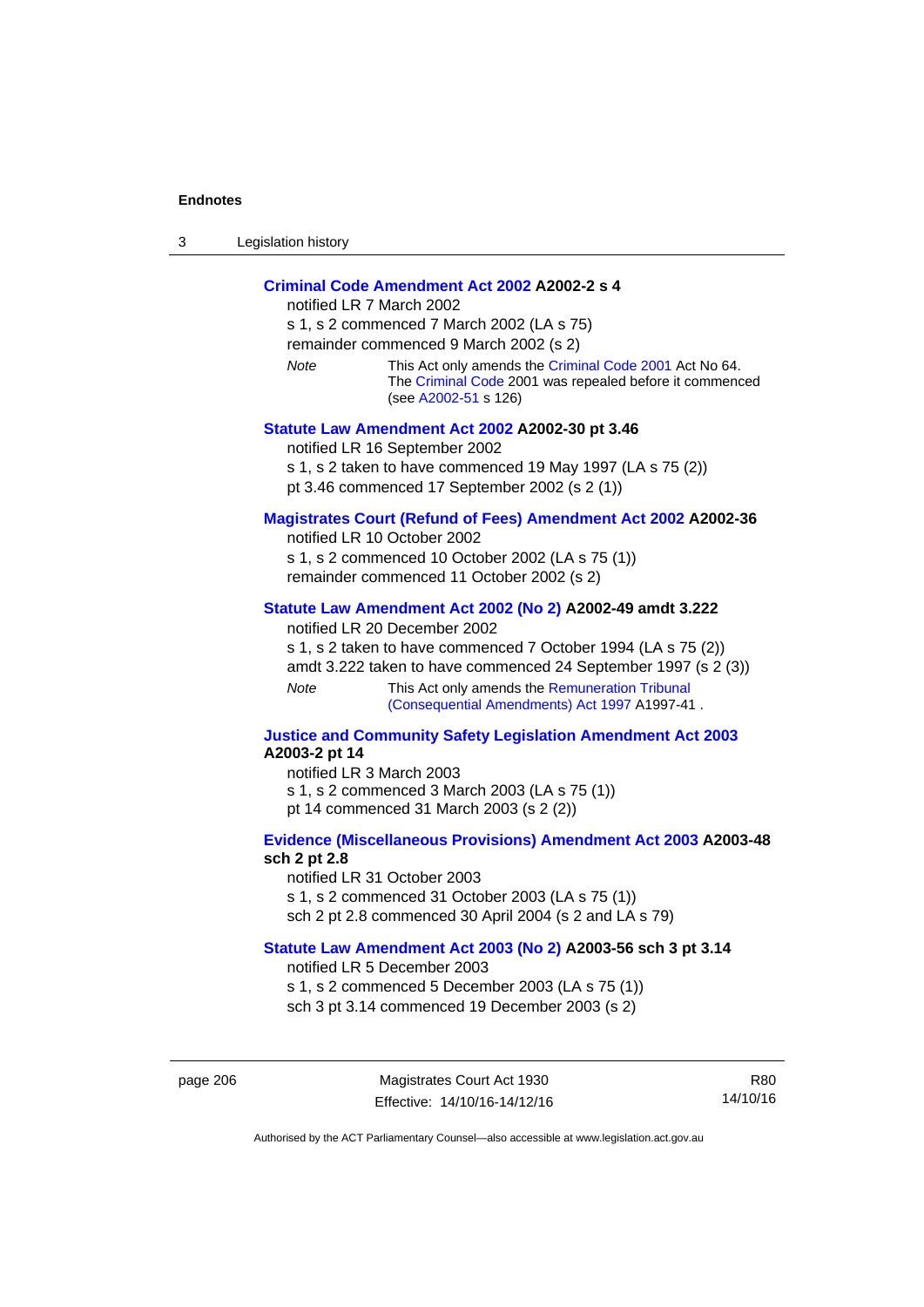### **[Sexuality Discrimination Legislation Amendment Act 2004](http://www.legislation.act.gov.au/a/2004-2) A2004-2 sch 2 pt 2.6**

notified LR 18 February 2004 s 1, s 2 commenced 18 February 2004 (LA s 75 (1)) sch 2 pt 2.6 commenced 22 March 2004 (s 2 and [CN2004-4\)](http://www.legislation.act.gov.au/cn/2004-4/default.asp)

#### **[Bail Amendment Act 2004](http://www.legislation.act.gov.au/a/2004-14) A2004-14 sch 2 pt 2.2**

notified LR 26 March 2004

s 1, s 2 commenced 26 March 2004 (LA s 75 (1))

sch 2 pt 2.2 commenced 26 June 2004 (s 2 (1))

#### **[Criminal Code \(Theft, Fraud, Bribery and Related Offences\)](http://www.legislation.act.gov.au/a/2004-15)  [Amendment Act 2004](http://www.legislation.act.gov.au/a/2004-15) A2004-15 sch 3 pt 3.4**

notified LR 26 March 2004 s 1, s 2 commenced 26 March 2004 (LA s 75 (1)) sch 3 pt 3.4 commenced 9 April 2004 (s 2 (1))

### **[Statute Law Amendment Act 2004](http://www.legislation.act.gov.au/a/2004-42) A2004-42 sch 1 pt 1.4**

notified LR 11 August 2004 s 1, s 2 commenced 11 August 2004 (LA s 75 (1)) amdt 1.10, amdt 1.11 commenced 30 September 2004(s 2 (2) and see [Litter Act 2004](http://www.legislation.act.gov.au/a/2004-47) A2004-47, s 2 and [CN2004-22\)](http://www.legislation.act.gov.au/cn/2004-22/default.asp) sch 1 pt 1.4 remainder commenced 25 August 2004 (s 2 (1))

#### **[Litter Act 2004](http://www.legislation.act.gov.au/a/2004-47) A2004-47 sch 1**

notified LR 16 August 2004 s 1, s 2 commenced 16 August 2004 (LA s 75 (1)) sch 1 commenced 30 September 2004 (s 2 and [CN2004-22\)](http://www.legislation.act.gov.au/cn/2004-22/default.asp)

#### **[Court Procedures \(Consequential Amendments\) Act 2004](http://www.legislation.act.gov.au/a/2004-60) A2004-60 sch 1 pt 1.40, pt 1.51 (in part)**

notified LR 2 September 2004 s 1, s 2 commenced 2 September 2004 (LA s 75 (1)) sch 1 pt 1.40, pt 1.51 commenced 10 January 2005 (s 2 and see [Court](http://www.legislation.act.gov.au/a/2004-59)  [Procedures Act 2004](http://www.legislation.act.gov.au/a/2004-59) A2004-59, s 2 and [CN2004-29\)](http://www.legislation.act.gov.au/cn/2004-29/default.asp)

#### **[Justice and Community Safety Legislation Amendment Act 2005](http://www.legislation.act.gov.au/a/2005-5) A2005-5 pt 8**

notified LR 23 February 2005 s 1, s 2 commenced 23 February 2005 (LA s 75 (1)) pt 8 commenced 24 February 2005 (s 2 (2))

R80 14/10/16

Magistrates Court Act 1930 Effective: 14/10/16-14/12/16 page 207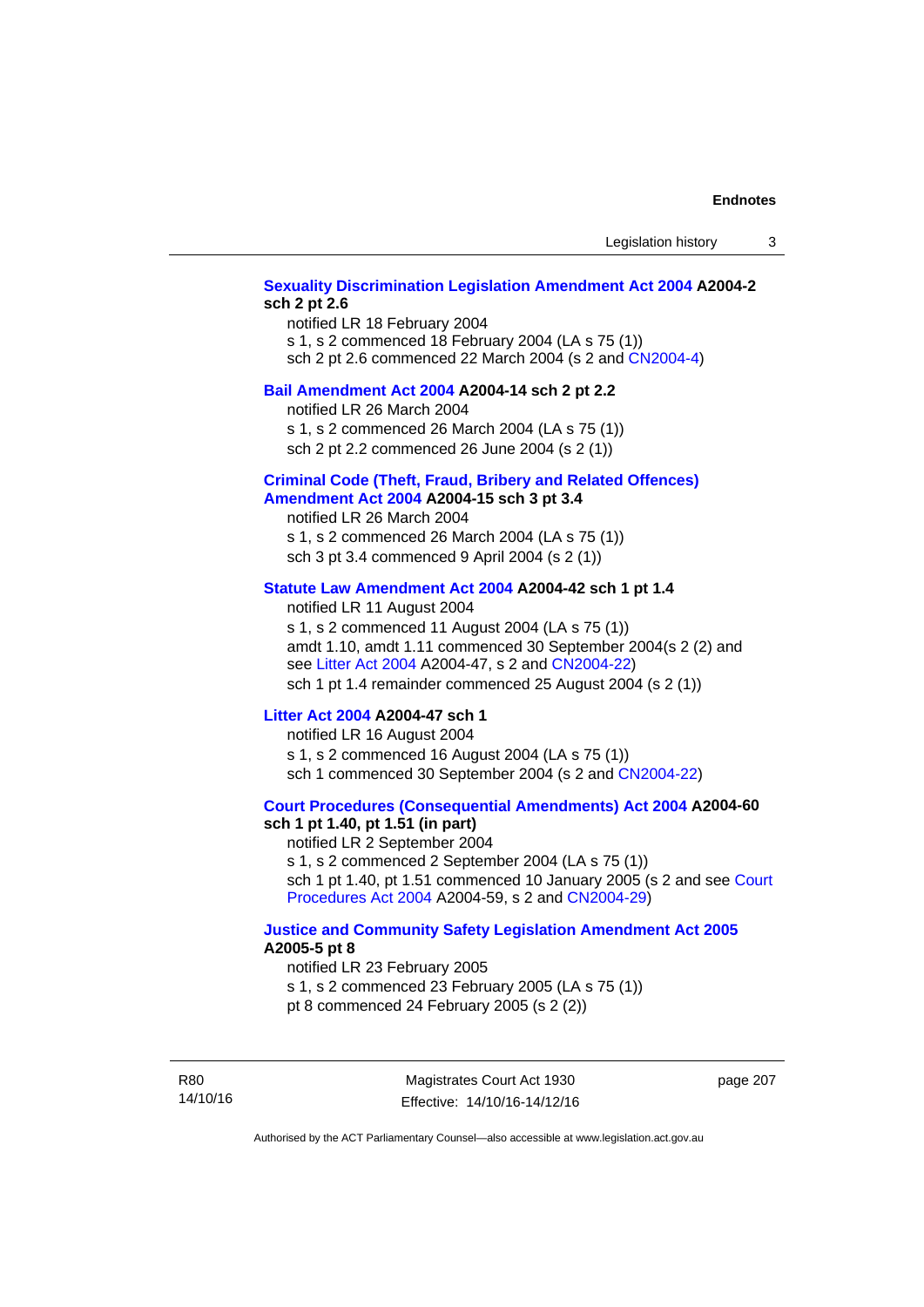3 Legislation history

### **[Crimes Amendment Act 2005](http://www.legislation.act.gov.au/a/2005-7) A2005-7 pt 4**

notified LR 23 February 2005 s 1, s 2 commenced 23 February 2005 (LA s 75 (1)) pt 4 commenced 24 February 2005 (s 2)

### **[Domestic Violence and Protection Orders Amendment Act 2005](http://www.legislation.act.gov.au/a/2005-13) A2005-13 sch 1 pt 1.12**

notified LR 24 March 2005 s 1, s 2 commenced 24 March 2005 (LA s 75 (1)) sch 1 pt 1.12 commenced 25 March 2005 (s 2)

#### **[Statute Law Amendment Act 2005](http://www.legislation.act.gov.au/a/2005-20) A2005-20 sch 3 pt 3.35**

notified LR 12 May 2005 s 1, s 2 taken to have commenced 8 March 2005 (LA s 75 (2)) sch 1 pt 3.35 commenced 2 June 2005 (s 2 (1))

#### **[Criminal Code \(Administration of Justice Offences\) Amendment](http://www.legislation.act.gov.au/a/2005-53)  [Act 2005](http://www.legislation.act.gov.au/a/2005-53) A2005-53 sch 1 pt 1.20**

notified LR 26 October 2005 s 1, s 2 commenced 26 October 2005 (LA s 75 (1)) sch 1 pt 1.20 commenced 23 November 2005 (s 2)

#### **[Justice and Community Safety Legislation Amendment Act 2005](http://www.legislation.act.gov.au/a/2005-60)  [\(No 4\)](http://www.legislation.act.gov.au/a/2005-60) A2005-60 sch 1 pt 1.19**

notified LR 1 December 2005 s 1, s 2 taken to have commenced 23 November 2005 (LA s 75 (2)) sch 1 pt 1.19 commenced 22 December 2005 (s 2 (4))

### **[Sentencing Legislation Amendment Act 2006](http://www.legislation.act.gov.au/a/2006-23) A2006-23 sch 1 pt 1.27**  notified LR 18 May 2006

s 1, s 2 commenced 18 May 2006 (LA s 75 (1)) sch 1 pt 1.27 commenced 2 June 2006 (s 2 (1) and see [Crimes](http://www.legislation.act.gov.au/a/2005-59)  [\(Sentence Administration\) Act 2005](http://www.legislation.act.gov.au/a/2005-59) A2005-59 s 2, [Crimes](http://www.legislation.act.gov.au/a/2005-58)  [\(Sentencing\) Act 2005](http://www.legislation.act.gov.au/a/2005-58) A2005-58, s 2 and LA s 79)

page 208 Magistrates Court Act 1930 Effective: 14/10/16-14/12/16

R80 14/10/16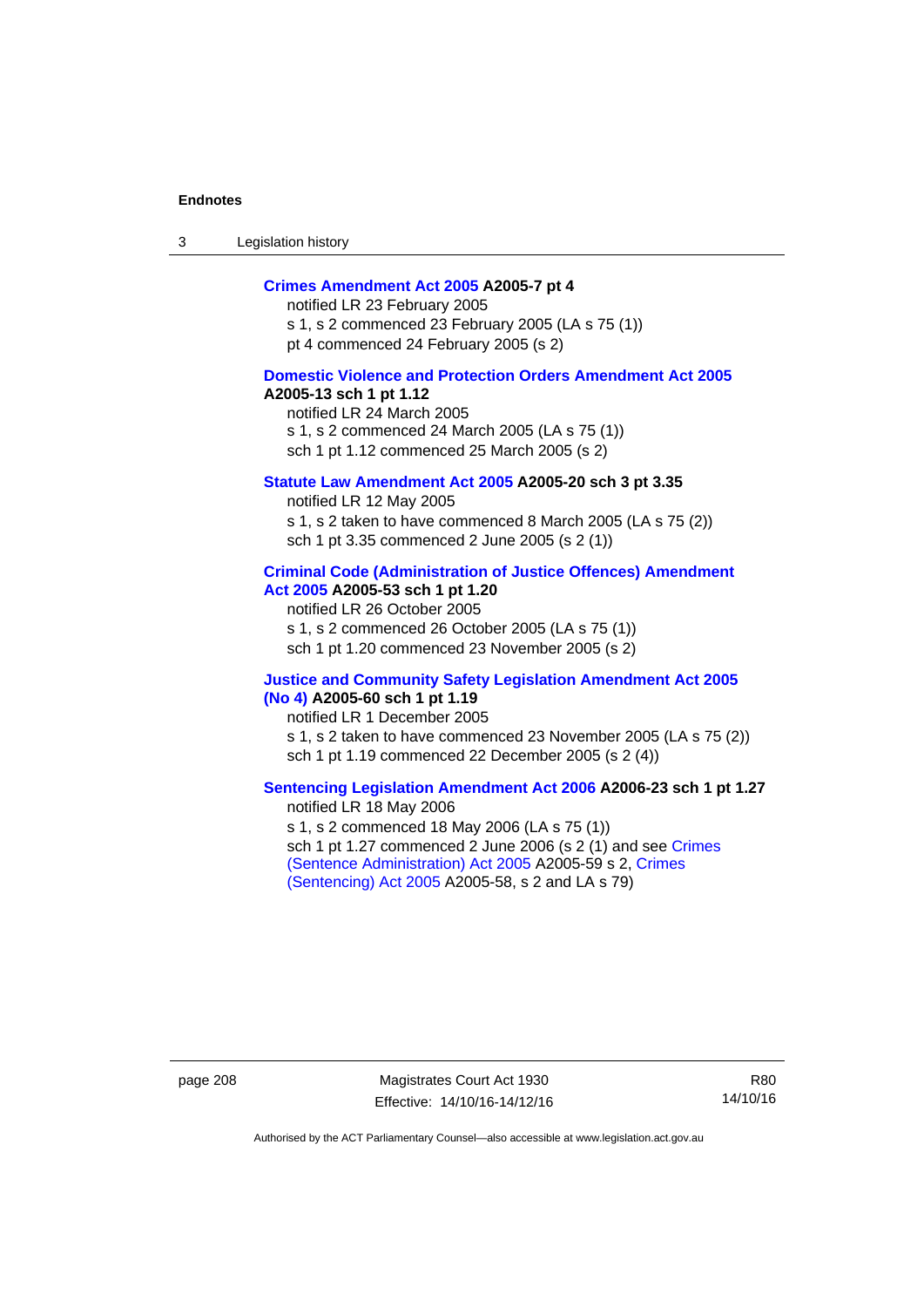| Legislation history |  |
|---------------------|--|
|---------------------|--|

# **[Justice and Community Safety Legislation Amendment Act 2006](http://www.legislation.act.gov.au/a/2006-40) A2006-40 sch 2 pt 2.23 (as am by [A2006-55](http://www.legislation.act.gov.au/a/2006-55) pt 4)**  notified LR 28 September 2006 s 1, s 2 commenced 28 September 2006 (LA s 75 (1)) sch 2 pt 2.23 commenced 1 January 2007 (s 2 (4)) **[Court Legislation Amendment Act 2006](http://www.legislation.act.gov.au/a/2006-55) A2006-55 pt 4, pt 5**  notified LR 18 December 2006 s 1, s 2 commenced 18 December 2006 (LA s 75 (1)) pt 4 commenced 1 January 2007 (LA s 79A and [A2006-40](http://www.legislation.act.gov.au/a/2006-40)) pt 5 commenced 19 December 2006 (s 2) **[Housing Assistance Act 2007](http://www.legislation.act.gov.au/a/2007-8) A2007-8 sch 1 pt 1.7**  notified LR 10 May 2007 s 1, s 2 commenced 10 May 2007 (LA s 75 (1)) sch 1 pt 1.7 commenced 10 November 2007 (s 2 and LA s 79) **[Corrections Management Act 2007](http://www.legislation.act.gov.au/a/2007-15) A2007-15 sch 1 pt 1.6**  notified LR 18 June 2007 s 1, s 2 commenced 18 June 2007 (LA s 75 (1)) sch 1 pt 1.6 commenced 18 December 2007 (s 2 and LA s 79) **[Victims of Crime Amendment Act 2007](http://www.legislation.act.gov.au/a/2007-44) A2007-44 sch 1 pt 1.2**  notified LR 13 December 2007 s 1, s 2 commenced 13 December 2007 (LA s 75 (1)) sch 1 pt 1.2 commenced 20 December 2007 (s 2) **[Crimes Amendment Act 2008](http://www.legislation.act.gov.au/a/2008-6) A2008-6 pt 5**  notified LR 15 April 2008 s 1, s 2 commenced 15 April 2008 (LA s 75 (1)) pt 5 commenced 16 April 2008 (s 2) **[Children and Young People Act 2008](http://www.legislation.act.gov.au/a/2008-19) A2008-19 sch 1 pt 1.8**  notified LR 17 July 2008 s 1, s 2 commenced 17 July 2008 (LA s 75 (1)) sch 1 pt 1.8 commenced 27 February 2009 (s 2 and [CN2008-17](http://www.legislation.act.gov.au/cn/2008-17/default.asp) (and see [CN2008-13](http://www.legislation.act.gov.au/cn/2008-13/default.asp)))

page 209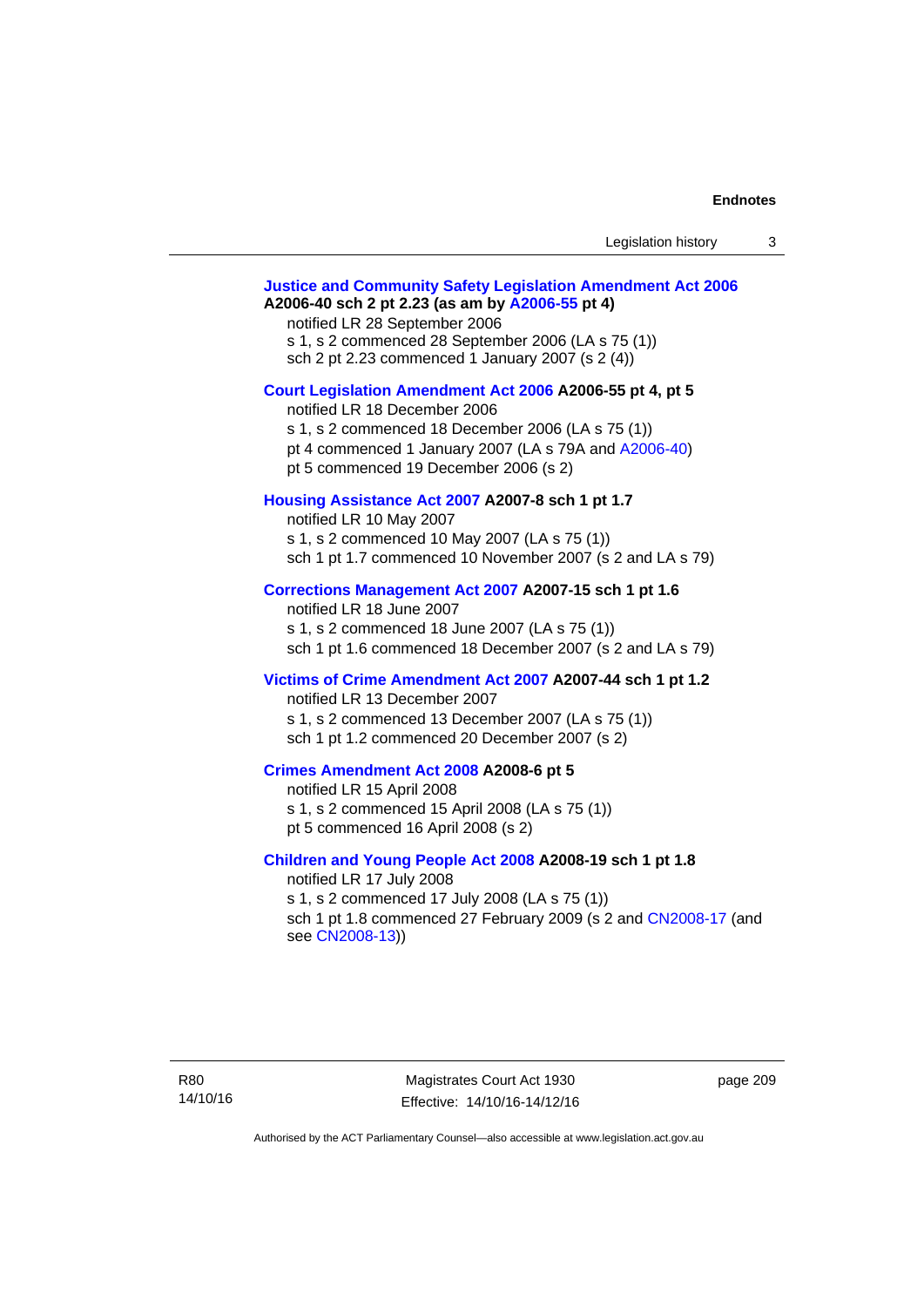3 Legislation history

### **[Children and Young People \(Consequential Amendments\) Act 2008](http://www.legislation.act.gov.au/a/2008-20) A2008-20 sch 1 pt 1.5**

notified LR 17 July 2008

s 1, s 2 commenced 17 July 2008 (LA s 75 (1))

s 3 commenced 18 July 2008 (s 2 (1))

sch 1 pt 1.5 commenced 27 February 2009 (s 2 (5) and see Children [and Young People Act 2008](http://www.legislation.act.gov.au/a/2008-19) A2008-19, s 2 and [CN2008-17 \(](http://www.legislation.act.gov.au/cn/2008-17/default.asp)and see [CN2008-13](http://www.legislation.act.gov.au/cn/2008-13/default.asp)))

### **[Justice and Community Safety Legislation Amendment Act 2008](http://www.legislation.act.gov.au/a/2008-22)  [\(No 2\)](http://www.legislation.act.gov.au/a/2008-22) A2008-22 sch 1 pt 1.6**

notified LR 8 July 2008

s 1, s 2 commenced 8 July 2008 (LA s 75 (1))

sch 1 pt 1.6 commenced 29 July 2008 (s 2)

### **[Justice and Community Safety Legislation Amendment](http://www.legislation.act.gov.au/a/2008-29)**

**[Act 2008 \(No 3\)](http://www.legislation.act.gov.au/a/2008-29) A2008-29 sch 1 pt 1.10** 

notified LR 13 August 2008

s 1, s 2 commenced 13 August 2008 (LA s 75 (1)) sch 1 pt 1.10 commenced 27 August 2008 (s 2)

#### **[ACT Civil and Administrative Tribunal Legislation Amendment](http://www.legislation.act.gov.au/a/2008-36)  [Act 2008](http://www.legislation.act.gov.au/a/2008-36) A2008-36 sch 1 pt 1.36**

notified LR 4 September 2008

s 1, s 2 commenced 4 September 2008 (LA s 75 (1)) sch 1 pt 1.36 commenced 2 February 2009 (s 2 (1) and see [ACT Civil](http://www.legislation.act.gov.au/a/2008-35)  [and Administrative Tribunal Act 2008](http://www.legislation.act.gov.au/a/2008-35) A2008-35, s 2 (1) and [CN2009-2](http://www.legislation.act.gov.au/cn/2009-2/default.asp))

**[ACT Civil and Administrative Tribunal Legislation Amendment](http://www.legislation.act.gov.au/a/2008-37)  [Act 2008 \(No 2\)](http://www.legislation.act.gov.au/a/2008-37) A2008-37 sch 1 pt 1.74** 

notified LR 4 September 2008

s 1, s 2 commenced 4 September 2008 (LA s 75 (1)) sch 1 pt 1.74 commenced 2 February 2009 (s 2 (1) and see ACT Civil

[and Administrative Tribunal Act 2008](http://www.legislation.act.gov.au/a/2008-35) A2008-35, s 2 (1) and [CN2009-2](http://www.legislation.act.gov.au/cn/2009-2/default.asp))

### **[Sexual and Violent Offences Legislation Amendment Act 2008](http://www.legislation.act.gov.au/a/2008-41) A2008-41 pt 3**

notified LR 8 September 2008

s 1, s 2 commenced 8 September 2008 (LA s 75 (1))

pt 3 commenced 30 May 2009 (s 2 and [CN2009-3\)](http://www.legislation.act.gov.au/cn/2009-3/default.asp)

page 210 Magistrates Court Act 1930 Effective: 14/10/16-14/12/16

R80 14/10/16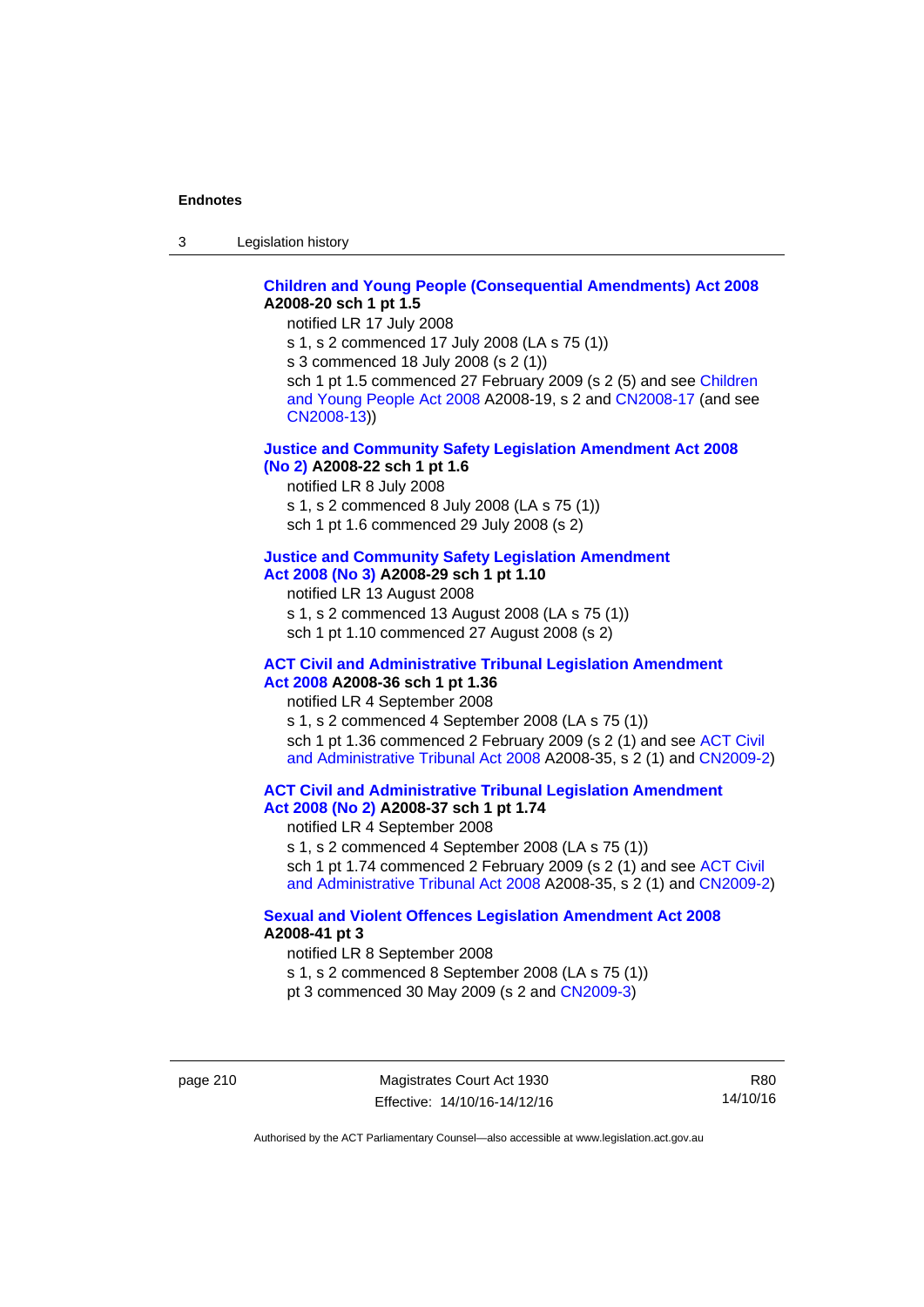### **[Court Legislation Amendment Act 2008](http://www.legislation.act.gov.au/a/2008-42) A2008-42 pt 4**

notified LR notified LR 8 September 2008

s 1, s 2 commenced 8 September 2008 (LA s 75 (1)) pt 4 commenced 8 March 2009 (s 2 and LA s 79)

#### **[Crimes Legislation Amendment Act 2008](http://www.legislation.act.gov.au/a/2008-44) A2008-44 sch 1 pt 1.11**

notified LR 9 September 2008

s 1, s 2 commenced 9 September 2008 (LA s 75 (1))

sch 1 pt 1.11 commenced 30 May 2009 (s 2 and [CN2009-4](http://www.legislation.act.gov.au/cn/2009-4/default.asp))

### **[Domestic Violence and Protection Orders Act 2008](http://www.legislation.act.gov.au/a/2008-46) A2008-46 sch 3 pt 3.12**

notified LR 10 September 2008 s 1, s 2 commenced 10 September 2008 (LA s 75 (1)) sch 3 pt 3.12 commenced 30 March 2009 (s 2)

### **[Justice and Community Safety Legislation Amendment Act 2009](http://www.legislation.act.gov.au/a/2009-7) A2009-7 sch 1 pt 1.8**

notified LR 5 March 2009

s 1, s 2 commenced 5 March 2009 (LA s 75 (1))

sch 1 pt 1.8 commenced 30 May 2009 (s 2 (4) and see Crimes [Legislation Amendment Act 2008](http://www.legislation.act.gov.au/a/2008-44) A2008-44, s 2 and [CN2009-4\)](http://www.legislation.act.gov.au/cn/2009-4/default.asp)

as modified by

#### **[Magistrates Court \(Transitional Provisions\) Regulation 2009](http://www.legislation.act.gov.au/sl/2009-20) SL2009-20**

notified LR 18 May 2009

s 1, s 2 commenced 18 May 2009 (LA s 75 (1)) remainder commenced 30 May 2009 (s 2 and see [Crimes Legislation](http://www.legislation.act.gov.au/a/2008-44)  [Amendment Act 2008](http://www.legislation.act.gov.au/a/2008-44) A2008-44, s 2 and [CN2009-4](http://www.legislation.act.gov.au/cn/2009-4/default.asp))

as amended by

### **[Justice and Community Safety Legislation Amendment Act 2009](http://www.legislation.act.gov.au/a/2009-19)  [\(No 2\)](http://www.legislation.act.gov.au/a/2009-19) A2009-19 pt 11**

notified LR 1 September 2009

s 1, s 2 commenced 1 September 2009 (LA s 75 (1))

pt 11 commenced 29 September 2009 (s 2)

R80 14/10/16

Magistrates Court Act 1930 Effective: 14/10/16-14/12/16 page 211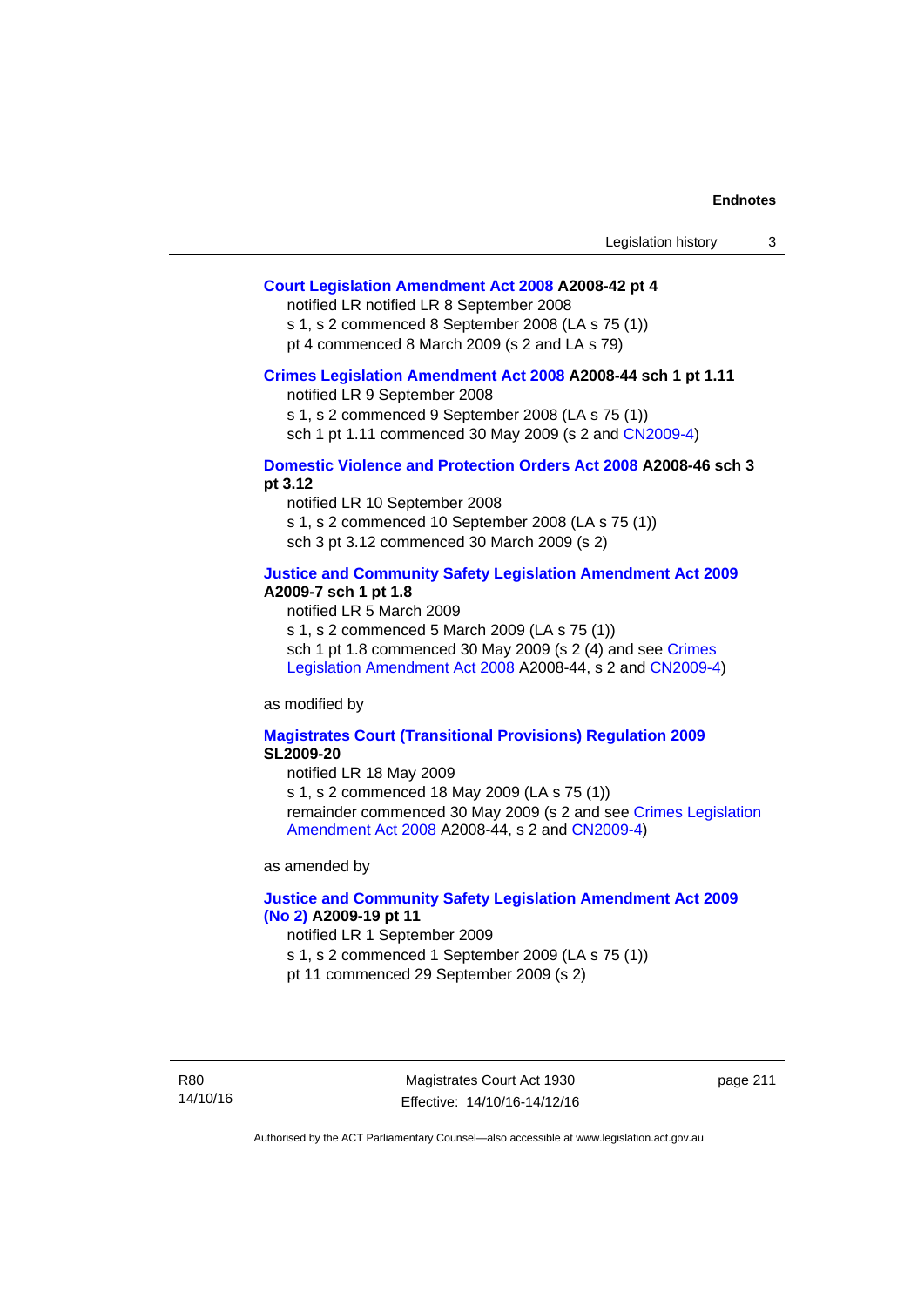| -3 | Legislation history |  |
|----|---------------------|--|
|----|---------------------|--|

### **[Road Transport \(Mass, Dimensions and Loading\) Act 2009](http://www.legislation.act.gov.au/a/2009-22) A2009-22 sch 1 pt 1.1**

notified LR 3 September 2009 s 1, s 2 commenced 3 September 2009 (LA s 75 (1)) sch 1 pt 1.1 commenced 3 March 2010 (s 2 and LA s 79)

#### **[Crimes Legislation Amendment Act 2009](http://www.legislation.act.gov.au/a/2009-24) A2009-24 sch 1 pt 1.9**

notified LR 3 September 2009

s 1, s 2 commenced 3 September 2009 (LA s 75 (1))

sch 1 pt 1.9 commenced 4 September 2009 (s 2)

#### **[Courts \(Appointments\) Amendment Act 2009](http://www.legislation.act.gov.au/a/2009-37) A2009-37 pt 2**

notified LR 21 October 2009 s 1, s 2 commenced 21 October 2009 (LA s 75 (1)) pt 2 commenced 22 October 2009 (s 2)

as modified by

#### **[ACT Civil and Administrative Tribunal \(Transitional Provisions\)](http://www.legislation.act.gov.au/sl/2009-2)  [Regulation 2009](http://www.legislation.act.gov.au/sl/2009-2) SL2009-2 s 67 (as am by [SL2009-51](http://www.legislation.act.gov.au/sl/2009-51) s 6, s 8, [A2009-54](http://www.legislation.act.gov.au/a/2009-54) amdt 1.3)**

notified LR 29 January 2009

s 1, s 2 commenced 29 January 2009 (LA s 75 (1)) s 67 commenced 2 February 2009 (s 2 and see [ACT Civil and](http://www.legislation.act.gov.au/a/2008-35)  [Administrative Tribunal Act 2008](http://www.legislation.act.gov.au/a/2008-35) A2008-35, s 2 (1) and [CN2009-2\)](http://www.legislation.act.gov.au/cn/2009-2/default.asp)

### **[ACT Civil and Administrative Tribunal \(Transitional Provisions\)](http://www.legislation.act.gov.au/sl/2009-51)  [Amendment Regulation 2009 \(No 1\)](http://www.legislation.act.gov.au/sl/2009-51) SL2009-51 s 6, s 8**

notified LR 30 October 2009

- s 1, s 2 commenced 30 October 2009 (LA s 75 (1))
- s 6, s 8 commenced 31 October 2009 (s 2)
- *Note* This regulation only amends the [ACT Civil and Administrative](http://www.legislation.act.gov.au/sl/2009-2)  [Tribunal \(Transitional Provisions\) Regulation 2009](http://www.legislation.act.gov.au/sl/2009-2) SL2009-2.

as amended by

#### **[Statute Law Amendment Act 2009 \(No 2\)](http://www.legislation.act.gov.au/a/2009-49) A2009-49 sch 3 pt 3.48**

notified LR 26 November 2009

s 1, s 2 commenced 26 November 2009 (LA s 75 (1)) sch 3 pt 3.48 commenced 17 December 2009 (s 2)

page 212 Magistrates Court Act 1930 Effective: 14/10/16-14/12/16

R80 14/10/16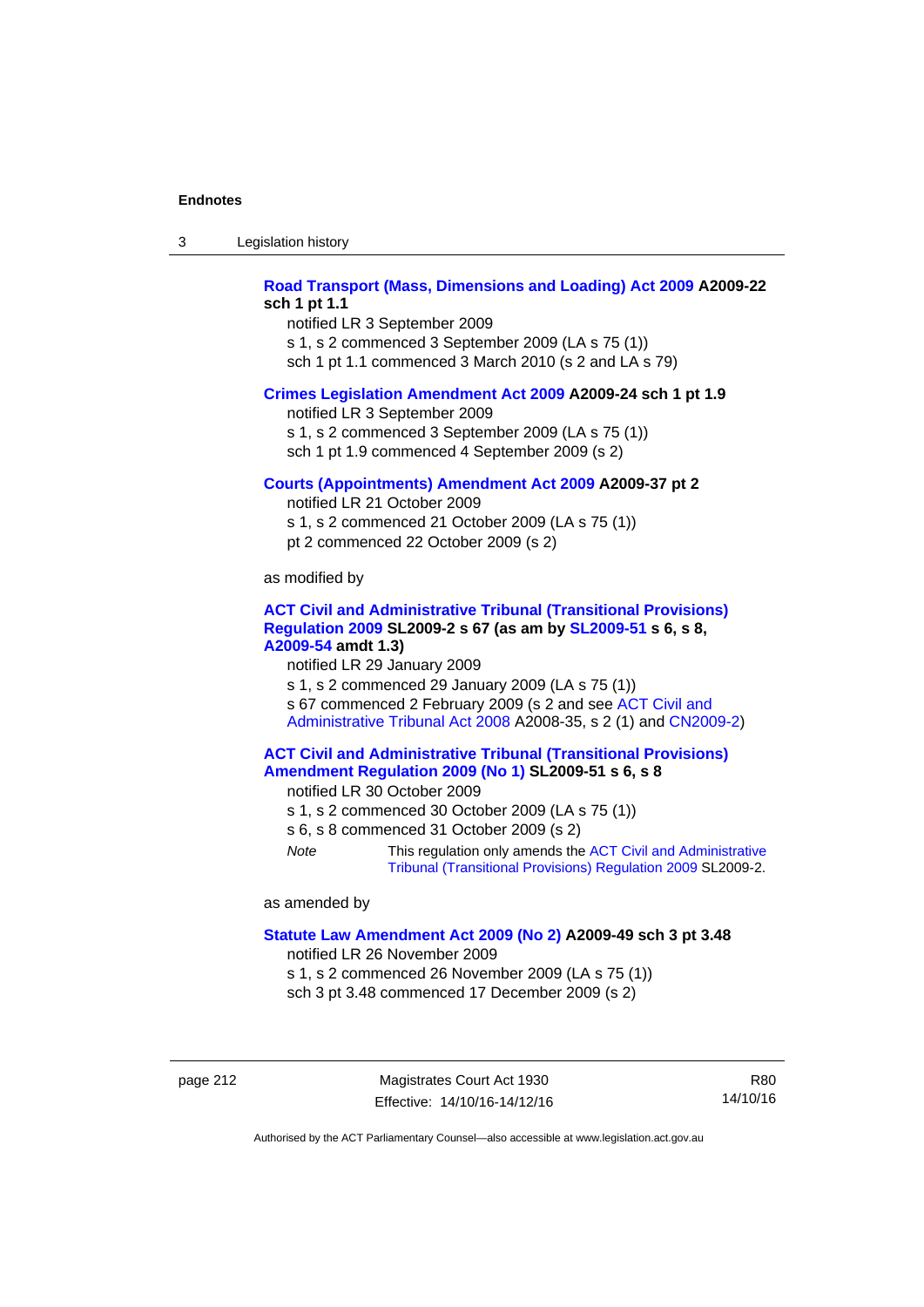### **[Justice and Community Safety Legislation Amendment Act 2009](http://www.legislation.act.gov.au/a/2009-54)  [\(No 4\)](http://www.legislation.act.gov.au/a/2009-54) A2009-54 sch 1 pt 1.2, sch 1 pt 1.4**

notified LR 18 December 2009

s 1, s 2 commenced 18 December 2009 (LA s 75 (1)) sch 1 pt 1.2, sch 1 pt 1.4 commenced 22 December 2009 (s 2 (2) (a) and see [Justice and Community Safety Legislation Amendment Act](http://www.legislation.act.gov.au/a/2009-44)  [2009 \(No 3\)](http://www.legislation.act.gov.au/a/2009-44) A2009-44 s 2 (3)) *Note* This Act also amends the [ACT Civil and Administrative Tribunal](http://www.legislation.act.gov.au/sl/2009-2) 

[\(Transitional Provisions\) Regulation 2009](http://www.legislation.act.gov.au/sl/2009-2) SL2009-2.

#### **[Justice and Community Safety Legislation Amendment Act 2010](http://www.legislation.act.gov.au/a/2010-13) A2010-13 sch 1 pt 1.4**

notified LR 31 March 2010 s 1, s 2 commenced 31 March 2010 (LA s 75 (1)) s 3 commenced 1 April 2010 (LA s 75AA) sch 1 pt 1.4 commenced 28 April 2010 (s 2 (4))

#### **[Crimes \(Sentence Administration\) Amendment Act 2010](http://www.legislation.act.gov.au/a/2010-21) A2010-21 sch 1 pt 1.6**

notified LR 30 June 2010 s 1, s 2 commenced 30 June 2010 (LA s 75 (1)) sch 1 pt 1.6 commenced 1 July 2010 (s 2)

#### **[Justice and Community Safety Legislation Amendment Act 2010](http://www.legislation.act.gov.au/a/2010-30)**

#### **[\(No 2\)](http://www.legislation.act.gov.au/a/2010-30) A2010-30 sch 1 pt 1.15**

notified LR 31 August 2010

s 1, s 2 commenced 31 August 2010 (LA s 75 (1))

s 3 commenced 1 September 2010 (s 2 (1))

sch 1 pt 1.15 commenced 28 September 2010 (s 2 (2))

### **[Justice and Community Safety Legislation Amendment Act 2010](http://www.legislation.act.gov.au/a/2010-40)**

# **[\(No 3\)](http://www.legislation.act.gov.au/a/2010-40) A2010-40 sch 2 pt 2.10**

notified LR 5 October 2010

s 1, s 2 commenced 5 October 2010 (LA s 75 (1))

s 3 commenced 6 October 2010 (s 2 (1))

# sch 2 pt 2.10 commenced 2 November 2010 (s 2 (2))

### **[Courts Legislation Amendment Act 2011](http://www.legislation.act.gov.au/a/2011-13) A2011-13 sch 1 pt 1.5**

notified LR 11 May 2011 s 1, s 2 commenced 11 May 2011 (LA s 75 (1)) sch 1 pt 1.5 commenced 25 July 2011 (s 2 and [CN2011-8\)](http://www.legislation.act.gov.au/cn/2011-8/default.asp)

R80 14/10/16 page 213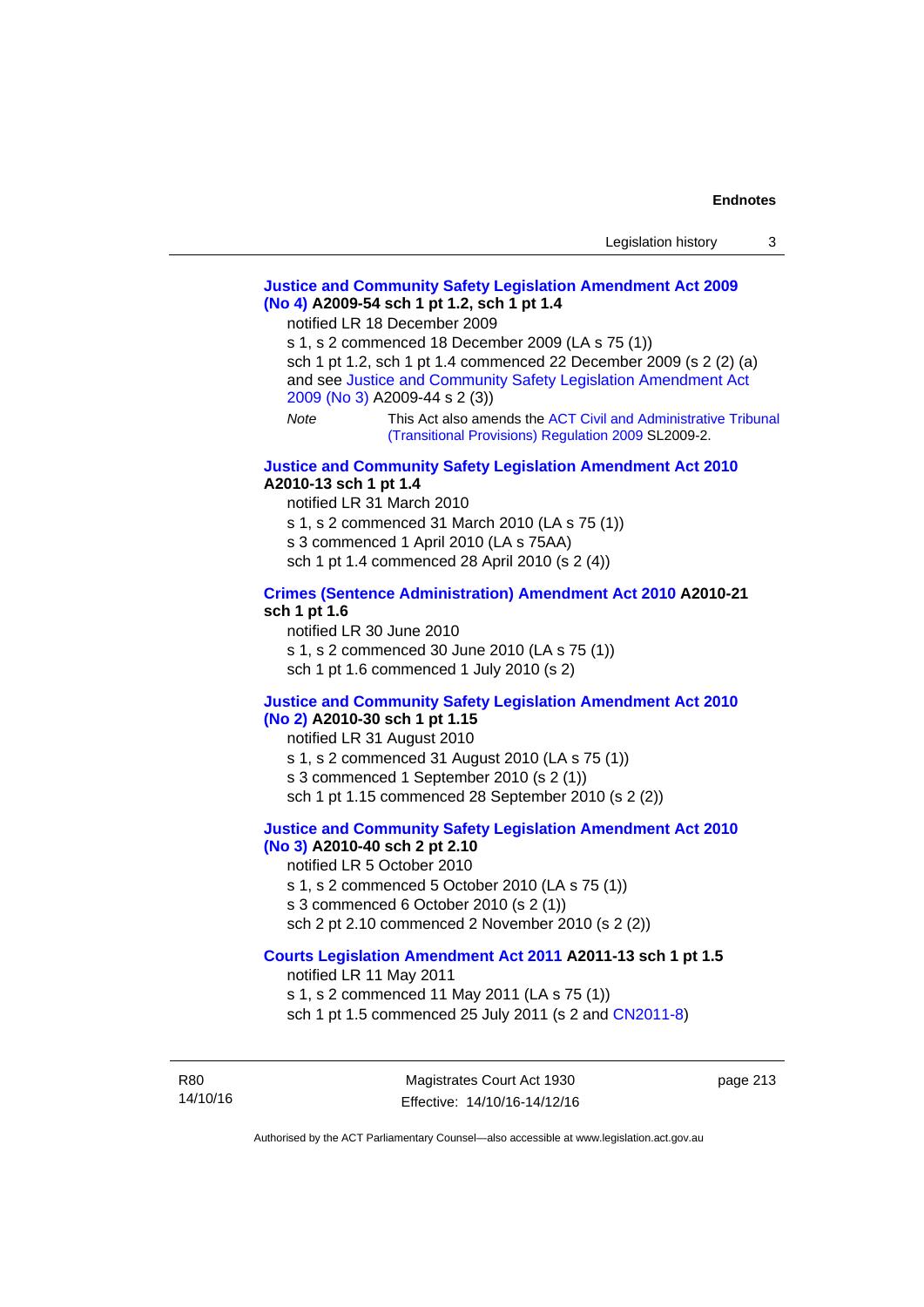| -3 | Legislation history |  |
|----|---------------------|--|
|----|---------------------|--|

### **[Administrative \(One ACT Public Service Miscellaneous Amendments\)](http://www.legislation.act.gov.au/a/2011-22)  [Act 2011](http://www.legislation.act.gov.au/a/2011-22) A2011-22 sch 1 pt 1.99**

notified LR 30 June 2011 s 1, s 2 commenced 30 June 2011 (LA s 75 (1)) sch 1 pt 1.99 commenced 1 July 2011 (s 2 (1))

#### **[Statute Law Amendment Act 2011 \(No 2\)](http://www.legislation.act.gov.au/a/2011-28) A2011-28 sch 3 pt 3.26**

notified LR 31 August 2011 s 1, s 2 commenced 31 August 2011 (LA s 75 (1)) sch 3 pt 3.26 commenced 21 September 2011 (s 2 (1))

### **[Law Officers Act 2011](http://www.legislation.act.gov.au/a/2011-30) A2011-30 sch 1 pt 1.5**

notified LR 29 August 2011 s 1, s 2 commenced 29 August 2011 (LA s 75 (1)) sch 1 pt 1.5 commenced 31 August 2011 (s 2 and [CN2011-9](http://www.legislation.act.gov.au/cn/2011-9/default.asp))

### **[Evidence \(Consequential Amendments\) Act 2011](http://www.legislation.act.gov.au/a/2011-48) A2011-48 sch 1 pt 1.23**

notified LR 22 November 2011 s 1, s 2 commenced 22 November 2011 (LA s 75 (1)) sch 1 pt 1.23 commenced 1 March 2012 (s 2 (1) and see [Evidence](http://www.legislation.act.gov.au/a/2011-12)  [Act 2011](http://www.legislation.act.gov.au/a/2011-12) A2011-12, s 2 and [CN2012-4](http://www.legislation.act.gov.au/cn/2012-4/default.asp))

#### **[Statute Law Amendment Act 2011 \(No 3\)](http://www.legislation.act.gov.au/a/2011-52) A2011-52 sch 3 pt 3.37**

notified LR 28 November 2011 s 1, s 2 commenced 28 November 2011 (LA s 75 (1)) sch 3 pt 3.37 commenced 12 December 2011 (s 2)

#### **[Justice and Community Safety Legislation Amendment Act 2012](http://www.legislation.act.gov.au/a/2012-13) A2012-13 sch 1 pt 1.8**

notified LR 11 April 2012 s 1, s 2 commenced 11 April 2012 (LA s 75 (1)) sch 1 pt 1.8 commenced 12 April 2012 (s 2 (1))

### **[Crimes Legislation Amendment Act 2013](http://www.legislation.act.gov.au/a/2013-12) A2013-12 pt 9**  notified LR 17 April 2013

s 1, s 2 commenced 17 April 2013 (LA s 75 (1)) pt 9 commenced 24 April 2013 (s 2)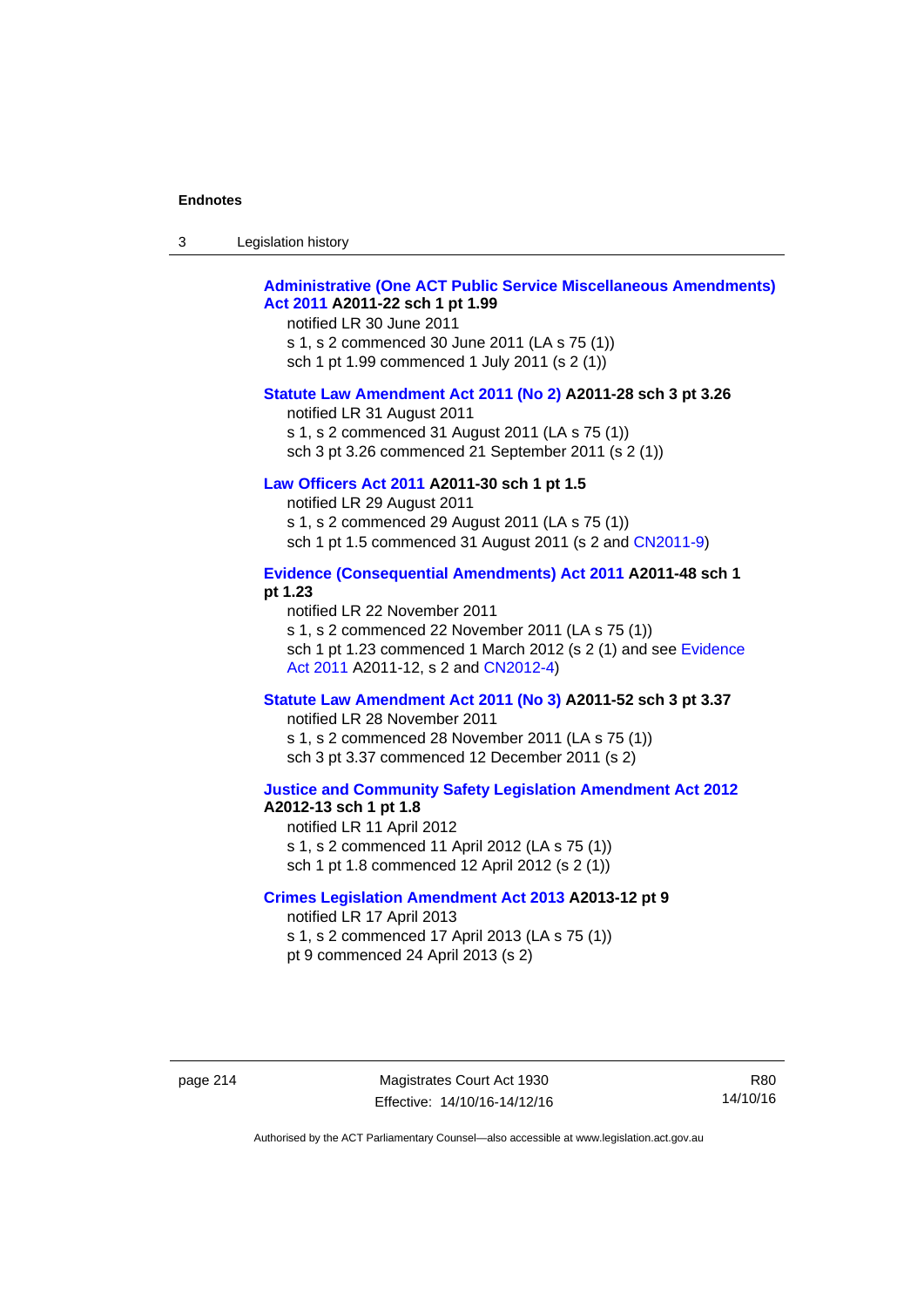### **[Magistrates Court \(Industrial Proceedings\) Amendment Act 2013](http://www.legislation.act.gov.au/a/2013-43) A2013-43**

notified LR 7 November 2013 s 1, s 2 commenced 7 November 2013 (LA s 75 (1)) remainder commenced 8 November 2013 (s 2)

### **[Justice and Community Safety Legislation Amendment Act 2013](http://www.legislation.act.gov.au/a/2013-45)  [\(No](http://www.legislation.act.gov.au/a/2013-45) 4) A2013-45 sch 1 pt 1.2**

notified LR 11 November 2013 s 1, s 2 commenced 11 November 2013 (LA s 75 (1)) sch 1 pt 1.2 commenced 12 November 2013 (s 2)

### **[Heavy Vehicle National Law \(Consequential Amendments\) Act 2013](http://www.legislation.act.gov.au/a/2013-52) A2013-52 pt 4**

notified LR 9 December 2013 s 1, s 2 commenced 9 December 2013 (LA s 75 (1)) pt 4 commenced 10 February 2014 (s 2 and see [Heavy Vehicle](http://www.legislation.act.gov.au/a/2013-51/default.asp)  [National Law \(ACT\) Act 2013](http://www.legislation.act.gov.au/a/2013-51/default.asp) A2013-51, s 2 (1) and [CN2014-2](http://www.legislation.act.gov.au/cn/2014-2/default.asp))

### **[Courts Legislation Amendment Act 2014](http://www.legislation.act.gov.au/a/2014-1) A2014-1 pt 5**

notified LR 5 March 2014

s 1, s 2 commenced 5 March 2014 (LA s 75 (1)) pt 5 commenced 2 April 2014 (s 2)

### **[Courts Legislation Amendment Act 2015](http://www.legislation.act.gov.au/a/2015-10) A2015-10 pt 12**

notified LR 7 April 2015 s 1, s 2 commenced 7 April 2015 (LA s 75 (1)) pt 12 commenced 21 April 2015 (s 2 (2))

### **[Courts Legislation Amendment Act 2015 \(No 2\)](http://www.legislation.act.gov.au/a/2015-52/default.asp) A2015-52 pt 13**

notified LR 26 November 2015 s 1, s 2 commenced 26 November 2015 (LA s 75 (1)) pt 13 commenced 10 December 2015 (s 2 (2))

### **[Victims of Crime \(Financial Assistance\) Act 2016](http://www.legislation.act.gov.au/a/2016-12/default.asp) A2016-12 sch 3 pt 3.4**

notified LR 16 March 2016 s 1, s 2 commenced 16 March 2016 (LA s 75 (1)) sch 3 pt 3.4 commenced 1 July 2016 (s 2 (1) (a))

page 215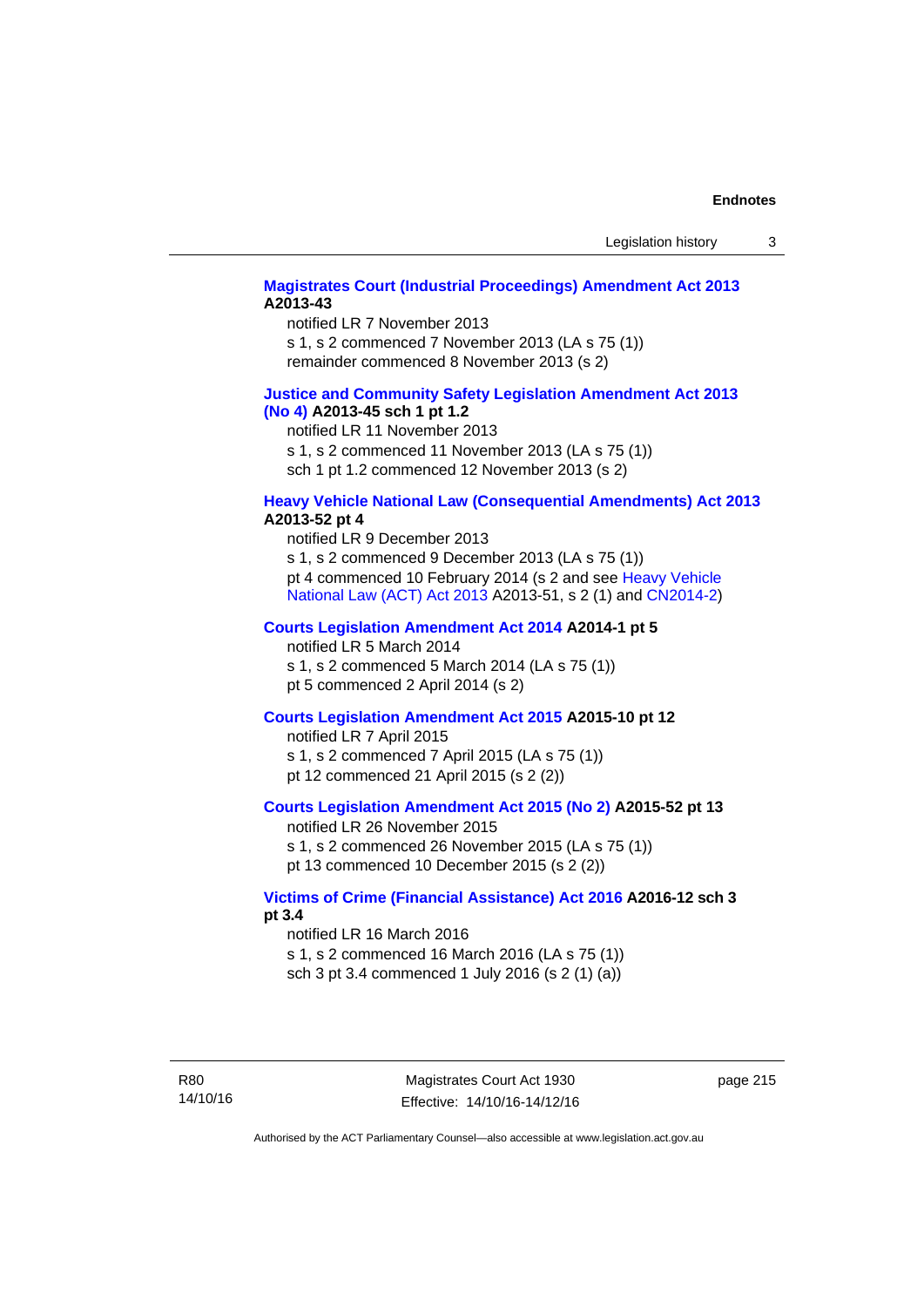3 Legislation history

### **[Red Tape Reduction Legislation Amendment Act 2016](http://www.legislation.act.gov.au/a/2016-18) A2016-18 sch 3 pt 3.29**

notified LR 13 April 2016 s 1, s 2 commenced 13 April 2016 (LA s 75 (1)) sch 3 pt 3.29 commenced 27 April 2016 (s 2)

#### **[Workplace Privacy Amendment Act 2016](http://www.legislation.act.gov.au/a/2016-22/default.asp) A2016-22 s 21**

notified LR 14 April 2016

s 1, s 2 commenced 14 April 2016 (LA s 75 (1))

s 21 commenced 14 October 2016 (s 2 (1) (as am by [A2016-37](http://www.legislation.act.gov.au/a/2016-37/default.asp) amdt 1.44) and LA s 79)

# **[ACT Civil and Administrative Tribunal Amendment Act 2016 \(No 2\)](http://www.legislation.act.gov.au/a/2016-28/default.asp)**

**A2016-28 sch 1 pt 1.5** 

notified LR 15 June 2016 s 1, s 2 commenced 15 June 2016 (LA s 75 (1)) sch 1 pt 1.5 commences 15 December 2016 (s 2 (2))

### **[Justice and Community Safety Legislation Amendment Act 2016](http://www.legislation.act.gov.au/a/2016-37)**

**A2016-37 sch 1 pt 1.14, amdt 1.44** 

notified LR 22 June 2016

s 1, s 2 commenced 22 June 2016 (LA s 75 (1))

sch 1 pt 1.14, amdt 1.44 commenced 29 June 2016 (s 2)

*Note* amdt 1.44 only amends the [Workplace Privacy Amendment](http://www.legislation.act.gov.au/a/2016-22/default.asp)  [Act 2016](http://www.legislation.act.gov.au/a/2016-22/default.asp) A2016-22

## **[Family Violence Act 2016](http://www.legislation.act.gov.au/a/2016-42) A2016-42 sch 3 pt 3.15**

notified LR 18 August 2016 s 1, s 2 commenced 18 August 2016 (LA s 75 (1)) sch 3 pt 3.15 commences 1 May 2017 (s 2)

### **[Public Sector Management Amendment Act 2016](http://www.legislation.act.gov.au/a/2016-52/default.asp) A2016-52 sch 1 pt 1.50**

notified LR 25 August 2016

s 1, s 2 commenced 25 August 2016 (LA s 75 (1)) sch 1 pt 1.50 commenced 1 September 2016 (s 2)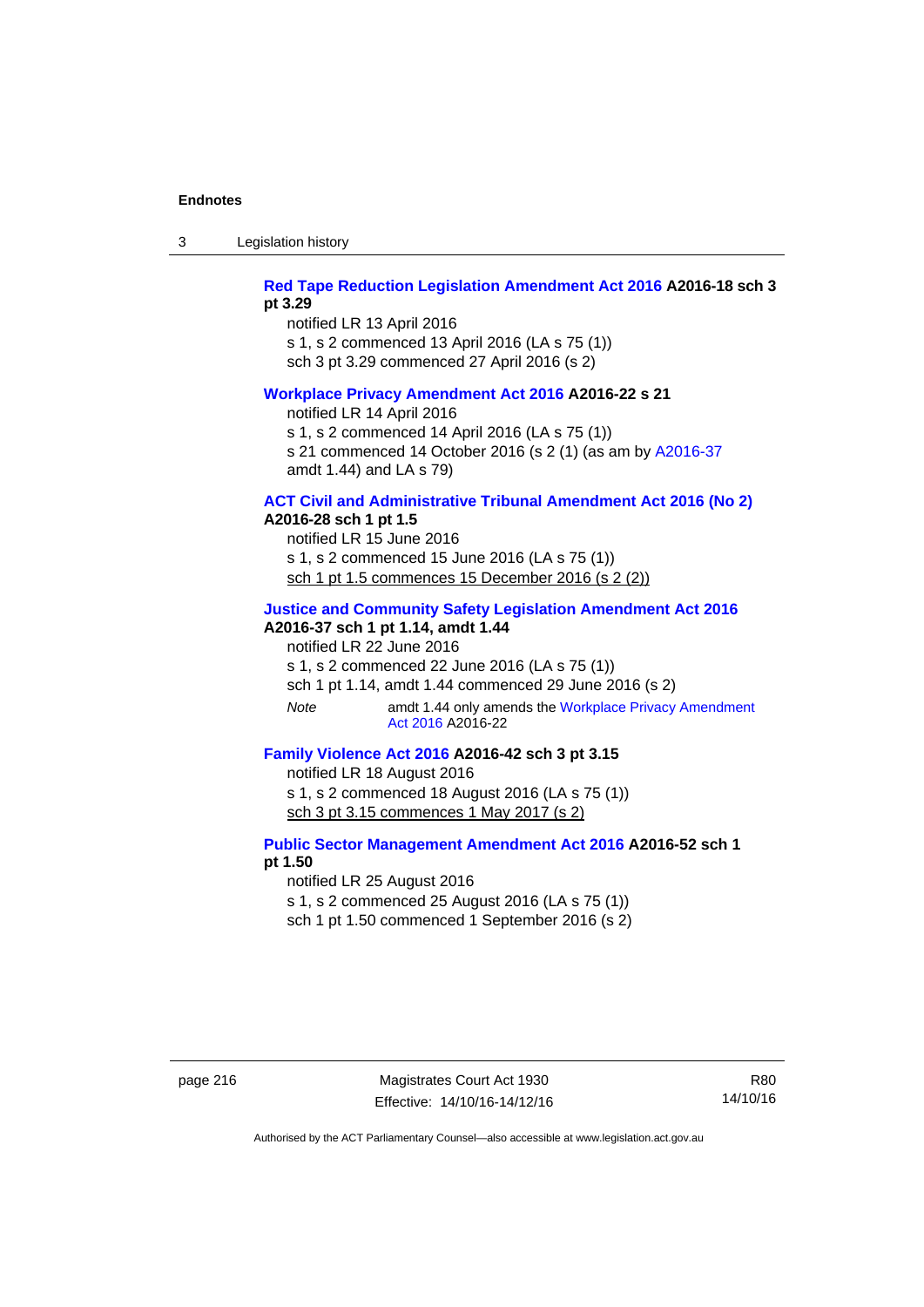### **4 Amendment history**

The *[Magistrates Court \(Enforcement of Judgments\) Act 1994](http://www.legislation.act.gov.au/a/1994-61/default.asp)* A1994-61 s 28 amended the Act by reversing the order of masculine and feminine pronouns. The amendments have been incorporated in the republication but have not been noted in the amendment history.

| <b>Title</b><br>title                                | am Ord1985-67                                                                                                                                                                                                                                                                             |
|------------------------------------------------------|-------------------------------------------------------------------------------------------------------------------------------------------------------------------------------------------------------------------------------------------------------------------------------------------|
| Preliminary<br>ch 1 hdg                              | ins A2004-60 amdt 1.181                                                                                                                                                                                                                                                                   |
| <b>Preliminary</b><br>pt 1 hdg                       | om A2004-60 amdt 1.181                                                                                                                                                                                                                                                                    |
| Name of Act<br>ร 1                                   | sub A2003-56 amdt 3.161                                                                                                                                                                                                                                                                   |
| <b>Dictionary</b><br>s 2                             | om Ord1978-46<br>ins A2004-60 amdt 1.182<br>am A2005-20 amdt 3.193                                                                                                                                                                                                                        |
| <b>Notes</b><br>s 3                                  | om A1994-61<br>ins A2004-60 amdt 1.182<br>$(2)$ , $(3)$ exp 10 January 2006 (s 3 $(3)$ )                                                                                                                                                                                                  |
| s 3A                                                 | Offences against Act-application of Criminal Code etc<br>ins A2005-53 amdt 1.107<br>om A2006-55 s 12                                                                                                                                                                                      |
| <b>Magistrates Court and magistrates</b><br>ch 2 hdg | ins A2004-60 amdt 1.184                                                                                                                                                                                                                                                                   |
| pt 2 hdg                                             | Appointment and jurisdiction of magistrates<br>renum as pt 2.2 hdg                                                                                                                                                                                                                        |
| The court<br>pt $2.1$ hdg                            | ins A2004-60 amdt 1.184                                                                                                                                                                                                                                                                   |
| <b>Constitution of court</b><br>s 4                  | orig s 4 am Ord1937-28; Ord1953-14<br>sub Ord1958-12<br>am Ord1968-25; Ord1972-37<br>om Ord1974-14<br>(prev s 18) am Ord1940-20, Ord1985-67, Ord1990-5,<br>A2001-44 amdt 1.2750; A2004-60 amdt 1.195, amdt 1.196<br>reloc by A2004-60 amdt 1.197<br>am A2005-20 amdt 3.194; A2006-55 s 13 |

R80 14/10/16

Magistrates Court Act 1930 Effective: 14/10/16-14/12/16 page 217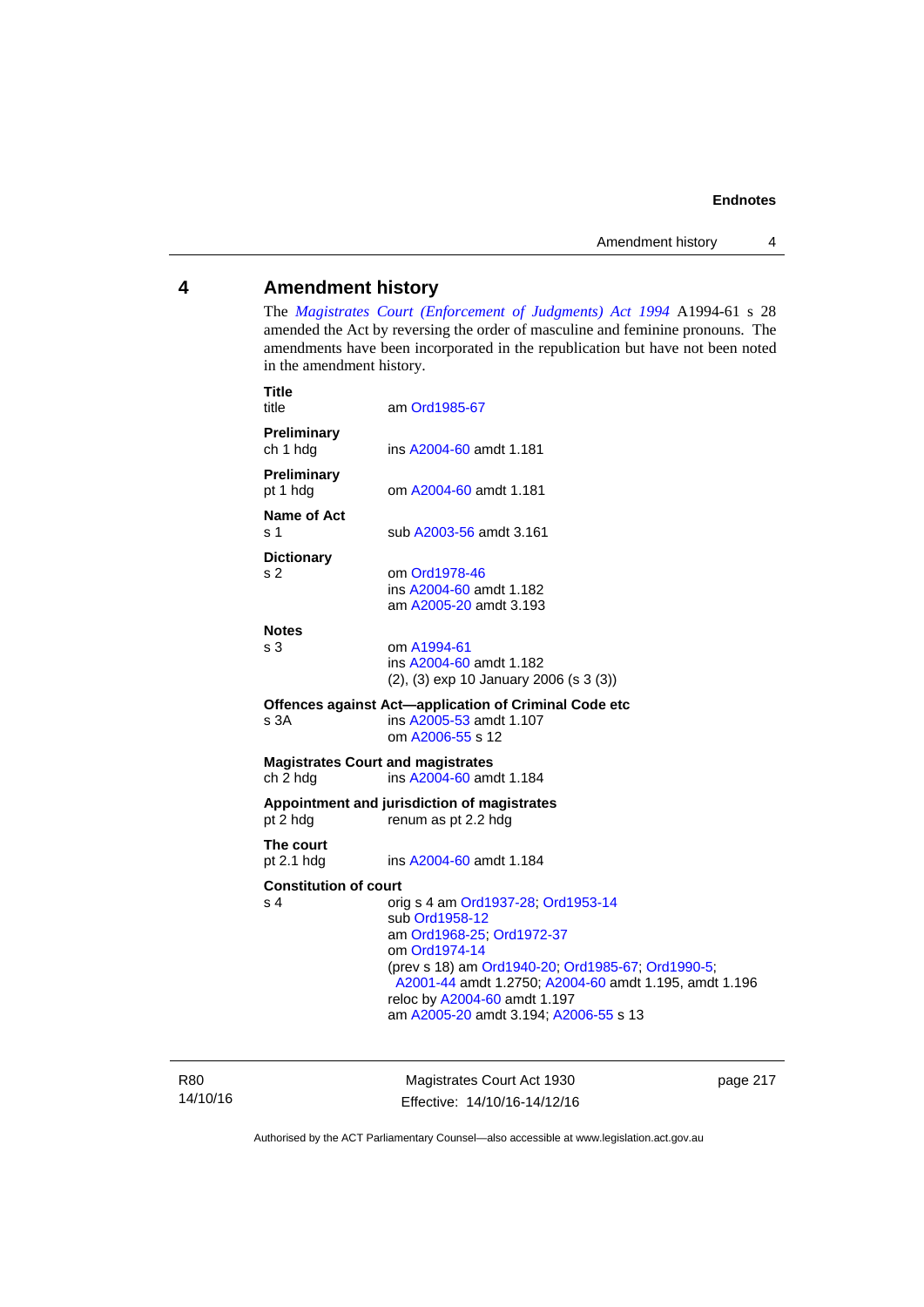4 Amendment history

#### **Arrangement of court business**

| s 5                                                    | am Ord1937-28; Ord1938-35; Ord1951-7; Ord1951-12;<br>Ord1953-14; Ord1958-12; Ord1967-1; Ord1968-25;<br>Ord1973-48; Ord1976-42; Ord1980-4; Ord1984-62;<br>Ord1985-17, Ord1985-41, Ord1985-67, Ord1986-74,<br>Ord1989-59, Ord1989-60, Ord1990-5, A1991-38, A1991-44,<br>A1992-9; A1993-4; A1993-91; A1994-4; A1996-6; A1996-82;<br>A1997-96, A1998-67, A1999-22 s 18; A1999-66 sch 3;<br>A1999-79 s 5 sch 3; A2001-44 amdt 1.2748<br>om A2004-60 amdt 1.183<br>ins A2005-20 amdt 3.195 |
|--------------------------------------------------------|--------------------------------------------------------------------------------------------------------------------------------------------------------------------------------------------------------------------------------------------------------------------------------------------------------------------------------------------------------------------------------------------------------------------------------------------------------------------------------------|
| Magistrate for matter not available<br>s 5A            | ins A2013-45 amdt 1.9                                                                                                                                                                                                                                                                                                                                                                                                                                                                |
| pt 2.2 h dq                                            | Appointment and jurisdiction of magistrates<br>(prev pt 2 hdg) renum A2004-60 amdt 1.184                                                                                                                                                                                                                                                                                                                                                                                             |
| div 2.2.1 hdg                                          | Magistrates other than special magistrates<br>(prev pt 2 div 1 hdg) ins Ord1977-4<br>am Ord1985-67<br>renum as div 2.1 hdg R8 LA<br>sub and renum A2004-60 amdt 1.186<br>sub A2005-20 amdt 3.196                                                                                                                                                                                                                                                                                     |
| Meaning of <i>magistrate</i> in div 2.2.1<br>s 6       | sub Ord1951-12<br>am Ord1990-5<br>om A2004-60 amdt 1.183<br>ins A2005-20 amdt 3.196                                                                                                                                                                                                                                                                                                                                                                                                  |
| Meaning of magistrate in div 2.2.1<br>s 6A hdg<br>s 6A | sub A2004-60 amdt 1.187<br>ins Ord1977-4<br>am Ord1985-67<br>om A2005-20 amdt 3.196                                                                                                                                                                                                                                                                                                                                                                                                  |
| s 7                                                    | Appointment of Chief Magistrate and other magistrates<br>sub Ord1949-13<br>am Ord1951-7; Ord1951-12; Ord1973-48<br>sub Ord1977-4, Ord1985-67<br>am Ord1990-5<br>sub A2005-20 amdt 3.196                                                                                                                                                                                                                                                                                              |
| s 7AA                                                  | Requirements of appointment-magistrates<br>ins A2009-37 s 4                                                                                                                                                                                                                                                                                                                                                                                                                          |
| s 7A                                                   | Eligibility for appointment as magistrate<br>ins A2005-20 amdt 3.196                                                                                                                                                                                                                                                                                                                                                                                                                 |

page 218 Magistrates Court Act 1930 Effective: 14/10/16-14/12/16

R80 14/10/16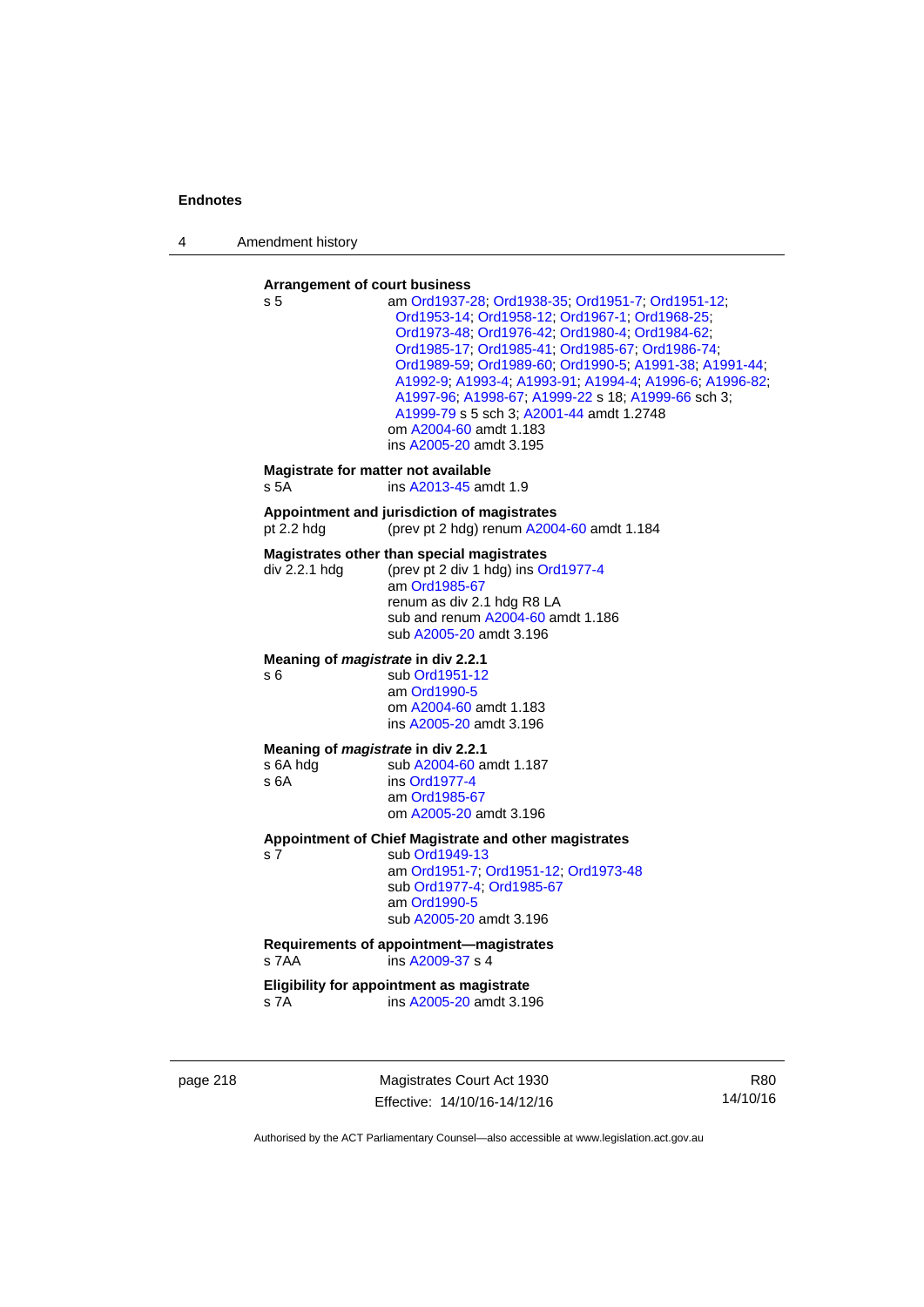**Seniority of magistrates**  s 7B ins [A2005-20](http://www.legislation.act.gov.au/a/2005-20) amdt 3.196 **Conditions of appointment of magistrates**  s 7C ins [A2005-20](http://www.legislation.act.gov.au/a/2005-20) amdt 3.196 **Term of appointment of magistrates**  s 7D ins [A2005-20](http://www.legislation.act.gov.au/a/2005-20) amdt 3.196 **Acting Chief Magistrate**  s 7E ins [A2005-20](http://www.legislation.act.gov.au/a/2005-20) amdt 3.196 **Retirement**  ins [A2005-20](http://www.legislation.act.gov.au/a/2005-20) amdt 3.196 sub [A2009-19](http://www.legislation.act.gov.au/a/2009-19) s 57 **Magistrates not to do other work**  s 7G **ins [A2005-20](http://www.legislation.act.gov.au/a/2005-20)** amdt 3.196 **Rights of public servants**  s 7H ins [A2005-20](http://www.legislation.act.gov.au/a/2005-20) amdt 3.196 **Special magistrates**<br>div 2.2.2 hdg (p (prev pt 2 div 2 hdg) ins [Ord1977-4](http://www.legislation.act.gov.au/a/1977-4) renum as div 2.2 hdg R8 LA renum [A2004-60](http://www.legislation.act.gov.au/a/2004-60) amdt 1.189 sub [A2005-20](http://www.legislation.act.gov.au/a/2005-20) amdt 3.197 **Appointment of special magistrates**  s 8 am [Ord1949-13](http://www.legislation.act.gov.au/a/1949-13) sub [Ord1977-4](http://www.legislation.act.gov.au/a/1977-4) am [A1997-96](http://www.legislation.act.gov.au/a/1997-96) sub [A2005-20](http://www.legislation.act.gov.au/a/2005-20) amdt 3.197 **Requirements of appointment—special magistrates**  s 8AA ins [A2009-37](http://www.legislation.act.gov.au/a/2009-37) s 5 **Term of appointment of special magistrates**  s 8A ins [Ord1973-48](http://www.legislation.act.gov.au/a/1973-48) om [Ord1977-4](http://www.legislation.act.gov.au/a/1977-4) ins [A2005-20](http://www.legislation.act.gov.au/a/2005-20) amdt 3.197 **Conditions of appointment of special magistrates**  s 8B ins [Ord1973-48](http://www.legislation.act.gov.au/a/1973-48) om [Ord1977-4](http://www.legislation.act.gov.au/a/1977-4) ins [A2005-20](http://www.legislation.act.gov.au/a/2005-20) amdt 3.197

R80 14/10/16

Magistrates Court Act 1930 Effective: 14/10/16-14/12/16 page 219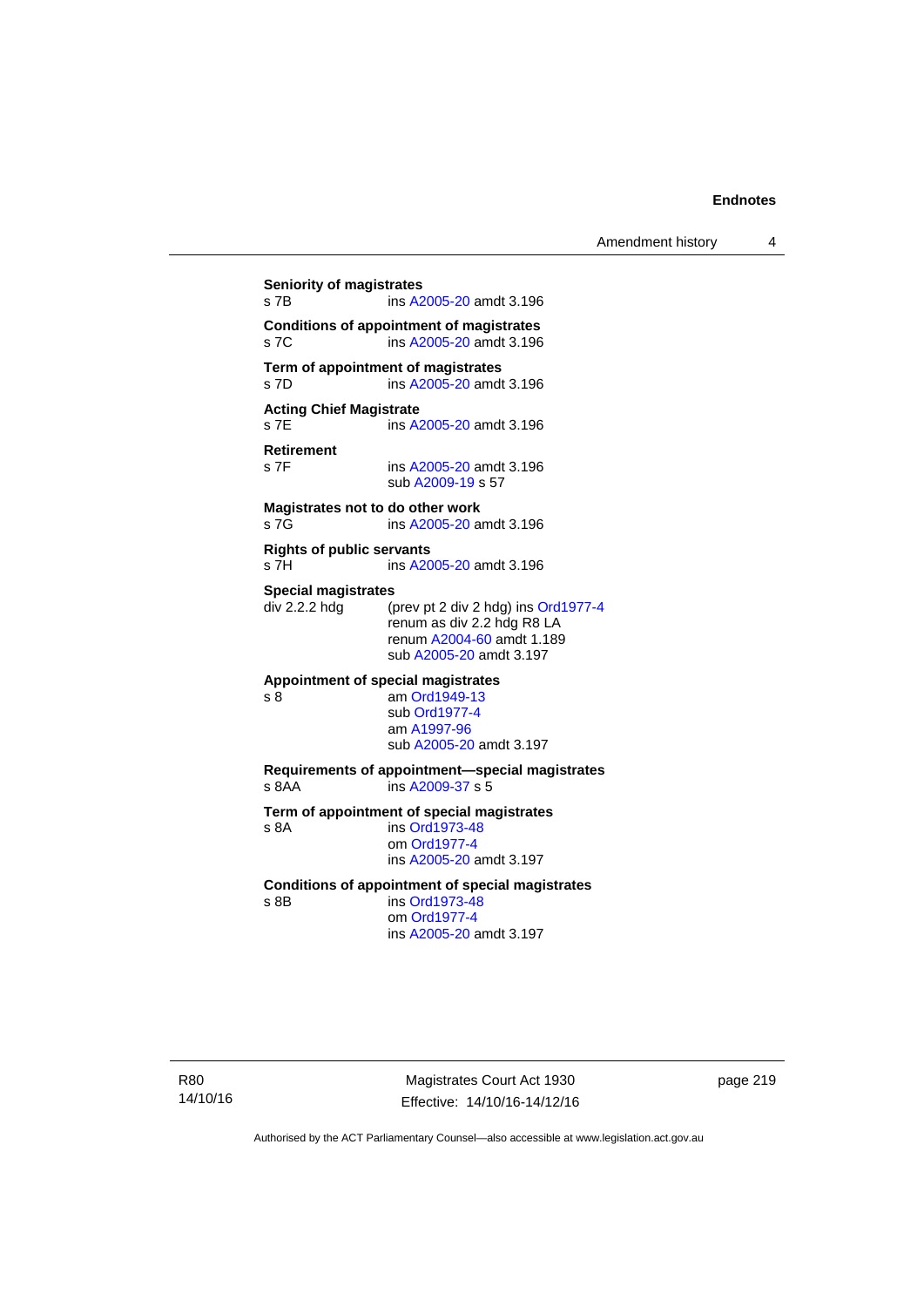4 Amendment history

| div 2.2.3 hdg                                | <b>Registrar and other court officers</b><br>(prev pt 2 div 3 hdg) ins Ord1977-4<br>am Ord1985-67; A1991-44<br>renum as div 2.3 hdg R8 LA<br>sub and renum A2004-60 amdt 1.190<br>sub A2005-20 amdt 3.198                                                                                                                                                                       |
|----------------------------------------------|---------------------------------------------------------------------------------------------------------------------------------------------------------------------------------------------------------------------------------------------------------------------------------------------------------------------------------------------------------------------------------|
| Appointment of registrar etc<br>s 9          | sub Ord1977-4<br>am Ord1985-67<br>om A2005-20 amdt 3.196<br>ins A2005-20 amdt 3.198                                                                                                                                                                                                                                                                                             |
| Staff assisting registrar<br>s 9A            | ins A2005-20 amdt 3.198<br>om A2016-52 amdt 1.135                                                                                                                                                                                                                                                                                                                               |
| s 9B                                         | <b>Functions of registrar and deputy registrars</b><br>ins A2005-20 amdt 3.198<br>sub A2006-40 amdt 2.129 (as am A2006-55 s 10)                                                                                                                                                                                                                                                 |
| Judicial officers exchange<br>div 2.2.3A hdg | ins A2010-13 amdt 1.25                                                                                                                                                                                                                                                                                                                                                          |
| Definitions-div 2.2.3A<br>S <sub>9C</sub>    | ins A2010-13 amdt 1.25<br>def <b>ACT court</b> ins A2010-13 amdt 1.25<br>def corresponding court ins A2010-13 amdt 1.25<br>def court ins A2010-13 amdt 1.25<br>def judicial exchange arrangement ins A2010-13 amdt 1.25<br>def judicial officer ins A2010-13 amdt 1.25<br>def participating jurisdiction ins A2010-13 amdt 1.25<br>def this jurisdiction ins A2010-13 amdt 1.25 |
| s 9D                                         | Establishment of judicial exchange arrangements<br>ins A2010-13 amdt 1.25                                                                                                                                                                                                                                                                                                       |
| s 9E                                         | Transfer of judicial officer of another jurisdiction to ACT court<br>ins A2010-13 amdt 1.25                                                                                                                                                                                                                                                                                     |
| s 9F                                         | Service in ACT court of judicial officer of another jurisdiction<br>ins A2010-13 amdt 1.25                                                                                                                                                                                                                                                                                      |
| s.9G                                         | Service of ACT judicial officer in corresponding court<br>ins A2010-13 amdt 1.25                                                                                                                                                                                                                                                                                                |
|                                              |                                                                                                                                                                                                                                                                                                                                                                                 |
| s 9H                                         | Judicial office not affected by appointment to another judicial office<br>ins A2010-13 amdt 1.25                                                                                                                                                                                                                                                                                |

page 220 Magistrates Court Act 1930 Effective: 14/10/16-14/12/16

R80 14/10/16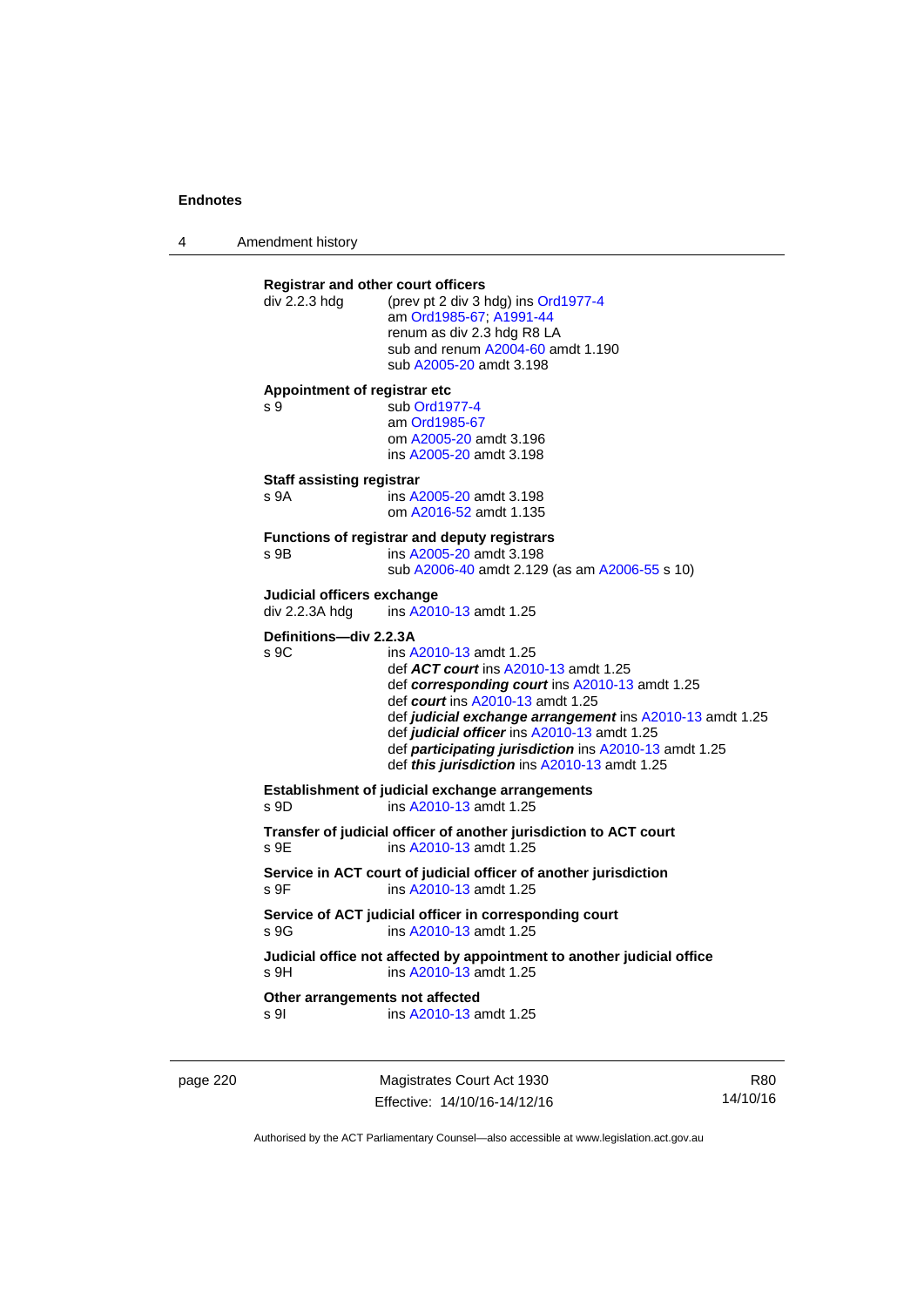### **Amendment of sch 2**  ins [A2010-13](http://www.legislation.act.gov.au/a/2010-13) amdt 1.25 **Terms and conditions of appointment**  s 10 am [Ord1938-35](http://www.legislation.act.gov.au/a/1938-35); [Ord1973-48](http://www.legislation.act.gov.au/a/1973-48) sub [Ord1977-4](http://www.legislation.act.gov.au/a/1977-4) am [Ord1990-5](http://www.legislation.act.gov.au/a/alt_ord1990-5) sub [A1997-41](http://www.legislation.act.gov.au/a/1997-41) om [A2005-20](http://www.legislation.act.gov.au/a/2005-20) amdt 3.196 **Tenure of office**  s 10A ins [Ord1977-4](http://www.legislation.act.gov.au/a/1977-4) om [A2005-20](http://www.legislation.act.gov.au/a/2005-20) amdt 3.196 **Resignation**  ins [Ord1977-4](http://www.legislation.act.gov.au/a/1977-4) am [Ord1990-5](http://www.legislation.act.gov.au/a/alt_ord1990-5) om [A2005-20](http://www.legislation.act.gov.au/a/2005-20) amdt 3.196 **Acting Chief Magistrate**  s 10C ins [Ord1977-4](http://www.legislation.act.gov.au/a/1977-4) am [Ord1985-67](http://www.legislation.act.gov.au/a/1985-67); [Ord1990-5](http://www.legislation.act.gov.au/a/alt_ord1990-5) om [A2005-20](http://www.legislation.act.gov.au/a/2005-20) amdt 3.196 **Retirement**  s 10D ins [Ord1977-4](http://www.legislation.act.gov.au/a/1977-4) sub [A1994-10](http://www.legislation.act.gov.au/a/1994-10) om [A2005-20](http://www.legislation.act.gov.au/a/2005-20) amdt 3.196 **Magistrates not to undertake other work**  ins [Ord1977-4](http://www.legislation.act.gov.au/a/1977-4) am [A1993-4;](http://www.legislation.act.gov.au/a/1993-4) [A1996-6](http://www.legislation.act.gov.au/a/1996-6) om [A2005-20](http://www.legislation.act.gov.au/a/2005-20) amdt 3.196 **Rights of public servants**  s 10F ins [Ord1977-4](http://www.legislation.act.gov.au/a/1977-4) sub [A1994-38](http://www.legislation.act.gov.au/a/1994-38) om [A2005-20](http://www.legislation.act.gov.au/a/2005-20) amdt 3.196 **Arrangement of business of courts**  ins [Ord1977-4](http://www.legislation.act.gov.au/a/1977-4) am [Ord1985-67](http://www.legislation.act.gov.au/a/1985-67); [Ord1986-74](http://www.legislation.act.gov.au/a/1986-74); [A1994-66](http://www.legislation.act.gov.au/a/1994-66) sub [A1999-12](http://www.legislation.act.gov.au/a/1999-12) am [A1999-61](http://www.legislation.act.gov.au/a/1999-61) s 6; [A1999-64](http://www.legislation.act.gov.au/a/1999-64) s 4 sch 2; [A2004-60](http://www.legislation.act.gov.au/a/2004-60) amdt 1.188 om [A2005-20](http://www.legislation.act.gov.au/a/2005-20) amdt 3.196 **Appointment of special magistrates**  s 10H ins [Ord1977-4](http://www.legislation.act.gov.au/a/1977-4) am [Ord1990-5](http://www.legislation.act.gov.au/a/alt_ord1990-5) om [A2005-20](http://www.legislation.act.gov.au/a/2005-20) amdt 3.197

R80 14/10/16

Magistrates Court Act 1930 Effective: 14/10/16-14/12/16 page 221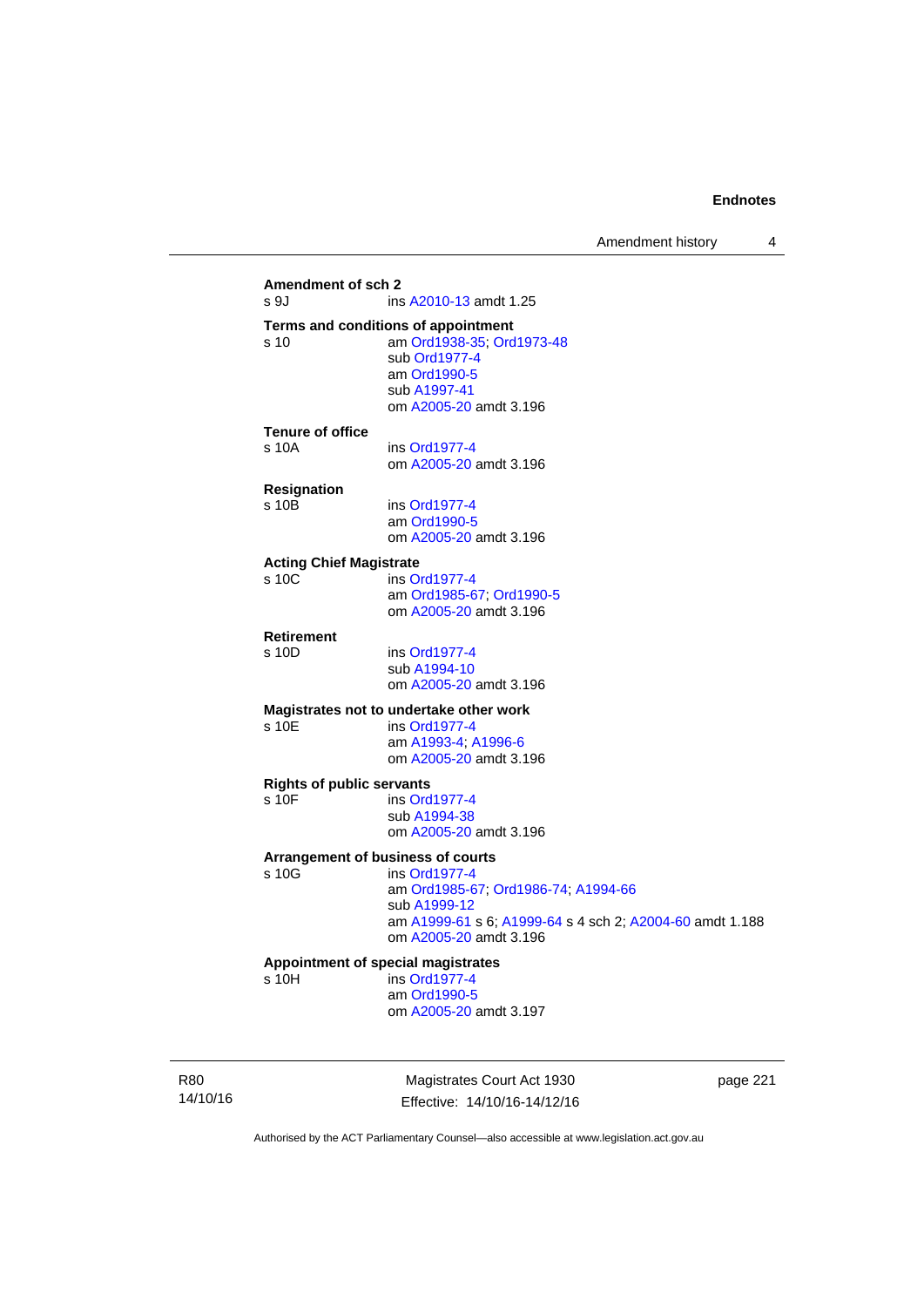4 Amendment history

| ins Ord1977-4                          |
|----------------------------------------|
|                                        |
| sub A1994-10<br>am A1996-6             |
| om A2005-20 amdt 3.197                 |
|                                        |
|                                        |
| ins Ord1977-4                          |
| am Ord1990-5<br>om A2005-20 amdt 3.197 |
|                                        |
| Terms and conditions of appointment    |
| ins Ord1977-4                          |
| am Ord1990-5                           |
| sub A1997-41                           |
| om A2005-20 amdt 3.197                 |
| Appointment of registrar etc           |
| am A1991-44                            |
| ins Ord1977-4                          |
| am Ord1985-67; A1991-44                |
| sub A1993-4<br>om A2005-20 amdt 3.198  |
|                                        |
| <b>Staff assisting registrar</b>       |
| ins A1994-38                           |
| om A2005-20 amdt 3.198                 |
| Duties of registrar                    |
| am A1991-44                            |
| ins Ord1977-4                          |
| am A1991-44                            |
| om A2005-20 amdt 3.198                 |
| <b>Jurisdiction of magistrates</b>     |
| (prev pt 2 div 4 hdg) ins Ord1977-4    |
| renum as div 2.4 hdg R8 LA             |
| renum A2004-60 amdt 1.191              |
|                                        |
| ins Ord1977-4                          |
| am Ord1990-5; A2001-44 amdt 1.2749     |
| sub A2005-20 amdt 3.199                |
| <b>Acts done beyond ACT</b>            |
|                                        |
| renum as s 11                          |
|                                        |

page 222 Magistrates Court Act 1930 Effective: 14/10/16-14/12/16

R80 14/10/16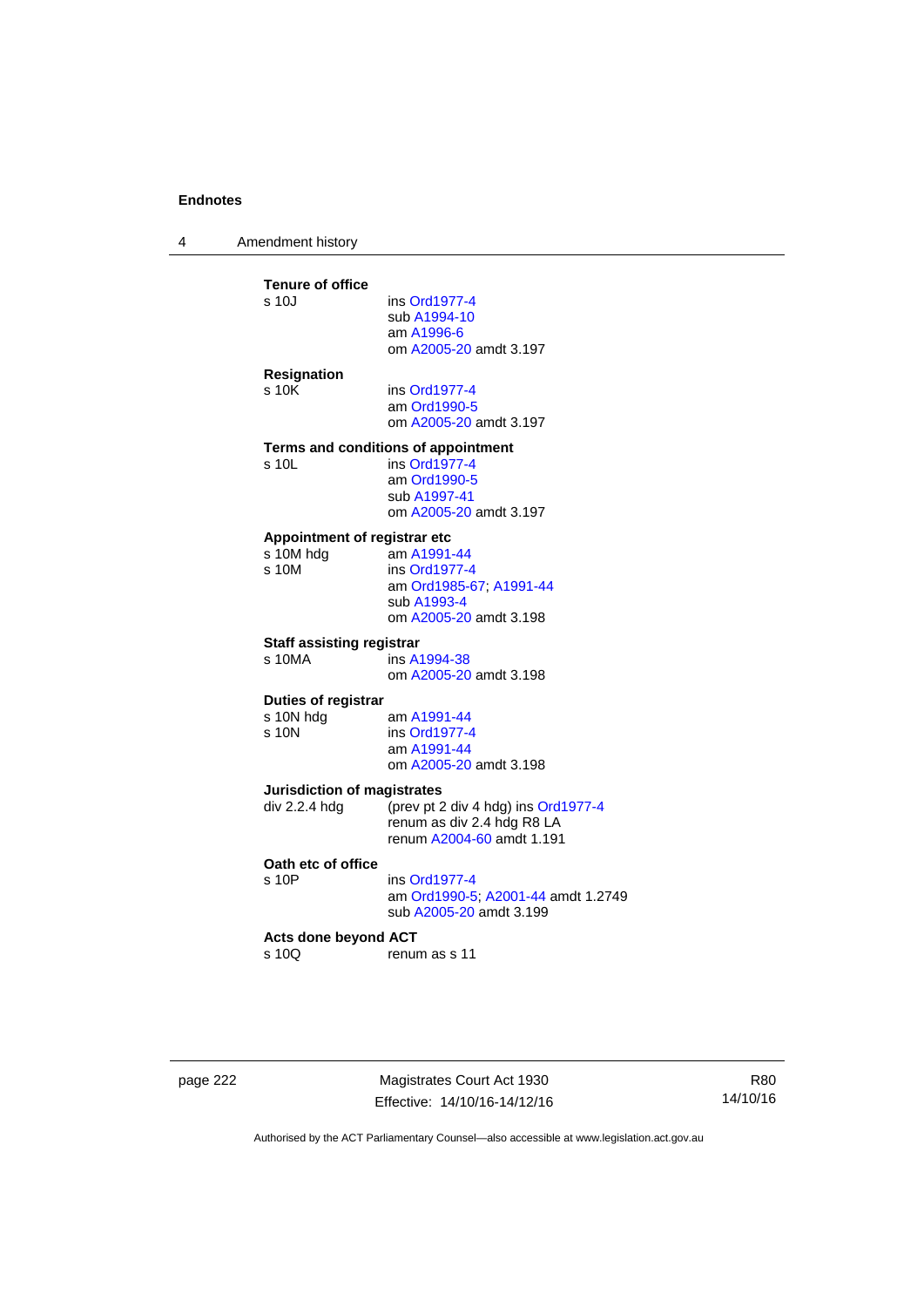# **Acts done beyond ACT**

| Acts done beyond ACT                       |                                                                                                                                                                                                                                   |
|--------------------------------------------|-----------------------------------------------------------------------------------------------------------------------------------------------------------------------------------------------------------------------------------|
| s 11 hdg<br>s 11                           | am A1991-44<br>orig s 11 am A1991-44; A1994-61; A1996-6<br>reloc to Magistrates Court Rules 1932, pt 19 as rule 99 by<br>A2005-20 amdt 3.202<br>(prev s 10Q) ins Ord1977-4<br>am A2005-20 amdt 3.200<br>renum A2005-20 amdt 3.201 |
| Acts by magistrate out of court etc        |                                                                                                                                                                                                                                   |
| s 12 hdg<br>s 12                           | am A1991-44<br>am Ord1937-28; Ord1986-74; A1991-44; A1996-6<br>sub A2005-20 amdt 3.203                                                                                                                                            |
|                                            | Making of enforcement order after case decided                                                                                                                                                                                    |
| s 13 hdg<br>s 13                           | sub A2006-40 amdt 2.130<br>am A1991-44, A1994-61<br>sub A2005-20 amdt 3.203; A2006-23 amdt 1.220<br>am A2006-40 amdt 2.131                                                                                                        |
| Warrants of execution after appeal<br>s 14 | om Ord1972-37                                                                                                                                                                                                                     |
|                                            | Process not invalid only because of death of magistrate etc                                                                                                                                                                       |
| s 15 hdg                                   | am A1991-44                                                                                                                                                                                                                       |
| s 15                                       | am A1991-44; A1994-61<br>sub A2005-20 amdt 3.204<br>am A2006-40 amdt 2.132                                                                                                                                                        |
| Order instead of mandamus order            |                                                                                                                                                                                                                                   |
| s 16 hdg<br>s 16                           | sub A2006-40 amdt 2.133<br>am Ord1937-28; Ord1977-4; A1991-44; A1996-6;<br>A2004-60 amdt 1.192; A2006-40 amdt 2.134, amdt 2.135                                                                                                   |
|                                            | Magistrates may exercise functions of justices of peace                                                                                                                                                                           |
| s 17 hdg<br>s 17                           | sub A2005-20 amdt 3.205<br>am Ord1937-28; Ord1990-5                                                                                                                                                                               |
| pt 2.3 hdg                                 | Protection of magistrates in execution of their office<br>ins A2004-60 amdt 1.193                                                                                                                                                 |
|                                            | Magistrate sued for act not within jurisdiction                                                                                                                                                                                   |
| s 17A                                      | (prev s 231) am Ord1937-28; Ord1953-14; A1994-61<br>reloc by A2004-60 amdt 1.370<br>am A2005-20 amdt 3.206, amdt 3.207                                                                                                            |
|                                            | Magistrate sued for act not within jurisdiction                                                                                                                                                                                   |
| s 17B                                      | (prev s 232) reloc by A2004-60 amdt 1.370<br>om A2008-44 amdt 1.63                                                                                                                                                                |

R80 14/10/16

Magistrates Court Act 1930 Effective: 14/10/16-14/12/16 page 223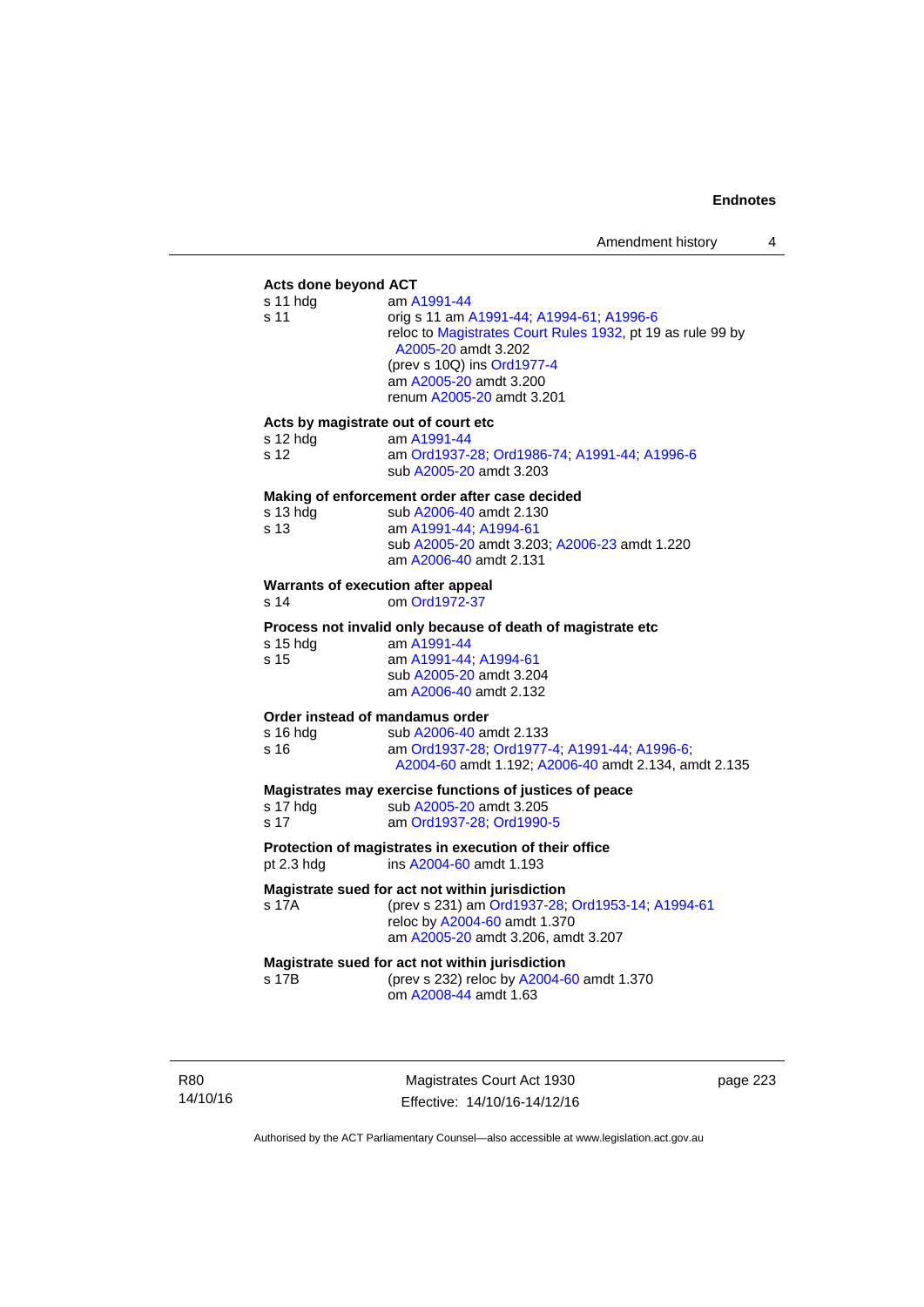4 Amendment history

|          | s 17C hdg<br>s 17C                      | Committal or enforcement order by magistrate on order of court<br>sub A2006-40 amdt 2.136<br>(prev s 233) am A1994-61<br>reloc by A2004-60 amdt 1.370<br>am A2006-23 amdt 1.221; A2006-40 amdt 2.137           |                        |
|----------|-----------------------------------------|----------------------------------------------------------------------------------------------------------------------------------------------------------------------------------------------------------------|------------------------|
|          | s 17D                                   | No action for acts done under Supreme Court order<br>(prev s 234) am Ord1937-28<br>reloc by A2004-60 amdt 1.370<br>sub A2005-20 amdt 3.208                                                                     |                        |
|          | s 17E                                   | No action if proceeding confirmed on appeal<br>(prev s 235) am A1994-61<br>reloc by A2004-60 amdt 1.370<br>am A2006-23 amdt 1.222, amdt 1.223; A2006-40<br>amdts 2.137-2.139                                   |                        |
|          | Actions in cases prohibited<br>s 17F    | (prev s 236) am Ord1937-28<br>reloc by A2004-60 amdt 1.370<br>am A2005-20 amdt 3.209                                                                                                                           |                        |
|          | <b>Payment into court</b><br>s 17G      | (prev s 239) am Ord1937-28; Ord1986-74<br>reloc by A2004-60 amdt 1.370<br>sub A2005-20 amdt 3.210                                                                                                              |                        |
|          | s 17H                                   | No action against magistrate for judicial acts in Magistrates Court<br>(prev s 240) am Ord1985-67<br>reloc by A2004-60 amdt 1.370                                                                              |                        |
|          | s 17I                                   | Magistrate sued for acts within magistrate's jurisdiction only liable in case of<br>malice and absence of reasonable and probable cause<br>(prev s 241) reloc by A2004-60 amdt 1.370<br>am A2005-20 amdt 3.211 |                        |
|          | Verdict for defendant<br>s 17J          | (prev s 242) am Ord1937-28; Ord1986-74<br>sub A1996-6<br>reloc by A2004-60 amdt 1.370                                                                                                                          |                        |
|          | <b>Damages</b><br>s 17K                 | (prev s 243) am Ord1966-2<br>sub A1994-61<br>reloc by A2004-60 amdt 1.370                                                                                                                                      |                        |
|          | <b>Criminal proceedings</b><br>ch 3 hdg | ins A2004-60 amdt 1.198                                                                                                                                                                                        |                        |
|          | <b>Magistrates Court</b><br>pt 3 hdg    | sub Ord1985-67<br>om A2004-60 amdt 1.194                                                                                                                                                                       |                        |
| page 224 |                                         | Magistrates Court Act 1930<br>Fffective: 14/10/16-14/12/16                                                                                                                                                     | <b>R80</b><br>14/10/16 |

Authorised by the ACT Parliamentary Counsel—also accessible at www.legislation.act.gov.au

Effective: 14/10/16-14/12/16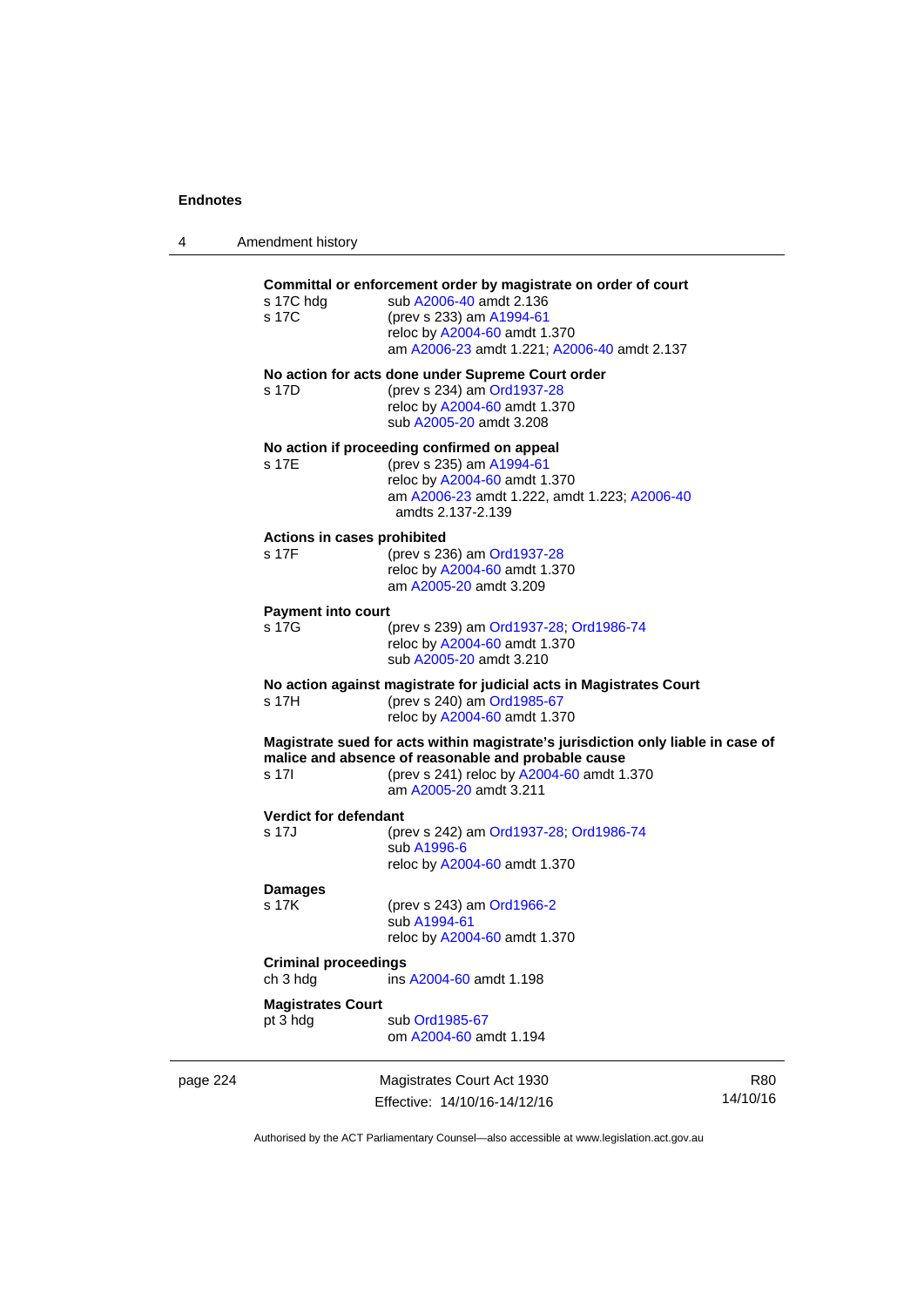Amendment history 4

```
Preliminary 
                 A2004-60 amdt 1.198
Establishment of Magistrates Court 
div 3.1 hdg (prev pt 3 div 1 hdg) am Ord1985-67
                 renum R8 LA 
                  om A2004-60 amdt 1.194
Constitution of court 
s 18 reloc as s 4
Jurisdiction of Magistrates Court 
div 3.2 hdg (prev pt 3 div 2 hdg) am Ord1985-67
                 renum R8 LA 
                  om A2004-60 amdt 1.199
Definitions for ch 3 
s 18A ins A2004-60 amdt 1.198 
                  def administrator ins A2004-60 amdt 1.198 
                      om A2006-23 amdt 1.224
                  def Crimes Act ins A2004-60 amdt 1.198
                  def decision ins A2004-60 amdt 1.198 
                  def defendant ins A2004-60 amdt 1.198 
                  def escort ins A2004-60 amdt 1.198 
                      om A2006-23 amdt 1.224
                  def superintendent ins A2004-60 amdt 1.198 
                     om A2006-23 amdt 1.224
Criminal jurisdiction 
pt 3.2 hdg ins A2004-60 amdt 1.199 
Jurisdiction of court 
s 19 am Ord1937-28; Ord1985-67; Ord1986-74; Ord1990-5; 
                  A1999-66 sch 3; A2001-44 amdt 1.2751; A2001-56
                  amdt 3.447, amdt 3.448; A2004-60 amdt 1.200; A2005-20
                  amdt 3.212
Civil jurisdiction of the court 
s 20 am Ord1936-13; Ord1967-1; Ord1969-12; Ord1977-4
                  om Ord1986-74
Civil jurisdiction of court in action for nuisance 
s 20A ins Ord1961-2
                  am Ord1967-1
                  om Ord1986-74
Jurisdiction of court if defendant absent from ACT 
s 21 am Ord1937-28; Ord1958-12; Ord1986-74; A1996-6
```
R80 14/10/16

Magistrates Court Act 1930 Effective: 14/10/16-14/12/16 page 225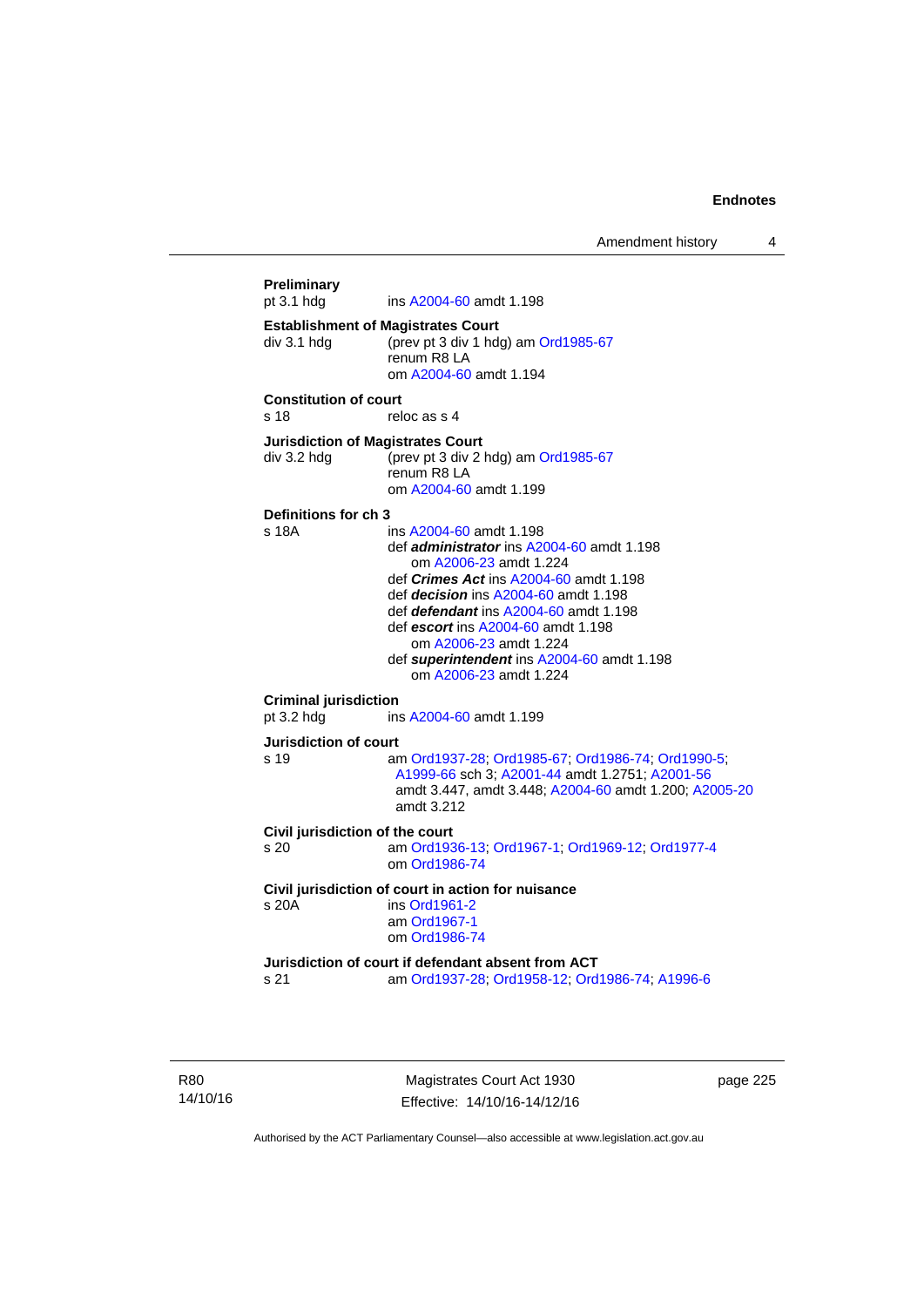4 Amendment history

**Ex parte order may be set aside**  s 23 am [Ord1970-15](http://www.legislation.act.gov.au/a/1970-15) sub [Ord1974-14](http://www.legislation.act.gov.au/a/1974-14) am [Ord1979-33](http://www.legislation.act.gov.au/a/1979-33); [Ord1986-74;](http://www.legislation.act.gov.au/a/1986-74) [Ord1989-60](http://www.legislation.act.gov.au/a/1989-60); [A1991-44](http://www.legislation.act.gov.au/a/1991-44); [A1991-112;](http://www.legislation.act.gov.au/a/1991-112) [A1993-4](http://www.legislation.act.gov.au/a/1993-4); [A1993-48](http://www.legislation.act.gov.au/a/1993-48); [A1998-25](http://www.legislation.act.gov.au/a/1998-25); [A2004-60](http://www.legislation.act.gov.au/a/2004-60) amdts 1.201-1.209 reloc to [Magistrates Court Rules 1932](http://www.legislation.act.gov.au/sl/1932-4/default.asp), pt 4 as rule 10 by [A2004-60](http://www.legislation.act.gov.au/a/2004-60) amdt 1.210 **Ex parte conviction may be set aside on application by informant**  s 23AA ins [Ord1982-3](http://www.legislation.act.gov.au/a/1982-3) am [A2004-60](http://www.legislation.act.gov.au/a/2004-60) amdts 1.211-1.215 reloc to [Magistrates Court Rules 1932](http://www.legislation.act.gov.au/sl/1932-4/default.asp), pt 4 as rule 11 by [A2004-60](http://www.legislation.act.gov.au/a/2004-60) amdt 1.216 **Requests under conventions regarding legal proceedings in civil and commercial matters**  s 23A ins [Ord1932-21](http://www.legislation.act.gov.au/a/1932-21) om [A2004-60](http://www.legislation.act.gov.au/a/2004-60) amdt 1.217 **Rectification of certain orders etc**  ins [Ord1985-18](http://www.legislation.act.gov.au/a/1985-18) am [A1991-44](http://www.legislation.act.gov.au/a/1991-44); [A2004-60](http://www.legislation.act.gov.au/a/2004-60) amdt 1.218; [A2005-20](http://www.legislation.act.gov.au/a/2005-20) amdt 3.213, amdt 3.214 om [A2006-23](http://www.legislation.act.gov.au/a/2006-23) amdt 1.225 **Beginning criminal proceedings**  pt 3.3 hdg (prev pt 4 hdg) sub and renum [A2004-60](http://www.legislation.act.gov.au/a/2004-60) amdt 1.219 **Beginning criminal proceedings—general**  div 3.3.1 hdg (prev pt 4 div 1 hdg) renum as div 4.1 hdg R8 LA sub and renum [A2004-60](http://www.legislation.act.gov.au/a/2004-60) amdt 1.220 **Cases excepted from court's jurisdiction**  s 24 om [Ord1986-74](http://www.legislation.act.gov.au/a/1986-74) **Removal of civil cases to the Supreme Court**  s 24A ins [Ord1937-28](http://www.legislation.act.gov.au/a/1937-28) om [Ord1986-74](http://www.legislation.act.gov.au/a/1986-74) **Procedure after removal of cases**  s 24B ins [Ord1937-28](http://www.legislation.act.gov.au/a/1937-28) am [Ord1953-14](http://www.legislation.act.gov.au/a/1953-14); [Ord1980-10;](http://www.legislation.act.gov.au/a/1980-10) [Ord1985-67](http://www.legislation.act.gov.au/a/1985-67) om [Ord1986-74](http://www.legislation.act.gov.au/a/1986-74) **Informations** sub [Ord1974-14](http://www.legislation.act.gov.au/a/1974-14) am [Ord1986-74](http://www.legislation.act.gov.au/a/1986-74); [A1996-6](http://www.legislation.act.gov.au/a/1996-6) sub [A2005-20](http://www.legislation.act.gov.au/a/2005-20) amdt 3.215

page 226 Magistrates Court Act 1930 Effective: 14/10/16-14/12/16

R80 14/10/16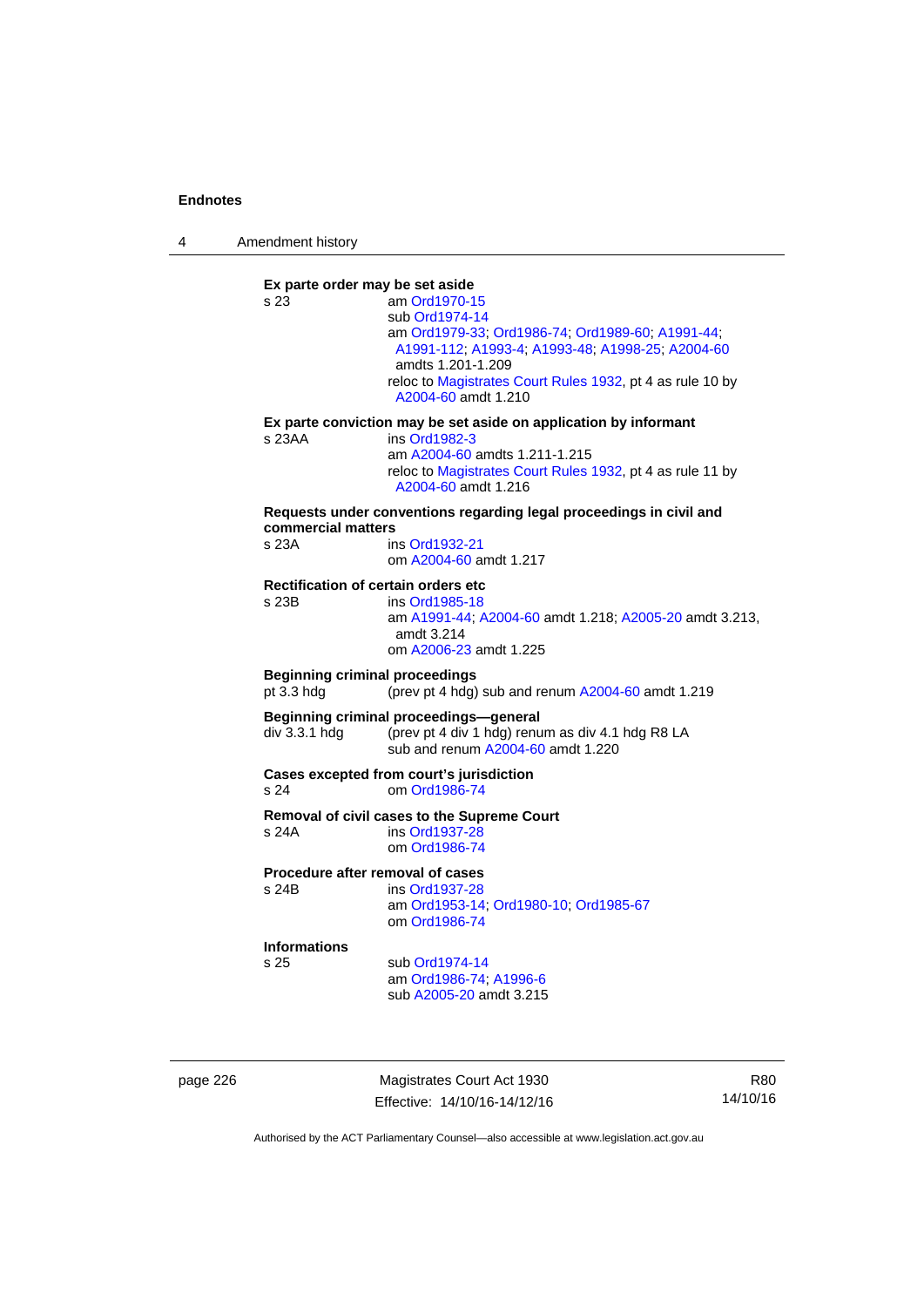Amendment history 4

|                                                                 | Magistrates Court Act 1930                                                                               | page 227 |  |  |
|-----------------------------------------------------------------|----------------------------------------------------------------------------------------------------------|----------|--|--|
| Ex parte proceedings<br>s 39                                    | om Ord1986-74                                                                                            |          |  |  |
| Form of summons<br>s 38                                         | am Ord1937-28; Ord1979-33; Ord1986-74; A1996-6                                                           |          |  |  |
| s 37                                                            | When magistrate may issue summons<br>am Ord1986-74; Ord1989-55; Ord1990-5; A1991-38; A1993-4;<br>A1996-6 |          |  |  |
| <b>Summonses</b><br>div 3.3.3 hdg                               | (prev pt 4 div 4 hdg) renum as div 4.4 hdg R8 LA<br>renum A2004-60 amdt 1.221                            |          |  |  |
| Copy of information or complaint<br>s 36                        | om Ord1986-74                                                                                            |          |  |  |
| Infant may sue<br>s 35                                          | am Ord1974-47<br>om Ord1986-74                                                                           |          |  |  |
| s 34                                                            | Demands not to be divided into 2 suits or complaints<br>om Ord1986-74                                    |          |  |  |
| s 33                                                            | Complaint may be for 1 or more matters<br>am Ord1967-1, Ord1969-12, Ord1977-4<br>om Ord1986-74           |          |  |  |
| s 32                                                            | Commencement of action by entry of complaint<br>am Ord1961-2<br>om Ord1986-74                            |          |  |  |
| <b>Limitation of proceedings</b><br>s 31                        | am Ord1989-59; Ord1990-5; A1996-6; A1999-59 s 3<br>om A2001-63 s 58                                      |          |  |  |
| Form of information<br>s 30                                     | sub A2005-20 amdt 3.216                                                                                  |          |  |  |
| s 27A                                                           | Authority to appear etc in place of informant<br>ins Ord1974-14<br>om Ord1985-17                         |          |  |  |
| s 27                                                            | Description of people and property and of offences<br>am Ord1990-5                                       |          |  |  |
| Laying of informations<br>s 26<br>am A1991-38, A1993-4, A1994-4 |                                                                                                          |          |  |  |
| <b>Informations</b><br>div 3.3.2 hdg                            | (prev pt 4 div 2 hdg) renum as div 4.2 hdg R8 LA<br>renum A2004-60 amdt 1.221                            |          |  |  |
|                                                                 |                                                                                                          |          |  |  |

14/10/16

R80

Effective: 14/10/16-14/12/16

page 227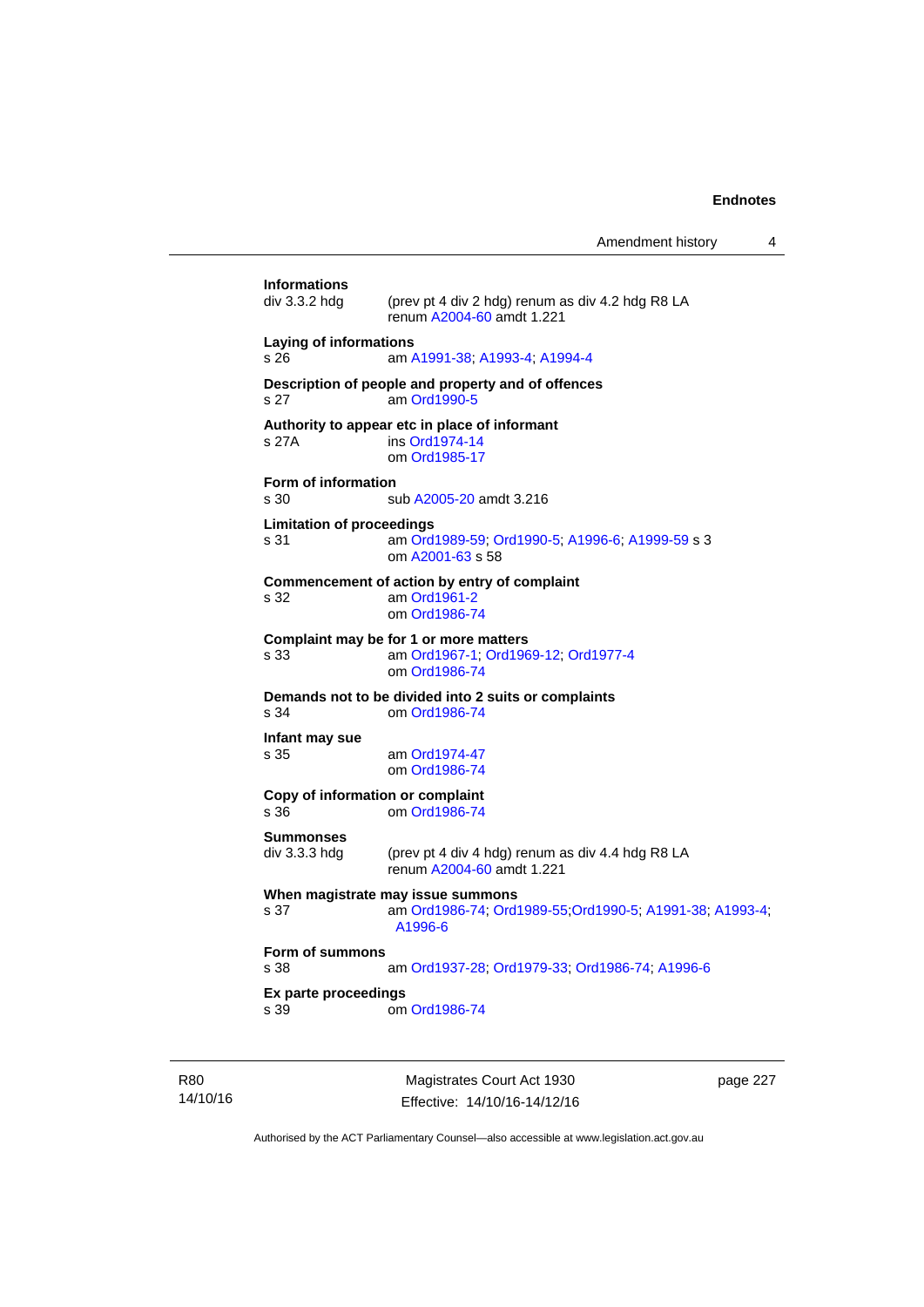4 Amendment history

**Signature and contents of summons**<br>s 40 am Ord1979-33 am [Ord1979-33](http://www.legislation.act.gov.au/a/1979-33) om [A1996-6](http://www.legislation.act.gov.au/a/1996-6) **Service of summons**  s 41 sub [Ord1937-28](http://www.legislation.act.gov.au/a/1937-28) am [Ord1953-14](http://www.legislation.act.gov.au/a/1953-14); [Ord1986-74](http://www.legislation.act.gov.au/a/1986-74); [A1991-44](http://www.legislation.act.gov.au/a/1991-44); ss renum R10 LA; [A2005-20](http://www.legislation.act.gov.au/a/2005-20) amdt 3.217 **Court attendance notices**<br>div 3.3.3A hdq ins A20 ins [A2008-42](http://www.legislation.act.gov.au/a/2008-42) s 10 **Definitions—div 3.3.3A**  s 41A ins [A2008-42](http://www.legislation.act.gov.au/a/2008-42) s 10 def *authorised person* ins [A2008-42](http://www.legislation.act.gov.au/a/2008-42) s 10 def *court attendance notice* ins [A2008-42](http://www.legislation.act.gov.au/a/2008-42) s 10 **Commencing criminal proceeding by court attendance notice**  s 41B ins [A2008-42](http://www.legislation.act.gov.au/a/2008-42) s 10 **Court attendance notice—service**<br>s 41C ins A2008-42 s 1 ins [A2008-42](http://www.legislation.act.gov.au/a/2008-42) s 10 **Court attendance notice—filing**  s 41D ins [A2008-42](http://www.legislation.act.gov.au/a/2008-42) s 10 **Court attendance notice—relationship to information and summons**  ins [A2008-42](http://www.legislation.act.gov.au/a/2008-42) s 10 **Warrants**  div 3.3.4 hdg (prev pt 4 div 5 hdg) renum as div 4.5 hdg R8 LA renum [A2004-60](http://www.legislation.act.gov.au/a/2004-60) amdt 1.221 sub [A2005-20](http://www.legislation.act.gov.au/a/2005-20) amdt 3.218 **Issue of warrant and summons**  s 42 am [Ord1974-14](http://www.legislation.act.gov.au/a/1974-14), [Ord1979-33](http://www.legislation.act.gov.au/a/1979-33); ss renum R10 LA sub [A2005-20](http://www.legislation.act.gov.au/a/2005-20) amdt 3.219 **Procedure on filing indictment**  s 43 am [Ord1937-28](http://www.legislation.act.gov.au/a/1937-28); [Ord1990-5](http://www.legislation.act.gov.au/a/alt_ord1990-5); [A1992-9](http://www.legislation.act.gov.au/a/1992-9); [A1996-6](http://www.legislation.act.gov.au/a/1996-6); [A2006-23](http://www.legislation.act.gov.au/a/2006-23) amdt 1.226; [A2006-40](http://www.legislation.act.gov.au/a/2006-40) amdt 2.140 **Warrants to be signed and, where so required, sealed**  s 46 om [A1996-6](http://www.legislation.act.gov.au/a/1996-6) **Form of arrest warrant**<br>**s** 47 am / am [A1998-67](http://www.legislation.act.gov.au/a/1998-67) sub [A2005-20](http://www.legislation.act.gov.au/a/2005-20) amdt 3.220 **Sunday warrants**  s 49 am [A2005-20](http://www.legislation.act.gov.au/a/2005-20) amdt 3.221

page 228 Magistrates Court Act 1930 Effective: 14/10/16-14/12/16

R80 14/10/16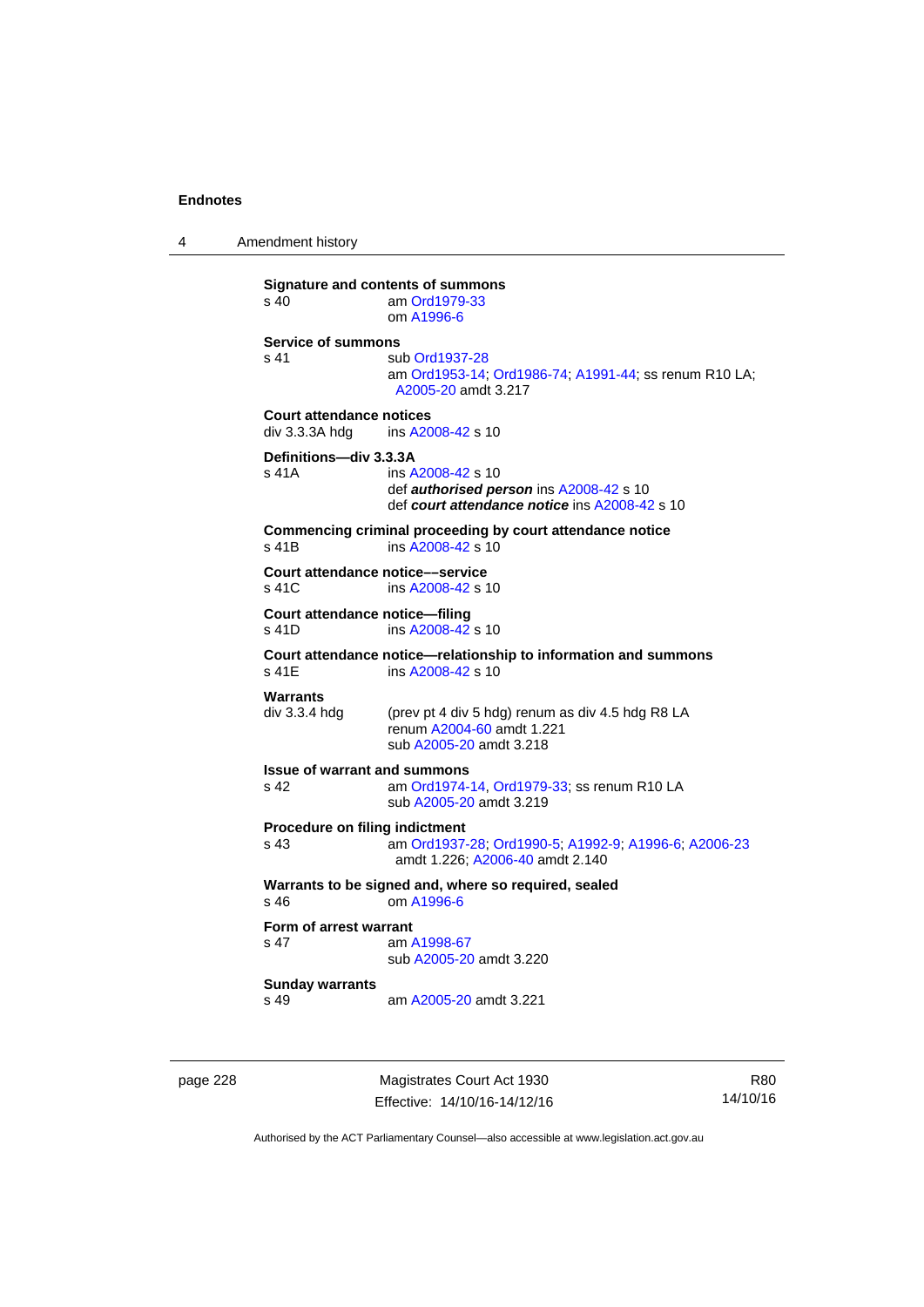**Bail of persons arrested without a warrant**  s 50 am [A1991-44](http://www.legislation.act.gov.au/a/1991-44) om [A1992-9](http://www.legislation.act.gov.au/a/1992-9) **Hearings generally to be in public**  s 51 reloc as s 310 **Exclusion of strangers**  s 52 om [A1996-6](http://www.legislation.act.gov.au/a/1996-6) **Hearing of criminal proceedings**  pt 3.4 hdg (prev pt 5 hdg) sub and renum [A2004-60](http://www.legislation.act.gov.au/a/2004-60) amdt 1.222 **Hearing of criminal proceedings—general**  div 3.4.1 hdg (prev pt 5 div 1 hdg) renum as div 5.1 hdg R8 LA sub and renum [A2004-60](http://www.legislation.act.gov.au/a/2004-60) amdt 1.223 **Conduct of case generally**  s 53 am [Ord1986-74](http://www.legislation.act.gov.au/a/1986-74); [A1996-6](http://www.legislation.act.gov.au/a/1996-6) sub [A2005-20](http://www.legislation.act.gov.au/a/2005-20) amdt 3.222 **If both parties present in court to hear case**  s 54 am [Ord1986-74](http://www.legislation.act.gov.au/a/1986-74); [A1991-79](http://www.legislation.act.gov.au/a/1991-79); [A1993-2](http://www.legislation.act.gov.au/a/1993-2); [A1996-6](http://www.legislation.act.gov.au/a/1996-6) sub [A2005-20](http://www.legislation.act.gov.au/a/2005-20) amdt 3.222 **Interpreter**  ins [A1991-79](http://www.legislation.act.gov.au/a/1991-79) om [A1993-2](http://www.legislation.act.gov.au/a/1993-2) **Record of proceedings**  s 54A reloc as s 316 **Warrants for witnesses**<br>div 3.4.2 hda (prev (prev pt 5 div 2 hdg) renum as div 5.2 hdg R8 LA sub and renum [A2004-60](http://www.legislation.act.gov.au/a/2004-60) amdt 1.232 sub [A2005-20](http://www.legislation.act.gov.au/a/2005-20) amdt 3.223 **Examination to be on oath**  s 55 om [A2005-20](http://www.legislation.act.gov.au/a/2005-20) amdt 3.224 **Power to order witnesses out of Court**  s 56 am [Ord1986-74](http://www.legislation.act.gov.au/a/1986-74) om [A1996-6](http://www.legislation.act.gov.au/a/1996-6) **Husband or wife of complainant or defandant to be competent witness**  s 57 om [Ord1986-74](http://www.legislation.act.gov.au/a/1986-74) **Defendant and husband or wife, when competent in criminal proceedings**  s 58 om [A2004-2](http://www.legislation.act.gov.au/a/2004-2) amdt 2.14 **Proof of negative etc**  s 59 am [Ord1990-5](http://www.legislation.act.gov.au/a/alt_ord1990-5) om [A2004-15](http://www.legislation.act.gov.au/a/2004-15) amdt 3.20

R80 14/10/16

Magistrates Court Act 1930 Effective: 14/10/16-14/12/16 page 229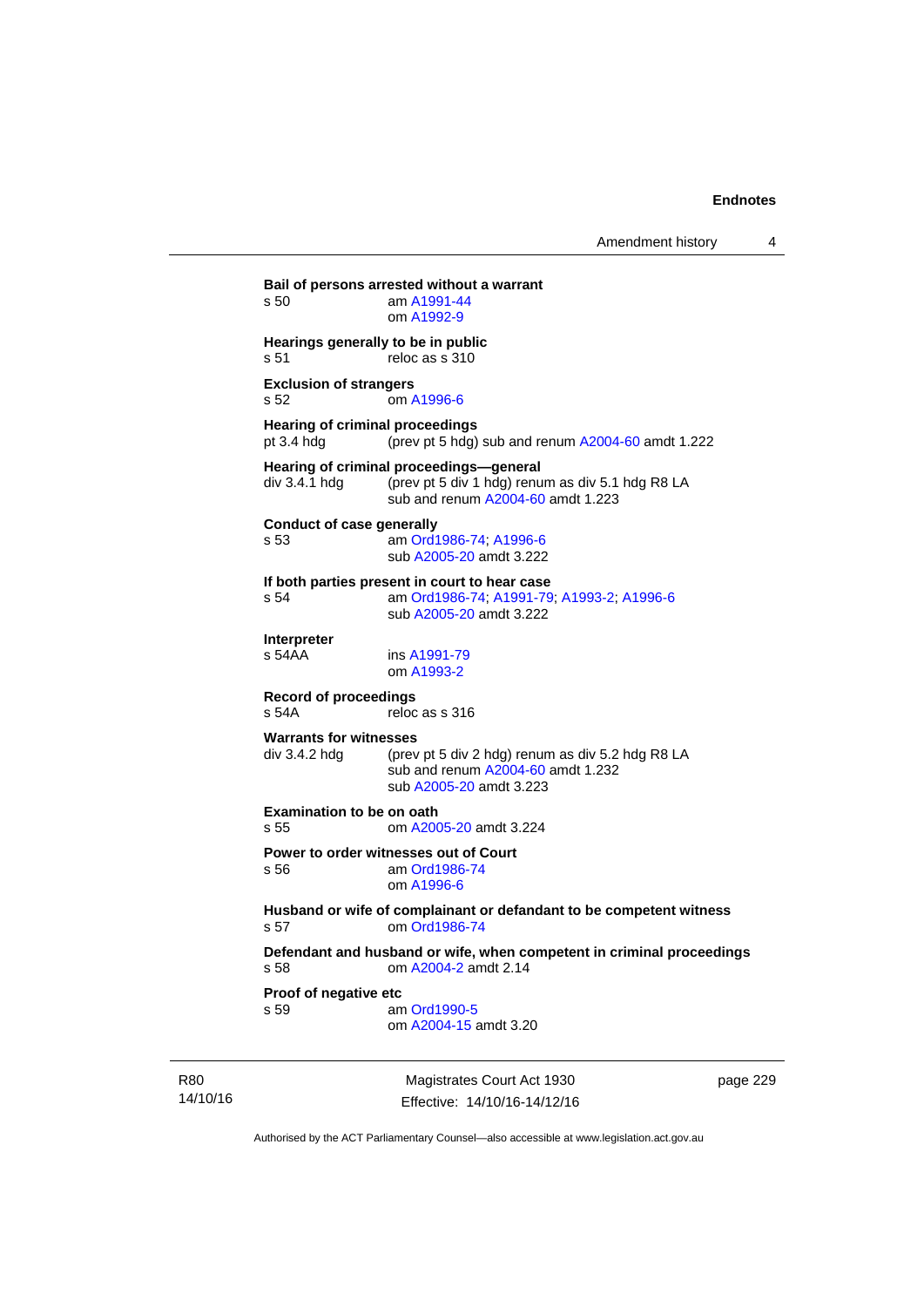| 4 | Amendment history |  |
|---|-------------------|--|
|   |                   |  |

### **Record of proceedings and transcript**  s 60 reloc as s 317 **Informant may request witnesses to attend**  s 60A ins [A1996-6](http://www.legislation.act.gov.au/a/1996-6) reloc to [Magistrates Court Rules 1932](http://www.legislation.act.gov.au/sl/1932-4/default.asp), pt 4 as rule 12 by [A2004-60](http://www.legislation.act.gov.au/a/2004-60) amdt 1.239 **Power of magistrate to summon witnesses**  s 61 hdg sub [A2004-60](http://www.legislation.act.gov.au/a/2004-60) amdt 1.240<br>s 61 am Ord1986-74 am [Ord1986-74](http://www.legislation.act.gov.au/a/1986-74) sub [A1996-6](http://www.legislation.act.gov.au/a/1996-6) am [A2004-60](http://www.legislation.act.gov.au/a/2004-60) amdt 1.241 reloc to [Magistrates Court Rules 1932](http://www.legislation.act.gov.au/sl/1932-4/default.asp), pt 4 as rule 13 by [A2004-60](http://www.legislation.act.gov.au/a/2004-60) amdt 1.242 **Warrants for witnesses**<br>div 3.4.2 hdg sub / sub [A2009-19](http://www.legislation.act.gov.au/a/2009-19) s 58 **Definitions—div 3.4.2**  s 62 hdg am [A2004-60](http://www.legislation.act.gov.au/a/2004-60) amdt 1.243 s 62 sub [Ord1937-28](http://www.legislation.act.gov.au/a/1937-28); [A1996-6](http://www.legislation.act.gov.au/a/1996-6) am [A2004-60](http://www.legislation.act.gov.au/a/2004-60) amdt 1.243, amdt 1.244 reloc to [Magistrates Court Rules 1932](http://www.legislation.act.gov.au/sl/1932-4/default.asp), pt 4 as rule 14 by [A2004-60](http://www.legislation.act.gov.au/a/2004-60) amdt 1.245 ins [A2009-19](http://www.legislation.act.gov.au/a/2009-19) s 58 def *prescribed period* ins [A2009-19](http://www.legislation.act.gov.au/a/2009-19) s 58 def *reporting officer* ins [A2009-19](http://www.legislation.act.gov.au/a/2009-19) s 58 def *warrant* ins [A2009-19](http://www.legislation.act.gov.au/a/2009-19) s 58 **Witnesses entitled to claim expenses**  s 62A ins [A1996-6](http://www.legislation.act.gov.au/a/1996-6) reloc to [Magistrates Court Rules 1932](http://www.legislation.act.gov.au/sl/1932-4/default.asp), pt 4 as rule 15 by [A2004-60](http://www.legislation.act.gov.au/a/2004-60) amdt 1.246 **Warrant to bring witness to court**  s 63 am [Ord1967-1](http://www.legislation.act.gov.au/a/1967-1) sub [A1996-6](http://www.legislation.act.gov.au/a/1996-6) am [A2004-60](http://www.legislation.act.gov.au/a/2004-60) amdts 1.247-1.249 (2), (3) exp 1 July 2006 (s 63 (3)) ss renum R34 LA sub [A2009-19](http://www.legislation.act.gov.au/a/2009-19) s 58 **First instance warrant**  s 64 am [A2004-60](http://www.legislation.act.gov.au/a/2004-60) amdt 1.250 sub [A2009-19](http://www.legislation.act.gov.au/a/2009-19) s 58 **Warrant remains in force until executed**

s 65 am [Ord1976-42](http://www.legislation.act.gov.au/a/1976-42); [Ord1986-74](http://www.legislation.act.gov.au/a/1986-74) om [A1994-61](http://www.legislation.act.gov.au/a/1994-61) ins [A2009-19](http://www.legislation.act.gov.au/a/2009-19) s 58

page 230 Magistrates Court Act 1930 Effective: 14/10/16-14/12/16

R80 14/10/16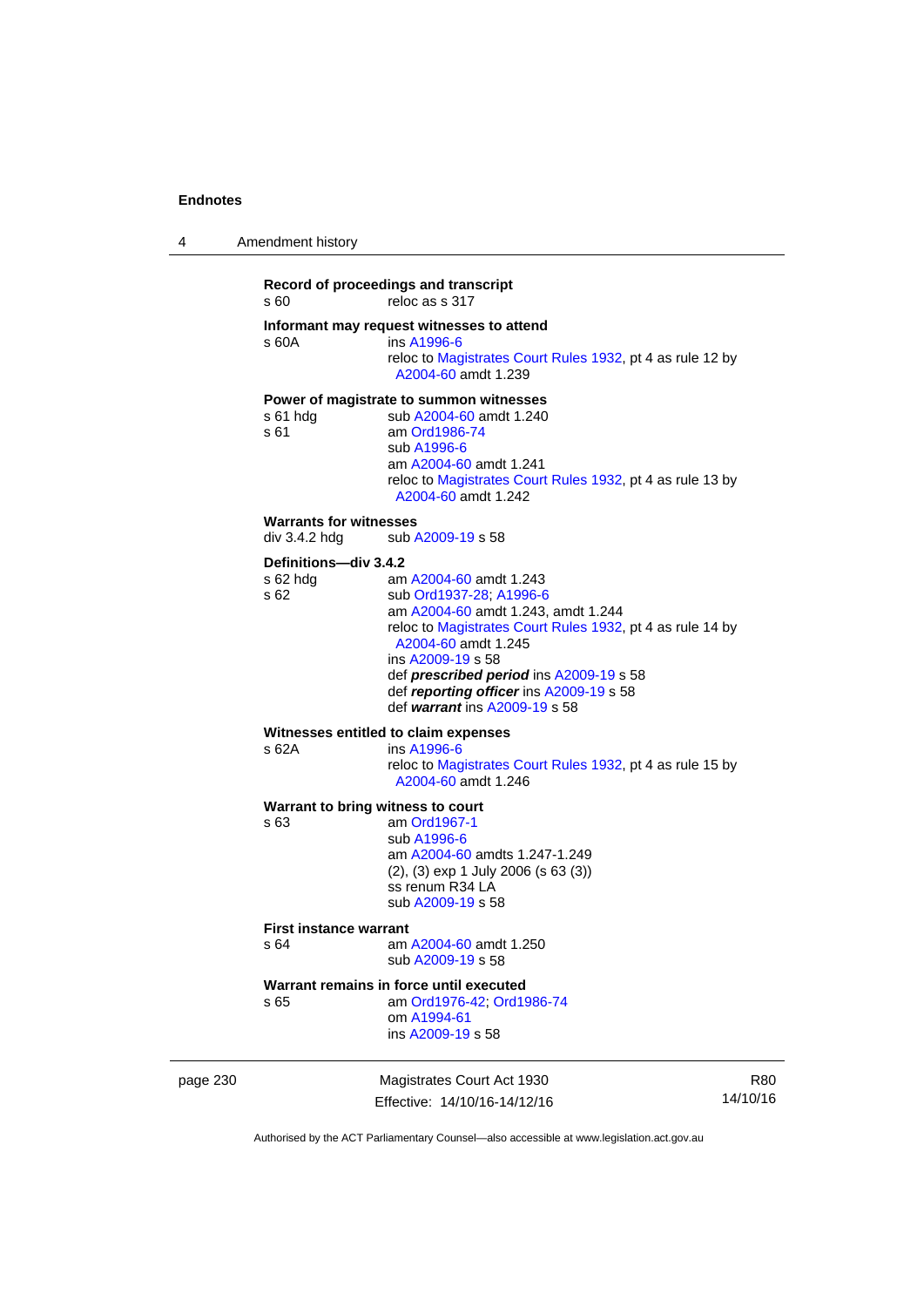| <b>Executing a warrant</b>    |                                                                                                                                                    |
|-------------------------------|----------------------------------------------------------------------------------------------------------------------------------------------------|
| s 66                          | am Ord1937-28; A2004-60 amdts 1.251-1.253<br>reloc to Magistrates Court Rules 1932, pt 4 as rule 16 by<br>A2004-60 amdt 1.254<br>ins A2009-19 s 58 |
| <b>Setting aside summons</b>  |                                                                                                                                                    |
| s 66A                         | ins Ord1987-56                                                                                                                                     |
|                               | am A2004-60 amdt 1.255, amdt 1.256<br>reloc to Magistrates Court Rules 1932, pt 4 as rule 17 by<br>A2004-60 amdt 1.257                             |
| <b>Procedure after arrest</b> |                                                                                                                                                    |
| s 67                          | reloc as s 318                                                                                                                                     |
|                               | ins A2009-19 s 58                                                                                                                                  |
| <b>Jurisdiction) Act</b>      | Examination of witnesses-application of Magistrates Court (Civil                                                                                   |
| s 67A                         | ins Ord1986-74                                                                                                                                     |
|                               | am Ord1990-5; A1995-46                                                                                                                             |
|                               | om A2004-60 amdt 1.262                                                                                                                             |
|                               | Affidavits-application of Magistrates Court (Civil Jurisdiction) Act                                                                               |
| s 67B                         | ins Ord1986-74                                                                                                                                     |
|                               | am Ord1990-5; A1995-46                                                                                                                             |
|                               | om A2004-60 amdt 1.262                                                                                                                             |
|                               | <b>Orders following executed warrant</b>                                                                                                           |
| s 68                          | reloc as s 319                                                                                                                                     |
|                               | ins A2009-19 s 58                                                                                                                                  |
|                               | Depositions to be delivered to registrar                                                                                                           |
| s 69                          | reloc as s 320                                                                                                                                     |
| Remand                        |                                                                                                                                                    |
| div 3.4.3 hdg                 | (prev pt 5 div 3 hdg) renum as div 5.3 hdg R8 LA                                                                                                   |
|                               | renum A2004-60 amdt 1.270                                                                                                                          |
|                               | sub A2006-23 amdt 1.227                                                                                                                            |
| <b>Remand of defendant</b>    |                                                                                                                                                    |
| s 70                          | am Ord1977-61; A1996-6                                                                                                                             |
|                               | sub A1996-82                                                                                                                                       |
|                               | am A1998-67                                                                                                                                        |
|                               | sub A2004-14 amdt 2.4; A2006-23 amdt 1.227                                                                                                         |
|                               | am A2011-22 amdt 1.305, amdt 1.306, amdt 1.310                                                                                                     |
| Verbal remand                 |                                                                                                                                                    |
| s 71                          | am A1996-6                                                                                                                                         |
|                               | om A1996-82                                                                                                                                        |

R80 14/10/16

Magistrates Court Act 1930 Effective: 14/10/16-14/12/16 page 231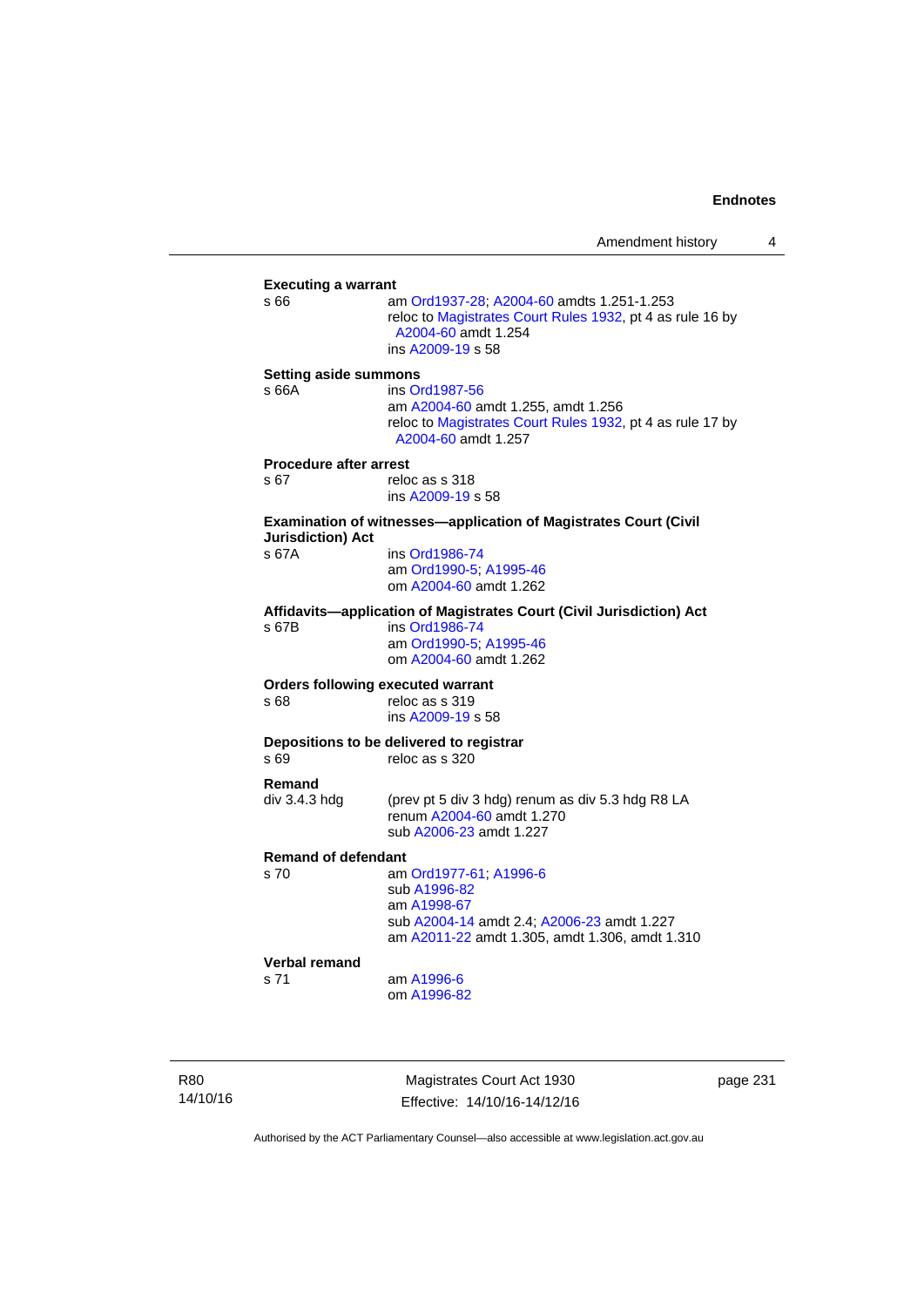4 Amendment history

**Bringing remanded defendant before court**  s 72 sub [A2006-23](http://www.legislation.act.gov.au/a/2006-23) amdt 1.227 am [A2011-22](http://www.legislation.act.gov.au/a/2011-22) amdt 1.310 **Bail application hearings—audiovisual links**  s 72A ins [A1999-22](http://www.legislation.act.gov.au/a/1999-22) s 21 am [A2000-17](http://www.legislation.act.gov.au/a/2000-17) s 3 sch 1; [A2003-48](http://www.legislation.act.gov.au/a/2003-48) amdt 2.10 sub [A2006-23](http://www.legislation.act.gov.au/a/2006-23) amdt 1.227 **Defendant's appearance in non-bail proceedings—audiovisual links**  s 72B ins [A1999-22](http://www.legislation.act.gov.au/a/1999-22) s 21 am [A2004-60](http://www.legislation.act.gov.au/a/2004-60) amdt 1.271 sub [A2006-23](http://www.legislation.act.gov.au/a/2006-23) amdt 1.227 am [A2010-40](http://www.legislation.act.gov.au/a/2010-40) amdt 2.16; [A2011-22](http://www.legislation.act.gov.au/a/2011-22) amdt 1.310 **Bail of defendant during examination**  s 73 am [A1992-9](http://www.legislation.act.gov.au/a/1992-9) **Committal and recognisance**  div 3.4.4 hdg (prev pt 5 div 4 hdg) renum as div 5.4 hdg R8 LA renum [A2004-60](http://www.legislation.act.gov.au/a/2004-60) amdt 1.272 **Extended application of div 3.4.4**<br>s 73A **ins Ord1986-74** ins [Ord1986-74](http://www.legislation.act.gov.au/a/1986-74) am [A1995-46](http://www.legislation.act.gov.au/a/1995-46) sub [A2004-60](http://www.legislation.act.gov.au/a/2004-60) amdt 1.273 **Remand of defendant before decision**  s 74 am [A1996-6;](http://www.legislation.act.gov.au/a/1996-6) [A1996-82](http://www.legislation.act.gov.au/a/1996-82) sub [A2006-23](http://www.legislation.act.gov.au/a/2006-23) amdt 1.228 am [A2011-22](http://www.legislation.act.gov.au/a/2011-22) amdt 1.307 **Remand of witness or defendant after decision**  s 75 sub [Ord1976-42](http://www.legislation.act.gov.au/a/1976-42) am [A1996-82](http://www.legislation.act.gov.au/a/1996-82) sub [A2006-23](http://www.legislation.act.gov.au/a/2006-23) amdt 1.228 **Witnesses may be discharged on recognisance**<br>s 76 am Ord1986-74: A1994-61: A2 s 76 am [Ord1986-74](http://www.legislation.act.gov.au/a/1986-74); [A1994-61](http://www.legislation.act.gov.au/a/1994-61); [A2004-60](http://www.legislation.act.gov.au/a/2004-60) amdt 1.274 **Recognisances**  s 77 am [Ord1970-15](http://www.legislation.act.gov.au/a/1970-15); [A1992-9](http://www.legislation.act.gov.au/a/1992-9) **Issue of warrant for non-appearance**  s 78 am [A1992-9;](http://www.legislation.act.gov.au/a/1992-9) [A2004-60](http://www.legislation.act.gov.au/a/2004-60) amdt 1.275; [A2005-20](http://www.legislation.act.gov.au/a/2005-20) amdt 3.225 **Recognisances taken out of court**  s 79 am [Ord1974-14](http://www.legislation.act.gov.au/a/1974-14); [Ord1976-42](http://www.legislation.act.gov.au/a/1976-42); [A1991-44](http://www.legislation.act.gov.au/a/1991-44); [A1992-9](http://www.legislation.act.gov.au/a/1992-9); [A1996-6](http://www.legislation.act.gov.au/a/1996-6) sub [A2005-20](http://www.legislation.act.gov.au/a/2005-20) amdt 3.226 am [A2006-23](http://www.legislation.act.gov.au/a/2006-23) amdt 1.229

page 232 Magistrates Court Act 1930 Effective: 14/10/16-14/12/16

R80 14/10/16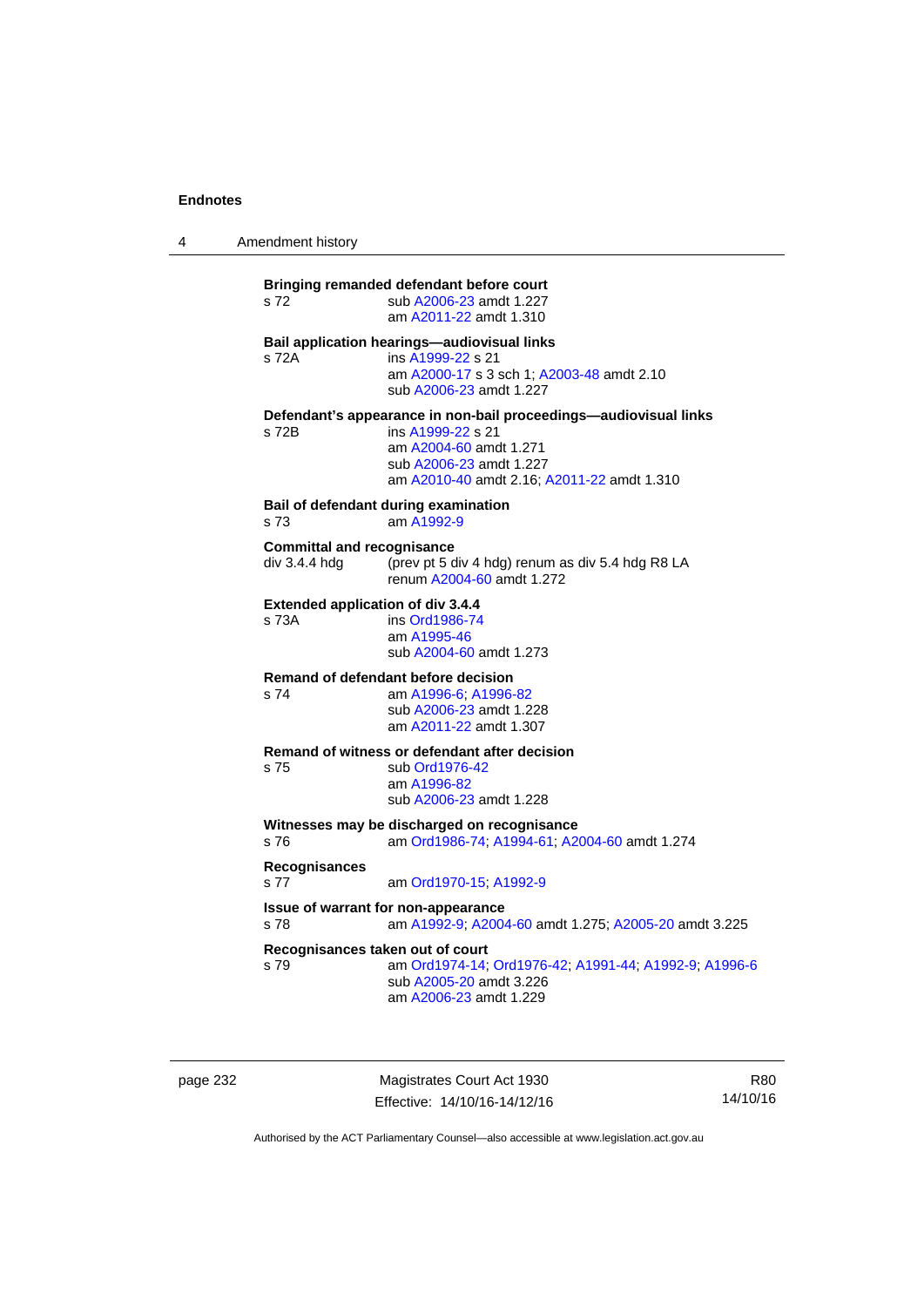| s 80                                                 | am Ord1974-14, Ord1984-62, Ord1986-53, Ord1990-5;<br>A1992-9: A1996-6                                                                                  |
|------------------------------------------------------|--------------------------------------------------------------------------------------------------------------------------------------------------------|
| Arrest of principal by sureties<br>s 81              | am Ord1937-28; Ord1976-42<br>om A1992-9                                                                                                                |
| Conveying people to custody<br>s 82                  | am Ord1976-42; A1996-82<br>om A2006-23 amdt 1.230                                                                                                      |
| div 3.4.5 hdg                                        | Adjournment of criminal proceedings<br>(prev pt 5 div 5 hdg) renum as div 5.5 hdg R8 LA<br>sub and renum A2004-60 amdt 1.276                           |
| Particular cases may be adjourned<br>s 84            | am Ord1986-74; A1992-9; A1996-6; A2005-20 amdt 3.227<br>sub A2006-23 amdt 1.231<br>am A2011-22 amdt 1.308                                              |
| s 85                                                 | Proceeding if either party not present at adjourned hearing<br>am Ord1986-74; A1996-6<br>sub A2005-20 amdt 3.228                                       |
| s 86                                                 | Proceeding if both parties present at adjourned hearing<br>am A1996-6<br>sub A2005-20 amdt 3.228                                                       |
| s 87                                                 | Witness to attend adjourned etc hearing<br>am Ord1977-61<br>sub A2005-20 amdt 3.228                                                                    |
| <b>Postponement of hearing</b><br>s 88               | am Ord1986-74, A1991-44                                                                                                                                |
| pt 3.5 hdg                                           | Proceedings for indictable offences<br>(prev pt 6 hdg) sub and renum A2004-60 amdt 1.277                                                               |
| Dispensing with application of part<br>div 3.5.1 hdg | (prev pt 6 div 1A hdg) ins Ord1987-56<br>renum as div 6.1A hdg R8 LA<br>renum A2004-60 amdt 1.278<br>om A2011-28 amdt 3.176<br>ins A2014-1 s 22        |
| s 88A hdg<br>s 88A                                   | Dispensing with application of part in interests of justice<br>sub A2004-60 amdt 1.279<br>ins Ord1987-56<br>om A2011-28 amdt 3.176<br>ins A2014-1 s 22 |

R80 14/10/16

Magistrates Court Act 1930 Effective: 14/10/16-14/12/16 page 233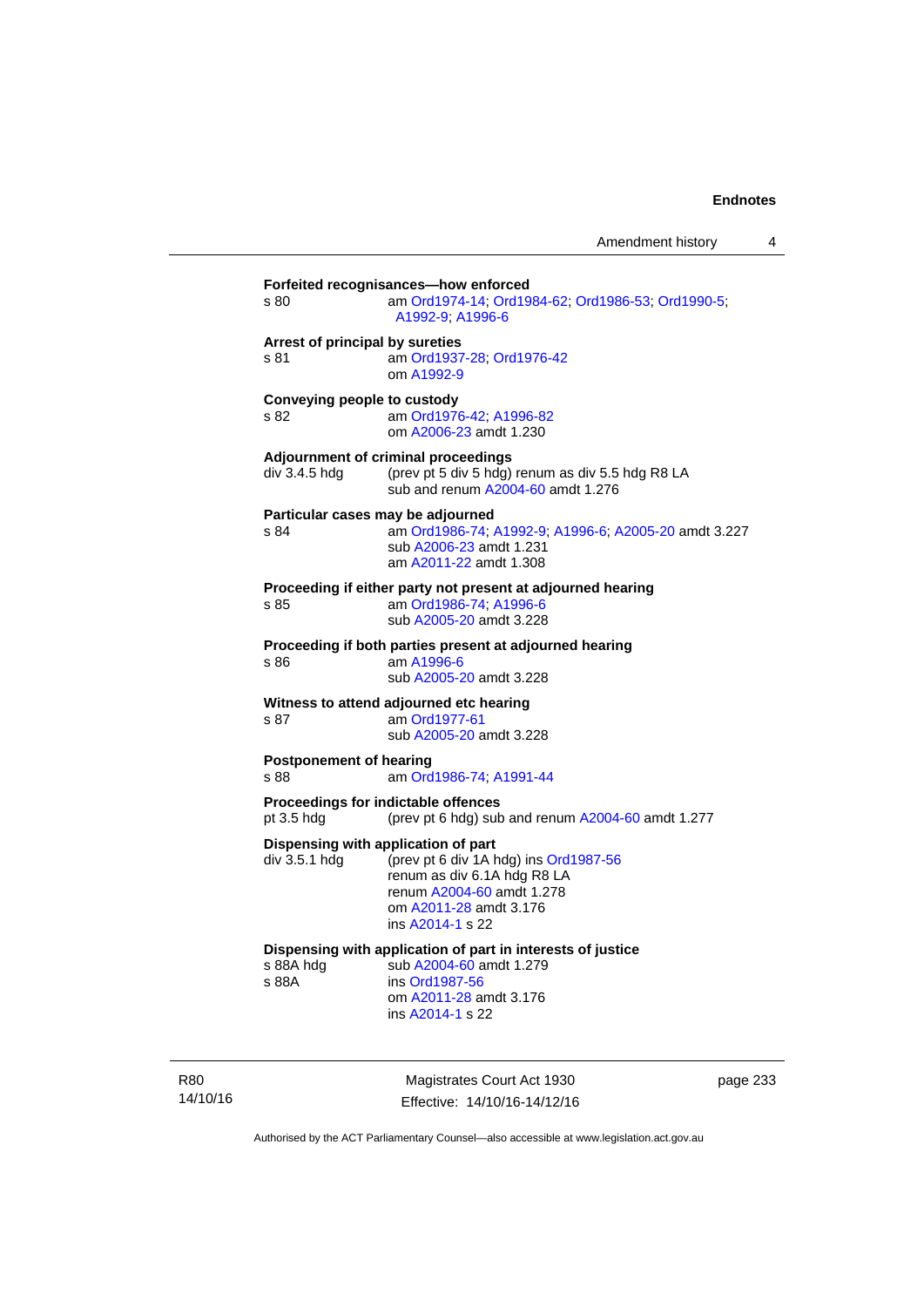| 4 | Amendment history                                        |                                                                                                                                                                                                                                                                                        |
|---|----------------------------------------------------------|----------------------------------------------------------------------------------------------------------------------------------------------------------------------------------------------------------------------------------------------------------------------------------------|
|   | <b>Waiver of committal proceedings</b><br>div 3.5.1A hdg | ins A2015-52 s 42                                                                                                                                                                                                                                                                      |
|   | s 88B                                                    | Court may waive committal proceedings<br>ins A2015-52 s 42                                                                                                                                                                                                                             |
|   | div 3.5.2 hdg                                            | Indictable offences-beginning of proceedings<br>(prev pt 6 div 1 hdg) renum as div 6.1 hdg R8 LA<br>sub and renum A2004-60 amdt 1.280                                                                                                                                                  |
|   | s 89 hda<br>s 89                                         | Indictable offences-issue of warrant for non-appearance<br>sub A2010-30 amdt 1.40<br>am Ord1977-61<br>sub A2005-20 amdt 3.229<br>am A2010-30 amdt 1.41; ss renum R58 LA                                                                                                                |
|   | s 89A                                                    | Accused person may be excused from attendance before court<br>ins Ord1977-61<br>am Ord1987-56; A1992-9; A1996-6; A2005-20 amdt 3.230,<br>amdt 3.231; A2008-44 amdt 1.64                                                                                                                |
|   | person                                                   | Committal proceedings--prosecution evidence to be given to accused                                                                                                                                                                                                                     |
|   | s 90                                                     | sub Ord1958-12<br>am Ord1967-1<br>sub Ord1974-14<br>am Ord1977-61, A1991-44, A1996-6; A2005-20 amdt 3.232;<br>A2008-41 s 31<br>sub A2008-44 amdt 1.65                                                                                                                                  |
|   |                                                          | Written statements may be admitted in evidence                                                                                                                                                                                                                                         |
|   | s 90AA                                                   | ins Ord1974-14<br>am A1991-44; A1996-6; A2005-20 amdt 3.233, amdt 3.234; ss<br>renum R29 LA (see A2005-20 amdt 3.235); A2008-42 s 11;<br>A2008-41 ss 32-34; A2008-44 amdts 1.66-1.69; A2009-7<br>amdts 1.32-1.35; ss renum R47 LA; A2009-24 amdt 1.34,<br>amdt 1.35; pars renum R48 LA |
|   | $s$ 90 $AB$                                              | Witnesses generally not to be cross-examined at committal hearing<br>ins Ord1974-14<br>am Ord1977-61; A1996-6<br>sub A2005-20 amdt 3.236; A2008-44 amdt 1.71                                                                                                                           |
|   | s 90ABA hdg<br>s 90ABA                                   | Attendance of accused not required if order made under s 89A<br>sub A2005-20 amdt 3.237<br>ins Ord1977-61<br>sub A2008-44 amdt 1.72                                                                                                                                                    |

page 234 Magistrates Court Act 1930 Effective: 14/10/16-14/12/16

R80 14/10/16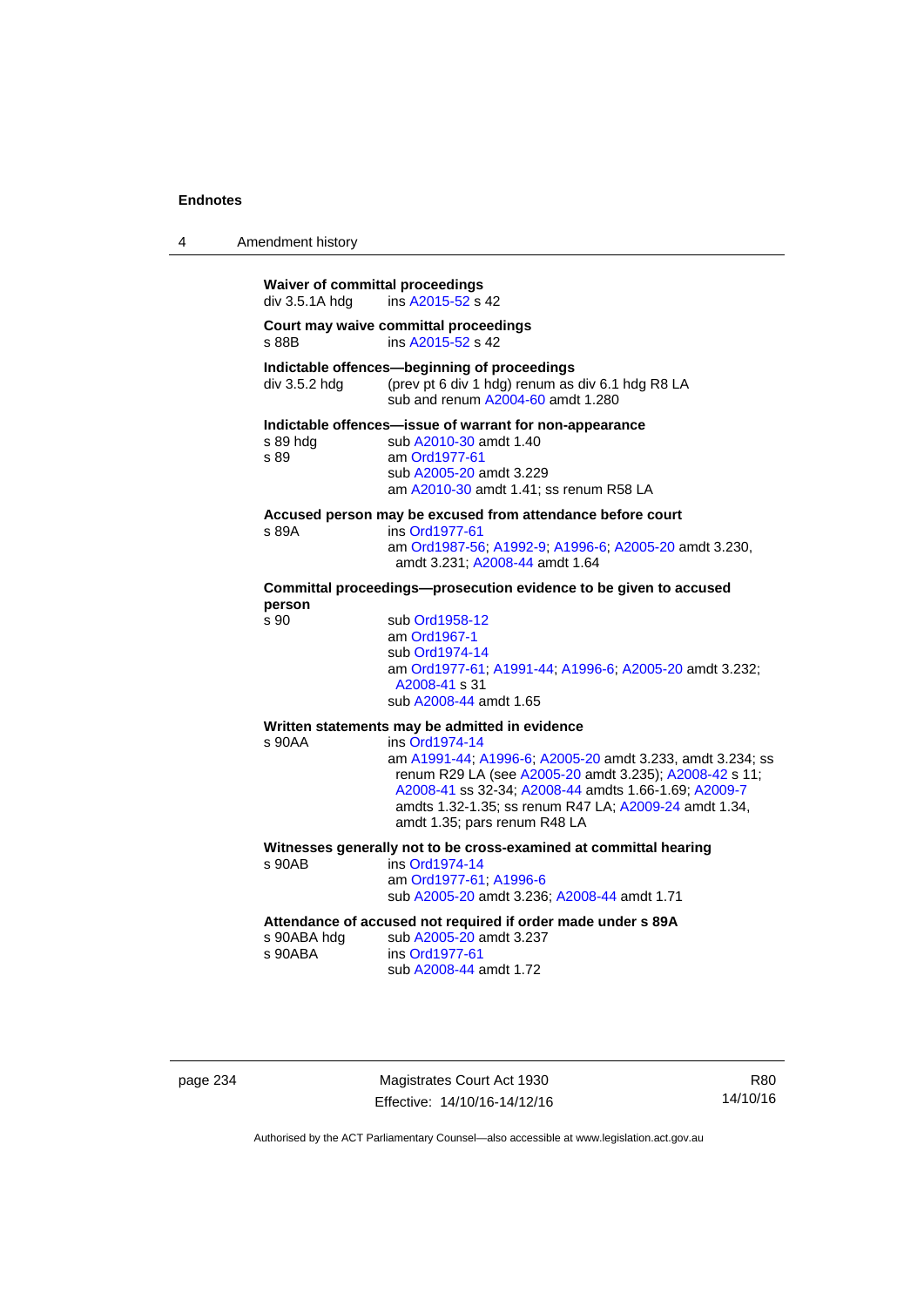### **Plea of guilty at committal hearing**  s 90A hdg sub [A2008-44](http://www.legislation.act.gov.au/a/2008-44) amdt 1.70 s 90A ins [Ord1958-12](http://www.legislation.act.gov.au/a/1958-12) am [Ord1985-41](http://www.legislation.act.gov.au/a/1985-41); [Ord1990-5](http://www.legislation.act.gov.au/a/alt_ord1990-5); [A1996-6](http://www.legislation.act.gov.au/a/1996-6); ss renum R10 LA; [A2004-60](http://www.legislation.act.gov.au/a/2004-60) amdt 1.281; [A2005-20](http://www.legislation.act.gov.au/a/2005-20) amdts 3.238-3.240; ss renum R29 LA (see [A2005-20](http://www.legislation.act.gov.au/a/2005-20) amdt 3.241); [A2011-13](http://www.legislation.act.gov.au/a/2011-13) amdt 1.10 **Back-up and related offences––transfer to Supreme Court**  s 90B ins [A2014-1](http://www.legislation.act.gov.au/a/2014-1) s 23 **Proceeding following prosecution evidence**  s 91 **orig s 91** am [Ord1974-14](http://www.legislation.act.gov.au/a/1974-14); [Ord1987-56](http://www.legislation.act.gov.au/a/1987-56) sub [A2005-20](http://www.legislation.act.gov.au/a/2005-20) amdt 3.242 om [A2008-44](http://www.legislation.act.gov.au/a/2008-44) amdt 1.73 **pres s 91** (prev s 92) am [Ord1951-12;](http://www.legislation.act.gov.au/a/1951-12) [Ord1958-12;](http://www.legislation.act.gov.au/a/1958-12) [Ord1967-1;](http://www.legislation.act.gov.au/a/1967-1) [Ord1974-14;](http://www.legislation.act.gov.au/a/1974-14) [Ord1977-61](http://www.legislation.act.gov.au/a/1977-61); [Ord1985-41](http://www.legislation.act.gov.au/a/1985-41); [Ord1986-74](http://www.legislation.act.gov.au/a/1986-74); [Ord1987-56;](http://www.legislation.act.gov.au/a/1987-56) [A2008-44](http://www.legislation.act.gov.au/a/2008-44) amdt 1.75 renum as s 91 [A2008-44](http://www.legislation.act.gov.au/a/2008-44) amdt 1.74 **Proceeding if evidence sufficient to put accused on trial**  s 92 renum as s 91 **Committal for sentence for indictable offence tried summarily**  s 92A ins [Ord1974-14](http://www.legislation.act.gov.au/a/1974-14) am [A2011-13](http://www.legislation.act.gov.au/a/2011-13) amdt 1.11; [A2014-1](http://www.legislation.act.gov.au/a/2014-1) s 24 **Depositions as evidence**  s 92B ins [Ord1985-41](http://www.legislation.act.gov.au/a/1985-41) **Admissions and confessions**  s 93 am [Ord1958-12](http://www.legislation.act.gov.au/a/1958-12); [Ord1967-1](http://www.legislation.act.gov.au/a/1967-1); [A1996-6](http://www.legislation.act.gov.au/a/1996-6); [A2005-20](http://www.legislation.act.gov.au/a/2005-20) amdt 3.243 **Indictable offences—proceedings after hearing of evidence**  div 3.5.3 hdg (prev pt 6 div 2 hdg) renum as div 6.2 hdg R8 LA sub and renum [A2004-60](http://www.legislation.act.gov.au/a/2004-60) amdt 1.282 **Discharge or committal for trial**  s 94 am [Ord1937-28](http://www.legislation.act.gov.au/a/1937-28); [Ord1976-42](http://www.legislation.act.gov.au/a/1976-42); [Ord1987-56](http://www.legislation.act.gov.au/a/1987-56); [A1996-6](http://www.legislation.act.gov.au/a/1996-6) sub [A2005-20](http://www.legislation.act.gov.au/a/2005-20) amdt 3.244 am [A2006-23](http://www.legislation.act.gov.au/a/2006-23) amdt 1.232; [A2008-44](http://www.legislation.act.gov.au/a/2008-44) amdt 1.76; [A2009-24](http://www.legislation.act.gov.au/a/2009-24) amdt 1.36; [A2011-22](http://www.legislation.act.gov.au/a/2011-22) amdt 1.311; [A2014-1](http://www.legislation.act.gov.au/a/2014-1) s 25 **Depositions of dead or absent people**  sub [Ord1958-12](http://www.legislation.act.gov.au/a/1958-12) am [Ord1967-1;](http://www.legislation.act.gov.au/a/1967-1) [Ord1989-59](http://www.legislation.act.gov.au/a/1989-59); [A1996-6](http://www.legislation.act.gov.au/a/1996-6); [A2004-60](http://www.legislation.act.gov.au/a/2004-60) amdt 1.283, amdt 1.284; [A2005-20](http://www.legislation.act.gov.au/a/2005-20) amdt 3.245

R80 14/10/16

Magistrates Court Act 1930 Effective: 14/10/16-14/12/16 page 235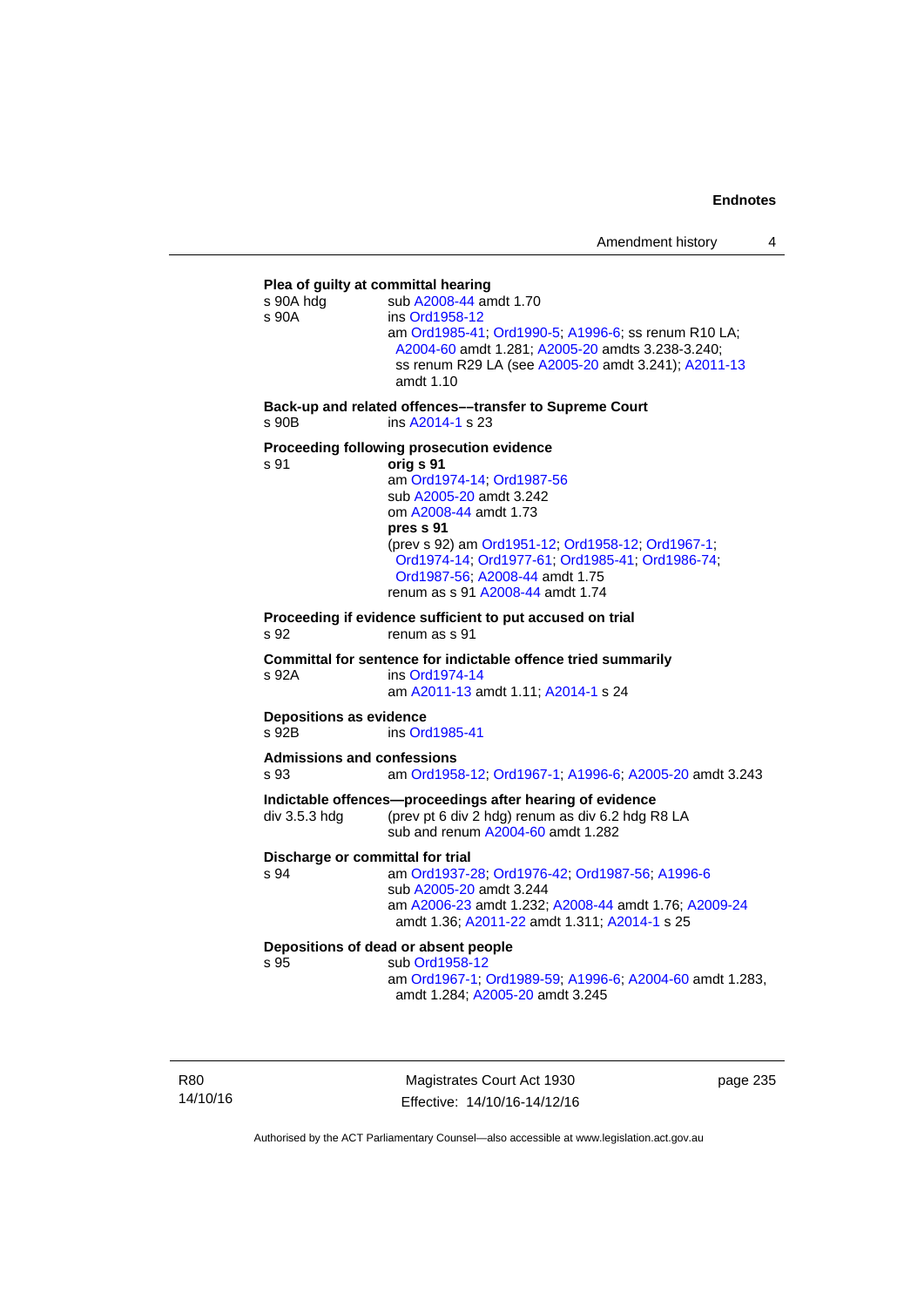4 Amendment history page 236 Magistrates Court Act 1930 **Indictable offences—costs**  div 3.5.4 hdg (prev pt 6 div 2A hdg) ins [Ord1984-9](http://www.legislation.act.gov.au/a/1984-9) renum as div 6.2A hdg R8 LA sub and renum [A2004-60](http://www.legislation.act.gov.au/a/2004-60) amdt 1.285 **Discontinued proceeding**  s 97 am [Ord1937-28](http://www.legislation.act.gov.au/a/1937-28) om [Ord1958-12](http://www.legislation.act.gov.au/a/1958-12) ins [Ord1984-9](http://www.legislation.act.gov.au/a/1984-9) am [Ord1987-56](http://www.legislation.act.gov.au/a/1987-56); [A2008-44](http://www.legislation.act.gov.au/a/2008-44) amdt 1.77; [A2009-24](http://www.legislation.act.gov.au/a/2009-24) amdt 1.37 **Indictable offences—witness recognisances**  div 3.5.5 hdg (prev pt 6 div 3 hdg) am [A1992-9](http://www.legislation.act.gov.au/a/1992-9) renum as div 6.3 hdg R8 LA sub and renum [A2004-60](http://www.legislation.act.gov.au/a/2004-60) amdt 1.286 **Bail in capital offences**  s 98 am [Ord1937-28](http://www.legislation.act.gov.au/a/1937-28) om [Ord1989-59](http://www.legislation.act.gov.au/a/1989-59) **Admission of persons committed for trial to bail**  s 99 am [Ord1937-28](http://www.legislation.act.gov.au/a/1937-28); [Ord1976-42](http://www.legislation.act.gov.au/a/1976-42); [Ord1989-59](http://www.legislation.act.gov.au/a/1989-59) om [A1992-9](http://www.legislation.act.gov.au/a/1992-9) **Admission of persons committed for trial and are in prison awaiting trial to bail**  am [Ord1937-28](http://www.legislation.act.gov.au/a/1937-28); [Ord1976-42;](http://www.legislation.act.gov.au/a/1976-42) [Ord1989-59](http://www.legislation.act.gov.au/a/1989-59) om [A1992-9](http://www.legislation.act.gov.au/a/1992-9) **Recognisances to be transmitted to Crown Solicitor**  s 101 am [Ord1967-1;](http://www.legislation.act.gov.au/a/1967-1) [Ord1976-42](http://www.legislation.act.gov.au/a/1976-42); [Ord1985-17](http://www.legislation.act.gov.au/a/1985-17) om [A1992-9](http://www.legislation.act.gov.au/a/1992-9) **Warrant of deliverance**  s 102 am [Ord1976-42](http://www.legislation.act.gov.au/a/1976-42) om [A1992-9](http://www.legislation.act.gov.au/a/1992-9) **Recognisance of witnesses etc**  am [Ord1974-14](http://www.legislation.act.gov.au/a/1974-14); [A1996-6](http://www.legislation.act.gov.au/a/1996-6) **Court may remand noncompliant witness**  s 105 am [Ord1976-42](http://www.legislation.act.gov.au/a/1976-42) sub [A2005-20](http://www.legislation.act.gov.au/a/2005-20) amdt 3.246; [A2006-23](http://www.legislation.act.gov.au/a/2006-23) amdt 1.233 am [A2011-22](http://www.legislation.act.gov.au/a/2011-22) amdt 1.310 **Indictable offences—other provisions**  div 3.5.6 hdg (prev pt 6 div 4 hdg) renum as div 6.4 hdg R8 LA sub and renum [A2004-60](http://www.legislation.act.gov.au/a/2004-60) amdt 1.287 **Meaning of** *certified copy* **of depositions in div 3.5.6**  s 105A ins [A2004-60](http://www.legislation.act.gov.au/a/2004-60) amdt 1.288 sub [A2005-20](http://www.legislation.act.gov.au/a/2005-20) amdt 3.247

Effective: 14/10/16-14/12/16 R80 14/10/16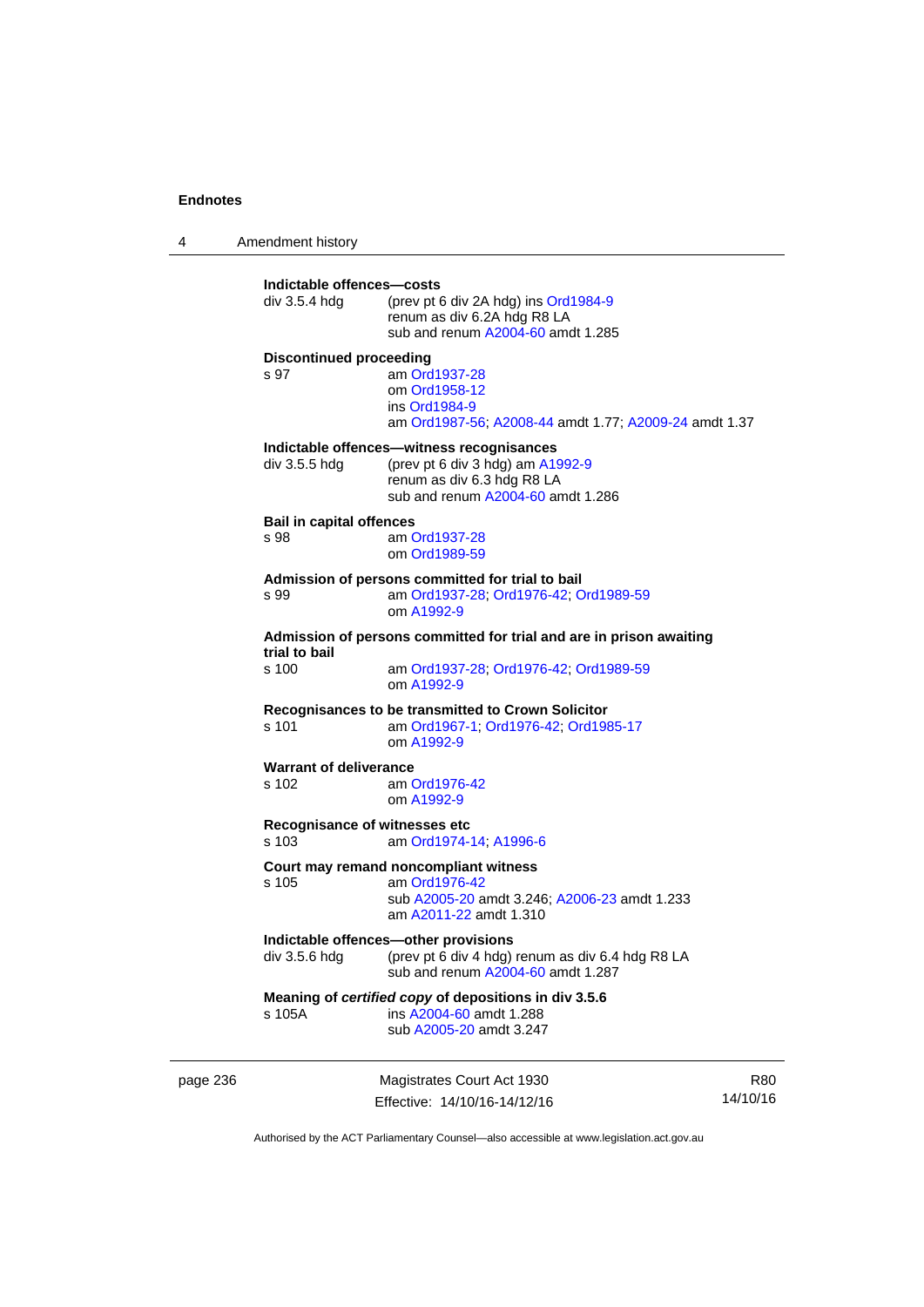| Amendment history |  |
|-------------------|--|
|-------------------|--|

| s 106              | Giving depositions etc to director of public prosecutions<br>am Ord1967-1; Ord1985-17; Ord1985-41; A1992-9; A2005-20<br>amdt 3.248                                                                                                  |
|--------------------|-------------------------------------------------------------------------------------------------------------------------------------------------------------------------------------------------------------------------------------|
| s 107              | Giving documents to proper officer of court<br>am Ord1967-1; Ord1985-17; A1996-6; A1999-66 sch 3;<br>A2005-20 amdt 3.249; A2006-40 amdt 2.141, amdt 2.142                                                                           |
| s 108              | Accused person may obtain copies of depositions etc<br>am Ord1967-1; A1999-66 sch 3<br>sub A2005-20 amdt 3.250                                                                                                                      |
| pt 3.6 hdg         | Proceedings for offences punishable summarily<br>(prev pt 7 hdg) renum A2004-60 amdt 1.289                                                                                                                                          |
| s 108A             | Indictable offences dealt with summarily<br>ins Ord1985-41<br>am A2004-60 amdt 1.290                                                                                                                                                |
| s 109              | Dismissal or adjournment in absence of informant<br>sub A1996-6<br>am A2005-20 amdt 3.251                                                                                                                                           |
| s 110 hdg<br>s 110 | Hearing in absence of defendant<br>sub A2005-20 amdt 3.252<br>am Ord1974-14; Ord1986-83; Ord1989-59; A1996-6;<br>A2005-20 amdts 3.253-3.256; A2008-44 amdt 1.78; ss renum<br>R47 LA; A2009-24 amdt 1.38, amdt 1.39; ss renum R48 LA |
| s 111              | Adjournment if defendant does not appear<br>sub A2005-20 amdt 3.257<br>am A2006-23 amdt 1.234                                                                                                                                       |
| postponed hearing  | Summary proceedings-issue of warrant for non-appearance at adjourned or                                                                                                                                                             |
| s 112              | am A1996-6<br>om A2005-20 amdt 3.258<br>ins A2010-30 amdt 1.42                                                                                                                                                                      |
| s 112A             | Court may direct defendant to appear<br>ins A2010-30 amdt 1.42                                                                                                                                                                      |
| s 114              | If defendant does not admit the case<br>am Ord1937-28<br>sub A2005-20 amdt 3.259                                                                                                                                                    |
| s 115              | <b>Conduct of summary proceeding</b><br>am A1996-6<br>sub A2005-20 amdt 3.259                                                                                                                                                       |

R80 14/10/16

Magistrates Court Act 1930 Effective: 14/10/16-14/12/16 page 237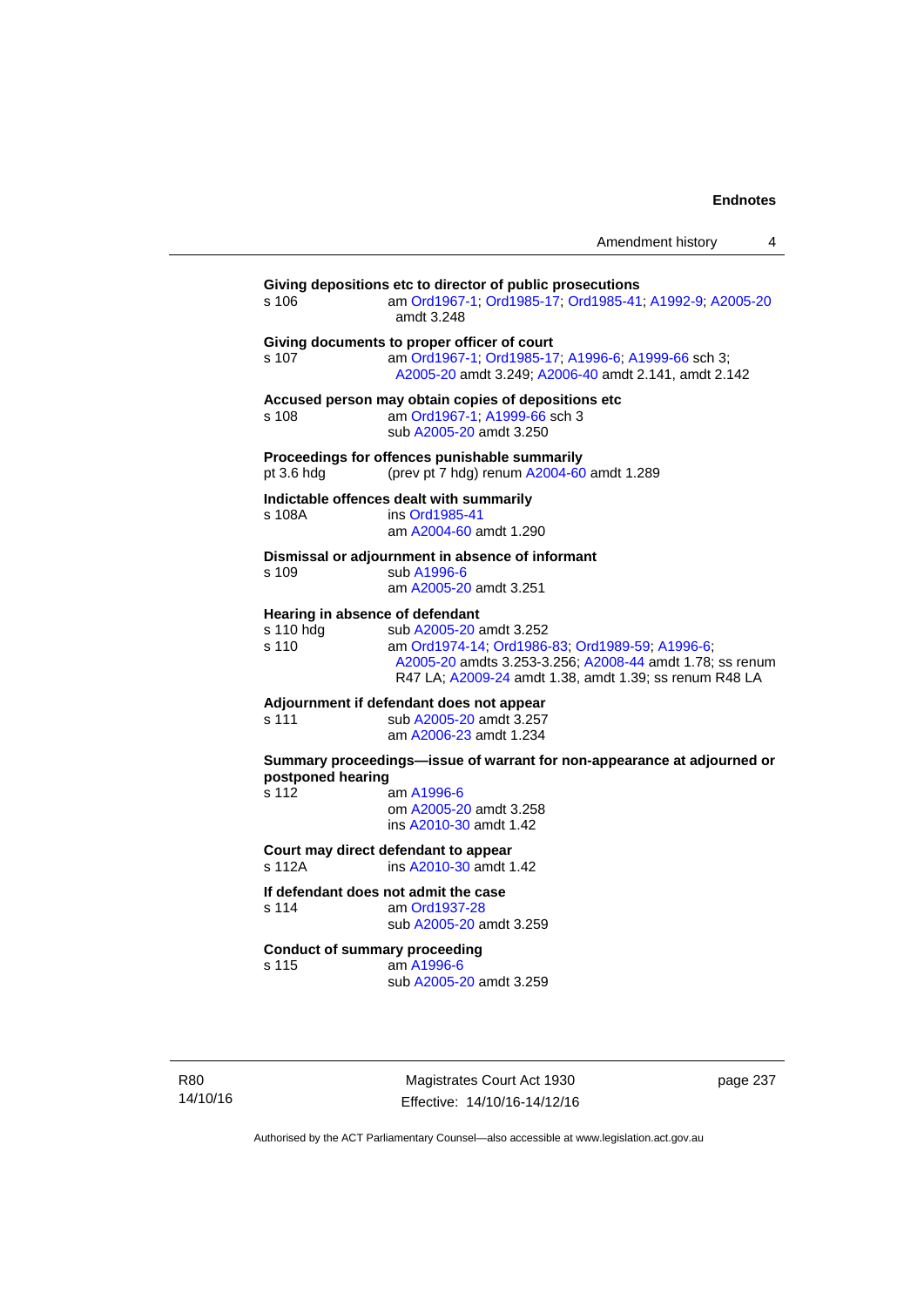4 Amendment history

### **Conduct of summary proceedings regulated**  s 116 am [A1996-6](http://www.legislation.act.gov.au/a/1996-6) om [A2005-20](http://www.legislation.act.gov.au/a/2005-20) amdt 3.259 **Service and pleading by post for certain offences**  pt 3.7 hdg (prev pt 7A hdg) ins [Ord1974-14](http://www.legislation.act.gov.au/a/1974-14) sub [Ord1979-33](http://www.legislation.act.gov.au/a/1979-33) renum [A2004-60](http://www.legislation.act.gov.au/a/2004-60) amdt 1.291 **Definitions for pt 3.7**  sub [A2004-60](http://www.legislation.act.gov.au/a/2004-60) amdt 1.292 s 116A ins [Ord1974-14](http://www.legislation.act.gov.au/a/1974-14) sub [Ord1979-33](http://www.legislation.act.gov.au/a/1979-33) am [Ord1990-5;](http://www.legislation.act.gov.au/a/alt_ord1990-5) [A1993-4](http://www.legislation.act.gov.au/a/1993-4); [A1996-6](http://www.legislation.act.gov.au/a/1996-6); [A1998-54](http://www.legislation.act.gov.au/a/1998-54); [A1999-79](http://www.legislation.act.gov.au/a/1999-79) sch 3; [A2004-60](http://www.legislation.act.gov.au/a/2004-60) amdt 1.294 sub [A2005-20](http://www.legislation.act.gov.au/a/2005-20) amdt 3.260 def *defendant* ins [A2005-20](http://www.legislation.act.gov.au/a/2005-20) amdt 3.260 def *law in force in the ACT* ins [A2004-60](http://www.legislation.act.gov.au/a/2004-60) amdt 1.293 sub [A2005-20](http://www.legislation.act.gov.au/a/2005-20) amdt 3.260 def *prescribed offence* am [A1984-10](http://www.legislation.act.gov.au/a/1984-10) s 2; [Ord1990-5](http://www.legislation.act.gov.au/a/alt_ord1990-5) sch 1 sub [A1993-4](http://www.legislation.act.gov.au/a/1993-4) s 10 om [A1999-79](http://www.legislation.act.gov.au/a/1999-79) sch 3 **Meaning of** *prescribed offence* **for pt 3.7**  s 116AA hdg sub [A2004-60](http://www.legislation.act.gov.au/a/2004-60) amdt 1.295 s 116AA ins [A1999-79](http://www.legislation.act.gov.au/a/1999-79) s 5 sch 3 am [A2001-62](http://www.legislation.act.gov.au/a/2001-62) amdts 1.1-1.3; [A2004-60](http://www.legislation.act.gov.au/a/2004-60) amdt 1.296; [A2005-20](http://www.legislation.act.gov.au/a/2005-20) amdt 3.261; [A2009-22](http://www.legislation.act.gov.au/a/2009-22) amdt 1.1; [A2013-52](http://www.legislation.act.gov.au/a/2013-52) s 7, s 8; pars renum R71 LA **Service of summons for prescribed offence**  s 116B hdg sub [A2004-60](http://www.legislation.act.gov.au/a/2004-60) amdt 1.297<br>s 116B ins Ord1974-14 ins [Ord1974-14](http://www.legislation.act.gov.au/a/1974-14) sub [Ord1979-33](http://www.legislation.act.gov.au/a/1979-33) am [A1993-4;](http://www.legislation.act.gov.au/a/1993-4) [A2004-60](http://www.legislation.act.gov.au/a/2004-60) amdt 1.298; [A2005-20](http://www.legislation.act.gov.au/a/2005-20) amdt 3.262, amdt 3.263 **Giving of notice by registrar**  s 116BA ins [A1993-4](http://www.legislation.act.gov.au/a/1993-4) sub [A2005-20](http://www.legislation.act.gov.au/a/2005-20) amdt 3.264

**Proof of service** 

s 116C ins [Ord1974-14](http://www.legislation.act.gov.au/a/1974-14)

 sub [Ord1979-33](http://www.legislation.act.gov.au/a/1979-33) am [A1991-44](http://www.legislation.act.gov.au/a/1991-44); [A1993-4](http://www.legislation.act.gov.au/a/1993-4); [A1996-6](http://www.legislation.act.gov.au/a/1996-6); [A2005-20](http://www.legislation.act.gov.au/a/2005-20) amdt 3.265, amdt 3.266

page 238 Magistrates Court Act 1930 Effective: 14/10/16-14/12/16

R80 14/10/16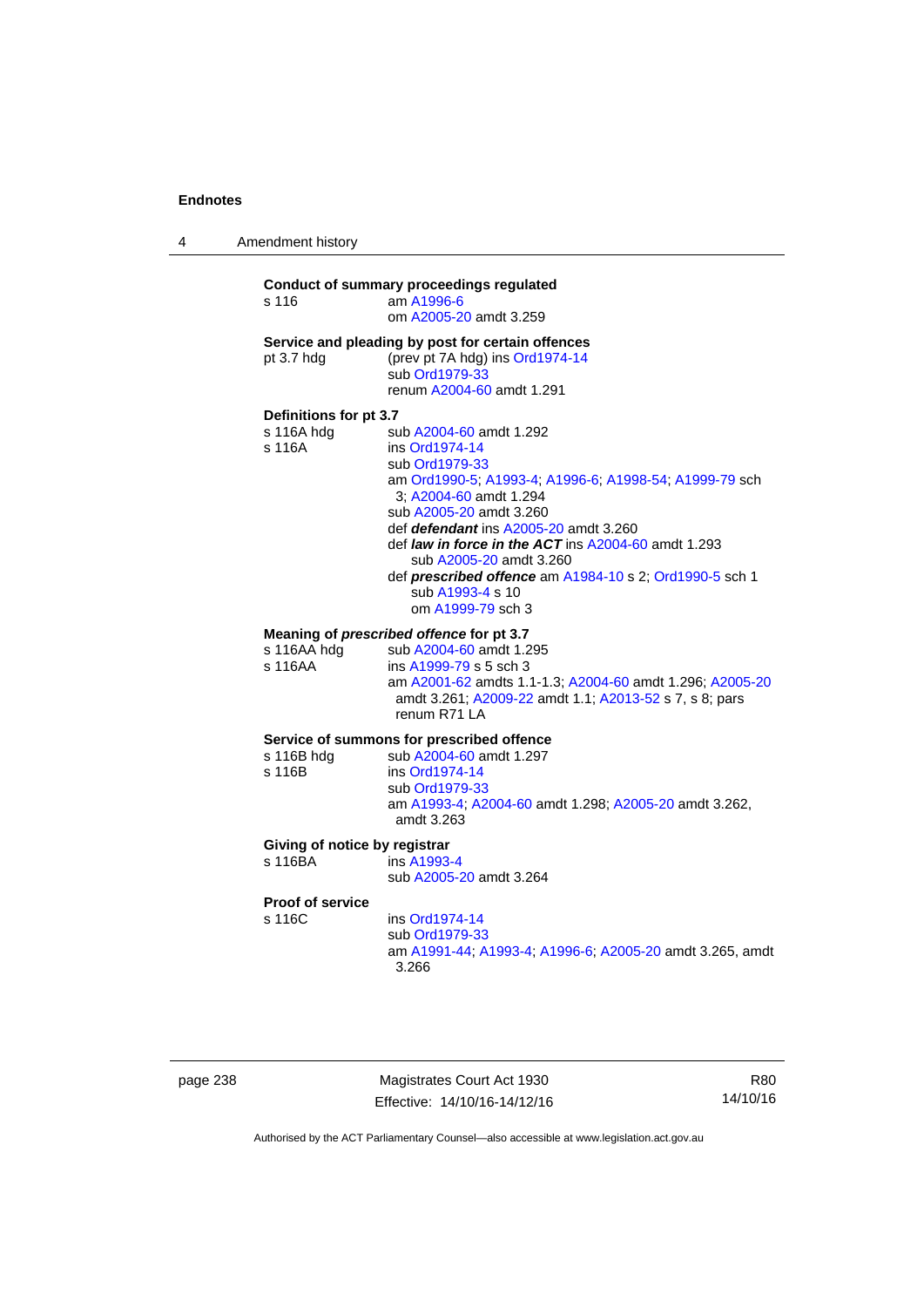| Pleas to prescribed offence         |                                                                                        |
|-------------------------------------|----------------------------------------------------------------------------------------|
| s 116D hdg                          | sub A2004-60 amdt 1.299                                                                |
| s 116D                              | ins Ord1974-14<br>sub Ord1979-33                                                       |
|                                     | am A1991-44, A1993-4                                                                   |
| Procedure if plea of guilty entered |                                                                                        |
| s 116E                              | ins Ord1974-14                                                                         |
|                                     | sub Ord1979-33                                                                         |
|                                     | am A1991-44, A1993-4, A2011-28 amdt 3.177                                              |
|                                     | Procedure if notice of intention to defend given                                       |
| s 116F                              | ins Ord1974-14                                                                         |
|                                     | sub Ord1979-33                                                                         |
|                                     | am A1991-44, A1993-4                                                                   |
|                                     | Procedure if defendant pleads not guilty                                               |
| s 116FA                             | ins Ord1989-59                                                                         |
|                                     | Procedure if defendant does not plead                                                  |
| s 116G                              | ins Ord1974-14                                                                         |
|                                     | sub Ord1979-33<br>am Ord1989-59; A1991-44; A1993-4                                     |
|                                     |                                                                                        |
| Restricted penalties under pt 3.7   |                                                                                        |
| s 116H hdg<br>s 116H                | sub A2004-60 amdt 1.300<br>ins Ord1974-14                                              |
|                                     | sub Ord1979-33, A1993-4                                                                |
|                                     | am A1996-6; A1998-25; A2003-56 amdt 3.162; A2005-20                                    |
|                                     | amdt 3.267, amdt 3.268; ss renum R29 LA (see A2005-20                                  |
|                                     | amdt 3.269)                                                                            |
|                                     | Consequences of conviction in absence of defendant                                     |
| s 116l hdg                          | sub A2005-20 amdt 3.270                                                                |
| s 116l                              | ins Ord1974-14                                                                         |
|                                     | sub Ord1979-33                                                                         |
|                                     | am A1991-44, A1993-4, A1996-6, A2004-60 amdt 1.301;                                    |
|                                     | A2010-21 amdt 1.9                                                                      |
| Date of conviction                  |                                                                                        |
| s 116J                              | ins Ord1974-14                                                                         |
|                                     | om Ord1979-33                                                                          |
|                                     | Infringement notices for certain offences<br>$nt 29$ hds $(nrunt 9$ hds) om Ord1096.74 |
|                                     |                                                                                        |

pt 3.8 hdg (prev pt 8 hdg) om [Ord1986-74](http://www.legislation.act.gov.au/a/1986-74) ins [A2001-77](http://www.legislation.act.gov.au/a/2001-77) s 21 renum [A2004-60](http://www.legislation.act.gov.au/a/2004-60) amdt 1.302

**Preliminary** 

ins [A2001-77](http://www.legislation.act.gov.au/a/2001-77) s 21 renum [A2004-60](http://www.legislation.act.gov.au/a/2004-60) amdt 1.303

R80 14/10/16

Magistrates Court Act 1930 Effective: 14/10/16-14/12/16 page 239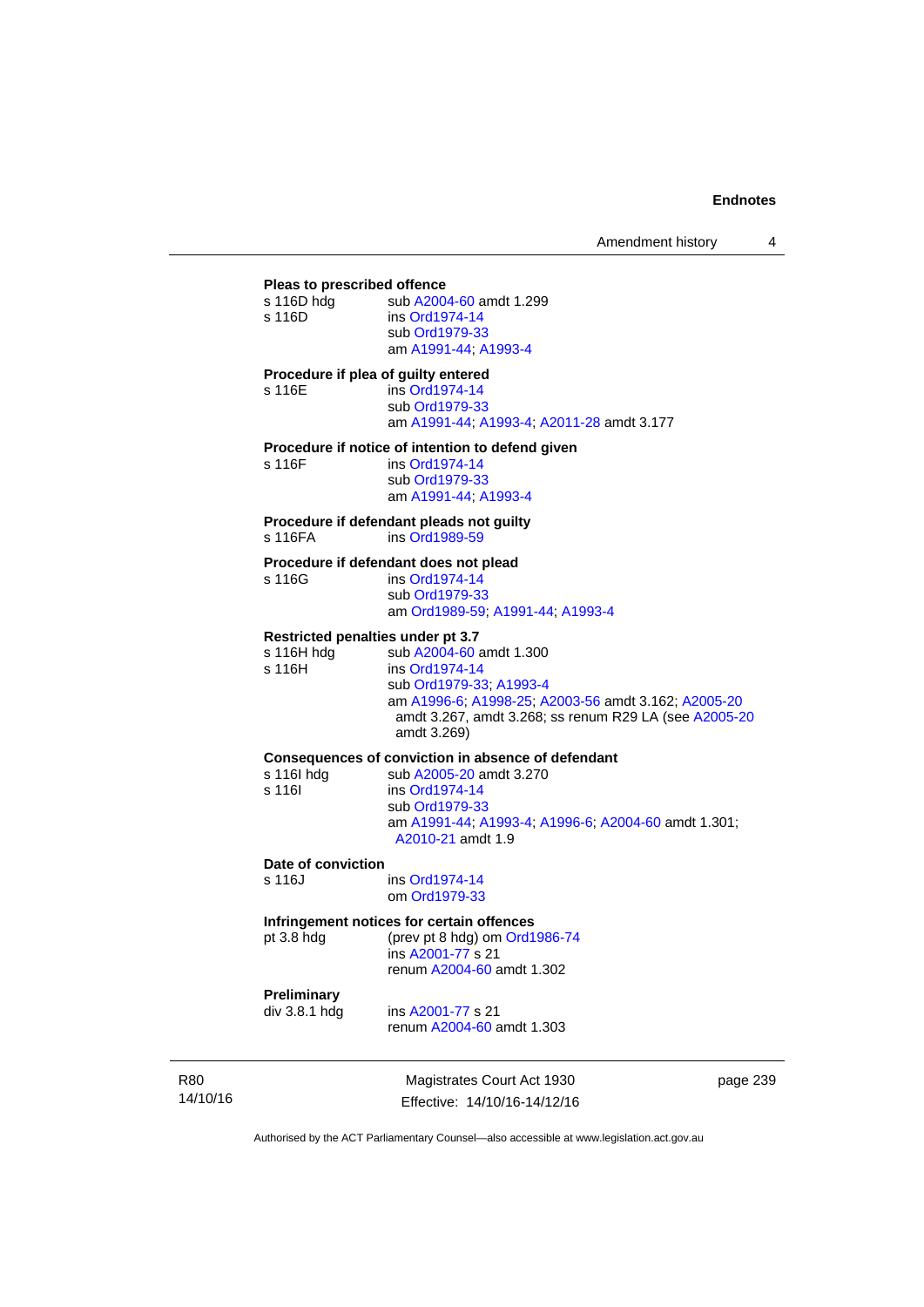4 Amendment history

### **Definitions for pt 3.8**  s 117 hdg sub [A2004-60](http://www.legislation.act.gov.au/a/2004-60) amdt 1.304 s 117 om [Ord1986-74](http://www.legislation.act.gov.au/a/1986-74) ins [A2001-77](http://www.legislation.act.gov.au/a/2001-77) s 21 def *another jurisdiction* ins [A2004-47](http://www.legislation.act.gov.au/a/2004-47) amdt 1.1 def *authorised person* sub [A2002-30](http://www.legislation.act.gov.au/a/2002-30) amdt 3.587; [A2004-60](http://www.legislation.act.gov.au/a/2004-60) amdt 1.305 def *driver* ins [A2004-47](http://www.legislation.act.gov.au/a/2004-47) amdt 1.1 def *home address* ins [A2004-47](http://www.legislation.act.gov.au/a/2004-47) amdt 1.1 om [A2009-49](http://www.legislation.act.gov.au/a/2009-49) amdt 3.113 def *illegal user declaration* ins [A2004-47](http://www.legislation.act.gov.au/a/2004-47) amdt 1.1 def *known offender declaration* ins [A2004-47](http://www.legislation.act.gov.au/a/2004-47) amdt 1.1 def *registered* ins [A2004-47](http://www.legislation.act.gov.au/a/2004-47) amdt 1.1 def *registered operator* ins [A2004-47](http://www.legislation.act.gov.au/a/2004-47) amdt 1.1 om [A2005-20](http://www.legislation.act.gov.au/a/2005-20) amdt 3.271 def *responsible person* ins [A2004-47](http://www.legislation.act.gov.au/a/2004-47) amdt 1.1 def *sold vehicle declaration* ins [A2004-47](http://www.legislation.act.gov.au/a/2004-47) amdt 1.1 def *trader's plate* ins [A2004-47](http://www.legislation.act.gov.au/a/2004-47) amdt 1.1 om [A2005-20](http://www.legislation.act.gov.au/a/2005-20) amdt 3.271 def *unknown offender declaration* ins [A2004-47](http://www.legislation.act.gov.au/a/2004-47) amdt 1.1 def *vehicle* ins [A2004-47](http://www.legislation.act.gov.au/a/2004-47) amdt 1.1 def *vehicle related offence* ins [A2004-47](http://www.legislation.act.gov.au/a/2004-47) amdt 1.1 **Purpose and effect of pt 3.8**<br>s 118 hdg sub A2004 sub [A2004-60](http://www.legislation.act.gov.au/a/2004-60) amdt 1.306 s 118 om [Ord1986-74](http://www.legislation.act.gov.au/a/1986-74) ins [A2001-77](http://www.legislation.act.gov.au/a/2001-77) s 21 **Regulations about infringement notice offences**  om [Ord1986-74](http://www.legislation.act.gov.au/a/1986-74) ins [A2001-77](http://www.legislation.act.gov.au/a/2001-77) s 21 am [A2003-2](http://www.legislation.act.gov.au/a/2003-2) s 70 **Infringement and reminder notices**<br>div 3.8.2 hdg (prev div 8.2 hdg) (prev div 8.2 hdg) ins  $A2001-77$  s 21 renum [A2004-60](http://www.legislation.act.gov.au/a/2004-60) amdt 1.307 **Service of infringement notices**  s 120 om [Ord1986-74](http://www.legislation.act.gov.au/a/1986-74) ins [A2001-77](http://www.legislation.act.gov.au/a/2001-77) s 21 am [A2004-42](http://www.legislation.act.gov.au/a/2004-42) amdt 1.8, amdt 1.9 sub [A2004-47](http://www.legislation.act.gov.au/a/2004-47) amdt 1.2 am [A2008-6](http://www.legislation.act.gov.au/a/2008-6) s 18; ss renum R40 LA **Contents of infringement notices**  s 121 om [Ord1986-74](http://www.legislation.act.gov.au/a/1986-74) ins [A2001-77](http://www.legislation.act.gov.au/a/2001-77) s 21

page 240 Magistrates Court Act 1930 Effective: 14/10/16-14/12/16

R80 14/10/16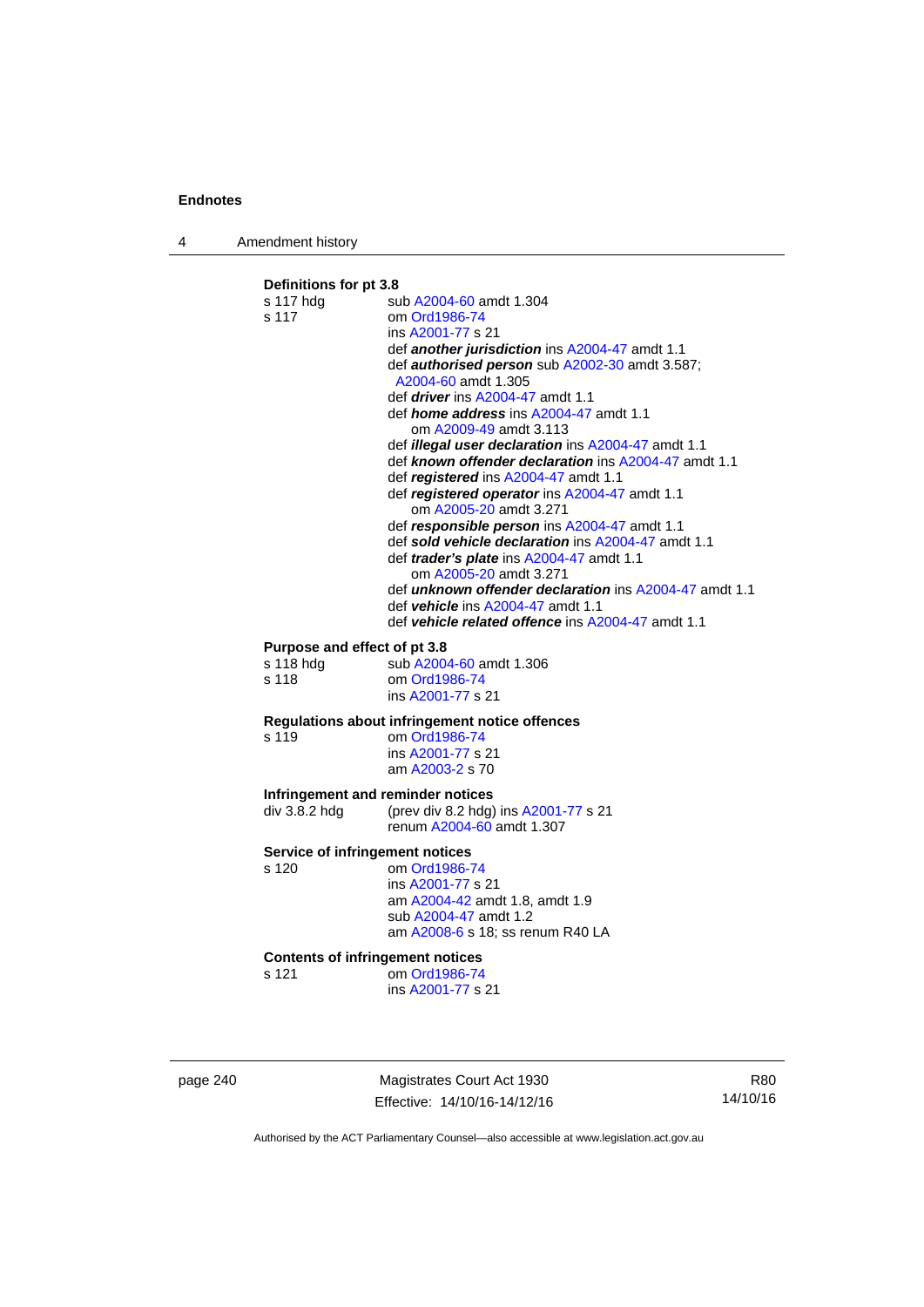# **Additional information in infringement notices**  om [Ord1986-74](http://www.legislation.act.gov.au/a/1986-74) ins [A2001-77](http://www.legislation.act.gov.au/a/2001-77) s 21 **Time for payment of infringement notice penalty**  s 123 sub [Ord1937-28](http://www.legislation.act.gov.au/a/1937-28) om [Ord1986-74](http://www.legislation.act.gov.au/a/1986-74) ins [A2001-77](http://www.legislation.act.gov.au/a/2001-77) s 21 **Extension of time to pay penalty**  s 124 om [Ord1986-74](http://www.legislation.act.gov.au/a/1986-74) ins [A2001-77](http://www.legislation.act.gov.au/a/2001-77) s 21 **Effect of payment of infringement notice penalty**<br>s 125 am Ord1937-28 am [Ord1937-28](http://www.legislation.act.gov.au/a/1937-28) om [Ord1986-74](http://www.legislation.act.gov.au/a/1986-74) ins [A2001-77](http://www.legislation.act.gov.au/a/2001-77) s 21 **Application for withdrawal of infringement notice**  s 126 om [Ord1986-74](http://www.legislation.act.gov.au/a/1986-74) ins [A2001-77](http://www.legislation.act.gov.au/a/2001-77) s 21 **Withdrawal of infringement notice**<br>s 127 sub Ord1937-28 sub [Ord1937-28](http://www.legislation.act.gov.au/a/1937-28) om [Ord1986-74](http://www.legislation.act.gov.au/a/1986-74) ins [A2001-77](http://www.legislation.act.gov.au/a/2001-77) s 21 **Guidelines about withdrawal of infringement notices**  s 128 am [Ord1937-28](http://www.legislation.act.gov.au/a/1937-28) om [Ord1986-74](http://www.legislation.act.gov.au/a/1986-74) ins [A2001-77](http://www.legislation.act.gov.au/a/2001-77) s 21 am [A2011-28](http://www.legislation.act.gov.au/a/2011-28) amdt 3.178 **Reminder notices**  s 129 sub [Ord1967-1](http://www.legislation.act.gov.au/a/1967-1) am [Ord1980-4](http://www.legislation.act.gov.au/a/1980-4) om [Ord1986-74](http://www.legislation.act.gov.au/a/1986-74) ins [A2001-77](http://www.legislation.act.gov.au/a/2001-77) s 21 **Contents of reminder notices**  om [Ord1986-74](http://www.legislation.act.gov.au/a/1986-74) ins [A2001-77](http://www.legislation.act.gov.au/a/2001-77) s 21 **Additional information in reminder notices**  s 131 om [Ord1986-74](http://www.legislation.act.gov.au/a/1986-74) ins [A2001-77](http://www.legislation.act.gov.au/a/2001-77) s 21 **Additional provisions for vehicle-related offences**  div 3.8.3 hdg (prev div 8.2A hdg) ins [A2004-47](http://www.legislation.act.gov.au/a/2004-47) amdt 1.3 renum R26 LA

R80 14/10/16

Magistrates Court Act 1930 Effective: 14/10/16-14/12/16 page 241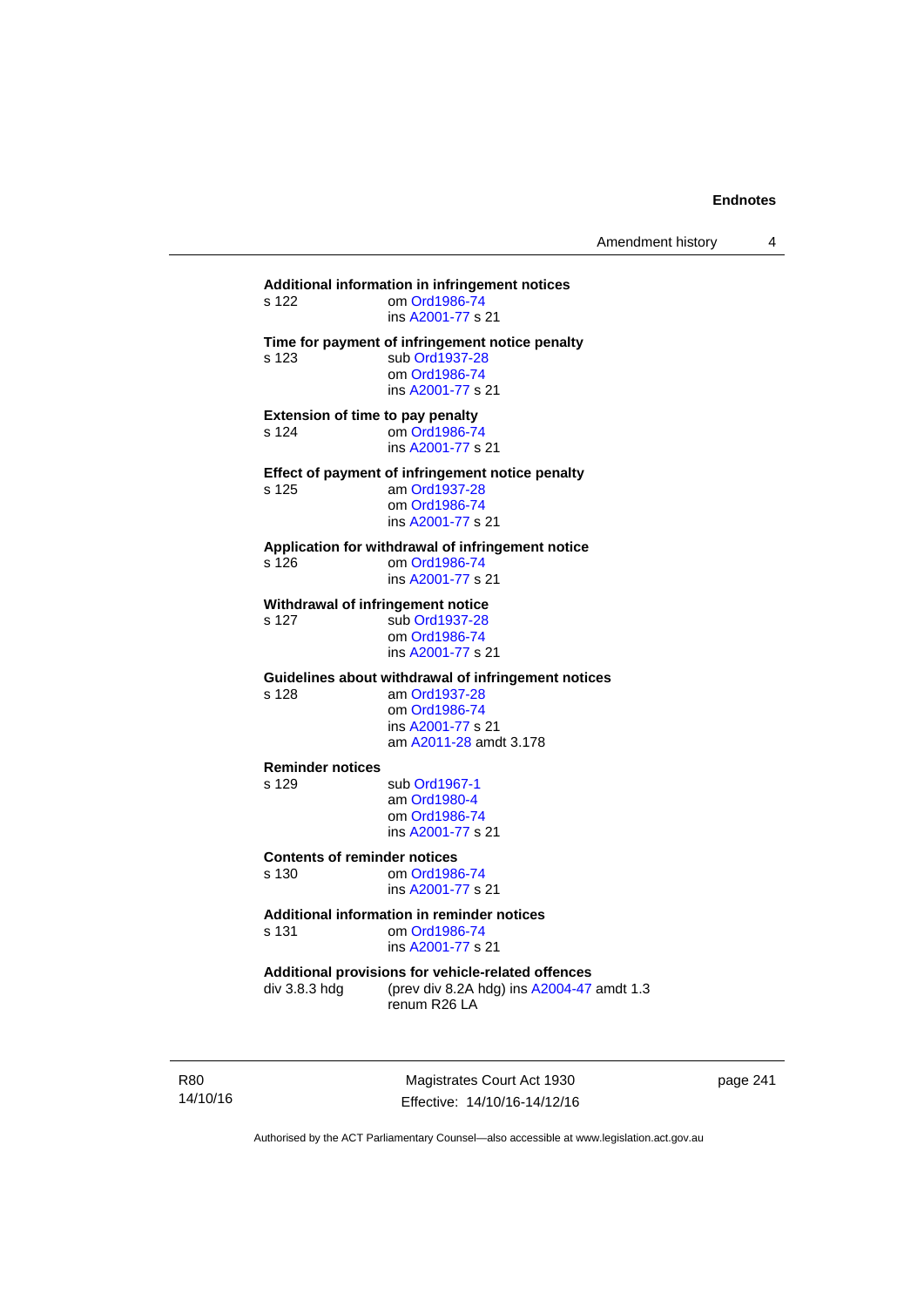4 Amendment history

**Meaning of** *infringement notice* s 131A ins [A2004-47](http://www.legislation.act.gov.au/a/2004-47) amdt 1.3 **Service of infringement notice on responsible person for vehicles**  ins [A2004-47](http://www.legislation.act.gov.au/a/2004-47) amdt 1.3 am [A2004-42](http://www.legislation.act.gov.au/a/2004-42) amdt 1.10; ss renum R25 LA (see [A2004-60](http://www.legislation.act.gov.au/a/2004-60) amdt 1.11) **Liability for vehicle-related offences**  s 131C ins [A2004-47](http://www.legislation.act.gov.au/a/2004-47) amdt 1.3 **Illegal user declarations**  s 131D ins [A2004-47](http://www.legislation.act.gov.au/a/2004-47) amdt 1.3 am [A2016-18](http://www.legislation.act.gov.au/a/2016-18/default.asp) amdt 3.139 **Known offender declarations**  s 131E ins [A2004-47](http://www.legislation.act.gov.au/a/2004-47) amdt 1.3 am [A2016-18](http://www.legislation.act.gov.au/a/2016-18/default.asp) amdt 3.140 **Sold vehicle declarations**  ins [A2004-47](http://www.legislation.act.gov.au/a/2004-47) amdt 1.3 am [A2016-18](http://www.legislation.act.gov.au/a/2016-18/default.asp) amdt 3.141 **Unknown offender declarations**  s 131G ins [A2004-47](http://www.legislation.act.gov.au/a/2004-47) amdt 1.3 am [A2016-18](http://www.legislation.act.gov.au/a/2016-18/default.asp) amdt 3.142 **Disputing liability for infringement notices**  div 3.8.4 hdg (prev div 8.3 hdg) ins [A2001-77](http://www.legislation.act.gov.au/a/2001-77) s 21 sub and renum [A2004-60](http://www.legislation.act.gov.au/a/2004-60) amdt 1.308 and R26 LA **Disputing liability for infringement notice offence**  s 132 am [Ord1967-1;](http://www.legislation.act.gov.au/a/1967-1) [Ord1969-12](http://www.legislation.act.gov.au/a/1969-12); [Ord1977-4](http://www.legislation.act.gov.au/a/1977-4) om [Ord1986-74](http://www.legislation.act.gov.au/a/1986-74) ins [A2001-77](http://www.legislation.act.gov.au/a/2001-77) s 21 **Extension of time to dispute liability**  s 133 am [Ord1937-28](http://www.legislation.act.gov.au/a/1937-28) om [Ord1986-74](http://www.legislation.act.gov.au/a/1986-74) ins [A2001-77](http://www.legislation.act.gov.au/a/2001-77) s 21 **Procedure if liability disputed**  s 134 ins [A2001-77](http://www.legislation.act.gov.au/a/2001-77) s 21 am [A2004-42](http://www.legislation.act.gov.au/a/2004-42) amdt 1.12 **Infringement notices—other provisions**  div 3.8.5 hdg (prev div 8.4 hdg) ins [A2001-77](http://www.legislation.act.gov.au/a/2001-77) s 21 sub and renum [A2004-60](http://www.legislation.act.gov.au/a/2004-60) amdt 1.309 and R26 LA

page 242 Magistrates Court Act 1930 Effective: 14/10/16-14/12/16

R80 14/10/16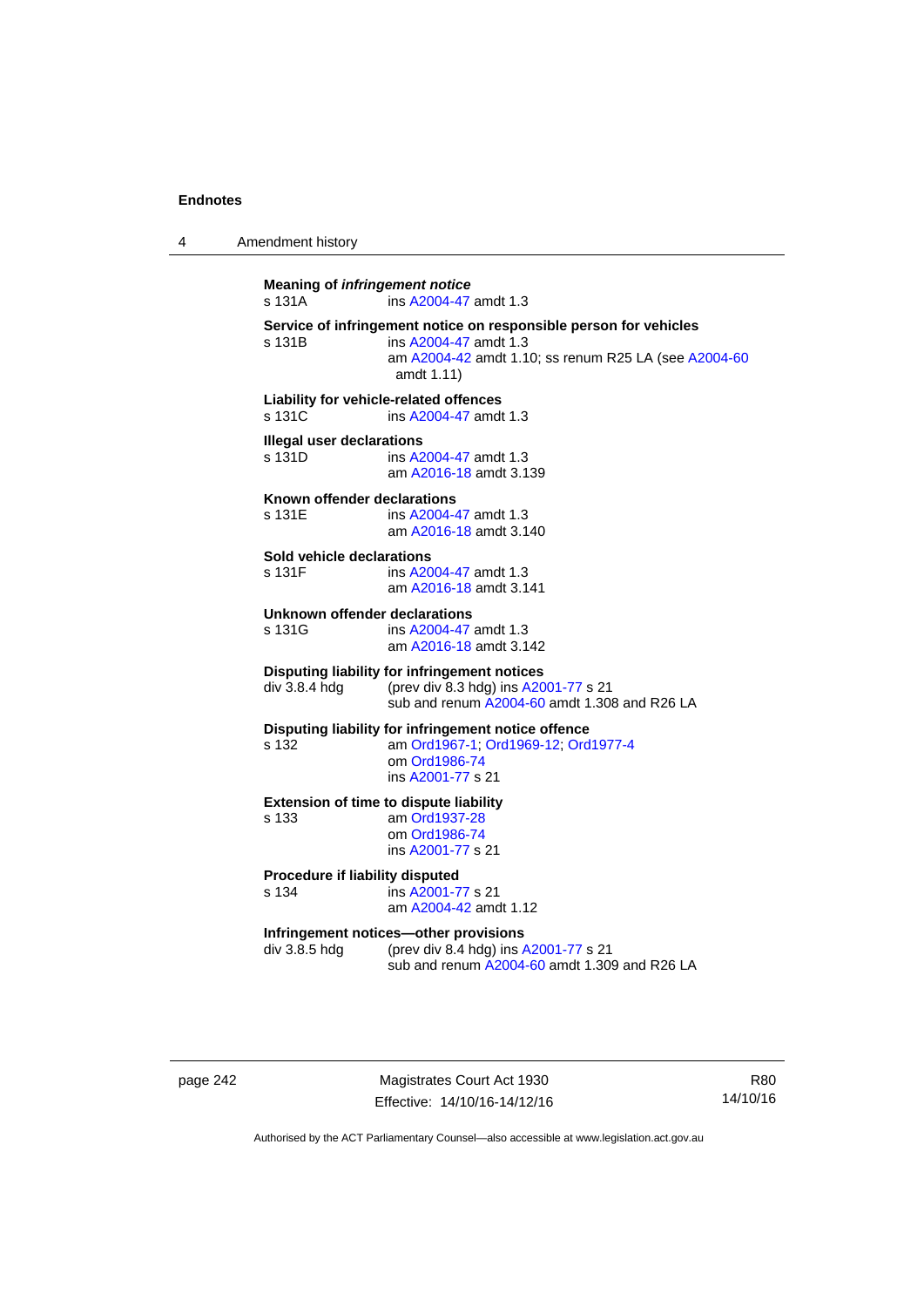#### **Authorised people for infringement notice offences**

| s 134A | ins Ord1968-25          |
|--------|-------------------------|
|        | om Ord1986-74           |
|        | ins A2002-30 amdt 3.588 |
|        |                         |

#### **Money recovered by infant or person of unsound mind**

s 134B ins [Ord1968-25](http://www.legislation.act.gov.au/a/1968-25)

 am [Ord1978-46](http://www.legislation.act.gov.au/a/1978-46) om [Ord1986-74](http://www.legislation.act.gov.au/a/1986-74)

**Delegation of administering authority's functions** 

s 135 am [Ord1937-28](http://www.legislation.act.gov.au/a/1937-28) om [Ord1986-74](http://www.legislation.act.gov.au/a/1986-74) ins [A2001-77](http://www.legislation.act.gov.au/a/2001-77) s 21 sub [A2002-30](http://www.legislation.act.gov.au/a/2002-30) amdt 3.589

#### **Evidentiary certificates**

s 136 om [Ord1986-74](http://www.legislation.act.gov.au/a/1986-74) ins [A2001-77](http://www.legislation.act.gov.au/a/2001-77) s 21

#### **Default summons**

s 137 om [Ord1986-74](http://www.legislation.act.gov.au/a/1986-74)

#### **Service of default summons**

s 138 om [Ord1986-74](http://www.legislation.act.gov.au/a/1986-74)

#### **Ground of defence to be in writing lodged with the clerk**

s 139 am [Ord1937-28](http://www.legislation.act.gov.au/a/1937-28); [Ord1958-12;](http://www.legislation.act.gov.au/a/1958-12) [Ord1970-15](http://www.legislation.act.gov.au/a/1970-15) om [Ord1986-74](http://www.legislation.act.gov.au/a/1986-74)

#### **Trial**

#### s 140 am [Ord1958-12](http://www.legislation.act.gov.au/a/1958-12); [Ord1970-15](http://www.legislation.act.gov.au/a/1970-15) om [Ord1986-74](http://www.legislation.act.gov.au/a/1986-74)

**Enforcement of criminal decisions** 

pt 3.9 hdg (prev pt 9 hdg) sub and renum [A2004-60](http://www.legislation.act.gov.au/a/2004-60) amdt 1.310

#### **Enforcement of criminal decisions—general**

div 3.9.1 hdg (prev pt 9 div 1 hdg) renum R8 LA sub and renum [A2004-60](http://www.legislation.act.gov.au/a/2004-60) amdt 1.311

#### **Minute of decision and notice to defendant**

s 141 am [Ord1972-37](http://www.legislation.act.gov.au/a/1972-37); [Ord1990-5](http://www.legislation.act.gov.au/a/alt_ord1990-5); [A1991-44](http://www.legislation.act.gov.au/a/1991-44); [A1993-4](http://www.legislation.act.gov.au/a/1993-4); [A1996-6](http://www.legislation.act.gov.au/a/1996-6); [A1996-68;](http://www.legislation.act.gov.au/a/1996-68) [A1998-25](http://www.legislation.act.gov.au/a/1998-25); [A1999-91](http://www.legislation.act.gov.au/a/1999-91) sch 2; ss renum R10 LA; [A2006-23](http://www.legislation.act.gov.au/a/2006-23) amdts 1.235, 1.236; [A2006-40](http://www.legislation.act.gov.au/a/2006-40) amdt 2.143; [A2007-44](http://www.legislation.act.gov.au/a/2007-44) amdt 1.2; [A2010-21](http://www.legislation.act.gov.au/a/2010-21) amdt 1.10; [A2011-22](http://www.legislation.act.gov.au/a/2011-22) amdt 1.311; [A2011-48](http://www.legislation.act.gov.au/a/2011-48) amdt 1.38; [A2016-12](http://www.legislation.act.gov.au/a/2016-12/default.asp) amdt 3.5

### **Formal convictions and orders**

s 142 am [Ord1937-28](http://www.legislation.act.gov.au/a/1937-28); [A1991-44;](http://www.legislation.act.gov.au/a/1991-44) [A2005-20](http://www.legislation.act.gov.au/a/2005-20) amdt 3.272; [A2006-40](http://www.legislation.act.gov.au/a/2006-40) amdt 2.144

R80 14/10/16

Magistrates Court Act 1930 Effective: 14/10/16-14/12/16 page 243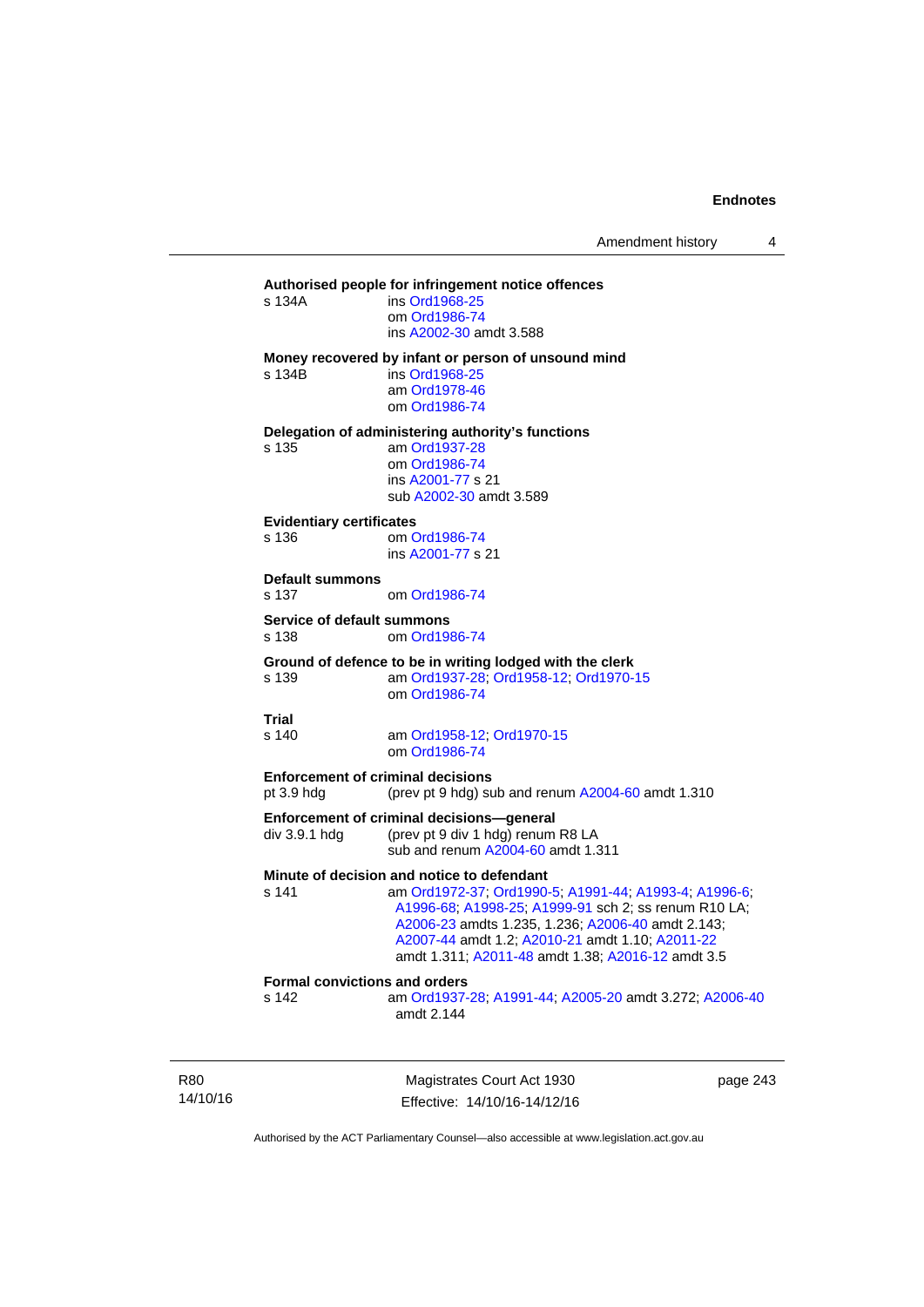4 Amendment history

| s 143                                                  | <b>Consequences if information dismissed</b><br>am Ord1986-74; A1991-44<br>sub A2005-20 amdt 3.273                                                                                                                                                                                                                                                                                                                                                                                                                                                                                                                                                                                                                                                                                                                                                          |
|--------------------------------------------------------|-------------------------------------------------------------------------------------------------------------------------------------------------------------------------------------------------------------------------------------------------------------------------------------------------------------------------------------------------------------------------------------------------------------------------------------------------------------------------------------------------------------------------------------------------------------------------------------------------------------------------------------------------------------------------------------------------------------------------------------------------------------------------------------------------------------------------------------------------------------|
| s 144                                                  | Copies of informations and other documents<br>sub Ord1967-1<br>am Ord1980-10, Ord1986-74, A1991-38, A1991-44, A1994-4,<br>A2006-23 amdt 1.237                                                                                                                                                                                                                                                                                                                                                                                                                                                                                                                                                                                                                                                                                                               |
| Imprisonment in first instance<br>s 145                | am A1996-6<br>om A2006-23 amdt 1.238                                                                                                                                                                                                                                                                                                                                                                                                                                                                                                                                                                                                                                                                                                                                                                                                                        |
| <b>Enforcement of fines</b><br>div 3.9.2 hda           | (prev pt 9 div 2 hdg) sub A1994-61<br>am A1998-25<br>renum as div 9.2 hdg R8 LA<br>renum A2004-60 amdt 1.312<br>om A2010-21 amdt 1.11                                                                                                                                                                                                                                                                                                                                                                                                                                                                                                                                                                                                                                                                                                                       |
| <b>Definitions for div 3.9.2</b><br>s 146 hdg<br>s 146 | sub A2004-60 amdt 1.313<br>om Ord1986-57<br>ins Ord1989-60<br>sub A1991-112<br>am A2006-23 amdt 1.239<br>om A2010-21 amdt 1.11<br>def <i>chief police officer</i> ins A1998-25 s 8<br>om A2004-60 amdt 1.314<br>def <i>default notice</i> ins A1998-25 s 8<br>om A2010-21 amdt 1.11<br>def <i>fine</i> ins A1998-25 s 8<br>am A1999-91 sch 2; A2005-20 amdt 3.274; A2006-23<br>amdt 1.240, amdt 1.241; A2007-44 amdt 1.3; pars renum<br>R <sub>39</sub> LA<br>om A2010-21 amdt 1.11<br>def fine defaulter ins A1998-25 s 8<br>om A2010-21 amdt 1.11<br>def government agency ins A1998-25 s 8<br>am A2005-20 amdt 3.275<br>om A2010-21 amdt 1.11<br>def outstanding fine ins A1998-25 s 8<br>sub A2005-20 amdt 3.276<br>om A2010-21 amdt 1.11<br>def <i>parking offence</i> om A1998-25 s 8<br>def penalty notice ins A1998-25 s 8<br>om A2010-21 amdt 1.11 |

page 244 Magistrates Court Act 1930 Effective: 14/10/16-14/12/16

R80 14/10/16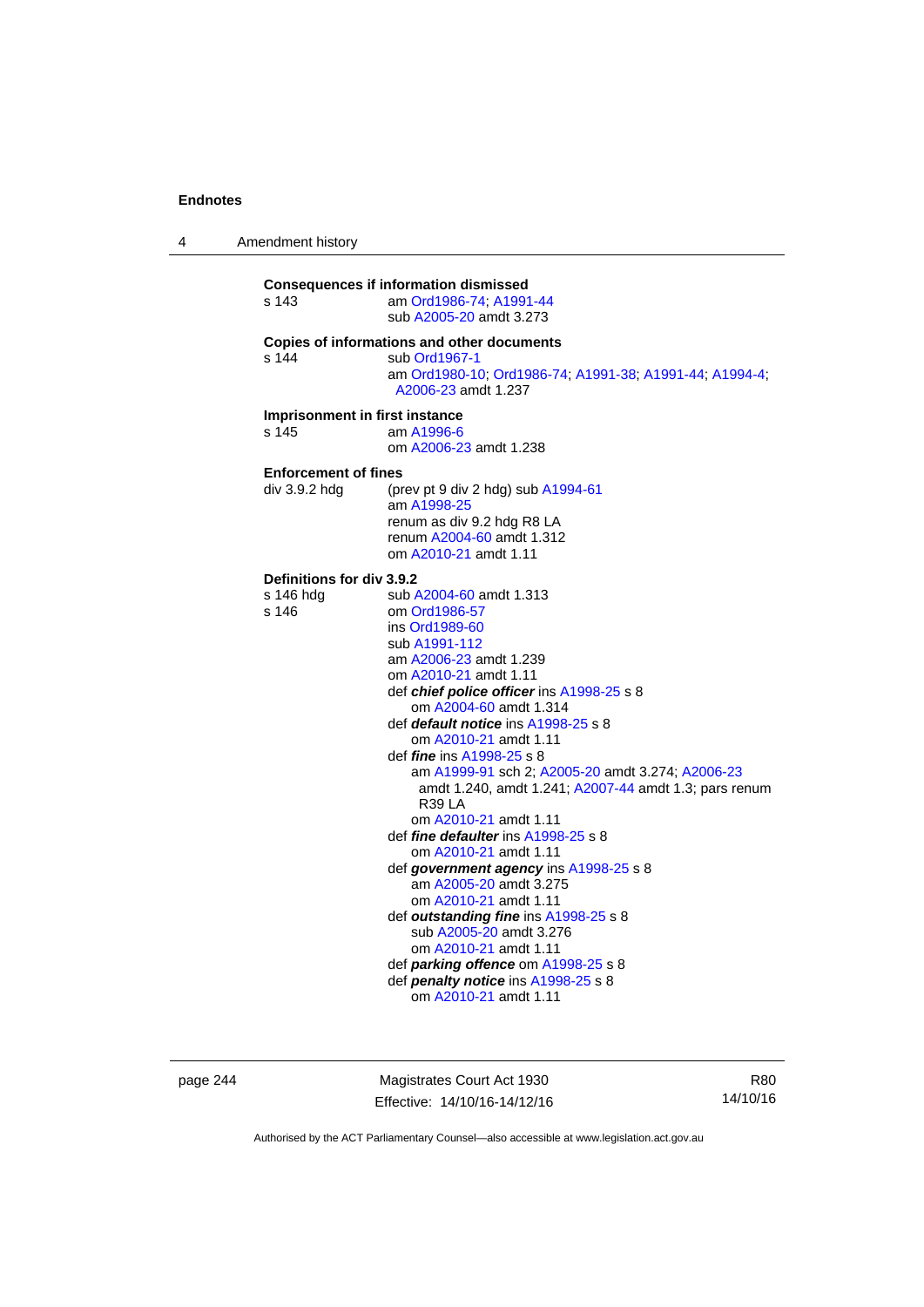| Amendment history |  |
|-------------------|--|
|-------------------|--|

 def *Territory entity* ins [A1998-25](http://www.legislation.act.gov.au/a/1998-25) s 8 sub [A2004-60](http://www.legislation.act.gov.au/a/2004-60) amdt 1.315 om [A2010-21](http://www.legislation.act.gov.au/a/2010-21) amdt 1.11 def *traffic offence* am [A1993-4](http://www.legislation.act.gov.au/a/1993-4) s 21 om [A1998-25](http://www.legislation.act.gov.au/a/1998-25) s 8 **No imprisonment for breach of reparation order**  s 146A ins ord [A1990-1](http://www.legislation.act.gov.au/a/alt_ord1990-1) am [A1996-6](http://www.legislation.act.gov.au/a/1996-6) om [A1998-25](http://www.legislation.act.gov.au/a/1998-25) **Payment of fine**  s 147 am [Ord1968-25](http://www.legislation.act.gov.au/a/1968-25); [Ord1977-34](http://www.legislation.act.gov.au/a/1977-34); [Ord1986-74](http://www.legislation.act.gov.au/a/1986-74); [Ord1989-60](http://www.legislation.act.gov.au/a/1989-60); [Ord1990-5;](http://www.legislation.act.gov.au/a/alt_ord1990-5) [A1991-112;](http://www.legislation.act.gov.au/a/1991-112) [A1992-23](http://www.legislation.act.gov.au/a/1992-23); [A1993-4](http://www.legislation.act.gov.au/a/1993-4); [A1994-4](http://www.legislation.act.gov.au/a/1994-4); [A1994-45;](http://www.legislation.act.gov.au/a/1994-45) [A1994-61](http://www.legislation.act.gov.au/a/1994-61); [A1995-46](http://www.legislation.act.gov.au/a/1995-46) sub [A1998-25](http://www.legislation.act.gov.au/a/1998-25) om [A2010-21](http://www.legislation.act.gov.au/a/2010-21) amdt 1.11 **Notice of address etc**  s 147A ins [Ord1989-60](http://www.legislation.act.gov.au/a/1989-60) am [A1991-44](http://www.legislation.act.gov.au/a/1991-44); [A1991-112](http://www.legislation.act.gov.au/a/1991-112); [A1993-48](http://www.legislation.act.gov.au/a/1993-48) sub [A1998-25](http://www.legislation.act.gov.au/a/1998-25) om [A2010-21](http://www.legislation.act.gov.au/a/2010-21) amdt 1.11 **Access to particulars of address**  ins [A1998-25](http://www.legislation.act.gov.au/a/1998-25) sub [A2007-8](http://www.legislation.act.gov.au/a/2007-8) amdt 1.14 om [A2010-21](http://www.legislation.act.gov.au/a/2010-21) amdt 1.11 **Doubtful service**  s 147C ins [A1998-25](http://www.legislation.act.gov.au/a/1998-25) om [A2010-21](http://www.legislation.act.gov.au/a/2010-21) amdt 1.11 **Court may allow time to pay**  s 148 am [Ord1974-14](http://www.legislation.act.gov.au/a/1974-14); [Ord1979-33](http://www.legislation.act.gov.au/a/1979-33); [A1991-44](http://www.legislation.act.gov.au/a/1991-44); [A1998-25](http://www.legislation.act.gov.au/a/1998-25); ss renum R10 LA; [A2005-20](http://www.legislation.act.gov.au/a/2005-20) amdt 3.277 om [A2010-21](http://www.legislation.act.gov.au/a/2010-21) amdt 1.11 **Penalty notice**  om [Ord1986-74](http://www.legislation.act.gov.au/a/1986-74) ins [A1998-25](http://www.legislation.act.gov.au/a/1998-25) om [A2010-21](http://www.legislation.act.gov.au/a/2010-21) amdt 1.11 **Default**  s 150 am [Ord1974-14](http://www.legislation.act.gov.au/a/1974-14); [Ord1977-34](http://www.legislation.act.gov.au/a/1977-34); [Ord1979-33](http://www.legislation.act.gov.au/a/1979-33); [Ord1986-74](http://www.legislation.act.gov.au/a/1986-74); [Ord1989-60](http://www.legislation.act.gov.au/a/1989-60); [A1991-112](http://www.legislation.act.gov.au/a/1991-112); [A1993-4](http://www.legislation.act.gov.au/a/1993-4); [A1999-79](http://www.legislation.act.gov.au/a/1999-79) s 5 sch 3 sub [A1998-25](http://www.legislation.act.gov.au/a/1998-25) am [A2004-60](http://www.legislation.act.gov.au/a/2004-60) amdt 1.316 om [A2010-21](http://www.legislation.act.gov.au/a/2010-21) amdt 1.11

R80 14/10/16

Magistrates Court Act 1930 Effective: 14/10/16-14/12/16 page 245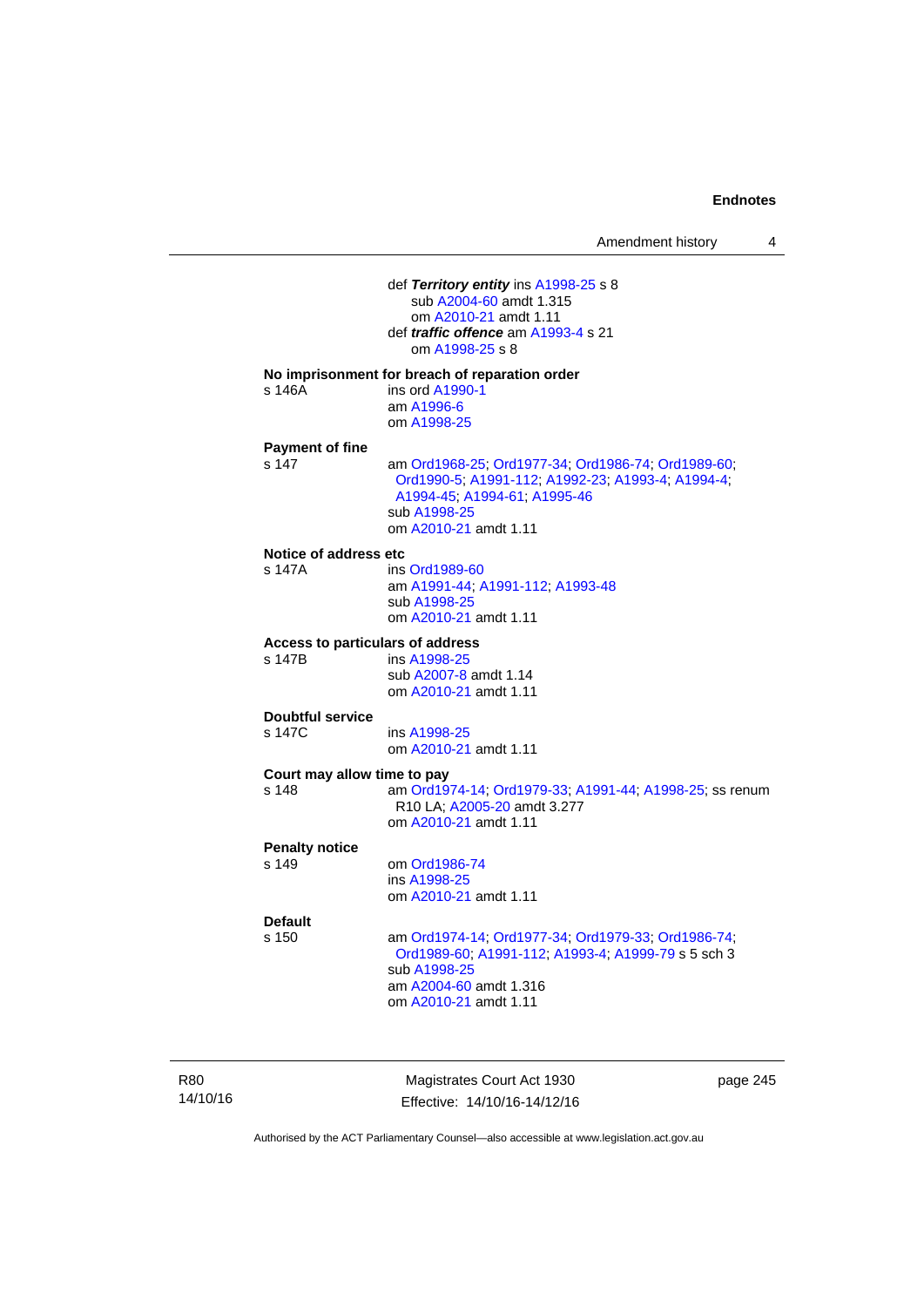4 Amendment history

**Parking offences—further orders in respect of natural persons**  s 150A ins [Ord1989-60](http://www.legislation.act.gov.au/a/1989-60) am [A1991-44](http://www.legislation.act.gov.au/a/1991-44); [A1991-112](http://www.legislation.act.gov.au/a/1991-112); [A1993-48](http://www.legislation.act.gov.au/a/1993-48) om [A1998-25](http://www.legislation.act.gov.au/a/1998-25) **Parking offences—further orders in respect of bodies corporate**  s 150B ins [Ord1989-60](http://www.legislation.act.gov.au/a/1989-60) am [A1991-44](http://www.legislation.act.gov.au/a/1991-44); [A1991-112](http://www.legislation.act.gov.au/a/1991-112); [A1993-48](http://www.legislation.act.gov.au/a/1993-48); [A1994-61](http://www.legislation.act.gov.au/a/1994-61) om [A1998-25](http://www.legislation.act.gov.au/a/1998-25) **Further orders—service**  s 150C ins [Ord1989-60](http://www.legislation.act.gov.au/a/1989-60) am [A1991-44](http://www.legislation.act.gov.au/a/1991-44) om [A1998-25](http://www.legislation.act.gov.au/a/1998-25) **Default notice**  s 151 orig s 151 renum as s 185 ins [A1998-25](http://www.legislation.act.gov.au/a/1998-25) om [A2010-21](http://www.legislation.act.gov.au/a/2010-21) amdt 1.11 **Special arrangements**  s 152 orig s 152 renum as s 186 ins [A1998-25](http://www.legislation.act.gov.au/a/1998-25) am [A2006-23](http://www.legislation.act.gov.au/a/2006-23) amdt 1.242; [A2008-19](http://www.legislation.act.gov.au/a/2008-19) amdt 1.86 om [A2010-21](http://www.legislation.act.gov.au/a/2010-21) amdt 1.11 **Notice for suspension of driver licence etc**  s 153 am [Ord1937-28](http://www.legislation.act.gov.au/a/1937-28); [Ord1940-22](http://www.legislation.act.gov.au/a/1940-22); [Ord1989-60](http://www.legislation.act.gov.au/a/1989-60); [A1991-44](http://www.legislation.act.gov.au/a/1991-44) om [A1998-25](http://www.legislation.act.gov.au/a/1998-25) sub [A1999-79](http://www.legislation.act.gov.au/a/1999-79) s 5 sch 3 am [A2006-23](http://www.legislation.act.gov.au/a/2006-23) amdt 1.243; [A2008-19](http://www.legislation.act.gov.au/a/2008-19) amdt 1.87 om [A2010-21](http://www.legislation.act.gov.au/a/2010-21) amdt 1.11 **Parking offences—instalment payments**<br>s 153A **ins Ord1989-60** ins [Ord1989-60](http://www.legislation.act.gov.au/a/1989-60) am [A1991-44](http://www.legislation.act.gov.au/a/1991-44) om [A1998-25](http://www.legislation.act.gov.au/a/1998-25) **Consequence of non-compliance with certain orders**  ins [Ord1989-60](http://www.legislation.act.gov.au/a/1989-60) am [A1991-44](http://www.legislation.act.gov.au/a/1991-44) om [A1998-25](http://www.legislation.act.gov.au/a/1998-25) **Part payments**  s 153C ins [Ord1989-60](http://www.legislation.act.gov.au/a/1989-60) am [A1991-44](http://www.legislation.act.gov.au/a/1991-44) om [A1998-25](http://www.legislation.act.gov.au/a/1998-25)

page 246 Magistrates Court Act 1930 Effective: 14/10/16-14/12/16

R80 14/10/16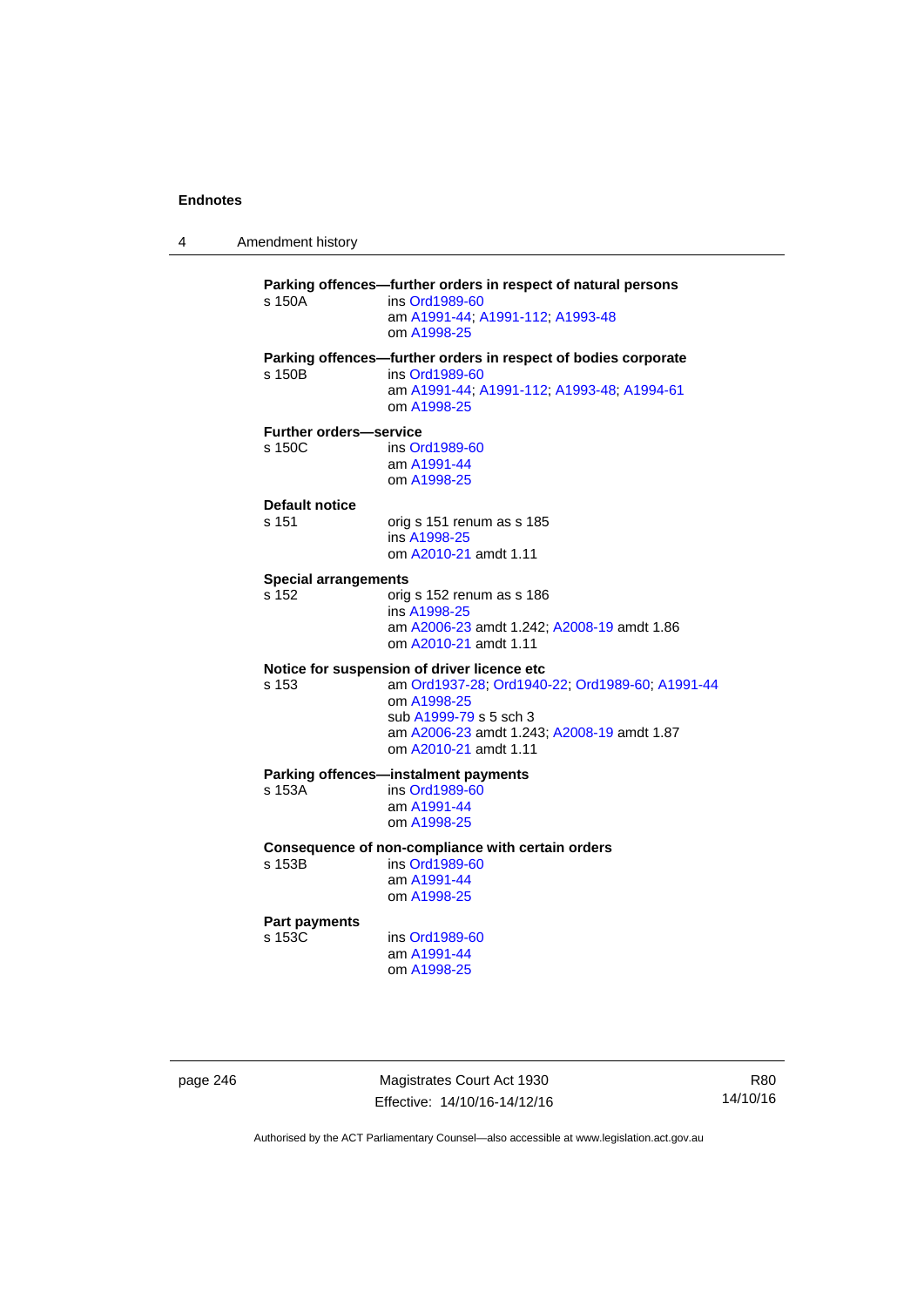#### **Access to personal information**

s 154 orig s 154 renum as s 187 ins [A1998-25](http://www.legislation.act.gov.au/a/1998-25) sub [A2007-8](http://www.legislation.act.gov.au/a/2007-8) amdt 1.15 om [A2010-21](http://www.legislation.act.gov.au/a/2010-21) amdt 1.11

#### **Ascertainment of capacity to pay fine**

s 154A ins [A1998-25](http://www.legislation.act.gov.au/a/1998-25) am [A2004-60](http://www.legislation.act.gov.au/a/2004-60) amdts 1.317-1.320 reloc to [Magistrates Court Rules 1932](http://www.legislation.act.gov.au/sl/1932-4/default.asp), pt 4 as rule 18 by [A2004-60](http://www.legislation.act.gov.au/a/2004-60) amdt 1.321

#### **Garnishee orders and writs of execution**

| s 154B | ins A1998-25                                                                     |
|--------|----------------------------------------------------------------------------------|
|        | am A2004-60 amdt 1.322, amdt 1.323                                               |
|        | reloc to Magistrates Court Rules 1932, pt 4 as rule 19 by<br>A2004-60 amdt 1.324 |

### **Application of Magistrates Court (Civil Jurisdiction) Rules, pt 19**

| s 154C hdg | sub A2004-60 amdt 1.325                                                          |
|------------|----------------------------------------------------------------------------------|
| s 154C     | ins A1998-25                                                                     |
|            | am A2004-60 amdts 1.326-1.334                                                    |
|            | reloc to Magistrates Court Rules 1932, pt 4 as rule 20 by<br>A2004-60 amdt 1.335 |
|            |                                                                                  |

# **Fine defaulters—imprisonment**<br>s 154D **ins A1998-25**

ins [A1998-25](http://www.legislation.act.gov.au/a/1998-25) sub [A2006-23](http://www.legislation.act.gov.au/a/2006-23) amdt 1.244 am [A2007-15](http://www.legislation.act.gov.au/a/2007-15) amdt 1.27; [A2007-44](http://www.legislation.act.gov.au/a/2007-44) amdt 1.4; [A2008-19](http://www.legislation.act.gov.au/a/2008-19) amdt 1.88 om [A2010-21](http://www.legislation.act.gov.au/a/2010-21) amdt 1.11

#### **Young fine defaulters**

s 154E ins [A2008-19](http://www.legislation.act.gov.au/a/2008-19) amdt 1.89 om [A2010-21](http://www.legislation.act.gov.au/a/2010-21) amdt 1.11

# **Young fine defaulters—no capacity to pay**

ins [A2008-19](http://www.legislation.act.gov.au/a/2008-19) amdt 1.89 om [A2010-21](http://www.legislation.act.gov.au/a/2010-21) amdt 1.11

#### **Fine amounts to be paid to registrar**

| s 155 hdg | am A1991-44             |
|-----------|-------------------------|
| s 155     | am A1991-44             |
|           | sub A2005-20 amdt 3.278 |
|           | om A2006-23 amdt 1.244  |
|           |                         |

# **Costs to be paid to clerk by registrar of motor vehicles**

s 155A ins [Ord1989-60](http://www.legislation.act.gov.au/a/1989-60)

am [A1991-44](http://www.legislation.act.gov.au/a/1991-44); [A1991-112](http://www.legislation.act.gov.au/a/1991-112)

om [A1998-25](http://www.legislation.act.gov.au/a/1998-25)

am [A1991-44](http://www.legislation.act.gov.au/a/1991-44)

R80 14/10/16

Magistrates Court Act 1930 Effective: 14/10/16-14/12/16 page 247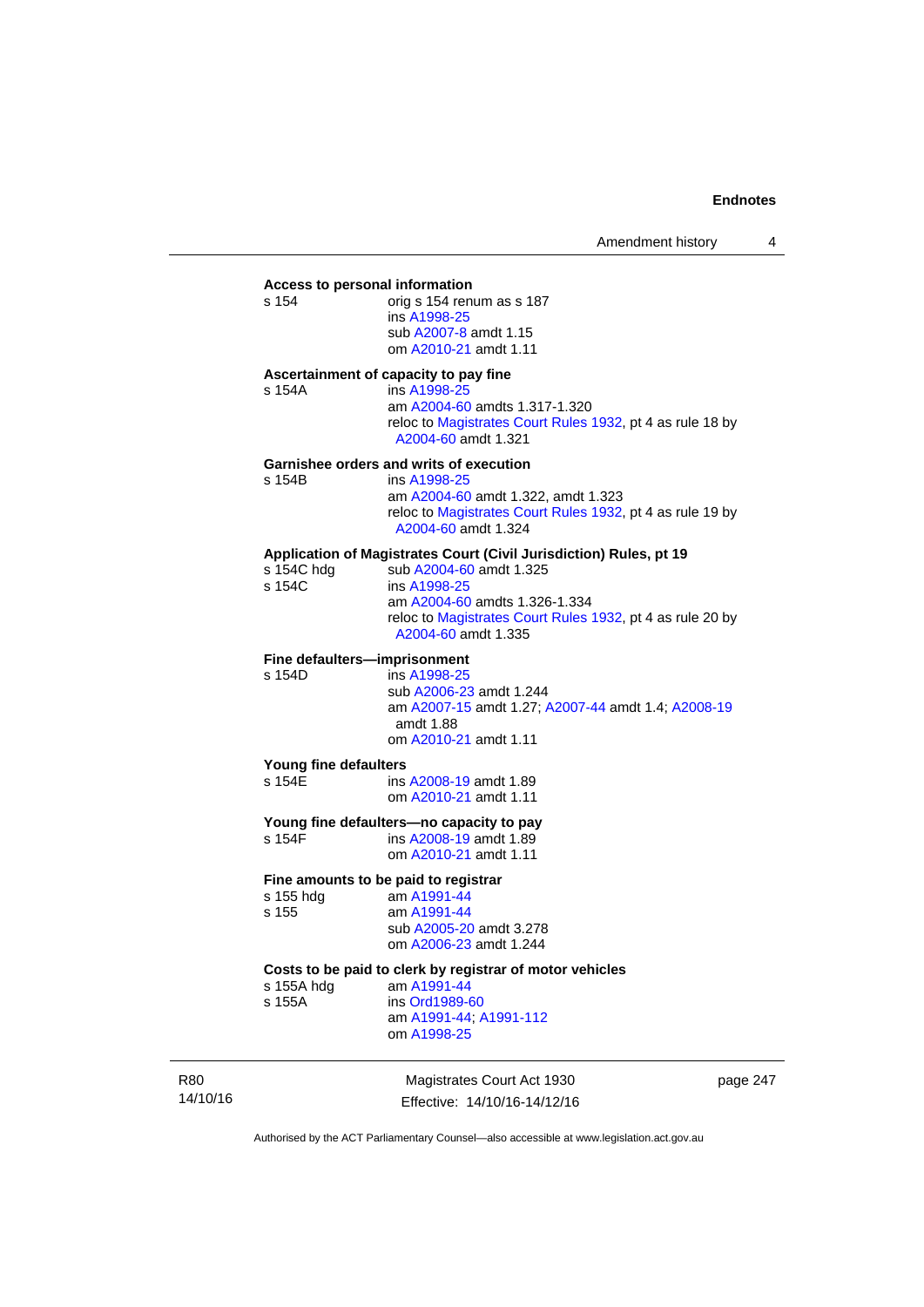4 Amendment history

#### **Execution to stop on payment**

s 156 am [Ord1977-34](http://www.legislation.act.gov.au/a/1977-34) sub [A2005-20](http://www.legislation.act.gov.au/a/2005-20) amdt 3.278 om [A2006-23](http://www.legislation.act.gov.au/a/2006-23) amdt 1.244

# **Outstanding fine discharged by payment**

s 157 am [Ord1976-42](http://www.legislation.act.gov.au/a/1976-42); [Ord1977-34](http://www.legislation.act.gov.au/a/1977-34); [A1991-44](http://www.legislation.act.gov.au/a/1991-44); [A1998-25](http://www.legislation.act.gov.au/a/1998-25); [A2004-60](http://www.legislation.act.gov.au/a/2004-60) amdt 1.336 sub [A2006-23](http://www.legislation.act.gov.au/a/2006-23) amdt 1.244 am [A2008-19](http://www.legislation.act.gov.au/a/2008-19) amdt 1.90 om [A2010-21](http://www.legislation.act.gov.au/a/2010-21) amdt 1.11

# **Outstanding fine satisfied by imprisonment**

s 158 am [Ord1986-74](http://www.legislation.act.gov.au/a/1986-74); [A1991-44](http://www.legislation.act.gov.au/a/1991-44)

 om [A1994-61](http://www.legislation.act.gov.au/a/1994-61) ins [A1998-25](http://www.legislation.act.gov.au/a/1998-25) sub [A2006-23](http://www.legislation.act.gov.au/a/2006-23) amdt 1.244 am [A2007-15](http://www.legislation.act.gov.au/a/2007-15) amdt 1.28 om [A2010-21](http://www.legislation.act.gov.au/a/2010-21) amdt 1.11

# **Outstanding fine satisfied by imprisonment—young fine defaulter**

ins [A2008-19](http://www.legislation.act.gov.au/a/2008-19) amdt 1.91 om [A2010-21](http://www.legislation.act.gov.au/a/2010-21) amdt 1.11

# **Remission**

am [A1991-44](http://www.legislation.act.gov.au/a/1991-44) s 159 am [A1991-44](http://www.legislation.act.gov.au/a/1991-44) om [A1994-61](http://www.legislation.act.gov.au/a/1994-61) ins [A1998-25](http://www.legislation.act.gov.au/a/1998-25) om [A2006-23](http://www.legislation.act.gov.au/a/2006-23) amdt 1.245

#### **Conviction or order quashed or set aside**

s 160 om [A1994-61](http://www.legislation.act.gov.au/a/1994-61) ins [A1998-25](http://www.legislation.act.gov.au/a/1998-25) am [A1999-79](http://www.legislation.act.gov.au/a/1999-79) s 5 sch 3 om [A2010-21](http://www.legislation.act.gov.au/a/2010-21) amdt 1.11

#### **Other enforcement provisions not affected**

s 161 am [Ord1986-74](http://www.legislation.act.gov.au/a/1986-74) om [A1994-61](http://www.legislation.act.gov.au/a/1994-61) ins [A1998-25](http://www.legislation.act.gov.au/a/1998-25) om [A2010-21](http://www.legislation.act.gov.au/a/2010-21) amdt 1.11

#### **Procedure on execution**

s 162 am [Ord1953-14](http://www.legislation.act.gov.au/a/1953-14); [Ord1967-1](http://www.legislation.act.gov.au/a/1967-1); [A1991-44](http://www.legislation.act.gov.au/a/1991-44); [A1994-81](http://www.legislation.act.gov.au/a/1994-81) om [A1994-61](http://www.legislation.act.gov.au/a/1994-61)

### **Warrant of distress after appeal**

s 163 om [Ord1972-37](http://www.legislation.act.gov.au/a/1972-37)

page 248 Magistrates Court Act 1930 Effective: 14/10/16-14/12/16

R80 14/10/16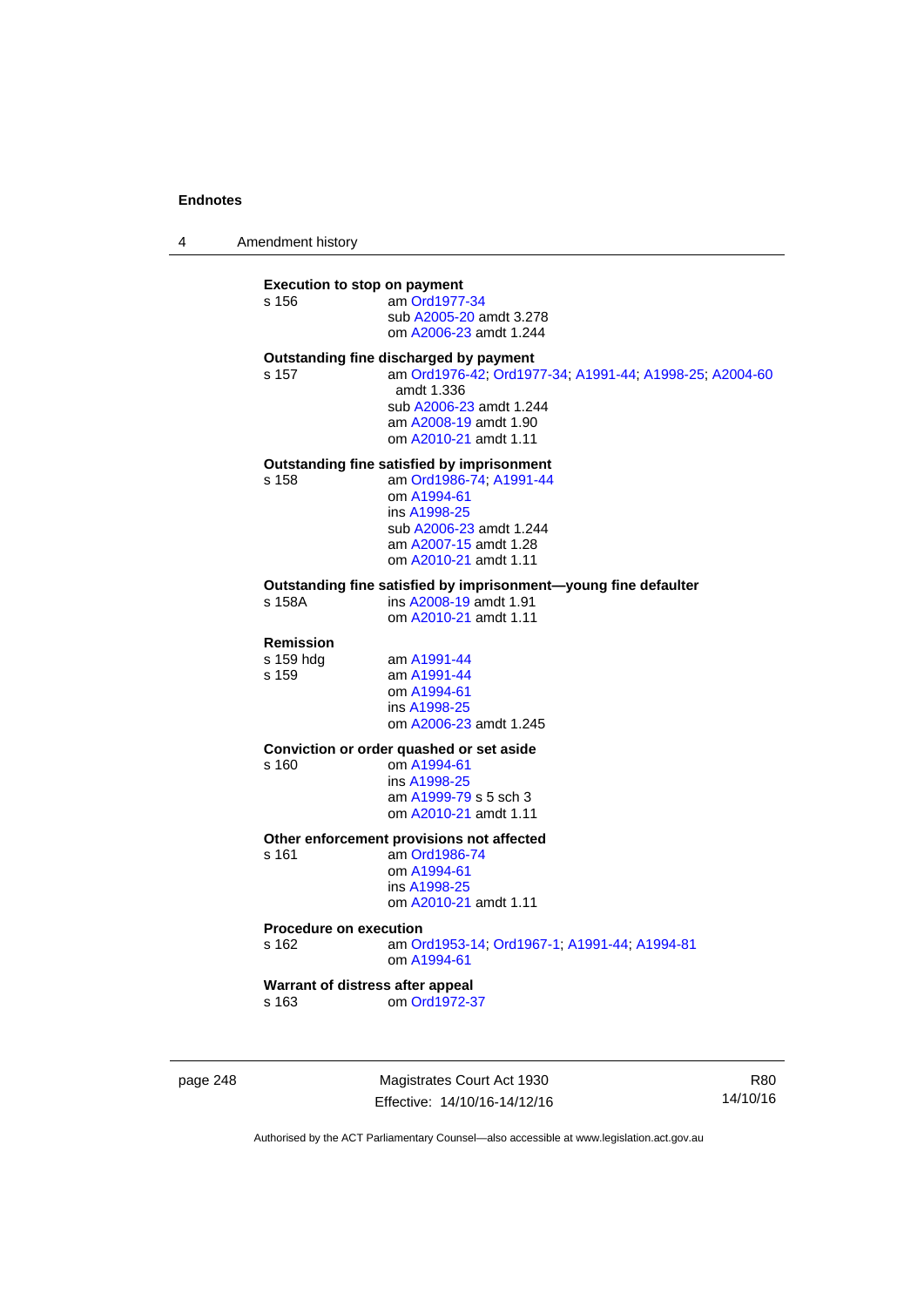Amendment history 4

|                 |                                                                          | Money, Australian notes and bank notes may be seized and choses in action<br>may be seized, sued on and sold                                                                                                                |  |  |  |
|-----------------|--------------------------------------------------------------------------|-----------------------------------------------------------------------------------------------------------------------------------------------------------------------------------------------------------------------------|--|--|--|
|                 | s 164                                                                    | am Ord1990-5<br>om A1994-61                                                                                                                                                                                                 |  |  |  |
|                 | s 165                                                                    | Time of application to be recorded<br>am Ord1953-14; A1991-44<br>om A1994-61                                                                                                                                                |  |  |  |
|                 | s 166                                                                    | Warrant of execution, when to be executed<br>am Ord1967-1; A1994-81<br>om A1994-61                                                                                                                                          |  |  |  |
|                 | div 3.9.3 hdg                                                            | Reciprocal enforcement of fines against bodies corporate<br>(prev pt 9 div 2A hdg) ins Ord1982-2<br>renum as div 9.2A hdg R8 LA<br>renum A2004-60 amdt 1.337                                                                |  |  |  |
|                 | Definitions for div 3.9.3<br>s 166A hdg<br>s 166A                        | sub A2004-60 amdt 1.338<br>ins Ord1982-2<br>def <i>fine</i> am A2005-20 amdt 3.279<br>def reciprocating court sub A2005-20 amdt 3.280<br>def relevant officer am A1991-44 s 7 and sch 1<br>def State am A2004-60 amdt 1.339 |  |  |  |
|                 | s 166B                                                                   | Declarations relating to reciprocating courts<br>ins Ord1982-2<br>am A2001-44 amdts 1.2752-1.2754; A2005-20 amdt 3.281;<br>A2011-28 amdt 3.178                                                                              |  |  |  |
|                 | <b>Enforcement of fine</b><br>s 166C                                     | ins Ord1982-2<br>am A1991-44; A1994-61; A2004-60 amdt 1.340, amdt 1.341;<br>A2005-20 amdts 3.282-3.284; ss renum R29 LA (see<br>A2005-20 amdt 3.285); A2006-40 amdts 2.145-2.147                                            |  |  |  |
|                 | s 166D                                                                   | Effect of enforcement by reciprocating court<br>ins Ord1982-2<br>am A1991-44                                                                                                                                                |  |  |  |
|                 | s 166E hdg<br>s 166E                                                     | Registrar to notify payment of territory fine<br>am A1991-44<br>ins Ord1982-2<br>am A1991-44                                                                                                                                |  |  |  |
|                 | Adverse claim to goods seized<br>s 167<br>am Ord1953-14<br>om Ord1986-74 |                                                                                                                                                                                                                             |  |  |  |
|                 | Rules in Interpleader summons<br>om Ord1986-74<br>s 168                  |                                                                                                                                                                                                                             |  |  |  |
| R80<br>14/10/16 |                                                                          | Magistrates Court Act 1930<br>page 249<br>Effective: 14/10/16-14/12/16                                                                                                                                                      |  |  |  |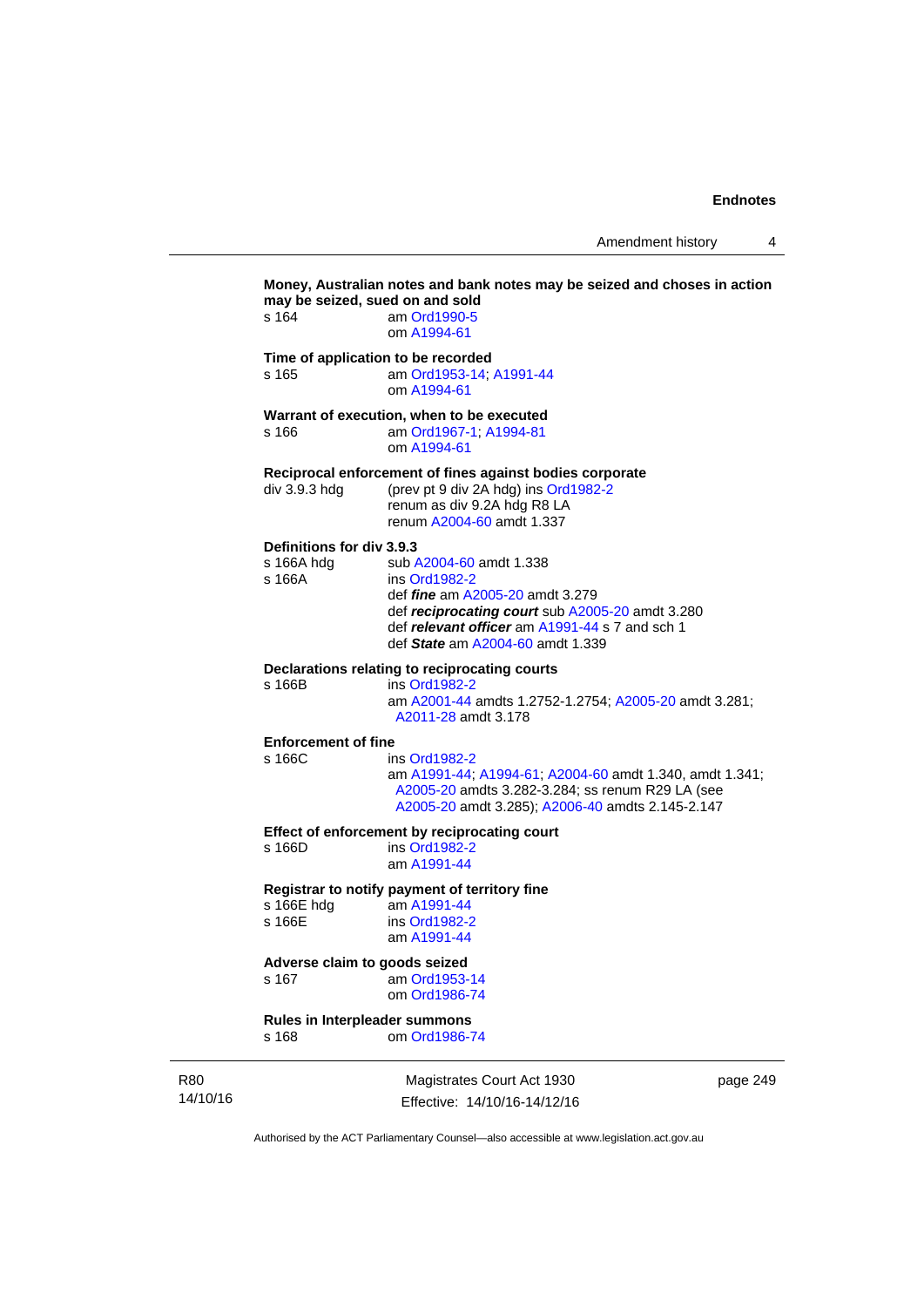4 Amendment history

**Right of landlord not affected**  s 169 om [Ord1986-74](http://www.legislation.act.gov.au/a/1986-74) **Oral examination of debtor as to debts owing to him**  s 170 am [Ord1968-25](http://www.legislation.act.gov.au/a/1968-25); [A1991-44](http://www.legislation.act.gov.au/a/1991-44) om [A1994-61](http://www.legislation.act.gov.au/a/1994-61) **Order nisi for attachment of debt**  s 171 am [Ord1937-28](http://www.legislation.act.gov.au/a/1937-28); [A1991-44](http://www.legislation.act.gov.au/a/1991-44) om [A1994-61](http://www.legislation.act.gov.au/a/1994-61) **Service of order nisi to bind debts**  s 172 am [A1993-4](http://www.legislation.act.gov.au/a/1993-4) om [A1994-61](http://www.legislation.act.gov.au/a/1994-61) **Where garnishee does not dispute debt**  s 173 sub [Ord1968-25](http://www.legislation.act.gov.au/a/1968-25) am [Ord1970-15](http://www.legislation.act.gov.au/a/1970-15); [A1991-44](http://www.legislation.act.gov.au/a/1991-44) om [A1994-61](http://www.legislation.act.gov.au/a/1994-61) **Where garnishee disputes debt**  s 174 am [Ord1986-74](http://www.legislation.act.gov.au/a/1986-74) om [A1994-61](http://www.legislation.act.gov.au/a/1994-61) **Issue may be filed**  s 175 om [A1994-61](http://www.legislation.act.gov.au/a/1994-61) **Where third party claims lien or charge on debt**  s 176 om [A1994-61](http://www.legislation.act.gov.au/a/1994-61) **Court may order warrant to levy amount or issue to be tried**  s 177 om [A1994-61](http://www.legislation.act.gov.au/a/1994-61) **Payment by debtor under order to be valid discharge**  s 178 am [Ord1937-28](http://www.legislation.act.gov.au/a/1937-28) om [A1994-61](http://www.legislation.act.gov.au/a/1994-61) **Debt attachment book**  s 179 am [A1991-44](http://www.legislation.act.gov.au/a/1991-44) om [A1994-61](http://www.legislation.act.gov.au/a/1994-61) **Costs of attachment**  s 180 om [A1994-61](http://www.legislation.act.gov.au/a/1994-61) **Defendants in civil cases not to be imprisoned except under certain circumstances**  am [Ord1937-28](http://www.legislation.act.gov.au/a/1937-28); [A1991-44](http://www.legislation.act.gov.au/a/1991-44) om [A1994-61](http://www.legislation.act.gov.au/a/1994-61) **Warrant in default of compliance**  s 182 am [A1991-44](http://www.legislation.act.gov.au/a/1991-44) om [A1994-61](http://www.legislation.act.gov.au/a/1994-61)

page 250 Magistrates Court Act 1930 Effective: 14/10/16-14/12/16

R80 14/10/16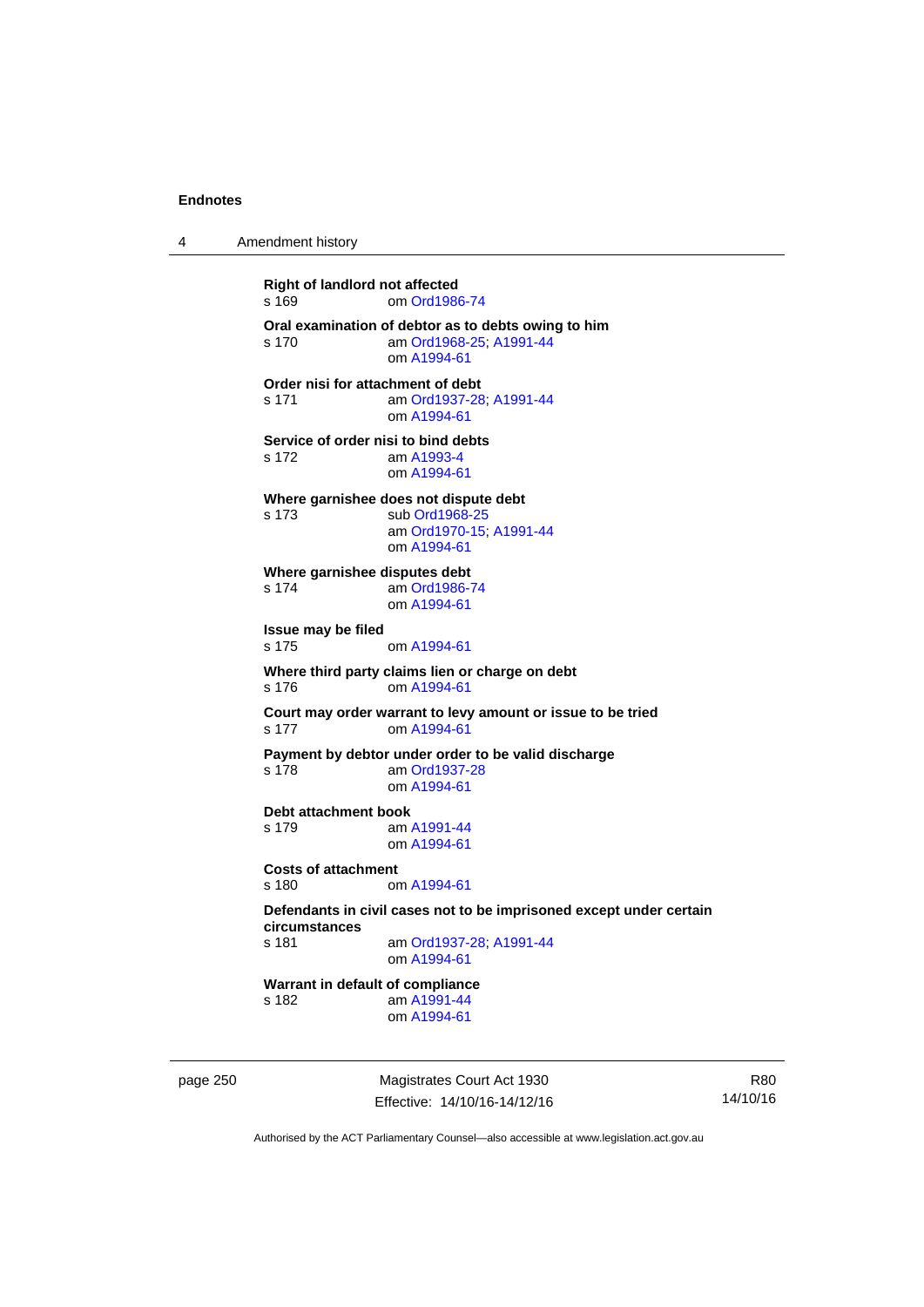| Amendment history |  |
|-------------------|--|
|-------------------|--|

**Ex parte order of commitment**  s 183 am [A1991-44](http://www.legislation.act.gov.au/a/1991-44) om [A1994-61](http://www.legislation.act.gov.au/a/1994-61) **Enforcement of criminal decisions—other provisions**  div 3.9.4 hdg (prev pt 9 div 6 hdg) renum as div 9.6 hdg R8 LA sub and renum [A2004-60](http://www.legislation.act.gov.au/a/2004-60) amdt 1.342 **Enforcement of costs against informant**  s 184 orig s 184 am [A1991-44](http://www.legislation.act.gov.au/a/1991-44) om [A1994-61](http://www.legislation.act.gov.au/a/1994-61) ins [A1998-25](http://www.legislation.act.gov.au/a/1998-25) s 17 **Committal to prison—orders not involving payment of amount**  s 185 orig s 185 sub [Ord1967-1](http://www.legislation.act.gov.au/a/1967-1) om [Ord1972-37](http://www.legislation.act.gov.au/a/1972-37) (prev s 151) am [Ord1977-34](http://www.legislation.act.gov.au/a/1977-34); [A1996-6](http://www.legislation.act.gov.au/a/1996-6) renum [A1998-25](http://www.legislation.act.gov.au/a/1998-25) am [A2005-20](http://www.legislation.act.gov.au/a/2005-20) amdts 3.286-3.288 om [A2006-23](http://www.legislation.act.gov.au/a/2006-23) amdt 1.246 **Warrant of commitment to prison**  s 186 orig s 186 om [A1994-61](http://www.legislation.act.gov.au/a/1994-61) (prev s 152) sub [A1996-6](http://www.legislation.act.gov.au/a/1996-6) renum [A1998-25](http://www.legislation.act.gov.au/a/1998-25) am [A1998-67](http://www.legislation.act.gov.au/a/1998-67); ss renum R10 LA om [A2006-23](http://www.legislation.act.gov.au/a/2006-23) amdt 1.246 **Warrant of commitment if defendant already in prison**  s 187 orig s 187 om [A1994-61](http://www.legislation.act.gov.au/a/1994-61) (prev s 154) renum [A1998-25](http://www.legislation.act.gov.au/a/1998-25) am [A2005-20](http://www.legislation.act.gov.au/a/2005-20) amdt 3.289 om [A2006-23](http://www.legislation.act.gov.au/a/2006-23) amdt 1.246 **Mitigation of payment by court**<br>s 188 am Ord1967-am [Ord1967-1;](http://www.legislation.act.gov.au/a/1967-1) [Ord1982-3](http://www.legislation.act.gov.au/a/1982-3); [Ord1985-41](http://www.legislation.act.gov.au/a/1985-41); [Ord1990-5](http://www.legislation.act.gov.au/a/alt_ord1990-5); [A1994-81](http://www.legislation.act.gov.au/a/1994-81) om [A2006-23](http://www.legislation.act.gov.au/a/2006-23) amdt 1.246 **Scale of imprisonment for nonpayment of money**  s 189 am [Ord1967-1;](http://www.legislation.act.gov.au/a/1967-1) [Ord1977-34](http://www.legislation.act.gov.au/a/1977-34); [Ord1978-46](http://www.legislation.act.gov.au/a/1978-46) sub [A1993-4](http://www.legislation.act.gov.au/a/1993-4) am [A1994-61](http://www.legislation.act.gov.au/a/1994-61) om [A1998-25](http://www.legislation.act.gov.au/a/1998-25) **Proceeds of warrants of execution**  s 190 sub [Ord1986-74](http://www.legislation.act.gov.au/a/1986-74) am [Ord1990-5;](http://www.legislation.act.gov.au/a/alt_ord1990-5) [A1991-44](http://www.legislation.act.gov.au/a/1991-44) om [A1994-61](http://www.legislation.act.gov.au/a/1994-61)

R80 14/10/16

Magistrates Court Act 1930 Effective: 14/10/16-14/12/16 page 251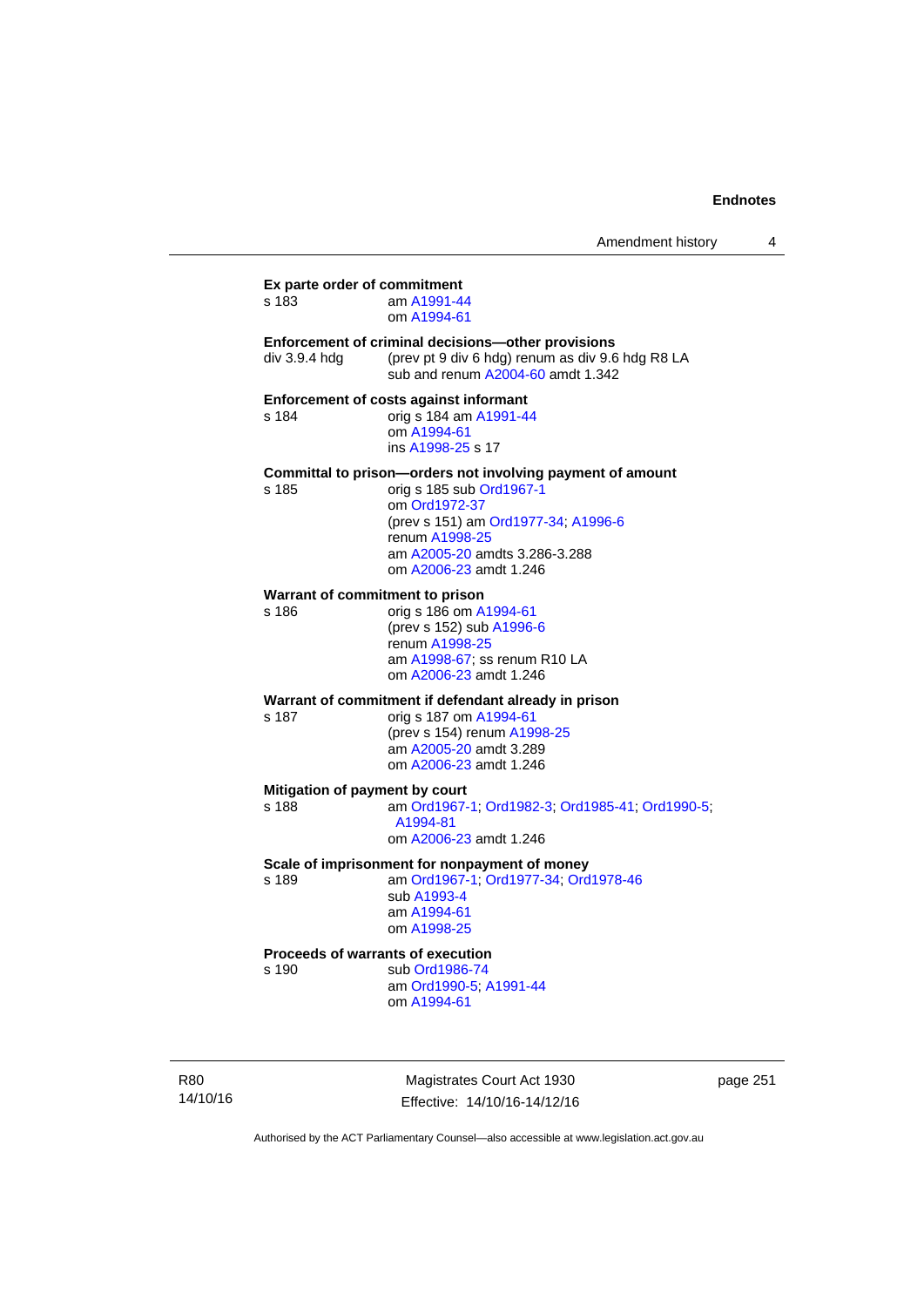| 4        | Amendment history                    |                                                                                                                                                                                                                                 |                        |
|----------|--------------------------------------|---------------------------------------------------------------------------------------------------------------------------------------------------------------------------------------------------------------------------------|------------------------|
|          | s 191 hdg<br>s 191                   | Accounts to be kept of amounts received<br>am A2001-44 amdt 1.2755<br>sub A2004-60 amdt 1.343<br>am Ord1967-1, Ord1979-33, A1991-44, A1994-81, A2001-44<br>amdt 1.2756; A2004-60 amdt 1.344, amdt 1.345; A2006-23<br>amdt 1.247 |                        |
|          | s 192                                | Executors and administrators may enforce orders in civil matters<br>am A1991-44<br>om A1994-61                                                                                                                                  |                        |
|          | Forfeited goods may be sold<br>s 193 | am Ord1990-5; A2005-20 amdt 3.290                                                                                                                                                                                               |                        |
|          | s 194 hdg<br>s 194                   | Enforcement order not void for form only<br>sub A2006-40 amdt 2.148<br>am A1994-61<br>sub A2006-23 amdt 1.248<br>am A2006-40 amdt 2.149                                                                                         |                        |
|          | s 195                                | Convictions etc to be given to Supreme Court registrar<br>am Ord1937-28; A1992-23<br>sub A2005-20 amdt 3.291                                                                                                                    |                        |
|          | Definitions for pt 10                |                                                                                                                                                                                                                                 |                        |
|          | s 196                                | am Ord1937-28<br>sub A1990-65<br>am A1992-37; A2000-60 s 4<br>om A2001-90 amdt 1.79                                                                                                                                             |                        |
|          | Power to make<br>s 197               | sub A1990-65<br>om A2001-90 amdt 1.79                                                                                                                                                                                           |                        |
|          | <b>Entitlement to apply</b><br>s 198 | sub A1990-65<br>am A1998-38; A2000-60 s 5<br>om A2001-90 amdt 1.79                                                                                                                                                              |                        |
|          | s 198A                               | Powers exercisable in care and protection proceedings<br>ins A1999-64 s 4 sch 2<br>om A2001-90 amdt 1.79                                                                                                                        |                        |
|          | s 198B                               | Special requirements-applications by community advocate or employer<br>ins A2000-60 s 6<br>om A2001-90 amdt 1.79                                                                                                                |                        |
|          | <b>Hearing dates</b><br>s 199        | am Ord1937-28<br>sub A1990-65<br>am A1991-44<br>om A2001-90 amdt 1.79                                                                                                                                                           |                        |
| page 252 |                                      | Magistrates Court Act 1930<br>Effective: 14/10/16-14/12/16                                                                                                                                                                      | <b>R80</b><br>14/10/16 |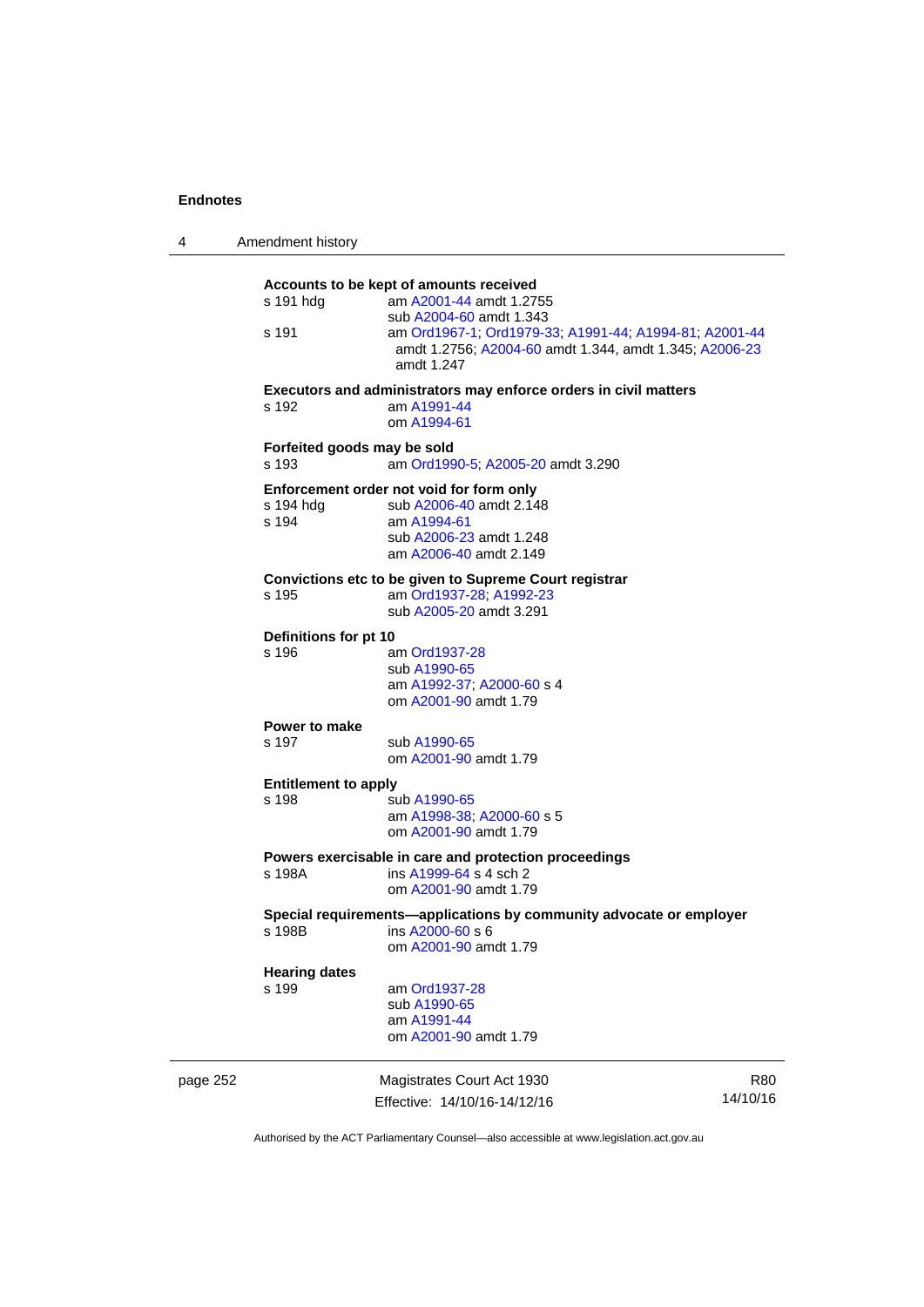Amendment history 4

**Parties—applications by persons other than aggrieved persons <br>s 200 am Ord1937-28** am [Ord1937-28](http://www.legislation.act.gov.au/a/1937-28) sub [A1990-65](http://www.legislation.act.gov.au/a/1990-65) am [A1998-38](http://www.legislation.act.gov.au/a/1998-38); [A2000-60](http://www.legislation.act.gov.au/a/2000-60) s 7 om [A2001-90](http://www.legislation.act.gov.au/a/2001-90) amdt 1.79 **Parties—applications involving children**  s 201 sub [A1990-65](http://www.legislation.act.gov.au/a/1990-65) am [A1991-44](http://www.legislation.act.gov.au/a/1991-44) om [A2001-90](http://www.legislation.act.gov.au/a/2001-90) amdt 1.79 **Representation of children**  s 202 sub [A1990-65](http://www.legislation.act.gov.au/a/1990-65) om [A2001-90](http://www.legislation.act.gov.au/a/2001-90) amdt 1.79 **Hearing of applications**  s 203 sub [A1990-65](http://www.legislation.act.gov.au/a/1990-65) am [A1995-46](http://www.legislation.act.gov.au/a/1995-46); [A1999-34](http://www.legislation.act.gov.au/a/1999-34) om [A2001-90](http://www.legislation.act.gov.au/a/2001-90) amdt 1.79 **Matters to be taken into account**  s 204 sub [A1990-65](http://www.legislation.act.gov.au/a/1990-65) om [A2001-90](http://www.legislation.act.gov.au/a/2001-90) amdt 1.79 **Restrictions in orders**  s 205 am [Ord1986-74](http://www.legislation.act.gov.au/a/1986-74) sub [A1990-65](http://www.legislation.act.gov.au/a/1990-65) om [A2001-90](http://www.legislation.act.gov.au/a/2001-90) amdt 1.79 **Consent orders**  s 206 sub [A1990-65](http://www.legislation.act.gov.au/a/1990-65) om [A2001-90](http://www.legislation.act.gov.au/a/2001-90) amdt 1.79 **Jurisdiction under s 206**  s 206AA ins [A1999-34](http://www.legislation.act.gov.au/a/1999-34) om [A2001-90](http://www.legislation.act.gov.au/a/2001-90) amdt 1.79 **Service of applications**<br> **s** 206A ins A ins [A1990-65](http://www.legislation.act.gov.au/a/1990-65) am [A1991-44](http://www.legislation.act.gov.au/a/1991-44); [A2000-60](http://www.legislation.act.gov.au/a/2000-60) s 8; [A2001-44](http://www.legislation.act.gov.au/a/2001-44) amdt 1.2757 om [A2001-90](http://www.legislation.act.gov.au/a/2001-90) amdt 1.79 **Procedure in absence of respondent**  s 206B ins [A1990-65](http://www.legislation.act.gov.au/a/1990-65) om [A2001-90](http://www.legislation.act.gov.au/a/2001-90) amdt 1.79 **Interim restraining orders**  s 206C ins [A1990-65](http://www.legislation.act.gov.au/a/1990-65) om [A2001-90](http://www.legislation.act.gov.au/a/2001-90) amdt 1.79

R80 14/10/16

Magistrates Court Act 1930 Effective: 14/10/16-14/12/16 page 253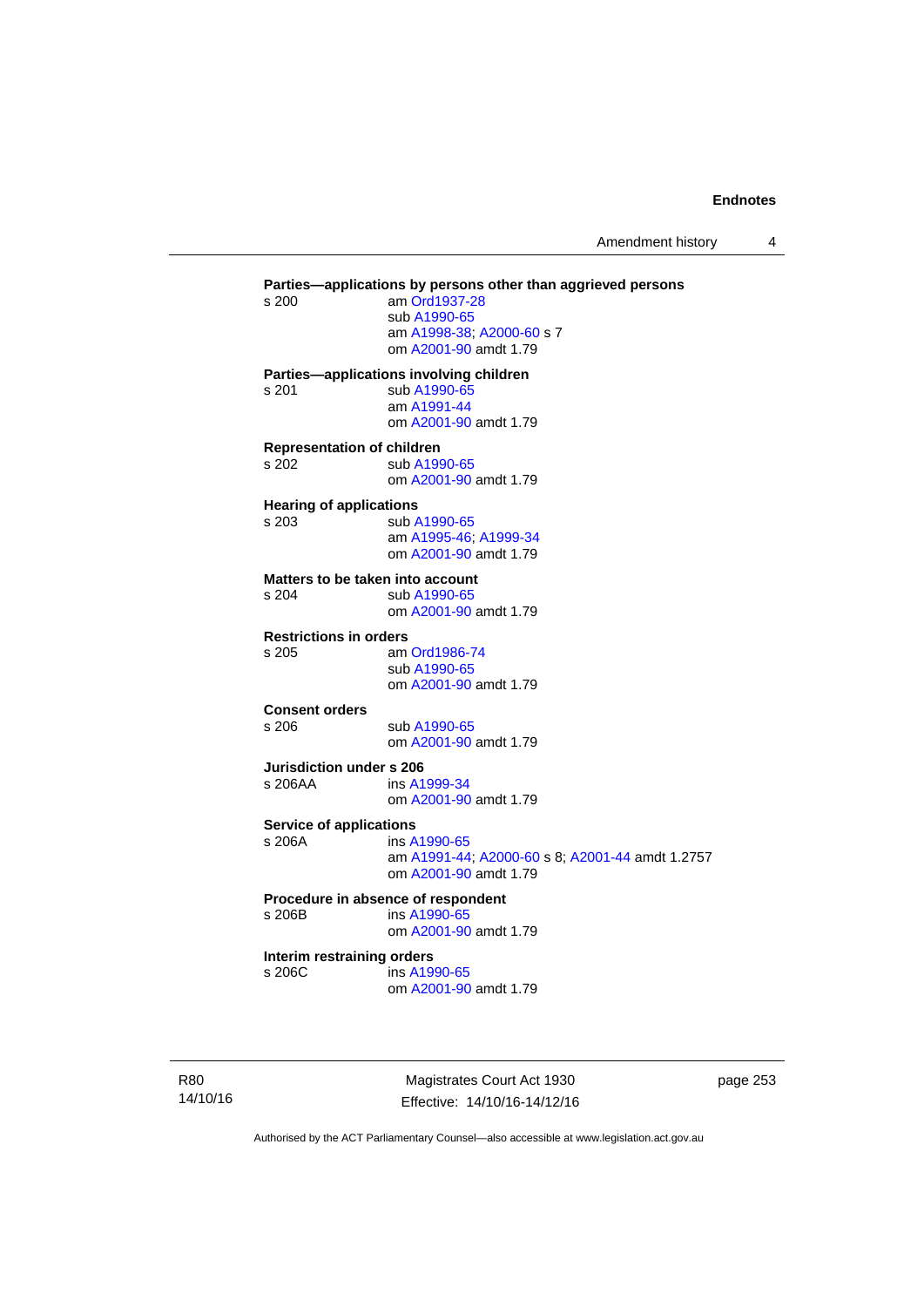4 Amendment history

**Seizure of firearms**  ins [A1990-65](http://www.legislation.act.gov.au/a/1990-65) am [A1991-9;](http://www.legislation.act.gov.au/a/1991-9) [A1996-74](http://www.legislation.act.gov.au/a/1996-74); [A1997-25](http://www.legislation.act.gov.au/a/1997-25) om [A2001-90](http://www.legislation.act.gov.au/a/2001-90) amdt 1.79 **Explaining proposed orders**  s 206E ins [A1990-65](http://www.legislation.act.gov.au/a/1990-65) am [A1992-37](http://www.legislation.act.gov.au/a/1992-37) om [A2001-90](http://www.legislation.act.gov.au/a/2001-90) amdt 1.79 **Counselling**  s 206F ins [A1990-65](http://www.legislation.act.gov.au/a/1990-65) om [A2001-90](http://www.legislation.act.gov.au/a/2001-90) amdt 1.79 **Power of court to make orders where person charged**  s 206G ins [A1990-65](http://www.legislation.act.gov.au/a/1990-65) om [A2001-90](http://www.legislation.act.gov.au/a/2001-90) amdt 1.79 **Duration of orders**  ins [A1990-65](http://www.legislation.act.gov.au/a/1990-65) om [A2001-90](http://www.legislation.act.gov.au/a/2001-90) amdt 1.79 **Exercise of certain powers by registrar**<br>s 206l **ins A2001-70** amdt 1.6 s 206I ins [A2001-70](http://www.legislation.act.gov.au/a/2001-70) amdt 1.67 om [A2001-90](http://www.legislation.act.gov.au/a/2001-90) amdt 1.79 **Variation and revocation of orders**  s 206J ins [A1990-65](http://www.legislation.act.gov.au/a/1990-65) am [A1991-44](http://www.legislation.act.gov.au/a/1991-44); [A1999-64](http://www.legislation.act.gov.au/a/1999-64) s 4 sch 2 om [A2001-90](http://www.legislation.act.gov.au/a/2001-90) amdt 1.79 **Service etc of orders**<br>s 206K ins ins [A1990-65](http://www.legislation.act.gov.au/a/1990-65) am [A1991-44](http://www.legislation.act.gov.au/a/1991-44); [A1996-51](http://www.legislation.act.gov.au/a/1996-51); [A2001-44](http://www.legislation.act.gov.au/a/2001-44) amdt 1.2758, amdt 1.2759 om [A2001-90](http://www.legislation.act.gov.au/a/2001-90) amdt 1.79 Offence<br>s 206L ins [A1990-65](http://www.legislation.act.gov.au/a/1990-65) am [A1992-37](http://www.legislation.act.gov.au/a/1992-37); [A1994-81](http://www.legislation.act.gov.au/a/1994-81); [A1997-25](http://www.legislation.act.gov.au/a/1997-25) om [A2001-90](http://www.legislation.act.gov.au/a/2001-90) amdt 1.79 **Service other than personal service**<br>s 206M ins A1990-65  $ins A1990-65$  $ins A1990-65$  om [A2001-90](http://www.legislation.act.gov.au/a/2001-90) amdt 1.79 **Service by police officers**  s 206N ins [A1990-65](http://www.legislation.act.gov.au/a/1990-65) am [A1991-44](http://www.legislation.act.gov.au/a/1991-44) om [A2001-90](http://www.legislation.act.gov.au/a/2001-90) amdt 1.79

page 254 Magistrates Court Act 1930 Effective: 14/10/16-14/12/16

R80 14/10/16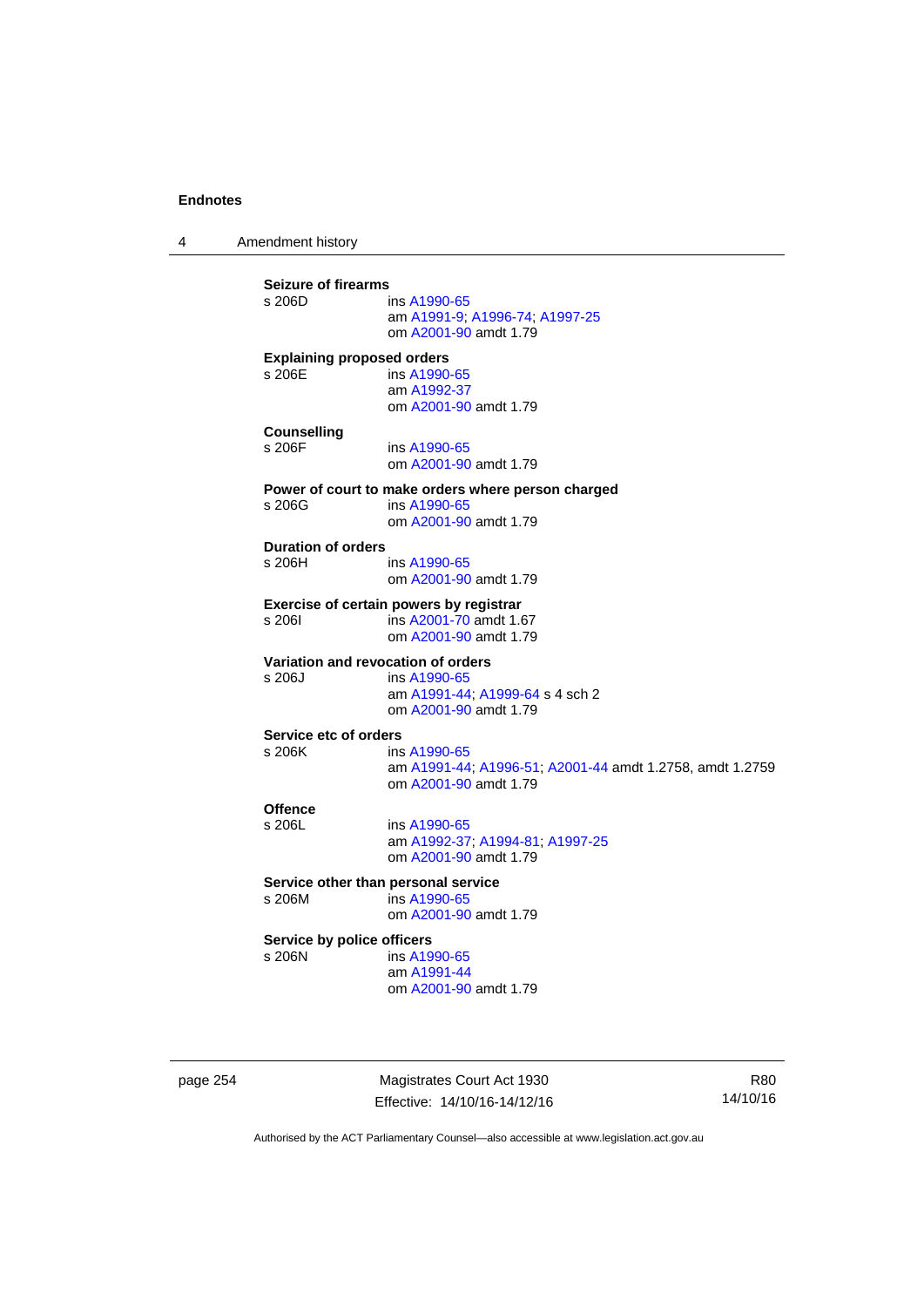# **Restriction on publication of reports of proceedings**  ins [A1990-65](http://www.legislation.act.gov.au/a/1990-65) am [A1994-81](http://www.legislation.act.gov.au/a/1994-81); [A1998-38](http://www.legislation.act.gov.au/a/1998-38) om [A2001-90](http://www.legislation.act.gov.au/a/2001-90) amdt 1.79 **Limits of restriction on publication**  s 206PA ins [A1998-38](http://www.legislation.act.gov.au/a/1998-38) om [A2001-90](http://www.legislation.act.gov.au/a/2001-90) amdt 1.79 **Application not invalid only because made under wrong Act**  ins [A1998-38](http://www.legislation.act.gov.au/a/1998-38) om [A2001-90](http://www.legislation.act.gov.au/a/2001-90) amdt 1.79 **Appeals**  ins [A1990-65](http://www.legislation.act.gov.au/a/1990-65) am [A1995-46](http://www.legislation.act.gov.au/a/1995-46) om [A2001-90](http://www.legislation.act.gov.au/a/2001-90) amdt 1.79 **Application of Crimes Act**  ins [A1990-65](http://www.legislation.act.gov.au/a/1990-65) om [A2001-90](http://www.legislation.act.gov.au/a/2001-90) amdt 1.79 **Criminal appeals**  (prev pt 11 hdg) sub [Ord1972-37](http://www.legislation.act.gov.au/a/1972-37) sub and renum [A2004-60](http://www.legislation.act.gov.au/a/2004-60) amdt 1.346 **Criminal appeals—jurisdiction of Supreme Court**  div 3.10.1 hdg (prev pt 11 div 1 hdg) ins [Ord1972-37](http://www.legislation.act.gov.au/a/1972-37) renum as div 11.1 hdg R8 LA sub and renum [A2004-60](http://www.legislation.act.gov.au/a/2004-60) amdt 1.347 **Jurisdiction of Supreme Court**  s 207 sub [Ord1937-28](http://www.legislation.act.gov.au/a/1937-28) am [Ord1967-1;](http://www.legislation.act.gov.au/a/1967-1) [Ord1968-25](http://www.legislation.act.gov.au/a/1968-25) sub [Ord1972-37](http://www.legislation.act.gov.au/a/1972-37) am [Ord1985-67](http://www.legislation.act.gov.au/a/1985-67); [A1990-65;](http://www.legislation.act.gov.au/a/1990-65) [A2001-90](http://www.legislation.act.gov.au/a/2001-90) amdt 1.80; [A2004-60](http://www.legislation.act.gov.au/a/2004-60) amdts 1.348-1.350; [A2005-5](http://www.legislation.act.gov.au/a/2005-5) s 30; [A2008-44](http://www.legislation.act.gov.au/a/2008-44) amdt 1.79 **Appeals in criminal matters**  div 3.10.2 hdg (prev pt 11 div 2 hdg) ins [Ord1972-37](http://www.legislation.act.gov.au/a/1972-37) renum as div 11.2 hdg R8 LA sub and renum [A2004-60](http://www.legislation.act.gov.au/a/2004-60) amdt 1.351

R80 14/10/16

Magistrates Court Act 1930 Effective: 14/10/16-14/12/16 page 255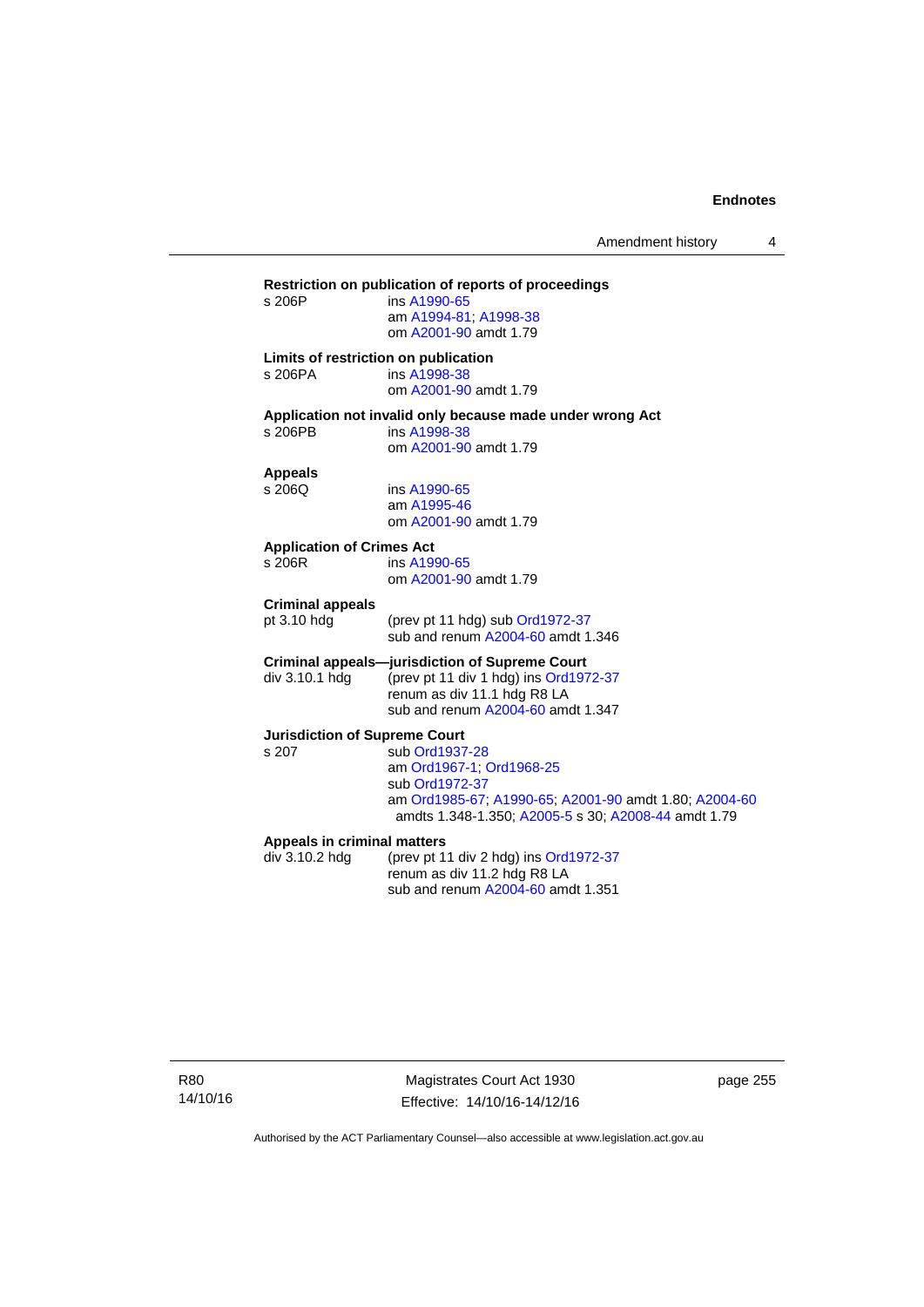| 4 | Amendment history |
|---|-------------------|
|---|-------------------|



page 256 Magistrates Court Act 1930 Effective: 14/10/16-14/12/16

R80 14/10/16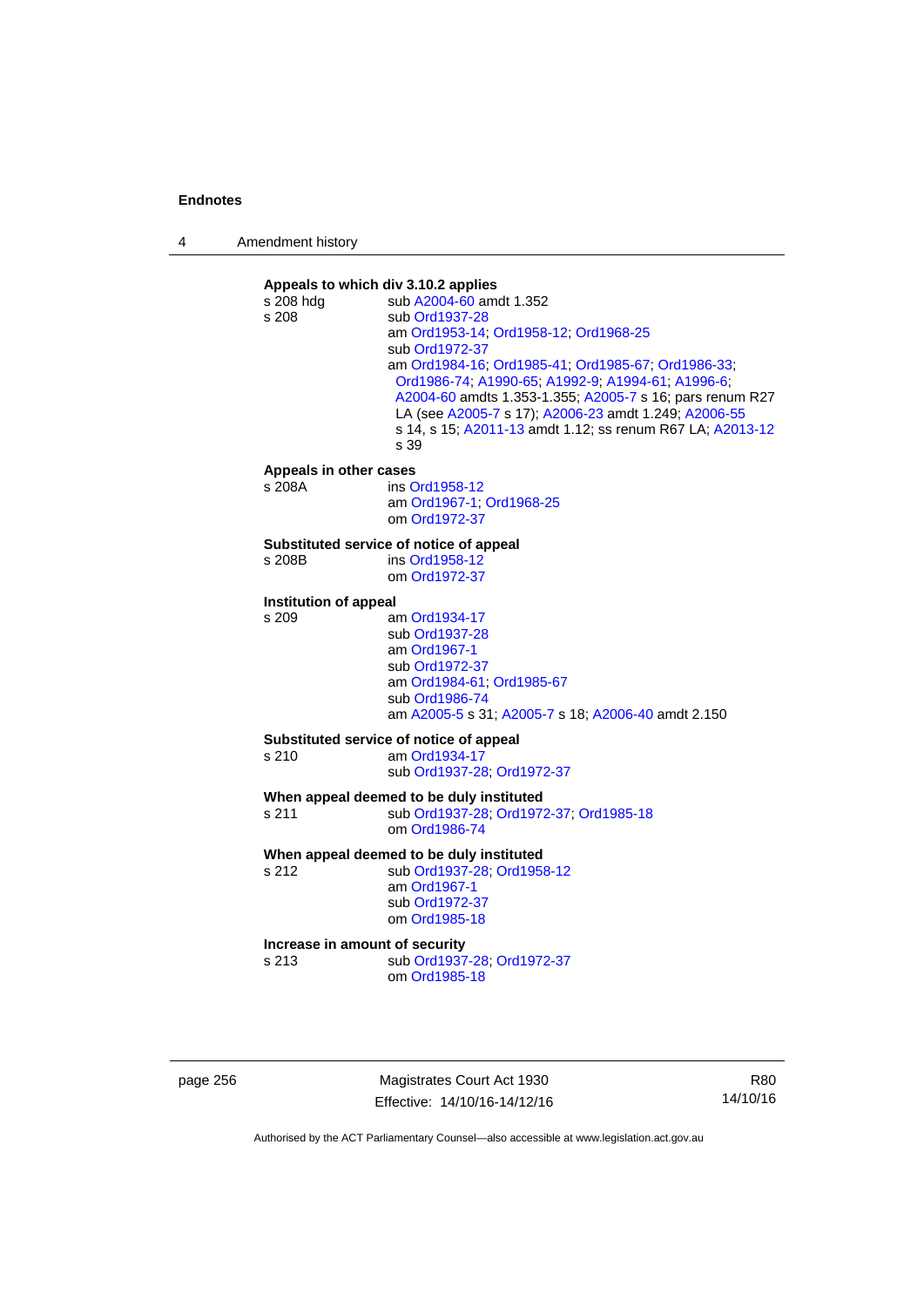# **Appeals in cases other than civil cases**

sub [Ord1937-28](http://www.legislation.act.gov.au/a/1937-28) am [Ord1967-1](http://www.legislation.act.gov.au/a/1967-1) sub [Ord1972-37](http://www.legislation.act.gov.au/a/1972-37) am [Ord1984-61](http://www.legislation.act.gov.au/a/1984-61); [A1990-65;](http://www.legislation.act.gov.au/a/1990-65) [A2004-60](http://www.legislation.act.gov.au/a/2004-60) amdt 1.356; [A2005-20](http://www.legislation.act.gov.au/a/2005-20) amdt 3.292

**Appeals in relation to grant of bail** 

s 214A ins [Ord1986-33](http://www.legislation.act.gov.au/a/1986-33) om [A1992-9](http://www.legislation.act.gov.au/a/1992-9)

# **Appeals in civil cases**

om [Ord1937-28](http://www.legislation.act.gov.au/a/1937-28) ins [Ord1972-37](http://www.legislation.act.gov.au/a/1972-37) am [Ord1985-67](http://www.legislation.act.gov.au/a/1985-67) om [Ord1986-74](http://www.legislation.act.gov.au/a/1986-74)

# **Stay of execution pending appeal in certain cases**

om [Ord1937-28](http://www.legislation.act.gov.au/a/1937-28) ins [Ord1972-37](http://www.legislation.act.gov.au/a/1972-37) am [Ord1984-62](http://www.legislation.act.gov.au/a/1984-62); [Ord1986-74;](http://www.legislation.act.gov.au/a/1986-74) [A1992-9](http://www.legislation.act.gov.au/a/1992-9); [A1995-41](http://www.legislation.act.gov.au/a/1995-41); [A2005-7](http://www.legislation.act.gov.au/a/2005-7) s 19; [A2006-23](http://www.legislation.act.gov.au/a/2006-23) amdt 1.250, amdt 1.251; [A2008-29](http://www.legislation.act.gov.au/a/2008-29) amdt 1.32; [A2011-22](http://www.legislation.act.gov.au/a/2011-22) amdt 1.311 sub [A2012-13](http://www.legislation.act.gov.au/a/2012-13) amdt 1.40

**Execution not to be stayed in other cases except by order of Supreme Court** 

s 217 om [Ord1937-28](http://www.legislation.act.gov.au/a/1937-28) ins [Ord1972-37](http://www.legislation.act.gov.au/a/1972-37) om [Ord1986-74](http://www.legislation.act.gov.au/a/1986-74)

#### **Orders by Supreme Court on appeals**

s 218 om [Ord1937-28](http://www.legislation.act.gov.au/a/1937-28)

 ins [Ord1972-37](http://www.legislation.act.gov.au/a/1972-37) sub [Ord1984-61](http://www.legislation.act.gov.au/a/1984-61) am [Ord1985-67](http://www.legislation.act.gov.au/a/1985-67); [A2004-60](http://www.legislation.act.gov.au/a/2004-60) amdt 1.357, amdt 1.358

#### **No right of appeal under div 3.10.2 if review appeal**

s 219 hdg sub [A2004-60](http://www.legislation.act.gov.au/a/2004-60) amdt 1.359 s 219 om [Ord1937-28](http://www.legislation.act.gov.au/a/1937-28) ins [Ord1972-37](http://www.legislation.act.gov.au/a/1972-37) am [Ord1985-67;](http://www.legislation.act.gov.au/a/1985-67) [Ord1986-74;](http://www.legislation.act.gov.au/a/1986-74) [A2004-60](http://www.legislation.act.gov.au/a/2004-60) amdt 1.360, amdt 1.361 sub [A2008-44](http://www.legislation.act.gov.au/a/2008-44) amdt 1.80

### **Reference appeals in criminal matters**

div 3.10.2A ins [A2005-5](http://www.legislation.act.gov.au/a/2005-5) s 32

#### **What is a reference appeal?**

s 219A ins [A2005-5](http://www.legislation.act.gov.au/a/2005-5) s 32

R80 14/10/16

Magistrates Court Act 1930 Effective: 14/10/16-14/12/16 page 257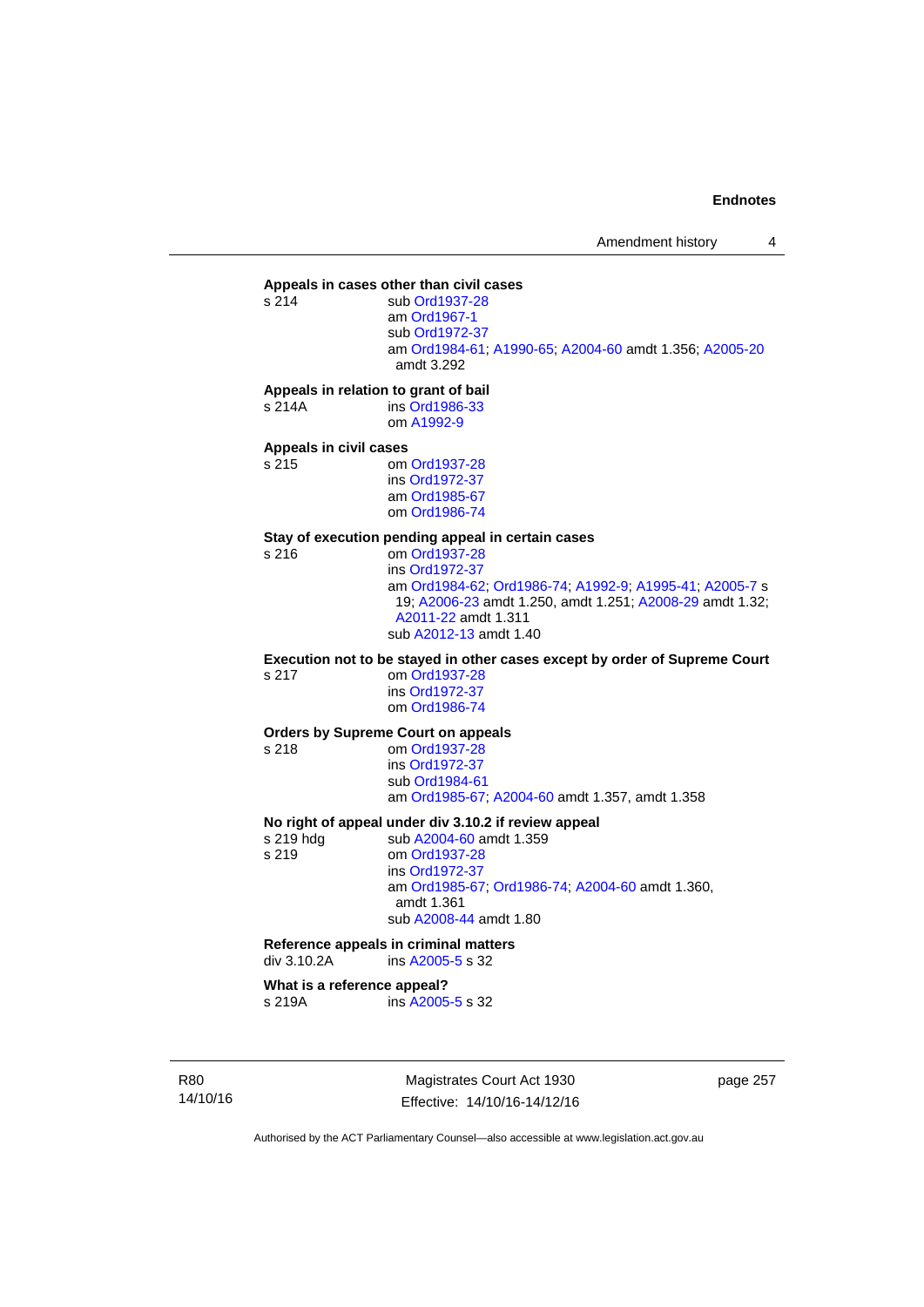| 4 | Amendment history |
|---|-------------------|
|   |                   |

### **Reference appeal in relation to proceeding**

| s 219AB hdg<br>s 219AB                               | sub A2008-42 s 12<br>ins A2005-5 s 32<br>am A2006-55 s 15; A2006-40 amdt 2.151; A2008-42 s 13,<br>s 14; A2011-30 amdt 1.11                             |
|------------------------------------------------------|--------------------------------------------------------------------------------------------------------------------------------------------------------|
|                                                      | Who may be heard at reference appeal                                                                                                                   |
| s 219AC                                              | ins A2005-5 s 32<br>am A2008-42 s 15                                                                                                                   |
|                                                      | Reference appeal decision does not affect verdict                                                                                                      |
| s 219AD                                              | ins A2005-5 s 32<br>sub A2008-42 s 16                                                                                                                  |
| Review appeals in criminal matters<br>div 3.10.3 hdg | (prev pt 11 div 3 hdg) ins Ord1972-37<br>renum as div 11.3 hdg R8 LA<br>sub and renum A2004-60 amdt 1.362<br>sub A2008-44 amdt 1.81                    |
| Interpretation                                       |                                                                                                                                                        |
| s 219A                                               | ins Ord1972-37<br>om A1994-61                                                                                                                          |
| Decisions subject to review appeal                   |                                                                                                                                                        |
| s 219B hdg<br>s 219B                                 | sub A2008-44 amdt 1.82<br>ins Ord1972-37<br>am Ord1974-14; Ord1979-41; Ord1984-16; Ord1985-41;<br>Ord1985-67, Ord1990-9, A1994-61, A1996-6; pars renum |

**How review appeal is instituted** 

| <b>TOW TOYIOW appear is mstituted</b>              |  |  |
|----------------------------------------------------|--|--|
| ins Ord1972-37                                     |  |  |
| am Ord1974-14: Ord1979-41: Ord1984-61: Ord1985-41. |  |  |
| Ord1985-67; Ord1990-9; A1996-6; pars renum R10 LA; |  |  |
| A2005-5 s 33; A2005-20 amdts 3.294-3.296; pars and |  |  |
| ss renum R29 LA (see A2005-20 amdt 3.297)          |  |  |
| sub A2008-44 amdt 1.84                             |  |  |
|                                                    |  |  |

amdt 1.83; [A2011-13](http://www.legislation.act.gov.au/a/2011-13) amdt 1.13

R10 LA; [A2004-60](http://www.legislation.act.gov.au/a/2004-60) amdts 1.363-1.366; [A2005-20](http://www.legislation.act.gov.au/a/2005-20)

amdt 3.293; [A2006-23](http://www.legislation.act.gov.au/a/2006-23) amdt 1.252; [A2006-55](http://www.legislation.act.gov.au/a/2006-55) s 16; [A2008-44](http://www.legislation.act.gov.au/a/2008-44)

# **Grounds for review**

ins [Ord1972-37](http://www.legislation.act.gov.au/a/1972-37) am [Ord1985-41](http://www.legislation.act.gov.au/a/1985-41); [Ord1985-67;](http://www.legislation.act.gov.au/a/1985-67) [Ord1990-9](http://www.legislation.act.gov.au/a/alt_ord1990-9); [A1992-9](http://www.legislation.act.gov.au/a/1992-9); [A1996-6](http://www.legislation.act.gov.au/a/1996-6); ss renum R10 LA om [A2006-40](http://www.legislation.act.gov.au/a/2006-40) amdt 2.152 ins [A2008-44](http://www.legislation.act.gov.au/a/2008-44) amdt 1.84

page 258 Magistrates Court Act 1930 Effective: 14/10/16-14/12/16

R80 14/10/16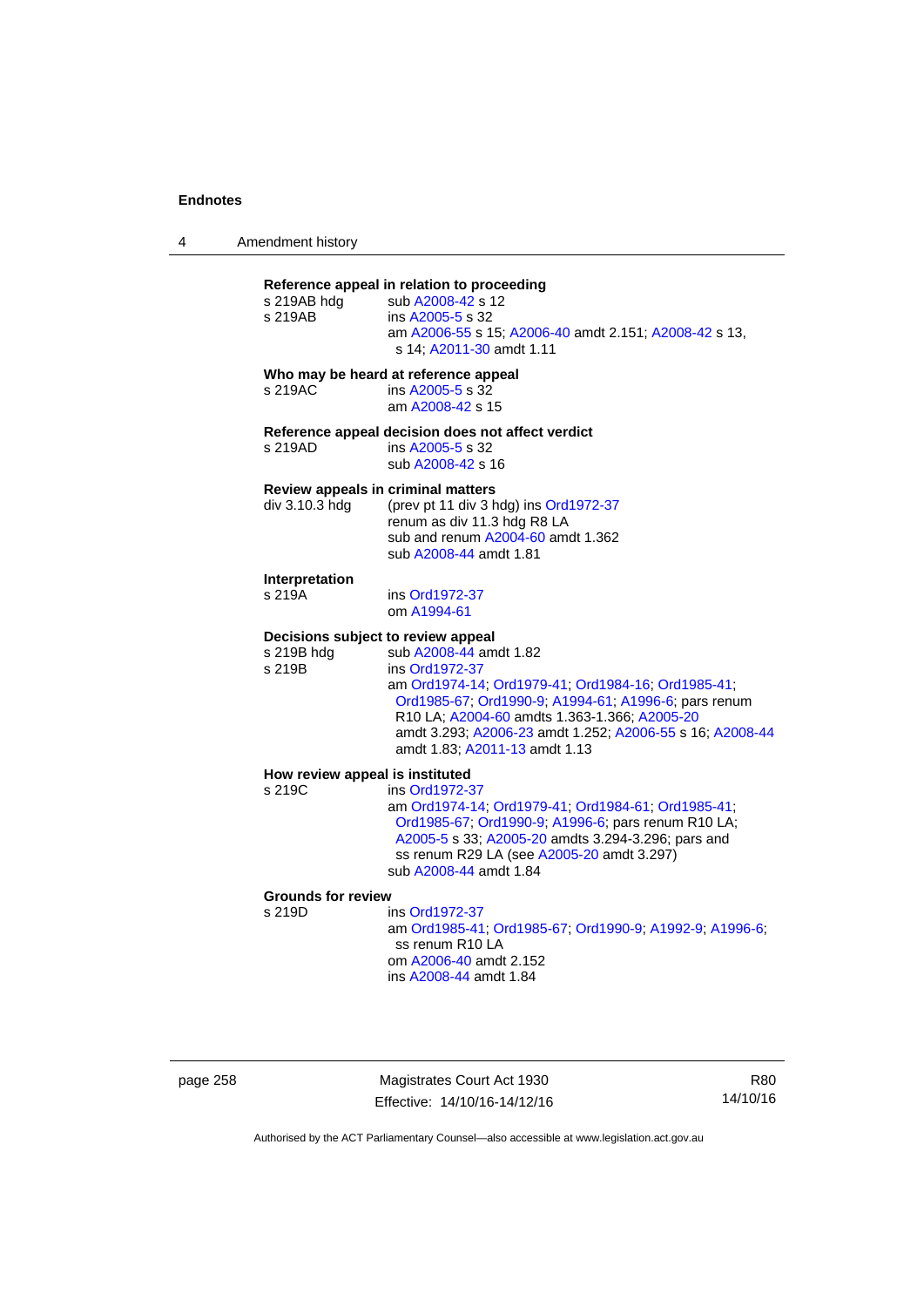|        | <b>Report by Magistrate</b>    |                                                          |
|--------|--------------------------------|----------------------------------------------------------|
| s 219E |                                | ins Ord1972-37                                           |
|        |                                | am A1996-6                                               |
|        |                                | om A2006-40 amdt 2.152                                   |
|        |                                | ins A2008-44 amdt 1.84                                   |
|        | <b>Powers of Supreme Court</b> |                                                          |
| s 219F |                                | ins Ord1972-37                                           |
|        |                                | am Ord1974-14; Ord1979-41; Ord1985-41; Ord1985-67;       |
|        |                                | Ord1990-9; ss and pars renum R10 LA; A2004-60            |
|        |                                | amdt 1.367; A2006-40 amdt 2.153; A2008-44                |
|        |                                | amdts 1.85-1.88                                          |
|        | Interpretation                 |                                                          |
| s 219G |                                | ins Ord1984-62                                           |
|        |                                | am Ord1986-74                                            |
|        |                                | om A1992-9                                               |
|        |                                |                                                          |
| s 219H |                                | Warrant of apprehension of appellant<br>ins Ord1984-62   |
|        |                                | om A1992-9                                               |
|        |                                |                                                          |
|        |                                | Power of Court where person apprehended                  |
| s 219J |                                | ins Ord1984-62                                           |
|        |                                | om A1992-9                                               |
|        |                                | <b>Effect of apprehension of appellant</b>               |
| s 219K |                                | ins Ord1984-62                                           |
|        |                                | om A1992-9                                               |
|        |                                | Stay of execution not affected                           |
| s 219L |                                | ins Ord1984-62                                           |
|        |                                | om A1992-9                                               |
|        |                                |                                                          |
|        |                                | <b>Criminal appeals-other provisions</b>                 |
|        | div 3.10.4 hdg                 | (prev pt 11 div 4 hdg) ins Ord1972-37                    |
|        |                                | renum as div 11.4 hdg R8 LA                              |
|        |                                | sub and renum A2004-60 amdt 1.368                        |
|        | Forfeiture of recognisance     |                                                          |
| s 220  |                                | am Ord1937-28; Ord1972-37                                |
|        |                                | sub Ord1984-62                                           |
|        |                                | om A1992-9                                               |
|        |                                | Magistrate may order appellant to be liberated           |
| s 221  |                                | om Ord1937-28                                            |
|        |                                |                                                          |
|        |                                | <b>Control of Supreme Court over summary convictions</b> |
| s 222  |                                | am Ord1937-28; Ord1985-67; Ord1986-74; A2005-20          |
|        |                                | amdts 3.298-3.300; A2006-23 amdts 1.253-1.255; A2006-40  |
|        |                                | amdt 2.154                                               |
|        |                                |                                                          |
|        |                                |                                                          |

R80 14/10/16

Magistrates Court Act 1930 Effective: 14/10/16-14/12/16 page 259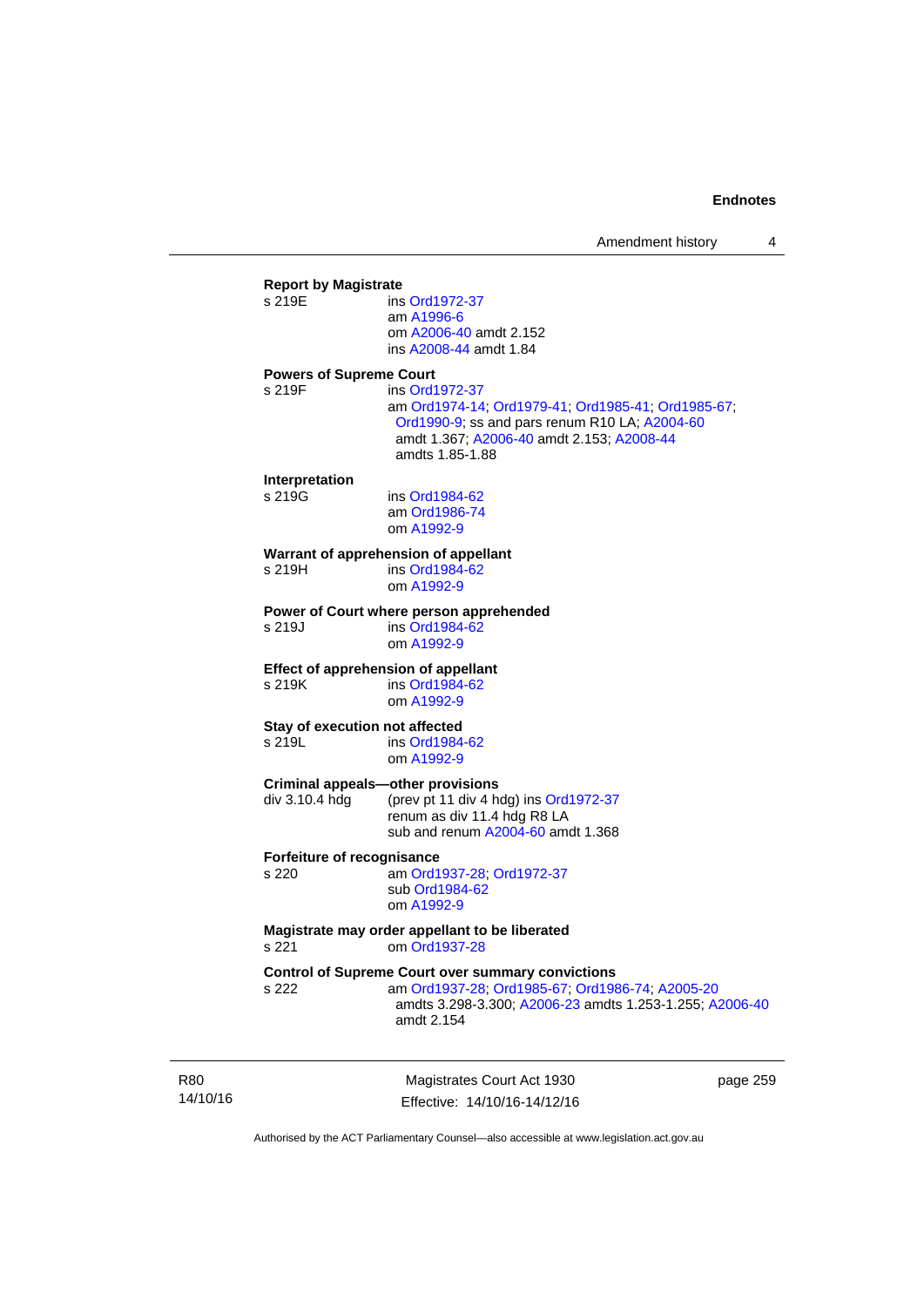4 Amendment history **Amendment of documents**  s 223 am [Ord1937-28](http://www.legislation.act.gov.au/a/1937-28); [Ord1985-67](http://www.legislation.act.gov.au/a/1985-67); [Ord1986-74](http://www.legislation.act.gov.au/a/1986-74) sub [A2005-20](http://www.legislation.act.gov.au/a/2005-20) amdt 3.301 am [A2006-23](http://www.legislation.act.gov.au/a/2006-23) amdt 1.256 **In cases of certiorari order**  s 224 hdg sub [A2006-40](http://www.legislation.act.gov.au/a/2006-40) amdt 2.155<br>s 224 am Ord1937-28: A2005-20 am [Ord1937-28](http://www.legislation.act.gov.au/a/1937-28); [A2005-20](http://www.legislation.act.gov.au/a/2005-20) amdt 3.302; [A2006-40](http://www.legislation.act.gov.au/a/2006-40) amdt 2.156 **Notice dispensed with**  s 225 am [Ord1937-28](http://www.legislation.act.gov.au/a/1937-28); [Ord1967-1](http://www.legislation.act.gov.au/a/1967-1); [Ord1985-17](http://www.legislation.act.gov.au/a/1985-17); [A2005-20](http://www.legislation.act.gov.au/a/2005-20) amdt 3.302; [A2006-40](http://www.legislation.act.gov.au/a/2006-40) amdt 2.157, amdt 2.158 **Power of court to admit to bail**  s 226 am [Ord1937-28](http://www.legislation.act.gov.au/a/1937-28); [A1992-9](http://www.legislation.act.gov.au/a/1992-9); [A2005-20](http://www.legislation.act.gov.au/a/2005-20) amdt 3.302; [A2006-23](http://www.legislation.act.gov.au/a/2006-23) amdt 1.257; [A2006-40](http://www.legislation.act.gov.au/a/2006-40) amdt 2.159 **Respecting the amendment of convictions etc**  s 227 am [Ord1937-28](http://www.legislation.act.gov.au/a/1937-28); [Ord1985-67;](http://www.legislation.act.gov.au/a/1985-67) [A1996-6](http://www.legislation.act.gov.au/a/1996-6); [A2005-20](http://www.legislation.act.gov.au/a/2005-20) amdt 3.302 **No summons or information**  s 228 am [Ord1986-74](http://www.legislation.act.gov.au/a/1986-74) sub [A2005-20](http://www.legislation.act.gov.au/a/2005-20) amdt 3.303 **Provisions applicable in relation to security given for costs of appeal**  s 230 am [Ord1937-28](http://www.legislation.act.gov.au/a/1937-28) sub [Ord1972-37](http://www.legislation.act.gov.au/a/1972-37) am [Ord1985-18;](http://www.legislation.act.gov.au/a/1985-18) [A1991-44](http://www.legislation.act.gov.au/a/1991-44) om [A2006-40](http://www.legislation.act.gov.au/a/2006-40) amdt 2.160 **Magistrate sued for act not within jurisdiction**  s 231 reloc as s 17A **No action against magistrate after order nisi to quash conviction has been granted**  reloc as s 17B **Warrant or writ by magistrate on order of court**  s 233 reloc as s 17C **No action for acts done under order of Supreme Court**<br>s 234 reloc as s 17D reloc as s 17D **No action where proceedings confirmed on appeal**  s 235 reloc as s 17E **Actions in cases prohibited**  s 236 reloc as s 17F **Limitation of actions**  s 237 om [Ord1985-66](http://www.legislation.act.gov.au/a/1985-66)

page 260 Magistrates Court Act 1930 Effective: 14/10/16-14/12/16

R80 14/10/16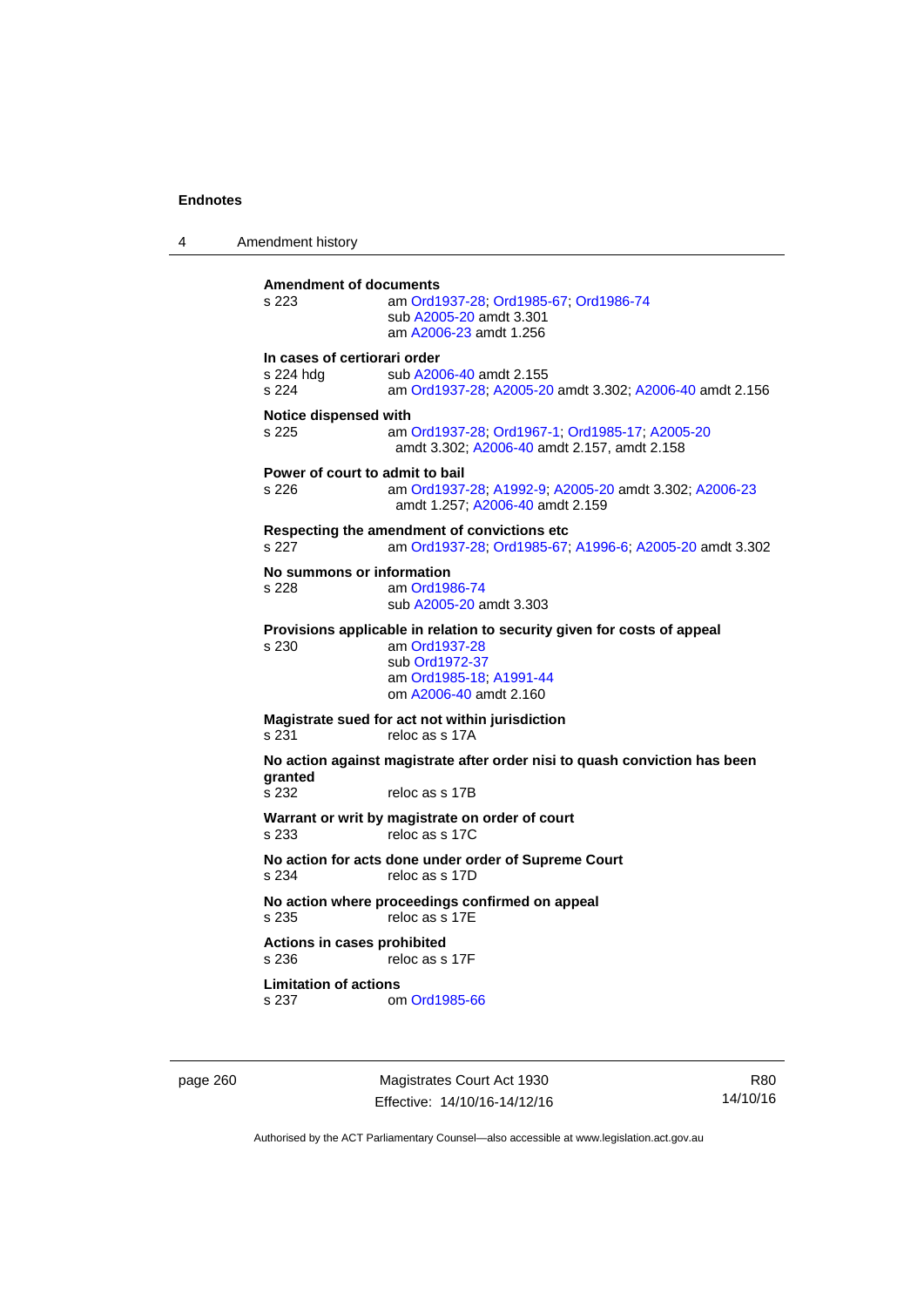**Notice of actions**  om [Ord1985-66](http://www.legislation.act.gov.au/a/1985-66) **Payment of amounts into court**  s 239 reloc as s 17G **No action against magistrate for judicial acts in Magistrates Court**  s 240 reloc as s 17H **Magistrate sued for acts within his or her jurisdiction only liable in case of malice and absence of reasonable and probable cause**  s 241 reloc as s 17I **Verdict for defendant**  s 242 reloc as s 17J **Damages**  s 243 reloc as s 17K **Costs in criminal matters**  pt 3.11 hdg (prev pt 13 hdg) sub [Ord1953-14](http://www.legislation.act.gov.au/a/1953-14) am [A1994-4](http://www.legislation.act.gov.au/a/1994-4) sub and renum [A2004-60](http://www.legislation.act.gov.au/a/2004-60) amdt 1.371 **Costs in criminal matters**  s 244 hdg sub [A2004-60](http://www.legislation.act.gov.au/a/2004-60) amdt 1.372<br>s 244 am Ord1937-28: Ord1953 s 244 am [Ord1937-28](http://www.legislation.act.gov.au/a/1937-28); [Ord1953-14;](http://www.legislation.act.gov.au/a/1953-14) [Ord1986-74](http://www.legislation.act.gov.au/a/1986-74); [A1994-61](http://www.legislation.act.gov.au/a/1994-61); [A2004-60](http://www.legislation.act.gov.au/a/2004-60) amdts 1.373-1.375 sub [A2008-44](http://www.legislation.act.gov.au/a/2008-44) amdt 1.89 **Court fees**  s 245 sub [Ord1953-14](http://www.legislation.act.gov.au/a/1953-14); [Ord1980-10](http://www.legislation.act.gov.au/a/1980-10) am [A1991-38;](http://www.legislation.act.gov.au/a/1991-38) [A1991-44](http://www.legislation.act.gov.au/a/1991-44) om [A1994-4](http://www.legislation.act.gov.au/a/1994-4) **Remission of fees**  s 245A ins [Ord1937-28](http://www.legislation.act.gov.au/a/1937-28) sub [Ord1986-83](http://www.legislation.act.gov.au/a/1986-83) am [Ord1989-55](http://www.legislation.act.gov.au/a/1989-55); [Ord1990-5](http://www.legislation.act.gov.au/a/alt_ord1990-5); [A1991-44](http://www.legislation.act.gov.au/a/1991-44); [A1993-4](http://www.legislation.act.gov.au/a/1993-4) om [A1994-4](http://www.legislation.act.gov.au/a/1994-4) **Solicitor's costs**  s 246 sub [Ord1937-28](http://www.legislation.act.gov.au/a/1937-28) om [Ord1986-74](http://www.legislation.act.gov.au/a/1986-74) **Witnesses expenses**  s 247 sub [Ord1953-14](http://www.legislation.act.gov.au/a/1953-14); [Ord1967-1](http://www.legislation.act.gov.au/a/1967-1) am [A1996-6;](http://www.legislation.act.gov.au/a/1996-6) [A2004-60](http://www.legislation.act.gov.au/a/2004-60) amdt 1.376 reloc to [Magistrates Court Rules 1932](http://www.legislation.act.gov.au/sl/1932-4/default.asp), pt 4 as rule 21 by [A2004-60](http://www.legislation.act.gov.au/a/2004-60) amdt 1.377

R80 14/10/16

Magistrates Court Act 1930 Effective: 14/10/16-14/12/16 page 261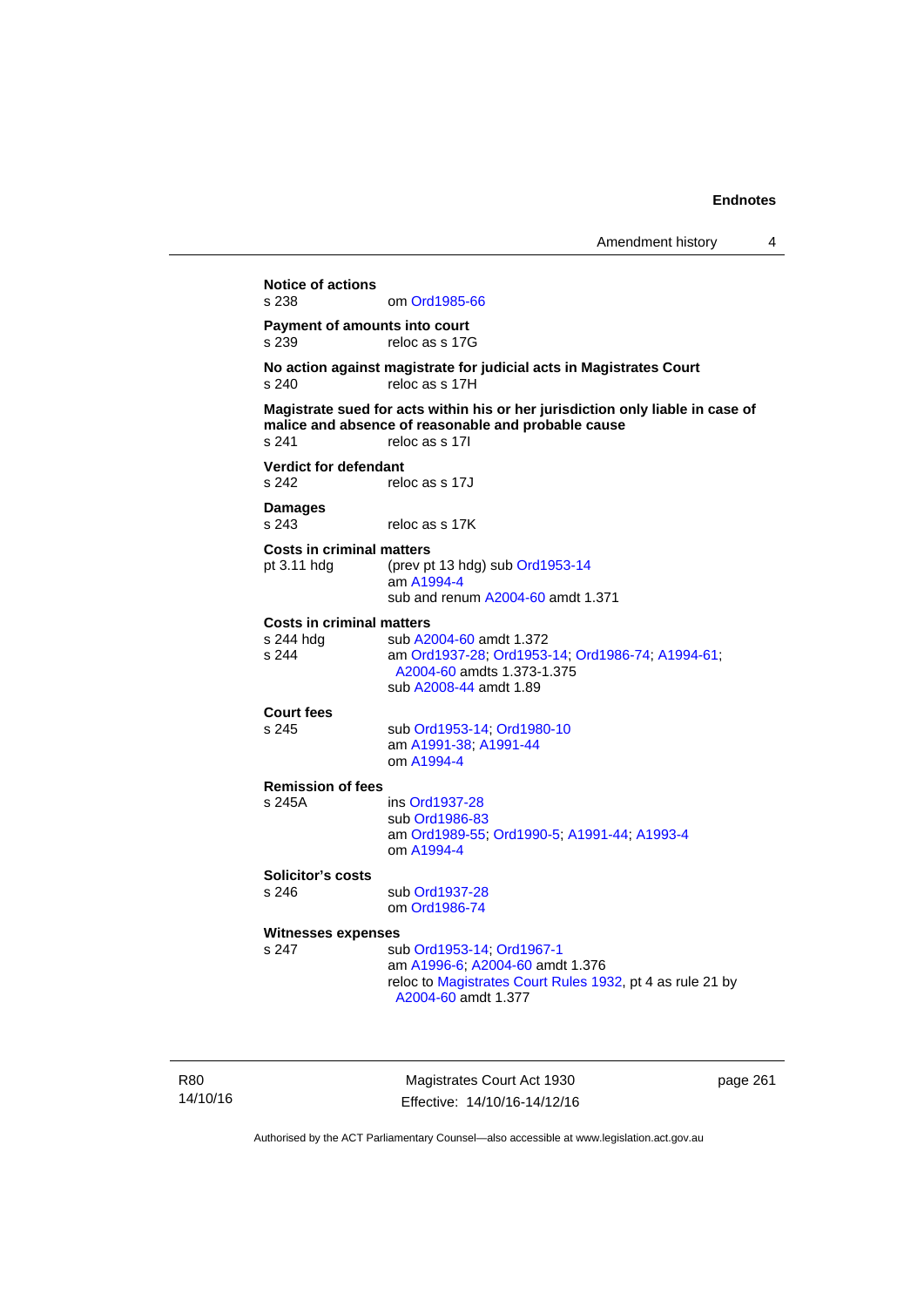4 Amendment history

**Meaning of** *security***—pt 3.12**<br>s 248 **com A1994** om [A1994-61](http://www.legislation.act.gov.au/a/1994-61) s 49 ins [A2001-1](http://www.legislation.act.gov.au/a/2001-1) s 3 sch am [A2001-18](http://www.legislation.act.gov.au/a/2001-18) s 174 om [A2004-60](http://www.legislation.act.gov.au/a/2004-60) amdt 1.378 ins [A2010-21](http://www.legislation.act.gov.au/a/2010-21) amdt 1.12 **Determination of fees**  s 248A ins [Ord1974-14](http://www.legislation.act.gov.au/a/1974-14) am [Ord1986-53](http://www.legislation.act.gov.au/a/1986-53); [Ord1990-5](http://www.legislation.act.gov.au/a/alt_ord1990-5) om [A1992-9](http://www.legislation.act.gov.au/a/1992-9) ins [A1994-4](http://www.legislation.act.gov.au/a/1994-4) am [A1997-94](http://www.legislation.act.gov.au/a/1997-94); [A1998-25](http://www.legislation.act.gov.au/a/1998-25) sub [A2000-1](http://www.legislation.act.gov.au/a/2000-1) s 3 sch am [A2001-44](http://www.legislation.act.gov.au/a/2001-44) amdt 1.2760 om [A2004-60](http://www.legislation.act.gov.au/a/2004-60) amdt 1.378 **Payment of fees**  s 248B ins [Ord1974-14](http://www.legislation.act.gov.au/a/1974-14) am [Ord1986-53](http://www.legislation.act.gov.au/a/1986-53); [Ord1990-5](http://www.legislation.act.gov.au/a/alt_ord1990-5) om [A1992-9](http://www.legislation.act.gov.au/a/1992-9) ins [A1994-4](http://www.legislation.act.gov.au/a/1994-4) sub [A2000-1](http://www.legislation.act.gov.au/a/2000-1) s 3 sch am [A2001-44](http://www.legislation.act.gov.au/a/2001-44) amdt 1.2761 om [A2004-60](http://www.legislation.act.gov.au/a/2004-60) amdt 1.378 **Remission, refund, deferral, waiver and exemption of fees**   $ins$  [Ord1974-14](http://www.legislation.act.gov.au/a/1974-14) om [A1992-9](http://www.legislation.act.gov.au/a/1992-9) ins [A1994-4](http://www.legislation.act.gov.au/a/1994-4) am [A1994-45](http://www.legislation.act.gov.au/a/1994-45); No. [A1995-46;](http://www.legislation.act.gov.au/a/1995-46) [A1997-96;](http://www.legislation.act.gov.au/a/1997-96) [A1999-66](http://www.legislation.act.gov.au/a/1999-66) sch 3; [A1999-64](http://www.legislation.act.gov.au/a/1999-64) s 4 sch 2 sub [A2000-1](http://www.legislation.act.gov.au/a/2000-1) s 3 sch am [A2002-36](http://www.legislation.act.gov.au/a/2002-36) s 4 (4), (5) exp 11 October 2003 (s 248C (5)) om [A2004-60](http://www.legislation.act.gov.au/a/2004-60) amdt 1.378 **Recovery of fees in non-criminal proceedings if fees otherwise not payable**  s 248D ins [Ord1974-14](http://www.legislation.act.gov.au/a/1974-14) am [Ord1986-53](http://www.legislation.act.gov.au/a/1986-53) om [A1992-9](http://www.legislation.act.gov.au/a/1992-9) ins [A1994-4](http://www.legislation.act.gov.au/a/1994-4) sub [A2000-1](http://www.legislation.act.gov.au/a/2000-1) s 3 sch om [A2004-60](http://www.legislation.act.gov.au/a/2004-60) amdt 1.378 **Recovery of fees in criminal proceedings if fees not otherwise payable**  s 248E ins [A1994-4](http://www.legislation.act.gov.au/a/1994-4) sub [A2000-1](http://www.legislation.act.gov.au/a/2000-1) s 3 sch om [A2004-60](http://www.legislation.act.gov.au/a/2004-60) amdt 1.378

page 262 Magistrates Court Act 1930 Effective: 14/10/16-14/12/16

R80 14/10/16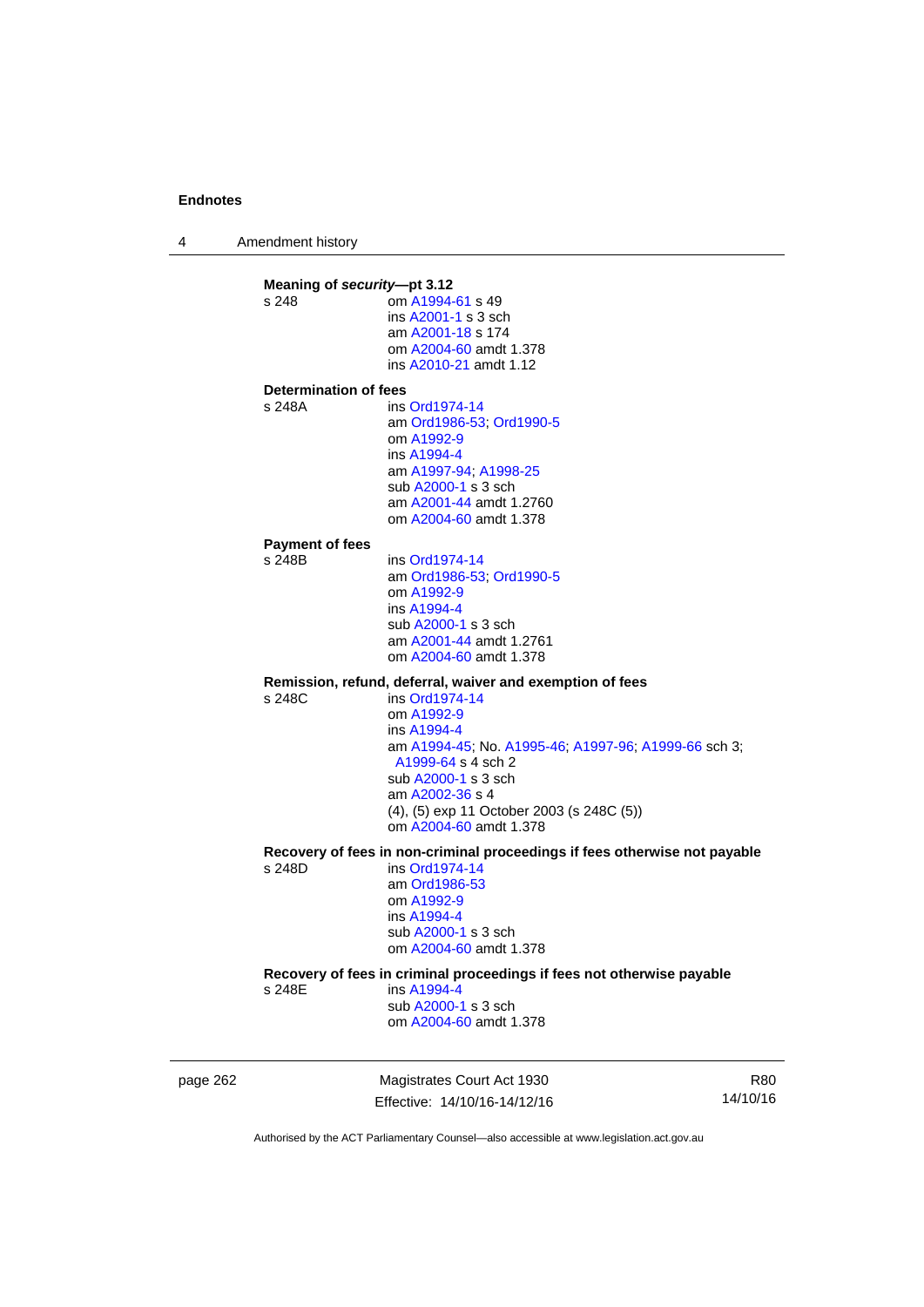|                                                      | Amendment history                                                                                                                                            | 4 |
|------------------------------------------------------|--------------------------------------------------------------------------------------------------------------------------------------------------------------|---|
| <b>Review of decisions</b><br>s 248F                 | ins A1994-4<br>am A1996-6<br>sub A2000-1 s 3 sch<br>om A2004-60 amdt 1.378                                                                                   |   |
| <b>Securities in criminal matters</b><br>pt 3.12 hdg | (prev pt 14 hdg) sub and renum A2004-60 amdt 1.379                                                                                                           |   |
| Securities taken under Act<br>s 249                  | am A1991-44, A2004-60 amdts 1.380-1.383; A2005-20<br>amdt 3.304; A2010-21 amdt 1.13                                                                          |   |
| s 250                                                | Recovery of amount due under security<br>ins Ord1937-28<br>am Ord1986-74; A1991-44; A1992-9; A2004-60 amdt 1.384;<br>A2006-23 amdt 1.258; A2010-21 amdt 1.13 |   |
| s 251                                                | Enforcement of payment of sum due by principal<br>om Ord1937-28<br>am A2006-23 amdt 1.258; A2010-21 amdt 1.13                                                |   |
| s 252                                                | Sums paid by surety may be recovered from principal<br>am Ord1937-28, Ord1986-74, A1992-9, A2004-60 amdt 1.384;<br>A2006-23 amdt 1.258; A2010-21 amdt 1.13   |   |
| Payment enforced by security<br>s 253                | am A1992-9; A2004-60 amdt 1.384; A2006-23 amdt 1.258;<br>A2010-21 amdt 1.13                                                                                  |   |
| <b>Enforcement of recognisance</b><br>s 254          | sub Ord1974-14<br>am Ord1986-53, Ord1986-74, Ord1990-5, A1991-44, A1992-9;<br>A1994-61; A2006-23 amdt 1.259; A2006-40 amdt 2.161,<br>amdt 2.162              |   |
| Directions about procedure<br>s 254A                 | reloc as s 309                                                                                                                                               |   |
| s 254B                                               | Appearance by audiovisual or audio links<br>reloc as s 311                                                                                                   |   |
| <b>Contempt in face of court</b><br>s 255            | reloc as s 290                                                                                                                                               |   |
| Failure to give evidence-offence<br>s 255AA          | reloc as s 291                                                                                                                                               |   |
| s 255AB                                              | Failure to give evidence-committal<br>reloc as s 312                                                                                                         |   |
| <b>Commitment to remand centre</b><br>s 255A         | reloc as s 313                                                                                                                                               |   |

R80 14/10/16

Magistrates Court Act 1930 Effective: 14/10/16-14/12/16 page 263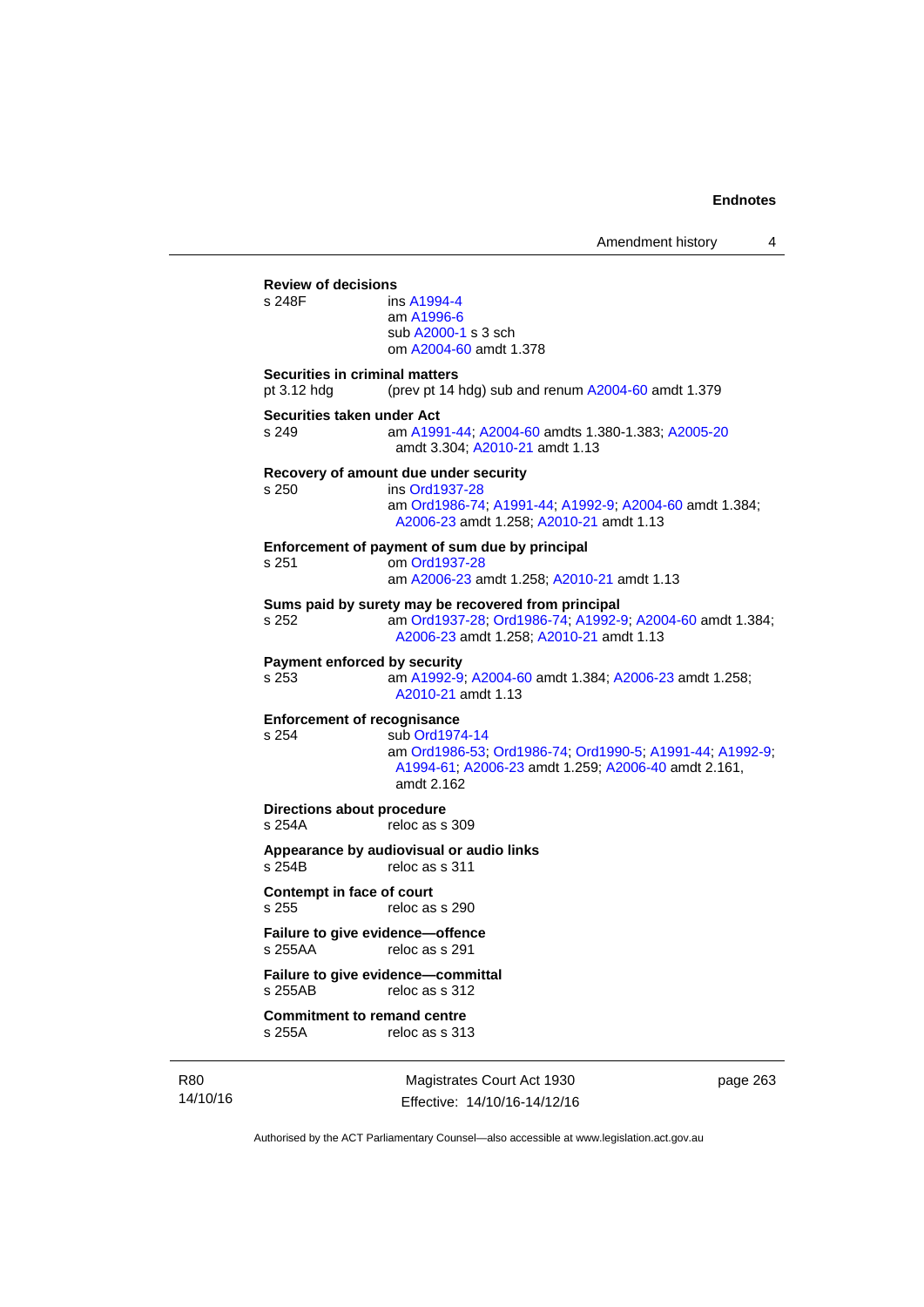| 4 | Amendment history |
|---|-------------------|
|---|-------------------|

```
Registrar to give directions for preparation of transcript 
                  reloc as s 314Applications for transcripts 
                  reloc as s 315
Civil proceedings 
ch 4 hdg ins A2004-60 amdt 1.386 
Commencement of proceedings 
pt 4 hdg renum as pt 3.3 hdg 
Preliminary 
                  A2004-60 amdt 1.386
General 
div 4.1 hdg renum as div 3.3.1 hdg 
Application of ch 4 
                  bracketed note exp 10 January 2006 (s 3 (3))
s 256 am Ord1967-1; Ord1970-15; Ord1974-14; Ord1979-33; 
                   A1993-4; A2001-44 amdts 1.2762-1.2764 
                  (8)-(11) exp 12 September 2002 (s 256 (11)) 
                   om A2004-60 amdt 1.412
                   ins A2004-60 amdt 1.386 
                   am A2005-13 amdt 1.43; A2008-46 amdt 3.40 
Civil jurisdiction 
A2004-60 amdt 1.386
Informations 
div 4.2 hdg renum as pt 3.3.2 hdg 
Personal actions at law—amount or value 
s 257 hdg bracketed note exp 10 January 2006 (s 3 (3))
s 257 am Ord1937-28
                   om Ord1986-74
                   ins A1991-38
                   om A1994-4
                   ins A2004-60 amdt 1.386 
                   am A2011-13 amdt 1.14
Power of court to grant relief<br>s 258 hdg bracketed r
s 258 hdg bracketed note exp 10 January 2006 (s 3 (3)) 
                  s 258 am Ord1932-21; Ord1937-28; Ord1953-14; Ord1986-74; 
                   Ord1990-5; A1991-44; A2001-44 
                   amdts 1.2765-1.2768 
                   om A2004-60 amdt 1.412
                   ins A2004-60 amdt 1.386
```
page 264 Magistrates Court Act 1930 Effective: 14/10/16-14/12/16

R80 14/10/16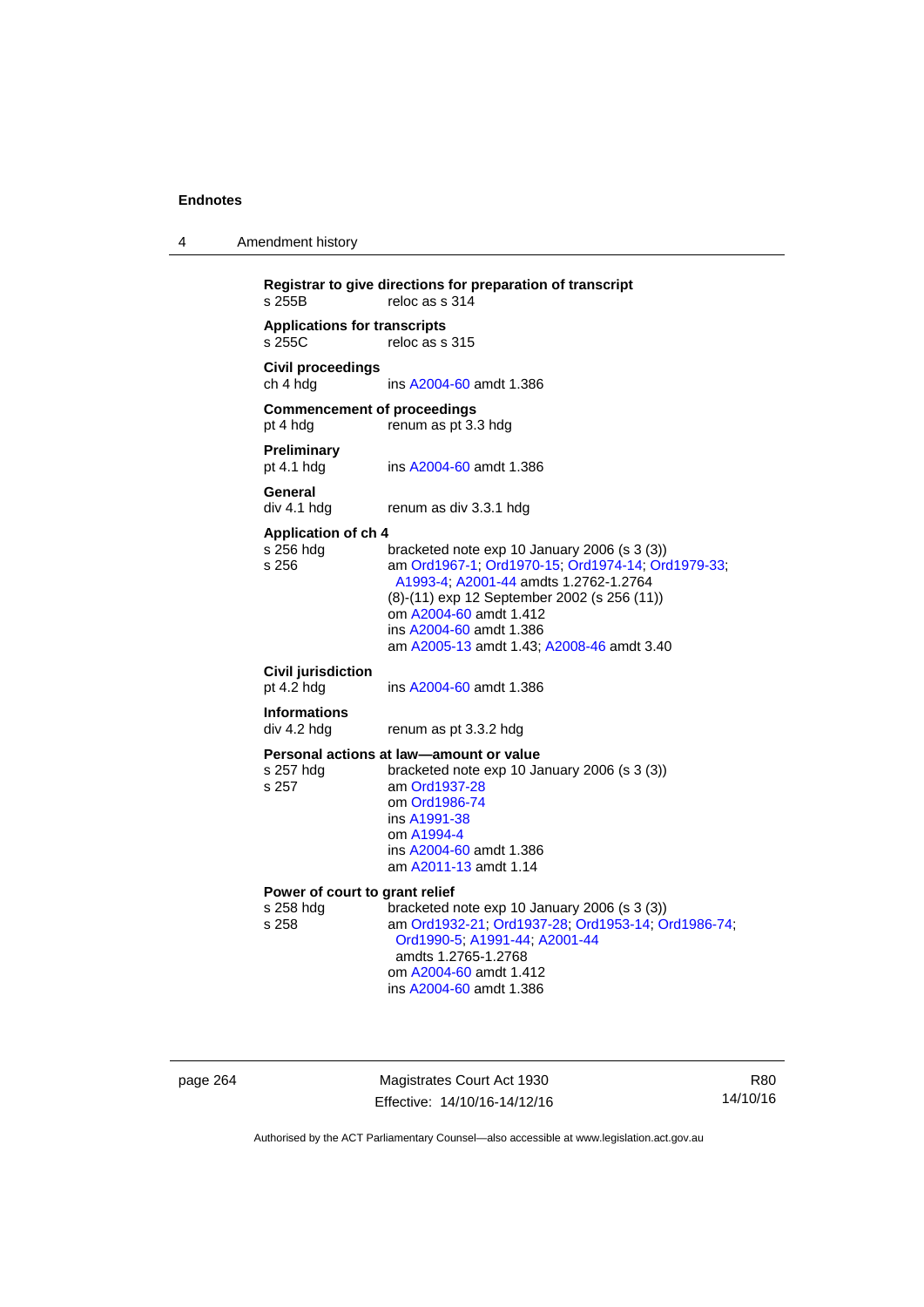#### **Rules of equity to prevail**

| $\frac{1}{2}$<br>s 259 hdg<br>s 259                       | bracketed note exp 10 January 2006 (s 3 (3))<br>ins A1999-34<br>om A2001-90 amdt 1.81<br>ins A2004-60 amdt 1.386                                                                                                                         |
|-----------------------------------------------------------|------------------------------------------------------------------------------------------------------------------------------------------------------------------------------------------------------------------------------------------|
| <b>Nuisance</b><br>s 260 hda<br>s 260                     | bracketed note exp 10 January 2006 (s 3 (3))<br>ins A2004-60 amdt 1.386                                                                                                                                                                  |
| <b>Disputed debts</b><br>s 261 hdg<br>s 261               | bracketed note exp 10 January 2006 (s 3 (3))<br>ins A2004-60 amdt 1.386<br>am A2011-13 amdt 1.15                                                                                                                                         |
| s 262 hdg<br>s 262                                        | Cause of action arising, or defendant resident, outside ACT<br>bracketed note exp 10 January 2006 (s 3 (3))<br>ins A2004-60 amdt 1.386                                                                                                   |
| commercial matters<br>s 263                               | Requests under conventions relating to legal proceedings in civil and<br>ins A2004-60 amdt 1.386                                                                                                                                         |
| Proceedings affecting title to land<br>s 264 hdg<br>s 264 | bracketed note exp 10 January 2006 (s 3 (3))<br>ins A2004-60 amdt 1.386                                                                                                                                                                  |
| s 265 hdg — — — —<br>s 265                                | <b>Disputes under Residential Tenancies Act</b><br>bracketed note exp 10 January 2006 (s 3 (3))<br>ins A2004-60 amdt 1.386                                                                                                               |
| s 266 hda<br>s 266                                        | <b>Complaints under Utilities Act, pt 12</b><br>bracketed note exp 10 January 2006 (s 3 (3))<br>ins A2004-60 amdt 1.386<br>am A2008-22 amdt 1.36<br>sub A2008-36 amdt 1.480                                                              |
| s 266A                                                    | Civil disputes under ACT Civil and Administrative Tribunal Act<br>ins A2008-37 amdt 1.322                                                                                                                                                |
| s 266B                                                    | Enforcement of ACT Civil and Administrative Tribunal order-representation<br>ins as mod SL2009-2 mod 4.1 (as ins by SL2009-51 s 8)<br>mod lapsed 22 December 2009 (SL2009-2 mod 4.1 om by<br>A2009-54 amdt 1.5)<br>ins A2009-54 amdt 1.8 |

**Case stated for Supreme Court** pt 4.3 hdg (prev pt 4 div : pt 4.3 hdg (prev pt 4 div 3 hdg) om [A1986-74](http://www.legislation.act.gov.au/a/1986-74) ins [A2004-60](http://www.legislation.act.gov.au/a/2004-60) amdt 1.386

R80 14/10/16

Magistrates Court Act 1930 Effective: 14/10/16-14/12/16 page 265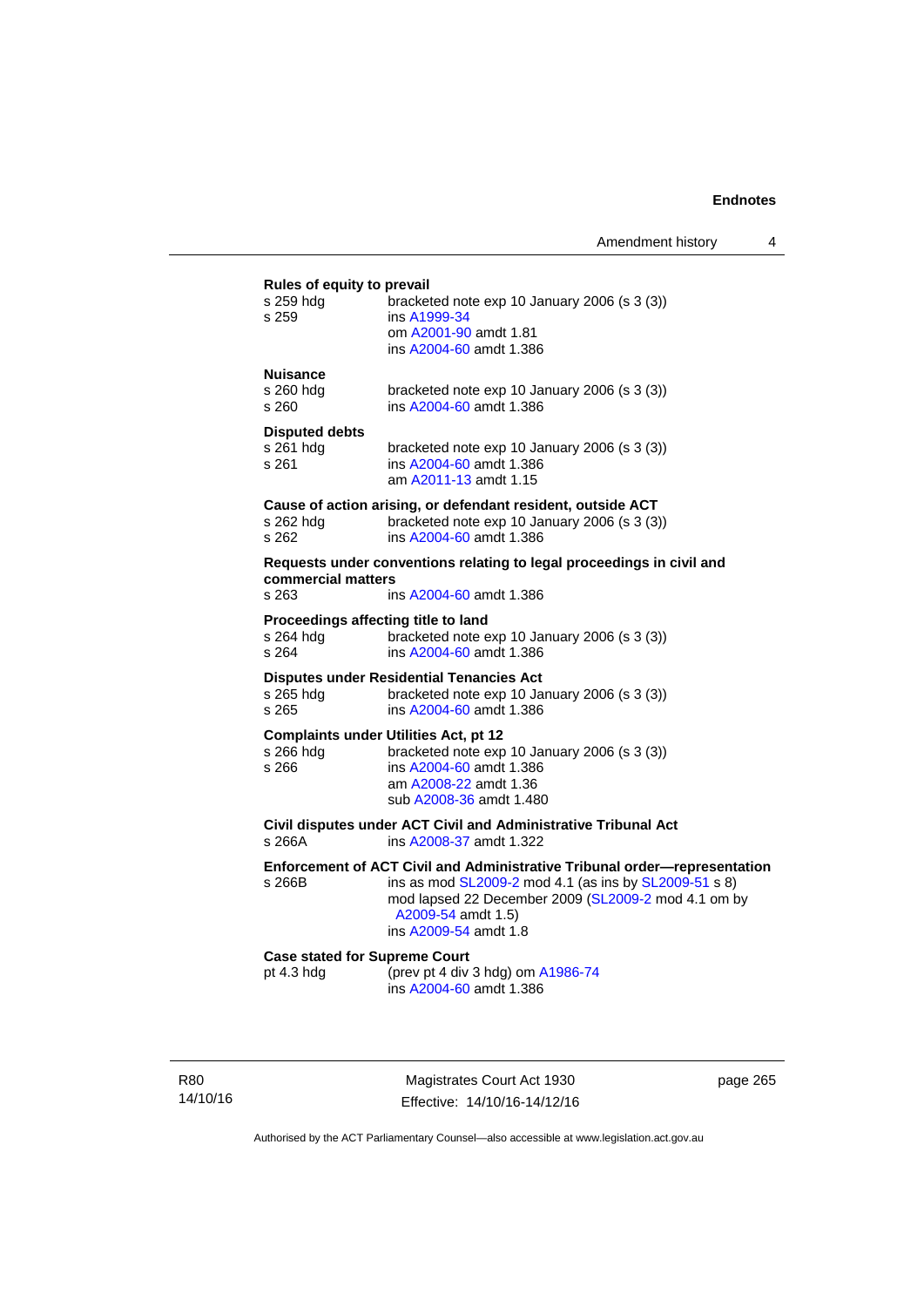| <b>Case stated</b><br>s 267 hdg<br>s 267         | bracketed note exp 10 January 2006 (s 3 (3))<br>ins A2004-60 amdt 1.386<br>am A2008-36 amdt 1.481                                                                                                    |
|--------------------------------------------------|------------------------------------------------------------------------------------------------------------------------------------------------------------------------------------------------------|
| pt 4.4 hdg                                       | Transfer of proceedings from or to Supreme Court<br>ins A2004-60 amdt 1.386                                                                                                                          |
| <b>Summonses</b><br>div 4.4 hdg                  | renum as div 3.3.3 hdg                                                                                                                                                                               |
| s 268 hdg<br>s 268                               | <b>Transfer of action from Supreme Court</b><br>bracketed note exp 10 January 2006 (s 3 (3))<br>ins A2004-60 amdt 1.386<br>am A2014-1 s 26; ss renum R72 LA; A2015-10 s 34, s 35;<br>ss renum R73 LA |
| s 269 hdg<br>s 269                               | Procedure on transfer of action from Supreme Court<br>bracketed note exp 10 January 2006 (s 3 (3))<br>ins A2004-60 amdt 1.386<br>am A2006-40 amdt 2.163                                              |
| s 270 hdg<br>s 270                               | Removal of proceedings into Supreme Court<br>bracketed note exp 10 January 2006 (s 3 (3))<br>ins A2004-60 amdt 1.386                                                                                 |
| <b>Stay of proceedings</b><br>s 271 hdg<br>s 271 | bracketed note exp 10 January 2006 (s 3 (3))<br>ins A2004-60 amdt 1.386                                                                                                                              |
| <b>Civil appeals</b><br>pt $4.5$ hdg             | ins A2004-60 amdt 1.386                                                                                                                                                                              |
| <b>Warrants of arrest</b><br>div 4.5 hdg         | renum as div 3.3.4 hdg                                                                                                                                                                               |
| Meaning of appeal-pt 4.5<br>s 272 hdg<br>s 272   | bracketed note exp 10 January 2006 (s 3 (3))<br>ins A2004-60 amdt 1.386<br>sub A2008-36 amdt 1.482                                                                                                   |
| <b>Jurisdiction</b><br>s 273 hdg<br>s 273        | bracketed note exp 10 January 2006 (s 3 (3))<br>ins A2004-60 amdt 1.386                                                                                                                              |
| s 274 hdg<br>s 274                               | Cases in which appeal may be brought<br>bracketed note exp 10 January 2006 (s 3 (3))<br>ins A2004-60 amdt 1.386<br>am A2008-36 amdt 1.483                                                            |

page 266 Magistrates Court Act 1930 Effective: 14/10/16-14/12/16

R80 14/10/16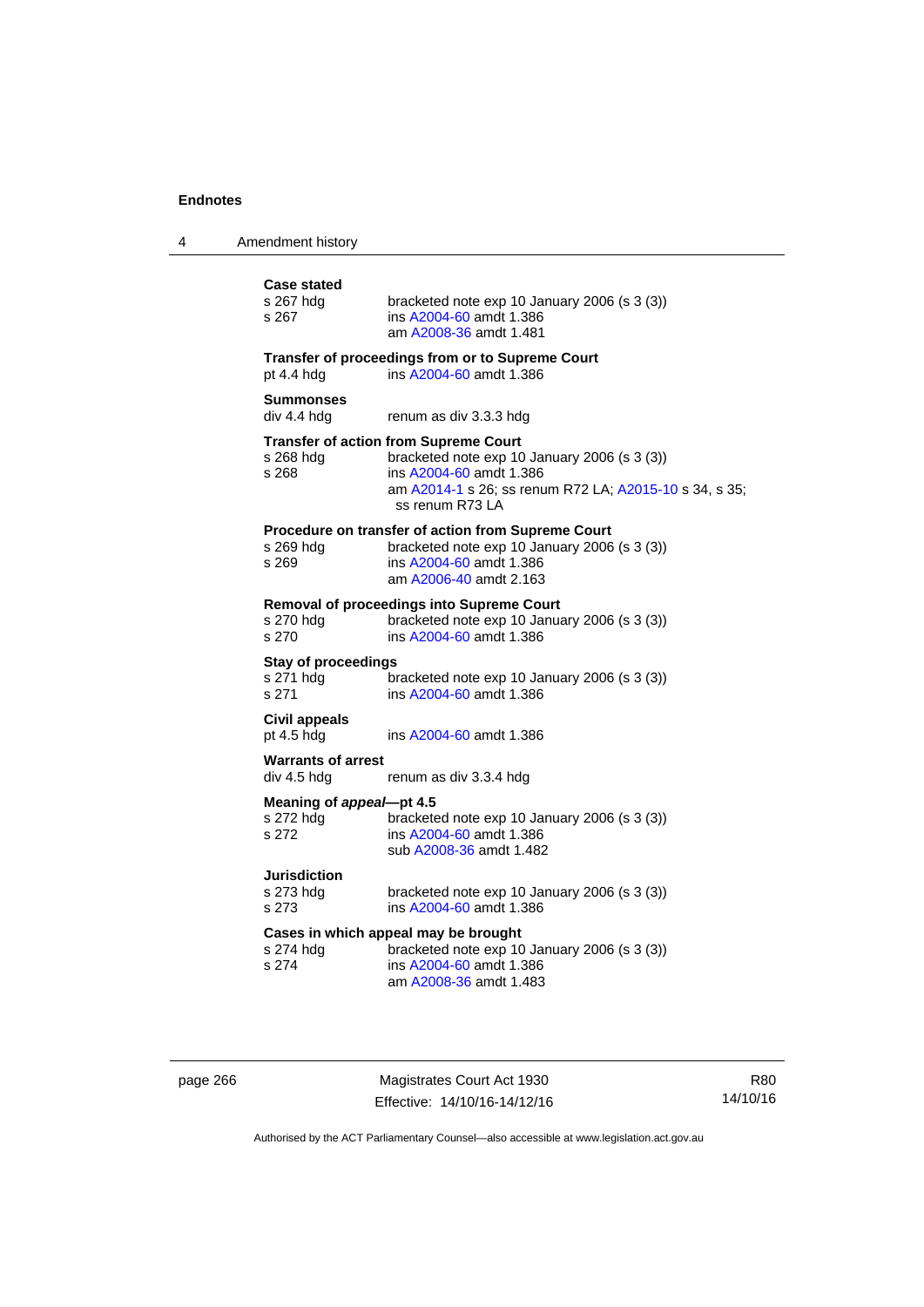page 267

| s 275 hdg                 | <b>Appeals-Small Claims Court</b><br>bracketed note exp 10 January 2006 (s 3 (3))                   |
|---------------------------|-----------------------------------------------------------------------------------------------------|
| s 275                     | ins A2004-60 amdt 1.386<br>om A2008-36 amdt 1.484                                                   |
| <b>Evidence on appeal</b> |                                                                                                     |
| s 276 hdg<br>s 276        | bracketed note $exp 10$ January 2006 (s 3 (3))<br>ins A2004-60 amdt 1.386                           |
|                           | <b>Powers of Supreme Court on appeal</b>                                                            |
| s 277 hdg<br>s 277        | bracketed note exp 10 January 2006 (s 3 (3))<br>ins A2004-60 amdt 1.386<br>om A2006-40 amdt 2.164   |
| <b>Small Claims Court</b> |                                                                                                     |
| pt 4.6 hdg                | ins A2004-60 amdt 1.386<br>om A2008-36 amdt 1.485                                                   |
| Definitions for pt 4.6    |                                                                                                     |
| s 278 hdg<br>s 278        | bracketed note exp 10 January 2006 (s 3 (3))<br>ins A2004-60 amdt 1.386<br>om A2008-36 amdt 1.485   |
| <b>Small Claims Court</b> |                                                                                                     |
| s 279 hdg<br>s 279        | bracketed note exp 10 January 2006 (s 3 (3))<br>ins A2004-60 amdt 1.386<br>om A2008-36 amdt 1.485   |
| Referees-appointment      |                                                                                                     |
| s 280 hdg                 | bracketed note exp 10 January 2006 (s 3 (3))                                                        |
| s 280                     | ins A2004-60 amdt 1.386<br>om A2008-36 amdt 1.485                                                   |
| <b>Referees-functions</b> |                                                                                                     |
| s 281 hdg<br>s 281        | bracketed note $exp 10$ January 2006 (s 3 (3))<br>ins A2004-60 amdt 1.386<br>om A2008-36 amdt 1.485 |
|                           | Referees-oath or affirmation of office                                                              |
| s 282 hdg                 | bracketed note exp 10 January 2006 (s 3 (3))                                                        |
| s 282                     | ins A2004-60 amdt 1.386<br>om A2008-36 amdt 1.485                                                   |
| <b>Jurisdiction</b>       |                                                                                                     |
| s 283 hdg                 | bracketed note exp 10 January 2006 (s 3 (3))<br>ins A2004-60 amdt 1.386                             |
| s 283                     | om A2008-36 amdt 1.485                                                                              |
| \$10 000 limit            |                                                                                                     |
| s 284 hdg                 | bracketed note exp 10 January 2006 (s 3 (3))                                                        |
| s 284                     | ins A2004-60 amdt 1.386<br>om A2008-36 amdt 1.485                                                   |
|                           | Magistrates Court Act 1930                                                                          |
|                           | Effective: 14/10/16-14/12/16                                                                        |

Authorised by the ACT Parliamentary Counsel—also accessible at www.legislation.act.gov.au

R80 14/10/16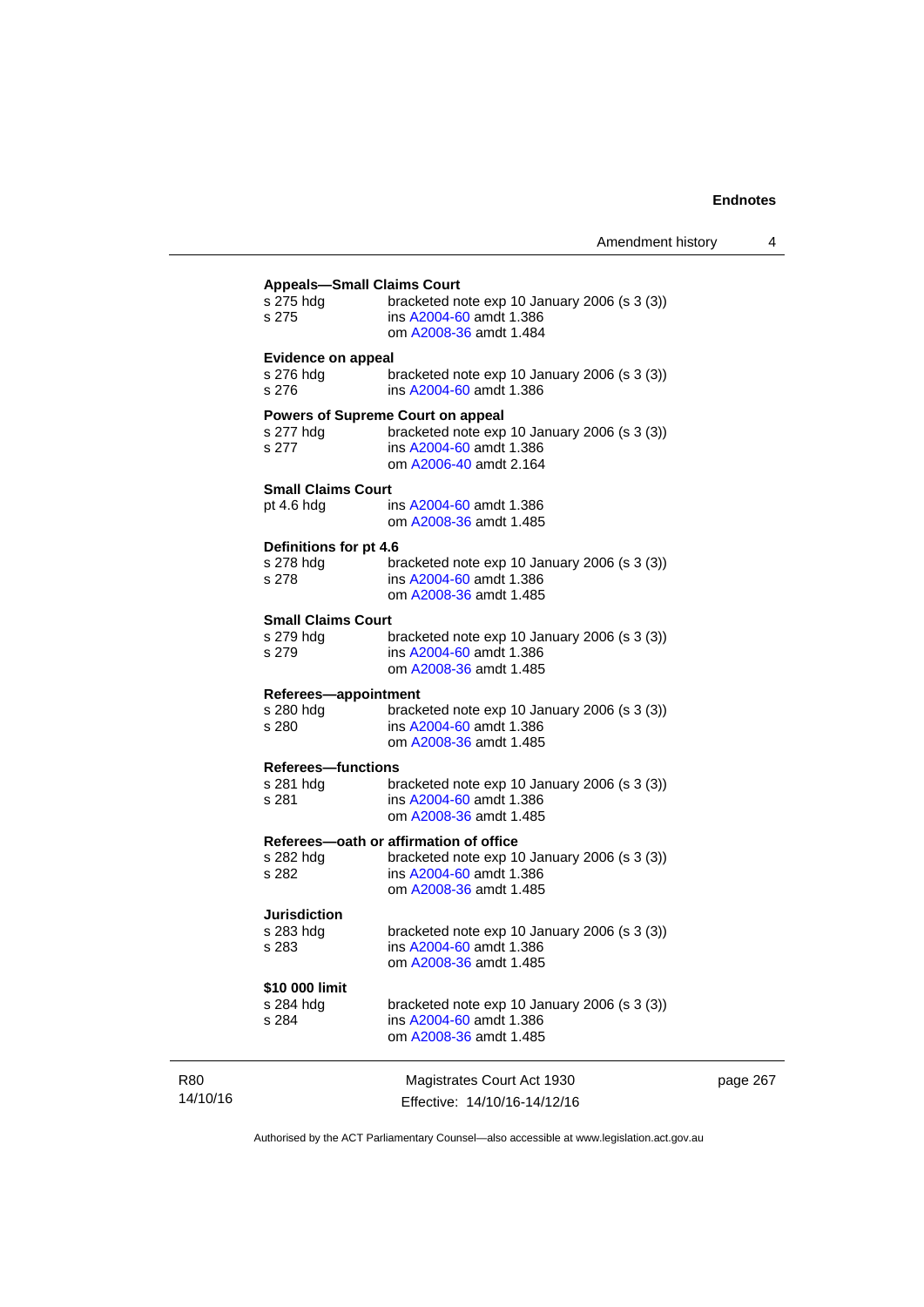4 Amendment history

**Admissibility of conference proceedings in inquiries**  bracketed note exp 10 January 2006 (s  $3$  (3)) s 285 ins [A2004-60](http://www.legislation.act.gov.au/a/2004-60) amdt 1.386 om [A2008-36](http://www.legislation.act.gov.au/a/2008-36) amdt 1.485 **Small Claims Court's seal**  s 286 ins [A2005-60](http://www.legislation.act.gov.au/a/2005-60) amdt 1.108 om [A2008-36](http://www.legislation.act.gov.au/a/2008-36) amdt 1.485 **The Childrens Court**  ch 4A hdg ins [A2008-19](http://www.legislation.act.gov.au/a/2008-19) amdt 1.92 **The Childrens Court**  pt 4A.1 hdg ins [A2008-19](http://www.legislation.act.gov.au/a/2008-19) amdt 1.92 **Childrens Court**  s 287 ins [A2008-19](http://www.legislation.act.gov.au/a/2008-19) amdt 1.92 **Jurisdiction of Childrens Court**  s 288 ins [A2008-19](http://www.legislation.act.gov.au/a/2008-19) amdt 1.92 am [A2011-13](http://www.legislation.act.gov.au/a/2011-13) amdt 1.16; [A2013-12](http://www.legislation.act.gov.au/a/2013-12) s 40 **Procedure for proceedings where children jointly charged with adults**  s 289 hdg sub [A2013-12](http://www.legislation.act.gov.au/a/2013-12) s 41 s 289 ins [A2008-19](http://www.legislation.act.gov.au/a/2008-19) amdt 1.92 am [A2008-44](http://www.legislation.act.gov.au/a/2008-44) amdt 1.90; [A2013-12](http://www.legislation.act.gov.au/a/2013-12) s 42 **Chief Magistrate to arrange business of Childrens Court**  s 290 (prev s 255) am [Ord1967-1](http://www.legislation.act.gov.au/a/1967-1); [Ord1972-37;](http://www.legislation.act.gov.au/a/1972-37) [Ord1990-5](http://www.legislation.act.gov.au/a/alt_ord1990-5) sub [A1993-4](http://www.legislation.act.gov.au/a/1993-4) am [A1994-66](http://www.legislation.act.gov.au/a/1994-66); [A1994-81](http://www.legislation.act.gov.au/a/1994-81); [A1999-22](http://www.legislation.act.gov.au/a/1999-22) s 23; ss renum R10 LA; [A2004-60](http://www.legislation.act.gov.au/a/2004-60) amdt 1.391 renum [A2004-60](http://www.legislation.act.gov.au/a/2004-60) amdt 1.392 am [A2005-53](http://www.legislation.act.gov.au/a/2005-53) amdt 1.108; ss renum R30 LA (see [A2005-53](http://www.legislation.act.gov.au/a/2005-53) amdt 1.109) om [A2006-55](http://www.legislation.act.gov.au/a/2006-55) s 17 ins [A2008-19](http://www.legislation.act.gov.au/a/2008-19) amdt 1.92 **Childrens Court Magistrate to hear all matters**  s 291 hdg (prev s 255AA hdg) sub [A2004-60](http://www.legislation.act.gov.au/a/2004-60) amdt 1.393<br>s 291 (prev s 255AA) ins A1994-61 (prev s 255AA) ins [A1994-61](http://www.legislation.act.gov.au/a/1994-61) am [A1995-46](http://www.legislation.act.gov.au/a/1995-46); [A1996-6;](http://www.legislation.act.gov.au/a/1996-6) [A1998-25](http://www.legislation.act.gov.au/a/1998-25); [A1998-54](http://www.legislation.act.gov.au/a/1998-54); [A2004-60](http://www.legislation.act.gov.au/a/2004-60) amdt 1.394, amdt 1.395 reloc from s 255AA by [A2004-60](http://www.legislation.act.gov.au/a/2004-60) amdt 1.396 om [A2005-53](http://www.legislation.act.gov.au/a/2005-53) amdt 1.110 ins [A2008-19](http://www.legislation.act.gov.au/a/2008-19) amdt 1.92 **Childrens Court Magistrate**<br>
ot 4A.2 hdg ins A200 ins [A2008-19](http://www.legislation.act.gov.au/a/2008-19) amdt 1.92

page 268 Magistrates Court Act 1930 Effective: 14/10/16-14/12/16

R80 14/10/16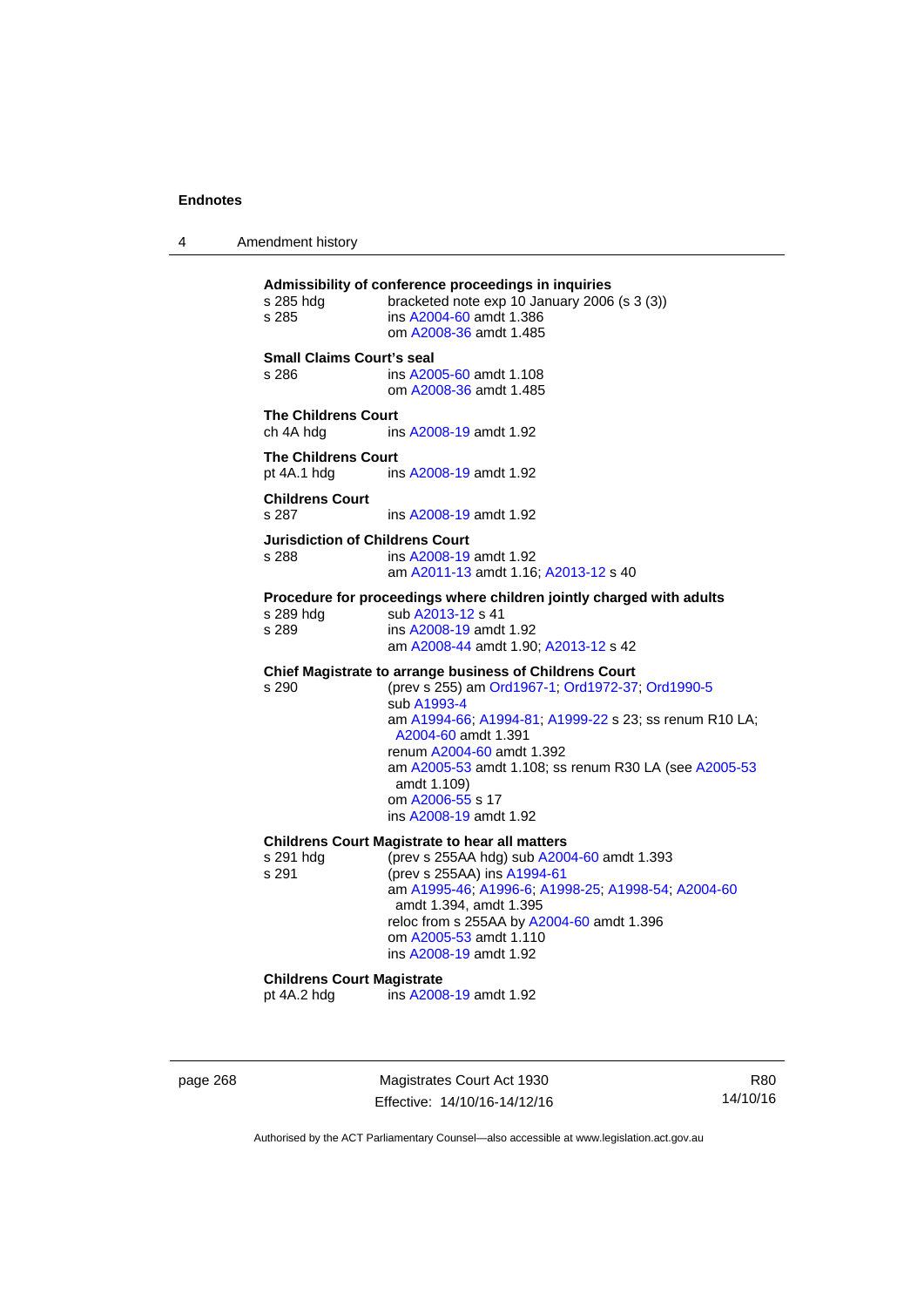# **Childrens Court Magistrate**  s 291A ins [A2008-19](http://www.legislation.act.gov.au/a/2008-19) amdt 1.92 am [A2011-28](http://www.legislation.act.gov.au/a/2011-28) amdt 3.178 **Acting Childrens Court Magistrate**  s 291B ins [A2008-19](http://www.legislation.act.gov.au/a/2008-19) amdt 1.92 **Assignment of other magistrates for Childrens Court matters**  s 291C ins [A2008-19](http://www.legislation.act.gov.au/a/2008-19) amdt 1.92 am [A2014-1](http://www.legislation.act.gov.au/a/2014-1) s 27; ss renum R72 LA **Completion of part-heard matters**  s 291D ins [A2008-19](http://www.legislation.act.gov.au/a/2008-19) amdt 1.92 **Criminal proceedings**  pt 4A.3 hdg ins [A2008-19](http://www.legislation.act.gov.au/a/2008-19) amdt 1.92 **Procedures for hearing indictable offences**  s 291E ins [A2008-19](http://www.legislation.act.gov.au/a/2008-19) amdt 1.92 **Childrens Court may adjourn hearings to allow access to legal advice**  ins [A2008-19](http://www.legislation.act.gov.au/a/2008-19) amdt 1.92 **Childrens Court may send cases to Supreme Court for sentencing**  ins [A2008-19](http://www.legislation.act.gov.au/a/2008-19) amdt 1.92 am [A2014-1](http://www.legislation.act.gov.au/a/2014-1) s 28 **The Family Violence Court**  ch 4B hdg ins [A2011-13](http://www.legislation.act.gov.au/a/2011-13) amdt 1.17 **Preliminary**  pt 4B.1 hdg ins [A2011-13](http://www.legislation.act.gov.au/a/2011-13) amdt 1.17 **Meaning of** *domestic violence offence* s 291H ins [A2011-13](http://www.legislation.act.gov.au/a/2011-13) amdt 1.17 **Purpose—ch 4B**  s 291I **ins [A2011-13](http://www.legislation.act.gov.au/a/2011-13) amdt 1.17 The Family Violence Court**  pt 4B.2 hdg ins [A2011-13](http://www.legislation.act.gov.au/a/2011-13) amdt 1.17 **Family Violence Court**  s 291J ins [A2011-13](http://www.legislation.act.gov.au/a/2011-13) amdt 1.17 **Jurisdiction of Family Violence Court**  ins [A2011-13](http://www.legislation.act.gov.au/a/2011-13) amdt 1.17 **Galambany Court**  ch 4C hdg ins [A2011-13](http://www.legislation.act.gov.au/a/2011-13) amdt 1.17

R80 14/10/16

Magistrates Court Act 1930 Effective: 14/10/16-14/12/16 page 269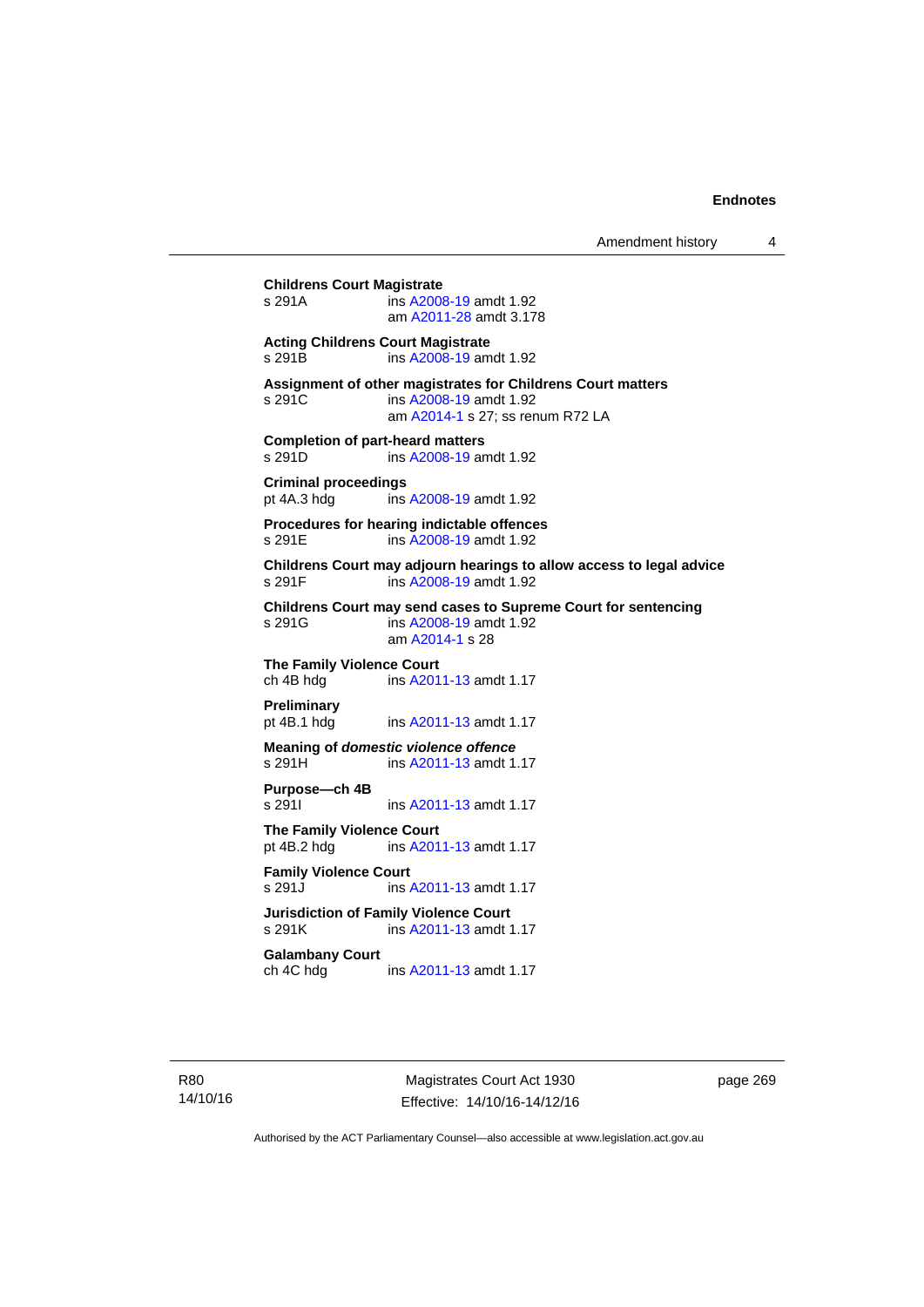4 Amendment history

page 270 Magistrates Court Act 1930 **Definitions—ch 4C**  ins [A2011-13](http://www.legislation.act.gov.au/a/2011-13) amdt 1.17 def *Aboriginal or Torres Strait Islander offender* ins [A2011-13](http://www.legislation.act.gov.au/a/2011-13) amdt 1.17 am [A2011-52](http://www.legislation.act.gov.au/a/2011-52) amdt 3.137 def *circle sentencing* ins [A2011-13](http://www.legislation.act.gov.au/a/2011-13) amdt 1.17 **Galambany Court**  s 291M ins [A2011-13](http://www.legislation.act.gov.au/a/2011-13) amdt 1.17 **Directions about procedure for Galambany Court**  s 291N ins [A2011-13](http://www.legislation.act.gov.au/a/2011-13) amdt 1.17 **The Industrial Court**  ch 4D hdg ins [A2013-43](http://www.legislation.act.gov.au/a/2013-43) s 4 **Preliminary**  pt 4D.1 hdg ins [A2013-43](http://www.legislation.act.gov.au/a/2013-43) s 4 **Definitions—ch 4D**   $ins A2013-43 s 4$  $ins A2013-43 s 4$  $ins A2013-43 s 4$  def *industrial or work safety matter* ins [A2013-43](http://www.legislation.act.gov.au/a/2013-43) s 4 def *industrial or work safety offence* ins [A2013-43](http://www.legislation.act.gov.au/a/2013-43) s 4 **The Industrial Court** pt 4D.2 hdg in ins  $A2013-43 s 4$ **Industrial Court**  s 291P ins [A2013-43](http://www.legislation.act.gov.au/a/2013-43) s 4 **Jurisdiction of Industrial Court**  s 291Q ins [A2013-43](http://www.legislation.act.gov.au/a/2013-43) s 4 am [A2016-22](http://www.legislation.act.gov.au/a/2016-22/default.asp) s 21 **Chief Magistrate to arrange business of Industrial Court**  s 291R ins [A2013-43](http://www.legislation.act.gov.au/a/2013-43) s 4 **Industrial Court Magistrate to hear all matters**  s 291S ins [A2013-43](http://www.legislation.act.gov.au/a/2013-43) s 4 **Transfer of industrial or work safety matter to Supreme Court**  s 291T ins [A2013-43](http://www.legislation.act.gov.au/a/2013-43) s 4 **Industrial Court Magistrate**  pt 4D.3 hdg ins [A2013-43](http://www.legislation.act.gov.au/a/2013-43) s 4 **Industrial Court Magistrate**   $ins$  [A2013-43](http://www.legislation.act.gov.au/a/2013-43) s 4 **Acting Industrial Court Magistrate**  s 291V ins [A2013-43](http://www.legislation.act.gov.au/a/2013-43) s 4 **Assignment of other magistrates for Industrial Court matters**  s 291W ins [A2013-43](http://www.legislation.act.gov.au/a/2013-43) s 4

Effective: 14/10/16-14/12/16

R80 14/10/16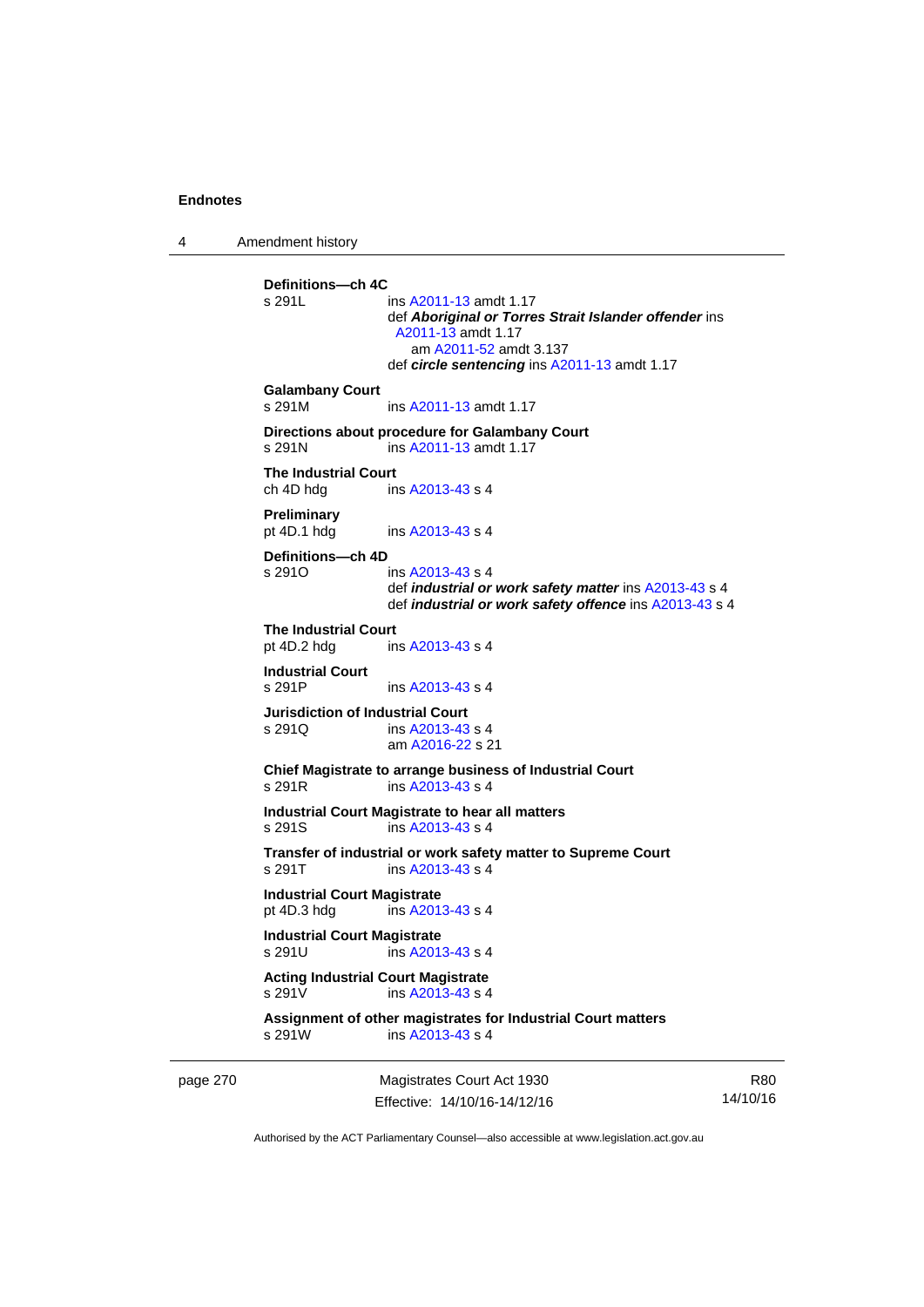Amendment history 4

| s 291X                                           | Industrial Court-completion of part-heard matters<br>ins A2013-43 s 4                                                                                                                                                                                                        |
|--------------------------------------------------|------------------------------------------------------------------------------------------------------------------------------------------------------------------------------------------------------------------------------------------------------------------------------|
| <b>Miscellaneous</b><br>ch 5 hdg                 | (prev pt 15 hdg) sub and renum A2004-60 amdt 1.387                                                                                                                                                                                                                           |
| Hearing<br>pt 5 hdg                              | renum as pt 3.4 hdg                                                                                                                                                                                                                                                          |
| <b>Offences</b><br>pt $5.1$ hdg                  | ins A2004-60 amdt 1.387                                                                                                                                                                                                                                                      |
| General<br>div 5.1 hdg                           | renum as div 3.4.1 hdg                                                                                                                                                                                                                                                       |
| <b>Evidence</b><br>div 5.2 hdg                   | renum as div 3.4.2 hdg                                                                                                                                                                                                                                                       |
| Remand<br>div 5.3 hdg                            | renum as div 3.4.3 hdg                                                                                                                                                                                                                                                       |
| <b>Committal and recognisance</b><br>div 5.4 hdg | renum as div 3.4.4 hdg                                                                                                                                                                                                                                                       |
| <b>Adjournment of proceedings</b><br>div 5.5 hdg | renum as div 3.4.5 hdg                                                                                                                                                                                                                                                       |
| s 292 hdg<br>s 292                               | Failure to comply with order in nuisance action<br>ins A2004-60 amdt 1.412<br>bracketed note exp 10 January 2006 (s 3 (3))<br>reloc from Magistrates Court (Civil Jurisdiction) Act 1982<br>s 8 (2) by A2004-60 amdt 1.450                                                   |
| s 293 hdg<br>s 293                               | <b>Failure to comply with Magistrates Court subpoena</b><br>bracketed note exp 10 January 2006 (s 3 (3))<br>(1) reloc from Magistrates Court (Civil Jurisdiction) Act 1982<br>s 187 (7) by A2004-60 amdt 1.488<br>(2), (3) ins A2004-60 amdt 1.412<br>om A2005-53 amdt 1.111 |
| s 294 hdg<br>s 294                               | Failure to comply with judgment for delivery of detained goods<br>ins A2004-60 amdt 1.412<br>bracketed note exp 10 January 2006 (s 3 (3))<br>reloc from Magistrates Court (Civil Jurisdiction) Act 1982<br>s 217 (4) by A2004-60 amdt 1.502<br>om A2006-40 amdt 2.164        |
|                                                  |                                                                                                                                                                                                                                                                              |

page 271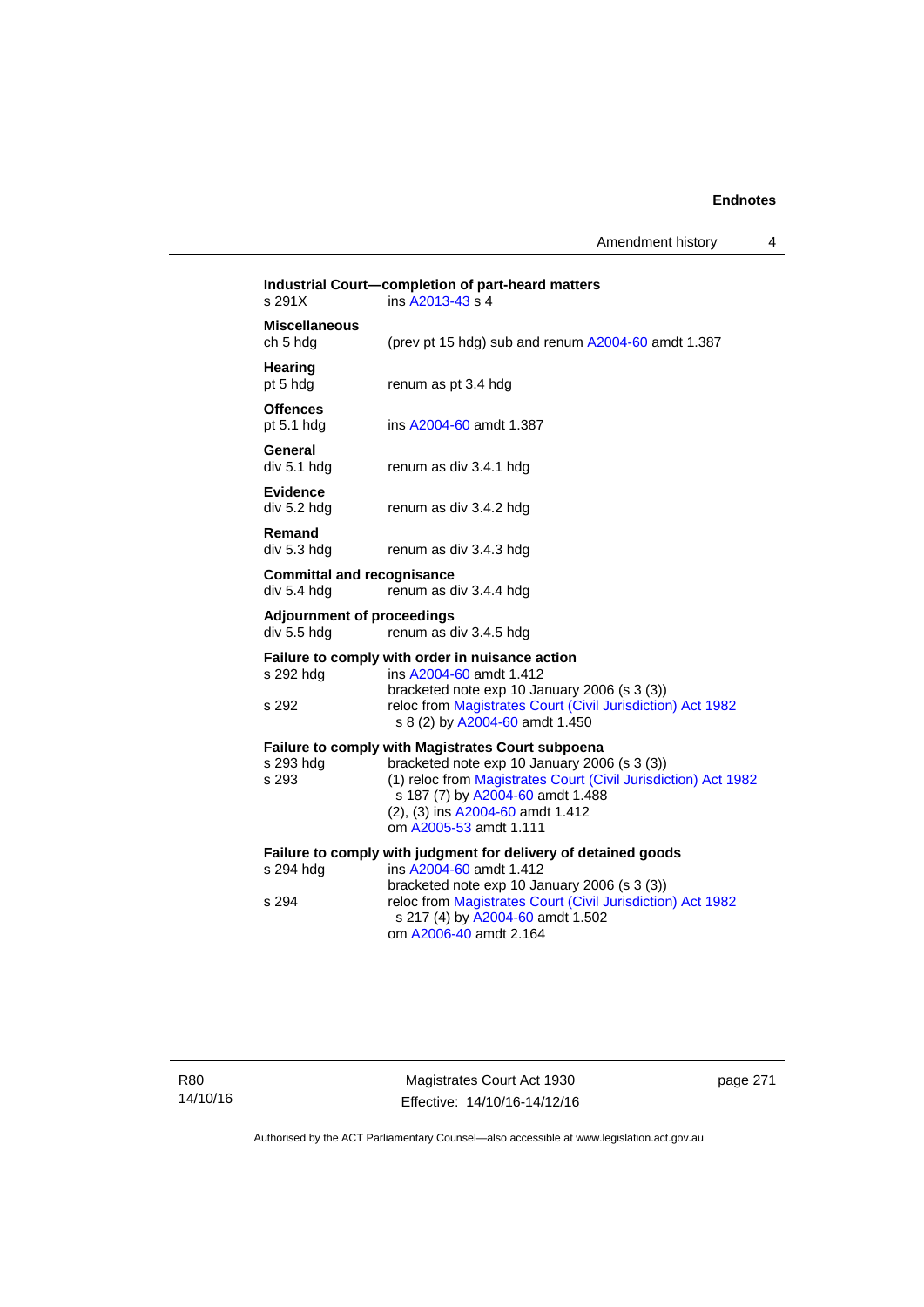4 Amendment history

|          |                                                                  | False or misleading statement by garnishee                                                                                                     |          |  |  |
|----------|------------------------------------------------------------------|------------------------------------------------------------------------------------------------------------------------------------------------|----------|--|--|
|          | s 295 hdg                                                        | ins A2004-60 amdt 1.412                                                                                                                        |          |  |  |
|          | s 295                                                            | bracketed note exp 10 January 2006 (s 3 (3))<br>reloc from Magistrates Court (Civil Jurisdiction) Act 1982<br>s 329 (2) by A2004-60 amdt 1.524 |          |  |  |
|          |                                                                  | om A2006-40 amdt 2.164                                                                                                                         |          |  |  |
|          |                                                                  | Obligations of judgment creditor if garnishee pays too much                                                                                    |          |  |  |
|          | s 296 hdg                                                        | ins A2004-60 amdt 1.412                                                                                                                        |          |  |  |
|          |                                                                  | bracketed note exp 10 January 2006 (s 3 (3))                                                                                                   |          |  |  |
|          | s 296                                                            | reloc from Magistrates Court (Civil Jurisdiction) Act 1982<br>s 337 (1) by A2004-60 amdt 1.527<br>om A2006-40 amdt 2.164                       |          |  |  |
|          |                                                                  |                                                                                                                                                |          |  |  |
|          | s 297 hdg                                                        | Notice to be given if judgment debtor ceases employment<br>ins A2004-60 amdt 1.412                                                             |          |  |  |
|          |                                                                  | bracketed note exp 10 January 2006 (s 3 (3))                                                                                                   |          |  |  |
|          | s 297                                                            | reloc from Magistrates Court (Civil Jurisdiction) Act 1982<br>s 340 (1) by A2004-60 amdt 1.531                                                 |          |  |  |
|          |                                                                  | om A2006-40 amdt 2.164                                                                                                                         |          |  |  |
|          | Prejudice to employee                                            |                                                                                                                                                |          |  |  |
|          | s 298                                                            | reloc from Magistrates Court (Civil Jurisdiction) Act 1982 s 341<br>by A2004-60 amdt 1.535                                                     |          |  |  |
|          |                                                                  | Interference with seized property etc                                                                                                          |          |  |  |
|          | s 299                                                            | reloc from Magistrates Court (Civil Jurisdiction) Act 1982 s 379<br>by A2004-60 amdt 1.537<br>om A2006-40 amdt 2.164                           |          |  |  |
|          |                                                                  | Failure to comply with Small Claims Court subpoena                                                                                             |          |  |  |
|          | s 300 hdg                                                        | bracketed note exp 10 January 2006 (s 3 (3))                                                                                                   |          |  |  |
|          | s 300                                                            | (1) reloc from Magistrates Court (Civil Jurisdiction) Act 1982                                                                                 |          |  |  |
|          |                                                                  | s 448 (1) by A2004-60 amdt 1.563                                                                                                               |          |  |  |
|          |                                                                  | (2), (3) ins A2004-60 amdt 1.412<br>om A2005-53 amdt 1.112                                                                                     |          |  |  |
|          |                                                                  |                                                                                                                                                |          |  |  |
|          | s 301                                                            | Witness before Small Claims Court to answer questions<br>reloc from Magistrates Court (Civil Jurisdiction) Act 1982 s 449                      |          |  |  |
|          |                                                                  | by A2004-60 amdt 1.568                                                                                                                         |          |  |  |
|          |                                                                  | om A2005-53 amdt 1.112                                                                                                                         |          |  |  |
|          | Contravention of Small Claims Court order in trespass proceeding |                                                                                                                                                |          |  |  |
|          | s 302 hdg                                                        | ins A2004-60 amdt 1.412                                                                                                                        |          |  |  |
|          | s 302                                                            | bracketed note exp 10 January 2006 (s 3 (3))<br>reloc from Magistrates Court (Civil Jurisdiction) Act 1982                                     |          |  |  |
|          |                                                                  | s 460 (2) by A2004-60 amdt 1.574<br>om A2008-36 amdt 1.486                                                                                     |          |  |  |
|          |                                                                  |                                                                                                                                                |          |  |  |
|          | Other<br>pt $5.2$ hdg                                            | ins A2004-60 amdt 1.412                                                                                                                        |          |  |  |
| page 272 |                                                                  | Magistrates Court Act 1930                                                                                                                     | R80      |  |  |
|          |                                                                  | Effective: 14/10/16-14/12/16                                                                                                                   | 14/10/16 |  |  |
|          |                                                                  |                                                                                                                                                |          |  |  |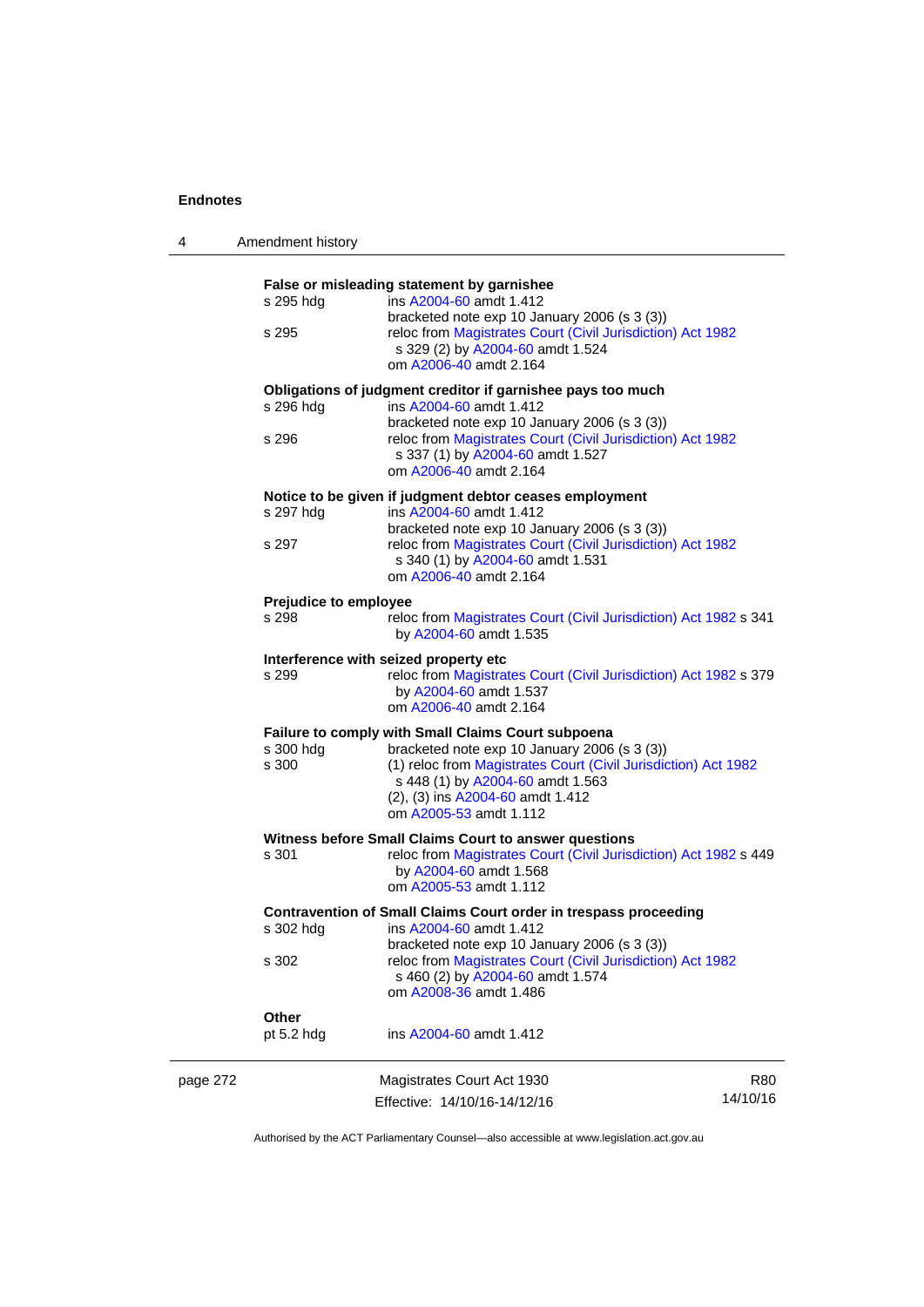### **Contempt of court**  s 307 ins [A2006-55](http://www.legislation.act.gov.au/a/2006-55) s 18 **Magistrates Court's seal**  s 308 ins [A2005-60](http://www.legislation.act.gov.au/a/2005-60) amdt 1.109 **Directions about procedure**<br>s 309 (prev s 25) (prev s 254A) ins [Ord1989-59](http://www.legislation.act.gov.au/a/1989-59) reloc by [A2004-60](http://www.legislation.act.gov.au/a/2004-60) amdt 1.385 sub [A2006-55](http://www.legislation.act.gov.au/a/2006-55) s 19; [A2011-13](http://www.legislation.act.gov.au/a/2011-13) amdt 1.18 **Hearings generally to be in public**  s 310 hdg (prev s 51 hdg) sub [A2004-60](http://www.legislation.act.gov.au/a/2004-60) amdt 1.224 s 310 (prev s 51) am [Ord1986-74](http://www.legislation.act.gov.au/a/1986-74) sub [A1996-6](http://www.legislation.act.gov.au/a/1996-6) am [A2004-60](http://www.legislation.act.gov.au/a/2004-60) amdts 1.225-1.227 reloc by [A2004-60](http://www.legislation.act.gov.au/a/2004-60) amdt 1.228 am [A2008-36](http://www.legislation.act.gov.au/a/2008-36) amdt 1.487 **Appearance by audiovisual or audio links etc**  s 311 (prev s 254B) ins [A1999-22](http://www.legislation.act.gov.au/a/1999-22) s 22 am [A2000-17](http://www.legislation.act.gov.au/a/2000-17) s 3 sch 1; [A2003-48](http://www.legislation.act.gov.au/a/2003-48) amdt 2.11; [A2004-60](http://www.legislation.act.gov.au/a/2004-60) amdt 1.388; ss renum R26 LA (see [A2004-60](http://www.legislation.act.gov.au/a/2004-60) amdt 1.389) reloc by [A2004-60](http://www.legislation.act.gov.au/a/2004-60) amdt 1.390 am [A2005-20](http://www.legislation.act.gov.au/a/2005-20) amdt 3.305 sub [A2006-55](http://www.legislation.act.gov.au/a/2006-55) s 20 am [A2010-40](http://www.legislation.act.gov.au/a/2010-40) amdt 2.17 **Failure to give evidence—committal**  s 312 hdg (prev s 255AB hdg) sub [A2004-60](http://www.legislation.act.gov.au/a/2004-60) amdt 1.397 s 312 (prev s 255AB) ins [A1994-61](http://www.legislation.act.gov.au/a/1994-61) am [A1995-46](http://www.legislation.act.gov.au/a/1995-46); [A2004-60](http://www.legislation.act.gov.au/a/2004-60) amdts 1.398-1.400 reloc by [A2004-60](http://www.legislation.act.gov.au/a/2004-60) amdt 1.401 sub [A2005-53](http://www.legislation.act.gov.au/a/2005-53) amdt 1.113 am [A2006-23](http://www.legislation.act.gov.au/a/2006-23) amdts 1.260-1.262; [A2011-22](http://www.legislation.act.gov.au/a/2011-22) amdt 1.311 **Commitment to remand centre**  s 313 (prev s 255A) ins [Ord1976-42](http://www.legislation.act.gov.au/a/1976-42) am [A1995-41](http://www.legislation.act.gov.au/a/1995-41); [A1996-6](http://www.legislation.act.gov.au/a/1996-6); [A1998-25](http://www.legislation.act.gov.au/a/1998-25) reloc by [A2004-60](http://www.legislation.act.gov.au/a/2004-60) amdt 1.402 om [A2006-23](http://www.legislation.act.gov.au/a/2006-23) amdt 1.263 **Registrar to give directions for preparation of transcript**<br>s 314 hdd (prev s 255B hdd) am A1991-44 (prev s 255B hdg) am [A1991-44](http://www.legislation.act.gov.au/a/1991-44) s 314 (prev s 255B) ins [Ord1980-4](http://www.legislation.act.gov.au/a/1980-4) am [Ord1986-71](http://www.legislation.act.gov.au/a/1986-71); [A1991-44](http://www.legislation.act.gov.au/a/1991-44); [A2004-60](http://www.legislation.act.gov.au/a/2004-60) amdt 1.403 reloc by [A2004-60](http://www.legislation.act.gov.au/a/2004-60) amdt 1.404

R80 14/10/16

Magistrates Court Act 1930 Effective: 14/10/16-14/12/16 page 273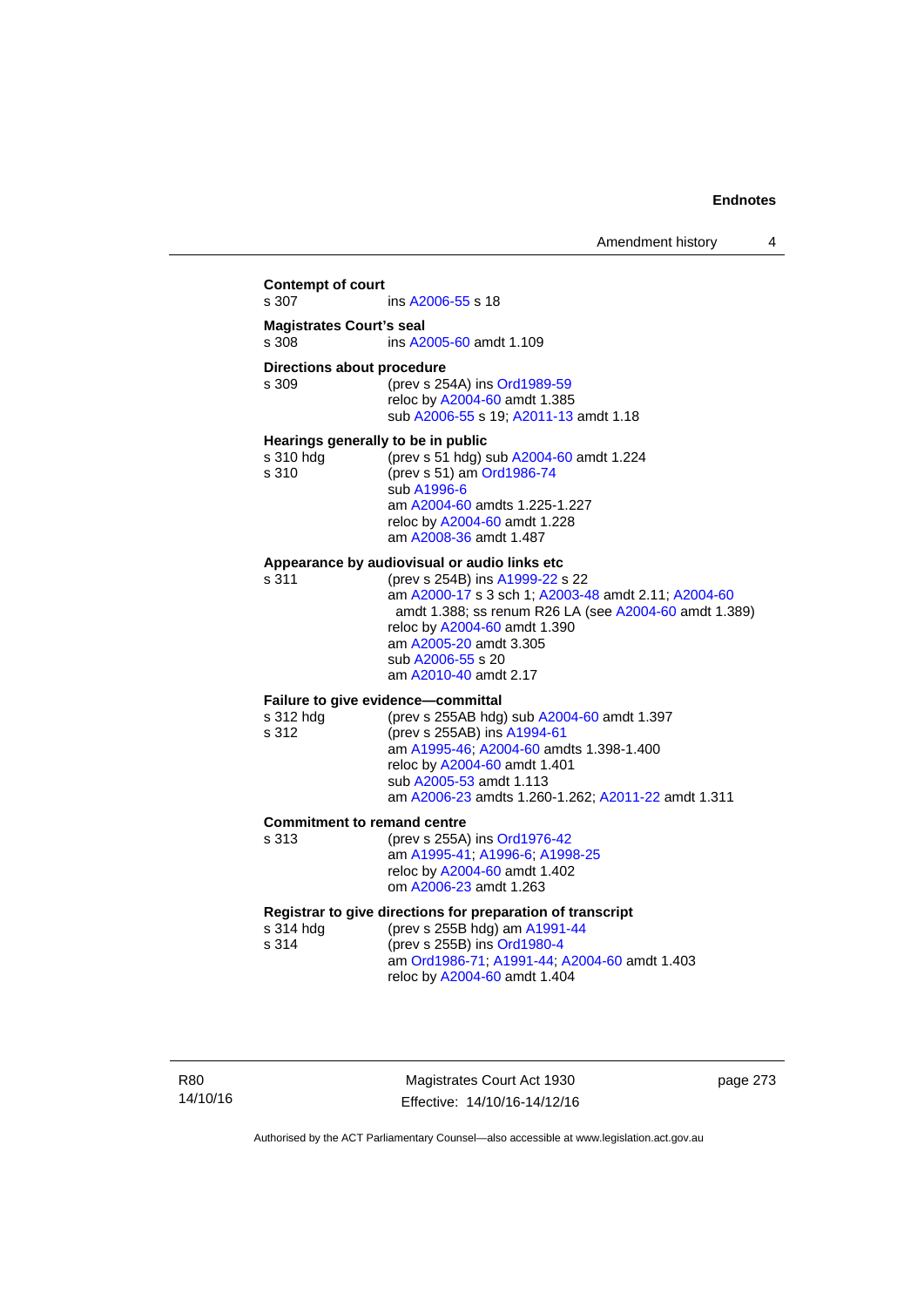4 Amendment history

## **Applications for transcripts**

s 315 (prev s 255C) ins [Ord1980-4](http://www.legislation.act.gov.au/a/1980-4) am [Ord1986-71](http://www.legislation.act.gov.au/a/1986-71); [Ord1986-83;](http://www.legislation.act.gov.au/a/1986-83) [Ord1988-45](http://www.legislation.act.gov.au/a/1988-45); [A1991-38](http://www.legislation.act.gov.au/a/1991-38); [A1991-44;](http://www.legislation.act.gov.au/a/1991-44) [A1993-4;](http://www.legislation.act.gov.au/a/1993-4) [A1994-4](http://www.legislation.act.gov.au/a/1994-4); [A1999-22](http://www.legislation.act.gov.au/a/1999-22) s 24; [A2004-60](http://www.legislation.act.gov.au/a/2004-60) amdts 1.405-1.409; ss renum R26 LA (see [A2004-60](http://www.legislation.act.gov.au/a/2004-60) amdt 1.410) reloc by [A2004-60](http://www.legislation.act.gov.au/a/2004-60) amdt 1.411

#### **Record of proceedings**

| s 316 hda | (prev s 54A hdg) sub A2004-60 amdt 1.229                |
|-----------|---------------------------------------------------------|
| s 316     | (prev s 54A) ins Ord1980-4                              |
|           | am Ord1985-41, Ord1986-71, Ord1986-74, Ord1986-83,      |
|           | Ord1990-5; A1991-44; A1991-106; A1999-22 s 19; A1999-66 |
|           | sch 3; A2000-17 s 3 sch 1; ss renum R10 LA; A2003-48    |
|           | amdt 2.9: A2004-60 amdt 1.230                           |
|           | reloc by A2004-60 amdt 1.231                            |
|           | pars renum R26 LA                                       |
|           | am A2005-20 amdt 3.306; A2010-40 amdt 2.18; A2013-45    |
|           | amdt 1.10                                               |

#### **Record of proceedings and transcript**

s 317 (prev s 60) sub [Ord1958-12](http://www.legislation.act.gov.au/a/1958-12); [Ord1967-1](http://www.legislation.act.gov.au/a/1967-1) am [Ord1972-37](http://www.legislation.act.gov.au/a/1972-37) sub [Ord1974-14](http://www.legislation.act.gov.au/a/1974-14); [Ord1980-4](http://www.legislation.act.gov.au/a/1980-4) am [A1991-44](http://www.legislation.act.gov.au/a/1991-44); [A1999-22](http://www.legislation.act.gov.au/a/1999-22) s 20; [A2004-60](http://www.legislation.act.gov.au/a/2004-60) amdts 1.233-1.237 reloc as s 317 [A2004-60](http://www.legislation.act.gov.au/a/2004-60) amdt 1.238 am [A2011-48](http://www.legislation.act.gov.au/a/2011-48) amdt 1.139

#### **Person about to leave ACT may be ordered to be examined or produce documents**

| s 318 hda | (prev s 67 hdg) am A2004-60 amdt 1.258                  |
|-----------|---------------------------------------------------------|
| s 318     | (prev s 67) am Ord1980-4; Ord1986-74; A1996-6; ss renum |
|           | R10 LA: A2004-60 amdt 1.259, amdt 1.260                 |
|           | reloc by A2004-60 amdt 1.261                            |

#### **Witnesses' rights and liabilities**

| s 319 | (prev s 68) am A1996-6, A2004-60 amdt 1.263, amdt 1.264 |
|-------|---------------------------------------------------------|
|       | reloc by A2004-60 amdt 1.265                            |

### **Depositions to be given to registrar**

| s 320 hdg | (prev s 69 hdg) am $A1991-44$                    |
|-----------|--------------------------------------------------|
| s 320     | (prev s 69) am Ord1958-12, Ord1967-1, Ord1980-4, |
|           | A1991-44: A2004-60 amdts 1.266-1.268             |
|           | reloc by A2004-60 amdt 1.269                     |

## **Domestic violence offence information**<br>s 320A **ins A2011-13** amdt 1.

ins [A2011-13](http://www.legislation.act.gov.au/a/2011-13) amdt 1.19

### **Regulation-making power**

s 321 ins [A2004-60](http://www.legislation.act.gov.au/a/2004-60) amdt 1.412

page 274 Magistrates Court Act 1930 Effective: 14/10/16-14/12/16

R80 14/10/16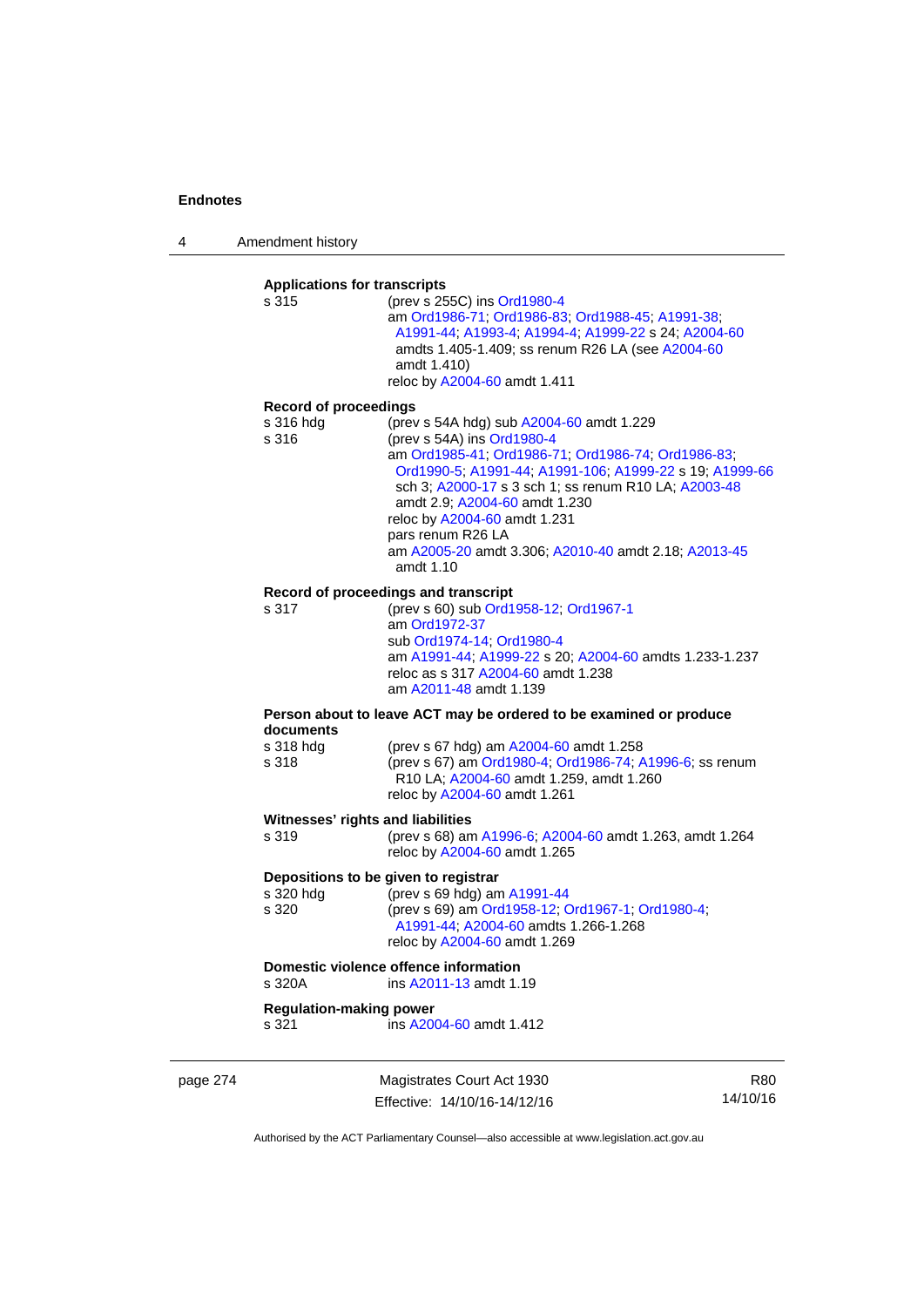## **Proceedings in case of indictable offences**  pt 6 hdg renum as pt 3.5 hdg **Preliminary**  div 6.1A hdg renum as div 3.5.1 hdg **Institution of proceedings**   $div 6.1$  hdg renum as div  $3.5.2$  hdg **Proceedings subsequent to hearing of evidence**  div 6.2 hdg renum as div 3.5.3 hdg **Costs**  renum as div 3.5.4 hdg **Recognisances of witnesses**  div 6.3 hdg renum as div 3.5.5 hdg **Miscellaneous**  div 6.4 hdg renum as div 3.5.6 hdg **Proceedings for offences punishable summarily**  pt 7 hdg renum as pt 3.6 hdg **Service and pleading by post for certain offences**  pt 7A hdg renum as pt 3.7 hdg **Infringement notices for certain offences**  pt 8 hdg renum as pt 3.8 hdg **Preliminary**  div 8.1 hdg renum as div 3.8.1 hdg **Infringement and reminder notices**  div 8.2 hdg renum as div 3.8.2 hdg **Additional provisions for vehicle-related offences**  div 8.2A hdg renum as div 3.8.3 hdg **Disputing liability**  div 8.3 hdg renum as div 3.8.4 hdg **Miscellaneous**  renum as div 3.8.5 hdg **Enforcement of decisions**  pt 9 hdg renum as pt 3.9 hdg **General**  div 9.1 hdg renum as div 3.9.1 hdg **Enforcement of fines**  div 9.2 hdg renum as div 3.9.2 hdg

R80 14/10/16

Magistrates Court Act 1930 Effective: 14/10/16-14/12/16 page 275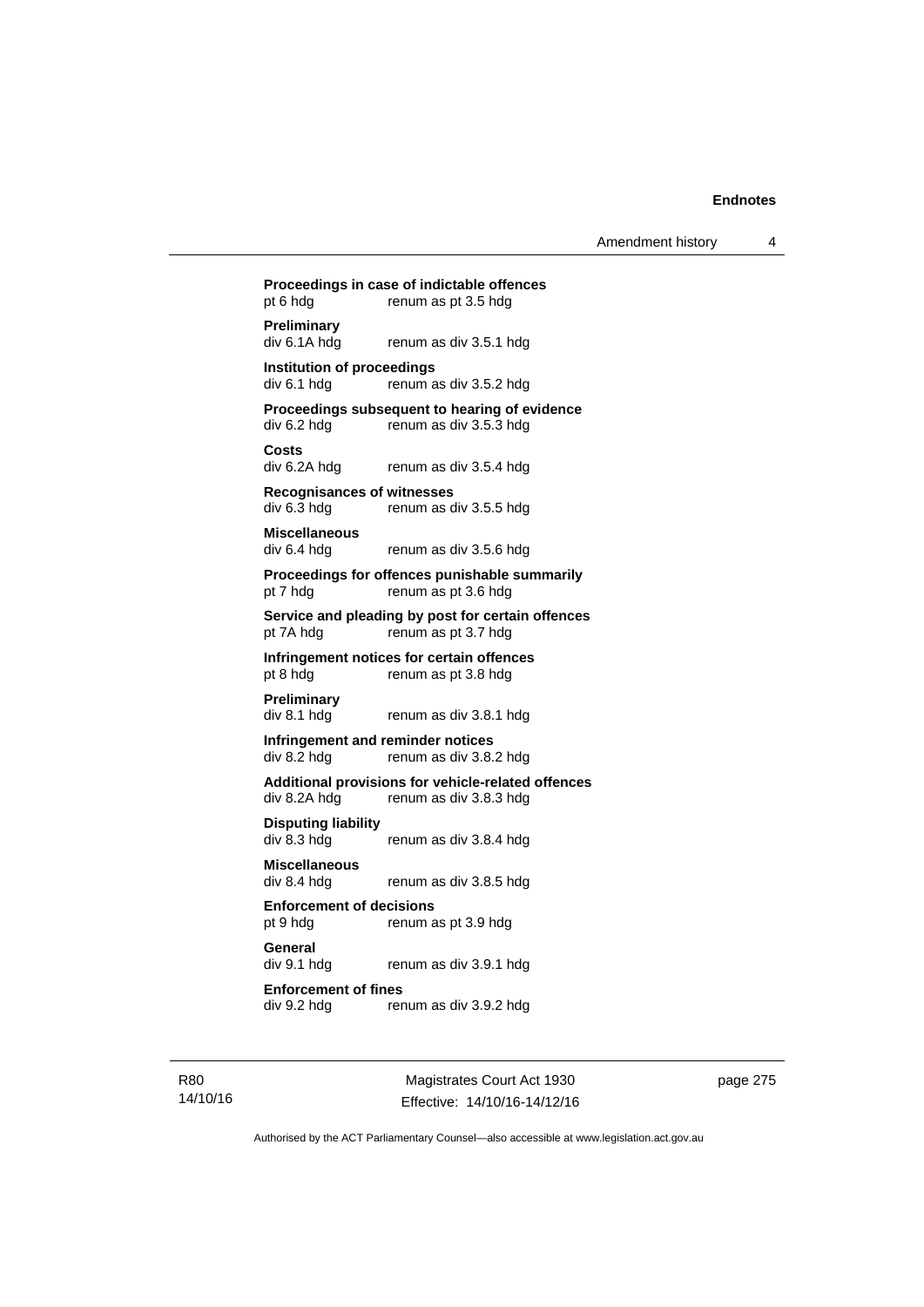| 4 | Amendment history |  |
|---|-------------------|--|
|---|-------------------|--|

**Reciprocal enforcement of fines against bodies corporate**<br>div 9.2A hdg renum as div 3.9.3 hdg renum as div 3.9.3 hdg **Adverse claims** 

pt 9 div 3 hdg om [Ord1986-74](http://www.legislation.act.gov.au/a/1986-74)

Attachment of debts<br>
pt 9 div 4 hdg om A1994-61 pt 9 div 4 hdg

**Imprisonment of fraudulent debtors**  pt 9 div 5 hdg om [A1994-61](http://www.legislation.act.gov.au/a/1994-61)

**Miscellaneous**  renum as div 3.9.4 hdg

**Restraining orders**  pt 10 hdg sub [A1990-65](http://www.legislation.act.gov.au/a/1990-65) om [A2001-90](http://www.legislation.act.gov.au/a/2001-90) amdt 1.79

**Appeals to Supreme Court**  pt 11 hdg renum as pt 3.10 hdg

# **Appellate jurisdiction of Supreme Court**

renum as div 3.10.1 hdg

**Appeals** 

renum as div 3.10.2 hdg

**Orders to review** 

renum as div 3.10.3 hdg

#### **Absconding appellants**

pt 11 div 3A hdg ins [Ord1984-62](http://www.legislation.act.gov.au/a/1984-62) om [A1992-9](http://www.legislation.act.gov.au/a/1992-9)

# **General provisions**

renum as div 3.10.4 hdg

**Protection of magistrates in the execution of their office**  pt 12 hdg om [A2004-60](http://www.legislation.act.gov.au/a/2004-60) amdt 1.369

**Costs** 

pt 13 hdg renum as pt 3.11 hdg

**Court and tribunal fees** 

pt 13A hdg orig pt 13A hdg ins [Ord1974-14](http://www.legislation.act.gov.au/a/1974-14)

 om [A1992-9](http://www.legislation.act.gov.au/a/1992-9) ins [A1994-4](http://www.legislation.act.gov.au/a/1994-4) sub [A2000-1](http://www.legislation.act.gov.au/a/2000-1) s 3 sch om [A2004-60](http://www.legislation.act.gov.au/a/2004-60) amdt 1.378

## **Securities**

pt 14 hdg renum as pt 3.12 hdg

page 276 Magistrates Court Act 1930 Effective: 14/10/16-14/12/16

R80 14/10/16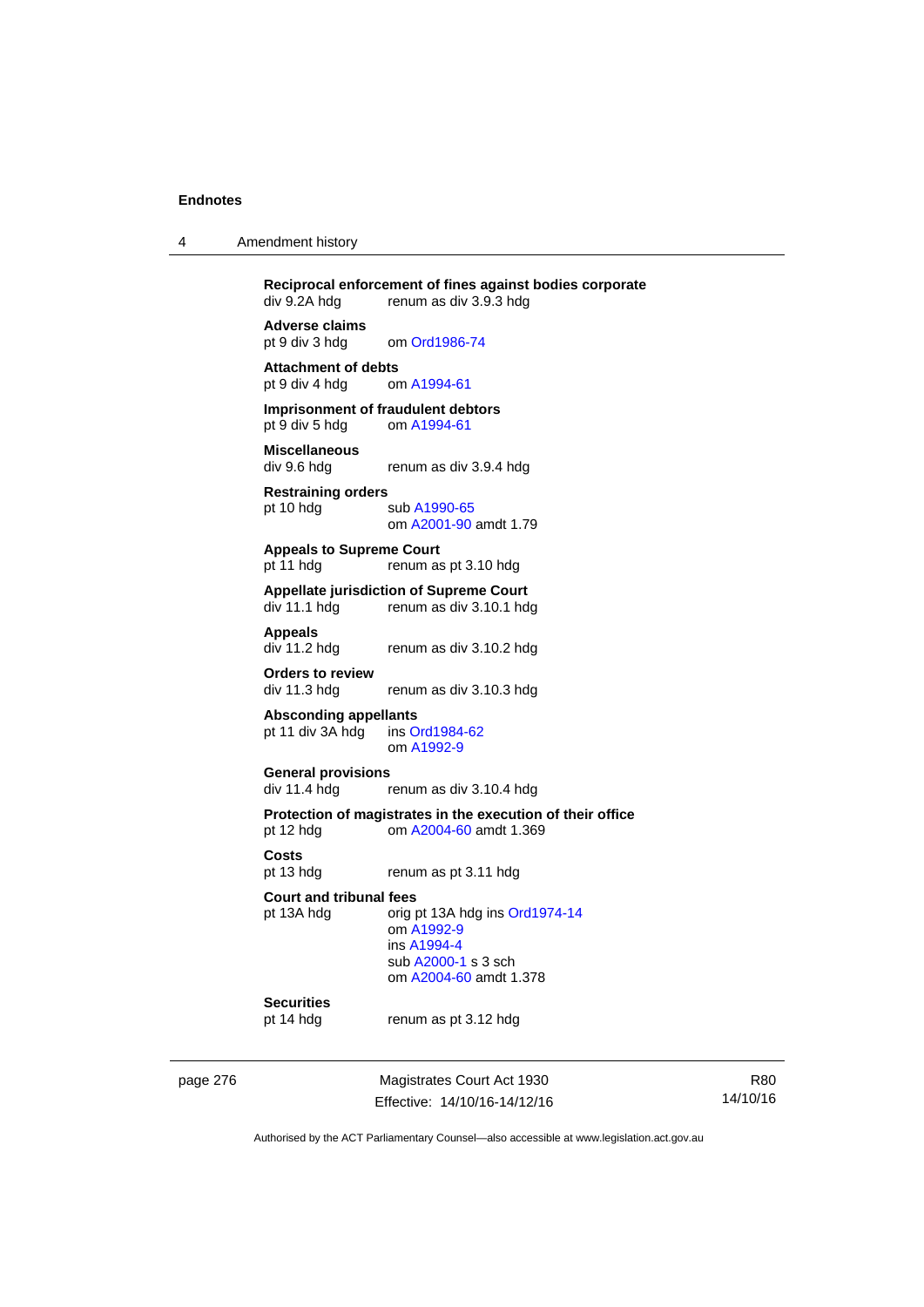## **Miscellaneous**  pt 15 hdg renum as ch 5 hdg **Transitional**  pt 16 hdg ins [A1999-34](http://www.legislation.act.gov.au/a/1999-34) om [A2001-90](http://www.legislation.act.gov.au/a/2001-90) amdt 1.81 **Transitional—Children and Young People Act 2008**  pt 17 hdg renum as ch 10 hdg **Transitional—Children and Young People Act 2008**  ch 10 hdg (prev pt 17 hdg) ins [A2008-20](http://www.legislation.act.gov.au/a/2008-20) amdt 1.5 renum as ch 10 hdg R41 LA exp 27 February 2011 (s 404 (1) (LA s 88 declaration applies)) **Childrens Court Magistrate**  s 400 ins [A2008-20](http://www.legislation.act.gov.au/a/2008-20) amdt 1.5 exp 27 February 2011 (s 404 (1) (LA s 88 declaration applies)) **Existing proceedings in Childrens Court**  s 401 ins [A2008-20](http://www.legislation.act.gov.au/a/2008-20) amdt 1.5 exp 27 February 2011 (s 404 (1) (LA s 88 declaration applies)) **Completion of part-heard matters if magistrate no longer Childrens Court magistrate etc**  s 402 ins [A2008-20](http://www.legislation.act.gov.au/a/2008-20) amdt 1.5 exp 27 February 2011 (s 404 (1) (LA s 88 declaration applies)) **Transitional regulations**  s 403 ins [A2008-20](http://www.legislation.act.gov.au/a/2008-20) amdt 1.5 exp 27 February 2011 (s 404 (1)) **Expiry—ch 10**  s 404 ins [A2008-20](http://www.legislation.act.gov.au/a/2008-20) amdt 1.5 exp 27 February 2011 (s 404 (1) (LA s 88 declaration applies)) **Transitional—Crimes Legislation Amendment Act 2008**  ch 11 hdg ins [A2008-44](http://www.legislation.act.gov.au/a/2008-44) amdt 1.91 exp 30 May 2010 (s 453) **Application of amendments—indictable offences**  s 450 ins [A2008-44](http://www.legislation.act.gov.au/a/2008-44) amdt 1.91 exp 30 May 2010 (s 453) **Application of certain other amendments**  s 451 ins [A2008-44](http://www.legislation.act.gov.au/a/2008-44) amdt 1.91 sub as mod [SL2009-20](http://www.legislation.act.gov.au/sl/2009-20) s 3 (mod lapsed on rep of [SL2009-21](http://www.legislation.act.gov.au/sl/2009-21) (4 September 2009)) sub [A2009-24](http://www.legislation.act.gov.au/a/2009-24) amdt 1.40 exp 30 May 2010 (s 453)

R80 14/10/16

Magistrates Court Act 1930 Effective: 14/10/16-14/12/16 page 277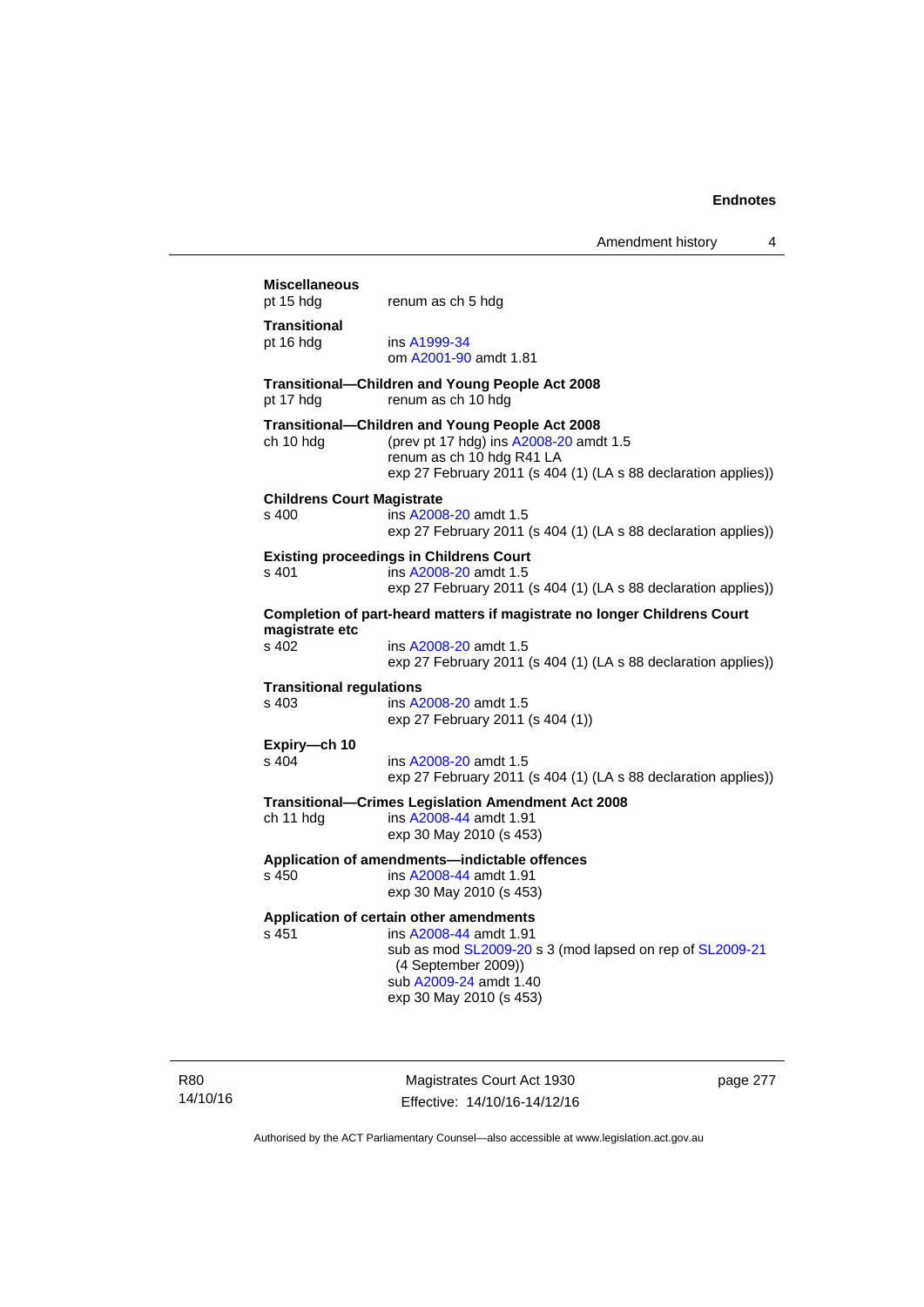4 Amendment history

| s 451A                            | Admissibility of certain written statements made before commencement day<br>ins as mod SL2009-20 s 3 (mod lapsed on rep of SL2009-21<br>(4 September 2009))<br>sub A2009-24 amdt 1.40<br>exp 30 May 2010 (s 453 (LA s 88 declaration applies)) |
|-----------------------------------|------------------------------------------------------------------------------------------------------------------------------------------------------------------------------------------------------------------------------------------------|
| <b>Transitional regulations</b>   |                                                                                                                                                                                                                                                |
| $s$ 452                           | ins A2008-44 amdt 1.91<br>exp 30 May 2010 (s 453)                                                                                                                                                                                              |
| Expiry-ch 11                      |                                                                                                                                                                                                                                                |
| s 453                             | ins A2008-44 amdt 1.91<br>exp 30 May 2010 (s 453)                                                                                                                                                                                              |
|                                   | Transitional-Sexual and Violent Offences Legislation Amendment Act 2008                                                                                                                                                                        |
| ch 12 hdg                         | ins A2008-41 s 35<br>om A2009-24 amdt 1.41                                                                                                                                                                                                     |
|                                   |                                                                                                                                                                                                                                                |
| <b>Application of amendments</b>  |                                                                                                                                                                                                                                                |
| s 460                             | ins A2008-41 s 35<br>om A2009-24 amdt 1.41                                                                                                                                                                                                     |
| Expiry-ch 12                      |                                                                                                                                                                                                                                                |
| s 461                             | ins A2008-41 s 35<br>om A2009-24 amdt 1.41                                                                                                                                                                                                     |
| <b>Declaration and validation</b> |                                                                                                                                                                                                                                                |
| ch 13 hdg                         | ins A2016-37 amdt 1.30<br>exp 29 June 2016 (s 472)                                                                                                                                                                                             |
| <b>Declaration</b>                |                                                                                                                                                                                                                                                |
| s 470                             | ins A2016-37 amdt 1.30<br>exp 29 June 2016 (s 472)                                                                                                                                                                                             |
| Validation                        |                                                                                                                                                                                                                                                |
| s 471                             | ins A2016-37 amdt 1.30                                                                                                                                                                                                                         |
|                                   | exp 29 June 2016 (s 472)                                                                                                                                                                                                                       |
|                                   |                                                                                                                                                                                                                                                |
| Expiry-ch 13                      |                                                                                                                                                                                                                                                |
| s 472                             | ins A2016-37 amdt 1.30<br>exp 29 June 2016 (s 472)                                                                                                                                                                                             |

page 278 Magistrates Court Act 1930 Effective: 14/10/16-14/12/16

R80 14/10/16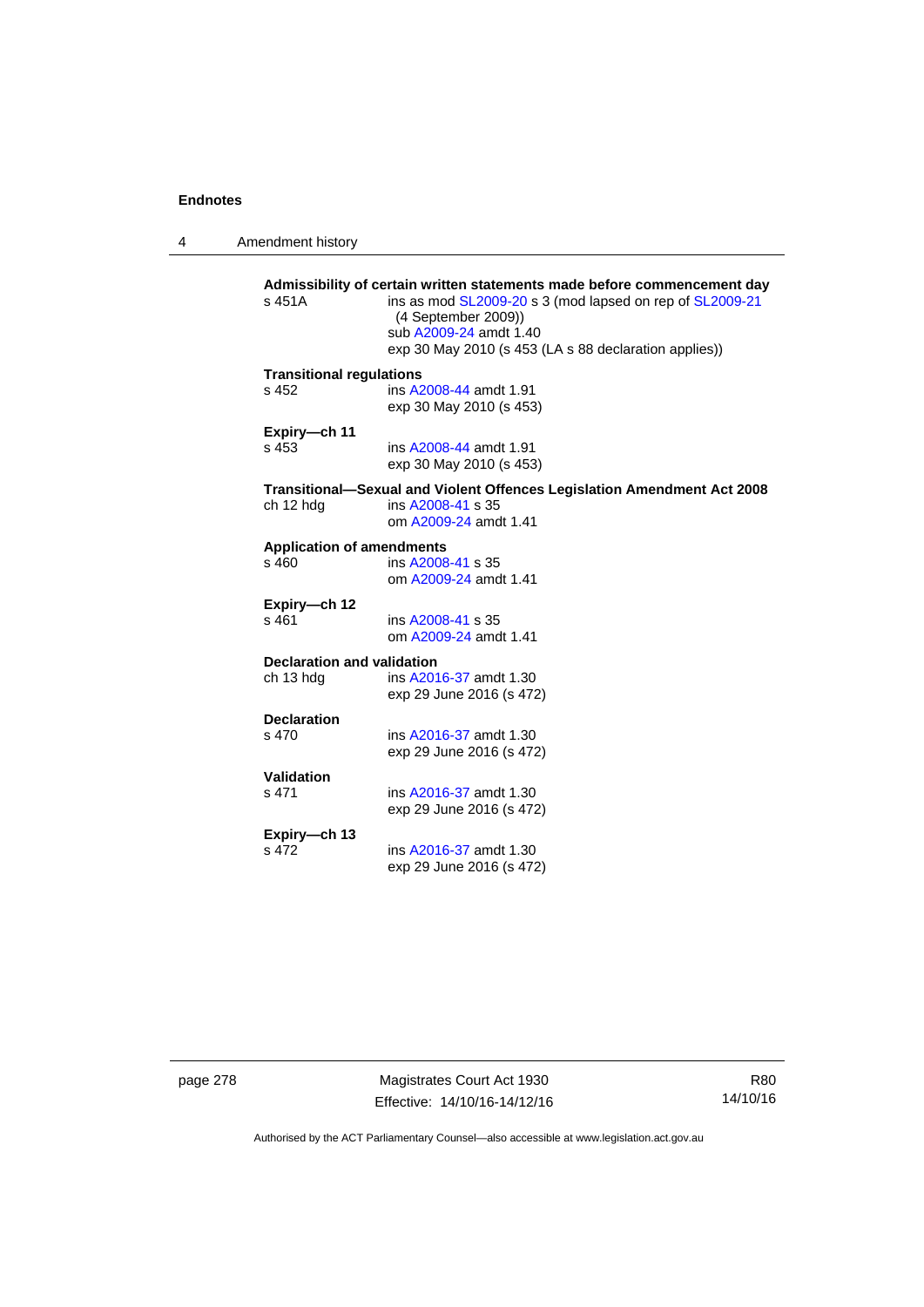|                        |                              | Oath and affirmation of office                                                                                                                                                                                                                                                                                                                                                                                                                                                                                                       |          |
|------------------------|------------------------------|--------------------------------------------------------------------------------------------------------------------------------------------------------------------------------------------------------------------------------------------------------------------------------------------------------------------------------------------------------------------------------------------------------------------------------------------------------------------------------------------------------------------------------------|----------|
|                        | sch 1                        | orig sch 1<br>am Ord1937-28; Ord1938-25 (as am Ord1938-35);<br>Ord1938-35; Ord1953-14; Ord1958-12; Ord1966-2;<br>Ord1967-1, Ord1968-25, Ord1972-37, Ord1974-14,<br>Ord1976-42; Ord1977-34; Ord1977-61; Ord1978-46;<br>Ord1979-33; Ord1984-62; Ord1985-67; Ord1986-74;<br>Ord1989-59, A1990-65, A1991-44, A1992-9, A1992-37,<br>A1993-4; A1994-61; A1996-6; A1996-82; A1998-67<br>om A2001-44 amdt 1.2769<br>pres sch 1<br>(prev sch 2) ins Ord1977-4<br>am A1997-94<br>renum as sch 1 A2001-44 amdt 1.2770<br>am A2005-20 amdt 3.307 |          |
|                        | sch 2                        | <b>ACT and corresponding courts</b><br>orig sch 2<br>am Ord1938-25 (as am Ord1938-35)<br>om Ord1977-4<br>prev sch 2<br>renum as sch 1<br>pres sch 2<br>ins A2010-13 amdt 1.26<br>am A2013-43 s 5; A2015-52 s 43, s 44                                                                                                                                                                                                                                                                                                                |          |
|                        | sch <sub>3</sub>             | am Ord1938-25 (as am Ord1938-35); Ord1976-42;<br>Ord1985-67; A1991-44<br>om A2001-44 amdt 1.2771                                                                                                                                                                                                                                                                                                                                                                                                                                     |          |
|                        | <b>Fees</b><br>sch 4         | am Ord1937-5; Ord1937-28<br>om Ord1953-14                                                                                                                                                                                                                                                                                                                                                                                                                                                                                            |          |
|                        | sch 5                        | om Ord1953-14                                                                                                                                                                                                                                                                                                                                                                                                                                                                                                                        |          |
|                        | Witnesses' expenses<br>sch 6 | om Ord1953-14                                                                                                                                                                                                                                                                                                                                                                                                                                                                                                                        |          |
|                        | <b>Dictionary</b><br>dict    | ins A2004-60 amdt 1.413<br>am A2006-23 amdt 1.264, amdt 1.265; A2008-42 s 17;<br>A2009-49 amdt 3.114; A2011-22 amdt 1.309; A2011-28<br>amdt 3.179; A2016-18 amdt 3.143<br>def Aboriginal or Torres Strait Islander offender ins<br>A2011-13 amdt 1.20<br>def ACT court ins A2011-28 amdt 3.180<br>def administering authority ins A2004-60 amdt 1.413                                                                                                                                                                                |          |
| <b>R80</b><br>14/10/16 |                              | Magistrates Court Act 1930<br>Effective: 14/10/16-14/12/16                                                                                                                                                                                                                                                                                                                                                                                                                                                                           | page 279 |

Authorised by the ACT Parliamentary Counsel—also accessible at www.legislation.act.gov.au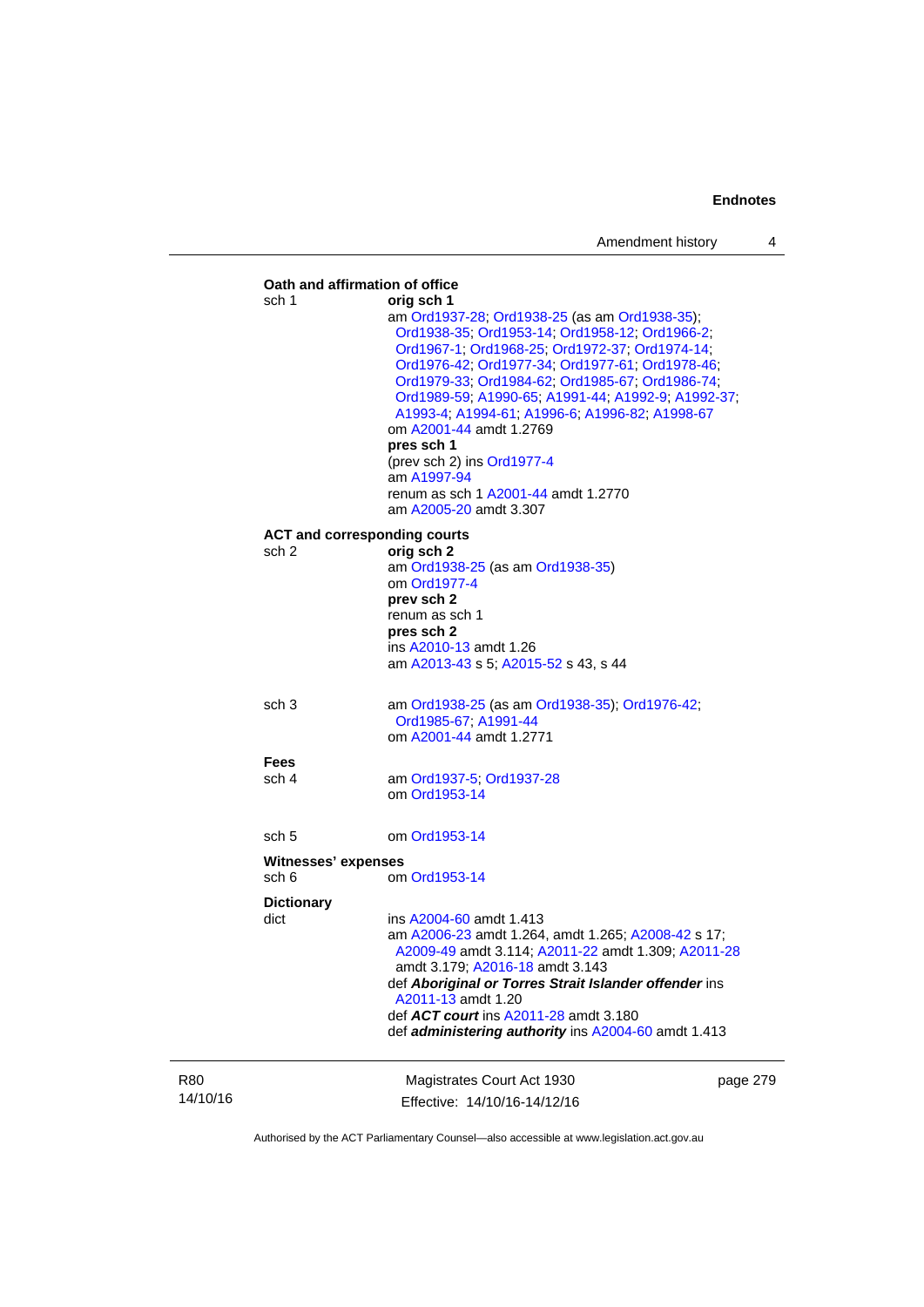4 Amendment history

 def *administrator* ins [A2004-60](http://www.legislation.act.gov.au/a/2004-60) amdt 1.413 om [A2006-23](http://www.legislation.act.gov.au/a/2006-23) amdt 1.266 def *another jurisdiction* ins [A2004-60](http://www.legislation.act.gov.au/a/2004-60) amdt 1.413 def *appeal* ins [A2004-60](http://www.legislation.act.gov.au/a/2004-60) amdt 1.413 def *appearance* ins [A2004-60](http://www.legislation.act.gov.au/a/2004-60) amdt 1.413 def *applicant* ins [A2004-60](http://www.legislation.act.gov.au/a/2004-60) amdt 1.413 om [A2008-36](http://www.legislation.act.gov.au/a/2008-36) amdt 1.488 def *application* ins [A2004-60](http://www.legislation.act.gov.au/a/2004-60) amdt 1.413 om [A2008-36](http://www.legislation.act.gov.au/a/2008-36) amdt 1.488 def *authorised person* ins [A2004-60](http://www.legislation.act.gov.au/a/2004-60) amdt 1.413 sub [A2008-42](http://www.legislation.act.gov.au/a/2008-42) s 18 def *back-up offence* ins [A2014-1](http://www.legislation.act.gov.au/a/2014-1) s 29 def *bailiff* ins [A2004-60](http://www.legislation.act.gov.au/a/2004-60) amdt 1.413 def *certified copy* ins [A2011-28](http://www.legislation.act.gov.au/a/2011-28) amdt 3.181 def *certified copies* ins [A2004-60](http://www.legislation.act.gov.au/a/2004-60) amdt 1.413 om [A2011-28](http://www.legislation.act.gov.au/a/2011-28) amdt 3.181 def *circle sentencing* ins [A2011-13](http://www.legislation.act.gov.au/a/2011-13) amdt 1.20 def *claim* ins [A2004-60](http://www.legislation.act.gov.au/a/2004-60) amdt 1.413 def *committal order* ins [A2006-23](http://www.legislation.act.gov.au/a/2006-23) amdt 1.267 def *common boundaries determination* ins [A2004-60](http://www.legislation.act.gov.au/a/2004-60) amdt 1.413 om [A2008-36](http://www.legislation.act.gov.au/a/2008-36) amdt 1.488 def *corresponding court* ins [A2011-28](http://www.legislation.act.gov.au/a/2011-28) amdt 3.182 def *contract application* ins [A2004-60](http://www.legislation.act.gov.au/a/2004-60) amdt 1.413 om [A2008-36](http://www.legislation.act.gov.au/a/2008-36) amdt 1.488 def *conviction* ins [A2004-60](http://www.legislation.act.gov.au/a/2004-60) amdt 1.413 def *court* ins [A2004-60](http://www.legislation.act.gov.au/a/2004-60) amdt 1.413 def *court*, for division 2.2.3A ins [A2011-28](http://www.legislation.act.gov.au/a/2011-28) amdt 3.182 def *court attendance notice* ins [A2008-42](http://www.legislation.act.gov.au/a/2008-42) s 19 def *Crimes Act* ins [A2004-60](http://www.legislation.act.gov.au/a/2004-60) amdt 1.413 def *damages application* ins [A2004-60](http://www.legislation.act.gov.au/a/2004-60) amdt 1.413 om [A2008-36](http://www.legislation.act.gov.au/a/2008-36) amdt 1.488 def *date of service* ins [A2004-60](http://www.legislation.act.gov.au/a/2004-60) amdt 1.413 def *debt application* ins [A2004-60](http://www.legislation.act.gov.au/a/2004-60) amdt 1.413 om [A2008-36](http://www.legislation.act.gov.au/a/2008-36) amdt 1.488 def *debt declaration* ins [A2004-60](http://www.legislation.act.gov.au/a/2004-60) amdt 1.413 om [A2008-36](http://www.legislation.act.gov.au/a/2008-36) amdt 1.488 def *decision* ins [A2004-60](http://www.legislation.act.gov.au/a/2004-60) amdt 1.413 def *default notice* ins [A2004-60](http://www.legislation.act.gov.au/a/2004-60) amdt 1.413 om [A2010-21](http://www.legislation.act.gov.au/a/2010-21) amdt 1.14 def *defendant* ins [A2004-60](http://www.legislation.act.gov.au/a/2004-60) amdt 1.413 def *domestic violence offence* ins [A2011-13](http://www.legislation.act.gov.au/a/2011-13) amdt 1.20 def *driver* ins [A2004-60](http://www.legislation.act.gov.au/a/2004-60) amdt 1.413 def *escort* ins [A2004-60](http://www.legislation.act.gov.au/a/2004-60) amdt 1.413 om [A2006-23](http://www.legislation.act.gov.au/a/2006-23) amdt 1.268 def *fine* ins [A2004-60](http://www.legislation.act.gov.au/a/2004-60) amdt 1.413 sub [A2010-21](http://www.legislation.act.gov.au/a/2010-21) amdt 1.15

page 280 Magistrates Court Act 1930 Effective: 14/10/16-14/12/16

R80 14/10/16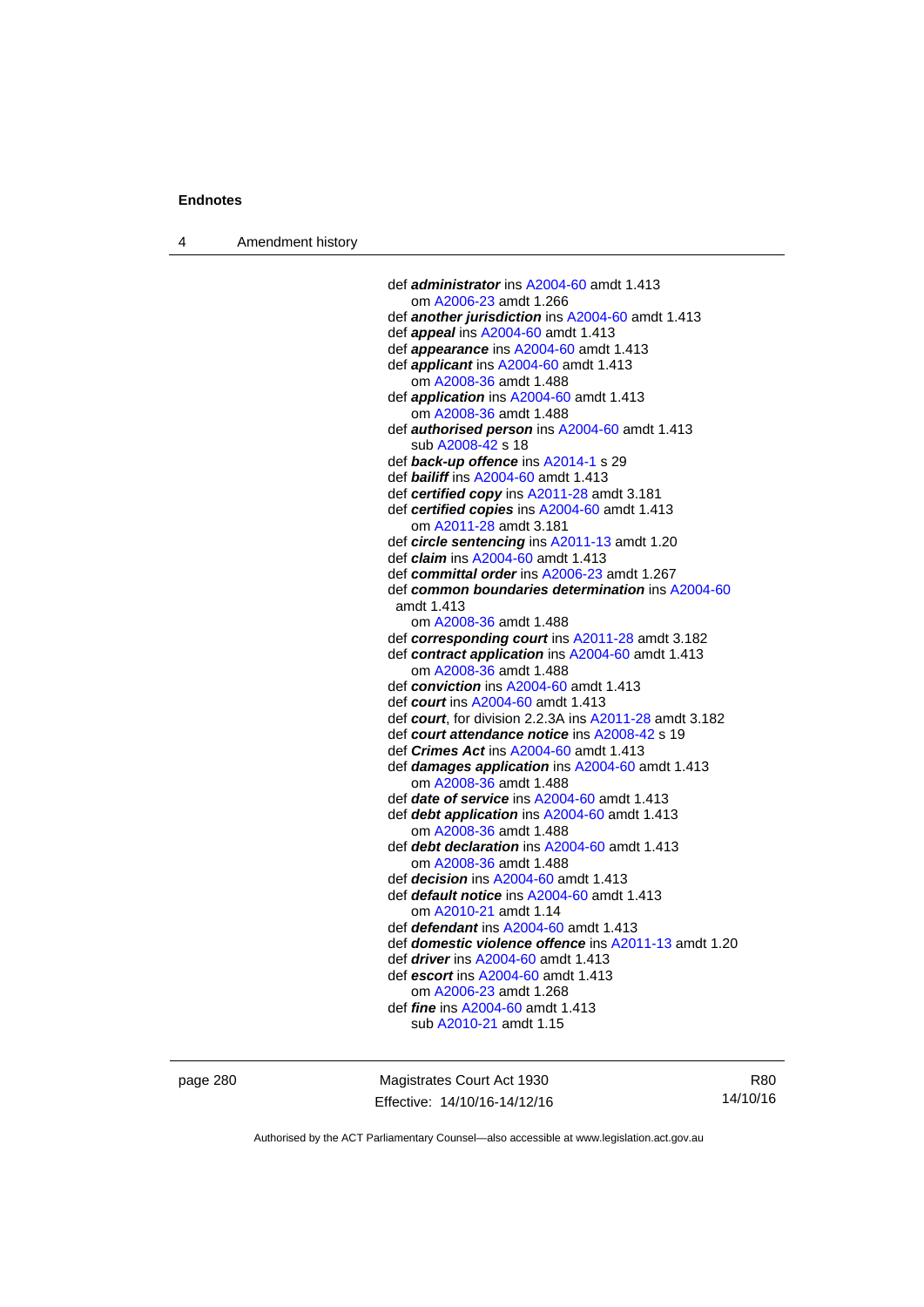def *fine defaulter* ins [A2004-60](http://www.legislation.act.gov.au/a/2004-60) amdt 1.413 om [A2010-21](http://www.legislation.act.gov.au/a/2010-21) amdt 1.16 def *goods application* ins [A2004-60](http://www.legislation.act.gov.au/a/2004-60) amdt 1.413 om [A2008-36](http://www.legislation.act.gov.au/a/2008-36) amdt 1.488 def *government agency* ins [A2004-60](http://www.legislation.act.gov.au/a/2004-60) amdt 1.413 om [A2010-21](http://www.legislation.act.gov.au/a/2010-21) amdt 1.16 def *hearing* ins [A2004-60](http://www.legislation.act.gov.au/a/2004-60) amdt 1.413 def *home address* ins [A2004-60](http://www.legislation.act.gov.au/a/2004-60) amdt 1.413 om [A2009-49](http://www.legislation.act.gov.au/a/2009-49) amdt 3.115 def *illegal user declaration* ins [A2004-60](http://www.legislation.act.gov.au/a/2004-60) amdt 1.413 def *indictable offence* ins [A2004-60](http://www.legislation.act.gov.au/a/2004-60) amdt 1.413 def *indictment* ins [A2004-60](http://www.legislation.act.gov.au/a/2004-60) amdt 1.413 def *industrial or work safety matter* ins [A2013-43](http://www.legislation.act.gov.au/a/2013-43) s 6 def *industrial or work safety offence* ins [A2013-43](http://www.legislation.act.gov.au/a/2013-43) s 6 def *information* ins [A2004-60](http://www.legislation.act.gov.au/a/2004-60) amdt 1.413 def *infringement notice* ins [A2004-60](http://www.legislation.act.gov.au/a/2004-60) amdt 1.413 sub [A2011-28](http://www.legislation.act.gov.au/a/2011-28) amdt 3.183 def *infringement notice offence* ins [A2004-60](http://www.legislation.act.gov.au/a/2004-60) amdt 1.413 def *infringement notice penalty* ins [A2004-60](http://www.legislation.act.gov.au/a/2004-60) amdt 1.413 def *inquiry* ins [A2004-60](http://www.legislation.act.gov.au/a/2004-60) amdt 1.413 om [A2008-36](http://www.legislation.act.gov.au/a/2008-36) amdt 1.488 def *judgment* ins [A2004-60](http://www.legislation.act.gov.au/a/2004-60) amdt 1.413 om [A2008-36](http://www.legislation.act.gov.au/a/2008-36) amdt 1.488 def *judicial exchange arrangement* ins [A2011-28](http://www.legislation.act.gov.au/a/2011-28) amdt 3.184 def *judicial offer* ins [A2011-28](http://www.legislation.act.gov.au/a/2011-28) amdt 3.184 def *jury* ins [A2004-60](http://www.legislation.act.gov.au/a/2004-60) amdt 1.413 om [A2011-28](http://www.legislation.act.gov.au/a/2011-28) amdt 3.185 def *known offender declaration* ins [A2004-60](http://www.legislation.act.gov.au/a/2004-60) amdt 1.413 def *law in force in the ACT* ins [A2004-60](http://www.legislation.act.gov.au/a/2004-60) amdt 1.413 def *magistrate* ins [A2004-60](http://www.legislation.act.gov.au/a/2004-60) amdt 1.413 am [A2005-20](http://www.legislation.act.gov.au/a/2005-20) amdt 3.308 def *notice of intention to defend form* ins [A2005-20](http://www.legislation.act.gov.au/a/2005-20) amdt 3.309 def *notice to defendant form* ins [A2005-20](http://www.legislation.act.gov.au/a/2005-20) amdt 3.309 def *nuisance application* ins [A2004-60](http://www.legislation.act.gov.au/a/2004-60) amdt 1.413 om [A2008-36](http://www.legislation.act.gov.au/a/2008-36) amdt 1.488 def *outstanding fine* ins [A2004-60](http://www.legislation.act.gov.au/a/2004-60) amdt 1.413 om [A2010-21](http://www.legislation.act.gov.au/a/2010-21) amdt 1.16 def *participating jurisdiction* ins [A2011-28](http://www.legislation.act.gov.au/a/2011-28) amdt 3.186 def *penalty notice* ins [A2004-60](http://www.legislation.act.gov.au/a/2004-60) amdt 1.413 om [A2010-21](http://www.legislation.act.gov.au/a/2010-21) amdt 1.16 def *plea of guilty form* ins [A2005-20](http://www.legislation.act.gov.au/a/2005-20) amdt 3.309 def *prescribed offence* ins [A2004-60](http://www.legislation.act.gov.au/a/2004-60) amdt 1.413 def *prescribed period* ins [A2011-28](http://www.legislation.act.gov.au/a/2011-28) amdt 3.187 def *proceeding* ins [A2004-60](http://www.legislation.act.gov.au/a/2004-60) amdt 1.413 om [A2008-36](http://www.legislation.act.gov.au/a/2008-36) amdt 1.488 def *reciprocating court* ins [A2004-60](http://www.legislation.act.gov.au/a/2004-60) amdt 1.413

R80 14/10/16

Magistrates Court Act 1930 Effective: 14/10/16-14/12/16 page 281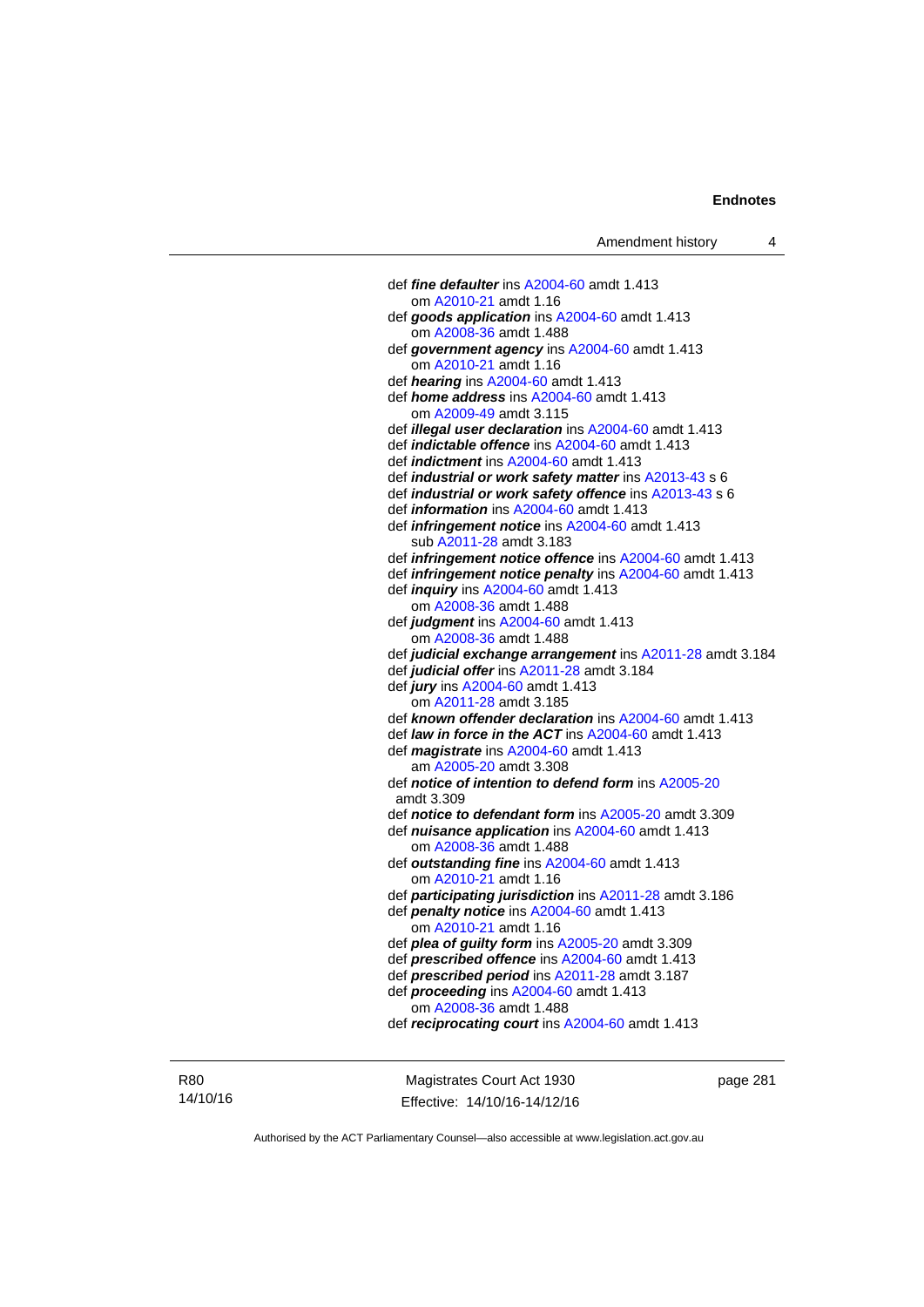4 Amendment history

 def *referee* ins [A2004-60](http://www.legislation.act.gov.au/a/2004-60) amdt 1.413 om [A2008-36](http://www.legislation.act.gov.au/a/2008-36) amdt 1.488 def *reference appeal* ins [A2005-5](http://www.legislation.act.gov.au/a/2005-5) s 34 def *registered* ins [A2004-60](http://www.legislation.act.gov.au/a/2004-60) amdt 1.413 def *registered operator* ins [A2004-60](http://www.legislation.act.gov.au/a/2004-60) amdt 1.413 om [A2005-20](http://www.legislation.act.gov.au/a/2005-20) amdt 3.310 def *registrar* ins [A2004-60](http://www.legislation.act.gov.au/a/2004-60) amdt 1.413 def *related offence* ins [A2014-1](http://www.legislation.act.gov.au/a/2014-1) s 29 def *relevant officer* ins [A2004-60](http://www.legislation.act.gov.au/a/2004-60) amdt 1.413 def *reminder notice* ins [A2004-60](http://www.legislation.act.gov.au/a/2004-60) amdt 1.413 def *reporting officer* ins [A2011-28](http://www.legislation.act.gov.au/a/2011-28) amdt 3.187 def *respondent* ins [A2004-60](http://www.legislation.act.gov.au/a/2004-60) amdt 1.413 om [A2008-36](http://www.legislation.act.gov.au/a/2008-36) amdt 1.488 def *responsible person* ins [A2004-60](http://www.legislation.act.gov.au/a/2004-60) amdt 1.413 def *review appeal* ins [A2008-44](http://www.legislation.act.gov.au/a/2008-44) amdt 1.92 am [A2011-28](http://www.legislation.act.gov.au/a/2011-28) amdt 3.188 def *rules* ins [A2004-60](http://www.legislation.act.gov.au/a/2004-60) amdt 1.413 sub [A2008-36](http://www.legislation.act.gov.au/a/2008-36) amdt 1.489 def *security* ins [A2010-21](http://www.legislation.act.gov.au/a/2010-21) amdt 1.17 def *Small Claims Court* ins [A2004-60](http://www.legislation.act.gov.au/a/2004-60) amdt 1.413 om [A2008-36](http://www.legislation.act.gov.au/a/2008-36) amdt 1.490 def *sold vehicle declaration* ins [A2004-60](http://www.legislation.act.gov.au/a/2004-60) amdt 1.413 def *State* ins [A2004-60](http://www.legislation.act.gov.au/a/2004-60) amdt 1.413 def *summary conviction* ins [A2004-60](http://www.legislation.act.gov.au/a/2004-60) amdt 1.413 def *superintendent* ins [A2004-60](http://www.legislation.act.gov.au/a/2004-60) amdt 1.413 om [A2006-23](http://www.legislation.act.gov.au/a/2006-23) amdt 1.268 def *Territory entity* ins [A2004-60](http://www.legislation.act.gov.au/a/2004-60) amdt 1.413 om [A2010-21](http://www.legislation.act.gov.au/a/2010-21) amdt 1.18 def *Territory fine* ins [A2004-60](http://www.legislation.act.gov.au/a/2004-60) amdt 1.413 def *this jurisdiction* ins [A2011-28](http://www.legislation.act.gov.au/a/2011-28) amdt 3.189 def *trader's plate* ins [A2004-60](http://www.legislation.act.gov.au/a/2004-60) amdt 1.413 om [A2005-20](http://www.legislation.act.gov.au/a/2005-20) amdt 3.310 def *trespass application* ins [A2004-60](http://www.legislation.act.gov.au/a/2004-60) amdt 1.413 om [A2008-36](http://www.legislation.act.gov.au/a/2008-36) amdt 1.490 def *unknown offender declaration* ins [A2004-60](http://www.legislation.act.gov.au/a/2004-60) amdt 1.413 def *vehicle* ins [A2004-60](http://www.legislation.act.gov.au/a/2004-60) amdt 1.413

- def *vehicle-related offence* ins [A2005-20](http://www.legislation.act.gov.au/a/2005-20) amdt 3.311
- def *warrant* ins [A2011-28](http://www.legislation.act.gov.au/a/2011-28) amdt 3.190

page 282 Magistrates Court Act 1930 Effective: 14/10/16-14/12/16

R80 14/10/16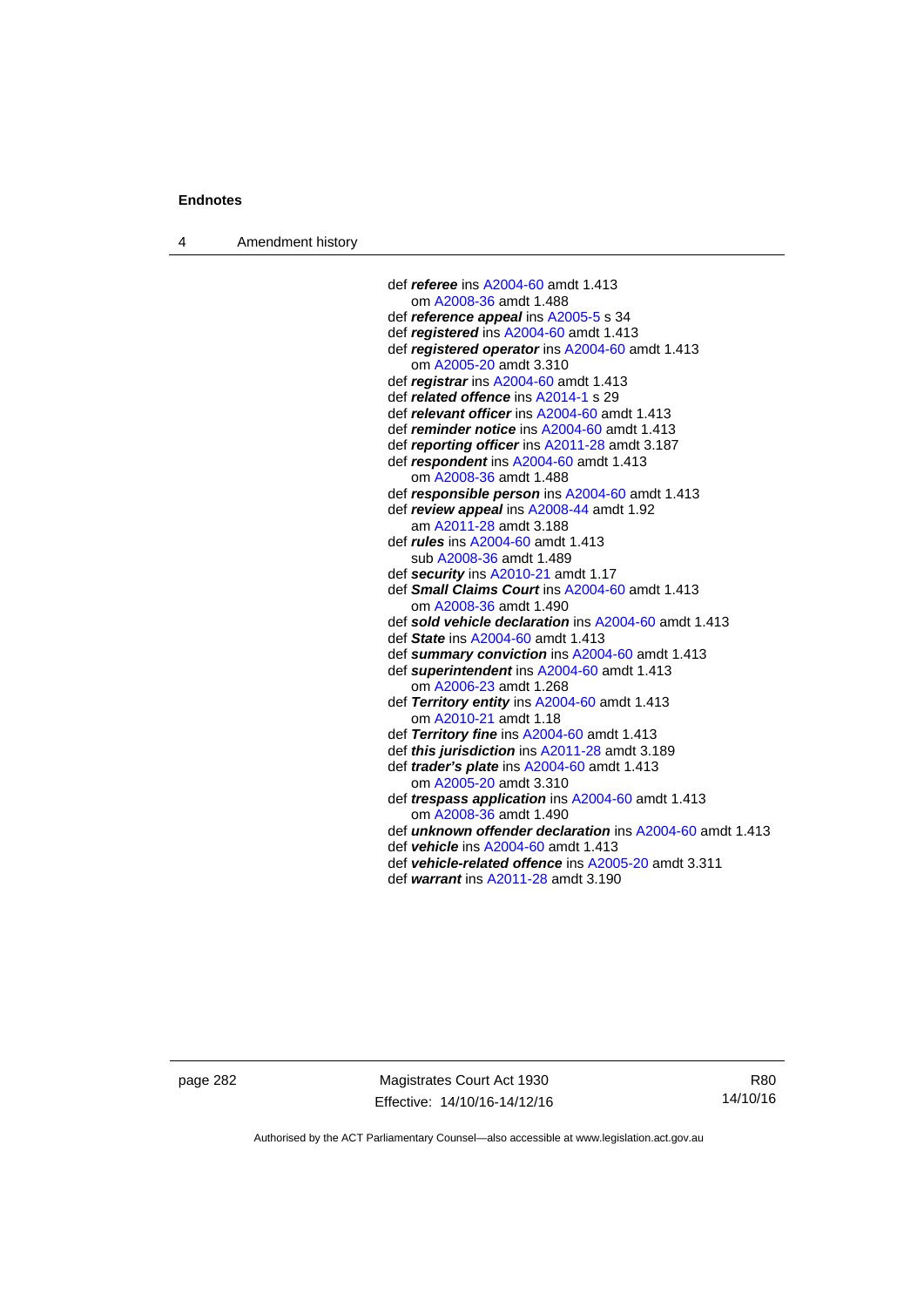## **5 Earlier republications**

Some earlier republications were not numbered. The number in column 1 refers to the publication order.

Since 12 September 2001 every authorised republication has been published in electronic pdf format on the ACT legislation register. A selection of authorised republications have also been published in printed format. These republications are marked with an asterisk (\*) in column 1. Electronic and printed versions of an authorised republication are identical.

| <b>Republication</b><br>No and date | <b>Effective</b>            | Last<br>amendment<br>made by | <b>Republication</b><br>for                                                                |
|-------------------------------------|-----------------------------|------------------------------|--------------------------------------------------------------------------------------------|
| R <sub>1</sub><br>3 Aug 1992        | 3 Aug 1992-<br>27 Nov 1992  | A1992-37                     | initial republication<br>since self-<br>government                                         |
| R1 (RI)<br>23 Feb 2006              | 3 Aug 1992-<br>27 Nov 1992  | A1992-37                     | reissue of printed<br>version and<br>includes<br>retrospective<br>amendments by<br>A1996-6 |
| R <sub>1</sub> A<br>23 Feb 2006     | 23 Nov 1992-<br>28 Feb 1993 | A1992-37                     | amendments by<br>A1992-9 and<br>includes<br>retrospective<br>amendments by<br>A1996-6      |
| R <sub>1</sub> B<br>23 Feb 2006     | 1 Mar 1993-<br>7 Mar 1993   | A1993-2                      | amendments by<br>A1993-2 and<br>includes<br>retrospective<br>amendments by<br>A1996-6      |
| R1C<br>23 Feb 2006                  | 8 Mar 1993-<br>31 Aug 1993  | A1993-4                      | amendments by<br>A1993-4 and<br>includes<br>retrospective<br>amendments by<br>A1996-6      |

R80 14/10/16

Magistrates Court Act 1930 Effective: 14/10/16-14/12/16 page 283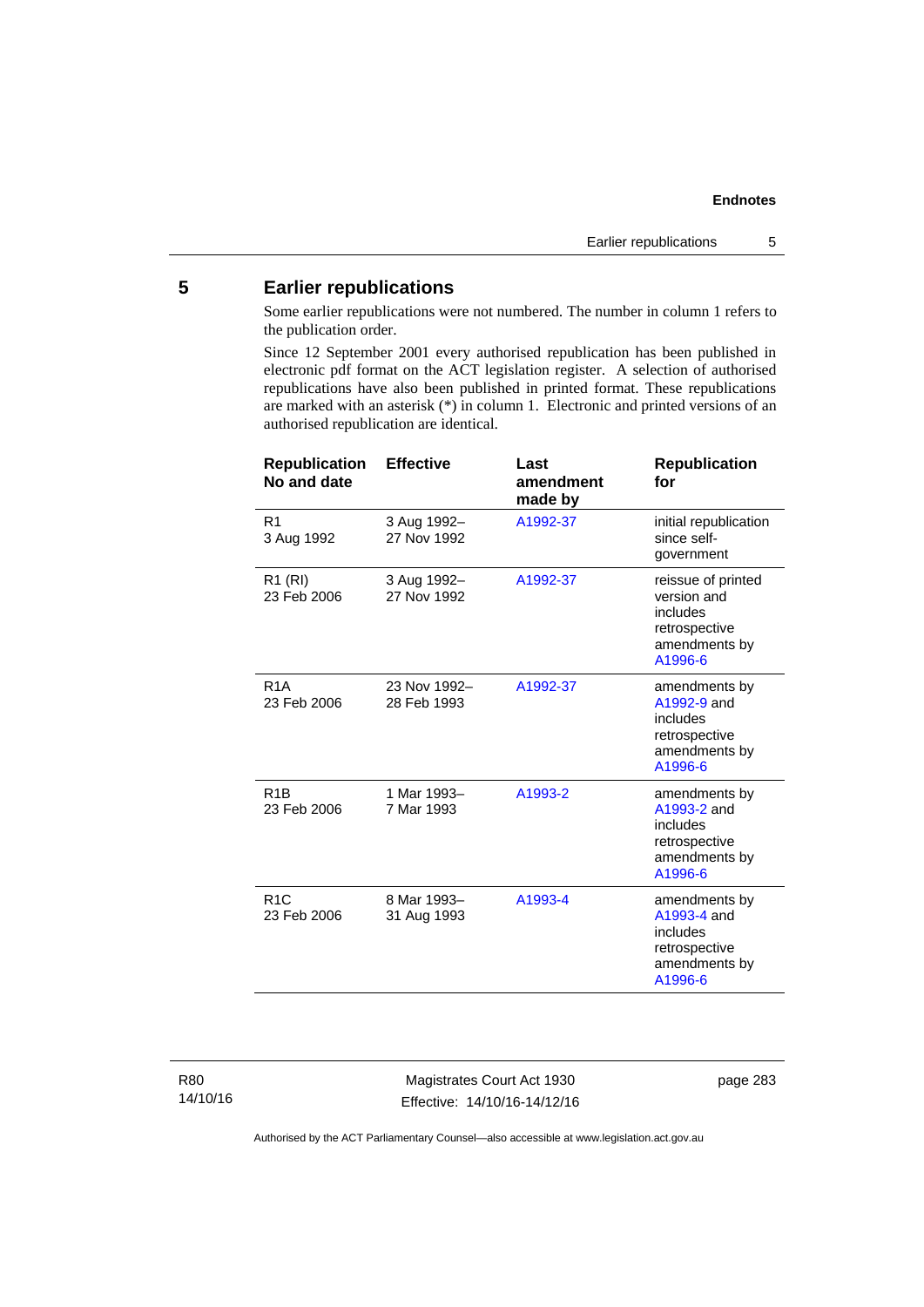#### **Republication No and date Effective Last amendment made by Republication for**  R1D 23 Feb 2006 1 Sept 1993– 26 Sept 1993 [A1993-4](http://www.legislation.act.gov.au/a/1993-4) amendments by [A1993-4](http://www.legislation.act.gov.au/a/1993-4) and includes retrospective amendments by [A1996-6](http://www.legislation.act.gov.au/a/1996-6) R1E 23 Feb 2006 27 Sept 1993– 16 Dec 1993 [A1993-48](http://www.legislation.act.gov.au/a/1993-48) amendments by [A1993-48](http://www.legislation.act.gov.au/a/1993-48) and includes retrospective amendments by [A1996-6](http://www.legislation.act.gov.au/a/1996-6) R2 31 Dec 1993 17 Dec 1993– 13 Mar 1994 [A1993-91](http://www.legislation.act.gov.au/a/1993-91) amendments by [A1993-91](http://www.legislation.act.gov.au/a/1993-91) and includes retrospective amendments by [A1996-6](http://www.legislation.act.gov.au/a/1996-6) R2 (RI) 23 Feb 2006 17 Dec 1993– 13 Mar 1994 [A1993-91](http://www.legislation.act.gov.au/a/1993-91) reissue of printed version R2A 23 Feb 2006 1 July 1994– 10 Oct 1994 [A1994-45](http://www.legislation.act.gov.au/a/1994-45) amendments by [A1994-4,](http://www.legislation.act.gov.au/a/1994-4) [A1994-10](http://www.legislation.act.gov.au/a/1994-10) and [A1994-38](http://www.legislation.act.gov.au/a/1994-38) and includes retrospective amendments by [A1996-6](http://www.legislation.act.gov.au/a/1996-6) R2B 23 Feb 2006 11 Oct 1994– 28 Nov 1994 [A1994-66](http://www.legislation.act.gov.au/a/1994-66) amendments by [A1994-66](http://www.legislation.act.gov.au/a/1994-66) and includes retrospective amendments by [A1996-6](http://www.legislation.act.gov.au/a/1996-6)

### 5 Earlier republications

page 284 Magistrates Court Act 1930 Effective: 14/10/16-14/12/16

R80 14/10/16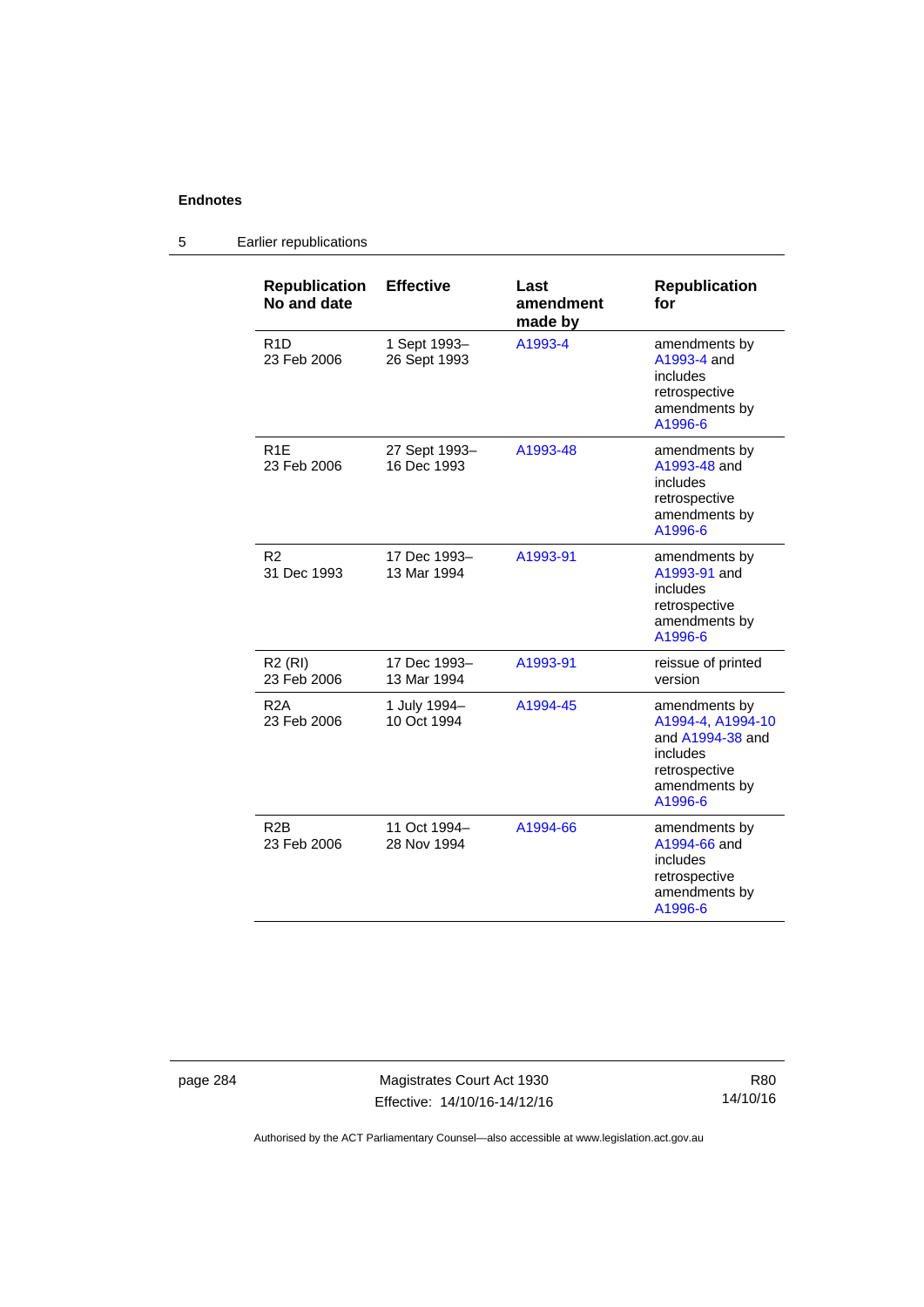Earlier republications 5

| <b>Republication</b><br>No and date | <b>Effective</b>             | Last<br>amendment<br>made by | <b>Republication</b><br>for                                                                                         |
|-------------------------------------|------------------------------|------------------------------|---------------------------------------------------------------------------------------------------------------------|
| R <sub>3</sub><br>10 Apr 1995       | 10 Apr 1995-<br>17 Dec 1995  | A1994-81                     | amendments by<br>A1994-45,<br>A1994-61 and<br>A1994-81 and<br>includes<br>retrospective<br>amendments by<br>A1996-6 |
| R3 (RI)<br>23 Feb 2006              | 10 Apr 1995-<br>17 Dec 1995  | A1994-81                     | reissue of printed<br>version                                                                                       |
| R <sub>3</sub> A<br>23 Feb 2006     | 18 Dec 1995-<br>6 May 1996   | A1995-46                     | amendments by<br>A1995-46 and<br>includes<br>retrospective<br>amendments by<br>A1996-6                              |
| R <sub>3</sub> B<br>23 Feb 2006     | 12 Sept 1996-<br>31 Dec 1996 | A1996-6                      | amendments by<br>A1995-41 and<br>A1996-6                                                                            |
| R <sub>3</sub> C<br>23 Feb 2006     | 17 May 1997-<br>29 May 1997  | A1996-82                     | amendments by<br>A1996-68,<br>A1996-74 and<br>A1996-82                                                              |
| R4<br>30 May 1997                   | 30 May 1997-<br>22 Sept 1997 | A1997-25                     | amendments by<br>A1997-25                                                                                           |
| R4 (RI)<br>23 Feb 2006              | 30 May 1997-<br>22 Sept 1997 | A1997-25                     | reissue of printed<br>version                                                                                       |
| R4A<br>23 Feb 2006                  | 23 Sept 1997-<br>24 May 1998 | A1997-41                     | amendments by<br>A1997-41                                                                                           |
| R <sub>5</sub><br>1 June 1998       | 1 June 1998-<br>18 Oct 1998  | A1997-96                     | amendments by<br>A1997-94 and<br>A1997-96                                                                           |
| <b>R5 (RI)</b><br>23 Feb 2006       | 1 June 1998-<br>18 Oct 1998  | A1997-96                     | reissue of printed<br>version                                                                                       |

Magistrates Court Act 1930 Effective: 14/10/16-14/12/16 page 285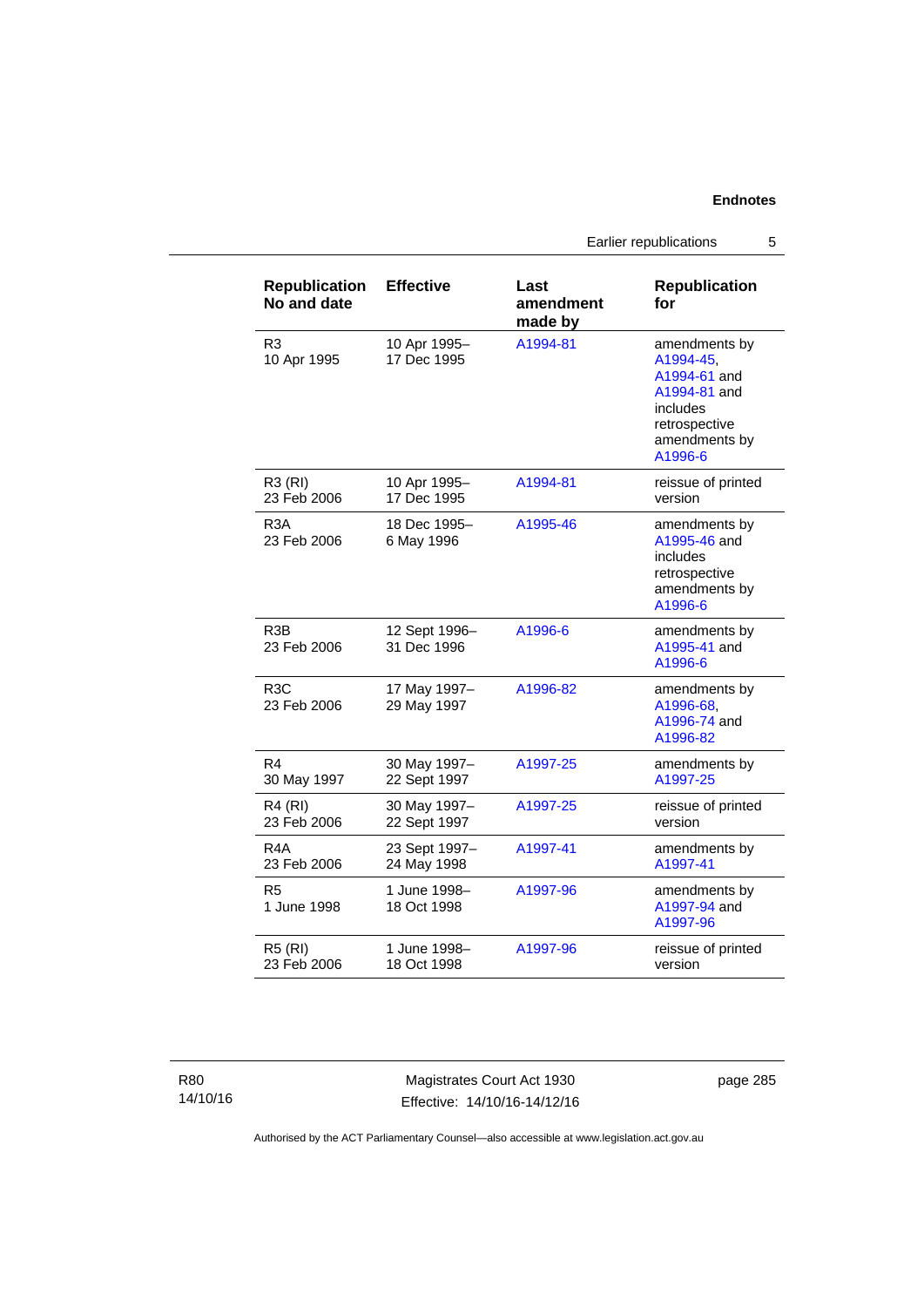page 286

## 5 Earlier republications

| <b>Republication</b><br>No and date | <b>Effective</b>             | Last<br>amendment<br>made by | <b>Republication</b><br>for                                         |
|-------------------------------------|------------------------------|------------------------------|---------------------------------------------------------------------|
| R6<br>31 Mar 1999                   | 31 Mar 1999-<br>30 Apr 1999  | A1999-12                     | amendments by<br>A1998-25,<br>A1998-38.<br>A1998-54 and<br>A1998-67 |
| <b>R6 (RI)</b><br>23 Feb 2006       | 31 Mar 1999-<br>30 Apr 1999  | A1999-12                     | reissue of printed<br>version                                       |
| R6A<br>23 Feb 2006                  | 1 Sept 1999-<br>9 Nov 1999   | A1999-34                     | amendments by<br>A1999-12,<br>A1999-22 and<br>A1999-34              |
| R6B<br>23 Feb 2006                  | 24 Dec 1999-<br>29 Feb 2000  | A1999-91                     | amendments by<br>A1999-59.<br>A1999-61,<br>A1999-66 and<br>A1999-91 |
| R <sub>6</sub> C<br>23 Feb 2006     | 10 May 2000-<br>31 May 2000  | A2000-1                      | amendments by<br>A1999-64,<br>A1999-79 and<br>A2000-1               |
| R6D<br>23 Feb 2006                  | 1 June 2000-<br>8 Sept 2000  | A2000-17                     | amendments by<br>A2000-17                                           |
| R7<br>20 Nov 2000                   | 5 Oct 2000-<br>4 Sept 2001   | A2000-60                     | amendments by<br>A2000-1 and<br>A2000-60                            |
| R7 (RI)<br>23 Feb 2006              | 5 Oct 2000-<br>4 Sept 2001   | A2000-60                     | reissue of printed<br>version                                       |
| R8<br>12 Sept 2001                  | 27 Sept 2001-<br>30 Nov 2001 | A2001-90                     | amendments by<br>A2001-44,<br>A2001-56,<br>A2001-63 and<br>A2001-70 |
| R9<br>3 Dec 2001                    | 1 Dec 2001–<br>13 Mar 2002   | A2001-90                     | amendments by<br>A2001-62                                           |
| R <sub>10</sub><br>14 Mar 2002      | 14 Mar 2002–<br>26 Mar 2002  | A2002-2                      | amendments by<br>A2001-77 and<br>A2002-2                            |
|                                     | Magistrates Court Act 1930   |                              | <b>R80</b>                                                          |

Effective: 14/10/16-14/12/16

14/10/16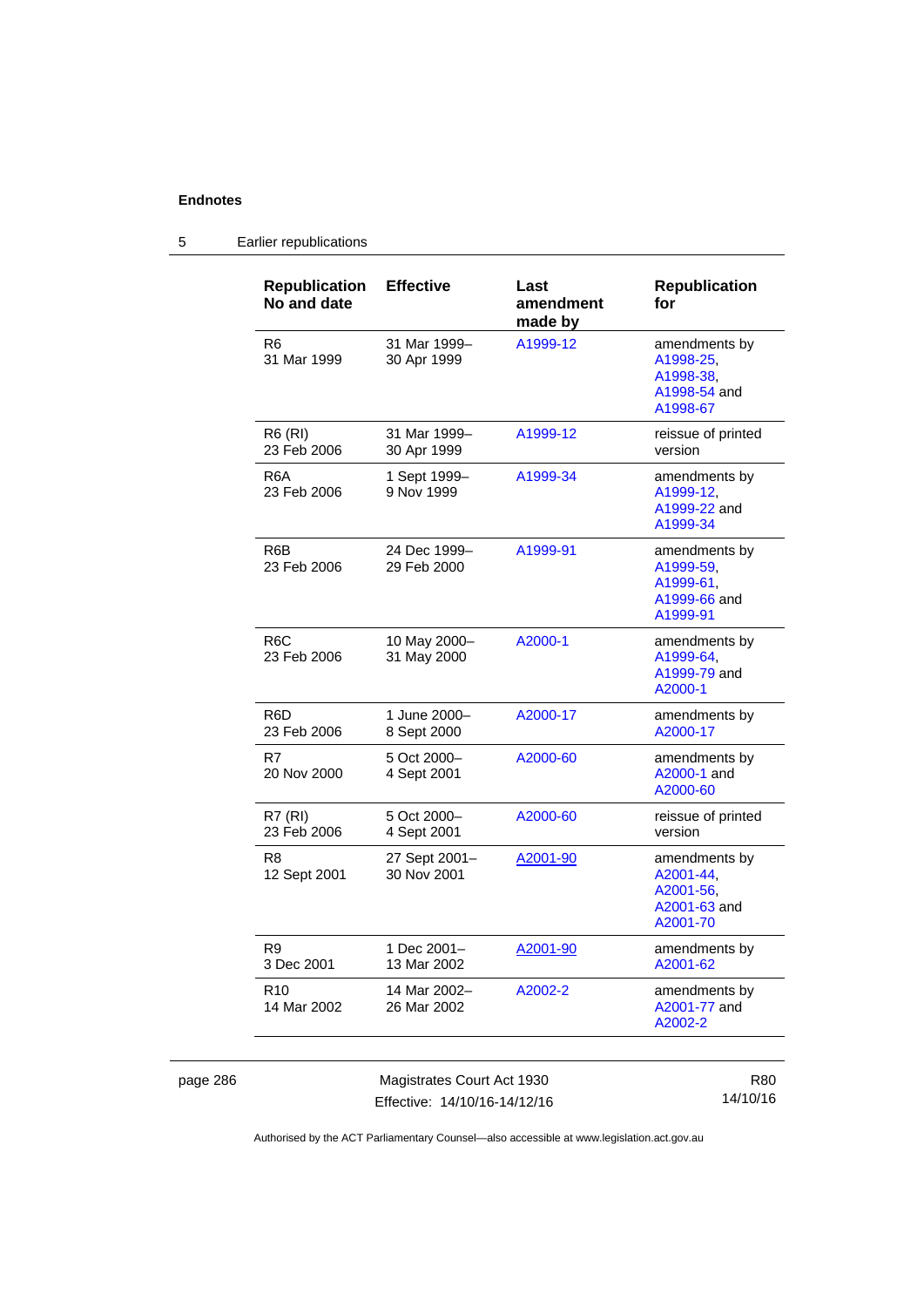| <b>Republication</b><br>No and date | <b>Effective</b>              | Last<br>amendment<br>made by | <b>Republication</b><br>for                                      |
|-------------------------------------|-------------------------------|------------------------------|------------------------------------------------------------------|
| R <sub>11</sub> *                   | 27 Mar 2002-                  | A2002-2                      | amendments by                                                    |
| 27 Mar 2002                         | 30 June 2002                  |                              | A2001-90                                                         |
| R <sub>12</sub>                     | 1 July 2002-                  | A2002-2                      | amendments by                                                    |
| 1 July 2002                         | 12 Sept 2002                  |                              | A2001-18                                                         |
| R <sub>13</sub><br>13 Sept 2002     | 13 Sept 2002-<br>16 Sept 2002 | A2002-2                      | commenced expiry                                                 |
| R <sub>14</sub>                     | 17 Sept 2002-                 | A2002-30                     | amendments by                                                    |
| 17 Sept 2002                        | 10 Oct 2002                   |                              | A2002-30                                                         |
| R <sub>15</sub>                     | 11 Oct 2002-                  | A2002-36                     | amendments by                                                    |
| 11 Oct 2002                         | 31 Dec 2002                   |                              | A2002-36                                                         |
| R <sub>16</sub><br>1 Jan 2003       | 1 Jan 2003-<br>30 Mar 2003    | A2002-36                     | repealed<br>amendments by<br>A2001-64                            |
| R <sub>16</sub> (RI)<br>12 Feb 2003 | 1 Jan 2003-<br>30 Mar 2003    | A2002-36                     | reissue to include<br>retrospective<br>amendments by<br>A2002-49 |
| R <sub>17</sub> *                   | 31 Mar 2003-                  | A2003-2                      | amendments by                                                    |
| 31 Mar 2003                         | 11 Oct 2003                   |                              | A2003-2                                                          |
| R <sub>18</sub><br>12 Oct 2003      | 12 Oct 2003-<br>18 Dec 2003   | A2003-2                      | commenced expiry                                                 |
| R <sub>19</sub>                     | 19 Dec 2003-                  | A2003-56                     | amendments by                                                    |
| 19 Dec 2003                         | 21 Mar 2004                   |                              | A2003-56                                                         |
| R <sub>20</sub>                     | 22 Mar 2004-                  | A2004-2                      | amendments by                                                    |
| 22 Mar 2004                         | 8 Apr 2004                    |                              | A2004-2                                                          |
| R <sub>21</sub>                     | 9 Apr 2004-                   | A2004-15                     | amendments by                                                    |
| 9 Apr 2004                          | 29 Apr 2004                   |                              | A2004-15                                                         |
| R <sub>22</sub>                     | 30 Apr 2004-                  | A2004-15                     | amendments by                                                    |
| 30 Apr 2004                         | 25 June 2004                  |                              | A2003-48                                                         |
| R23                                 | 26 June 2004-                 | A2004-15                     | amendments by                                                    |
| 26 June 2004                        | 24 Aug 2004                   |                              | A2004-14                                                         |
| R <sub>24</sub>                     | 25 Aug 2004-                  | A2004-47                     | amendments by                                                    |
| 25 Aug 2004                         | 29 Sept 2004                  |                              | A2004-42                                                         |

R80 14/10/16

Magistrates Court Act 1930 Effective: 14/10/16-14/12/16 page 287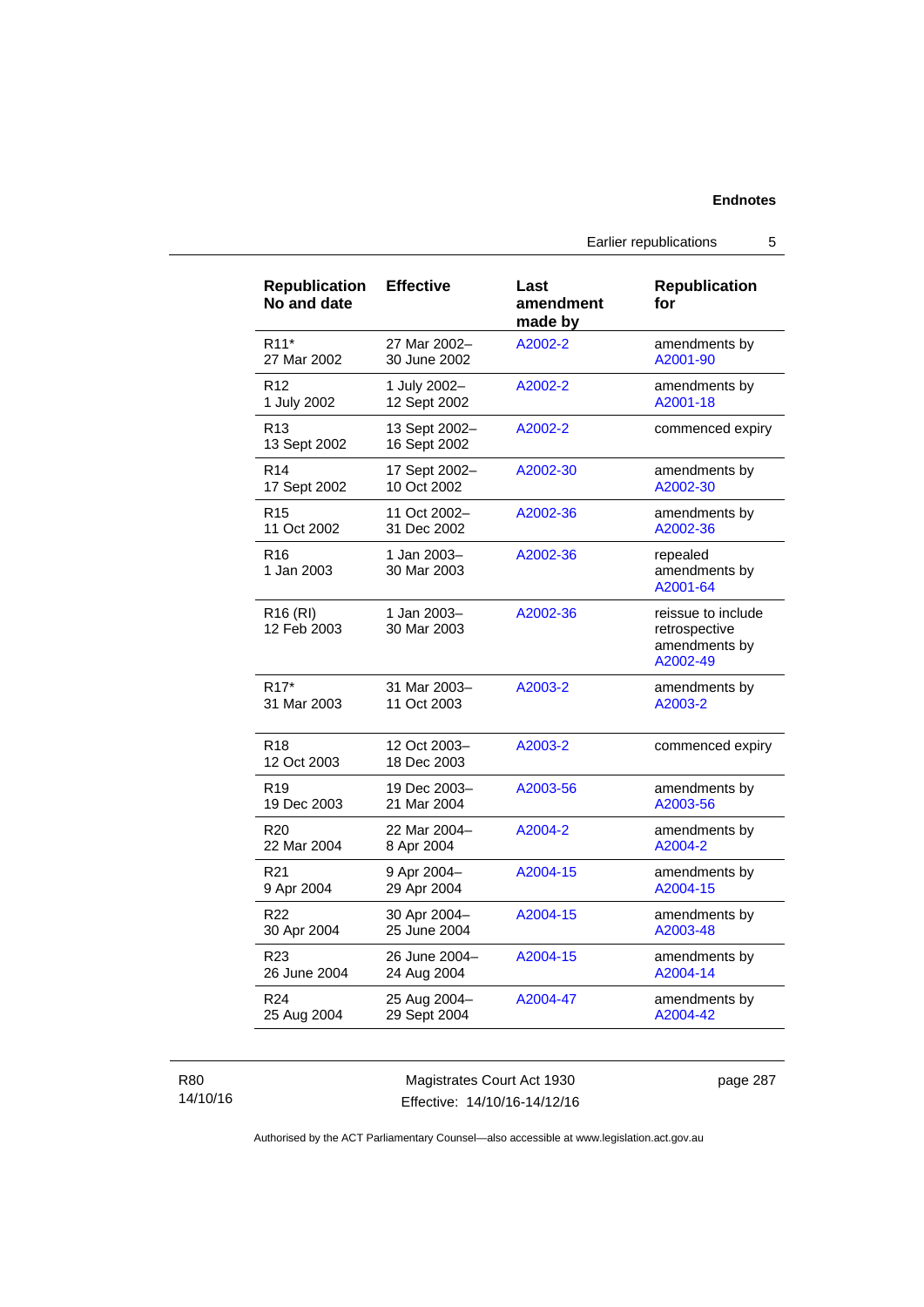| <b>Republication</b><br>No and date | <b>Effective</b>            | Last<br>amendment<br>made by | <b>Republication</b><br>for                                                            |
|-------------------------------------|-----------------------------|------------------------------|----------------------------------------------------------------------------------------|
| R <sub>25</sub><br>30 Sept 2004     | 30 Sept 2004-<br>9 Jan 2005 | A2004-47                     | amendments by<br>A2004-42 and<br>A2004-47                                              |
| R <sub>26</sub> (RI)<br>8 June 2005 | 10 Jan 2005-<br>23 Feb 2005 | A2004-60                     | amendments by<br>A2004-60 and<br>includes textual<br>correction in s 312               |
| R27 (RI)<br>8 June 2005             | 24 Feb 2005-<br>24 Mar 2005 | A2005-7                      | amendments by<br>A2005-5 and<br>A2005-7 and<br>includes textual<br>correction in s 312 |
| R28 (RI)<br>8 June 2005             | 25 Mar 2005-<br>1 June 2005 | A2005-13                     | amendments by<br>A2005-13 and<br>includes textual<br>correction in s 312               |
| R29 (RI)<br>8 June 2005             | 2 June 2005-<br>22 Nov 2005 | A2005-20                     | amendments by<br>A2005-20 and<br>includes textual<br>correction in s 312               |
| R <sub>30</sub><br>23 Nov 2005      | 23 Nov 2005-<br>21 Dec 2005 | A2005-53                     | amendments by<br>A2005-53                                                              |
| R31<br>22 Dec 2005                  | 22 Dec 2005-<br>10 Jan 2006 | A2005-60                     | amendments by<br>A2005-60                                                              |
| R32*<br>11 Jan 2006                 | 11 Jan 2006-<br>1 June 2006 | A2005-60                     | commenced expiry                                                                       |
| R33<br>2 June 2006                  | 2 June 2006-<br>1 July 2006 | A2006-23                     | amendments by<br>A2006-23                                                              |
| R34<br>2 July 2006                  | 2 July 2006-<br>18 Dec 2006 | A2006-23                     | commenced expiry                                                                       |
| R35<br>19 Dec 2006                  | 19 Dec 2006-<br>31 Dec 2006 | A2006-55                     | amendments by<br>A2006-55                                                              |
| R36<br>1 Jan 2007                   | 1 Jan 2007-<br>9 Nov 2007   | A2006-55                     | amendments by<br>A2006-40 as<br>amended by<br>A2006-55                                 |

## 5 Earlier republications

page 288 Magistrates Court Act 1930 Effective: 14/10/16-14/12/16

R80 14/10/16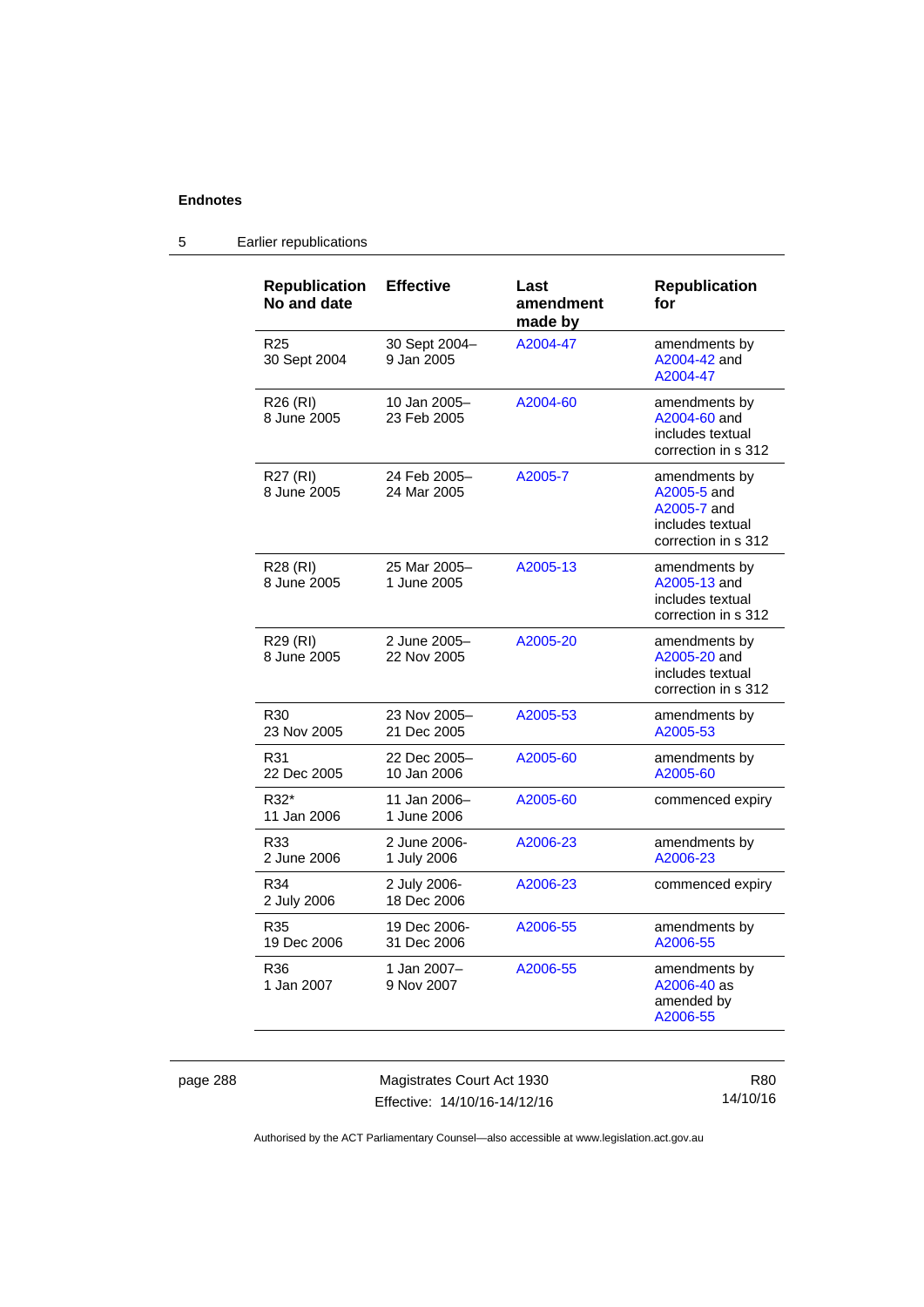Earlier republications 5

| <b>Republication</b><br>No and date | <b>Effective</b>            | Last<br>amendment<br>made by | <b>Republication</b><br>for                                                                |
|-------------------------------------|-----------------------------|------------------------------|--------------------------------------------------------------------------------------------|
| R37                                 | 10 Nov 2007-                | A2007-15                     | amendments by                                                                              |
| 10 Nov 2007                         | 17 Dec 2007                 |                              | A2007-8                                                                                    |
| R38                                 | 18 Dec 2007-                | A2007-44                     | amendments by                                                                              |
| 18 Dec 2007                         | 19 Dec 2007                 |                              | A2007-15                                                                                   |
| R39                                 | 20 Dec 2007-                | A2007-44                     | amendments by                                                                              |
| 20 Dec 2007                         | 15 Apr 2008                 |                              | A2007-44                                                                                   |
| R40                                 | 16 Apr 2008-                | A2008-6                      | amendments by                                                                              |
| 16 Apr 2008                         | 28 July 2008                |                              | A2008-6                                                                                    |
| R41                                 | 29 July 2008-               | A2008-22                     | amendments by                                                                              |
| 29 July 2008                        | 26 Aug 2008                 |                              | A2008-22                                                                                   |
| R42                                 | 27 Aug 2008-                | A2008-29                     | amendments by                                                                              |
| 27 Aug 2008                         | 1 Feb 2009                  |                              | A2008-29                                                                                   |
| R43<br>2 Feb 2009                   | 2 Feb 2009-<br>26 Feb 2009  | A2008-46                     | amendments by<br>A2008-36 and<br>A2008-37                                                  |
| R44<br>27 Feb 2009                  | 27 Feb 2009-<br>7 Mar 2009  | A2008-46                     | amendments by<br>A2008-19 and<br>A2008-20                                                  |
| R45                                 | 8 Mar 2009-                 | A2009-7                      | amendments by                                                                              |
| 8 Mar 2009                          | 29 Mar 2009                 |                              | A2008-42                                                                                   |
| R46                                 | 30 Mar 2009-                | A2009-7                      | amendments by                                                                              |
| 30 Mar 2009                         | 29 May 2009                 |                              | A2008-46                                                                                   |
| R47<br>30 May 2009                  | 30 May 2009-<br>3 Sept 2009 | SL2009-20                    | amendments by<br>A2008-41,<br>A2008-44 and<br>A2009-7 and<br>modifications by<br>SL2009-20 |
| R48                                 | 4 Sept 2009-                | A2009-24                     | amendments by                                                                              |
| 4 Sept 2009                         | 28 Sept 2009                |                              | A2009-24                                                                                   |
| R49                                 | 29 Sept 2009-               | A2009-24                     | amendments by                                                                              |
| 29 Sept 2009                        | 21 Oct 2009                 |                              | A2009-19                                                                                   |
| <b>R50</b>                          | 22 Oct 2009-                | A2009-37                     | amendments by                                                                              |
| 22 Oct 2009                         | 30 Oct 2009                 |                              | A2009-37                                                                                   |

R80 14/10/16

Magistrates Court Act 1930 Effective: 14/10/16-14/12/16 page 289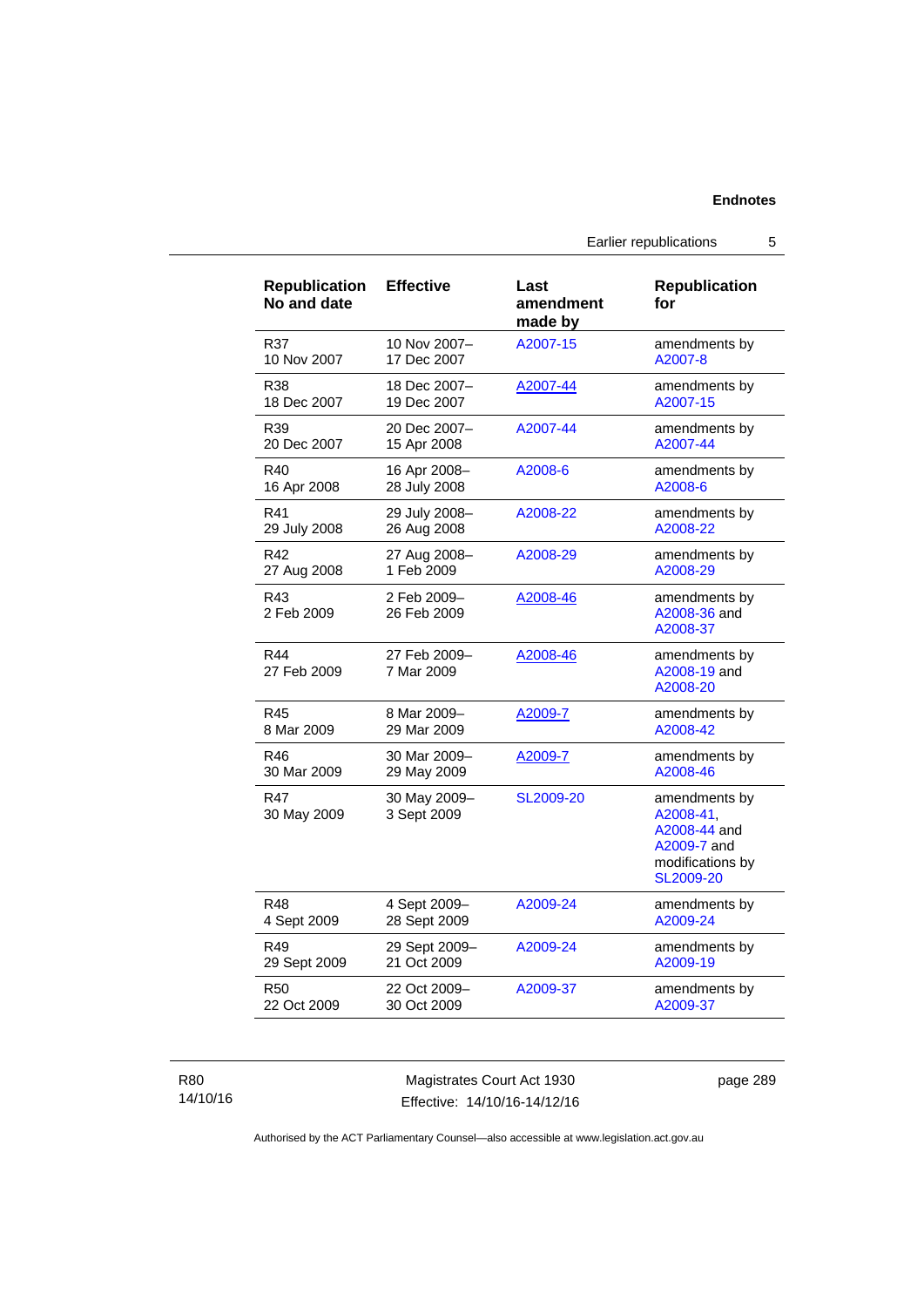#### **Republication No and date Effective Last amendment made by Republication for**  R51 31 Oct 2009 31 Oct 2009– 16 Dec 2009 [SL2009-51](http://www.legislation.act.gov.au/sl/2009-51) modifications by [SL2009-2](http://www.legislation.act.gov.au/sl/2009-2) as amended by [SL2009-51](http://www.legislation.act.gov.au/sl/2009-51) R52 17 Dec 2009 17 Dec 2009– 21 Dec 2009 [A2009-49](http://www.legislation.act.gov.au/a/2009-49) amendments by [A2009-49](http://www.legislation.act.gov.au/a/2009-49) R53 22 Dec 2009 22 Dec 2009– 2 Mar 2010 [A2009-54](http://www.legislation.act.gov.au/a/2009-54) amendments by [A2009-54](http://www.legislation.act.gov.au/a/2009-54) R54 3 Mar 2010 3 Mar 2010– 27 Apr 2010 [A2009-54](http://www.legislation.act.gov.au/a/2009-54) amendments by [A2009-22](http://www.legislation.act.gov.au/a/2009-22) R55\* 28 Apr 2010 28 Apr 2010– 30 May 2010 [A2010-13](http://www.legislation.act.gov.au/a/2010-13) amendments by [A2010-13](http://www.legislation.act.gov.au/a/2010-13) R56 31 May 2010 31 May 2010– 30 June 2010 [A2010-13](http://www.legislation.act.gov.au/a/2010-13) commenced expiry R57 1 July 2010 1 July 2010– 27 Sept 2010 [A2010-21](http://www.legislation.act.gov.au/a/2010-21) amendments by [A2010-21](http://www.legislation.act.gov.au/a/2010-21) R58 28 Sept 2010 28 Sept 2010– 1 Nov 2010 [A2010-30](http://www.legislation.act.gov.au/a/2010-30) amendments by [A2010-30](http://www.legislation.act.gov.au/a/2010-30) R59 2 Nov 2010 2 Nov 2010– 27 Feb 2011 [A2010-40](http://www.legislation.act.gov.au/a/2010-40) amendments by [A2010-40](http://www.legislation.act.gov.au/a/2010-40) R60 28 Feb 2011 28 Feb 2011– 30 June 2011 [A2010-40](http://www.legislation.act.gov.au/a/2010-40) expiry of transitional provisions (ch 10) R61 1 July 2011 1 July 2011– 24 July 2011 [A2011-22](http://www.legislation.act.gov.au/a/2011-22) amendments by [A2011-22](http://www.legislation.act.gov.au/a/2011-22) R62 25 July 2011 25 July 2011– 30 Aug 2011 [A2011-22](http://www.legislation.act.gov.au/a/2011-22) amendments by [A2011-13](http://www.legislation.act.gov.au/a/2011-13) R63 31 Aug 2011 31 Aug 2011– 20 Sept 2011 [A2011-30](http://www.legislation.act.gov.au/a/2011-30) amendments by [A2011-30](http://www.legislation.act.gov.au/a/2011-30) R64 21 Sept 2011 21 Sept 2011– 11 Dec 2011 [A2011-30](http://www.legislation.act.gov.au/a/2011-30) amendments by [A2011-28](http://www.legislation.act.gov.au/a/2011-28)

#### 5 Earlier republications

R65

12 Dec 2012

page 290 Magistrates Court Act 1930 Effective: 14/10/16-14/12/16

12 Dec 2012– 29 Feb 2012

> R80 14/10/16

[A2011-52](http://www.legislation.act.gov.au/a/2011-52) amendments by

[A2011-52](http://www.legislation.act.gov.au/a/2011-52)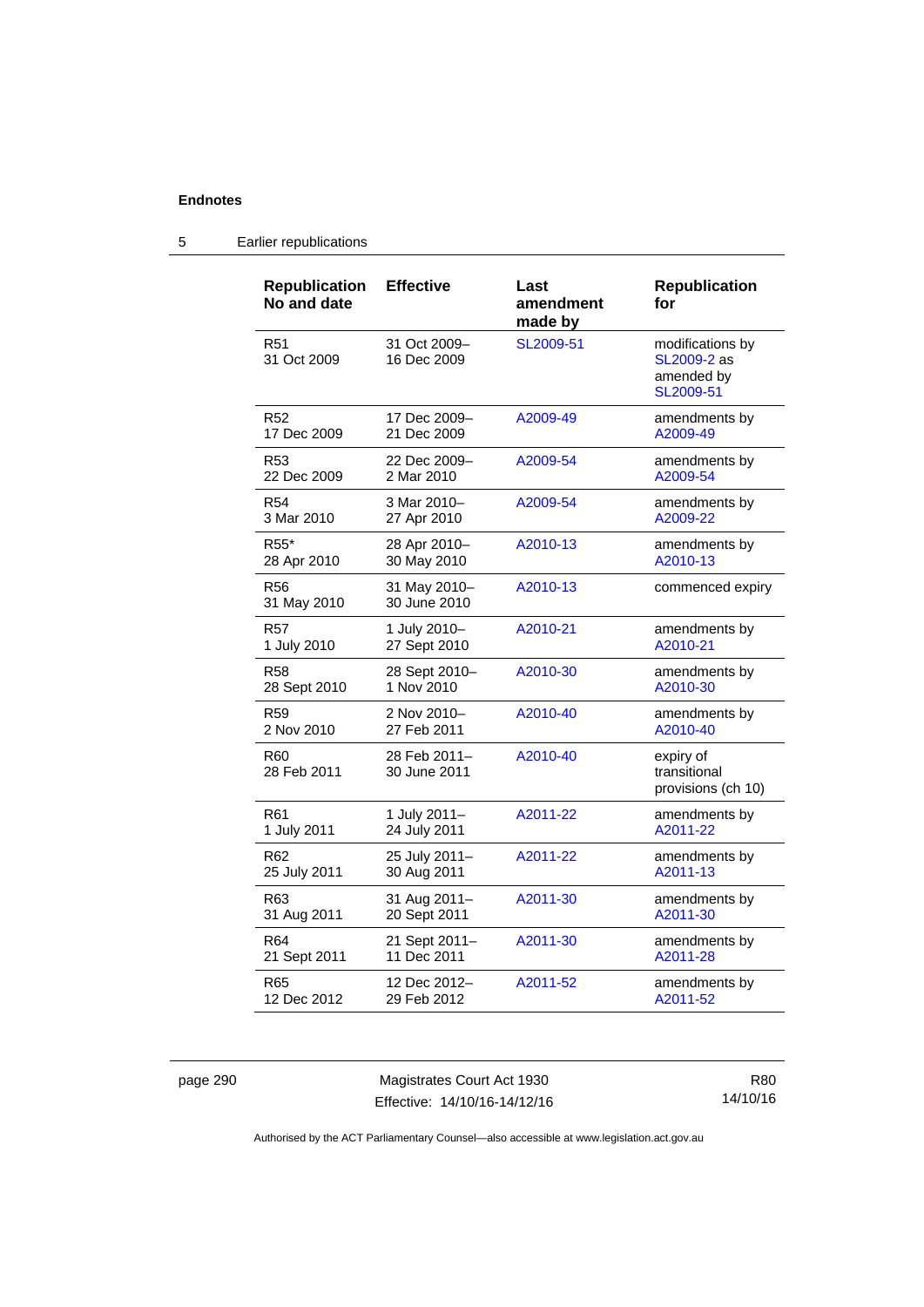Earlier republications 5

| <b>Republication</b><br>No and date | <b>Effective</b> | Last<br>amendment<br>made by | <b>Republication</b><br>for |
|-------------------------------------|------------------|------------------------------|-----------------------------|
| R66                                 | 1 Mar 2012-      | A2011-52                     | amendments by               |
| 1 Mar 2012                          | 11 Apr 2012      |                              | A2011-48                    |
| R67                                 | 12 Apr 2012-     | A2012-13                     | amendments by               |
| 12 Apr 2012                         | 23 Apr 2013      |                              | A2012-13                    |
| R68*                                | 24 Apr 2013-     | A2013-12                     | amendments by               |
| 24 Apr 2013                         | 7 Nov 2013       |                              | A2013-12                    |
| R69                                 | 8 Nov 2013-      | A2013-43                     | amendments by               |
| 8 Nov 2013                          | 11 Nov 2013      |                              | A2013-43                    |
| <b>R70</b>                          | 12 Nov 2013-     | A2013-45                     | amendments by               |
| 12 Nov 2013                         | 9 Feb 2014       |                              | A2013-45                    |
| R71                                 | 10 Feb 2014-     | A2013-52                     | amendments by               |
| 10 Feb 2014                         | 1 Apr 2014       |                              | A2013-52                    |
| R72                                 | 2 Apr 2014-      | A2014-1                      | amendments by               |
| 2 Apr 2014                          | 20 Apr 2015      |                              | A2014-1                     |
| R73                                 | 21 Apr 2015-     | A2015-10                     | amendments by               |
| 21 Apr 2015                         | 9 Dec 2015       |                              | A2015-10                    |
| R74                                 | 10 Dec 2015-     | A2015-52                     | amendments by               |
| 10 Dec 2015                         | 26 Apr 2016      |                              | A2015-52                    |
| <b>R75</b>                          | 27 Apr 2016-     | A2016-18                     | amendments by               |
| 27 Apr 2016                         | 28 June 2016     |                              | A2016-18                    |
| R76                                 | 29 June 2016-    | A2016-37                     | amendments by               |
| 29 June 2016                        | 29 June 2016     |                              | A2016-37                    |
| R77                                 | 30 June 2016-    | A2016-37                     | expiry of validation        |
| 30 June 2016                        | 30 June 2016     |                              | provisions (ch 13)          |
| R78                                 | 1 July 2016-     | A2016-37                     | amendments by               |
| 1 July 2016                         | 31 Aug 2016      |                              | A2016-12                    |
| R79                                 | 1 Sept 2016-     | A2016-52                     | amendments by               |
| 1 Sept 2016                         | 13 Oct 2016      |                              | A2016-52                    |

Magistrates Court Act 1930 Effective: 14/10/16-14/12/16 page 291